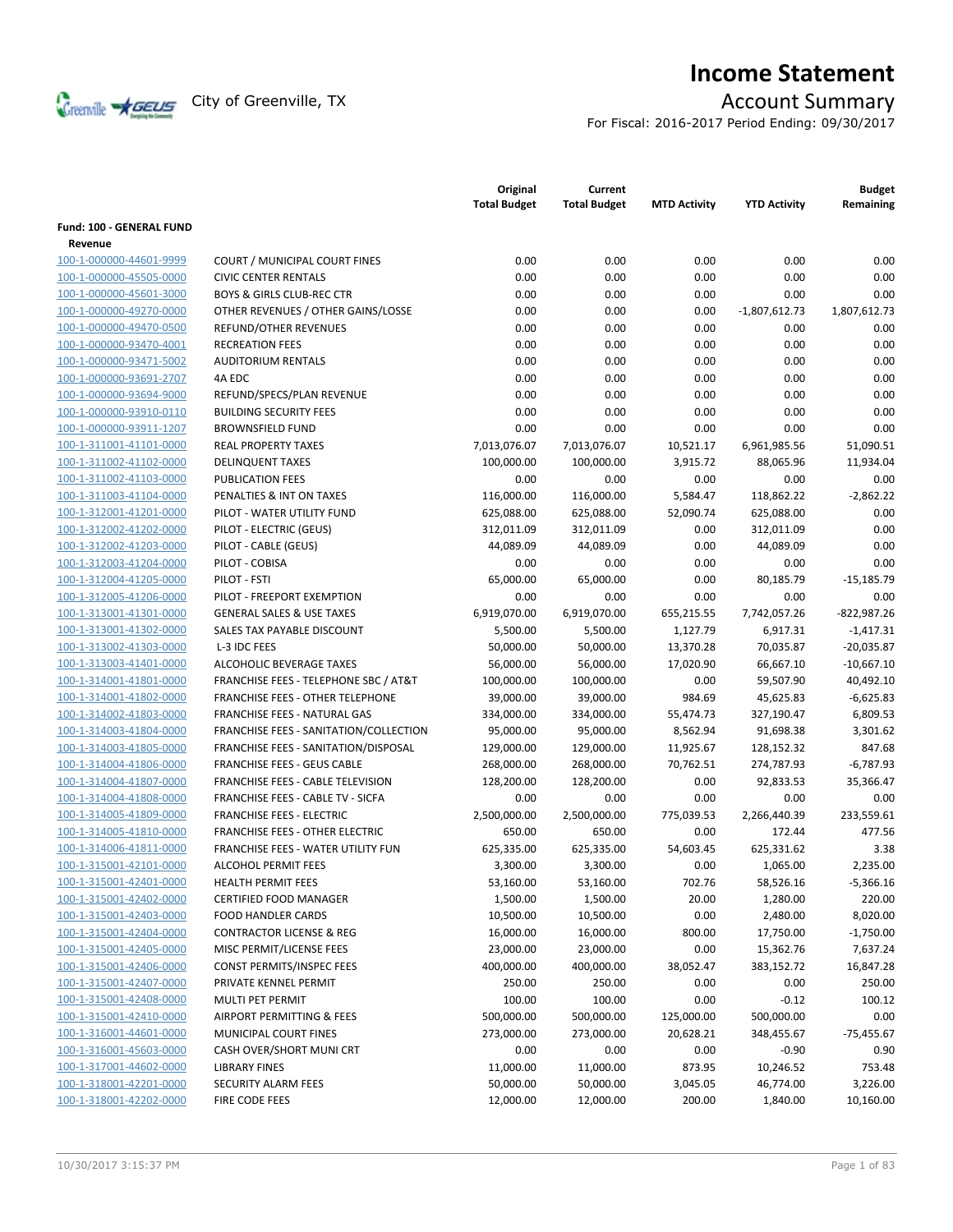| 100-1-318001-44101-0000        |
|--------------------------------|
| <u>100-1-318001-44115-0000</u> |
| 100-1-318001-44201-0000        |
| 100-1-318001-44202-0000        |
| 100-1-318001-44203-0000        |
| 100-1-318001-44204-0000        |
| <u>100-1-318001-44205-0000</u> |
| 100-1-318001-44206-0000        |
| 100-1-318001-44311-0000        |
| 100-1-318001-44401-0000        |
|                                |
| <u>100-1-318001-44402-0000</u> |
| <u>100-1-318001-44403-0000</u> |
| 100-1-318001-44404-0000        |
| 100-1-318001-44501-0000        |
| 100-1-318001-44502-0000        |
| <u>100-1-318001-44504-0000</u> |
| <u>100-1-318001-44505-0000</u> |
| 100-1-319001-43212-0000        |
| 100-1-319001-44102-0000        |
| 100-1-319001-44503-0000        |
| 100-1-319001-44506-0000        |
| <u>100-1-319001-45301-0000</u> |
| 100-1-319001-45302-0000        |
| 100-1-319001-45303-0000        |
| 100-1-319001-45304-0000        |
| <u>100-1-319001-45305-0000</u> |
| <u>100-1-319001-45401-0000</u> |
| 100-1-319001-45501-0000        |
| 100-1-319001-45503-0000        |
| 100-1-319001-45601-0000        |
| 100-1-319001-45602-0000        |
| <u>100-1-319001-45604-0000</u> |
| 100-1-322001-43001-0000        |
| 100-1-322001-43002-0000        |
| 100-1-322001-43003-0000        |
| <u>100-1-322001-43004-0000</u> |
| 100-1-323001-46007-0000        |
| 100-1-323001-46008-0000        |
| 100-1-323001-46023-0000        |
| 100-1-323001-46028-0000        |
| 100-1-323001-46030-0000        |
| <u>100-1-323001-46113-0000</u> |
| <u>100-1-323001-46203-0000</u> |
| 100-1-324001-46501-0000        |
| 100-1-324001-46506-0000        |
| <u>100-1-324001-46509-0000</u> |
| <u>100-1-324001-46537-0000</u> |
| <u>100-1-324001-46614-0000</u> |
| 100-1-324001-46650-0000        |
| 100-1-324001-46651-0000        |
| <u>100-1-324001-46801-0000</u> |
| <u>100-1-324001-46806-0000</u> |
| <u>100-1-324009-46901-0000</u> |
| <u>100-1-324009-46906-0000</u> |
|                                |

|                         |                                       | Original<br><b>Total Budget</b> | Current<br><b>Total Budget</b> | <b>MTD Activity</b> | <b>YTD Activity</b> | <b>Budget</b><br>Remaining |
|-------------------------|---------------------------------------|---------------------------------|--------------------------------|---------------------|---------------------|----------------------------|
| 100-1-318001-44101-0000 | MUNICIPAL COURT COST/FEES             | 100,000.00                      | 100,000.00                     | 4,276.51            | 75,702.97           | 24,297.03                  |
| 100-1-318001-44115-0000 | <b>JUDICIAL EFFICIENCY FEES</b>       | 2,130.00                        | 2,130.00                       | 154.28              | 2,000.26            | 129.74                     |
| 100-1-318001-44201-0000 | <b>FINGERPRINTING FEES</b>            | 850.00                          | 850.00                         | 90.00               | 1,450.00            | $-600.00$                  |
| 100-1-318001-44202-0000 | AFTER HOURS RECONNECT FEE             | 1,300.00                        | 1,300.00                       | 35.00               | 560.00              | 740.00                     |
| 100-1-318001-44203-0000 | POLICE REPORT FEES                    | 6,300.00                        | 6,300.00                       | 735.23              | 8,645.28            | $-2,345.28$                |
| 100-1-318001-44204-0000 | FIRE REPORT FEES                      | 0.00                            | 0.00                           | 0.00                | 0.00                | 0.00                       |
| 100-1-318001-44205-0000 | FIRE INSPECTION FEE                   | 10,000.00                       | 10,000.00                      | 360.00              | 6,920.00            | 3,080.00                   |
| 100-1-318001-44206-0000 | FIRE TRAINING FEES                    | 0.00                            | 0.00                           | 0.00                | 0.00                | 0.00                       |
| 100-1-318001-44311-0000 | <b>NSF SERVICE CHARGES</b>            | 0.00                            | 0.00                           | 0.00                | 155.00              | $-155.00$                  |
| 100-1-318001-44401-0000 | PLANNING & ZONING FEES                | 6,500.00                        | 6,500.00                       | 600.00              | 9,422.00            | $-2,922.00$                |
| 100-1-318001-44402-0000 | <b>DEMOLITION CHARGES</b>             | 2,500.00                        | 2,500.00                       | 0.00                | 247.50              | 2,252.50                   |
| 100-1-318001-44403-0000 | <b>MOWING CHARGES</b>                 | 21,245.00                       | 21,245.00                      | 1,125.00            | 38,870.13           | $-17,625.13$               |
| 100-1-318001-44404-0000 | ANIMAL SHLTR DROP OFF FEE             | 22,907.00                       | 22,907.00                      | 1,869.00            | 30,768.50           | $-7,861.50$                |
| 100-1-318001-44501-0000 | <b>LIBRARY CARD FEES</b>              | 8,302.00                        | 8,302.00                       | 874.00              | 7,938.40            | 363.60                     |
| 100-1-318001-44502-0000 | SWIMMING POOL - POOL USE FEES         | 0.00                            | 0.00                           | 0.00                | 0.00                | 0.00                       |
| 100-1-318001-44504-0000 | <b>FARMERS MARKET FEES</b>            | 1,200.00                        | 1,200.00                       | 0.00                | 350.00              | 850.00                     |
| 100-1-318001-44505-0000 | <b>CEMETERY DIRT MOVING FEES</b>      | 550.00                          | 550.00                         | 60.00               | 440.00              | 110.00                     |
| 100-1-319001-43212-0000 | <b>INSURANCE REIMBURSEMENTS</b>       | 0.00                            | 0.00                           | 0.00                | 0.00                | 0.00                       |
| 100-1-319001-44102-0000 | SALE OF CITY PUBLICATIONS             | 1,080.00                        | 1,080.00                       | 0.00                | 150.00              | 930.00                     |
| 100-1-319001-44503-0000 | SWIMMING POOL - SWIMMING LESSONS      | 0.00                            | 0.00                           | 0.00                | 0.00                | 0.00                       |
| 100-1-319001-44506-0000 | <b>LIBRARY COPY MACHINE</b>           | 5,500.00                        | 5,500.00                       | 197.07              | 3,582.56            | 1,917.44                   |
| 100-1-319001-45301-0000 | SWIMMING POOL - CONCESSIONS           | 0.00                            | 0.00                           | 0.00                | 0.00                | 0.00                       |
| 100-1-319001-45302-0000 | <b>CEMETERY LOTS SALES</b>            | 150.00                          | 150.00                         | 0.00                | 510.00              | $-360.00$                  |
| 100-1-319001-45303-0000 | <b>LAND SALES</b>                     | 0.00                            | 0.00                           | 0.00                | 0.00                | 0.00                       |
| 100-1-319001-45304-0000 | <b>PROPERTY SALES</b>                 | 0.00                            | 0.00                           | 0.00                | 7,263.29            | $-7,263.29$                |
| 100-1-319001-45305-0000 | <b>AUCTION PROCEEDS</b>               | 1,500.00                        | 1,500.00                       | 0.00                | 4,740.60            | $-3,240.60$                |
| 100-1-319001-45401-0000 | <b>INTEREST REVENUES</b>              | 30,000.00                       | 30,000.00                      | $-1,664.98$         | 12,910.13           | 17,089.87                  |
| 100-1-319001-45501-0000 | LIBRARY MTG ROOM RENTAL               | 600.00                          | 600.00                         | 75.00               | 1,037.50            | $-437.50$                  |
| 100-1-319001-45503-0000 | <b>PAVILION RENTALS</b>               | 13,990.00                       | 13,990.00                      | 790.00              | 11,255.13           | 2,734.87                   |
| 100-1-319001-45601-0000 | MISCELLANEOUS REVENUES                | 32,000.00                       | 32,000.00                      | 5,836.87            | 28,096.92           | 3,903.08                   |
| 100-1-319001-45602-0000 | PRIOR YEAR REIMBURSEMENTS             | 10,000.00                       | 10,000.00                      | 0.00                | 0.00                | 10,000.00                  |
| 100-1-319001-45604-0000 | OTHER REVENUE / OVER/SHORT            | 0.00                            | 0.00                           | $-1,773.44$         | $-9,062.52$         | 9,062.52                   |
| 100-1-322001-43001-0000 | <b>GISD OFFICER REIMB</b>             | 0.00                            | 0.00                           | 0.00                | 0.00                | 0.00                       |
| 100-1-322001-43002-0000 | ANIMAL SHELTER CONTRIB                | 100,000.00                      | 100,000.00                     | 0.00                | 100,000.00          | 0.00                       |
| 100-1-322001-43003-0000 | HUNT CO CONTRIB - FIRE                | 28,800.00                       | 28,800.00                      | 2,400.00            | 28,800.00           | 0.00                       |
| 100-1-322001-43004-0000 | HUNT CO MEM HOSP REIM                 | 21,000.00                       | 21,000.00                      | 1,866.67            | 22,400.04           | $-1,400.04$                |
| 100-1-323001-46007-0000 | <b>XFR - GUN RANGE</b>                | 0.00                            | 0.00                           | 0.00                | 0.00                | 0.00                       |
| 100-1-323001-46008-0000 | <b>XFR - TOURISM FUND</b>             | 90,000.00                       | 90,000.00                      | 7,500.00            | 90,000.00           | 0.00                       |
| 100-1-323001-46023-0000 | XFR - GENERAL CIP FUND                | 0.00                            | 114,000.00                     | 0.00                | 114,000.00          | 0.00                       |
| 100-1-323001-46028-0000 | <b>XFR - HUD GRANT</b>                | 0.00                            | 0.00                           | 0.00                | 0.00                | 0.00                       |
| 100-1-323001-46030-0000 | <b>XFR - FL YOUNG GRANT</b>           | 0.00                            | 0.00                           | 0.00                | 0.00                | 0.00                       |
| 100-1-323001-46113-0000 | <b>XFR - SANITATION FUND</b>          | 0.00                            | 0.00                           | 0.00                | 0.00                | 0.00                       |
| 100-1-323001-46203-0000 | XFR - MIS FUND                        | 0.00                            | 0.00                           | 0.00                | 0.00                | 0.00                       |
| 100-1-324001-46501-0000 | <b>CA - UTILITY FUND</b>              | 0.00                            | 0.00                           | 0.00                | 0.00                | 0.00                       |
| 100-1-324001-46506-0000 | CA - RECREATION FUND                  | 6,157.00                        | 6,157.00                       | 513.12              | 6,157.00            | 0.00                       |
| 100-1-324001-46509-0000 | CA - VENUE MGMT FUND                  | 6,459.00                        | 6,459.00                       | 538.25              | 6,459.00            | 0.00                       |
| 100-1-324001-46537-0000 | CA - MAIL MACHINE LEASE               | 3,132.00                        | 3,132.00                       | 261.00              | 2,610.00            | 522.00                     |
| 100-1-324001-46614-0000 | CA - SANITATION FUND COLLECTION       | 25,439.00                       | 25,439.00                      | 2,119.88            | 25,439.00           | 0.00                       |
| 100-1-324001-46650-0000 | CA - UTILITY FUND TO GENERAL GOVERNME | 369,256.00                      | 369,256.00                     | 30,771.37           | 369,256.00          | 0.00                       |
| 100-1-324001-46651-0000 | CA - UTILITY FUND TO PUBLIC WORKS     | 172,134.00                      | 172,134.00                     | 14,344.50           | 172,134.00          | 0.00                       |
| 100-1-324001-46801-0000 | <b>CA - SPENCE FUND</b>               | 600.00                          | 600.00                         | 50.00               | 600.00              | 0.00                       |
| 100-1-324001-46806-0000 | CA - GBOD                             | 0.00                            | 0.00                           | 0.00                | 0.00                | 0.00                       |
| 100-1-324009-46901-0000 | CA - ELECTRIC UTILITY                 | 312,482.00                      | 312,482.00                     | 26,040.13           | 312,482.00          | 0.00                       |
| 100-1-324009-46906-0000 | <b>CA - CABLE UTILITY</b>             | 52,488.00                       | 52,488.00                      | 4,374.00            | 52,488.00           | 0.00                       |
|                         | <b>Revenue Total:</b>                 | 22,345,380.25                   | 22,459,380.25                  | 2,029,941.04        | 21,153,803.83       | 1,305,576.42               |
| <b>Expense</b>          |                                       |                                 |                                |                     |                     |                            |
| 100-1-411000-52001-0000 | OFFICE SUPPLIES                       | 60.00                           | 60.00                          | 0.00                | 46.96               | 13.04                      |
| 100-1-411000-52005-0000 | PRINTED MATERIALS                     | 96.00                           | 96.00                          | 0.00                | 48.00               | 48.00                      |
|                         |                                       |                                 |                                |                     |                     |                            |

100-1-411000-52103-0000 MEETING SUPPLIES 1,800.00 1,800.00 76.77 1,632.10 167.90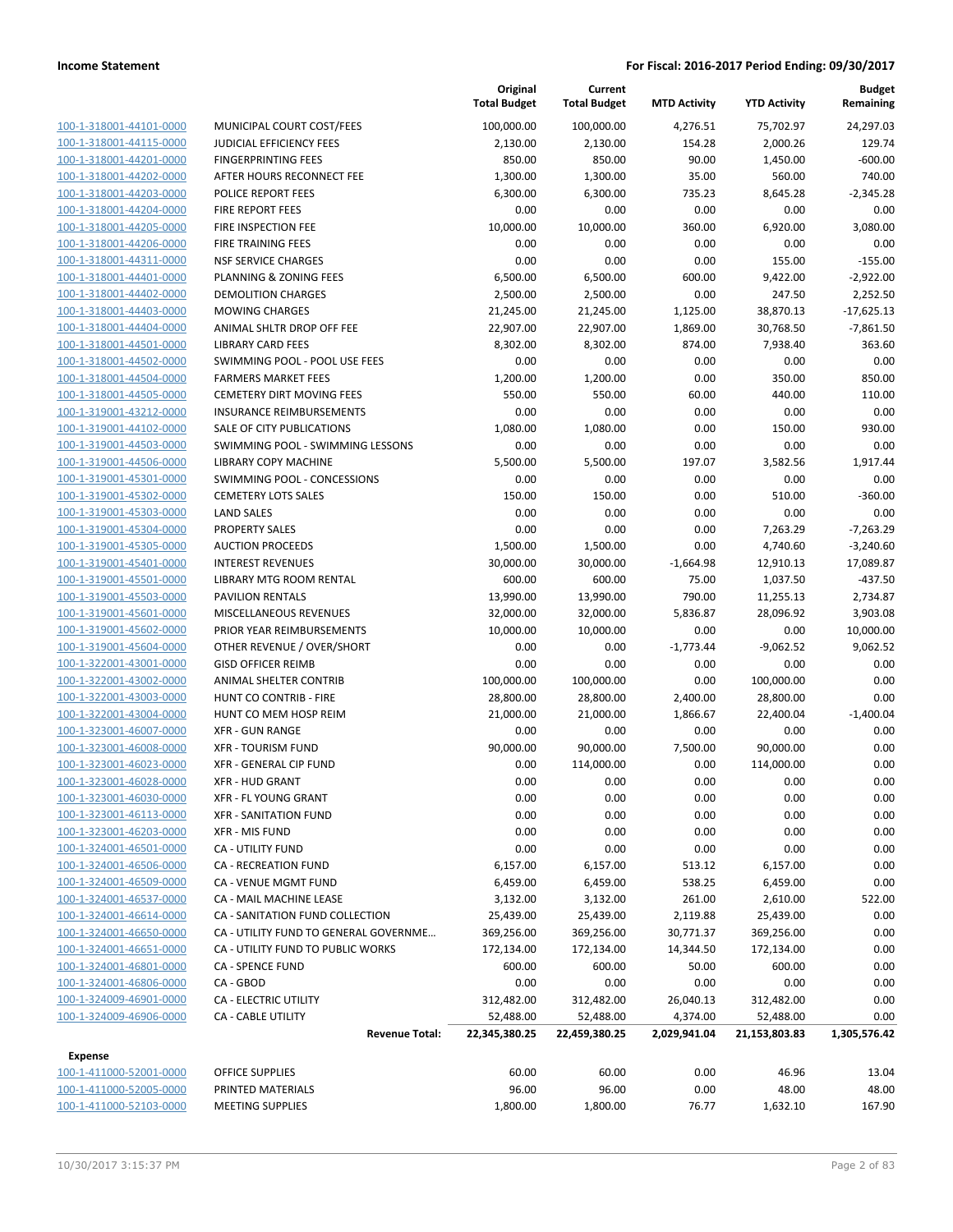| 100-1-411000-54001-0000        |
|--------------------------------|
| 100-1-411000-54101-0000        |
| 100-1-411000-54201-0000        |
| 100-1-411000-54204-0000        |
| <u>100-1-411000-54213-0000</u> |
| 100-1-411000-54214-0000        |
| 100-1-411400-51001-0000        |
| 100-1-411400-51020-0000        |
| 100-1-411400-51021-0000        |
| 100-1-411400-51101-0000        |
| 100-1-411400-51116-0000        |
| 100-1-411400-51117-0000        |
| 100-1-411400-51201-0000        |
| 100-1-411400-51202-0000        |
|                                |
| <u>100-1-411400-51203-0000</u> |
| 100-1-411400-51204-0000        |
| 100-1-411400-51205-0000        |
| 100-1-411400-51301-0000        |
| 100-1-411400-51401-0000        |
| 100-1-411400-52001-0000        |
| 100-1-411400-52002-0000        |
| 100-1-411400-52005-0000        |
| 100-1-411400-52102-0000        |
| 100-1-411400-52103-0000        |
| <u>100-1-411400-54001-0000</u> |
| 100-1-411400-54101-0000        |
| 100-1-411400-54201-0000        |
| 100-1-411400-54206-0000        |
| 100-1-411400-54212-0000        |
| 100-1-411400-54214-0000        |
| 100-1-412100-51001-0000        |
| 100-1-412100-51020-0000        |
| 100-1-412100-51021-0000        |
| 100-1-412100-51101-0000        |
| 100-1-412100-51201-0000        |
| 100-1-412100-51202-0000        |
| 100-1-412100-51203-0000        |
| 100-1-412100-51204-0000        |
|                                |
| 100-1-412100-51205-0000        |
| 100-1-412100-51301-0000        |
| 100-1-412100-51401-0000        |
| <u>100-1-412100-52001-0000</u> |
| <u>100-1-412100-52002-0000</u> |
| <u>100-1-412100-52005-0000</u> |
| <u>100-1-412100-52102-0000</u> |
| <u>100-1-412100-52110-0000</u> |
| <u>100-1-412100-52201-0000</u> |
| <u>100-1-412100-53201-0000</u> |
| 100-1-412100-54001-0000        |
| <u>100-1-412100-54101-0000</u> |
| 100-1-412100-54106-0000        |
| 100-1-412100-54201-0000        |
| 100-1-412100-54207-0000        |
| <u>100-1-412100-54211-0000</u> |
| <u>100-1-412100-54214-0000</u> |
| <u>100-1-413200-51001-0000</u> |
| 100-1-413200-51020-0000        |
| <u>100-1-413200-51021-0000</u> |
|                                |
| <u>100-1-413200-51101-0000</u> |

|                                                    |                                                 | Original<br><b>Total Budget</b> | Current<br><b>Total Budget</b> | <b>MTD Activity</b> | <b>YTD Activity</b>  | Budget<br>Remaining |
|----------------------------------------------------|-------------------------------------------------|---------------------------------|--------------------------------|---------------------|----------------------|---------------------|
| 100-1-411000-54001-0000                            | <b>TELEPHONE CHARGES</b>                        | 4,002.00                        | 4,002.00                       | 168.60              | 2,441.77             | 1,560.23            |
| 100-1-411000-54101-0000                            | PROFESSIONAL SERVICES                           | 0.00                            | 0.00                           | 0.00                | 0.00                 | 0.00                |
| 100-1-411000-54201-0000                            | MEMBERSHIPS & SUBSCRIPTIONS                     | 6,900.00                        | 6,900.00                       | 0.00                | 5,926.00             | 974.00              |
| 100-1-411000-54204-0000                            | <b>PUBLIC RELATIONS</b>                         | 500.00                          | 500.00                         | 0.00                | 500.00               | 0.00                |
| 100-1-411000-54213-0000                            | PLAQUES AND AWARDS                              | 500.00                          | 500.00                         | 0.00                | 351.85               | 148.15              |
| 100-1-411000-54214-0000                            | <b>TRAVEL &amp; TRAINING</b>                    | 14,000.00                       | 14,000.00                      | 110.21              | 12,925.74            | 1,074.26            |
| 100-1-411400-51001-0000                            | <b>REGULAR SALARIES</b>                         | 73,620.00                       | 73,620.00                      | 5,908.80            | 75,642.61            | $-2,022.61$         |
| 100-1-411400-51020-0000                            | <b>OVERTIME</b>                                 | 0.00                            | 0.00                           | 0.00                | 0.00                 | 0.00                |
| 100-1-411400-51021-0000                            | <b>LONGEVITY</b>                                | 1,206.00                        | 1,206.00                       | 0.00                | 1,200.00             | 6.00                |
| 100-1-411400-51101-0000                            | <b>CERTIFICATION PAY</b>                        | 0.00                            | 0.00                           | 0.00                | 0.00                 | 0.00                |
| 100-1-411400-51116-0000                            | CAR ALLOWANCE                                   | 4,200.00                        | 4,200.00                       | 323.08              | 4,200.04             | $-0.04$             |
| 100-1-411400-51117-0000                            | <b>CELL PHONE ALLOWANCE</b>                     | 696.00                          | 696.00                         | 53.54               | 696.02               | $-0.02$             |
| 100-1-411400-51201-0000                            | <b>FICA</b>                                     | 4,943.00                        | 4,943.00                       | 378.58              | 4,933.70             | 9.30                |
| 100-1-411400-51202-0000                            | MEDICARE                                        | 1,156.00                        | 1,156.00                       | 88.54               | 1,153.84             | 2.16                |
| 100-1-411400-51203-0000                            | <b>HEALTH INSURANCE</b>                         | 9,700.00                        | 9,700.00                       | 808.37              | 9,700.00             | 0.00                |
| 100-1-411400-51204-0000                            | <b>WORKERS COMPENSATION</b>                     | 218.00                          | 218.00                         | 18.13               | 218.00               | 0.00                |
| 100-1-411400-51205-0000                            | STATE UNEMPLOYMENT                              | 77.00                           | 77.00                          | 0.00                | 16.51                | 60.49               |
| 100-1-411400-51301-0000                            | <b>TMRS</b>                                     | 8,781.00                        | 8,781.00                       | 702.70              | 9,043.30             | $-262.30$           |
| 100-1-411400-51401-0000                            | <b>CONTRA - SALARIES</b>                        | 0.00                            | 0.00                           | 0.00                | 0.00                 | 0.00                |
| 100-1-411400-52001-0000                            | <b>OFFICE SUPPLIES</b>                          | 100.00                          | 100.00                         | 0.00                | 44.98                | 55.02               |
| 100-1-411400-52002-0000                            | POSTAGE / FREIGHT                               | 150.00                          | 150.00                         | 12.85               | 149.77               | 0.23                |
| 100-1-411400-52005-0000                            | PRINTED MATERIALS                               | 25.00                           | 25.00                          | 0.00                | 0.00                 | 25.00               |
| 100-1-411400-52102-0000                            | <b>BOOKS / REF SUPPLIES</b>                     | 0.00                            | 0.00                           | 0.00                | 0.00                 | 0.00                |
| 100-1-411400-52103-0000                            | <b>MEETING SUPPLIES</b>                         | 0.00                            | 0.00                           | 0.00                | 0.00                 | 0.00                |
| 100-1-411400-54001-0000                            | <b>TELEPHONE CHARGES</b>                        | 2,100.00                        | 2,100.00                       | 73.58               | 783.81               | 1,316.19            |
| 100-1-411400-54101-0000                            | PROFESSIONAL SERVICES                           | 900.00                          | 900.00                         | 0.00                | 875.00               | 25.00               |
| 100-1-411400-54201-0000                            | <b>MEMBERSHIPS &amp; SUBSCRIPTIONS</b>          | 130.00                          | 130.00                         | 0.00                | 125.00               | 5.00                |
| 100-1-411400-54206-0000                            | <b>ELECTION EXPENSE</b>                         | 5,125.00                        | 5,125.00                       | 0.00                | 2,000.33             | 3,124.67            |
| 100-1-411400-54212-0000                            | <b>PRINTING</b><br><b>TRAVEL &amp; TRAINING</b> | 4,160.00                        | 4,160.00                       | 95.00               | 3,462.50             | 697.50              |
| 100-1-411400-54214-0000<br>100-1-412100-51001-0000 | <b>REGULAR SALARIES</b>                         | 975.00<br>171,353.00            | 975.00<br>171,353.00           | 0.00<br>12,607.67   | 778.86<br>162,140.41 | 196.14<br>9,212.59  |
| 100-1-412100-51020-0000                            | <b>OVERTIME</b>                                 | 6,778.00                        | 6,778.00                       | 267.37              | 4,342.09             | 2,435.91            |
| 100-1-412100-51021-0000                            | <b>LONGEVITY</b>                                | 4,650.00                        | 4,650.00                       | 0.00                | 4,614.00             | 36.00               |
| 100-1-412100-51101-0000                            | <b>CERTIFICATION PAY</b>                        | 3,600.00                        | 3,600.00                       | 230.78              | 3,000.14             | 599.86              |
| 100-1-412100-51201-0000                            | <b>FICA</b>                                     | 11,556.00                       | 11,556.00                      | 769.03              | 10,274.42            | 1,281.58            |
| 100-1-412100-51202-0000                            | MEDICARE                                        | 2,703.00                        | 2,703.00                       | 179.85              | 2,405.13             | 297.87              |
| 100-1-412100-51203-0000                            | HEALTH INSURANCE                                | 38,800.00                       | 38,800.00                      | 3,233.37            | 38,800.00            | 0.00                |
| 100-1-412100-51204-0000                            | <b>WORKERS COMPENSATION</b>                     | 510.00                          | 510.00                         | 42.50               | 510.00               | 0.00                |
| 100-1-412100-51205-0000                            | STATE UNEMPLOYMENT                              | 444.00                          | 444.00                         | 0.37                | 73.66                | 370.34              |
| 100-1-412100-51301-0000                            | <b>TMRS</b>                                     | 19,775.00                       | 19,775.00                      | 1,290.27            | 16,858.43            | 2,916.57            |
| 100-1-412100-51401-0000                            | <b>CONTRA - SALARIES</b>                        | 0.00                            | 0.00                           | 0.00                | 0.00                 | 0.00                |
| 100-1-412100-52001-0000                            | OFFICE SUPPLIES                                 | 880.00                          | 880.00                         | 0.00                | 644.24               | 235.76              |
| 100-1-412100-52002-0000                            | POSTAGE / FREIGHT                               | 3,500.00                        | 3,500.00                       | 294.31              | 3,360.03             | 139.97              |
| 100-1-412100-52005-0000                            | PRINTED MATERIALS                               | 1,400.00                        | 1,400.00                       | 0.00                | 612.03               | 787.97              |
| 100-1-412100-52102-0000                            | <b>BOOKS / REF SUPPLIES</b>                     | 220.00                          | 220.00                         | 0.00                | 0.00                 | 220.00              |
| 100-1-412100-52110-0000                            | <b>TICKET WRITER SUPPLIES</b>                   | 8,630.00                        | 8,630.00                       | 191.19              | 7,529.93             | 1,100.07            |
| 100-1-412100-52201-0000                            | MINOR TOOLS & EQUIPMENT                         | 0.00                            | 0.00                           | 0.00                | 0.00                 | 0.00                |
| 100-1-412100-53201-0000                            | FURNITURE & OFFICE EQUIPMENT                    | 1,712.00                        | 1,712.00                       | 0.00                | 1,211.54             | 500.46              |
| 100-1-412100-54001-0000                            | <b>TELEPHONE CHARGES</b>                        | 10,000.00                       | 10,000.00                      | 652.14              | 5,863.87             | 4,136.13            |
| 100-1-412100-54101-0000                            | PROFESSIONAL SERVICES                           | 24,720.00                       | 24,720.00                      | 0.00                | 23,012.73            | 1,707.27            |
| 100-1-412100-54106-0000                            | <b>ATTORNEY FEES</b>                            | 0.00                            | 0.00                           | 0.00                | 0.00                 | 0.00                |
| 100-1-412100-54201-0000                            | <b>MEMBERSHIPS &amp; SUBSCRIPTIONS</b>          | 850.00                          | 850.00                         | 120.00              | 680.11               | 169.89              |
| 100-1-412100-54207-0000                            | COURT COSTS, JURY, WIT FEES                     | 360.00                          | 360.00                         | 36.00               | 252.00               | 108.00              |
| 100-1-412100-54211-0000                            | ADVERTISING                                     | 0.00                            | 0.00                           | 0.00                | 0.00                 | 0.00                |
| 100-1-412100-54214-0000                            | <b>TRAVEL &amp; TRAINING</b>                    | 8,150.00                        | 8,150.00                       | 63.15               | 4,209.45             | 3,940.55            |
| 100-1-413200-51001-0000                            | REGULAR SALARIES                                | 207,132.00                      | 207,132.00                     | 16,618.40           | 212,744.84           | $-5,612.84$         |
| 100-1-413200-51020-0000                            | <b>OVERTIME</b>                                 | 120.00                          | 120.00                         | 0.00                | 74.94                | 45.06               |
| 100-1-413200-51021-0000                            | LONGEVITY                                       | 1,800.00                        | 1,800.00                       | 0.00                | 1,800.00             | 0.00                |
| 100-1-413200-51101-0000                            | <b>CERTIFICATION PAY</b>                        | 1,200.00                        | 1,200.00                       | 92.30               | 1,199.90             | 0.10                |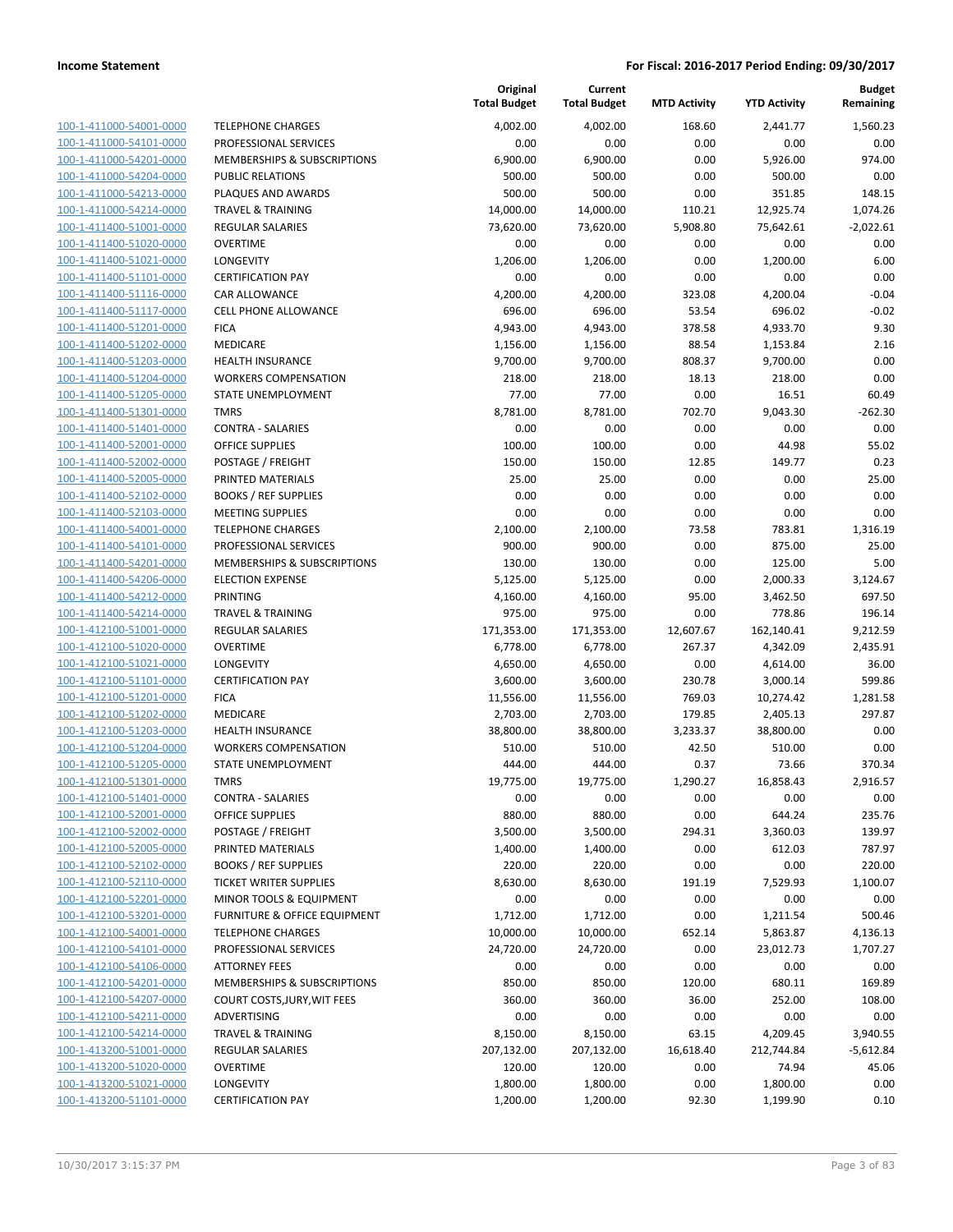| 100-1-413200-51115-0000        |
|--------------------------------|
| 100-1-413200-51116-0000        |
| 100-1-413200-51117-0000        |
| 100-1-413200-51201-0000        |
| 100-1-413200-51202-0000        |
| 100-1-413200-51203-0000        |
| 100-1-413200-51204-0000        |
| 100-1-413200-51205-0000        |
| 100-1-413200-51301-0000        |
| 100-1-413200-51303-0000        |
| 100-1-413200-51401-0000        |
| 100-1-413200-52001-0000        |
| 100-1-413200-52002-0000        |
| 100-1-413200-52005-0000        |
| 100-1-413200-52102-0000        |
| <u>100-1-413200-52103-0000</u> |
| 100-1-413200-52201-0000        |
| 100-1-413200-54001-0000        |
| 100-1-413200-54101-0000        |
| 100-1-413200-54103-0000        |
| 100-1-413200-54105-0000        |
| 100-1-413200-54201-0000        |
| 100-1-413200-54205-0000        |
| 100-1-413200-54211-0000        |
| 100-1-413200-54212-0000        |
| 100-1-413200-54214-0000        |
| 100-1-415100-51001-0000        |
| 100-1-415100-51020-0000        |
| 100-1-415100-51021-0000        |
| 100-1-415100-51101-0000        |
| 100-1-415100-51102-0000        |
| 100-1-415100-51116-0000        |
| 100-1-415100-51117-0000        |
| 100-1-415100-51201-0000        |
| 100-1-415100-51202-0000        |
| 100-1-415100-51203-0000        |
| 100-1-415100-51204-0000        |
| 100-1-415100-51205-0000        |
| 100-1-415100-51301-0000        |
| 100-1-415100-51401-0000        |
| 100-1-415100-52001-0000        |
| <u>100-1-415100-52002-0000</u> |
| 100-1-415100-52005-0000        |
| 100-1-415100-52102-0000        |
| 100-1-415100-52103-0000        |
| <u>100-1-415100-52201-0000</u> |
| 100-1-415100-54001-0000        |
| 100-1-415100-54101-0000        |
| 100-1-415100-54103-0000        |
| <u>100-1-415100-54110-0000</u> |
| <u>100-1-415100-54201-0000</u> |
| 100-1-415100-54205-0000        |
| <u>100-1-415100-54211-0000</u> |
| 100-1-415100-54212-0000        |
| 100-1-415100-54214-0000        |
| <u>100-1-415150-54401-0000</u> |
| 100-1-415150-54402-0000        |
| <u>100-1-415300-52002-0000</u> |
| 100-1-415300-54001-0000        |
|                                |

|                                                    |                                                   | Original<br><b>Total Budget</b> | Current<br><b>Total Budget</b> | <b>MTD Activity</b> | <b>YTD Activity</b> | <b>Budget</b><br>Remaining |
|----------------------------------------------------|---------------------------------------------------|---------------------------------|--------------------------------|---------------------|---------------------|----------------------------|
| 100-1-413200-51115-0000                            | <b>CLOTHING ALLOWANCE</b>                         | 0.00                            | 0.00                           | 0.00                | 0.00                | 0.00                       |
| 100-1-413200-51116-0000                            | CAR ALLOWANCE                                     | 7,380.00                        | 7,380.00                       | 567.70              | 7,380.10            | $-0.10$                    |
| 100-1-413200-51117-0000                            | <b>CELL PHONE ALLOWANCE</b>                       | 0.00                            | 0.00                           | 0.00                | 0.00                | 0.00                       |
| 100-1-413200-51201-0000                            | <b>FICA</b>                                       | 8,734.00                        | 8,734.00                       | 461.77              | 9,857.31            | $-1,123.31$                |
| 100-1-413200-51202-0000                            | <b>MEDICARE</b>                                   | 3,156.00                        | 3,156.00                       | 246.34              | 3,187.67            | $-31.67$                   |
| 100-1-413200-51203-0000                            | <b>HEALTH INSURANCE</b>                           | 19,400.00                       | 19,400.00                      | 1,616.74            | 19,400.00           | 0.00                       |
| 100-1-413200-51204-0000                            | <b>WORKERS COMPENSATION</b>                       | 595.00                          | 595.00                         | 49.62               | 595.00              | 0.00                       |
| 100-1-413200-51205-0000                            | <b>STATE UNEMPLOYMENT</b>                         | 154.00                          | 154.00                         | 0.00                | 29.77               | 124.23                     |
| 100-1-413200-51301-0000                            | <b>TMRS</b>                                       | 23,972.00                       | 23,972.00                      | 1,931.72            | 24,702.55           | $-730.55$                  |
| 100-1-413200-51303-0000                            | <b>ICMA</b>                                       | 0.00                            | 0.00                           | 0.00                | 0.00                | 0.00                       |
| 100-1-413200-51401-0000                            | <b>CONTRA - SALARIES</b>                          | 0.00                            | 0.00                           | 0.00                | 0.00                | 0.00                       |
| 100-1-413200-52001-0000                            | OFFICE SUPPLIES                                   | 550.00                          | 550.00                         | 0.00                | 309.36              | 240.64                     |
| 100-1-413200-52002-0000                            | POSTAGE / FREIGHT                                 | 200.00                          | 200.00                         | 6.03                | 42.65               | 157.35                     |
| 100-1-413200-52005-0000                            | PRINTED MATERIALS                                 | 0.00                            | 0.00                           | 0.00                | 0.00                | 0.00                       |
| 100-1-413200-52102-0000                            | <b>BOOKS / REF SUPPLIES</b>                       | 100.00                          | 100.00                         | 0.00                | 0.00                | 100.00                     |
| 100-1-413200-52103-0000                            | <b>MEETING SUPPLIES</b>                           | 475.00                          | 475.00                         | 30.33               | 281.69              | 193.31                     |
| 100-1-413200-52201-0000                            | MINOR TOOLS & EQUIPMENT                           | 125.00                          | 125.00                         | 34.32               | 284.30              | $-159.30$                  |
| 100-1-413200-54001-0000                            | <b>TELEPHONE CHARGES</b>                          | 6,000.00                        | 6,000.00                       | 459.55              | 5,281.51            | 718.49                     |
| 100-1-413200-54101-0000                            | PROFESSIONAL SERVICES                             | 0.00                            | 0.00                           | 0.00                | 60.00               | $-60.00$                   |
| 100-1-413200-54103-0000                            | <b>CONSULTING</b>                                 | 0.00                            | 0.00                           | 0.00                | 0.00                | 0.00                       |
| 100-1-413200-54105-0000                            | MARKETING                                         | 0.00                            | 0.00                           | 0.00                | 0.00                | 0.00                       |
| 100-1-413200-54201-0000                            | <b>MEMBERSHIPS &amp; SUBSCRIPTIONS</b>            | 3,000.00                        | 3,000.00                       | 87.00               | 1,250.24            | 1,749.76                   |
| 100-1-413200-54205-0000                            | <b>BUSINESS MEALS</b>                             | 1,000.00                        | 1,000.00                       | 3.33                | 130.05              | 869.95                     |
| 100-1-413200-54211-0000                            | ADVERTISING                                       | 0.00                            | 0.00                           | 0.00                | 0.00                | 0.00                       |
| 100-1-413200-54212-0000                            | PRINTING                                          | 750.00                          | 750.00                         | 0.00                | 0.00                | 750.00                     |
| 100-1-413200-54214-0000                            | <b>TRAVEL &amp; TRAINING</b>                      | 6,740.00                        | 6,740.00                       | 0.00                | 6,596.87            | 143.13                     |
| 100-1-415100-51001-0000                            | REGULAR SALARIES                                  | 301,904.00                      | 288,104.00                     | 19,898.36           | 253,456.64          | 34,647.36                  |
| 100-1-415100-51020-0000                            | <b>OVERTIME</b>                                   | 1,010.00                        | 1,010.00                       | 35.18               | 732.15              | 277.85                     |
| 100-1-415100-51021-0000                            | LONGEVITY                                         | 2,994.00                        | 2,994.00                       | 0.00                | 2,970.00            | 24.00                      |
| 100-1-415100-51101-0000                            | <b>CERTIFICATION PAY</b>                          | 0.00                            | 0.00                           | 0.00                | 0.00                | 0.00                       |
| 100-1-415100-51102-0000                            | <b>BILINGUAL PAY</b>                              | 0.00                            | 0.00                           | 0.00                | 0.00                | 0.00                       |
| 100-1-415100-51116-0000                            | CAR ALLOWANCE                                     | 4,200.00                        | 4,200.00                       | 184.62              | 2,400.06            | 1,799.94                   |
| 100-1-415100-51117-0000                            | <b>CELL PHONE ALLOWANCE</b>                       | 420.00                          | 420.00                         | 32.30               | 419.90              | 0.10                       |
| 100-1-415100-51201-0000                            | <b>FICA</b><br><b>MEDICARE</b>                    | 19,253.00                       | 19,253.00                      | 1,164.66            | 15,137.33           | 4,115.67                   |
| 100-1-415100-51202-0000                            |                                                   | 4,503.00                        | 4,503.00                       | 272.38              | 3,540.17            | 962.83                     |
| 100-1-415100-51203-0000                            | <b>HEALTH INSURANCE</b>                           | 67,900.00                       | 67,900.00                      | 5,658.37            | 67,900.00           | 0.00                       |
| 100-1-415100-51204-0000<br>100-1-415100-51205-0000 | <b>WORKERS COMPENSATION</b><br>STATE UNEMPLOYMENT | 850.00<br>539.00                | 850.00<br>539.00               | 70.87<br>0.00       | 850.00<br>92.19     | 0.00<br>446.81             |
| 100-1-415100-51301-0000                            | <b>TMRS</b>                                       | 34,205.00                       | 34,205.00                      | 2,252.82            | 28,766.18           | 5,438.82                   |
| 100-1-415100-51401-0000                            | <b>CONTRA - SALARIES</b>                          | -20,722.00                      | -20,722.00                     | 0.00                | 0.00                | -20,722.00                 |
| 100-1-415100-52001-0000                            | OFFICE SUPPLIES                                   | 1,950.00                        | 1,950.00                       | 159.19              | 1,618.50            | 331.50                     |
| 100-1-415100-52002-0000                            | POSTAGE / FREIGHT                                 | 5,000.00                        | 4,826.00                       | 334.30              | 3,341.78            | 1,484.22                   |
| 100-1-415100-52005-0000                            | PRINTED MATERIALS                                 | 0.00                            | 24.00                          | 0.00                | 24.00               | 0.00                       |
| 100-1-415100-52102-0000                            | <b>BOOKS / REF SUPPLIES</b>                       | 0.00                            | 0.00                           | 0.00                | 0.00                | 0.00                       |
| 100-1-415100-52103-0000                            | <b>MEETING SUPPLIES</b>                           | 0.00                            | 0.00                           | 0.00                | 0.00                | 0.00                       |
| 100-1-415100-52201-0000                            | MINOR TOOLS & EQUIPMENT                           | 0.00                            | 0.00                           | 0.00                | 0.00                | 0.00                       |
| 100-1-415100-54001-0000                            | <b>TELEPHONE CHARGES</b>                          | 3,400.00                        | 3,400.00                       | 265.69              | 2,907.99            | 492.01                     |
| 100-1-415100-54101-0000                            | PROFESSIONAL SERVICES                             | 0.00                            | 0.00                           | 0.00                | 0.00                | 0.00                       |
| 100-1-415100-54103-0000                            | <b>CONSULTING</b>                                 | 0.00                            | 0.00                           | 0.00                | 0.00                | 0.00                       |
| 100-1-415100-54110-0000                            | <b>AUDIT</b>                                      | 56,650.00                       | 70,450.00                      | 0.00                | 70,450.00           | 0.00                       |
| 100-1-415100-54201-0000                            | MEMBERSHIPS & SUBSCRIPTIONS                       | 2,400.00                        | 2,400.00                       | 0.00                | 1,985.00            | 415.00                     |
| 100-1-415100-54205-0000                            | <b>BUSINESS MEALS</b>                             | 0.00                            | 0.00                           | 0.00                | 0.00                | 0.00                       |
| 100-1-415100-54211-0000                            | ADVERTISING                                       | 25,000.00                       | 25,000.00                      | 8,233.41            | 34,446.85           | $-9,446.85$                |
| 100-1-415100-54212-0000                            | <b>PRINTING</b>                                   | 3,102.00                        | 3,252.00                       | 0.00                | 3,246.87            | 5.13                       |
| 100-1-415100-54214-0000                            | <b>TRAVEL &amp; TRAINING</b>                      | 6,000.00                        | 6,000.00                       | 142.60              | 5,077.08            | 922.92                     |
| 100-1-415150-54401-0000                            | APPRAISER                                         | 220,000.00                      | 220,000.00                     | 58,047.81           | 232,191.24          | $-12,191.24$               |
| 100-1-415150-54402-0000                            | <b>COLLECTOR</b>                                  | 15,350.00                       | 15,350.00                      | 0.00                | 15,884.05           | $-534.05$                  |
| 100-1-415300-52002-0000                            | POSTAGE / FREIGHT                                 | 0.00                            | 0.00                           | 0.00                | 0.00                | 0.00                       |
| 100-1-415300-54001-0000                            | <b>TELEPHONE CHARGES</b>                          | 0.00                            | 0.00                           | 0.00                | 0.00                | 0.00                       |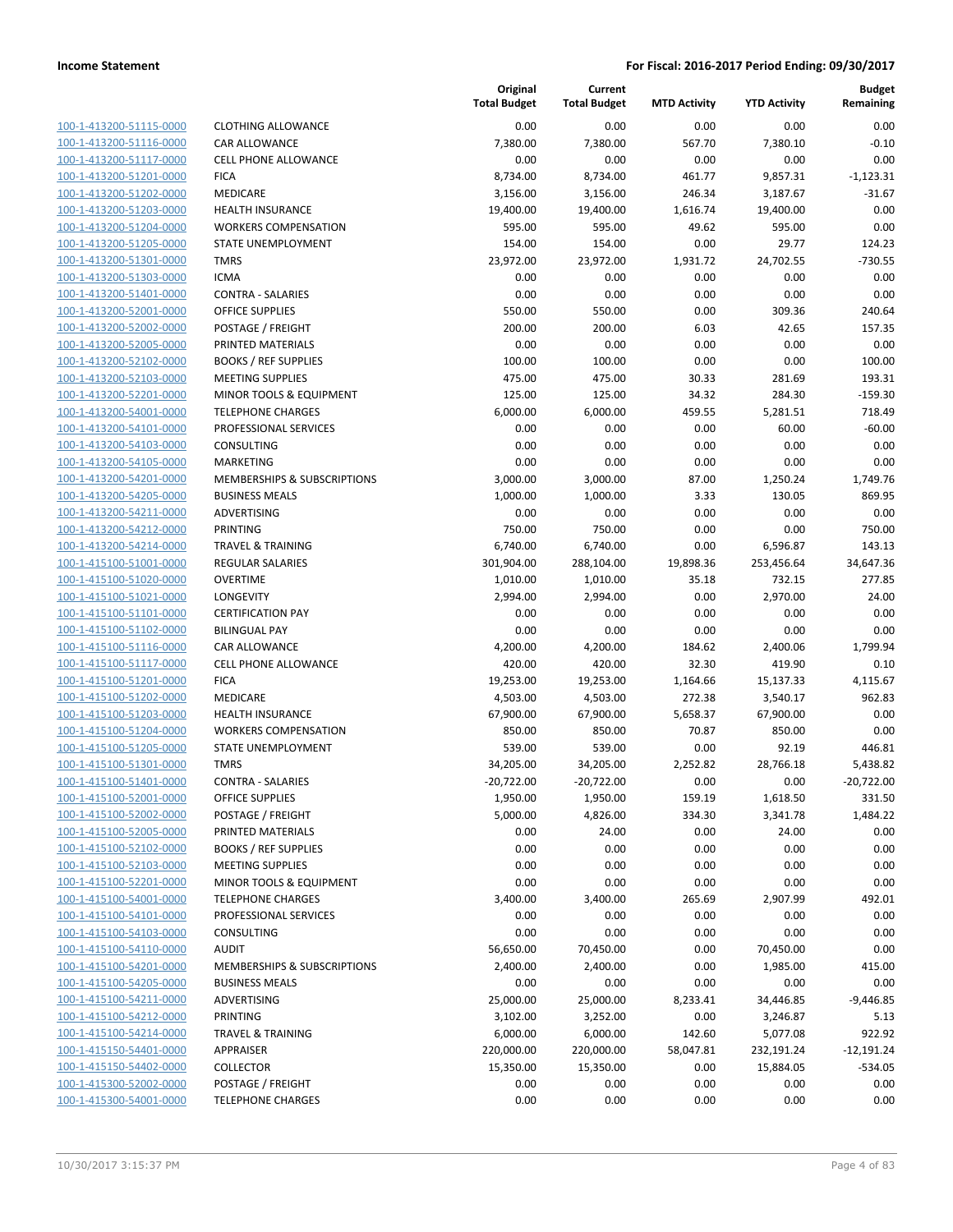| 100-1-415300-54101-0000        |
|--------------------------------|
| 100-1-415300-54106-0000        |
| 100-1-415300-54201-0000        |
| 100-1-415300-54207-0000        |
| 100-1-415300-54214-0000        |
| 100-1-415500-51001-0000        |
| 100-1-415500-51020-0000        |
| 100-1-415500-51021-0000        |
|                                |
| 100-1-415500-51102-0000        |
| 100-1-415500-51116-0000        |
| 100-1-415500-51117-0000        |
| 100-1-415500-51201-0000        |
| 100-1-415500-51202-0000        |
| 100-1-415500-51203-0000        |
| 100-1-415500-51204-0000        |
| 100-1-415500-51205-0000        |
| 100-1-415500-51301-0000        |
| 100-1-415500-51303-0000        |
| 100-1-415500-51401-0000        |
| 100-1-415500-52001-0000        |
| 100-1-415500-52002-0000        |
|                                |
| 100-1-415500-52005-0000        |
| 100-1-415500-52103-0000        |
| 100-1-415500-52303-0000        |
| 100-1-415500-52401-0000        |
| 100-1-415500-54001-0000        |
| 100-1-415500-54102-0000        |
| 100-1-415500-54103-0000        |
| 100-1-415500-54107-0000        |
| 100-1-415500-54118-0000        |
| 100-1-415500-54119-0000        |
|                                |
|                                |
| 100-1-415500-54201-0000        |
| 100-1-415500-54205-0000        |
| 100-1-415500-54212-0000        |
| 100-1-415500-54213-0000        |
| 100-1-415500-54214-0000        |
| 100-1-415500-54217-0000        |
| 100-1-421100-51001-0000        |
| 100-1-421100-51020-0000        |
| 100-1-421100-51021-0000        |
| 100-1-421100-51101-0000        |
| <u>100-1-421100-51115-0000</u> |
| <u>100-1-421100-51117-0000</u> |
| 100-1-421100-51201-0000        |
| 100-1-421100-51202-0000        |
|                                |
| <u>100-1-421100-51203-0000</u> |
| <u>100-1-421100-51204-0000</u> |
| <u>100-1-421100-51205-0000</u> |
| 100-1-421100-51301-0000        |
| 100-1-421100-51401-0000        |
| 100-1-421100-52001-0000        |
| 100-1-421100-52002-0000        |
| <u>100-1-421100-52004-0000</u> |
| 100-1-421100-52005-0000        |
| 100-1-421100-52102-0000        |
| <u>100-1-421100-52103-0000</u> |
| <u>100-1-421100-52104-0000</u> |
| 100-1-421100-52111-0000        |
| 100-1-421100-52201-0000        |

|                                                    |                                                      | Original<br><b>Total Budget</b> | Current<br><b>Total Budget</b> | <b>MTD Activity</b> | <b>YTD Activity</b> | <b>Budget</b><br>Remaining |
|----------------------------------------------------|------------------------------------------------------|---------------------------------|--------------------------------|---------------------|---------------------|----------------------------|
| 100-1-415300-54101-0000                            | PROFESSIONAL SERVICES                                | 0.00                            | 0.00                           | 0.00                | 0.00                | 0.00                       |
| 100-1-415300-54106-0000                            | <b>ATTORNEY FEES</b>                                 | 200,000.00                      | 200,000.00                     | 15,055.02           | 207,701.25          | $-7,701.25$                |
| 100-1-415300-54201-0000                            | MEMBERSHIPS & SUBSCRIPTIONS                          | 0.00                            | 0.00                           | 0.00                | 0.00                | 0.00                       |
| 100-1-415300-54207-0000                            | COURT COSTS, JURY, WIT FEES                          | 0.00                            | 0.00                           | 0.00                | 0.00                | 0.00                       |
| 100-1-415300-54214-0000                            | TRAVEL/TRAINING EXPENSE                              | 0.00                            | 0.00                           | 0.00                | 0.00                | 0.00                       |
| 100-1-415500-51001-0000                            | <b>REGULAR SALARIES</b>                              | 159,633.00                      | 159,633.00                     | 12,417.16           | 159,089.41          | 543.59                     |
| 100-1-415500-51020-0000                            | <b>OVERTIME</b>                                      | 719.00                          | 719.00                         | 11.98               | 167.67              | 551.33                     |
| 100-1-415500-51021-0000                            | <b>LONGEVITY</b>                                     | 3,030.00                        | 3,030.00                       | 0.00                | 1,992.00            | 1,038.00                   |
| 100-1-415500-51102-0000                            | <b>BILINGUAL PAY</b>                                 | 600.00                          | 600.00                         | 0.00                | 0.00                | 600.00                     |
| 100-1-415500-51116-0000                            | CAR ALLOWANCE                                        | 4,200.00                        | 4,200.00                       | 323.08              | 4,200.04            | $-0.04$                    |
| 100-1-415500-51117-0000                            | CELL PHONE ALLOWANCE                                 | 960.00                          | 960.00                         | 73.84               | 959.92              | 0.08                       |
| 100-1-415500-51201-0000                            | <b>FICA</b>                                          | 10,487.00                       | 10,487.00                      | 762.42              | 9,988.78            | 498.22                     |
| 100-1-415500-51202-0000                            | MEDICARE                                             | 2,453.00                        | 2,453.00                       | 178.31              | 2,336.08            | 116.92                     |
| 100-1-415500-51203-0000                            | <b>HEALTH INSURANCE</b>                              | 29,100.00                       | 29,100.00                      | 2,425.00            | 29,100.00           | 0.00                       |
| 100-1-415500-51204-0000                            | <b>WORKERS COMPENSATION</b>                          | 463.00                          | 463.00                         | 38.62               | 463.00              | 0.00                       |
| 100-1-415500-51205-0000                            | STATE UNEMPLOYMENT                                   | 231.00                          | 231.00                         | 0.00                | 48.76               | 182.24                     |
| 100-1-415500-51301-0000                            | <b>TMRS</b>                                          | 18,631.00                       | 18,631.00                      | 1,433.97            | 18,365.59           | 265.41                     |
| 100-1-415500-51303-0000                            | <b>ICMA</b>                                          | 0.00                            | 0.00                           | 0.00                | 0.00                | 0.00                       |
| 100-1-415500-51401-0000                            | <b>CONTRA - SALARIES</b>                             | 0.00                            | 0.00                           | 0.00                | 0.00                | 0.00                       |
| 100-1-415500-52001-0000                            | <b>OFFICE SUPPLIES</b>                               | 1,500.00                        | 1,500.00                       | 0.00                | 1,539.60            | $-39.60$                   |
| 100-1-415500-52002-0000                            | POSTAGE / FREIGHT                                    | 700.00                          | 700.00                         | 391.46              | 1,421.86            | $-721.86$                  |
| 100-1-415500-52005-0000                            | PRINTED MATERIALS                                    | 0.00                            | 0.00                           | 0.00                | 0.00                | 0.00                       |
| 100-1-415500-52103-0000                            | <b>MEETING SUPPLIES</b>                              | 0.00                            | 0.00                           | 0.00                | 0.00                | 0.00                       |
| 100-1-415500-52303-0000                            | <b>TRAINING SUPPLIES</b>                             | 500.00                          | 500.00                         | 0.00                | 152.65              | 347.35                     |
| 100-1-415500-52401-0000                            | RECREATIONAL SUPPLIES                                | 2,800.00                        | 2,800.00                       | 0.00                | 88.10               | 2,711.90                   |
| 100-1-415500-54001-0000                            | <b>TELEPHONE CHARGES</b>                             | 2,500.00                        | 2,500.00                       | 199.54              | 1,884.17            | 615.83                     |
| 100-1-415500-54102-0000                            | <b>MVR CHECKS</b>                                    | 200.00                          | 200.00                         | 0.00                | 152.52              | 47.48                      |
| 100-1-415500-54103-0000                            | CONSULTING                                           | 300.00                          | 300.00                         | 0.00                | 0.00                | 300.00                     |
| 100-1-415500-54107-0000                            | <b>MEDICAL</b>                                       | 5,000.00                        | 5,000.00                       | 778.00              | 5,781.00            | $-781.00$                  |
| 100-1-415500-54118-0000                            | <b>MEDICAL - POLICE</b>                              | 2,500.00                        | 2,500.00                       | 567.00              | 2,666.00            | $-166.00$                  |
| 100-1-415500-54119-0000                            | <b>MEDICAL - FIRE</b><br>MEMBERSHIPS & SUBSCRIPTIONS | 1,000.00                        | 1,000.00                       | 0.00                | 1,199.00            | $-199.00$                  |
| 100-1-415500-54201-0000<br>100-1-415500-54205-0000 | <b>BUSINESS MEALS</b>                                | 3,500.00<br>0.00                | 3,500.00<br>0.00               | 206.21<br>0.00      | 2,363.05<br>0.00    | 1,136.95<br>0.00           |
| 100-1-415500-54212-0000                            | PRINTING                                             | 0.00                            | 0.00                           | 0.00                | 0.00                | 0.00                       |
| 100-1-415500-54213-0000                            | PLAQUES AND AWARDS                                   | 8,500.00                        | 8,500.00                       | 0.00                | 7,798.83            | 701.17                     |
| 100-1-415500-54214-0000                            | <b>TRAVEL &amp; TRAINING</b>                         | 3,550.00                        | 3,550.00                       | 0.00                | 1,423.07            | 2,126.93                   |
| 100-1-415500-54217-0000                            | <b>AWARDS PROGRAM</b>                                | 0.00                            | 0.00                           | 0.00                | 0.00                | 0.00                       |
| 100-1-421100-51001-0000                            | <b>REGULAR SALARIES</b>                              | 257,202.00                      | 257,202.00                     | 19,844.96           | 258,200.87          | $-998.87$                  |
| 100-1-421100-51020-0000                            | <b>OVERTIME</b>                                      | 1,651.00                        | 1,651.00                       | 0.00                | 3,416.52            | $-1,765.52$                |
| 100-1-421100-51021-0000                            | <b>LONGEVITY</b>                                     | 3,480.00                        | 3,480.00                       | 0.00                | 3,468.00            | 12.00                      |
| 100-1-421100-51101-0000                            | <b>CERTIFICATION PAY</b>                             | 3,000.00                        | 3,000.00                       | 276.92              | 3,461.48            | $-461.48$                  |
| 100-1-421100-51115-0000                            | <b>CLOTHING ALLOWANCE</b>                            | 600.00                          | 600.00                         | 0.00                | 600.00              | 0.00                       |
| 100-1-421100-51117-0000                            | <b>CELL PHONE ALLOWANCE</b>                          | 1,560.00                        | 1,560.00                       | 120.00              | 1,560.00            | 0.00                       |
| 100-1-421100-51201-0000                            | <b>FICA</b>                                          | 16,585.00                       | 16,585.00                      | 1,186.52            | 15,941.76           | 643.24                     |
| 100-1-421100-51202-0000                            | <b>MEDICARE</b>                                      | 3,879.00                        | 3,879.00                       | 277.50              | 3,758.46            | 120.54                     |
| 100-1-421100-51203-0000                            | HEALTH INSURANCE                                     | 38,800.00                       | 38,800.00                      | 3,233.37            | 38,800.00           | 0.00                       |
| 100-1-421100-51204-0000                            | <b>WORKERS COMPENSATION</b>                          | 4,915.00                        | 4,915.00                       | 409.62              | 4,915.00            | 0.00                       |
| 100-1-421100-51205-0000                            | STATE UNEMPLOYMENT                                   | 308.00                          | 308.00                         | 0.00                | 61.98               | 246.02                     |
| 100-1-421100-51301-0000                            | <b>TMRS</b>                                          | 29,464.00                       | 29,464.00                      | 2,263.04            | 29,957.83           | -493.83                    |
| 100-1-421100-51401-0000                            | <b>CONTRA - SALARIES</b>                             | 0.00                            | 0.00                           | 0.00                | $-868.39$           | 868.39                     |
| 100-1-421100-52001-0000                            | <b>OFFICE SUPPLIES</b>                               | 1,402.92                        | 1,402.92                       | 0.00                | 872.07              | 530.85                     |
| 100-1-421100-52002-0000                            | POSTAGE / FREIGHT                                    | 240.00                          | 240.00                         | 0.71                | 1,694.28            | $-1,454.28$                |
| 100-1-421100-52004-0000                            | <b>COMPUTER SUPPLIES</b>                             | 335.04                          | 335.04                         | 0.00                | 246.97              | 88.07                      |
| 100-1-421100-52005-0000                            | PRINTED MATERIALS                                    | 210.00                          | 210.00                         | 536.99              | 701.99              | $-491.99$                  |
| 100-1-421100-52102-0000                            | <b>BOOKS / REF SUPPLIES</b>                          | 0.00                            | 0.00                           | 0.00                | 0.00                | 0.00                       |
| 100-1-421100-52103-0000                            | <b>MEETING SUPPLIES</b>                              | 2,595.00                        | 2,595.00                       | 154.40              | 1,344.74            | 1,250.26                   |
| 100-1-421100-52104-0000                            | <b>WEARING APPAREL</b>                               | 312.00                          | 312.00                         | 0.00                | 389.87              | -77.87                     |
| 100-1-421100-52111-0000                            | <b>AMMUNITION</b>                                    | 0.00                            | 0.00                           | 0.00                | 0.00                | 0.00                       |
| 100-1-421100-52201-0000                            | MINOR TOOLS & EQUIPMENT                              | 632.00                          | 632.00                         | 0.00                | 9.33                | 622.67                     |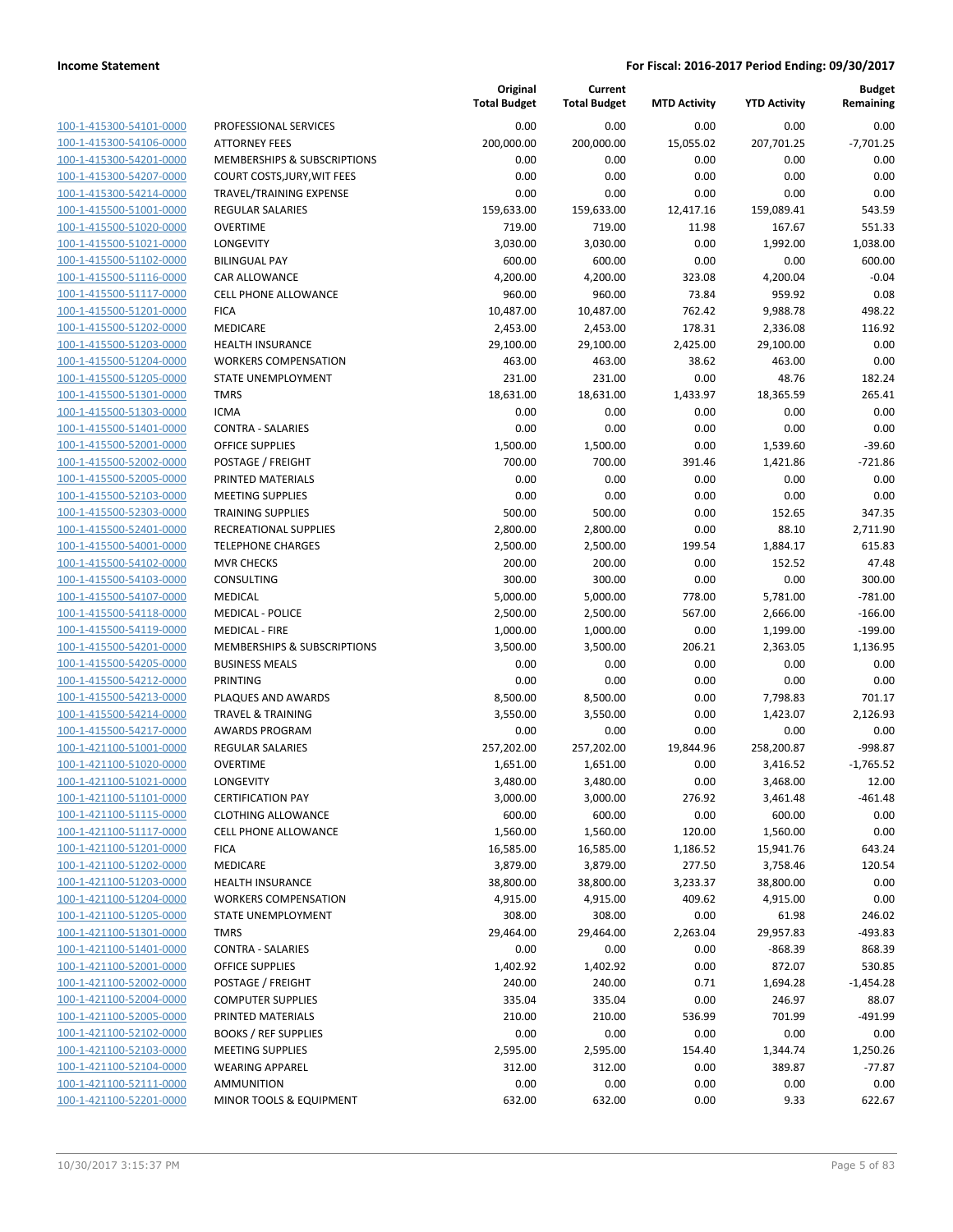|                         |                                        | Original<br><b>Total Budget</b> | Current<br><b>Total Budget</b> | <b>MTD Activity</b> | <b>YTD Activity</b> | <b>Budget</b><br>Remaining |
|-------------------------|----------------------------------------|---------------------------------|--------------------------------|---------------------|---------------------|----------------------------|
| 100-1-421100-52203-0000 | <b>MOTOR VEHICLE FUEL</b>              | 3,945.00                        | 3,945.00                       | 563.77              | 3,711.35            | 233.65                     |
| 100-1-421100-52206-0000 | SPECIAL OPS EQUIPMENT                  | 0.00                            | 0.00                           | 0.00                | 0.00                | 0.00                       |
| 100-1-421100-52302-0000 | <b>MEDICAL SUPPLIES</b>                | 400.00                          | 400.00                         | 0.00                | 197.57              | 202.43                     |
| 100-1-421100-52303-0000 | <b>TRAINING SUPPLIES</b>               | 0.00                            | 0.00                           | 0.00                | 0.00                | 0.00                       |
| 100-1-421100-52305-0000 | PUBLIC EDUCATION                       | 8,112.00                        | 8,112.00                       | 1,889.99            | 5,447.34            | 2,664.66                   |
| 100-1-421100-53202-0000 | MACHINE, TOOLS & IMPLMNTS              | 150.00                          | 150.00                         | 0.00                | 0.00                | 150.00                     |
| 100-1-421100-53205-0000 | <b>MOTOR VEHICLES</b>                  | 2,500.00                        | 2,500.00                       | 0.00                | 644.67              | 1,855.33                   |
| 100-1-421100-53206-0000 | <b>COMMAND POST MAINTENANCE</b>        | 0.00                            | 0.00                           | 0.00                | 0.00                | 0.00                       |
| 100-1-421100-54001-0000 | <b>TELEPHONE CHARGES</b>               | 34,659.90                       | 34,659.90                      | 1,934.53            | 23,822.41           | 10,837.49                  |
| 100-1-421100-54002-0000 | <b>UTILITY CHARGES</b>                 | 78,032.11                       | 78,032.11                      | 6,676.24            | 72,395.64           | 5,636.47                   |
| 100-1-421100-54201-0000 | MEMBERSHIPS & SUBSCRIPTIONS            | 2,479.00                        | 2,479.00                       | 28.00               | 2,963.67            | -484.67                    |
| 100-1-421100-54205-0000 | <b>BUSINESS MEALS</b>                  | 200.00                          | 200.00                         | 0.00                | 11.08               | 188.92                     |
| 100-1-421100-54212-0000 | <b>PRINTING</b>                        | 200.00                          | 200.00                         | 0.00                | 0.00                | 200.00                     |
| 100-1-421100-54213-0000 | PLAQUES AND AWARDS                     | 200.00                          | 410.00                         | 0.00                | 410.00              | 0.00                       |
| 100-1-421100-54214-0000 | <b>TRAVEL &amp; TRAINING</b>           | 8,275.00                        | 8,275.00                       | 0.00                | 4,554.60            | 3,720.40                   |
| 100-1-421100-54901-0000 | RENTALS / LEASES                       | 0.00                            | 0.00                           | 0.00                | 0.00                | 0.00                       |
| 100-1-421210-51001-0000 | REGULAR SALARIES                       | 727,921.00                      | 727,921.00                     | 50,643.71           | 658,067.99          | 69,853.01                  |
| 100-1-421210-51020-0000 | <b>OVERTIME</b>                        | 40,680.00                       | 40,680.00                      | 2,401.42            | 51,754.85           | $-11,074.85$               |
| 100-1-421210-51021-0000 | LONGEVITY                              | 14,322.00                       | 14,322.00                      | 138.46              | 11,567.98           | 2,754.02                   |
| 100-1-421210-51101-0000 | <b>CERTIFICATION PAY</b>               | 18,600.00                       | 18,600.00                      | 1,292.28            | 16,799.64           | 1,800.36                   |
| 100-1-421210-51115-0000 | <b>CLOTHING ALLOWANCE</b>              | 6,600.00                        | 6,600.00                       | 0.00                | 5,400.00            | 1,200.00                   |
| 100-1-421210-51117-0000 | <b>CELL PHONE ALLOWANCE</b>            | 4,680.00                        | 4,680.00                       | 378.48              | 4,920.24            | $-240.24$                  |
| 100-1-421210-51201-0000 | <b>FICA</b>                            | 50,394.00                       | 50,394.00                      | 3,190.61            | 43,944.60           | 6,449.40                   |
| 100-1-421210-51202-0000 | <b>MEDICARE</b>                        | 11,786.00                       | 11,786.00                      | 746.19              | 10,277.38           | 1,508.62                   |
| 100-1-421210-51203-0000 | <b>HEALTH INSURANCE</b>                | 106,700.00                      | 106,700.00                     | 8,891.63            | 106,700.00          | 0.00                       |
| 100-1-421210-51204-0000 | <b>WORKERS COMPENSATION</b>            | 20,509.00                       | 20,509.00                      | 1,709.12            | 20,509.00           | 0.00                       |
| 100-1-421210-51205-0000 | STATE UNEMPLOYMENT                     | 848.00                          | 848.00                         | 0.00                | 166.63              | 681.37                     |
| 100-1-421210-51301-0000 | <b>TMRS</b>                            | 89,530.00                       | 89,530.00                      | 6,132.70            | 82,784.03           | 6,745.97                   |
| 100-1-421210-51401-0000 | <b>CONTRA - SALARIES</b>               | 0.00                            | 0.00                           | $-8,379.94$         | $-28,501.90$        | 28,501.90                  |
| 100-1-421210-52001-0000 | <b>OFFICE SUPPLIES</b>                 | 1,605.00                        | 1,605.00                       | 187.08              | 698.03              | 906.97                     |
| 100-1-421210-52002-0000 | POSTAGE / FREIGHT                      | 150.00                          | 150.00                         | 0.00                | 112.81              | 37.19                      |
| 100-1-421210-52004-0000 | <b>COMPUTER SUPPLIES</b>               | 1,615.00                        | 1,615.00                       | 0.00                | 1,035.22            | 579.78                     |
| 100-1-421210-52005-0000 | PRINTED MATERIALS                      | 100.00                          | 100.00                         | 0.00                | 187.79              | $-87.79$                   |
| 100-1-421210-52102-0000 | <b>BOOKS / REF SUPPLIES</b>            | 120.00                          | 120.00                         | 0.00                | 0.00                | 120.00                     |
| 100-1-421210-52103-0000 | <b>MEETING SUPPLIES</b>                | 0.00                            | 0.00                           | 0.00                | 0.00                | 0.00                       |
| 100-1-421210-52104-0000 | <b>WEARING APPAREL</b>                 | 180.00                          | 180.00                         | 180.00              | 180.00              | 0.00                       |
| 100-1-421210-52108-0000 | <b>MENAGERIE SUPPLIES</b>              | 0.00                            | 0.00                           | 0.00                | 0.00                | 0.00                       |
| 100-1-421210-52201-0000 | <b>MINOR TOOLS &amp; EQUIPMENT</b>     | 1,460.00                        | 1,460.00                       | 131.19              | 671.84              | 788.16                     |
| 100-1-421210-52203-0000 | <b>MOTOR VEHICLE FUEL</b>              | 10,427.00                       | 10,427.00                      | 958.11              | 5,779.21            | 4.647.79                   |
| 100-1-421210-53203-0000 | <b>INSTRUMENTS &amp; APPARATUS</b>     | 300.00                          | 300.00                         | 0.00                | 0.00                | 300.00                     |
| 100-1-421210-53205-0000 | <b>MOTOR VEHICLES</b>                  | 3,000.00                        | 3,000.00                       | 675.31              | 7,021.71            | $-4,021.71$                |
| 100-1-421210-54001-0000 | <b>TELEPHONE CHARGES</b>               | 37,806.24                       | 37,806.24                      | 2,763.74            | 33,534.30           | 4,271.94                   |
| 100-1-421210-54101-0000 | PROFESSIONAL SERVICES                  | 0.00                            | 0.00                           | 0.00                | 0.00                | 0.00                       |
| 100-1-421210-54107-0000 | MEDICAL                                | 0.00                            | 0.00                           | 0.00                | 0.00                | 0.00                       |
| 100-1-421210-54108-0000 | <b>VETERINARY SERVICES</b>             | 0.00                            | 0.00                           | 0.00                | 0.00                | 0.00                       |
| 100-1-421210-54201-0000 | <b>MEMBERSHIPS &amp; SUBSCRIPTIONS</b> | 6,997.00                        | 6,997.00                       | 0.00                | 6,402.66            | 594.34                     |
| 100-1-421210-54208-0000 | <b>LABORATORY WORK</b>                 | 5,500.00                        | 5,500.00                       | 3,585.38            | 6,519.09            | $-1,019.09$                |
| 100-1-421210-54210-0000 | PHOTO PROCESSING                       | 0.00                            | 0.00                           | 0.00                | 0.00                | 0.00                       |
| 100-1-421210-54214-0000 | <b>TRAVEL &amp; TRAINING</b>           | 7,350.00                        | 7,350.00                       | 749.50              | 7,562.55            | $-212.55$                  |
| 100-1-421210-54215-0000 | <b>EVIDENCE PURCHASES</b>              | 1,000.00                        | 1,000.00                       | 0.00                | 1,000.00            | 0.00                       |
| 100-1-421210-54216-0000 | <b>INFORMANT EXPENSES</b>              | 1,000.00                        | 1,000.00                       | 0.00                | 1,000.00            | 0.00                       |
| 100-1-421210-54901-0000 | <b>RENTALS / LEASES</b>                | 0.00                            | 0.00                           | 0.00                | 0.00                | 0.00                       |
| 100-1-421210-55201-0000 | <b>EQUIPMENT PURCHASES</b>             | 0.00                            | 0.00                           | 0.00                | 0.00                | 0.00                       |
| 100-1-421210-55202-0000 | <b>VEHICLES</b>                        | 0.00                            | 0.00                           | 0.00                | 0.00                | 0.00                       |
| 100-1-421230-51001-0000 | <b>REGULAR SALARIES</b>                | 2,774,200.00                    | 2,774,200.00                   | 191,366.97          | 2,536,154.87        | 238,045.13                 |
| 100-1-421230-51020-0000 | <b>OVERTIME</b>                        | 196,990.00                      | 196,990.00                     | 17,462.64           | 228,706.42          | $-31,716.42$               |
| 100-1-421230-51021-0000 | LONGEVITY                              | 35,802.00                       | 35,802.00                      | 805.14              | 33,585.57           | 2,216.43                   |
| 100-1-421230-51030-0000 | NEW PROGRAMS - BDGT ONLY               | 0.00                            | 0.00                           | 0.00                | 0.00                | 0.00                       |
| 100-1-421230-51101-0000 | <b>CERTIFICATION PAY</b>               | 50,400.00                       | 50,400.00                      | 3,184.58            | 44,330.23           | 6,069.77                   |
|                         |                                        |                                 |                                |                     |                     |                            |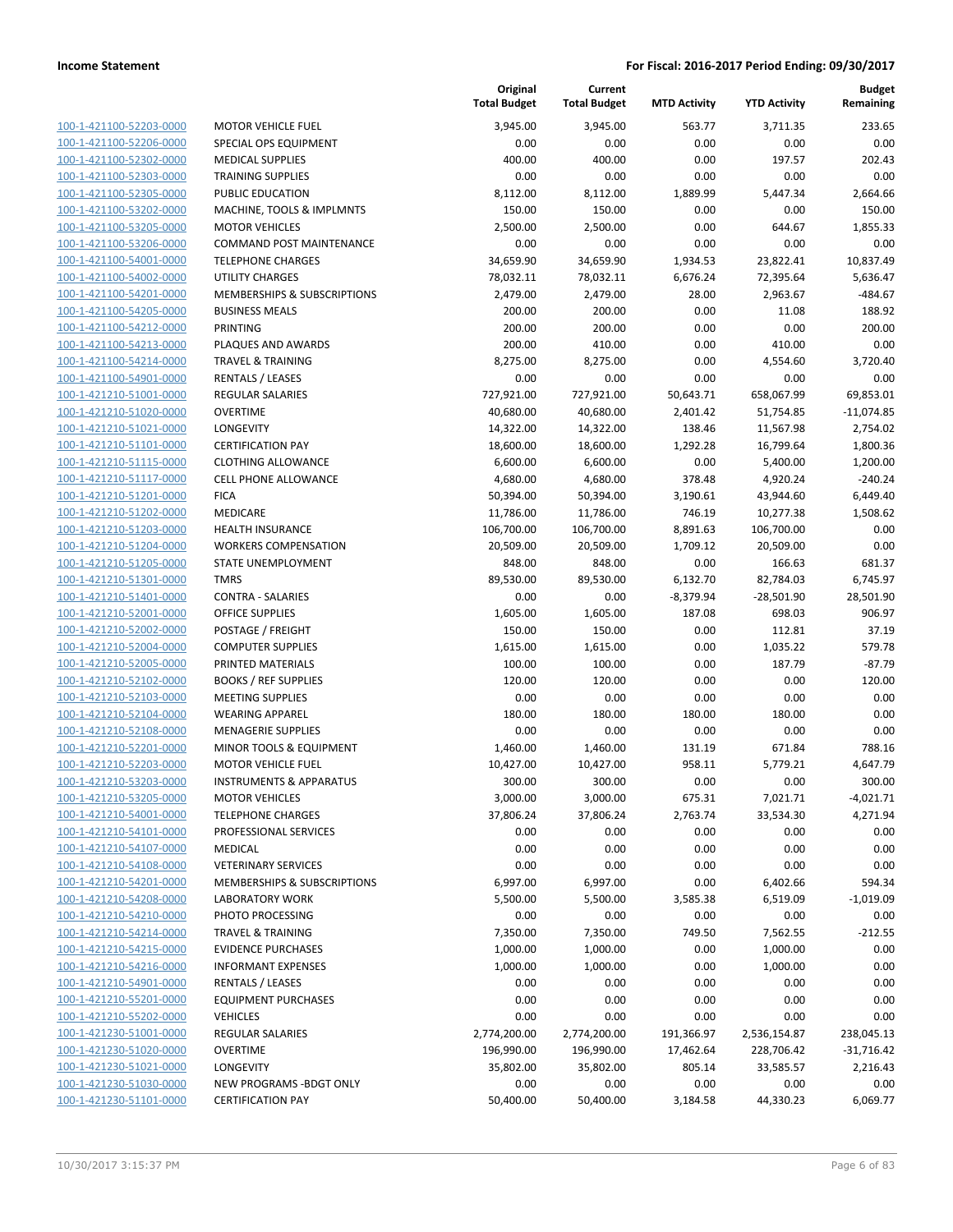| 100-1-421230-51102-0000                                          |
|------------------------------------------------------------------|
| 100-1-421230-51115-0000                                          |
| 100-1-421230-51117-0000                                          |
| 100-1-421230-51201-0000                                          |
| 100-1-421230-51202-0000                                          |
| 100-1-421230-51203-0000                                          |
| 100-1-421230-51204-0000                                          |
| 100-1-421230-51205-0000                                          |
| 100-1-421230-51301-0000                                          |
| 100-1-421230-51401-0000                                          |
| 100-1-421230-52001-0000                                          |
| 100-1-421230-52002-0000                                          |
| 100-1-421230-52004-0000                                          |
| 100-1-421230-52005-0000                                          |
| 100-1-421230-52102-0000                                          |
| 100-1-421230-52104-0000                                          |
| 100-1-421230-52108-0000                                          |
| 100-1-421230-52109-0000                                          |
| 100-1-421230-52111-0000                                          |
| 100-1-421230-52201-0000                                          |
| 100-1-421230-52203-0000                                          |
| 100-1-421230-52303-0000                                          |
| 100-1-421230-52305-0000                                          |
| 100-1-421230-52309-0000                                          |
| 100-1-421230-53202-0000                                          |
| 100-1-421230-53205-0000                                          |
| 100-1-421230-54001-0000                                          |
| 100-1-421230-54108-0000                                          |
| 100-1-421230-54201-0000                                          |
| 100-1-421230-54214-0000                                          |
| 100-1-421230-54901-0000                                          |
| 100-1-421230-55201-0000                                          |
| 100-1-421230-55202-0000                                          |
| 100-1-421230-66900-0000                                          |
| 100-1-421240-51001-0000                                          |
| 100-1-421240-51020-0000                                          |
| 100-1-421240-51021-0000                                          |
| 100-1-421240-51101-0000                                          |
| 100-1-421240-51102-0000                                          |
| 100-1-421240-51115-0000                                          |
| 100-1-421240-51117-0000                                          |
| <u>100-1-421240-51201-0000</u>                                   |
| 100-1-421240-51202-0000                                          |
| 100-1-421240-51203-0000                                          |
| 100-1-421240-51204-0000                                          |
| <u>100-1-421240-51205-0000</u>                                   |
| <u>100-1-421240-51301-0000</u>                                   |
| <u>100-1-421240-51302-0000</u>                                   |
| 100-1-421240-51401-0000                                          |
| 100-1-421240-52001-0000                                          |
| 100-1-421240-52002-0000                                          |
| 100-1-421240-52004-0000                                          |
| 100-1-421240-52005-0000<br>100-1-421240-52102-0000               |
| 100-1-421240-52104-0000                                          |
|                                                                  |
| <u>100-1-421240-52201-0000</u><br><u>100-1-421240-52203-0000</u> |
| <u>100-1-421240-52303-0000</u>                                   |
| 100-1-421240-53202-0000                                          |
|                                                                  |

|                                                    |                                            | Original<br><b>Total Budget</b> | Current<br><b>Total Budget</b> | <b>MTD Activity</b> | <b>YTD Activity</b> | <b>Budget</b><br>Remaining |
|----------------------------------------------------|--------------------------------------------|---------------------------------|--------------------------------|---------------------|---------------------|----------------------------|
| 100-1-421230-51102-0000                            | <b>BILINGUAL PAY</b>                       | 900.00                          | 900.00                         | 115.40              | 980.90              | -80.90                     |
| 100-1-421230-51115-0000                            | <b>CLOTHING ALLOWANCE</b>                  | 600.00                          | 600.00                         | 0.00                | 600.00              | 0.00                       |
| 100-1-421230-51117-0000                            | <b>CELL PHONE ALLOWANCE</b>                | 1,920.00                        | 1,920.00                       | 147.68              | 1,919.84            | 0.16                       |
| 100-1-421230-51201-0000                            | <b>FICA</b>                                | 189,770.00                      | 189,770.00                     | 12,938.28           | 174,116.81          | 15,653.19                  |
| 100-1-421230-51202-0000                            | MEDICARE                                   | 44,382.00                       | 44,382.00                      | 3,025.89            | 40,720.86           | 3,661.14                   |
| 100-1-421230-51203-0000                            | <b>HEALTH INSURANCE</b>                    | 421,950.00                      | 421,950.00                     | 35,162.50           | 421,950.00          | 0.00                       |
| 100-1-421230-51204-0000                            | <b>WORKERS COMPENSATION</b>                | 76,821.00                       | 76,821.00                      | 6,401.75            | 76,821.00           | 0.00                       |
| 100-1-421230-51205-0000                            | STATE UNEMPLOYMENT                         | 3,352.00                        | 3,352.00                       | 7.62                | 691.24              | 2,660.76                   |
| 100-1-421230-51301-0000                            | <b>TMRS</b>                                | 337,148.00                      | 337,148.00                     | 24,406.03           | 324,060.84          | 13,087.16                  |
| 100-1-421230-51401-0000                            | <b>CONTRA - SALARIES</b>                   | 0.00                            | 0.00                           | $-1,826.00$         | $-30,345.03$        | 30,345.03                  |
| 100-1-421230-52001-0000                            | <b>OFFICE SUPPLIES</b>                     | 1,200.00                        | 1,200.00                       | 0.00                | 927.13              | 272.87                     |
| 100-1-421230-52002-0000                            | POSTAGE / FREIGHT                          | 390.00                          | 390.00                         | 8.49                | 92.79               | 297.21                     |
| 100-1-421230-52004-0000                            | <b>COMPUTER SUPPLIES</b>                   | 400.00                          | 400.00                         | 0.00                | 271.91              | 128.09                     |
| 100-1-421230-52005-0000                            | PRINTED MATERIALS                          | 1,000.00                        | 1,000.00                       | 596.42              | 944.57              | 55.43                      |
| 100-1-421230-52102-0000                            | <b>BOOKS / REF SUPPLIES</b>                | 800.00                          | 800.00                         | 0.00                | 0.00                | 800.00                     |
| 100-1-421230-52104-0000                            | <b>WEARING APPAREL</b>                     | 19,048.00                       | 19,048.00                      | 94.89               | 21,149.11           | $-2,101.11$                |
| 100-1-421230-52108-0000                            | <b>MENAGERIE SUPPLIES</b>                  | 475.00                          | 1,143.00                       | 96.24               | 331.74              | 811.26                     |
| 100-1-421230-52109-0000                            | <b>SUPPORT OF PRISONERS</b>                | 2,400.00                        | 2,400.00                       | 62.62               | 2,122.35            | 277.65                     |
| 100-1-421230-52111-0000                            | <b>AMMUNITION</b>                          | 15,163.00                       | 15,163.00                      | 0.00                | 15,543.13           | $-380.13$                  |
| 100-1-421230-52201-0000                            | MINOR TOOLS & EQUIPMENT                    | 22,272.00                       | 23,972.00                      | 9,744.02            | 20,343.91           | 3,628.09                   |
| 100-1-421230-52203-0000                            | <b>MOTOR VEHICLE FUEL</b>                  | 109,896.00                      | 109,896.00                     | 12,318.44           | 86,204.86           | 23,691.14                  |
| 100-1-421230-52303-0000                            | <b>TRAINING SUPPLIES</b>                   | 97.00                           | 97.00                          | 0.00                | 0.00                | 97.00                      |
| 100-1-421230-52305-0000                            | PUBLIC EDUCATION                           | 0.00                            | 0.00                           | 0.00                | 0.00                | 0.00                       |
| 100-1-421230-52309-0000                            | <b>BODY ARMOR</b>                          | 0.00                            | 0.00                           | 0.00                | 0.00                | 0.00                       |
| 100-1-421230-53202-0000                            | MACHINE, TOOLS & IMPLMNTS                  | 1,500.00                        | 1,500.00                       | 0.00                | 885.70              | 614.30                     |
| 100-1-421230-53205-0000                            | <b>MOTOR VEHICLES</b>                      | 67,790.00                       | 67,790.00                      | 3,737.95            | 14,614.53           | 53,175.47                  |
| 100-1-421230-54001-0000                            | <b>TELEPHONE CHARGES</b>                   | 55,640.00                       | 55,640.00                      | 4,927.02            | 57,074.26           | $-1,434.26$                |
| 100-1-421230-54108-0000                            | <b>VETERINARY SERVICES</b>                 | 900.00                          | 232.00                         | 0.00                | 232.00              | 0.00                       |
| 100-1-421230-54201-0000                            | MEMBERSHIPS & SUBSCRIPTIONS                | 90.00                           | 90.00                          | 0.00                | 80.00               | 10.00                      |
| 100-1-421230-54214-0000                            | <b>TRAVEL &amp; TRAINING</b>               | 4,049.00                        | 2,349.00                       | 830.00              | 1,820.38            | 528.62                     |
| 100-1-421230-54901-0000                            | RENTALS / LEASES                           | 0.00                            | 0.00                           | 0.00                | 0.00                | 0.00                       |
| 100-1-421230-55201-0000                            | <b>EQUIPMENT PURCHASES</b>                 | 0.00<br>0.00                    | 0.00                           | 0.00<br>0.00        | 0.00                | 0.00<br>0.00               |
| 100-1-421230-55202-0000<br>100-1-421230-66900-0000 | <b>VEHICLES</b>                            |                                 | 0.00                           |                     | 0.00                |                            |
| 100-1-421240-51001-0000                            | PERSONNEL COSTS<br><b>REGULAR SALARIES</b> | 0.00<br>739,684.00              | 0.00<br>739,684.00             | 0.00<br>49,042.84   | 0.00<br>709,836.55  | 0.00<br>29,847.45          |
| 100-1-421240-51020-0000                            | <b>OVERTIME</b>                            | 50,174.00                       | 50,174.00                      | 4,764.06            | 39,937.53           | 10,236.47                  |
| 100-1-421240-51021-0000                            | LONGEVITY                                  | 10,356.00                       | 10,356.00                      | 138.46              | 9,366.20            | 989.80                     |
| 100-1-421240-51101-0000                            | <b>CERTIFICATION PAY</b>                   | 13,200.00                       | 13,200.00                      | 1,107.68            | 15,899.61           | $-2,699.61$                |
| 100-1-421240-51102-0000                            | <b>BILINGUAL PAY</b>                       | 2,100.00                        | 2,100.00                       | 69.24               | 1,419.42            | 680.58                     |
| 100-1-421240-51115-0000                            | <b>CLOTHING ALLOWANCE</b>                  | 0.00                            | 0.00                           | 0.00                | 0.00                | 0.00                       |
| 100-1-421240-51117-0000                            | <b>CELL PHONE ALLOWANCE</b>                | 1,920.00                        | 1,920.00                       | 147.68              | 1,919.84            | 0.16                       |
| 100-1-421240-51201-0000                            | <b>FICA</b>                                | 22,207.00                       | 22,207.00                      | 1,658.08            | 20,550.85           | 1,656.15                   |
| 100-1-421240-51202-0000                            | MEDICARE                                   | 11,853.00                       | 11,853.00                      | 762.49              | 10,931.56           | 921.44                     |
| 100-1-421240-51203-0000                            | <b>HEALTH INSURANCE</b>                    | 179,350.00                      | 179,350.00                     | 14,945.87           | 179,350.00          | 0.00                       |
| 100-1-421240-51204-0000                            | <b>WORKERS COMPENSATION</b>                | 4,381.00                        | 4,381.00                       | 365.12              | 4,381.00            | 0.00                       |
| 100-1-421240-51205-0000                            | STATE UNEMPLOYMENT                         | 1,503.00                        | 1,503.00                       | 0.84                | 286.73              | 1,216.27                   |
| 100-1-421240-51301-0000                            | <b>TMRS</b>                                | 50,671.00                       | 50,671.00                      | 3,195.84            | 39,323.85           | 11,347.15                  |
| 100-1-421240-51302-0000                            | <b>FR&amp;R RETIREMENT</b>                 | 62,368.00                       | 62,368.00                      | 4,341.49            | 70,831.52           | $-8,463.52$                |
| 100-1-421240-51401-0000                            | <b>CONTRA - SALARIES</b>                   | 0.00                            | 0.00                           | 0.00                | $-1,015.90$         | 1,015.90                   |
| 100-1-421240-52001-0000                            | <b>OFFICE SUPPLIES</b>                     | 2,247.00                        | 2,247.00                       | 0.00                | 1,701.65            | 545.35                     |
| 100-1-421240-52002-0000                            | POSTAGE / FREIGHT                          | 2,500.00                        | 2,290.00                       | 45.55               | 671.46              | 1,618.54                   |
| 100-1-421240-52004-0000                            | <b>COMPUTER SUPPLIES</b>                   | 500.00                          | 500.00                         | 0.00                | 196.66              | 303.34                     |
| 100-1-421240-52005-0000                            | PRINTED MATERIALS                          | 1,150.50                        | 1,150.50                       | 0.00                | 1,075.00            | 75.50                      |
| 100-1-421240-52102-0000                            | <b>REFERENCE SUPPLIES</b>                  | 3,569.35                        | 3,569.35                       | 0.00                | 2,316.83            | 1,252.52                   |
| 100-1-421240-52104-0000                            | <b>WEARING APPAREL</b>                     | 1,800.00                        | 1,800.00                       | 150.81              | 1,162.23            | 637.77                     |
| 100-1-421240-52201-0000                            | MINOR TOOLS & EQUIPMENT                    | 2,200.00                        | 2,200.00                       | 0.00                | 886.25              | 1,313.75                   |
| 100-1-421240-52203-0000                            | <b>MOTOR VEHICLE FUEL</b>                  | 664.00                          | 664.00                         | 133.11              | 582.80              | 81.20                      |
| 100-1-421240-52303-0000                            | <b>TRAINING SUPPLIES</b>                   | 970.00                          | 970.00                         | 431.40              | 955.32              | 14.68                      |
| 100-1-421240-53202-0000                            | MACHINE, TOOLS & IMPLMNTS                  | 194.00                          | 194.00                         | 0.00                | 0.00                | 194.00                     |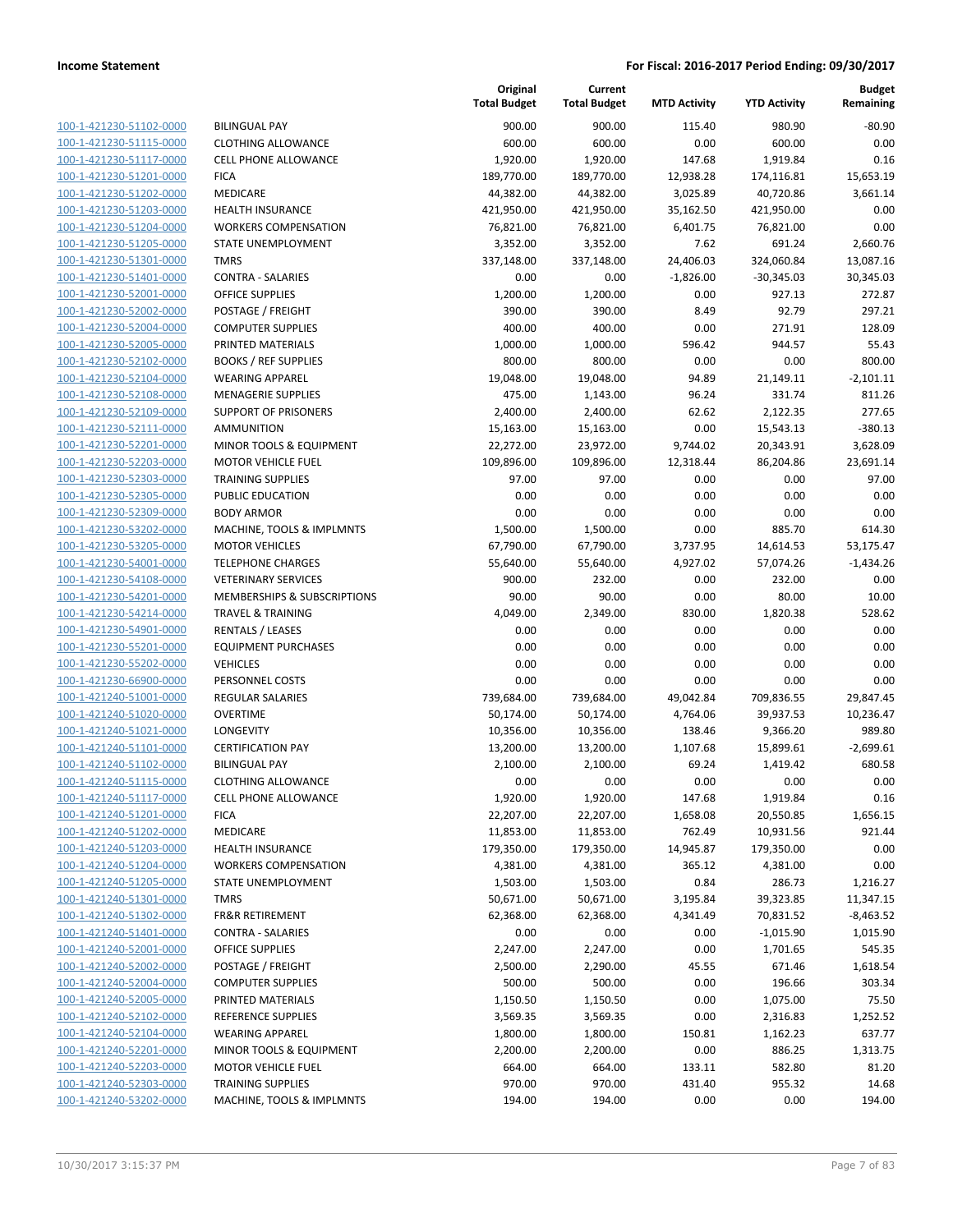| <u>100-1-421240-53205-0000</u><br>100-1-421240-53207-0000<br>100-1-421240-54001-0000<br><u>100-1-421240-54002-0000</u> |
|------------------------------------------------------------------------------------------------------------------------|
|                                                                                                                        |
|                                                                                                                        |
|                                                                                                                        |
|                                                                                                                        |
| <u>100-1-421240-54101-0000</u>                                                                                         |
| 100-1-421240-54201-0000                                                                                                |
| 100-1-421240-54212-0000                                                                                                |
| 100-1-421240-54214-0000                                                                                                |
| <u>100-1-421240-54908-0000</u>                                                                                         |
| 100-1-421240-55207-0000                                                                                                |
| <u>100-1-421240-55231-0000</u>                                                                                         |
| 100-1-421240-55232-0000                                                                                                |
| <u>100-1-421240-66901-0000</u>                                                                                         |
| <u>100-1-421600-52104-0000</u>                                                                                         |
| <u>100-1-421600-52111-0000</u>                                                                                         |
| <u>100-1-421600-52201-0000</u>                                                                                         |
| 100-1-421600-52206-0000                                                                                                |
| 100-1-421600-52309-0000                                                                                                |
| 100-1-421600-53202-0000                                                                                                |
| <u>100-1-421600-54201-0000</u>                                                                                         |
| <u>100-1-421600-54214-0000</u>                                                                                         |
| 100-1-421600-55201-0000                                                                                                |
| 100-1-422100-51001-0000                                                                                                |
| <u>100-1-422100-51020-0000</u>                                                                                         |
| <u>100-1-422100-51021-0000</u>                                                                                         |
| 100-1-422100-51101-0000                                                                                                |
| 100-1-422100-51102-0000                                                                                                |
| 100-1-422100-51116-0000                                                                                                |
| <u>100-1-422100-51117-0000</u>                                                                                         |
| 100-1-422100-51201-0000                                                                                                |
| <u>100-1-422100-51202-0000</u>                                                                                         |
| 100-1-422100-51203-0000                                                                                                |
| 100-1-422100-51204-0000                                                                                                |
| <u>100-1-422100-51205-0000</u>                                                                                         |
| <u>100-1-422100-51301-0000</u>                                                                                         |
| 100-1-422100-51302-0000                                                                                                |
| 100-1-422100-51401-0000                                                                                                |
| 100-1-422100-52001-0000                                                                                                |
| 100-1-422100-52002-0000                                                                                                |
| 100-1-422100-52005-0000                                                                                                |
| 100-1-422100-52101-0000                                                                                                |
| <u>100-1-422100-52102-0000</u>                                                                                         |
| <u>100-1-422100-52103-0000</u>                                                                                         |
| <u>100-1-422100-52104-0000</u>                                                                                         |
| 100-1-422100-52106-0000                                                                                                |
| <u>100-1-422100-52201-0000</u>                                                                                         |
| <u>100-1-422100-52203-0000</u>                                                                                         |
| 100-1-422100-52303-0000                                                                                                |
| <u>100-1-422100-53202-0000</u>                                                                                         |
| 100-1-422100-53204-0000                                                                                                |
| 100-1-422100-53205-0000                                                                                                |
| 100-1-422100-53207-0000                                                                                                |
| 100-1-422100-53402-0000                                                                                                |
| <u>100-1-422100-54001-0000</u>                                                                                         |
| <u>100-1-422100-54002-0000</u>                                                                                         |
| <u>100-1-422100-54101-0000</u>                                                                                         |
| <u>100-1-422100-54201-0000</u>                                                                                         |
| <u>100-1-422100-54210-0000</u>                                                                                         |
| <u>100-1-422100-54214-0000</u>                                                                                         |

| MOTOR VEHICLES               |
|------------------------------|
| RADIO/COMMUNICATIONS         |
| TELEPHONE CHARGES            |
| UTILITY CHARGES              |
| PROFESSIONAL SERVICES        |
| MEMBERSHIPS & SUBSCRIPTIONS  |
| PRINTING                     |
| <b>TRAVEL &amp; TRAINING</b> |
| LEASE PURCHASE PAYMENTS      |
| RADIO COMMUNICATION EQUIP    |
| LESS LETHAL PROGRAM          |
| <b>FIREARMS PROGRAM</b>      |
| SUPPLIES & EQUIPMENT COSTS   |
| WEARING APPAREL              |
| AMMUNITION                   |
| MINOR TOOLS & EQUIPMENT      |
| SPECIAL OPS EQUIPMENT        |
| BODY ARMOR                   |
| MACHINE, TOOLS & IMPLMNTS    |
| MEMBERSHIPS & SUBSCRIPTIONS  |
| TRAVEL & TRAINING            |
| EQUIPMENT PURCHASES          |
| REGULAR SALARIES             |
| OVERTIME                     |
| LONGEVITY                    |
| <b>CERTIFICATION PAY</b>     |
| BILINGUAL PAY                |
| CAR ALLOWANCE                |
| CELL PHONE ALLOWANCE         |
| FICA                         |
| MEDICARE                     |
| HEALTH INSURANCE             |
| WORKERS COMPENSATION         |
| STATE UNEMPLOYMENT           |
| TMRS                         |
| FR&R RETIREMENT              |
| CONTRA - SALARIES            |
| OFFICE SUPPLIES              |
| POSTAGE / FREIGHT            |
| PRINTED MATERIALS            |
| <b>IANITORIAL SUPPLIES</b>   |
| REFERENCE SUPPLIES           |
| MEETING SUPPLIES             |
| WEARING APPAREL              |
| CHEMICAL SUPPLIES            |
| MINOR TOOLS & EQUIPMENT      |
| MOTOR VEHICLE FUEL           |
| TRAINING SUPPLIES            |
| MACHINE, TOOLS & IMPLMNTS    |
| SIREN MAINTENANCE            |
| <b>MOTOR VEHICLES</b>        |
| RADIO/COMMUNICATIONS         |
| <b>BUILDING MAINTENANCE</b>  |
| <b>TELEPHONE CHARGES</b>     |
| UTILITY CHARGES              |
| PROFESSIONAL SERVICES        |
| MEMBERSHIPS & SUBSCRIPTIONS  |
| PHOTO PROCESSING             |

|                                                    |                                        | Original<br><b>Total Budget</b> | Current<br><b>Total Budget</b> | <b>MTD Activity</b> | <b>YTD Activity</b>   | <b>Budget</b><br>Remaining |
|----------------------------------------------------|----------------------------------------|---------------------------------|--------------------------------|---------------------|-----------------------|----------------------------|
| 100-1-421240-53205-0000                            | <b>MOTOR VEHICLES</b>                  | 840.00                          | 840.00                         | 0.00                | 44.94                 | 795.06                     |
| 100-1-421240-53207-0000                            | RADIO/COMMUNICATIONS                   | 37,388.00                       | 37,388.00                      | 0.00                | 41,496.00             | $-4,108.00$                |
| 100-1-421240-54001-0000                            | <b>TELEPHONE CHARGES</b>               | 36,000.00                       | 36,000.00                      | 2,970.06            | 35,420.85             | 579.15                     |
| 100-1-421240-54002-0000                            | <b>UTILITY CHARGES</b>                 | 0.00                            | 0.00                           | 0.00                | 0.00                  | 0.00                       |
| 100-1-421240-54101-0000                            | PROFESSIONAL SERVICES                  | 8,316.00                        | 8,316.00                       | 0.00                | 11,986.28             | $-3,670.28$                |
| 100-1-421240-54201-0000                            | <b>MEMBERSHIPS &amp; SUBSCRIPTIONS</b> | 1,263.00                        | 1,263.00                       | 0.00                | 925.00                | 338.00                     |
| 100-1-421240-54212-0000                            | <b>PRINTING</b>                        | 485.00                          | 485.00                         | 0.00                | 226.95                | 258.05                     |
| 100-1-421240-54214-0000                            | <b>TRAVEL &amp; TRAINING</b>           | 19,769.00                       | 19,769.00                      | 143.04              | 15,653.34             | 4,115.66                   |
| 100-1-421240-54908-0000                            | <b>LEASE PURCHASE PAYMENTS</b>         | 0.00                            | 0.00                           | 0.00                | 0.00                  | 0.00                       |
| 100-1-421240-55207-0000                            | RADIO COMMUNICATION EQUIP              | 0.00                            | 0.00                           | 0.00                | 0.00                  | 0.00                       |
| 100-1-421240-55231-0000                            | LESS LETHAL PROGRAM                    | 0.00                            | 0.00                           | 0.00                | 0.00                  | 0.00                       |
| 100-1-421240-55232-0000                            | <b>FIREARMS PROGRAM</b>                | 9,600.00                        | 9,600.00                       | 0.00                | 9,532.96              | 67.04                      |
| 100-1-421240-66901-0000                            | <b>SUPPLIES &amp; EQUIPMENT COSTS</b>  | 0.00                            | 0.00                           | 0.00                | 0.00                  | 0.00                       |
| 100-1-421600-52104-0000                            | <b>WEARING APPAREL</b>                 | 2,924.62                        | 2,924.62                       | 0.00                | 1,919.39              | 1,005.23                   |
| 100-1-421600-52111-0000                            | <b>AMMUNITION</b>                      | 6,500.08                        | 6,500.08                       | 0.00                | 6,490.82              | 9.26                       |
| 100-1-421600-52201-0000                            | MINOR TOOLS & EQUIPMENT                | 5,718.88                        | 5,718.88                       | 3.98                | 3,857.40              | 1,861.48                   |
| 100-1-421600-52206-0000                            | SPECIAL OPS EQUIPMENT                  | 5,810.19                        | 5,680.19                       | 231.67              | 4,278.00              | 1,402.19                   |
| 100-1-421600-52309-0000                            | <b>BODY ARMOR</b>                      | 0.00                            | 0.00                           | 0.00                | 0.00                  | 0.00                       |
| 100-1-421600-53202-0000                            | MACHINE, TOOLS & IMPLMNTS              | 50.00                           | 50.00                          | 0.00                | 37.50                 | 12.50                      |
| 100-1-421600-54201-0000                            | MEMBERSHIPS & SUBSCRIPTIONS            | 440.00                          | 440.00                         | 0.00                | 200.00                | 240.00                     |
| 100-1-421600-54214-0000                            | <b>TRAVEL &amp; TRAINING</b>           | 6,400.00                        | 6,530.00                       | 0.00                | 4,843.88              | 1,686.12                   |
| 100-1-421600-55201-0000                            | <b>EQUIPMENT PURCHASES</b>             | 5,340.25                        | 5,340.25                       | 0.00                | 6,865.37              | $-1,525.12$                |
| 100-1-422100-51001-0000                            | <b>REGULAR SALARIES</b>                | 235,540.00                      | 235,540.00                     | 18,089.12           | 235,194.91            | 345.09                     |
| 100-1-422100-51020-0000                            | <b>OVERTIME</b>                        | 1,310.00                        | 1,310.00                       | 4,565.13            | 5,082.94              | $-3,772.94$                |
| 100-1-422100-51021-0000                            | LONGEVITY                              | 3,906.00                        | 3,906.00                       | 94.16               | 3,071.15              | 834.85                     |
| 100-1-422100-51101-0000                            | <b>CERTIFICATION PAY</b>               | 3,720.00                        | 3,720.00                       | 295.40              | 3,840.20              | $-120.20$                  |
| 100-1-422100-51102-0000                            | <b>BILINGUAL PAY</b>                   | 0.00                            | 0.00                           | 0.00                | 0.00                  | 0.00                       |
| 100-1-422100-51116-0000                            | CAR ALLOWANCE                          | 7,800.00                        | 7,800.00                       | 507.68              | 6,599.84              | 1,200.16                   |
| 100-1-422100-51117-0000                            | <b>CELL PHONE ALLOWANCE</b>            | 1,920.00                        | 1,920.00                       | 120.00              | 1,560.00              | 360.00<br>292.46           |
| 100-1-422100-51201-0000                            | <b>FICA</b>                            | 3,008.00                        | 3,008.00                       | 224.61              | 2,715.54              |                            |
| 100-1-422100-51202-0000                            | MEDICARE                               | 3,686.00                        | 3,686.00                       | 338.60              | 3,635.55              | 50.45                      |
| 100-1-422100-51203-0000                            | <b>HEALTH INSURANCE</b>                | 29,100.00                       | 29,100.00                      | 2,425.00            | 29,100.00             | 0.00                       |
| 100-1-422100-51204-0000                            | <b>WORKERS COMPENSATION</b>            | 4,178.00                        | 4,178.00                       | 348.13              | 4,178.00              | 0.00                       |
| 100-1-422100-51205-0000<br>100-1-422100-51301-0000 | STATE UNEMPLOYMENT<br><b>TMRS</b>      | 231.00<br>5,344.00              | 231.00                         | 0.00<br>441.33      | 49.37                 | 181.63<br>$-18.47$         |
| 100-1-422100-51302-0000                            | <b>FR&amp;R RETIREMENT</b>             | 34,554.00                       | 5,344.00<br>34,554.00          | 3,313.62            | 5,362.47<br>34,676.24 | $-122.24$                  |
| 100-1-422100-51401-0000                            | <b>CONTRA - SALARIES</b>               | 0.00                            | 0.00                           | 0.00                | 0.00                  | 0.00                       |
| 100-1-422100-52001-0000                            | <b>OFFICE SUPPLIES</b>                 | 1,114.00                        | 1,114.00                       | 578.33              | 1,326.49              | $-212.49$                  |
| 100-1-422100-52002-0000                            | POSTAGE / FREIGHT                      | 250.00                          | 250.00                         | 0.00                | 110.08                | 139.92                     |
| 100-1-422100-52005-0000                            | PRINTED MATERIALS                      | 0.00                            | 0.00                           | 0.00                | 0.00                  | 0.00                       |
| 100-1-422100-52101-0000                            | <b>JANITORIAL SUPPLIES</b>             | 0.00                            | 0.00                           | 0.00                | 0.00                  | 0.00                       |
| 100-1-422100-52102-0000                            | <b>REFERENCE SUPPLIES</b>              | 968.00                          | 968.00                         | 0.00                | 0.00                  | 968.00                     |
| 100-1-422100-52103-0000                            | <b>MEETING SUPPLIES</b>                | 964.00                          | 964.00                         | 0.00                | 306.27                | 657.73                     |
| 100-1-422100-52104-0000                            | <b>WEARING APPAREL</b>                 | 1,028.00                        | 1,028.00                       | 312.79              | 534.66                | 493.34                     |
| 100-1-422100-52106-0000                            | <b>CHEMICAL SUPPLIES</b>               | 0.00                            | 0.00                           | 0.00                | 0.00                  | 0.00                       |
| 100-1-422100-52201-0000                            | MINOR TOOLS & EQUIPMENT                | 0.00                            | 0.00                           | 0.00                | 0.00                  | 0.00                       |
| 100-1-422100-52203-0000                            | <b>MOTOR VEHICLE FUEL</b>              | 0.00                            | 0.00                           | 0.00                | 0.00                  | 0.00                       |
| 100-1-422100-52303-0000                            | <b>TRAINING SUPPLIES</b>               | 0.00                            | 0.00                           | 0.00                | 0.00                  | 0.00                       |
| 100-1-422100-53202-0000                            | MACHINE, TOOLS & IMPLMNTS              | 0.00                            | 0.00                           | 0.00                | 0.00                  | 0.00                       |
| 100-1-422100-53204-0000                            | SIREN MAINTENANCE                      | 0.00                            | 0.00                           | 0.00                | 0.00                  | 0.00                       |
| 100-1-422100-53205-0000                            | <b>MOTOR VEHICLES</b>                  | 0.00                            | 0.00                           | 0.00                | 0.00                  | 0.00                       |
| 100-1-422100-53207-0000                            | RADIO/COMMUNICATIONS                   | 3,500.00                        | 3,500.00                       | 0.00                | 3,500.00              | 0.00                       |
| 100-1-422100-53402-0000                            | <b>BUILDING MAINTENANCE</b>            | 1,500.00                        | 1,500.00                       | 0.00                | 1,495.00              | 5.00                       |
| 100-1-422100-54001-0000                            | <b>TELEPHONE CHARGES</b>               | 4,500.00                        | 4,500.00                       | 453.19              | 5,025.31              | $-525.31$                  |
| 100-1-422100-54002-0000                            | <b>UTILITY CHARGES</b>                 | 5,400.00                        | 5,400.00                       | 643.06              | 5,804.93              | $-404.93$                  |
| 100-1-422100-54101-0000                            | PROFESSIONAL SERVICES                  | 5,200.00                        | 5,200.00                       | 0.00                | 9,652.80              | -4,452.80                  |
| 100-1-422100-54201-0000                            | MEMBERSHIPS & SUBSCRIPTIONS            | 7,175.00                        | 7,175.00                       | 0.00                | 5,927.66              | 1,247.34                   |
| 100-1-422100-54210-0000                            | PHOTO PROCESSING                       | 0.00                            | 0.00                           | 0.00                | 0.00                  | 0.00                       |
| 100-1-422100-54214-0000                            | <b>TRAVEL &amp; TRAINING</b>           | 5,200.00                        | 5,200.00                       | 328.02              | 4,412.75              | 787.25                     |
|                                                    |                                        |                                 |                                |                     |                       |                            |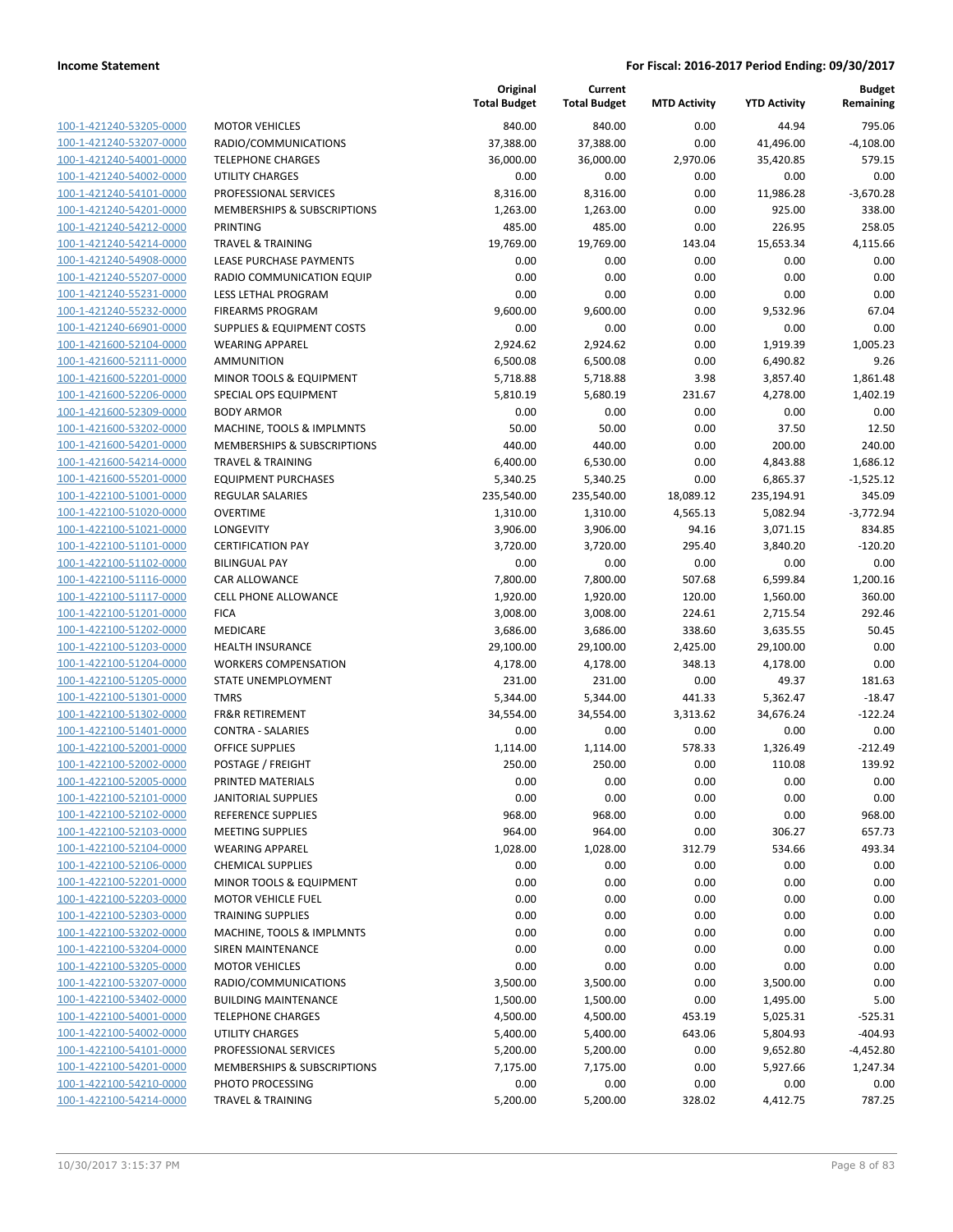| 100-1-422100-54217-0000                                   |
|-----------------------------------------------------------|
| <u>100-1-422100-54901-0000</u>                            |
| 100-1-422200-51001-0000                                   |
| 100-1-422200-51020-0000                                   |
| 100-1-422200-51021-0000                                   |
|                                                           |
| 100-1-422200-51101-0000                                   |
| 100-1-422200-51102-0000                                   |
| 100-1-422200-51115-0000                                   |
| 100-1-422200-51116-0000                                   |
| 100-1-422200-51117-0000                                   |
| 100-1-422200-51201-0000                                   |
| <u>100-1-422200-51202-0000</u>                            |
| 100-1-422200-51203-0000                                   |
| 100-1-422200-51204-0000                                   |
| 100-1-422200-51205-0000                                   |
|                                                           |
| 100-1-422200-51301-0000                                   |
| 100-1-422200-51302-0000                                   |
| 100-1-422200-51303-0000                                   |
| 100-1-422200-51401-0000                                   |
| 100-1-422200-52001<br>-0000                               |
| 100-1-422200-52002-0000                                   |
| 100-1-422200-52101-0000                                   |
| 100-1-422200-52102-0000                                   |
| 100-1-422200-52103-0000                                   |
| 100-1-422200-52104-0000                                   |
|                                                           |
| 100-1-422200-52107-0000                                   |
| 100-1-422200-52201-0000                                   |
| 100-1-422200-52203-0000                                   |
| 100-1-422200-52205-0000                                   |
| 100-1-422200-52207-0000                                   |
| 100-1-422200-52306-0000                                   |
| 100-1-422200-53202-0000                                   |
| 100-1-422200-53205-0000                                   |
| 100-1-422200-53207-0000                                   |
| 100-1-422200-53208-0000                                   |
| 100-1-422200-53210-0000                                   |
|                                                           |
| 100-1-422200-53213-0000                                   |
| 100-1-422200-53402-0000                                   |
| 100-1-422200-53403-0000                                   |
| 100-1-422200-54001-0000                                   |
| 100-1-422200-54002-0000                                   |
| 100-1-422200-54109-0000                                   |
| 100-1-422200-54201-0000                                   |
| <u>100-1-422200-54214-0000</u>                            |
| 100-1-422200-54908-0000                                   |
| 100-1-422200-55201-0000                                   |
|                                                           |
| 100-1-422200-55203-0000                                   |
| 100-1-422200-55207-0000                                   |
| <u>100-1-422300-51001-0000</u>                            |
| 100-1-422300-51020-0000                                   |
| 100-1-422300-51021-0000                                   |
| 100-1-422300-51101-0000                                   |
| <u>100-1-422300-51117-0000</u>                            |
|                                                           |
| <u>100-1-422300-51201-0000</u>                            |
|                                                           |
| 100-1-422300-51202-0000                                   |
| <u>100-1-422300-51203-0000</u>                            |
| 100-1-422300-51204-0000                                   |
| <u>100-1-422300-51205-0000</u><br>100-1-422300-51302-0000 |

|                                                    |                                              | Original<br><b>Total Budget</b> | Current<br><b>Total Budget</b> | <b>MTD Activity</b> | <b>YTD Activity</b> | <b>Budget</b><br>Remaining |
|----------------------------------------------------|----------------------------------------------|---------------------------------|--------------------------------|---------------------|---------------------|----------------------------|
| 100-1-422100-54217-0000                            | <b>AWARDS PROGRAM</b>                        | 0.00                            | 0.00                           | 0.00                | 0.00                | 0.00                       |
| 100-1-422100-54901-0000                            | RENTALS / LEASES                             | 0.00                            | 0.00                           | 0.00                | 0.00                | 0.00                       |
| 100-1-422200-51001-0000                            | <b>REGULAR SALARIES</b>                      | 2,828,930.00                    | 2,828,930.00                   | 248,829.46          | 2,833,400.54        | $-4,470.54$                |
| 100-1-422200-51020-0000                            | <b>OVERTIME</b>                              | 343,047.00                      | 343,047.00                     | 49,255.79           | 359,917.74          | $-16,870.74$               |
| 100-1-422200-51021-0000                            | <b>LONGEVITY</b>                             | 39,666.00                       | 39,666.00                      | 366.58              | 38,379.10           | 1,286.90                   |
| 100-1-422200-51101-0000                            | <b>CERTIFICATION PAY</b>                     | 61,440.00                       | 61,440.00                      | 5,021.64            | 63,472.02           | $-2,032.02$                |
| 100-1-422200-51102-0000                            | <b>BILINGUAL PAY</b>                         | 600.00                          | 600.00                         | 46.16               | 600.08              | $-0.08$                    |
| 100-1-422200-51115-0000                            | <b>CLOTHING ALLOWANCE</b>                    | 0.00                            | 0.00                           | 0.00                | 0.00                | 0.00                       |
| 100-1-422200-51116-0000                            | <b>CAR ALLOWANCE</b>                         | 0.00                            | 0.00                           | 0.00                | 0.00                | 0.00                       |
| 100-1-422200-51117-0000                            | CELL PHONE ALLOWANCE                         | 1,560.00                        | 1,560.00                       | 119.06              | 1,547.78            | 12.22                      |
| 100-1-422200-51201-0000                            | <b>FICA</b>                                  | 0.00                            | 0.00                           | 0.00                | 0.00                | 0.00                       |
| 100-1-422200-51202-0000                            | <b>MEDICARE</b>                              | 47,491.00                       | 47,491.00                      | 4,466.16            | 47,818.60           | $-327.60$                  |
| 100-1-422200-51203-0000                            | <b>HEALTH INSURANCE</b>                      | 465,600.00                      | 465,600.00                     | 38,800.00           | 465,600.00          | 0.00                       |
| 100-1-422200-51204-0000                            | <b>WORKERS COMPENSATION</b>                  | 64,321.00                       | 64,321.00                      | 5,360.12            | 64,321.00           | 0.00                       |
| 100-1-422200-51205-0000                            | STATE UNEMPLOYMENT                           | 3,699.00                        | 3,699.00                       | 0.00                | 776.19              | 2,922.81                   |
| 100-1-422200-51301-0000                            | <b>TMRS</b>                                  | 0.00                            | 0.00                           | 0.00                | 0.00                | 0.00                       |
| 100-1-422200-51302-0000                            | <b>FR&amp;R RETIREMENT</b>                   | 550,241.00                      | 550,241.00                     | 50,886.35           | 552,411.97          | $-2,170.97$                |
| 100-1-422200-51303-0000                            | <b>ICMA</b>                                  | 0.00                            | 0.00                           | 0.00                | 0.00                | 0.00                       |
| 100-1-422200-51401-0000                            | <b>CONTRA - SALARIES</b>                     | 0.00                            | 0.00                           | 0.00                | $-1,410.00$         | 1,410.00                   |
| 100-1-422200-52001-0000                            | <b>OFFICE SUPPLIES</b>                       | 998.00                          | 998.00                         | 0.00                | 703.95              | 294.05                     |
| 100-1-422200-52002-0000                            | POSTAGE / FREIGHT                            | 0.00                            | 0.00                           | 0.00                | 0.00                | 0.00                       |
| 100-1-422200-52101-0000                            | <b>JANITORIAL SUPPLIES</b>                   | 5,800.00                        | 5,800.00                       | 391.72              | 6,205.58            | $-405.58$                  |
| 100-1-422200-52102-0000                            | REFERENCE SUPPLIES                           | 0.00                            | 0.00                           | 0.00                | 0.00                | 0.00                       |
| 100-1-422200-52103-0000                            | <b>MEETING SUPPLIES</b>                      | 0.00                            | 0.00                           | 31.50               | 31.50               | $-31.50$                   |
| 100-1-422200-52104-0000                            | <b>WEARING APPAREL</b>                       | 20,600.00                       | 20,600.00                      | 6,466.90            | 16,450.84           | 4,149.16                   |
| 100-1-422200-52107-0000                            | <b>BOTANICAL SUPPLIES</b>                    | 0.00                            | 0.00                           | 0.00                | 0.00                | 0.00                       |
| 100-1-422200-52201-0000                            | MINOR TOOLS & EQUIPMENT                      | 12,450.00                       | 12,450.00                      | 505.26              | 9,844.77            | 2,605.23                   |
| 100-1-422200-52203-0000                            | <b>MOTOR VEHICLE FUEL</b>                    | 30,000.00                       | 30,000.00                      | 4,744.46            | 26,253.62           | 3,746.38                   |
| 100-1-422200-52205-0000                            | FIRST RESPONDER SUPPLIES                     | 19,400.00                       | 19,400.00                      | 3,822.79            | 14,693.41           | 4,706.59                   |
| 100-1-422200-52207-0000<br>100-1-422200-52306-0000 | <b>BUNKER GEAR</b><br><b>HAZMAT SUPPLIES</b> | 35,250.00                       | 35,250.00                      | 4,773.62<br>0.00    | 34,875.30           | 374.70<br>713.33           |
| 100-1-422200-53202-0000                            | MACHINE, TOOLS & IMPLMNTS                    | 10,300.00<br>1,800.00           | 10,300.00<br>1,800.00          | 63.38               | 9,586.67<br>711.34  | 1,088.66                   |
| 100-1-422200-53205-0000                            | <b>MOTOR VEHICLES</b>                        | 55,000.00                       | 55,000.00                      | 22,443.39           | 78,719.92           | $-23,719.92$               |
| 100-1-422200-53207-0000                            | RADIO/COMMUNICATIONS                         | 0.00                            | 0.00                           | 0.00                | 0.00                | 0.00                       |
| 100-1-422200-53208-0000                            | FIRE HOSE/NOZZLES                            | 5,750.00                        | 5,750.00                       | 0.00                | 4,581.79            | 1,168.21                   |
| 100-1-422200-53210-0000                            | <b>FIRE HYDRANTS</b>                         | 0.00                            | 0.00                           | 0.00                | 0.00                | 0.00                       |
| 100-1-422200-53213-0000                            | <b>SCBA MAINTENANCE</b>                      | 4,500.00                        | 4,500.00                       | 0.00                | 3,917.45            | 582.55                     |
| 100-1-422200-53402-0000                            | <b>BUILDING MAINTENANCE</b>                  | 1,650.00                        | 1,650.00                       | 62.86               | 511.91              | 1,138.09                   |
| 100-1-422200-53403-0000                            | <b>HEATING &amp; COOLING SYSTEMS</b>         | 0.00                            | 0.00                           | 0.00                | 0.00                | 0.00                       |
| 100-1-422200-54001-0000                            | <b>TELEPHONE CHARGES</b>                     | 5,000.00                        | 5,000.00                       | 648.70              | 6,967.20            | $-1,967.20$                |
| 100-1-422200-54002-0000                            | <b>UTILITY CHARGES</b>                       | 50,000.00                       | 50,000.00                      | 5,084.14            | 51,239.84           | $-1,239.84$                |
| 100-1-422200-54109-0000                            | INSPECTIONS/TESTING                          | 9,780.00                        | 9,780.00                       | 0.00                | 4,568.00            | 5,212.00                   |
| 100-1-422200-54201-0000                            | MEMBERSHIPS & SUBSCRIPTIONS                  | 0.00                            | 0.00                           | 0.00                | 0.00                | 0.00                       |
| 100-1-422200-54214-0000                            | <b>TRAVEL &amp; TRAINING</b>                 | 20,150.00                       | 20,150.00                      | 17,675.85           | 31,625.91           | $-11,475.91$               |
| 100-1-422200-54908-0000                            | LEASE PURCHASE PAYMENTS                      | 65,037.00                       | 65,037.00                      | 5,419.72            | 70,456.36           | $-5,419.36$                |
| 100-1-422200-55201-0000                            | <b>EQUIPMENT PURCHASES</b>                   | 0.00                            | 0.00                           | 0.00                | 0.00                | 0.00                       |
| 100-1-422200-55203-0000                            | <b>FURNITURE/OFFICE EQUIP</b>                | 1,860.00                        | 1,860.00                       | 0.00                | 1,272.03            | 587.97                     |
| 100-1-422200-55207-0000                            | RADIO COMMUNICATION EQUIP                    | 4,200.00                        | 4,200.00                       | 3,037.80            | 4,563.06            | $-363.06$                  |
| 100-1-422300-51001-0000                            | <b>REGULAR SALARIES</b>                      | 80,619.00                       | 80,619.00                      | 6,999.68            | 96,000.77           | $-15,381.77$               |
| 100-1-422300-51020-0000                            | <b>OVERTIME</b>                              | 17,556.00                       | 17,556.00                      | 15,705.08           | 21,707.84           | $-4,151.84$                |
| 100-1-422300-51021-0000                            | LONGEVITY                                    | 1,272.00                        | 1,272.00                       | 0.00                | 1,266.00            | 6.00                       |
| 100-1-422300-51101-0000                            | <b>CERTIFICATION PAY</b>                     | 1,920.00                        | 1,920.00                       | 147.70              | 1,920.10            | $-0.10$                    |
| 100-1-422300-51117-0000                            | <b>CELL PHONE ALLOWANCE</b>                  | 600.00                          | 600.00                         | 46.16               | 600.08              | $-0.08$                    |
| 100-1-422300-51201-0000                            | <b>FICA</b>                                  | 6,322.00                        | 6,322.00                       | 0.00                | 0.00                | 6,322.00                   |
| 100-1-422300-51202-0000                            | MEDICARE                                     | 1,479.00                        | 1,479.00                       | 330.93              | 1,749.06            | $-270.06$                  |
| 100-1-422300-51203-0000                            | <b>HEALTH INSURANCE</b>                      | 9,700.00                        | 9,700.00                       | 808.37              | 9,700.00            | 0.00                       |
| 100-1-422300-51204-0000                            | <b>WORKERS COMPENSATION</b>                  | 2,002.00                        | 2,002.00                       | 166.87              | 2,002.00            | 0.00                       |
| 100-1-422300-51205-0000                            | STATE UNEMPLOYMENT                           | 77.00                           | 77.00                          | 0.00                | 16.50               | 60.50                      |
| 100-1-422300-51302-0000                            | FR&R RETIREMENT                              | 17,130.00                       | 17,130.00                      | 3,846.96            | 20,342.66           | $-3,212.66$                |
|                                                    |                                              |                                 |                                |                     |                     |                            |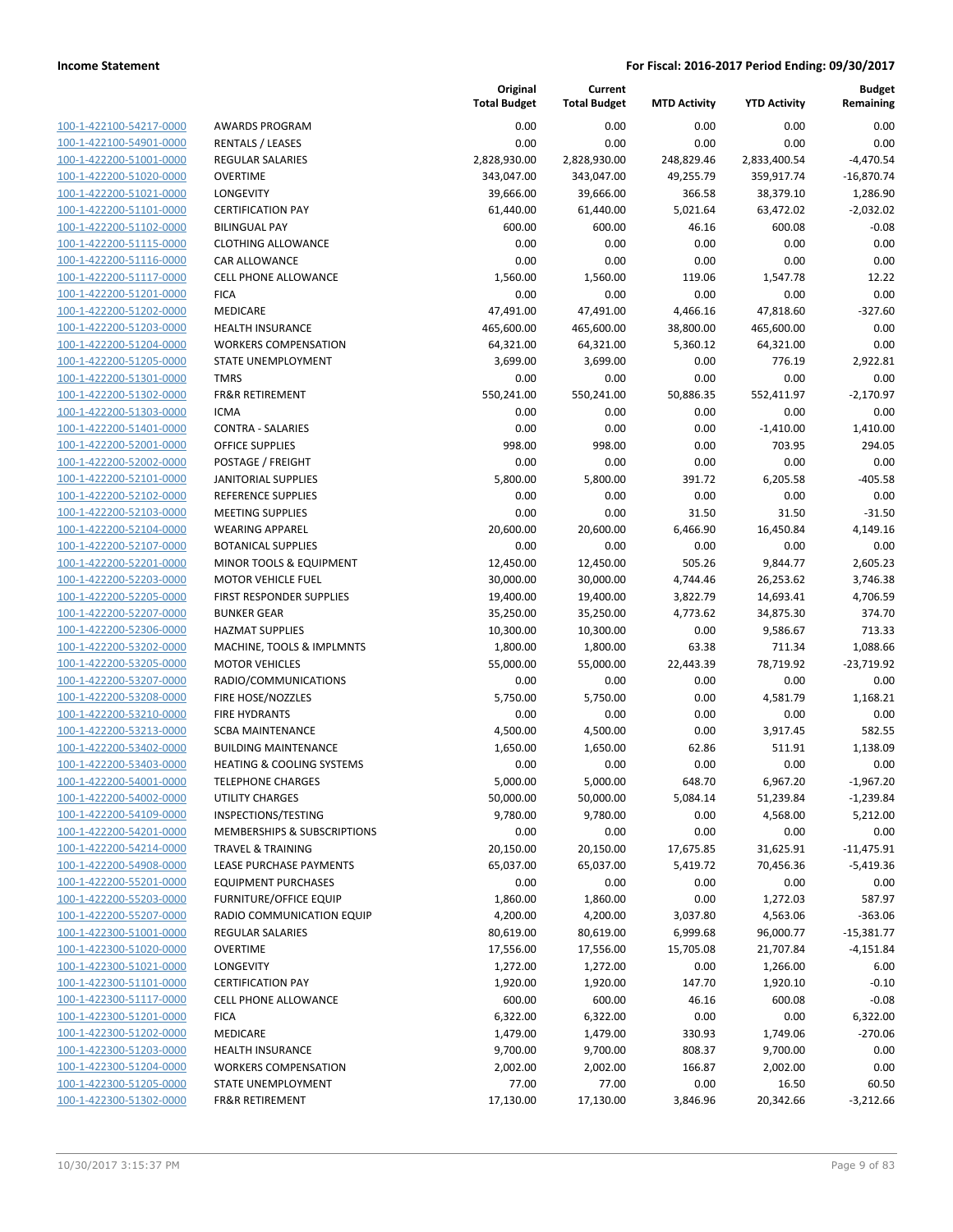| 100-1-422300-51401-0000        |
|--------------------------------|
| 100-1-422300-52001-0000        |
| 100-1-422300-52002-0000        |
| 100-1-422300-52005-0000        |
| 100-1-422300-52104-0000        |
| 100-1-422300-52201-0000        |
| 100-1-422300-52203-0000        |
| 100-1-422300-52303-0000        |
| 100-1-422300-52304-0000        |
| 100-1-422300-53205-0000        |
| 100-1-422300-54001-0000        |
| 100-1-422300-54201-0000        |
| 100-1-422300-54208-0000        |
| 100-1-422300-54210-0000        |
| 100-1-422300-54214-0000        |
| 100-1-422300-54217-0000        |
| 100-1-422300-55203-0000        |
| 100-1-422400-52001-0000        |
| 100-1-422400-52002-0000        |
| 100-1-422400-53204-0000        |
| 100-1-422400-53207-0000        |
| 100-1-422400-53209-0000        |
| 100-1-422400-54001-0000        |
| 100-1-422400-54002-0000        |
| 100-1-422400-54201-0000        |
| 100-1-422400-54214-0000        |
| 100-1-431100-51001-0000        |
| 100-1-431100-51020-0000        |
| 100-1-431100-51021-0000        |
| 100-1-431100-51101-0000        |
| 100-1-431100-51102-0000        |
| 100-1-431100-51116-0000        |
| 100-1-431100-51117-0000        |
| 100-1-431100-51201-0000        |
| 100-1-431100-51202-0000        |
| 100-1-431100-51203-0000        |
| 100-1-431100-51204-0000        |
| 100-1-431100-51205-0000        |
| 100-1-431100-51301-0000        |
| 100-1-431100-51401-0000        |
| 100-1-431100-52001-0000        |
| 100-1-431100-52002-0000        |
| <u>100-1-431100-52103-0000</u> |
| <u>100-1-431100-52203-0000</u> |
| <u>100-1-431100-53201-0000</u> |
| <u>100-1-431100-53205-0000</u> |
| 100-1-431100-53207-0000        |
| 100-1-431100-54001-0000        |
| 100-1-431100-54002-0000        |
| <u>100-1-431100-54101-0000</u> |
| <u>100-1-431100-54201-0000</u> |
| 100-1-431100-54214-0000        |
| 100-1-431100-55203-0000        |
| 100-1-431200-51001-0000        |
| <u>100-1-431200-51020-0000</u> |
| <u>100-1-431200-51021-0000</u> |
| 100-1-431200-51101-0000        |
| <u>100-1-431200-51117-0000</u> |
| <u>100-1-431200-51201-0000</u> |

|                                                    |                                                | Original<br><b>Total Budget</b> | Current<br><b>Total Budget</b> | <b>MTD Activity</b> | <b>YTD Activity</b> | <b>Budget</b><br>Remaining |
|----------------------------------------------------|------------------------------------------------|---------------------------------|--------------------------------|---------------------|---------------------|----------------------------|
| 100-1-422300-51401-0000                            | <b>CONTRA - SALARIES</b>                       | 0.00                            | 0.00                           | 0.00                | $-9,217.85$         | 9,217.85                   |
| 100-1-422300-52001-0000                            | <b>OFFICE SUPPLIES</b>                         | 621.00                          | 621.00                         | 0.00                | 107.55              | 513.45                     |
| 100-1-422300-52002-0000                            | POSTAGE / FREIGHT                              | 100.00                          | 100.00                         | 0.00                | 74.28               | 25.72                      |
| 100-1-422300-52005-0000                            | PRINTED MATERIALS                              | 424.00                          | 424.00                         | 0.00                | 314.25              | 109.75                     |
| 100-1-422300-52104-0000                            | <b>WEARING APPAREL</b>                         | 573.00                          | 573.00                         | 0.00                | 339.29              | 233.71                     |
| 100-1-422300-52201-0000                            | MINOR TOOLS & EQUIPMENT                        | 1,957.99                        | 1,957.99                       | 0.00                | 1,193.33            | 764.66                     |
| 100-1-422300-52203-0000                            | <b>MOTOR VEHICLE FUEL</b>                      | 2,000.00                        | 2,000.00                       | 181.96              | 1,684.92            | 315.08                     |
| 100-1-422300-52303-0000                            | <b>TRAINING SUPPLIES</b>                       | 0.00                            | 0.00                           | 0.00                | 0.00                | 0.00                       |
| 100-1-422300-52304-0000                            | FIRE PREVENTION SUPPLIES                       | 9,623.00                        | 9,623.00                       | 3,102.70            | 7,887.23            | 1,735.77                   |
| 100-1-422300-53205-0000                            | <b>MOTOR VEHICLES</b>                          | 600.00                          | 600.00                         | 7.82                | 201.66              | 398.34                     |
| 100-1-422300-54001-0000                            | <b>TELEPHONE CHARGES</b>                       | 1,000.00                        | 1,000.00                       | 33.44               | 378.14              | 621.86                     |
| 100-1-422300-54201-0000                            | MEMBERSHIPS & SUBSCRIPTIONS                    | 1,825.00                        | 1,825.00                       | 0.00                | 1,712.54            | 112.46                     |
| 100-1-422300-54208-0000                            | <b>LABORATORY WORK</b>                         | 600.00                          | 600.00                         | 0.00                | 440.00              | 160.00                     |
| 100-1-422300-54210-0000                            | PHOTO PROCESSING                               | 100.00                          | 100.00                         | 0.00                | 0.00                | 100.00                     |
| 100-1-422300-54214-0000                            | <b>TRAVEL &amp; TRAINING</b>                   | 4,020.00                        | 4,020.00                       | 0.00                | 3,667.35            | 352.65                     |
| 100-1-422300-54217-0000                            | <b>AWARDS PROGRAM</b>                          | 320.00                          | 320.00                         | 0.00                | 0.00                | 320.00                     |
| 100-1-422300-55203-0000                            | <b>FURNITURE/OFFICE EQUIP</b>                  | 0.00                            | 0.00                           | 0.00                | 0.00                | 0.00                       |
| 100-1-422400-52001-0000                            | <b>OFFICE SUPPLIES</b>                         | 0.00                            | 0.00                           | 0.00                | 0.00                | 0.00                       |
| 100-1-422400-52002-0000                            | POSTAGE / FREIGHT                              | 0.00                            | 0.00                           | 0.00                | 0.00                | 0.00                       |
| 100-1-422400-53204-0000                            | SIREN MAINTENANCE                              | 0.00                            | 0.00                           | 0.00                | 0.00                | 0.00                       |
| 100-1-422400-53207-0000                            | RADIO/COMMUNICATIONS                           | 0.00                            | 0.00                           | 0.00                | 0.00                | 0.00                       |
| 100-1-422400-53209-0000                            | HARDWARE/SOFTWARE                              | 10,000.00                       | 10,000.00                      | 0.00                | 10,000.00           | 0.00                       |
| 100-1-422400-54001-0000                            | <b>TELEPHONE CHARGES</b>                       | 4,630.00                        | 4,630.00                       | 324.64              | 2,160.73            | 2,469.27                   |
| 100-1-422400-54002-0000                            | PHONE/UTILITIES / UTILITY CHARGES              | 0.00                            | 0.00                           | 0.00                | 0.00                | 0.00                       |
| 100-1-422400-54201-0000                            | MEMBERSHIPS & SUBSCRIPTIONS                    | 0.00                            | 0.00                           | 0.00                | 0.00                | 0.00                       |
| 100-1-422400-54214-0000                            | <b>TRAVEL &amp; TRAINING</b>                   | 0.00                            | 0.00                           | 0.00                | 0.00                | 0.00                       |
| 100-1-431100-51001-0000                            | <b>REGULAR SALARIES</b>                        | 127,020.00                      | 127,020.00                     | 9,718.39            | 128,950.47          | $-1,930.47$                |
| 100-1-431100-51020-0000                            | <b>OVERTIME</b>                                | 0.00                            | 0.00                           | 0.00                | 0.00                | 0.00                       |
| 100-1-431100-51021-0000                            | LONGEVITY                                      | 258.00                          | 258.00                         | 0.00                | 390.00              | $-132.00$                  |
| 100-1-431100-51101-0000                            | <b>CERTIFICATION PAY</b>                       | 0.00                            | 0.00                           | 0.00                | 0.00                | 0.00                       |
| 100-1-431100-51102-0000<br>100-1-431100-51116-0000 | <b>BILINGUAL PAY</b>                           | 0.00                            | 0.00                           | 0.00                | 0.00                | 0.00<br>$-0.04$            |
| 100-1-431100-51117-0000                            | CAR ALLOWANCE                                  | 4,200.00                        | 4,200.00                       | 323.08              | 4,200.04            |                            |
| 100-1-431100-51201-0000                            | SALARIES / CELL PHONE ALLOWANCE<br><b>FICA</b> | 0.00<br>8,732.00                | 0.00<br>8,732.00               | 32.30<br>596.97     | 403.75<br>8,043.90  | $-403.75$<br>688.10        |
| 100-1-431100-51202-0000                            | <b>MEDICARE</b>                                | 1,906.00                        | 1,906.00                       | 139.62              | 1,881.28            | 24.72                      |
| 100-1-431100-51203-0000                            | <b>HEALTH INSURANCE</b>                        | 19,400.00                       | 19,400.00                      | 1,616.74            | 19,400.00           | 0.00                       |
| 100-1-431100-51204-0000                            | <b>WORKERS COMPENSATION</b>                    | 360.00                          | 360.00                         | 30.00               | 360.00              | 0.00                       |
| 100-1-431100-51205-0000                            | STATE UNEMPLOYMENT                             | 154.00                          | 154.00                         | 0.00                | 43.82               | 110.18                     |
| 100-1-431100-51301-0000                            | <b>TMRS</b>                                    | 14,482.00                       | 14,482.00                      | 1,126.24            | 14,267.75           | 214.25                     |
| 100-1-431100-51401-0000                            | <b>CONTRA - SALARIES</b>                       | 0.00                            | 0.00                           | 0.00                | 0.00                | 0.00                       |
| 100-1-431100-52001-0000                            | <b>OFFICE SUPPLIES</b>                         | 600.00                          | 600.00                         | $-91.69$            | 1,056.03            | $-456.03$                  |
| 100-1-431100-52002-0000                            | POSTAGE / FREIGHT                              | 200.00                          | 200.00                         | 0.00                | 101.79              | 98.21                      |
| 100-1-431100-52103-0000                            | MEETING SUPPLIES                               | 0.00                            | 0.00                           | 0.00                | 21.65               | $-21.65$                   |
| 100-1-431100-52203-0000                            | <b>MOTOR VEHICLE FUEL</b>                      | 343.00                          | 343.00                         | 27.70               | 57.23               | 285.77                     |
| 100-1-431100-53201-0000                            | FURNITURE & OFFICE EQUIPMENT                   | 150.00                          | 150.00                         | 0.00                | 0.00                | 150.00                     |
| 100-1-431100-53205-0000                            | <b>MOTOR VEHICLES</b>                          | 400.00                          | 400.00                         | 0.00                | $-230.45$           | 630.45                     |
| 100-1-431100-53207-0000                            | RADIO/COMMUNICATIONS                           | 800.00                          | 800.00                         | 0.00                | 0.00                | 800.00                     |
| 100-1-431100-54001-0000                            | <b>TELEPHONE CHARGES</b>                       | 5,000.00                        | 5,000.00                       | 193.08              | 2,309.69            | 2,690.31                   |
| 100-1-431100-54002-0000                            | <b>UTILITY CHARGES</b>                         | 2,000.00                        | 2,000.00                       | 16.06               | 639.89              | 1,360.11                   |
| 100-1-431100-54101-0000                            | PROFESSIONAL SERVICES                          | 1,000.00                        | 1,000.00                       | 0.00                | 0.00                | 1,000.00                   |
| 100-1-431100-54201-0000                            | <b>MEMBERSHIPS &amp; SUBSCRIPTIONS</b>         | 600.00                          | 600.00                         | 0.00                | 520.29              | 79.71                      |
| 100-1-431100-54214-0000                            | <b>TRAVEL &amp; TRAINING</b>                   | 1,500.00                        | 1,500.00                       | 206.44              | 1,251.26            | 248.74                     |
| 100-1-431100-55203-0000                            | <b>FURNITURE/OFFICE EQUIP</b>                  | 0.00                            | 0.00                           | 0.00                | 0.00                | 0.00                       |
| 100-1-431200-51001-0000                            | REGULAR SALARIES                               | 348,473.00                      | 348,473.00                     | 20,614.89           | 277,121.39          | 71,351.61                  |
| 100-1-431200-51020-0000                            | <b>OVERTIME</b>                                | 28,497.00                       | 28,497.00                      | 195.92              | 8,025.35            | 20,471.65                  |
| 100-1-431200-51021-0000                            | LONGEVITY                                      | 6,378.00                        | 6,378.00                       | 0.00                | 5,718.00            | 660.00                     |
| 100-1-431200-51101-0000                            | <b>CERTIFICATION PAY</b>                       | 0.00                            | 0.00                           | 0.00                | 0.00                | 0.00                       |
| 100-1-431200-51117-0000                            | <b>CELL PHONE ALLOWANCE</b>                    | 864.00                          | 864.00                         | 33.22               | 548.13              | 315.87                     |
| 100-1-431200-51201-0000                            | <b>FICA</b>                                    | 23,821.00                       | 23,821.00                      | 1,218.60            | 18,238.05           | 5,582.95                   |
|                                                    |                                                |                                 |                                |                     |                     |                            |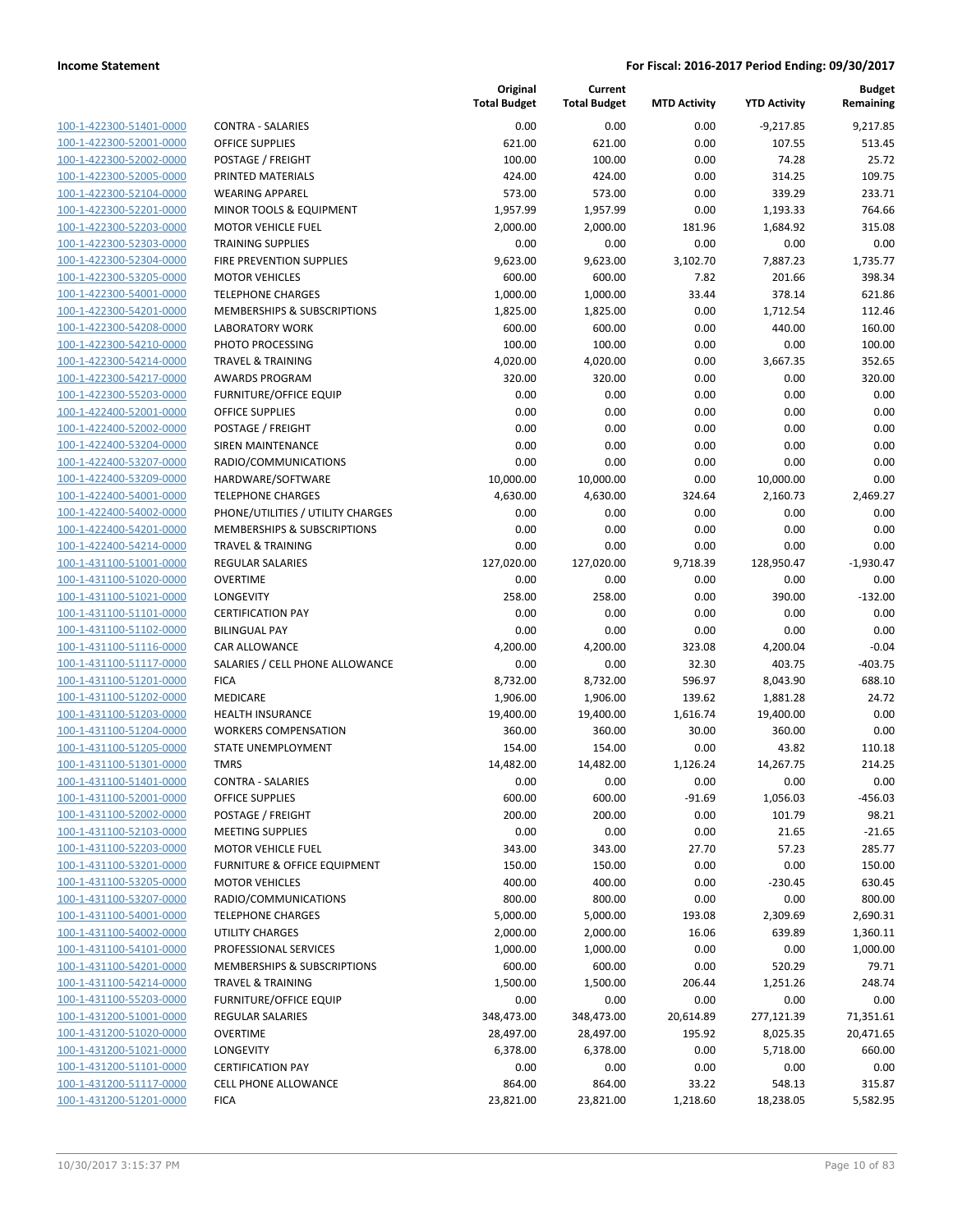|                                                    |                                                        | Original<br><b>Total Budget</b> | Current<br><b>Total Budget</b> | <b>MTD Activity</b> | <b>YTD Activity</b>   | Budget<br>Remaining  |
|----------------------------------------------------|--------------------------------------------------------|---------------------------------|--------------------------------|---------------------|-----------------------|----------------------|
| 100-1-431200-51202-0000                            | MEDICARE                                               | 5,571.00                        | 5,571.00                       | 285.00              | 4,265.37              | 1.305.63             |
| 100-1-431200-51203-0000                            | <b>HEALTH INSURANCE</b>                                | 106,700.00                      | 106,700.00                     | 8,891.63            | 106,700.00            | 0.00                 |
| 100-1-431200-51204-0000                            | <b>WORKERS COMPENSATION</b>                            | 19,082.00                       | 19,082.00                      | 1,590.13            | 19,082.00             | 0.00                 |
| 100-1-431200-51205-0000                            | STATE UNEMPLOYMENT                                     | 848.00                          | 848.00                         | 0.00                | 114.39                | 733.61               |
| 100-1-431200-51301-0000                            | <b>TMRS</b>                                            | 42,321.00                       | 42,321.00                      | 2,330.35            | 34,003.39             | 8,317.61             |
| 100-1-431200-51401-0000                            | <b>CONTRA - SALARIES</b>                               | 0.00                            | 0.00                           | 0.00                | $-157.50$             | 157.50               |
| 100-1-431200-52001-0000                            | <b>OFFICE SUPPLIES</b>                                 | 350.00                          | 350.00                         | 0.00                | 349.78                | 0.22                 |
| 100-1-431200-52002-0000                            | POSTAGE / FREIGHT                                      | 20.00                           | 20.00                          | 0.00                | 9.57                  | 10.43                |
| 100-1-431200-52103-0000                            | <b>MEETING SUPPLIES</b>                                | 200.00                          | 200.00                         | 0.00                | 71.00                 | 129.00               |
| 100-1-431200-52104-0000                            | <b>WEARING APPAREL</b>                                 | 10,000.00                       | 10,000.00                      | 333.12              | 8,573.64              | 1,426.36             |
| 100-1-431200-52106-0000                            | <b>CHEMICAL SUPPLIES</b>                               | 2,000.00                        | 2,000.00                       | 0.00                | 492.85                | 1,507.15             |
| 100-1-431200-52107-0000                            | <b>BOTANICAL SUPPLIES</b>                              | 250.00                          | 250.00                         | 0.00                | 0.00                  | 250.00               |
| 100-1-431200-52201-0000                            | MINOR TOOLS & EQUIPMENT                                | 6,000.00                        | 6,000.00                       | 1,099.69            | 3,063.24              | 2,936.76             |
| 100-1-431200-52203-0000                            | <b>MOTOR VEHICLE FUEL</b>                              | 43,000.00                       | 43,000.00                      | 3,529.49            | 26,747.00             | 16,253.00            |
| 100-1-431200-52302-0000                            | <b>MEDICAL SUPPLIES</b>                                | 150.00                          | 150.00                         | 0.00                | 0.00                  | 150.00               |
| 100-1-431200-52303-0000                            | <b>TRAINING SUPPLIES</b>                               | 200.00                          | 200.00                         | 0.00                | 14.20                 | 185.80               |
| 100-1-431200-53201-0000                            | FURNITURE & OFFICE EQUIPMENT                           | 0.00                            | 0.00                           | 0.00                | 0.00                  | 0.00                 |
| 100-1-431200-53202-0000<br>100-1-431200-53205-0000 | MACHINE, TOOLS & IMPLMNTS                              | 3,000.00                        | 3,000.00                       | 37.99               | 1,501.66              | 1,498.34             |
| 100-1-431200-53207-0000                            | <b>MOTOR VEHICLES</b><br>RADIO/COMMUNICATIONS          | 45,000.00<br>1,700.00           | 45,000.00<br>1,700.00          | 4,399.20<br>0.00    | 36,144.25<br>0.00     | 8,855.75<br>1,700.00 |
| 100-1-431200-53301-0000                            | SIDEWALKS, CURBS, & GUTTERS                            | 12,000.00                       | 12,000.00                      | 606.00              | 8,823.80              | 3,176.20             |
| 100-1-431200-53303-0000                            | MAINT - STREET /ALLEY/APRN/RNWY                        | 111,000.00                      | 111,000.00                     | 4,101.03            | 35,073.59             | 75,926.41            |
| 100-1-431200-53304-0000                            | <b>STREET IMPROV PROGRAM</b>                           | 0.00                            | 0.00                           | 0.00                | 0.00                  | 0.00                 |
| 100-1-431200-53305-0000                            | <b>BRIDGES &amp; CULVERTS</b>                          | 5,500.00                        | 5,500.00                       | 0.00                | 1,835.16              | 3,664.84             |
| 100-1-431200-53308-0000                            | <b>STORM SEWERS</b>                                    | 4,000.00                        | 4,000.00                       | 0.00                | 1,293.06              | 2,706.94             |
| 100-1-431200-54001-0000                            | <b>TELEPHONE CHARGES</b>                               | 1,975.00                        | 1,975.00                       | 174.15              | 2,174.51              | $-199.51$            |
| 100-1-431200-54002-0000                            | <b>UTILITY CHARGES</b>                                 | 8,700.00                        | 8,700.00                       | 303.87              | 5,132.91              | 3,567.09             |
| 100-1-431200-54201-0000                            | MEMBERSHIPS & SUBSCRIPTIONS                            | 300.00                          | 300.00                         | 0.00                | 0.00                  | 300.00               |
| 100-1-431200-54214-0000                            | <b>TRAVEL &amp; TRAINING</b>                           | 100.00                          | 100.00                         | 0.00                | 40.00                 | 60.00                |
| 100-1-431200-54405-0000                            | <b>MOWING SERVICES</b>                                 | 0.00                            | 0.00                           | 0.00                | 0.00                  | 0.00                 |
| 100-1-431200-55001-0000                            | LAND                                                   | 0.00                            | 0.00                           | 0.00                | 0.00                  | 0.00                 |
| 100-1-431200-55003-0000                            | <b>BUILDING IMPROVEMENTS</b>                           | 0.00                            | 0.00                           | 0.00                | 0.00                  | 0.00                 |
| 100-1-431200-55201-0000                            | <b>EQUIPMENT PURCHASES</b>                             | 0.00                            | 0.00                           | 0.00                | 0.00                  | 0.00                 |
| 100-1-431200-55202-0000                            | <b>VEHICLES</b>                                        | 0.00                            | 0.00                           | 0.00                | 0.00                  | 0.00                 |
| 100-1-431200-55207-0000                            | RADIO COMMUNICATION EQUIP                              | 0.00                            | 0.00                           | 0.00                | 0.00                  | 0.00                 |
| 100-1-431600-51001-0000                            | <b>REGULAR SALARIES</b>                                | 67,488.00                       | 67,488.00                      | 5,190.40            | 65,719.32             | 1,768.68             |
| 100-1-431600-51020-0000                            | <b>OVERTIME</b>                                        | 2,440.00                        | 2,440.00                       | 49.08               | 2,835.29              | $-395.29$            |
| 100-1-431600-51021-0000                            | LONGEVITY                                              | 2,040.00                        | 2,040.00                       | 0.00                | 2,028.00              | 12.00                |
| 100-1-431600-51101-0000                            | <b>CERTIFICATION PAY</b>                               | 600.00                          | 600.00                         | 46.16               | 600.08                | $-0.08$              |
| 100-1-431600-51201-0000                            | <b>FICA</b>                                            | 4,499.00                        | 4,499.00                       | 319.88              | 4,323.50              | 175.50               |
| 100-1-431600-51202-0000<br>100-1-431600-51203-0000 | MEDICARE                                               | 1,052.00                        | 1,052.00                       | 74.81               | 1,011.13              | 40.87<br>0.00        |
| 100-1-431600-51204-0000                            | <b>HEALTH INSURANCE</b><br><b>WORKERS COMPENSATION</b> | 19,400.00<br>4,650.00           | 19,400.00<br>4,650.00          | 1,616.74<br>387.50  | 19,400.00<br>4,650.00 | 0.00                 |
| 100-1-431600-51205-0000                            | STATE UNEMPLOYMENT                                     | 154.00                          | 154.00                         | 0.00                | 26.59                 | 127.41               |
| 100-1-431600-51301-0000                            | <b>TMRS</b>                                            | 7,993.00                        | 7,993.00                       | 590.93              | 7,863.14              | 129.86               |
| 100-1-431600-51401-0000                            | <b>CONTRA - SALARIES</b>                               | 0.00                            | 0.00                           | 0.00                | 0.00                  | 0.00                 |
| 100-1-431600-52001-0000                            | <b>OFFICE SUPPLIES</b>                                 | 200.00                          | 200.00                         | 0.00                | 159.96                | 40.04                |
| 100-1-431600-52002-0000                            | POSTAGE / FREIGHT                                      | 0.00                            | 0.00                           | 0.00                | 0.00                  | 0.00                 |
| 100-1-431600-52104-0000                            | <b>WEARING APPAREL</b>                                 | 1,800.00                        | 1,800.00                       | 204.00              | 2,055.06              | $-255.06$            |
| 100-1-431600-52106-0000                            | <b>CHEMICAL SUPPLIES</b>                               | 300.00                          | 300.00                         | 0.00                | 0.00                  | 300.00               |
| 100-1-431600-52201-0000                            | MINOR TOOLS & EQUIPMENT                                | 2,000.00                        | 2,000.00                       | 474.68              | 1,696.05              | 303.95               |
| 100-1-431600-52203-0000                            | <b>MOTOR VEHICLE FUEL</b>                              | 5,400.00                        | 5,400.00                       | 484.68              | 3,546.83              | 1,853.17             |
| 100-1-431600-53202-0000                            | MACHINE, TOOLS & IMPLMNTS                              | 400.00                          | 400.00                         | 0.00                | 76.61                 | 323.39               |
| 100-1-431600-53205-0000                            | <b>MOTOR VEHICLES</b>                                  | 2,628.00                        | 2,628.00                       | 41.33               | 1,159.60              | 1,468.40             |
| 100-1-431600-53207-0000                            | RADIO/COMMUNICATIONS                                   | 500.00                          | 500.00                         | 0.00                | 0.00                  | 500.00               |
| 100-1-431600-53303-0000                            | MAINT - STREET /ALLEY/APRN/RNWY                        | 22,000.00                       | 22,000.00                      | 509.39              | 11,727.69             | 10,272.31            |
| 100-1-431600-54001-0000                            | <b>TELEPHONE CHARGES</b>                               | 1,350.00                        | 1,350.00                       | 82.09               | 939.65                | 410.35               |
| 100-1-431600-54002-0000                            | <b>UTILITY CHARGES</b>                                 | 323,436.00                      | 323,436.00                     | 26,012.22           | 301,687.06            | 21,748.94            |
| 100-1-431600-54214-0000                            | <b>TRAVEL &amp; TRAINING</b>                           | 100.00                          | 100.00                         | 0.00                | 96.80                 | 3.20                 |
|                                                    |                                                        |                                 |                                |                     |                       |                      |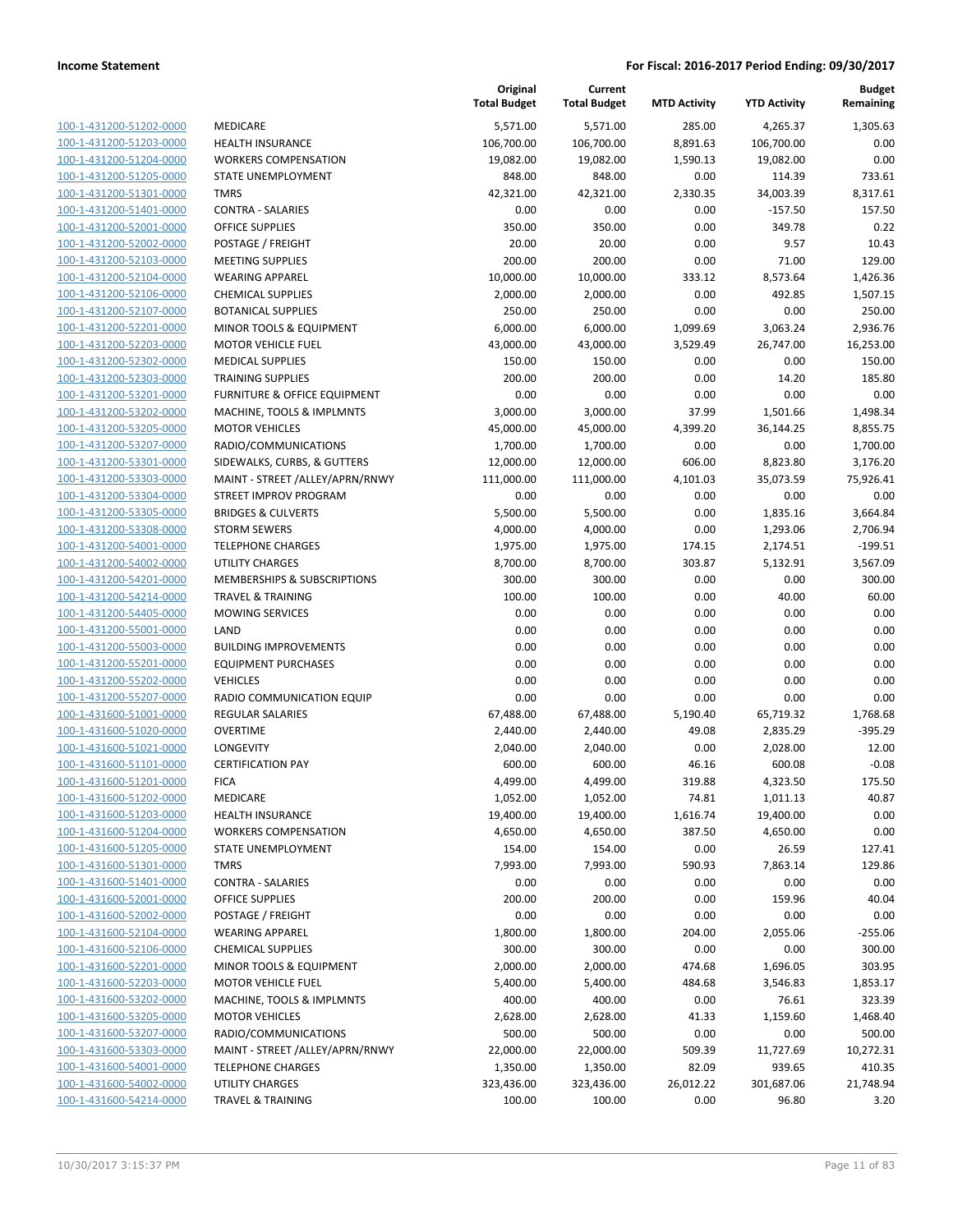**Current**

**Original**

**Budget Remaining**

|                                                    |                                              | <b>Total Budget</b> | <b>Total Budget</b> | <b>MTD Activity</b> | <b>YTD Activity</b> | Remaining          |
|----------------------------------------------------|----------------------------------------------|---------------------|---------------------|---------------------|---------------------|--------------------|
| 100-1-431600-55201-0000                            | <b>EQUIPMENT PURCHASES</b>                   | 0.00                | 0.00                | 0.00                | 0.00                | 0.00               |
| 100-1-431700-51001-0000                            | <b>REGULAR SALARIES</b>                      | 104,022.00          | 104,022.00          | 1,979.51            | 102,436.77          | 1,585.23           |
| 100-1-431700-51020-0000                            | <b>OVERTIME</b>                              | 323.00              | 323.00              | 0.00                | 398.67              | $-75.67$           |
| 100-1-431700-51021-0000                            | LONGEVITY                                    | 1,386.00            | 1,386.00            | 0.00                | 1,374.00            | 12.00              |
| 100-1-431700-51101-0000                            | <b>CERTIFICATION PAY</b>                     | 0.00                | 0.00                | 0.00                | 0.00                | 0.00               |
| 100-1-431700-51116-0000                            | <b>CAR ALLOWANCE</b>                         | 0.00                | 0.00                | 0.00                | 0.00                | 0.00               |
| 100-1-431700-51117-0000                            | <b>CELL PHONE ALLOWANCE</b>                  | 432.00              | 432.00              | $-34.14$            | 403.29              | 28.71              |
| 100-1-431700-51201-0000                            | <b>FICA</b>                                  | 6,582.00            | 6,582.00            | 87.79               | 6,051.76            | 530.24             |
| 100-1-431700-51202-0000                            | <b>MEDICARE</b>                              | 1,539.00            | 1,539.00            | 20.53               | 1,415.39            | 123.61             |
| 100-1-431700-51203-0000                            | <b>HEALTH INSURANCE</b>                      | 19,400.00           | 19,400.00           | 1,616.74            | 19,400.00           | 0.00               |
| 100-1-431700-51204-0000                            | <b>WORKERS COMPENSATION</b>                  | 658.00              | 658.00              | 54.87               | 658.00              | 0.00               |
| 100-1-431700-51205-0000                            | STATE UNEMPLOYMENT                           | 154.00              | 154.00              | 315.25              | 29.09               | 124.91             |
| 100-1-431700-51301-0000                            | <b>TMRS</b>                                  | 11,694.00           | 11,694.00           | 217.51              | 13,840.91           | $-2,146.91$        |
| 100-1-431700-51401-0000                            | <b>CONTRA - SALARIES</b>                     | 0.00                | 0.00                | 0.00                | 0.00                | 0.00               |
| 100-1-431700-52001-0000                            | OFFICE SUPPLIES                              | 800.00              | 1,893.00            | 0.00                | 1,892.88            | 0.12               |
| 100-1-431700-52002-0000                            | POSTAGE / FREIGHT                            | 100.00              | 100.00              | 0.00                | 78.16               | 21.84              |
| 100-1-431700-52104-0000                            | <b>WEARING APPAREL</b>                       | 800.00              | 800.00              | 0.00                | 683.59              | 116.41             |
| 100-1-431700-52201-0000                            | MINOR TOOLS & EQUIPMENT                      | 500.00              | 500.00              | 0.00                | 292.02              | 207.98             |
| 100-1-431700-52203-0000                            | <b>MOTOR VEHICLE FUEL</b>                    | 3,240.00            | 3,240.00            | 412.70              | 2,967.02            | 272.98             |
| 100-1-431700-52303-0000                            | <b>TRAINING SUPPLIES</b>                     | 100.00              | 274.55              | 71.00               | 345.55              | $-71.00$           |
| 100-1-431700-53201-0000                            | FURNITURE & OFFICE EQUIPMENT                 | 800.00              | 0.00                | 0.00                | 0.00                | 0.00               |
| 100-1-431700-53205-0000                            | <b>MOTOR VEHICLES</b>                        | 1,100.00            | 1,100.00            | 0.00                | 485.65              | 614.35             |
| 100-1-431700-53207-0000                            | RADIO/COMMUNICATIONS                         | 100.00              | 100.00              | 0.00                | 0.00                | 100.00             |
| 100-1-431700-54001-0000                            | <b>TELEPHONE CHARGES</b>                     | 1,440.00            | 1,440.00            | 120.55              | 1,336.20            | 103.80             |
| 100-1-431700-54002-0000                            | UTILITY CHARGES                              | 1,000.00            | 1,000.00            | 16.07               | 639.90              | 360.10             |
| 100-1-431700-54201-0000                            | MEMBERSHIPS & SUBSCRIPTIONS                  | 600.00              | 600.00              | 0.00                | 224.00              | 376.00             |
| 100-1-431700-54212-0000                            | PRINTING                                     | 200.00              | 24.00               | 0.00                | 24.00               | 0.00               |
| 100-1-431700-54214-0000                            | <b>TRAVEL &amp; TRAINING</b>                 | 1,300.00            | 1,008.45            | 0.00                | 111.00              | 897.45             |
| 100-1-431700-54410-0000                            | PERMITS/FEES                                 | 200.00              | 200.00              | 0.00                | 0.00                | 200.00             |
| 100-1-441100-51001-0000                            | <b>REGULAR SALARIES</b>                      | 59,575.00           | 59,575.00           | 4,646.92            | 59,601.59           | $-26.59$           |
| 100-1-441100-51020-0000                            | <b>OVERTIME</b>                              | 1,011.00            | 1,011.00            | 0.00                | 345.79              | 665.21             |
| 100-1-441100-51021-0000                            | <b>LONGEVITY</b>                             | 474.00              | 474.00              | 0.00                | 462.00              | 12.00              |
| 100-1-441100-51102-0000                            | <b>BILINGUAL PAY</b>                         | 1,200.00            | 1,200.00            | 92.32               | 1,200.16            | $-0.16$            |
| 100-1-441100-51116-0000                            | <b>CAR ALLOWANCE</b>                         | 0.00                | 0.00                | 0.00                | 0.00                | 0.00               |
| 100-1-441100-51117-0000                            | <b>CELL PHONE ALLOWANCE</b>                  | 0.00                | 0.00                | 0.00                | 0.00                | 0.00               |
| 100-1-441100-51201-0000                            | <b>FICA</b>                                  | 3,860.00            | 3,860.00            | 273.27              | 3,574.61            | 285.39             |
| 100-1-441100-51202-0000                            | <b>MEDICARE</b>                              | 903.00              | 903.00              | 63.91               | 835.93              | 67.07              |
| 100-1-441100-51203-0000                            | <b>HEALTH INSURANCE</b>                      | 19,400.00           | 19,400.00           | 1,616.74            | 19,400.00           | 0.00               |
| 100-1-441100-51204-0000                            | <b>WORKERS COMPENSATION</b>                  | 170.00              | 170.00              | 14.13               | 170.00              | 0.00               |
| 100-1-441100-51205-0000                            | STATE UNEMPLOYMENT                           | 154.00              | 154.00              | 0.00                | 25.66               | 128.34             |
| 100-1-441100-51301-0000                            | <b>TMRS</b>                                  | 6,858.00            | 6,858.00            | 529.84              | 6,817.29            | 40.71              |
| 100-1-441100-51401-0000                            | <b>CONTRA - SALARIES</b>                     | 0.00                | 0.00                | 0.00                | 0.00                | 0.00               |
| 100-1-441100-52001-0000<br>100-1-441100-52002-0000 | <b>OFFICE SUPPLIES</b>                       | 2,680.00            | 2,680.00            | 16.23               | 2,755.24            | $-75.24$           |
|                                                    | POSTAGE / FREIGHT                            | 500.00              | 500.00<br>285.00    | 43.54               | 737.09              | $-237.09$<br>13.32 |
| 100-1-441100-52005-0000<br>100-1-441100-52103-0000 | PRINTED MATERIALS<br><b>MEETING SUPPLIES</b> | 285.00<br>0.00      | 0.00                | 48.00<br>0.00       | 271.68<br>0.00      | 0.00               |
| 100-1-441100-53205-0000                            | <b>MOTOR VEHICLES</b>                        | 0.00                | 0.00                | 0.00                | 0.00                | 0.00               |
| 100-1-441100-53207-0000                            | RADIO/COMMUNICATIONS                         | 228.00              | 228.00              | 0.00                | 0.00                | 228.00             |
| 100-1-441100-54001-0000                            | <b>TELEPHONE CHARGES</b>                     | 1,208.00            | 1,208.00            | 284.24              | 2,603.32            | $-1,395.32$        |
| 100-1-441100-54002-0000                            | UTILITY CHARGES                              | 1,000.00            | 1,000.00            | 16.06               | 639.91              | 360.09             |
| 100-1-441100-54101-0000                            | PROFESSIONAL SERVICES                        | 0.00                | 0.00                | 0.00                | 0.00                | 0.00               |
| 100-1-441100-54103-0000                            | <b>CONSULTING</b>                            | 0.00                | 0.00                | 0.00                | 0.00                | 0.00               |
| 100-1-441100-54201-0000                            | MEMBERSHIPS & SUBSCRIPTIONS                  | 0.00                | 0.00                | 0.00                | 0.00                | 0.00               |
| 100-1-441100-54214-0000                            | <b>TRAVEL &amp; TRAINING</b>                 | 0.00                | 0.00                | 0.00                | 0.00                | 0.00               |
| 100-1-441100-55203-0000                            | <b>FURNITURE/OFFICE EQUIP</b>                | 0.00                | 0.00                | 0.00                | 0.00                | 0.00               |
| 100-1-441200-51001-0000                            | <b>REGULAR SALARIES</b>                      | 41,838.00           | 41,838.00           | 3,218.08            | 41,803.48           | 34.52              |
| 100-1-441200-51020-0000                            | <b>OVERTIME</b>                              | 0.00                | 0.00                | 0.00                | 0.00                | 0.00               |
| 100-1-441200-51021-0000                            | <b>LONGEVITY</b>                             | 150.00              | 150.00              | 0.00                | 150.00              | 0.00               |
| 100-1-441200-51101-0000                            | <b>CERTIFICATION PAY</b>                     | 1,200.00            | 1,200.00            | 0.00                | 0.00                | 1,200.00           |
|                                                    |                                              |                     |                     |                     |                     |                    |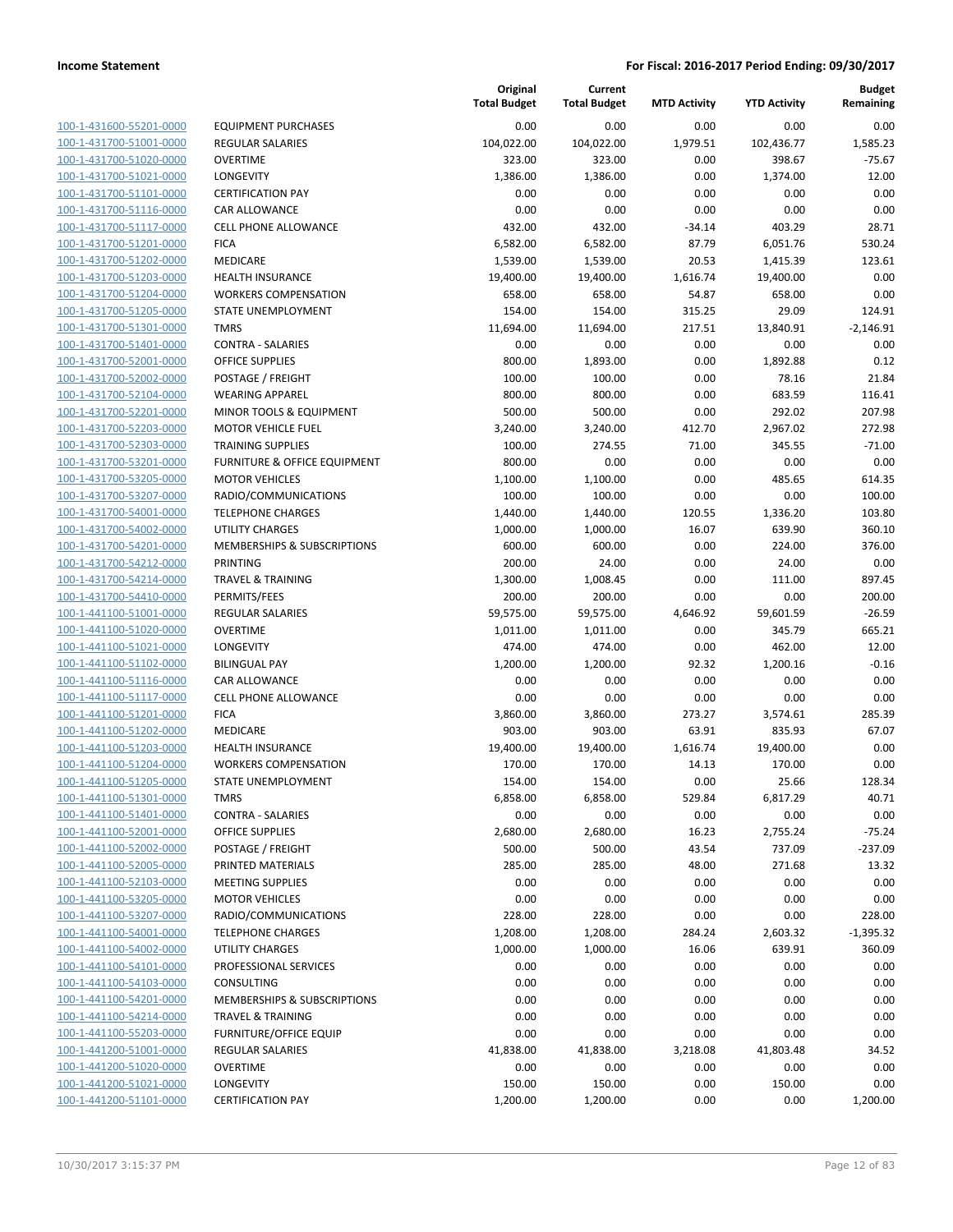| 100-1-441200-51102-0000        |
|--------------------------------|
| 100-1-441200-51115-0000        |
| 100-1-441200-51116-0000        |
| 100-1-441200-51117-0000        |
| 100-1-441200-51201-0000        |
| 100-1-441200-51202-0000        |
| 100-1-441200-51203-0000        |
| 100-1-441200-51204-0000        |
| 100-1-441200-51205-0000        |
| 100-1-441200-51301-0000        |
| 100-1-441200-51401-0000        |
| 100-1-441200-52001-0000        |
| <u>100-1-441200-52002-0000</u> |
| 100-1-441200-52005-0000        |
| 100-1-441200-52102-0000        |
| 100-1-441200-52104-0000        |
| 100-1-441200-52201-0000        |
| <u>100-1-441200-53201-0000</u> |
| 100-1-441200-54001-0000        |
| 100-1-441200-54002-0000        |
| 100-1-441200-54201-0000        |
| 100-1-441200-54212-0000        |
| <u>100-1-441200-54214-0000</u> |
| 100-1-441300-51001-0000        |
| 100-1-441300-51020-0000        |
| 100-1-441300-51021-0000        |
| 100-1-441300-51101-0000        |
| 100-1-441300-51102-0000        |
| 100-1-441300-51117-0000        |
| 100-1-441300-51201-0000        |
| 100-1-441300-51202-0000        |
| 100-1-441300-51203-0000        |
| 100-1-441300-51204-0000        |
| 100-1-441300-51205-0000        |
| 100-1-441300-51301-0000        |
| 100-1-441300-51401-0000        |
| 100-1-441300-52002-0000        |
| 100-1-441300-52005-0000        |
|                                |
| 100-1-441300-52102-0000        |
| 100-1-441300-52104-0000        |
| 100-1-441300-52201-0000        |
| 100-1-441300-52203-0000        |
| 100-1-441300-53205-0000        |
| <u>100-1-441300-53207-0000</u> |
| <u>100-1-441300-54001-0000</u> |
| <u>100-1-441300-54002-0000</u> |
| 100-1-441300-54101-0000        |
| 100-1-441300-54201-0000        |
| 100-1-441300-54212-0000        |
| <u>100-1-441300-54214-0000</u> |
| 100-1-441300-54405-0000        |
| 100-1-441300-54406-0000        |
| 100-1-441300-54410-0000        |
| <u>100-1-441300-55201-0000</u> |
| <u>100-1-442200-51001-0000</u> |
| 100-1-442200-51020-0000        |
| 100-1-442200-51021-0000        |
| <u>100-1-442200-51201-0000</u> |
| <u>100-1-442200-51202-0000</u> |
|                                |

|                         |                                        | Original<br><b>Total Budget</b> | Current<br><b>Total Budget</b> | <b>MTD Activity</b> | <b>YTD Activity</b> | <b>Budget</b><br>Remaining |
|-------------------------|----------------------------------------|---------------------------------|--------------------------------|---------------------|---------------------|----------------------------|
| 100-1-441200-51102-0000 | <b>BILINGUAL PAY</b>                   | 0.00                            | 0.00                           | 0.00                | 0.00                | 0.00                       |
| 100-1-441200-51115-0000 | <b>CLOTHING ALLOWANCE</b>              | 0.00                            | 0.00                           | 0.00                | 0.00                | 0.00                       |
| 100-1-441200-51116-0000 | CAR ALLOWANCE                          | 0.00                            | 0.00                           | 0.00                | 0.00                | 0.00                       |
| 100-1-441200-51117-0000 | <b>CELL PHONE ALLOWANCE</b>            | 432.00                          | 432.00                         | 0.00                | 0.00                | 432.00                     |
| 100-1-441200-51201-0000 | <b>FICA</b>                            | 2,704.00                        | 2,704.00                       | 177.06              | 2,398.97            | 305.03                     |
| 100-1-441200-51202-0000 | MEDICARE                               | 632.00                          | 632.00                         | 41.40               | 560.96              | 71.04                      |
| 100-1-441200-51203-0000 | <b>HEALTH INSURANCE</b>                | 9,700.00                        | 9,700.00                       | 808.37              | 9,700.00            | 0.00                       |
| 100-1-441200-51204-0000 | <b>WORKERS COMPENSATION</b>            | 271.00                          | 271.00                         | 22.62               | 271.00              | 0.00                       |
| 100-1-441200-51205-0000 | STATE UNEMPLOYMENT                     | 77.00                           | 77.00                          | 0.00                | 14.85               | 62.15                      |
| 100-1-441200-51301-0000 | <b>TMRS</b>                            | 4,805.00                        | 4,805.00                       | 359.78              | 4,643.74            | 161.26                     |
| 100-1-441200-51401-0000 | <b>CONTRA - SALARIES</b>               | 0.00                            | 0.00                           | 0.00                | 0.00                | 0.00                       |
| 100-1-441200-52001-0000 | <b>OFFICE SUPPLIES</b>                 | 0.00                            | 0.00                           | 0.00                | 0.00                | 0.00                       |
| 100-1-441200-52002-0000 | POSTAGE / FREIGHT                      | 0.00                            | 0.00                           | 0.00                | 0.00                | 0.00                       |
| 100-1-441200-52005-0000 | PRINTED MATERIALS                      | 0.00                            | 0.00                           | 0.00                | 0.00                | 0.00                       |
| 100-1-441200-52102-0000 | <b>BOOKS / REF SUPPLIES</b>            | 500.00                          | 500.00                         | 0.00                | 0.00                | 500.00                     |
| 100-1-441200-52104-0000 | <b>WEARING APPAREL</b>                 | 500.04                          | 500.04                         | 0.00                | 0.00                | 500.04                     |
| 100-1-441200-52201-0000 | MINOR TOOLS & EQUIPMENT                | 0.00                            | 0.00                           | 0.00                | 0.00                | 0.00                       |
| 100-1-441200-53201-0000 | FURNITURE & OFFICE EQUIPMENT           | 0.00                            | 0.00                           | 0.00                | 0.00                | 0.00                       |
| 100-1-441200-54001-0000 | <b>TELEPHONE CHARGES</b>               | 0.00                            | 0.00                           | 0.00                | 0.00                | 0.00                       |
| 100-1-441200-54002-0000 | <b>UTILITY CHARGES</b>                 | 0.00                            | 0.00                           | 0.00                | 0.00                | 0.00                       |
| 100-1-441200-54201-0000 | <b>MEMBERSHIPS &amp; SUBSCRIPTIONS</b> | 250.00                          | 250.00                         | 0.00                | 15.00               | 235.00                     |
| 100-1-441200-54212-0000 | PRINTING                               | 0.00                            | 0.00                           | 0.00                | 0.00                | 0.00                       |
| 100-1-441200-54214-0000 | <b>TRAVEL &amp; TRAINING</b>           | 500.00                          | 500.00                         | 0.00                | 776.00              | $-276.00$                  |
| 100-1-441300-51001-0000 | REGULAR SALARIES                       | 243,157.00                      | 243,157.00                     | 18,988.93           | 247,003.61          | $-3,846.61$                |
| 100-1-441300-51020-0000 | <b>OVERTIME</b>                        | 0.00                            | 0.00                           | 0.00                | 0.00                | 0.00                       |
| 100-1-441300-51021-0000 | LONGEVITY                              | 1,590.00                        | 1,590.00                       | 0.00                | 1,782.00            | $-192.00$                  |
| 100-1-441300-51101-0000 | <b>CERTIFICATION PAY</b>               | 1,800.00                        | 1,800.00                       | 138.46              | 1,799.98            | 0.02                       |
| 100-1-441300-51102-0000 | <b>BILINGUAL PAY</b>                   | 0.00                            | 0.00                           | 0.00                | 0.00                | 0.00                       |
| 100-1-441300-51117-0000 | <b>CELL PHONE ALLOWANCE</b>            | 1,824.00                        | 1,824.00                       | 98.74               | 1,283.62            | 540.38                     |
| 100-1-441300-51201-0000 | <b>FICA</b>                            | 15,399.00                       | 15,399.00                      | 1,168.16            | 15,393.67           | 5.33                       |
| 100-1-441300-51202-0000 | <b>MEDICARE</b>                        | 3,601.00                        | 3,601.00                       | 273.20              | 3,600.13            | 0.87                       |
| 100-1-441300-51203-0000 | <b>HEALTH INSURANCE</b>                | 48,500.00                       | 48,500.00                      | 4,041.63            | 48,500.00           | 0.00                       |
| 100-1-441300-51204-0000 | <b>WORKERS COMPENSATION</b>            | 1,591.00                        | 1,591.00                       | 132.62              | 1,591.00            | 0.00                       |
| 100-1-441300-51205-0000 | STATE UNEMPLOYMENT                     | 385.00                          | 385.00                         | 0.00                | 76.85               | 308.15                     |
| 100-1-441300-51301-0000 | <b>TMRS</b>                            | 27,358.00                       | 27,358.00                      | 2,149.52            | 27,960.25           | $-602.25$                  |
| 100-1-441300-51401-0000 | <b>CONTRA - SALARIES</b>               | 0.00                            | 0.00                           | 0.00                | 0.00                | 0.00                       |
| 100-1-441300-52002-0000 | POSTAGE / FREIGHT                      | 6,000.00                        | 6,000.00                       | 388.60              | 2,731.46            | 3,268.54                   |
| 100-1-441300-52005-0000 | PRINTED MATERIALS                      | 400.00                          | 400.00                         | 0.00                | 374.11              | 25.89                      |
| 100-1-441300-52102-0000 | <b>BOOKS / REF SUPPLIES</b>            | 1,500.00                        | 1,500.00                       | 0.00                | 182.29              | 1,317.71                   |
| 100-1-441300-52104-0000 | <b>WEARING APPAREL</b>                 | 2,400.00                        | 2,400.00                       | 116.00              | 687.24              | 1,712.76                   |
| 100-1-441300-52201-0000 | <b>MINOR TOOLS &amp; EQUIPMENT</b>     | 500.00                          | 500.00                         | 0.00                | 365.72              | 134.28                     |
| 100-1-441300-52203-0000 | <b>MOTOR VEHICLE FUEL</b>              | 4,245.00                        | 4,245.00                       | 614.43              | 4,152.41            | 92.59                      |
| 100-1-441300-53205-0000 | <b>MOTOR VEHICLES</b>                  | 2,500.00                        | 2,500.00                       | 12.66               | 607.53              | 1,892.47                   |
| 100-1-441300-53207-0000 | RADIO/COMMUNICATIONS                   | 114.00                          | 114.00                         | 0.00                | 0.00                | 114.00                     |
| 100-1-441300-54001-0000 | <b>TELEPHONE CHARGES</b>               | 7,200.00                        | 7,200.00                       | 409.34              | 4,284.39            | 2,915.61                   |
| 100-1-441300-54002-0000 | <b>UTILITY CHARGES</b>                 | 1,000.00                        | 1,000.00                       | 16.06               | 639.91              | 360.09                     |
| 100-1-441300-54101-0000 | PROFESSIONAL SERVICES                  | 0.00                            | 0.00                           | 0.00                | 0.00                | 0.00                       |
| 100-1-441300-54201-0000 | MEMBERSHIPS & SUBSCRIPTIONS            | 750.00                          | 750.00                         | 0.00                | 161.00              | 589.00                     |
| 100-1-441300-54212-0000 | PRINTING                               | 24.00                           | 24.00                          | 0.00                | 0.00                | 24.00                      |
| 100-1-441300-54214-0000 | <b>TRAVEL &amp; TRAINING</b>           | 4,600.00                        | 4,600.00                       | 170.00              | 2,914.82            | 1,685.18                   |
| 100-1-441300-54405-0000 | <b>MOWING SERVICES</b>                 | 0.00                            | 0.00                           | 0.00                | 0.00                | 0.00                       |
| 100-1-441300-54406-0000 | ASSESSMENT / ABATEMENT                 | 0.00                            | 0.00                           | 0.00                | 0.00                | 0.00                       |
| 100-1-441300-54410-0000 | PERMITS/FEES                           | 15,600.00                       | 15,600.00                      | 410.50              | 7,510.00            | 8,090.00                   |
| 100-1-441300-55201-0000 | <b>EQUIPMENT PURCHASES</b>             | 0.00                            | 0.00                           | 0.00                | 0.00                | 0.00                       |
| 100-1-442200-51001-0000 | <b>TMRS</b>                            | 0.00                            | 0.00                           | 0.00                | 0.00                | 0.00                       |
| 100-1-442200-51020-0000 | <b>OVERTIME</b>                        | 0.00                            | 0.00                           | 0.00                | 0.00                | 0.00                       |
| 100-1-442200-51021-0000 | LONGEVITY                              | 0.00                            | 0.00                           | 0.00                | 0.00                | 0.00                       |
| 100-1-442200-51201-0000 | <b>FICA</b>                            | 0.00                            | 0.00                           | 0.00                | 0.00                | 0.00                       |
| 100-1-442200-51202-0000 | MEDICARE                               | 0.00                            | 0.00                           | 0.00                | 0.00                | 0.00                       |
|                         |                                        |                                 |                                |                     |                     |                            |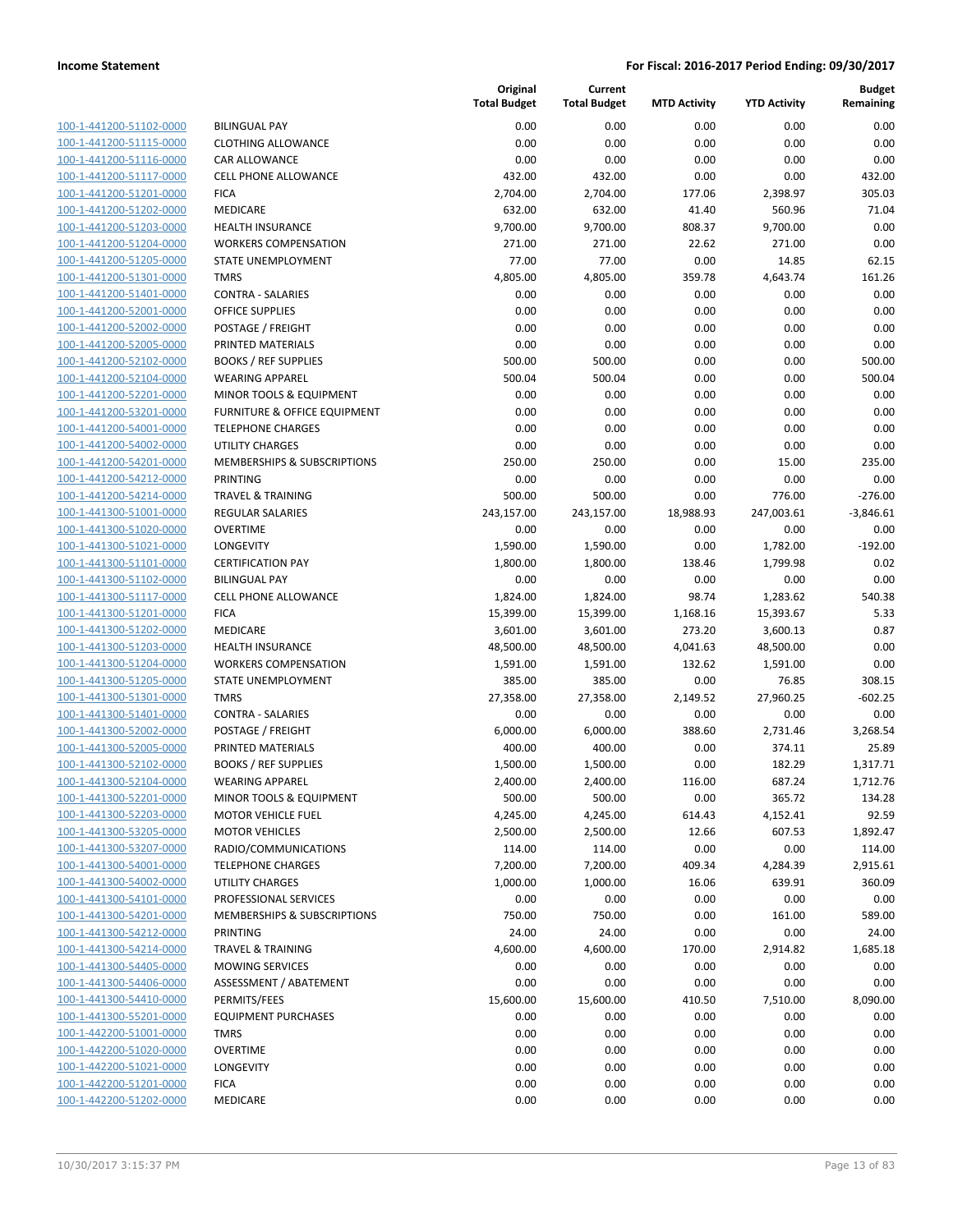| 100-1-442200-51203-0000        |
|--------------------------------|
| 100-1-442200-51204-0000        |
| 100-1-442200-51205-0000        |
| 100-1-442200-51301-0000        |
| 100-1-442200-51401-0000        |
| 100-1-442200-52203-0000        |
|                                |
| 100-1-442200-53202-0000        |
| 100-1-442200-53205-0000        |
| 100-1-442200-53301-0000        |
| 100-1-442200-55201-0000        |
| 100-1-443200-51001-0000        |
| 100-1-443200-51020-0000        |
| 100-1-443200-51021-0000        |
| 100-1-443200-51117-0000        |
| 100-1-443200-51201-0000        |
| 100-1-443200-51202-0000        |
| 100-1-443200-51203-0000        |
|                                |
| 100-1-443200-51204-0000        |
| 100-1-443200-51205-0000        |
| $100-$<br>1-443200-51301-0000  |
| 100-1-443200-51401-0000        |
| 100-1-443200-52001-0000        |
| 100-1-443200-52002-0000        |
| 100-1-443200-52101-0000        |
| 100-1-443200-52104-0000        |
| 100-1-443200-52106-0000        |
| 100-1-443200-52108-0000        |
| 100-1-443200-52201-0000        |
| 100-1-443200-52203-0000        |
| $100-$                         |
| 1-443200-53202-0000            |
| 100-1-443200-53205-0000        |
| 100-1-443200-53207-0000        |
| 100-1-443200-54001-0000        |
| 100-1-443200-54002-0000        |
| 100-1-443200-54101-0000        |
| 100-1-443200-54107-0000        |
| 100-1-443200-54108-0000        |
| 100-1-443200-54201-0000        |
| 100-1-443200-54214-0000        |
| 100-1-443200-55202-0000        |
| 100-1-451100-51001-0000        |
| 100-1-451100-51013-0000        |
|                                |
| <u>100-1-451100-51020-0000</u> |
| 100-1-451100-51021-0000        |
| 100-1-451100-51101-0000        |
| 100-1-451100-51102-0000        |
| 100-1-451100-51116-0000        |
| <u>100-1-451100-51117-0000</u> |
| 100-1-451100-51201-0000        |
| 100-1-451100-51202-0000        |
| 100-1-451100-51203-0000        |
| 100-1-451100-51204-0000        |
|                                |
| 100-1-451100-51205-0000        |
| 100-1-451100-51301-0000        |
| <u>100-1-451100-51401-0000</u> |
| 100-1-451100-52001-0000        |
| 100-1-451100-52002-0000        |
| <u>100-1-451100-52101-0000</u> |
| <u>100-1-451100-52104-0000</u> |
|                                |

| 0.00<br>0.00<br>0.00<br>0.00<br>100-1-442200-51203-0000<br><b>HEALTH INSURANCE</b><br>100-1-442200-51204-0000<br>0.00<br>0.00<br>0.00<br>0.00<br><b>WORKERS COMPENSATION</b><br>100-1-442200-51205-0000<br>STATE UNEMPLOYMENT<br>0.00<br>0.00<br>0.00<br>0.00<br>100-1-442200-51301-0000<br>0.00<br>0.00<br>0.00<br>0.00<br><b>TMRS</b><br>0.00<br>100-1-442200-51401-0000<br><b>CONTRA - SALARIES</b><br>0.00<br>0.00<br>0.00<br>100-1-442200-52203-0000<br>0.00<br>0.00<br>0.00<br>0.00<br><b>MOTOR VEHICLE FUEL</b><br>100-1-442200-53202-0000<br>MACHINE, TOOLS & IMPLMNTS<br>0.00<br>0.00<br>0.00<br>0.00<br>100-1-442200-53205-0000<br><b>MOTOR VEHICLES</b><br>0.00<br>0.00<br>0.00<br>0.00<br>100-1-442200-53301-0000<br>0.00<br>0.00<br>0.00<br>0.00<br>SIDEWALKS, CURBS, & GUTTERS<br>0.00<br>0.00<br>100-1-442200-55201-0000<br><b>EQUIPMENT PURCHASES</b><br>0.00<br>0.00<br>100-1-443200-51001-0000<br>138,053.00<br>11,570.33<br>REGULAR SALARIES<br>138,053.00<br>142,223.23<br>100-1-443200-51020-0000<br><b>OVERTIME</b><br>952.36<br>8,244.70<br>5,999.00<br>5,999.00<br>100-1-443200-51021-0000<br>LONGEVITY<br>4,980.00<br>4,980.00<br>0.00<br>4,956.00<br>100-1-443200-51117-0000<br>33.22<br><b>CELL PHONE ALLOWANCE</b><br>432.00<br>432.00<br>431.86<br>100-1-443200-51201-0000<br><b>FICA</b><br>9,267.00<br>9,267.00<br>697.46<br>8,690.97<br>100-1-443200-51202-0000<br>MEDICARE<br>2,167.00<br>2,167.00<br>163.12<br>2,032.59<br>100-1-443200-51203-0000<br>38,800.00<br>38,800.00<br>3,233.37<br>38,800.00<br><b>HEALTH INSURANCE</b><br>100-1-443200-51204-0000<br><b>WORKERS COMPENSATION</b><br>4,689.00<br>4,689.00<br>390.75<br>4,689.00<br>100-1-443200-51205-0000<br>308.00<br>308.00<br>0.00<br>55.51<br><b>STATE UNEMPLOYMENT</b><br>100-1-443200-51301-0000<br><b>TMRS</b><br>16,463.00<br>16,463.00<br>1,403.75<br>17,230.76<br>100-1-443200-51401-0000<br><b>CONTRA - SALARIES</b><br>0.00<br>0.00<br>0.00<br>0.00<br>100-1-443200-52001-0000<br><b>OFFICE SUPPLIES</b><br>1,100.00<br>1,100.00<br>0.00<br>1,209.80<br>100-1-443200-52002-0000<br>POSTAGE / FREIGHT<br>20.00<br>20.00<br>3.54<br>28.26<br>100-1-443200-52101-0000<br><b>JANITORIAL SUPPLIES</b><br>1,000.00<br>1,000.00<br>102.28<br>1,643.45<br>100-1-443200-52104-0000<br><b>WEARING APPAREL</b><br>1,870.00<br>1,870.00<br>0.00<br>653.94<br>100-1-443200-52106-0000<br><b>CHEMICAL SUPPLIES</b><br>11,640.00<br>458.28<br>17,307.76<br>11,640.00<br>100-1-443200-52108-0000<br><b>MENAGERIE SUPPLIES</b><br>7,500.00<br>7,500.00<br>836.09<br>7,256.56<br>100-1-443200-52201-0000<br>MINOR TOOLS & EQUIPMENT<br>1,000.00<br>1,000.00<br>13.33<br>1,001.15<br>100-1-443200-52203-0000<br>700.28<br><b>MOTOR VEHICLE FUEL</b><br>8,000.00<br>8,000.00<br>4,478.25<br>100-1-443200-53202-0000<br>1,500.00<br>0.00<br>1,625.00<br>MACHINE, TOOLS & IMPLMNTS<br>1,500.00<br>100-1-443200-53205-0000<br><b>MOTOR VEHICLES</b><br>2,500.00<br>2,500.00<br>0.00<br>$-187.32$<br>100-1-443200-53207-0000<br>RADIO/COMMUNICATIONS<br>300.00<br>300.00<br>0.00<br>0.00<br>100-1-443200-54001-0000<br><b>TELEPHONE CHARGES</b><br>2,400.00<br>2,400.00<br>179.36<br>2,036.65<br>100-1-443200-54002-0000<br><b>UTILITY CHARGES</b><br>30,000.00<br>30,000.00<br>2,976.47<br>30,142.19<br>100-1-443200-54101-0000<br>PROFESSIONAL SERVICES<br>0.00<br>0.00<br>0.00<br>0.00<br>100-1-443200-54107-0000<br><b>MEDICAL</b><br>3,000.00<br>242.40<br>3,000.00<br>1,399.16<br>100-1-443200-54108-0000<br><b>VETERINARY SERVICES</b><br>$-6,000.00$<br>$-6,000.00$<br>0.00<br>$-1,062.00$<br>100-1-443200-54201-0000<br><b>MEMBERSHIPS &amp; SUBSCRIPTIONS</b><br>200.00<br>200.00<br>0.00<br>0.00<br>100-1-443200-54214-0000<br>600.00<br>600.00<br>0.00<br><b>TRAVEL &amp; TRAINING</b><br>198.00<br>0.00<br>0.00<br>0.00<br>0.00<br>100-1-443200-55202-0000<br><b>VEHICLES</b><br>100-1-451100-51001-0000<br>REGULAR SALARIES<br>518,209.00<br>518,209.00<br>37,836.73<br>476,825.94<br>100-1-451100-51013-0000<br>PART TIME TEMPORARY POOL<br>0.00<br>0.00<br>0.00<br>0.00<br>100-1-451100-51020-0000<br><b>OVERTIME</b><br>15,011.00<br>16,901.00<br>502.41<br>19,419.93<br>100-1-451100-51021-0000<br>6,210.00<br>6,210.00<br>0.00<br>5,790.00<br>LONGEVITY<br>100-1-451100-51101-0000<br><b>CERTIFICATION PAY</b><br>3,600.00<br>3,600.00<br>184.62<br>2,815.52<br>100-1-451100-51102-0000<br>0.00<br>0.00<br>0.00<br>0.00<br><b>BILINGUAL PAY</b><br>100-1-451100-51116-0000<br>CAR ALLOWANCE<br>2,400.00<br>2,400.00<br>184.62<br>2,400.06<br>100-1-451100-51117-0000<br><b>CELL PHONE ALLOWANCE</b><br>1,632.00<br>1,632.00<br>171.70<br>1,895.06<br>100-1-451100-51201-0000<br><b>FICA</b><br>33,918.00<br>33,918.00<br>2,278.57<br>31,176.24<br>100-1-451100-51202-0000<br>MEDICARE<br>7,932.00<br>7,932.00<br>532.89<br>7,291.21<br>100-1-451100-51203-0000<br>126,100.00<br>126,100.00<br>10,508.37<br>126,100.00<br><b>HEALTH INSURANCE</b><br>100-1-451100-51204-0000<br>12,898.00<br>12,898.00<br>1,074.87<br>12,898.00<br><b>WORKERS COMPENSATION</b><br>100-1-451100-51205-0000<br>STATE UNEMPLOYMENT<br>1,617.00<br>1,617.00<br>12.17<br>284.90<br>100-1-451100-51301-0000<br><b>TMRS</b><br>55,320.00<br>55,320.00<br>3,814.15<br>51,850.99<br>100-1-451100-51401-0000<br><b>CONTRA - SALARIES</b><br>0.00<br>0.00<br>0.00<br>$-65.00$<br>100-1-451100-52001-0000<br>OFFICE SUPPLIES<br>500.00<br>500.00<br>0.00<br>496.44<br>100-1-451100-52002-0000<br>POSTAGE / FREIGHT<br>150.00<br>960.00<br>0.00<br>958.66<br>100-1-451100-52101-0000<br><b>JANITORIAL SUPPLIES</b><br>6,000.00<br>10,000.00<br>1,498.66<br>10,431.55 |                         |                        | Original<br><b>Total Budget</b> | Current<br><b>Total Budget</b> | <b>MTD Activity</b> | <b>YTD Activity</b> | <b>Budget</b><br>Remaining |
|-------------------------------------------------------------------------------------------------------------------------------------------------------------------------------------------------------------------------------------------------------------------------------------------------------------------------------------------------------------------------------------------------------------------------------------------------------------------------------------------------------------------------------------------------------------------------------------------------------------------------------------------------------------------------------------------------------------------------------------------------------------------------------------------------------------------------------------------------------------------------------------------------------------------------------------------------------------------------------------------------------------------------------------------------------------------------------------------------------------------------------------------------------------------------------------------------------------------------------------------------------------------------------------------------------------------------------------------------------------------------------------------------------------------------------------------------------------------------------------------------------------------------------------------------------------------------------------------------------------------------------------------------------------------------------------------------------------------------------------------------------------------------------------------------------------------------------------------------------------------------------------------------------------------------------------------------------------------------------------------------------------------------------------------------------------------------------------------------------------------------------------------------------------------------------------------------------------------------------------------------------------------------------------------------------------------------------------------------------------------------------------------------------------------------------------------------------------------------------------------------------------------------------------------------------------------------------------------------------------------------------------------------------------------------------------------------------------------------------------------------------------------------------------------------------------------------------------------------------------------------------------------------------------------------------------------------------------------------------------------------------------------------------------------------------------------------------------------------------------------------------------------------------------------------------------------------------------------------------------------------------------------------------------------------------------------------------------------------------------------------------------------------------------------------------------------------------------------------------------------------------------------------------------------------------------------------------------------------------------------------------------------------------------------------------------------------------------------------------------------------------------------------------------------------------------------------------------------------------------------------------------------------------------------------------------------------------------------------------------------------------------------------------------------------------------------------------------------------------------------------------------------------------------------------------------------------------------------------------------------------------------------------------------------------------------------------------------------------------------------------------------------------------------------------------------------------------------------------------------------------------------------------------------------------------------------------------------------------------------------------------------------------------------------------------------------------------------------------------------------------------------------------------------------------------------------------------------------------------------------------------------------------------------------------------------------------------------------------------------------------------------------------------------------------------------------------------------------------------------------------------------------------------------------------------------------------------------------------------------------------------------------------------------------------------------------------------------------------------------------------------------------------------------------------------------------------------------------------------------------------------------------------------------------------------------------------------------------------------------------------------------------|-------------------------|------------------------|---------------------------------|--------------------------------|---------------------|---------------------|----------------------------|
|                                                                                                                                                                                                                                                                                                                                                                                                                                                                                                                                                                                                                                                                                                                                                                                                                                                                                                                                                                                                                                                                                                                                                                                                                                                                                                                                                                                                                                                                                                                                                                                                                                                                                                                                                                                                                                                                                                                                                                                                                                                                                                                                                                                                                                                                                                                                                                                                                                                                                                                                                                                                                                                                                                                                                                                                                                                                                                                                                                                                                                                                                                                                                                                                                                                                                                                                                                                                                                                                                                                                                                                                                                                                                                                                                                                                                                                                                                                                                                                                                                                                                                                                                                                                                                                                                                                                                                                                                                                                                                                                                                                                                                                                                                                                                                                                                                                                                                                                                                                                                                                                                                                                                                                                                                                                                                                                                                                                                                                                                                                                                                                                                                           |                         |                        |                                 |                                |                     |                     | 0.00                       |
|                                                                                                                                                                                                                                                                                                                                                                                                                                                                                                                                                                                                                                                                                                                                                                                                                                                                                                                                                                                                                                                                                                                                                                                                                                                                                                                                                                                                                                                                                                                                                                                                                                                                                                                                                                                                                                                                                                                                                                                                                                                                                                                                                                                                                                                                                                                                                                                                                                                                                                                                                                                                                                                                                                                                                                                                                                                                                                                                                                                                                                                                                                                                                                                                                                                                                                                                                                                                                                                                                                                                                                                                                                                                                                                                                                                                                                                                                                                                                                                                                                                                                                                                                                                                                                                                                                                                                                                                                                                                                                                                                                                                                                                                                                                                                                                                                                                                                                                                                                                                                                                                                                                                                                                                                                                                                                                                                                                                                                                                                                                                                                                                                                           |                         |                        |                                 |                                |                     |                     | 0.00                       |
|                                                                                                                                                                                                                                                                                                                                                                                                                                                                                                                                                                                                                                                                                                                                                                                                                                                                                                                                                                                                                                                                                                                                                                                                                                                                                                                                                                                                                                                                                                                                                                                                                                                                                                                                                                                                                                                                                                                                                                                                                                                                                                                                                                                                                                                                                                                                                                                                                                                                                                                                                                                                                                                                                                                                                                                                                                                                                                                                                                                                                                                                                                                                                                                                                                                                                                                                                                                                                                                                                                                                                                                                                                                                                                                                                                                                                                                                                                                                                                                                                                                                                                                                                                                                                                                                                                                                                                                                                                                                                                                                                                                                                                                                                                                                                                                                                                                                                                                                                                                                                                                                                                                                                                                                                                                                                                                                                                                                                                                                                                                                                                                                                                           |                         |                        |                                 |                                |                     |                     | 0.00                       |
|                                                                                                                                                                                                                                                                                                                                                                                                                                                                                                                                                                                                                                                                                                                                                                                                                                                                                                                                                                                                                                                                                                                                                                                                                                                                                                                                                                                                                                                                                                                                                                                                                                                                                                                                                                                                                                                                                                                                                                                                                                                                                                                                                                                                                                                                                                                                                                                                                                                                                                                                                                                                                                                                                                                                                                                                                                                                                                                                                                                                                                                                                                                                                                                                                                                                                                                                                                                                                                                                                                                                                                                                                                                                                                                                                                                                                                                                                                                                                                                                                                                                                                                                                                                                                                                                                                                                                                                                                                                                                                                                                                                                                                                                                                                                                                                                                                                                                                                                                                                                                                                                                                                                                                                                                                                                                                                                                                                                                                                                                                                                                                                                                                           |                         |                        |                                 |                                |                     |                     | 0.00                       |
|                                                                                                                                                                                                                                                                                                                                                                                                                                                                                                                                                                                                                                                                                                                                                                                                                                                                                                                                                                                                                                                                                                                                                                                                                                                                                                                                                                                                                                                                                                                                                                                                                                                                                                                                                                                                                                                                                                                                                                                                                                                                                                                                                                                                                                                                                                                                                                                                                                                                                                                                                                                                                                                                                                                                                                                                                                                                                                                                                                                                                                                                                                                                                                                                                                                                                                                                                                                                                                                                                                                                                                                                                                                                                                                                                                                                                                                                                                                                                                                                                                                                                                                                                                                                                                                                                                                                                                                                                                                                                                                                                                                                                                                                                                                                                                                                                                                                                                                                                                                                                                                                                                                                                                                                                                                                                                                                                                                                                                                                                                                                                                                                                                           |                         |                        |                                 |                                |                     |                     | 0.00                       |
|                                                                                                                                                                                                                                                                                                                                                                                                                                                                                                                                                                                                                                                                                                                                                                                                                                                                                                                                                                                                                                                                                                                                                                                                                                                                                                                                                                                                                                                                                                                                                                                                                                                                                                                                                                                                                                                                                                                                                                                                                                                                                                                                                                                                                                                                                                                                                                                                                                                                                                                                                                                                                                                                                                                                                                                                                                                                                                                                                                                                                                                                                                                                                                                                                                                                                                                                                                                                                                                                                                                                                                                                                                                                                                                                                                                                                                                                                                                                                                                                                                                                                                                                                                                                                                                                                                                                                                                                                                                                                                                                                                                                                                                                                                                                                                                                                                                                                                                                                                                                                                                                                                                                                                                                                                                                                                                                                                                                                                                                                                                                                                                                                                           |                         |                        |                                 |                                |                     |                     | 0.00                       |
|                                                                                                                                                                                                                                                                                                                                                                                                                                                                                                                                                                                                                                                                                                                                                                                                                                                                                                                                                                                                                                                                                                                                                                                                                                                                                                                                                                                                                                                                                                                                                                                                                                                                                                                                                                                                                                                                                                                                                                                                                                                                                                                                                                                                                                                                                                                                                                                                                                                                                                                                                                                                                                                                                                                                                                                                                                                                                                                                                                                                                                                                                                                                                                                                                                                                                                                                                                                                                                                                                                                                                                                                                                                                                                                                                                                                                                                                                                                                                                                                                                                                                                                                                                                                                                                                                                                                                                                                                                                                                                                                                                                                                                                                                                                                                                                                                                                                                                                                                                                                                                                                                                                                                                                                                                                                                                                                                                                                                                                                                                                                                                                                                                           |                         |                        |                                 |                                |                     |                     | 0.00                       |
|                                                                                                                                                                                                                                                                                                                                                                                                                                                                                                                                                                                                                                                                                                                                                                                                                                                                                                                                                                                                                                                                                                                                                                                                                                                                                                                                                                                                                                                                                                                                                                                                                                                                                                                                                                                                                                                                                                                                                                                                                                                                                                                                                                                                                                                                                                                                                                                                                                                                                                                                                                                                                                                                                                                                                                                                                                                                                                                                                                                                                                                                                                                                                                                                                                                                                                                                                                                                                                                                                                                                                                                                                                                                                                                                                                                                                                                                                                                                                                                                                                                                                                                                                                                                                                                                                                                                                                                                                                                                                                                                                                                                                                                                                                                                                                                                                                                                                                                                                                                                                                                                                                                                                                                                                                                                                                                                                                                                                                                                                                                                                                                                                                           |                         |                        |                                 |                                |                     |                     | 0.00                       |
|                                                                                                                                                                                                                                                                                                                                                                                                                                                                                                                                                                                                                                                                                                                                                                                                                                                                                                                                                                                                                                                                                                                                                                                                                                                                                                                                                                                                                                                                                                                                                                                                                                                                                                                                                                                                                                                                                                                                                                                                                                                                                                                                                                                                                                                                                                                                                                                                                                                                                                                                                                                                                                                                                                                                                                                                                                                                                                                                                                                                                                                                                                                                                                                                                                                                                                                                                                                                                                                                                                                                                                                                                                                                                                                                                                                                                                                                                                                                                                                                                                                                                                                                                                                                                                                                                                                                                                                                                                                                                                                                                                                                                                                                                                                                                                                                                                                                                                                                                                                                                                                                                                                                                                                                                                                                                                                                                                                                                                                                                                                                                                                                                                           |                         |                        |                                 |                                |                     |                     | 0.00                       |
|                                                                                                                                                                                                                                                                                                                                                                                                                                                                                                                                                                                                                                                                                                                                                                                                                                                                                                                                                                                                                                                                                                                                                                                                                                                                                                                                                                                                                                                                                                                                                                                                                                                                                                                                                                                                                                                                                                                                                                                                                                                                                                                                                                                                                                                                                                                                                                                                                                                                                                                                                                                                                                                                                                                                                                                                                                                                                                                                                                                                                                                                                                                                                                                                                                                                                                                                                                                                                                                                                                                                                                                                                                                                                                                                                                                                                                                                                                                                                                                                                                                                                                                                                                                                                                                                                                                                                                                                                                                                                                                                                                                                                                                                                                                                                                                                                                                                                                                                                                                                                                                                                                                                                                                                                                                                                                                                                                                                                                                                                                                                                                                                                                           |                         |                        |                                 |                                |                     |                     | 0.00                       |
|                                                                                                                                                                                                                                                                                                                                                                                                                                                                                                                                                                                                                                                                                                                                                                                                                                                                                                                                                                                                                                                                                                                                                                                                                                                                                                                                                                                                                                                                                                                                                                                                                                                                                                                                                                                                                                                                                                                                                                                                                                                                                                                                                                                                                                                                                                                                                                                                                                                                                                                                                                                                                                                                                                                                                                                                                                                                                                                                                                                                                                                                                                                                                                                                                                                                                                                                                                                                                                                                                                                                                                                                                                                                                                                                                                                                                                                                                                                                                                                                                                                                                                                                                                                                                                                                                                                                                                                                                                                                                                                                                                                                                                                                                                                                                                                                                                                                                                                                                                                                                                                                                                                                                                                                                                                                                                                                                                                                                                                                                                                                                                                                                                           |                         |                        |                                 |                                |                     |                     | $-4,170.23$                |
|                                                                                                                                                                                                                                                                                                                                                                                                                                                                                                                                                                                                                                                                                                                                                                                                                                                                                                                                                                                                                                                                                                                                                                                                                                                                                                                                                                                                                                                                                                                                                                                                                                                                                                                                                                                                                                                                                                                                                                                                                                                                                                                                                                                                                                                                                                                                                                                                                                                                                                                                                                                                                                                                                                                                                                                                                                                                                                                                                                                                                                                                                                                                                                                                                                                                                                                                                                                                                                                                                                                                                                                                                                                                                                                                                                                                                                                                                                                                                                                                                                                                                                                                                                                                                                                                                                                                                                                                                                                                                                                                                                                                                                                                                                                                                                                                                                                                                                                                                                                                                                                                                                                                                                                                                                                                                                                                                                                                                                                                                                                                                                                                                                           |                         |                        |                                 |                                |                     |                     | $-2,245.70$                |
|                                                                                                                                                                                                                                                                                                                                                                                                                                                                                                                                                                                                                                                                                                                                                                                                                                                                                                                                                                                                                                                                                                                                                                                                                                                                                                                                                                                                                                                                                                                                                                                                                                                                                                                                                                                                                                                                                                                                                                                                                                                                                                                                                                                                                                                                                                                                                                                                                                                                                                                                                                                                                                                                                                                                                                                                                                                                                                                                                                                                                                                                                                                                                                                                                                                                                                                                                                                                                                                                                                                                                                                                                                                                                                                                                                                                                                                                                                                                                                                                                                                                                                                                                                                                                                                                                                                                                                                                                                                                                                                                                                                                                                                                                                                                                                                                                                                                                                                                                                                                                                                                                                                                                                                                                                                                                                                                                                                                                                                                                                                                                                                                                                           |                         |                        |                                 |                                |                     |                     | 24.00                      |
|                                                                                                                                                                                                                                                                                                                                                                                                                                                                                                                                                                                                                                                                                                                                                                                                                                                                                                                                                                                                                                                                                                                                                                                                                                                                                                                                                                                                                                                                                                                                                                                                                                                                                                                                                                                                                                                                                                                                                                                                                                                                                                                                                                                                                                                                                                                                                                                                                                                                                                                                                                                                                                                                                                                                                                                                                                                                                                                                                                                                                                                                                                                                                                                                                                                                                                                                                                                                                                                                                                                                                                                                                                                                                                                                                                                                                                                                                                                                                                                                                                                                                                                                                                                                                                                                                                                                                                                                                                                                                                                                                                                                                                                                                                                                                                                                                                                                                                                                                                                                                                                                                                                                                                                                                                                                                                                                                                                                                                                                                                                                                                                                                                           |                         |                        |                                 |                                |                     |                     | 0.14                       |
|                                                                                                                                                                                                                                                                                                                                                                                                                                                                                                                                                                                                                                                                                                                                                                                                                                                                                                                                                                                                                                                                                                                                                                                                                                                                                                                                                                                                                                                                                                                                                                                                                                                                                                                                                                                                                                                                                                                                                                                                                                                                                                                                                                                                                                                                                                                                                                                                                                                                                                                                                                                                                                                                                                                                                                                                                                                                                                                                                                                                                                                                                                                                                                                                                                                                                                                                                                                                                                                                                                                                                                                                                                                                                                                                                                                                                                                                                                                                                                                                                                                                                                                                                                                                                                                                                                                                                                                                                                                                                                                                                                                                                                                                                                                                                                                                                                                                                                                                                                                                                                                                                                                                                                                                                                                                                                                                                                                                                                                                                                                                                                                                                                           |                         |                        |                                 |                                |                     |                     | 576.03                     |
|                                                                                                                                                                                                                                                                                                                                                                                                                                                                                                                                                                                                                                                                                                                                                                                                                                                                                                                                                                                                                                                                                                                                                                                                                                                                                                                                                                                                                                                                                                                                                                                                                                                                                                                                                                                                                                                                                                                                                                                                                                                                                                                                                                                                                                                                                                                                                                                                                                                                                                                                                                                                                                                                                                                                                                                                                                                                                                                                                                                                                                                                                                                                                                                                                                                                                                                                                                                                                                                                                                                                                                                                                                                                                                                                                                                                                                                                                                                                                                                                                                                                                                                                                                                                                                                                                                                                                                                                                                                                                                                                                                                                                                                                                                                                                                                                                                                                                                                                                                                                                                                                                                                                                                                                                                                                                                                                                                                                                                                                                                                                                                                                                                           |                         |                        |                                 |                                |                     |                     | 134.41                     |
|                                                                                                                                                                                                                                                                                                                                                                                                                                                                                                                                                                                                                                                                                                                                                                                                                                                                                                                                                                                                                                                                                                                                                                                                                                                                                                                                                                                                                                                                                                                                                                                                                                                                                                                                                                                                                                                                                                                                                                                                                                                                                                                                                                                                                                                                                                                                                                                                                                                                                                                                                                                                                                                                                                                                                                                                                                                                                                                                                                                                                                                                                                                                                                                                                                                                                                                                                                                                                                                                                                                                                                                                                                                                                                                                                                                                                                                                                                                                                                                                                                                                                                                                                                                                                                                                                                                                                                                                                                                                                                                                                                                                                                                                                                                                                                                                                                                                                                                                                                                                                                                                                                                                                                                                                                                                                                                                                                                                                                                                                                                                                                                                                                           |                         |                        |                                 |                                |                     |                     | 0.00                       |
|                                                                                                                                                                                                                                                                                                                                                                                                                                                                                                                                                                                                                                                                                                                                                                                                                                                                                                                                                                                                                                                                                                                                                                                                                                                                                                                                                                                                                                                                                                                                                                                                                                                                                                                                                                                                                                                                                                                                                                                                                                                                                                                                                                                                                                                                                                                                                                                                                                                                                                                                                                                                                                                                                                                                                                                                                                                                                                                                                                                                                                                                                                                                                                                                                                                                                                                                                                                                                                                                                                                                                                                                                                                                                                                                                                                                                                                                                                                                                                                                                                                                                                                                                                                                                                                                                                                                                                                                                                                                                                                                                                                                                                                                                                                                                                                                                                                                                                                                                                                                                                                                                                                                                                                                                                                                                                                                                                                                                                                                                                                                                                                                                                           |                         |                        |                                 |                                |                     |                     | 0.00                       |
|                                                                                                                                                                                                                                                                                                                                                                                                                                                                                                                                                                                                                                                                                                                                                                                                                                                                                                                                                                                                                                                                                                                                                                                                                                                                                                                                                                                                                                                                                                                                                                                                                                                                                                                                                                                                                                                                                                                                                                                                                                                                                                                                                                                                                                                                                                                                                                                                                                                                                                                                                                                                                                                                                                                                                                                                                                                                                                                                                                                                                                                                                                                                                                                                                                                                                                                                                                                                                                                                                                                                                                                                                                                                                                                                                                                                                                                                                                                                                                                                                                                                                                                                                                                                                                                                                                                                                                                                                                                                                                                                                                                                                                                                                                                                                                                                                                                                                                                                                                                                                                                                                                                                                                                                                                                                                                                                                                                                                                                                                                                                                                                                                                           |                         |                        |                                 |                                |                     |                     | 252.49                     |
|                                                                                                                                                                                                                                                                                                                                                                                                                                                                                                                                                                                                                                                                                                                                                                                                                                                                                                                                                                                                                                                                                                                                                                                                                                                                                                                                                                                                                                                                                                                                                                                                                                                                                                                                                                                                                                                                                                                                                                                                                                                                                                                                                                                                                                                                                                                                                                                                                                                                                                                                                                                                                                                                                                                                                                                                                                                                                                                                                                                                                                                                                                                                                                                                                                                                                                                                                                                                                                                                                                                                                                                                                                                                                                                                                                                                                                                                                                                                                                                                                                                                                                                                                                                                                                                                                                                                                                                                                                                                                                                                                                                                                                                                                                                                                                                                                                                                                                                                                                                                                                                                                                                                                                                                                                                                                                                                                                                                                                                                                                                                                                                                                                           |                         |                        |                                 |                                |                     |                     | $-767.76$                  |
|                                                                                                                                                                                                                                                                                                                                                                                                                                                                                                                                                                                                                                                                                                                                                                                                                                                                                                                                                                                                                                                                                                                                                                                                                                                                                                                                                                                                                                                                                                                                                                                                                                                                                                                                                                                                                                                                                                                                                                                                                                                                                                                                                                                                                                                                                                                                                                                                                                                                                                                                                                                                                                                                                                                                                                                                                                                                                                                                                                                                                                                                                                                                                                                                                                                                                                                                                                                                                                                                                                                                                                                                                                                                                                                                                                                                                                                                                                                                                                                                                                                                                                                                                                                                                                                                                                                                                                                                                                                                                                                                                                                                                                                                                                                                                                                                                                                                                                                                                                                                                                                                                                                                                                                                                                                                                                                                                                                                                                                                                                                                                                                                                                           |                         |                        |                                 |                                |                     |                     | 0.00                       |
|                                                                                                                                                                                                                                                                                                                                                                                                                                                                                                                                                                                                                                                                                                                                                                                                                                                                                                                                                                                                                                                                                                                                                                                                                                                                                                                                                                                                                                                                                                                                                                                                                                                                                                                                                                                                                                                                                                                                                                                                                                                                                                                                                                                                                                                                                                                                                                                                                                                                                                                                                                                                                                                                                                                                                                                                                                                                                                                                                                                                                                                                                                                                                                                                                                                                                                                                                                                                                                                                                                                                                                                                                                                                                                                                                                                                                                                                                                                                                                                                                                                                                                                                                                                                                                                                                                                                                                                                                                                                                                                                                                                                                                                                                                                                                                                                                                                                                                                                                                                                                                                                                                                                                                                                                                                                                                                                                                                                                                                                                                                                                                                                                                           |                         |                        |                                 |                                |                     |                     | $-109.80$                  |
|                                                                                                                                                                                                                                                                                                                                                                                                                                                                                                                                                                                                                                                                                                                                                                                                                                                                                                                                                                                                                                                                                                                                                                                                                                                                                                                                                                                                                                                                                                                                                                                                                                                                                                                                                                                                                                                                                                                                                                                                                                                                                                                                                                                                                                                                                                                                                                                                                                                                                                                                                                                                                                                                                                                                                                                                                                                                                                                                                                                                                                                                                                                                                                                                                                                                                                                                                                                                                                                                                                                                                                                                                                                                                                                                                                                                                                                                                                                                                                                                                                                                                                                                                                                                                                                                                                                                                                                                                                                                                                                                                                                                                                                                                                                                                                                                                                                                                                                                                                                                                                                                                                                                                                                                                                                                                                                                                                                                                                                                                                                                                                                                                                           |                         |                        |                                 |                                |                     |                     | $-8.26$                    |
|                                                                                                                                                                                                                                                                                                                                                                                                                                                                                                                                                                                                                                                                                                                                                                                                                                                                                                                                                                                                                                                                                                                                                                                                                                                                                                                                                                                                                                                                                                                                                                                                                                                                                                                                                                                                                                                                                                                                                                                                                                                                                                                                                                                                                                                                                                                                                                                                                                                                                                                                                                                                                                                                                                                                                                                                                                                                                                                                                                                                                                                                                                                                                                                                                                                                                                                                                                                                                                                                                                                                                                                                                                                                                                                                                                                                                                                                                                                                                                                                                                                                                                                                                                                                                                                                                                                                                                                                                                                                                                                                                                                                                                                                                                                                                                                                                                                                                                                                                                                                                                                                                                                                                                                                                                                                                                                                                                                                                                                                                                                                                                                                                                           |                         |                        |                                 |                                |                     |                     | $-643.45$                  |
|                                                                                                                                                                                                                                                                                                                                                                                                                                                                                                                                                                                                                                                                                                                                                                                                                                                                                                                                                                                                                                                                                                                                                                                                                                                                                                                                                                                                                                                                                                                                                                                                                                                                                                                                                                                                                                                                                                                                                                                                                                                                                                                                                                                                                                                                                                                                                                                                                                                                                                                                                                                                                                                                                                                                                                                                                                                                                                                                                                                                                                                                                                                                                                                                                                                                                                                                                                                                                                                                                                                                                                                                                                                                                                                                                                                                                                                                                                                                                                                                                                                                                                                                                                                                                                                                                                                                                                                                                                                                                                                                                                                                                                                                                                                                                                                                                                                                                                                                                                                                                                                                                                                                                                                                                                                                                                                                                                                                                                                                                                                                                                                                                                           |                         |                        |                                 |                                |                     |                     | 1,216.06                   |
|                                                                                                                                                                                                                                                                                                                                                                                                                                                                                                                                                                                                                                                                                                                                                                                                                                                                                                                                                                                                                                                                                                                                                                                                                                                                                                                                                                                                                                                                                                                                                                                                                                                                                                                                                                                                                                                                                                                                                                                                                                                                                                                                                                                                                                                                                                                                                                                                                                                                                                                                                                                                                                                                                                                                                                                                                                                                                                                                                                                                                                                                                                                                                                                                                                                                                                                                                                                                                                                                                                                                                                                                                                                                                                                                                                                                                                                                                                                                                                                                                                                                                                                                                                                                                                                                                                                                                                                                                                                                                                                                                                                                                                                                                                                                                                                                                                                                                                                                                                                                                                                                                                                                                                                                                                                                                                                                                                                                                                                                                                                                                                                                                                           |                         |                        |                                 |                                |                     |                     | $-5,667.76$                |
|                                                                                                                                                                                                                                                                                                                                                                                                                                                                                                                                                                                                                                                                                                                                                                                                                                                                                                                                                                                                                                                                                                                                                                                                                                                                                                                                                                                                                                                                                                                                                                                                                                                                                                                                                                                                                                                                                                                                                                                                                                                                                                                                                                                                                                                                                                                                                                                                                                                                                                                                                                                                                                                                                                                                                                                                                                                                                                                                                                                                                                                                                                                                                                                                                                                                                                                                                                                                                                                                                                                                                                                                                                                                                                                                                                                                                                                                                                                                                                                                                                                                                                                                                                                                                                                                                                                                                                                                                                                                                                                                                                                                                                                                                                                                                                                                                                                                                                                                                                                                                                                                                                                                                                                                                                                                                                                                                                                                                                                                                                                                                                                                                                           |                         |                        |                                 |                                |                     |                     | 243.44                     |
|                                                                                                                                                                                                                                                                                                                                                                                                                                                                                                                                                                                                                                                                                                                                                                                                                                                                                                                                                                                                                                                                                                                                                                                                                                                                                                                                                                                                                                                                                                                                                                                                                                                                                                                                                                                                                                                                                                                                                                                                                                                                                                                                                                                                                                                                                                                                                                                                                                                                                                                                                                                                                                                                                                                                                                                                                                                                                                                                                                                                                                                                                                                                                                                                                                                                                                                                                                                                                                                                                                                                                                                                                                                                                                                                                                                                                                                                                                                                                                                                                                                                                                                                                                                                                                                                                                                                                                                                                                                                                                                                                                                                                                                                                                                                                                                                                                                                                                                                                                                                                                                                                                                                                                                                                                                                                                                                                                                                                                                                                                                                                                                                                                           |                         |                        |                                 |                                |                     |                     | $-1.15$                    |
|                                                                                                                                                                                                                                                                                                                                                                                                                                                                                                                                                                                                                                                                                                                                                                                                                                                                                                                                                                                                                                                                                                                                                                                                                                                                                                                                                                                                                                                                                                                                                                                                                                                                                                                                                                                                                                                                                                                                                                                                                                                                                                                                                                                                                                                                                                                                                                                                                                                                                                                                                                                                                                                                                                                                                                                                                                                                                                                                                                                                                                                                                                                                                                                                                                                                                                                                                                                                                                                                                                                                                                                                                                                                                                                                                                                                                                                                                                                                                                                                                                                                                                                                                                                                                                                                                                                                                                                                                                                                                                                                                                                                                                                                                                                                                                                                                                                                                                                                                                                                                                                                                                                                                                                                                                                                                                                                                                                                                                                                                                                                                                                                                                           |                         |                        |                                 |                                |                     |                     | 3,521.75                   |
|                                                                                                                                                                                                                                                                                                                                                                                                                                                                                                                                                                                                                                                                                                                                                                                                                                                                                                                                                                                                                                                                                                                                                                                                                                                                                                                                                                                                                                                                                                                                                                                                                                                                                                                                                                                                                                                                                                                                                                                                                                                                                                                                                                                                                                                                                                                                                                                                                                                                                                                                                                                                                                                                                                                                                                                                                                                                                                                                                                                                                                                                                                                                                                                                                                                                                                                                                                                                                                                                                                                                                                                                                                                                                                                                                                                                                                                                                                                                                                                                                                                                                                                                                                                                                                                                                                                                                                                                                                                                                                                                                                                                                                                                                                                                                                                                                                                                                                                                                                                                                                                                                                                                                                                                                                                                                                                                                                                                                                                                                                                                                                                                                                           |                         |                        |                                 |                                |                     |                     | $-125.00$                  |
|                                                                                                                                                                                                                                                                                                                                                                                                                                                                                                                                                                                                                                                                                                                                                                                                                                                                                                                                                                                                                                                                                                                                                                                                                                                                                                                                                                                                                                                                                                                                                                                                                                                                                                                                                                                                                                                                                                                                                                                                                                                                                                                                                                                                                                                                                                                                                                                                                                                                                                                                                                                                                                                                                                                                                                                                                                                                                                                                                                                                                                                                                                                                                                                                                                                                                                                                                                                                                                                                                                                                                                                                                                                                                                                                                                                                                                                                                                                                                                                                                                                                                                                                                                                                                                                                                                                                                                                                                                                                                                                                                                                                                                                                                                                                                                                                                                                                                                                                                                                                                                                                                                                                                                                                                                                                                                                                                                                                                                                                                                                                                                                                                                           |                         |                        |                                 |                                |                     |                     | 2,687.32                   |
|                                                                                                                                                                                                                                                                                                                                                                                                                                                                                                                                                                                                                                                                                                                                                                                                                                                                                                                                                                                                                                                                                                                                                                                                                                                                                                                                                                                                                                                                                                                                                                                                                                                                                                                                                                                                                                                                                                                                                                                                                                                                                                                                                                                                                                                                                                                                                                                                                                                                                                                                                                                                                                                                                                                                                                                                                                                                                                                                                                                                                                                                                                                                                                                                                                                                                                                                                                                                                                                                                                                                                                                                                                                                                                                                                                                                                                                                                                                                                                                                                                                                                                                                                                                                                                                                                                                                                                                                                                                                                                                                                                                                                                                                                                                                                                                                                                                                                                                                                                                                                                                                                                                                                                                                                                                                                                                                                                                                                                                                                                                                                                                                                                           |                         |                        |                                 |                                |                     |                     | 300.00                     |
|                                                                                                                                                                                                                                                                                                                                                                                                                                                                                                                                                                                                                                                                                                                                                                                                                                                                                                                                                                                                                                                                                                                                                                                                                                                                                                                                                                                                                                                                                                                                                                                                                                                                                                                                                                                                                                                                                                                                                                                                                                                                                                                                                                                                                                                                                                                                                                                                                                                                                                                                                                                                                                                                                                                                                                                                                                                                                                                                                                                                                                                                                                                                                                                                                                                                                                                                                                                                                                                                                                                                                                                                                                                                                                                                                                                                                                                                                                                                                                                                                                                                                                                                                                                                                                                                                                                                                                                                                                                                                                                                                                                                                                                                                                                                                                                                                                                                                                                                                                                                                                                                                                                                                                                                                                                                                                                                                                                                                                                                                                                                                                                                                                           |                         |                        |                                 |                                |                     |                     | 363.35                     |
|                                                                                                                                                                                                                                                                                                                                                                                                                                                                                                                                                                                                                                                                                                                                                                                                                                                                                                                                                                                                                                                                                                                                                                                                                                                                                                                                                                                                                                                                                                                                                                                                                                                                                                                                                                                                                                                                                                                                                                                                                                                                                                                                                                                                                                                                                                                                                                                                                                                                                                                                                                                                                                                                                                                                                                                                                                                                                                                                                                                                                                                                                                                                                                                                                                                                                                                                                                                                                                                                                                                                                                                                                                                                                                                                                                                                                                                                                                                                                                                                                                                                                                                                                                                                                                                                                                                                                                                                                                                                                                                                                                                                                                                                                                                                                                                                                                                                                                                                                                                                                                                                                                                                                                                                                                                                                                                                                                                                                                                                                                                                                                                                                                           |                         |                        |                                 |                                |                     |                     | $-142.19$<br>0.00          |
|                                                                                                                                                                                                                                                                                                                                                                                                                                                                                                                                                                                                                                                                                                                                                                                                                                                                                                                                                                                                                                                                                                                                                                                                                                                                                                                                                                                                                                                                                                                                                                                                                                                                                                                                                                                                                                                                                                                                                                                                                                                                                                                                                                                                                                                                                                                                                                                                                                                                                                                                                                                                                                                                                                                                                                                                                                                                                                                                                                                                                                                                                                                                                                                                                                                                                                                                                                                                                                                                                                                                                                                                                                                                                                                                                                                                                                                                                                                                                                                                                                                                                                                                                                                                                                                                                                                                                                                                                                                                                                                                                                                                                                                                                                                                                                                                                                                                                                                                                                                                                                                                                                                                                                                                                                                                                                                                                                                                                                                                                                                                                                                                                                           |                         |                        |                                 |                                |                     |                     | 1,600.84                   |
|                                                                                                                                                                                                                                                                                                                                                                                                                                                                                                                                                                                                                                                                                                                                                                                                                                                                                                                                                                                                                                                                                                                                                                                                                                                                                                                                                                                                                                                                                                                                                                                                                                                                                                                                                                                                                                                                                                                                                                                                                                                                                                                                                                                                                                                                                                                                                                                                                                                                                                                                                                                                                                                                                                                                                                                                                                                                                                                                                                                                                                                                                                                                                                                                                                                                                                                                                                                                                                                                                                                                                                                                                                                                                                                                                                                                                                                                                                                                                                                                                                                                                                                                                                                                                                                                                                                                                                                                                                                                                                                                                                                                                                                                                                                                                                                                                                                                                                                                                                                                                                                                                                                                                                                                                                                                                                                                                                                                                                                                                                                                                                                                                                           |                         |                        |                                 |                                |                     |                     | $-4,938.00$                |
|                                                                                                                                                                                                                                                                                                                                                                                                                                                                                                                                                                                                                                                                                                                                                                                                                                                                                                                                                                                                                                                                                                                                                                                                                                                                                                                                                                                                                                                                                                                                                                                                                                                                                                                                                                                                                                                                                                                                                                                                                                                                                                                                                                                                                                                                                                                                                                                                                                                                                                                                                                                                                                                                                                                                                                                                                                                                                                                                                                                                                                                                                                                                                                                                                                                                                                                                                                                                                                                                                                                                                                                                                                                                                                                                                                                                                                                                                                                                                                                                                                                                                                                                                                                                                                                                                                                                                                                                                                                                                                                                                                                                                                                                                                                                                                                                                                                                                                                                                                                                                                                                                                                                                                                                                                                                                                                                                                                                                                                                                                                                                                                                                                           |                         |                        |                                 |                                |                     |                     | 200.00                     |
|                                                                                                                                                                                                                                                                                                                                                                                                                                                                                                                                                                                                                                                                                                                                                                                                                                                                                                                                                                                                                                                                                                                                                                                                                                                                                                                                                                                                                                                                                                                                                                                                                                                                                                                                                                                                                                                                                                                                                                                                                                                                                                                                                                                                                                                                                                                                                                                                                                                                                                                                                                                                                                                                                                                                                                                                                                                                                                                                                                                                                                                                                                                                                                                                                                                                                                                                                                                                                                                                                                                                                                                                                                                                                                                                                                                                                                                                                                                                                                                                                                                                                                                                                                                                                                                                                                                                                                                                                                                                                                                                                                                                                                                                                                                                                                                                                                                                                                                                                                                                                                                                                                                                                                                                                                                                                                                                                                                                                                                                                                                                                                                                                                           |                         |                        |                                 |                                |                     |                     | 402.00                     |
|                                                                                                                                                                                                                                                                                                                                                                                                                                                                                                                                                                                                                                                                                                                                                                                                                                                                                                                                                                                                                                                                                                                                                                                                                                                                                                                                                                                                                                                                                                                                                                                                                                                                                                                                                                                                                                                                                                                                                                                                                                                                                                                                                                                                                                                                                                                                                                                                                                                                                                                                                                                                                                                                                                                                                                                                                                                                                                                                                                                                                                                                                                                                                                                                                                                                                                                                                                                                                                                                                                                                                                                                                                                                                                                                                                                                                                                                                                                                                                                                                                                                                                                                                                                                                                                                                                                                                                                                                                                                                                                                                                                                                                                                                                                                                                                                                                                                                                                                                                                                                                                                                                                                                                                                                                                                                                                                                                                                                                                                                                                                                                                                                                           |                         |                        |                                 |                                |                     |                     | 0.00                       |
|                                                                                                                                                                                                                                                                                                                                                                                                                                                                                                                                                                                                                                                                                                                                                                                                                                                                                                                                                                                                                                                                                                                                                                                                                                                                                                                                                                                                                                                                                                                                                                                                                                                                                                                                                                                                                                                                                                                                                                                                                                                                                                                                                                                                                                                                                                                                                                                                                                                                                                                                                                                                                                                                                                                                                                                                                                                                                                                                                                                                                                                                                                                                                                                                                                                                                                                                                                                                                                                                                                                                                                                                                                                                                                                                                                                                                                                                                                                                                                                                                                                                                                                                                                                                                                                                                                                                                                                                                                                                                                                                                                                                                                                                                                                                                                                                                                                                                                                                                                                                                                                                                                                                                                                                                                                                                                                                                                                                                                                                                                                                                                                                                                           |                         |                        |                                 |                                |                     |                     | 41,383.06                  |
|                                                                                                                                                                                                                                                                                                                                                                                                                                                                                                                                                                                                                                                                                                                                                                                                                                                                                                                                                                                                                                                                                                                                                                                                                                                                                                                                                                                                                                                                                                                                                                                                                                                                                                                                                                                                                                                                                                                                                                                                                                                                                                                                                                                                                                                                                                                                                                                                                                                                                                                                                                                                                                                                                                                                                                                                                                                                                                                                                                                                                                                                                                                                                                                                                                                                                                                                                                                                                                                                                                                                                                                                                                                                                                                                                                                                                                                                                                                                                                                                                                                                                                                                                                                                                                                                                                                                                                                                                                                                                                                                                                                                                                                                                                                                                                                                                                                                                                                                                                                                                                                                                                                                                                                                                                                                                                                                                                                                                                                                                                                                                                                                                                           |                         |                        |                                 |                                |                     |                     | 0.00                       |
|                                                                                                                                                                                                                                                                                                                                                                                                                                                                                                                                                                                                                                                                                                                                                                                                                                                                                                                                                                                                                                                                                                                                                                                                                                                                                                                                                                                                                                                                                                                                                                                                                                                                                                                                                                                                                                                                                                                                                                                                                                                                                                                                                                                                                                                                                                                                                                                                                                                                                                                                                                                                                                                                                                                                                                                                                                                                                                                                                                                                                                                                                                                                                                                                                                                                                                                                                                                                                                                                                                                                                                                                                                                                                                                                                                                                                                                                                                                                                                                                                                                                                                                                                                                                                                                                                                                                                                                                                                                                                                                                                                                                                                                                                                                                                                                                                                                                                                                                                                                                                                                                                                                                                                                                                                                                                                                                                                                                                                                                                                                                                                                                                                           |                         |                        |                                 |                                |                     |                     | $-2,518.93$                |
|                                                                                                                                                                                                                                                                                                                                                                                                                                                                                                                                                                                                                                                                                                                                                                                                                                                                                                                                                                                                                                                                                                                                                                                                                                                                                                                                                                                                                                                                                                                                                                                                                                                                                                                                                                                                                                                                                                                                                                                                                                                                                                                                                                                                                                                                                                                                                                                                                                                                                                                                                                                                                                                                                                                                                                                                                                                                                                                                                                                                                                                                                                                                                                                                                                                                                                                                                                                                                                                                                                                                                                                                                                                                                                                                                                                                                                                                                                                                                                                                                                                                                                                                                                                                                                                                                                                                                                                                                                                                                                                                                                                                                                                                                                                                                                                                                                                                                                                                                                                                                                                                                                                                                                                                                                                                                                                                                                                                                                                                                                                                                                                                                                           |                         |                        |                                 |                                |                     |                     | 420.00                     |
|                                                                                                                                                                                                                                                                                                                                                                                                                                                                                                                                                                                                                                                                                                                                                                                                                                                                                                                                                                                                                                                                                                                                                                                                                                                                                                                                                                                                                                                                                                                                                                                                                                                                                                                                                                                                                                                                                                                                                                                                                                                                                                                                                                                                                                                                                                                                                                                                                                                                                                                                                                                                                                                                                                                                                                                                                                                                                                                                                                                                                                                                                                                                                                                                                                                                                                                                                                                                                                                                                                                                                                                                                                                                                                                                                                                                                                                                                                                                                                                                                                                                                                                                                                                                                                                                                                                                                                                                                                                                                                                                                                                                                                                                                                                                                                                                                                                                                                                                                                                                                                                                                                                                                                                                                                                                                                                                                                                                                                                                                                                                                                                                                                           |                         |                        |                                 |                                |                     |                     | 784.48                     |
|                                                                                                                                                                                                                                                                                                                                                                                                                                                                                                                                                                                                                                                                                                                                                                                                                                                                                                                                                                                                                                                                                                                                                                                                                                                                                                                                                                                                                                                                                                                                                                                                                                                                                                                                                                                                                                                                                                                                                                                                                                                                                                                                                                                                                                                                                                                                                                                                                                                                                                                                                                                                                                                                                                                                                                                                                                                                                                                                                                                                                                                                                                                                                                                                                                                                                                                                                                                                                                                                                                                                                                                                                                                                                                                                                                                                                                                                                                                                                                                                                                                                                                                                                                                                                                                                                                                                                                                                                                                                                                                                                                                                                                                                                                                                                                                                                                                                                                                                                                                                                                                                                                                                                                                                                                                                                                                                                                                                                                                                                                                                                                                                                                           |                         |                        |                                 |                                |                     |                     | 0.00                       |
|                                                                                                                                                                                                                                                                                                                                                                                                                                                                                                                                                                                                                                                                                                                                                                                                                                                                                                                                                                                                                                                                                                                                                                                                                                                                                                                                                                                                                                                                                                                                                                                                                                                                                                                                                                                                                                                                                                                                                                                                                                                                                                                                                                                                                                                                                                                                                                                                                                                                                                                                                                                                                                                                                                                                                                                                                                                                                                                                                                                                                                                                                                                                                                                                                                                                                                                                                                                                                                                                                                                                                                                                                                                                                                                                                                                                                                                                                                                                                                                                                                                                                                                                                                                                                                                                                                                                                                                                                                                                                                                                                                                                                                                                                                                                                                                                                                                                                                                                                                                                                                                                                                                                                                                                                                                                                                                                                                                                                                                                                                                                                                                                                                           |                         |                        |                                 |                                |                     |                     | $-0.06$                    |
|                                                                                                                                                                                                                                                                                                                                                                                                                                                                                                                                                                                                                                                                                                                                                                                                                                                                                                                                                                                                                                                                                                                                                                                                                                                                                                                                                                                                                                                                                                                                                                                                                                                                                                                                                                                                                                                                                                                                                                                                                                                                                                                                                                                                                                                                                                                                                                                                                                                                                                                                                                                                                                                                                                                                                                                                                                                                                                                                                                                                                                                                                                                                                                                                                                                                                                                                                                                                                                                                                                                                                                                                                                                                                                                                                                                                                                                                                                                                                                                                                                                                                                                                                                                                                                                                                                                                                                                                                                                                                                                                                                                                                                                                                                                                                                                                                                                                                                                                                                                                                                                                                                                                                                                                                                                                                                                                                                                                                                                                                                                                                                                                                                           |                         |                        |                                 |                                |                     |                     | $-263.06$                  |
|                                                                                                                                                                                                                                                                                                                                                                                                                                                                                                                                                                                                                                                                                                                                                                                                                                                                                                                                                                                                                                                                                                                                                                                                                                                                                                                                                                                                                                                                                                                                                                                                                                                                                                                                                                                                                                                                                                                                                                                                                                                                                                                                                                                                                                                                                                                                                                                                                                                                                                                                                                                                                                                                                                                                                                                                                                                                                                                                                                                                                                                                                                                                                                                                                                                                                                                                                                                                                                                                                                                                                                                                                                                                                                                                                                                                                                                                                                                                                                                                                                                                                                                                                                                                                                                                                                                                                                                                                                                                                                                                                                                                                                                                                                                                                                                                                                                                                                                                                                                                                                                                                                                                                                                                                                                                                                                                                                                                                                                                                                                                                                                                                                           |                         |                        |                                 |                                |                     |                     | 2,741.76                   |
|                                                                                                                                                                                                                                                                                                                                                                                                                                                                                                                                                                                                                                                                                                                                                                                                                                                                                                                                                                                                                                                                                                                                                                                                                                                                                                                                                                                                                                                                                                                                                                                                                                                                                                                                                                                                                                                                                                                                                                                                                                                                                                                                                                                                                                                                                                                                                                                                                                                                                                                                                                                                                                                                                                                                                                                                                                                                                                                                                                                                                                                                                                                                                                                                                                                                                                                                                                                                                                                                                                                                                                                                                                                                                                                                                                                                                                                                                                                                                                                                                                                                                                                                                                                                                                                                                                                                                                                                                                                                                                                                                                                                                                                                                                                                                                                                                                                                                                                                                                                                                                                                                                                                                                                                                                                                                                                                                                                                                                                                                                                                                                                                                                           |                         |                        |                                 |                                |                     |                     | 640.79                     |
|                                                                                                                                                                                                                                                                                                                                                                                                                                                                                                                                                                                                                                                                                                                                                                                                                                                                                                                                                                                                                                                                                                                                                                                                                                                                                                                                                                                                                                                                                                                                                                                                                                                                                                                                                                                                                                                                                                                                                                                                                                                                                                                                                                                                                                                                                                                                                                                                                                                                                                                                                                                                                                                                                                                                                                                                                                                                                                                                                                                                                                                                                                                                                                                                                                                                                                                                                                                                                                                                                                                                                                                                                                                                                                                                                                                                                                                                                                                                                                                                                                                                                                                                                                                                                                                                                                                                                                                                                                                                                                                                                                                                                                                                                                                                                                                                                                                                                                                                                                                                                                                                                                                                                                                                                                                                                                                                                                                                                                                                                                                                                                                                                                           |                         |                        |                                 |                                |                     |                     | 0.00                       |
|                                                                                                                                                                                                                                                                                                                                                                                                                                                                                                                                                                                                                                                                                                                                                                                                                                                                                                                                                                                                                                                                                                                                                                                                                                                                                                                                                                                                                                                                                                                                                                                                                                                                                                                                                                                                                                                                                                                                                                                                                                                                                                                                                                                                                                                                                                                                                                                                                                                                                                                                                                                                                                                                                                                                                                                                                                                                                                                                                                                                                                                                                                                                                                                                                                                                                                                                                                                                                                                                                                                                                                                                                                                                                                                                                                                                                                                                                                                                                                                                                                                                                                                                                                                                                                                                                                                                                                                                                                                                                                                                                                                                                                                                                                                                                                                                                                                                                                                                                                                                                                                                                                                                                                                                                                                                                                                                                                                                                                                                                                                                                                                                                                           |                         |                        |                                 |                                |                     |                     | 0.00                       |
|                                                                                                                                                                                                                                                                                                                                                                                                                                                                                                                                                                                                                                                                                                                                                                                                                                                                                                                                                                                                                                                                                                                                                                                                                                                                                                                                                                                                                                                                                                                                                                                                                                                                                                                                                                                                                                                                                                                                                                                                                                                                                                                                                                                                                                                                                                                                                                                                                                                                                                                                                                                                                                                                                                                                                                                                                                                                                                                                                                                                                                                                                                                                                                                                                                                                                                                                                                                                                                                                                                                                                                                                                                                                                                                                                                                                                                                                                                                                                                                                                                                                                                                                                                                                                                                                                                                                                                                                                                                                                                                                                                                                                                                                                                                                                                                                                                                                                                                                                                                                                                                                                                                                                                                                                                                                                                                                                                                                                                                                                                                                                                                                                                           |                         |                        |                                 |                                |                     |                     | 1,332.10                   |
|                                                                                                                                                                                                                                                                                                                                                                                                                                                                                                                                                                                                                                                                                                                                                                                                                                                                                                                                                                                                                                                                                                                                                                                                                                                                                                                                                                                                                                                                                                                                                                                                                                                                                                                                                                                                                                                                                                                                                                                                                                                                                                                                                                                                                                                                                                                                                                                                                                                                                                                                                                                                                                                                                                                                                                                                                                                                                                                                                                                                                                                                                                                                                                                                                                                                                                                                                                                                                                                                                                                                                                                                                                                                                                                                                                                                                                                                                                                                                                                                                                                                                                                                                                                                                                                                                                                                                                                                                                                                                                                                                                                                                                                                                                                                                                                                                                                                                                                                                                                                                                                                                                                                                                                                                                                                                                                                                                                                                                                                                                                                                                                                                                           |                         |                        |                                 |                                |                     |                     | 3,469.01                   |
|                                                                                                                                                                                                                                                                                                                                                                                                                                                                                                                                                                                                                                                                                                                                                                                                                                                                                                                                                                                                                                                                                                                                                                                                                                                                                                                                                                                                                                                                                                                                                                                                                                                                                                                                                                                                                                                                                                                                                                                                                                                                                                                                                                                                                                                                                                                                                                                                                                                                                                                                                                                                                                                                                                                                                                                                                                                                                                                                                                                                                                                                                                                                                                                                                                                                                                                                                                                                                                                                                                                                                                                                                                                                                                                                                                                                                                                                                                                                                                                                                                                                                                                                                                                                                                                                                                                                                                                                                                                                                                                                                                                                                                                                                                                                                                                                                                                                                                                                                                                                                                                                                                                                                                                                                                                                                                                                                                                                                                                                                                                                                                                                                                           |                         |                        |                                 |                                |                     |                     | 65.00                      |
|                                                                                                                                                                                                                                                                                                                                                                                                                                                                                                                                                                                                                                                                                                                                                                                                                                                                                                                                                                                                                                                                                                                                                                                                                                                                                                                                                                                                                                                                                                                                                                                                                                                                                                                                                                                                                                                                                                                                                                                                                                                                                                                                                                                                                                                                                                                                                                                                                                                                                                                                                                                                                                                                                                                                                                                                                                                                                                                                                                                                                                                                                                                                                                                                                                                                                                                                                                                                                                                                                                                                                                                                                                                                                                                                                                                                                                                                                                                                                                                                                                                                                                                                                                                                                                                                                                                                                                                                                                                                                                                                                                                                                                                                                                                                                                                                                                                                                                                                                                                                                                                                                                                                                                                                                                                                                                                                                                                                                                                                                                                                                                                                                                           |                         |                        |                                 |                                |                     |                     | 3.56                       |
|                                                                                                                                                                                                                                                                                                                                                                                                                                                                                                                                                                                                                                                                                                                                                                                                                                                                                                                                                                                                                                                                                                                                                                                                                                                                                                                                                                                                                                                                                                                                                                                                                                                                                                                                                                                                                                                                                                                                                                                                                                                                                                                                                                                                                                                                                                                                                                                                                                                                                                                                                                                                                                                                                                                                                                                                                                                                                                                                                                                                                                                                                                                                                                                                                                                                                                                                                                                                                                                                                                                                                                                                                                                                                                                                                                                                                                                                                                                                                                                                                                                                                                                                                                                                                                                                                                                                                                                                                                                                                                                                                                                                                                                                                                                                                                                                                                                                                                                                                                                                                                                                                                                                                                                                                                                                                                                                                                                                                                                                                                                                                                                                                                           |                         |                        |                                 |                                |                     |                     | 1.34                       |
|                                                                                                                                                                                                                                                                                                                                                                                                                                                                                                                                                                                                                                                                                                                                                                                                                                                                                                                                                                                                                                                                                                                                                                                                                                                                                                                                                                                                                                                                                                                                                                                                                                                                                                                                                                                                                                                                                                                                                                                                                                                                                                                                                                                                                                                                                                                                                                                                                                                                                                                                                                                                                                                                                                                                                                                                                                                                                                                                                                                                                                                                                                                                                                                                                                                                                                                                                                                                                                                                                                                                                                                                                                                                                                                                                                                                                                                                                                                                                                                                                                                                                                                                                                                                                                                                                                                                                                                                                                                                                                                                                                                                                                                                                                                                                                                                                                                                                                                                                                                                                                                                                                                                                                                                                                                                                                                                                                                                                                                                                                                                                                                                                                           |                         |                        |                                 |                                |                     |                     | $-431.55$                  |
|                                                                                                                                                                                                                                                                                                                                                                                                                                                                                                                                                                                                                                                                                                                                                                                                                                                                                                                                                                                                                                                                                                                                                                                                                                                                                                                                                                                                                                                                                                                                                                                                                                                                                                                                                                                                                                                                                                                                                                                                                                                                                                                                                                                                                                                                                                                                                                                                                                                                                                                                                                                                                                                                                                                                                                                                                                                                                                                                                                                                                                                                                                                                                                                                                                                                                                                                                                                                                                                                                                                                                                                                                                                                                                                                                                                                                                                                                                                                                                                                                                                                                                                                                                                                                                                                                                                                                                                                                                                                                                                                                                                                                                                                                                                                                                                                                                                                                                                                                                                                                                                                                                                                                                                                                                                                                                                                                                                                                                                                                                                                                                                                                                           | 100-1-451100-52104-0000 | <b>WEARING APPAREL</b> | 9,850.00                        | 12,095.00                      | 426.29              | 11,963.15           | 131.85                     |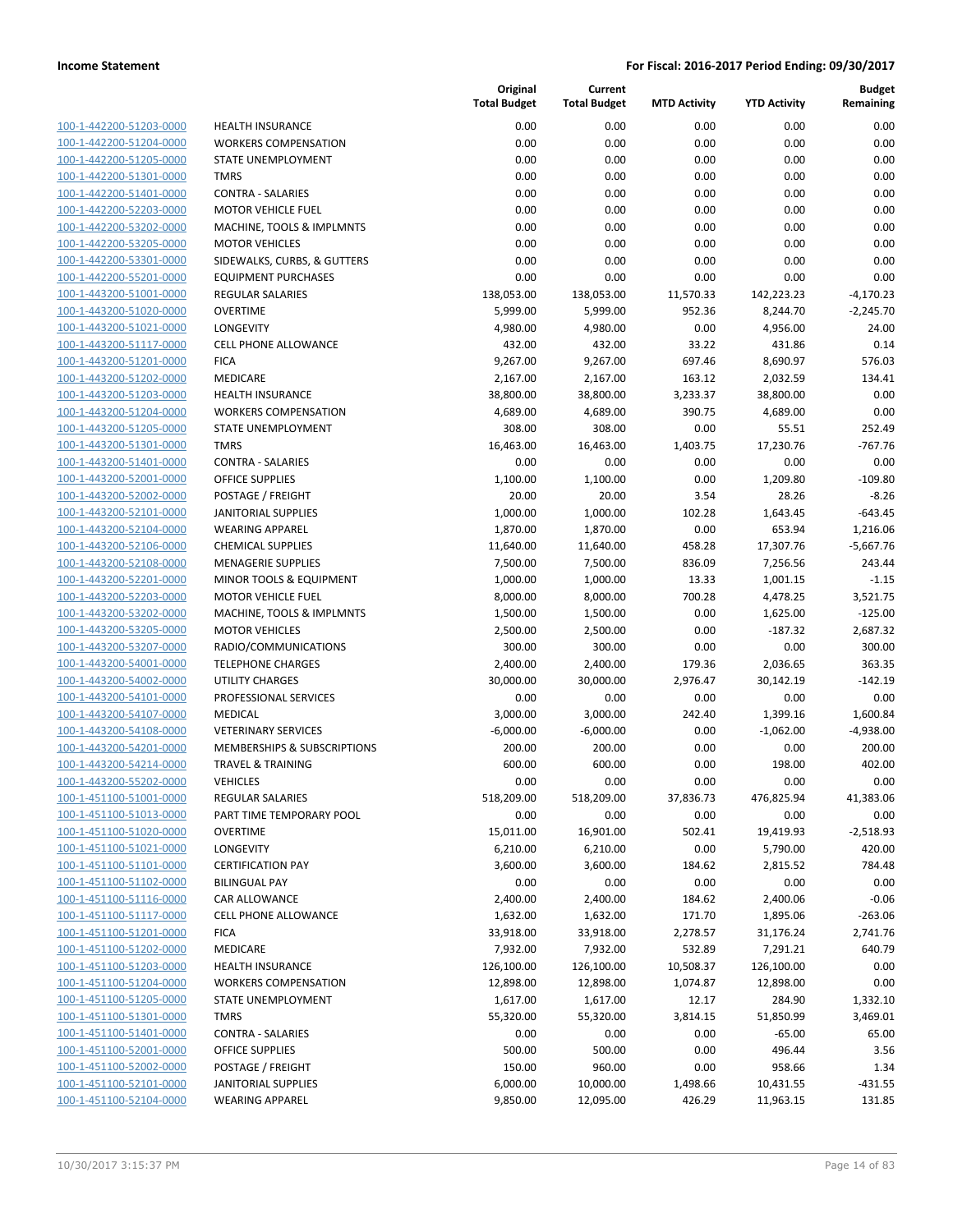|                                                    |                                               | Original<br><b>Total Budget</b> | Current<br><b>Total Budget</b> | <b>MTD Activity</b> | <b>YTD Activity</b>   | <b>Budget</b><br>Remaining |
|----------------------------------------------------|-----------------------------------------------|---------------------------------|--------------------------------|---------------------|-----------------------|----------------------------|
| 100-1-451100-52106-0000                            | <b>CHEMICAL SUPPLIES</b>                      | 10,000.00                       | 5,579.50                       | 448.86              | 4,509.41              | 1,070.09                   |
| 100-1-451100-52107-0000                            | <b>BOTANICAL SUPPLIES</b>                     | 12,000.00                       | 7,000.00                       | 0.00                | 6,756.49              | 243.51                     |
| 100-1-451100-52201-0000                            | MINOR TOOLS & EQUIPMENT                       | 11,750.00                       | 11,750.00                      | 800.63              | 11,486.64             | 263.36                     |
| 100-1-451100-52203-0000                            | <b>MOTOR VEHICLE FUEL</b>                     | 40,000.00                       | 36,000.00                      | 4,480.04            | 22,777.26             | 13,222.74                  |
| 100-1-451100-52401-0000                            | RECREATIONAL SUPPLIES                         | 2,000.00                        | 2,000.00                       | 175.00              | 1,900.25              | 99.75                      |
| 100-1-451100-52403-0000                            | <b>RESALE ITEMS</b>                           | 0.00                            | 0.00                           | 0.00                | 0.00                  | 0.00                       |
| 100-1-451100-53201-0000                            | <b>FURNITURE &amp; OFFICE EQUIPMENT</b>       | 0.00                            | 0.00                           | 0.00                | 0.00                  | 0.00                       |
| 100-1-451100-53202-0000                            | MACHINE, TOOLS & IMPLMNTS                     | 4,985.00                        | 6,985.00                       | 0.00                | 6,193.65              | 791.35                     |
| 100-1-451100-53205-0000                            | <b>MOTOR VEHICLES</b>                         | 18,000.00                       | 12,000.00                      | 229.98              | 10,777.96             | 1,222.04                   |
| 100-1-451100-53207-0000                            | RADIO/COMMUNICATIONS                          | 1,210.00                        | 1,320.00                       | 0.00                | 1,310.00              | 10.00                      |
| 100-1-451100-53307-0000                            | <b>IRRIGATION</b>                             | 0.00                            | 0.00                           | 0.00                | 0.00                  | 0.00                       |
| 100-1-451100-53402-0000                            | <b>BUILDING MAINTENANCE</b>                   | 850.00                          | 850.00                         | 0.00                | 393.54                | 456.46                     |
| 100-1-451100-53707-0000                            | <b>MAINT - GROUNDS</b>                        | 12,000.00                       | 12,000.00                      | 105.08              | 11,665.94             | 334.06                     |
| 100-1-451100-53708-0000                            | <b>ATHLETIC FIELDS</b>                        | 14,500.00                       | 17,010.00                      | 0.00                | 16,760.32             | 249.68                     |
| 100-1-451100-53709-0000                            | <b>SWIMMING POOL</b>                          | 2,000.00                        | 2,000.00                       | 810.00              | 1,065.27              | 934.73                     |
| 100-1-451100-53710-0000                            | PARK IMPROVEMENTS                             | 5,500.00                        | 12,355.50                      | 5,310.50            | 13,230.22             | $-874.72$                  |
| 100-1-451100-54001-0000                            | <b>TELEPHONE CHARGES</b>                      | 7,500.00                        | 5,900.00                       | 633.71              | 4,798.83              | 1,101.17                   |
| 100-1-451100-54002-0000                            | <b>UTILITY CHARGES</b>                        | 151,966.30                      | 176,966.30                     | 12,620.95           | 164,901.92            | 12,064.38                  |
| 100-1-451100-54101-0000                            | PROFESSIONAL SERVICES                         | 0.00                            | 0.00                           | 0.00                | 0.00                  | 0.00                       |
| 100-1-451100-54103-0000                            | CONSULTING                                    | 0.00                            | 0.00                           | 0.00                | 0.00                  | 0.00                       |
| 100-1-451100-54201-0000                            | <b>MEMBERSHIPS &amp; SUBSCRIPTIONS</b>        | 1,507.29                        | 1,507.29                       | 0.00                | 831.46                | 675.83                     |
| 100-1-451100-54211-0000                            | <b>ADVERTISING</b>                            | 4,000.00                        | 4,600.00                       | 248.06              | 4,171.96              | 428.04                     |
| 100-1-451100-54212-0000                            | <b>PRINTING</b>                               | 0.00                            | 0.00                           | 48.00               | 48.00                 | $-48.00$                   |
| 100-1-451100-54214-0000                            | <b>TRAVEL &amp; TRAINING</b>                  | 2,500.00                        | 2,500.00                       | 0.00                | 917.81                | 1,582.19                   |
| 100-1-451100-54301-0000<br>100-1-451100-54303-0000 | <b>SPECIAL EVENTS</b><br>OFFICALS/INSTRUCTORS | 31,000.00<br>0.00               | 31,000.00<br>0.00              | 0.00<br>0.00        | 30,861.47<br>0.00     | 138.53<br>0.00             |
| 100-1-451100-54409-0000                            | <b>CEMETERY MAINTENANCE</b>                   | 72,000.00                       | 72,000.00                      | 5,500.00            | 66,600.00             | 5,400.00                   |
| 100-1-451100-54901-0000                            | <b>RENTALS / LEASES</b>                       | 0.00                            | 0.00                           | 0.00                | 0.00                  | 0.00                       |
| 100-1-451100-54908-0000                            | LEASE PURCHASE PAYMENTS                       | 0.00                            | 0.00                           | 0.00                | 0.00                  | 0.00                       |
| 100-1-451100-55203-0000                            | <b>FURNITURE/OFFICE EQUIP</b>                 | 0.00                            | 0.00                           | 0.00                | 0.00                  | 0.00                       |
| 100-1-451100-55206-0000                            | MACHINE, TOOLS, & IMPLMNT                     | 0.00                            | 0.00                           | 0.00                | 0.00                  | 0.00                       |
| 100-1-455100-51001-0000                            | <b>REGULAR SALARIES</b>                       | 306,594.00                      | 306,594.00                     | 23,829.29           | 305,650.53            | 943.47                     |
| 100-1-455100-51020-0000                            | <b>OVERTIME</b>                               | 0.00                            | 0.00                           | 0.00                | 120.68                | $-120.68$                  |
| 100-1-455100-51021-0000                            | LONGEVITY                                     | 3,204.00                        | 3,204.00                       | 0.00                | 1,968.00              | 1,236.00                   |
| 100-1-455100-51101-0000                            | <b>CERTIFICATION PAY</b>                      | 0.00                            | 0.00                           | 0.00                | 0.00                  | 0.00                       |
| 100-1-455100-51116-0000                            | CAR ALLOWANCE                                 | 3,600.00                        | 3,600.00                       | 0.00                | 1,107.68              | 2,492.32                   |
| 100-1-455100-51117-0000                            | <b>CELL PHONE ALLOWANCE</b>                   | 432.00                          | 432.00                         | 32.30               | 407.43                | 24.57                      |
| 100-1-455100-51201-0000                            | <b>FICA</b>                                   | 19,457.00                       | 19,457.00                      | 1,531.33            | 18,756.27             | 700.73                     |
| 100-1-455100-51202-0000                            | MEDICARE                                      | 4,551.00                        | 4,551.00                       | 358.14              | 4,386.54              | 164.46                     |
| 100-1-455100-51203-0000                            | <b>HEALTH INSURANCE</b>                       | 38,800.00                       | 38,800.00                      | 3,233.37            | 38,800.00             | 0.00                       |
| 100-1-455100-51204-0000                            | <b>WORKERS COMPENSATION</b>                   | 892.00                          | 892.00                         | 74.37               | 892.00                | 0.00                       |
| 100-1-455100-51205-0000                            | STATE UNEMPLOYMENT                            | 846.00                          | 846.00                         | 1.80                | 164.77                | 681.23                     |
| 100-1-455100-51301-0000                            | TMRS                                          | 26,950.00                       | 26,950.00                      | 2,176.55            | 26,288.93             | 661.07                     |
| 100-1-455100-51401-0000                            | <b>CONTRA - SALARIES</b>                      | 0.00                            | 0.00                           | 0.00                | $-2,701.18$           | 2,701.18                   |
| 100-1-455100-52001-0000                            | <b>OFFICE SUPPLIES</b>                        | 2,710.00                        | 2,710.00                       | 0.00                | 2,643.59              | 66.41                      |
| 100-1-455100-52002-0000                            | POSTAGE / FREIGHT                             | 425.00                          | 425.00                         | 0.00                | 73.33                 | 351.67                     |
| 100-1-455100-52004-0000                            | <b>COMPUTER SUPPLIES</b>                      | 600.00                          | 600.00                         | 0.00                | 0.00                  | 600.00                     |
| 100-1-455100-52005-0000                            | PRINTED MATERIALS                             | 0.00                            | 0.00                           | 0.00                | 96.00                 | $-96.00$                   |
| 100-1-455100-52115-0000                            | <b>CATALOGING SUPPLIES</b>                    | 0.00                            | 0.00                           | 0.00                | 0.00                  | 0.00                       |
| 100-1-455100-52201-0000                            | MINOR TOOLS & EQUIPMENT                       | 0.00                            | 0.00                           | 0.00                | 0.00                  | 0.00                       |
| 100-1-455100-52402-0000                            | <b>BASIC PROGRAM EXPENSE</b>                  | 2,075.00                        | 2,075.00                       | 142.66              | 1,886.93              | 188.07                     |
| 100-1-455100-53201-0000                            | <b>FURNITURE &amp; OFFICE EQUIPMENT</b>       | 600.00                          | 600.00                         | 88.00               | 555.34                | 44.66                      |
| 100-1-455100-53402-0000                            | <b>BUILDING MAINTENANCE</b>                   | 0.00                            | 0.00                           | 0.00                | 0.00                  | 0.00                       |
| 100-1-455100-54001-0000<br>100-1-455100-54002-0000 | <b>TELEPHONE CHARGES</b><br>UTILITY CHARGES   | 5,211.00<br>45,387.00           | 5,211.00<br>45,387.00          | 525.56<br>3,815.54  | 5,192.55<br>44,397.75 | 18.45<br>989.25            |
| 100-1-455100-54101-0000                            | PROFESSIONAL SERVICES                         | 0.00                            | 0.00                           | 0.00                | 0.00                  | 0.00                       |
| 100-1-455100-54201-0000                            | MEMBERSHIPS & SUBSCRIPTIONS                   | 14,345.00                       | 14,345.00                      | 194.29              | 14,431.01             | $-86.01$                   |
| 100-1-455100-54202-0000                            | <b>LIBRARY PERIODICALS</b>                    | 2,507.78                        | 2,507.78                       | 0.00                | 2,507.78              | 0.00                       |
| 100-1-455100-54214-0000                            | <b>TRAVEL &amp; TRAINING</b>                  | 2,000.00                        | 2,000.00                       | 0.00                | 2,202.92              | $-202.92$                  |
|                                                    |                                               |                                 |                                |                     |                       |                            |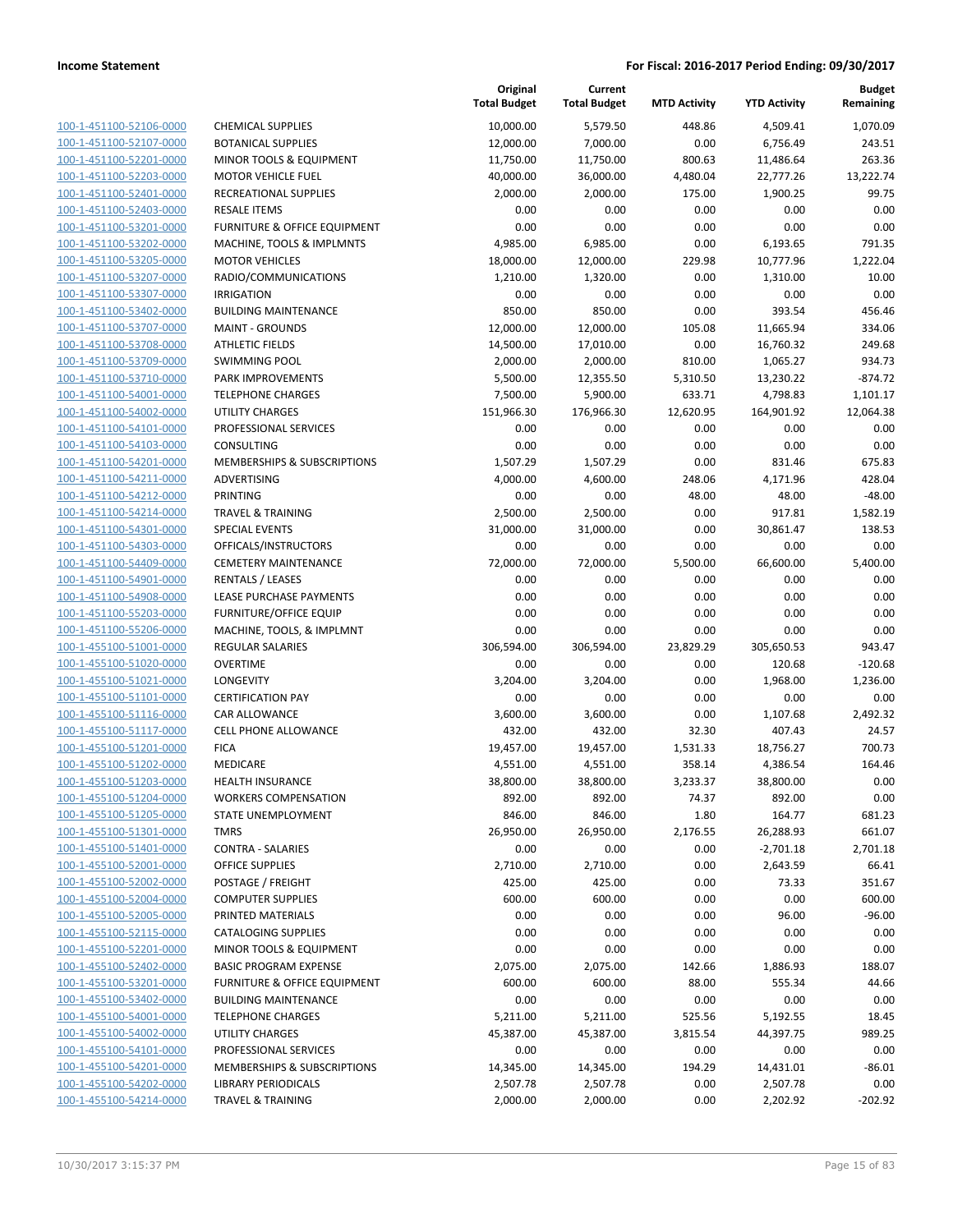| 100-1-455100-55203-0000                                   |
|-----------------------------------------------------------|
| 100-1-455100-55211-0000                                   |
| <u>100-1-455100-66900-0000</u>                            |
| <u>100-1-455100-66901-0000</u>                            |
| 100-1-455100-66903-0000                                   |
| 100-1-456100-51001-0000                                   |
| 100-1-456100-51021-0000                                   |
| <u>100-1-456100-51116-0000</u>                            |
| <u>100-1-456100-51117-0000</u>                            |
| 100-1-456100-51201-0000                                   |
| 100-1-456100-51202-0000                                   |
| 100-1-456100-51203-0000                                   |
| <u>100-1-456100-51204-0000</u>                            |
| <u>100-1-456100-51205-0000</u>                            |
| 100-1-456100-51301-0000                                   |
| 100-1-456100-51401-0000                                   |
| 100-1-456100-52001-0000                                   |
| <u>100-1-456100-52002-0000</u>                            |
| <u>100-1-456100-52005-0000</u>                            |
| 100-1-456100-52102-0000                                   |
| 100-1-456100-52103-0000                                   |
| 100-1-456100-53302-0000                                   |
| <u>100-1-456100-53402-0000</u>                            |
| <u>100-1-456100-54001-0000</u>                            |
| 100-1-456100-54201-0000                                   |
| 100-1-456100-54205-0000                                   |
| 100-1-456100-54211-0000                                   |
| <u>100-1-456100-54213-0000</u>                            |
| <u>100-1-456100-54214-0000</u>                            |
| 100-1-456100-54301-0000                                   |
| 100-1-480000-52003-0000                                   |
| 100-1-480000-52006-0000                                   |
| <u>100-1-480000-54002-0000</u>                            |
| <u>100-1-480000-54101-0000</u>                            |
| 100-1-480000-54105-0000                                   |
| 100-1-480000-54201-0000                                   |
| 100-1-480000-54212-0000                                   |
| <u>100-1-480000-54214-0000</u>                            |
| <u>100-1-480000-54904-0000</u>                            |
| 100-1-480000-54905-0000                                   |
| 100-1-480000-54906-0000                                   |
| 100-1-480000-56005-0000                                   |
| 100-1-480000-56309-0000                                   |
| <u>100-1-480000-57005-0000</u>                            |
| 100-1-480000-57006-0000                                   |
| 100-1-480000-57007-0000                                   |
| 100-1-480000-57008-0000                                   |
| 100-1-480000-57015-0000                                   |
| <u>100-1-491000-58011-0000</u>                            |
| 100-1-491000-58035-0000                                   |
| 100-1-491000-58040-0000                                   |
| 100-1-491000-58042-0000                                   |
|                                                           |
| 100-1-491000-58204-0000                                   |
| <u>100-1-495000-58701-0000</u>                            |
| 100-1-495000-58702-0000                                   |
| 100-1-495000-58703-0000                                   |
| 100-1-495000-58704-0000                                   |
| 100-1-495000-58705-0000<br><u>100-1-495000-58706-0000</u> |

|                                                    |                                                | Original<br><b>Total Budget</b> | Current<br><b>Total Budget</b> | <b>MTD Activity</b> | <b>YTD Activity</b>   | <b>Budget</b><br>Remaining |
|----------------------------------------------------|------------------------------------------------|---------------------------------|--------------------------------|---------------------|-----------------------|----------------------------|
| 100-1-455100-55203-0000                            | <b>FURNITURE/OFFICE EQUIP</b>                  | 500.00                          | 500.00                         | 0.00                | 372.98                | 127.02                     |
| 100-1-455100-55211-0000                            | <b>BOOKS</b>                                   | 45,354.75                       | 45,354.75                      | 6,423.20            | 44,449.27             | 905.48                     |
| 100-1-455100-66900-0000                            | PERSONNEL COSTS                                | 0.00                            | 0.00                           | 0.00                | 0.00                  | 0.00                       |
| 100-1-455100-66901-0000                            | <b>SUPPLIES &amp; EQUIPMENT COSTS</b>          | 0.00                            | 0.00                           | 0.00                | 0.00                  | 0.00                       |
| 100-1-455100-66903-0000                            | OTHER COSTS                                    | 0.00                            | 0.00                           | 0.00                | 0.00                  | 0.00                       |
| 100-1-456100-51001-0000                            | <b>REGULAR SALARIES</b>                        | 54,037.00                       | 54,037.00                      | 4,156.32            | 53,991.38             | 45.62                      |
| 100-1-456100-51021-0000                            | <b>LONGEVITY</b>                               | 1,224.00                        | 1,224.00                       | 0.00                | 1,218.00              | 6.00                       |
| 100-1-456100-51116-0000                            | <b>CAR ALLOWANCE</b>                           | 3,600.00                        | 3,600.00                       | 276.92              | 3,599.96              | 0.04                       |
| 100-1-456100-51117-0000                            | <b>CELL PHONE ALLOWANCE</b>                    | 432.00                          | 432.00                         | 33.22               | 431.86                | 0.14                       |
| 100-1-456100-51201-0000                            | <b>FICA</b>                                    | 3,676.00                        | 3,676.00                       | 243.52              | 3,264.85              | 411.15                     |
| 100-1-456100-51202-0000                            | MEDICARE                                       | 860.00                          | 860.00                         | 56.96               | 763.64                | 96.36                      |
| 100-1-456100-51203-0000                            | <b>HEALTH INSURANCE</b>                        | 9,700.00                        | 9,700.00                       | 808.37              | 9,700.00              | 0.00                       |
| 100-1-456100-51204-0000                            | <b>WORKERS COMPENSATION</b>                    | 162.00                          | 162.00                         | 13.50               | 162.00                | 0.00                       |
| 100-1-456100-51205-0000                            | STATE UNEMPLOYMENT                             | 77.00                           | 77.00                          | 0.00                | 16.51                 | 60.49                      |
| 100-1-456100-51301-0000                            | <b>TMRS</b>                                    | 6,531.00                        | 6,531.00                       | 499.36              | 6,551.84              | $-20.84$                   |
| 100-1-456100-51401-0000                            | <b>CONTRA - SALARIES</b>                       | 0.00                            | 0.00                           | 0.00                | 0.00                  | 0.00                       |
| 100-1-456100-52001-0000                            | <b>OFFICE SUPPLIES</b>                         | 100.00                          | 100.00                         | 5.00                | 64.61                 | 35.39                      |
| 100-1-456100-52002-0000                            | POSTAGE / FREIGHT                              | 150.00                          | 150.00                         | 57.65               | 256.74                | $-106.74$                  |
| 100-1-456100-52005-0000                            | PRINTED MATERIALS                              | 750.00                          | 750.00                         | 0.00                | 711.77                | 38.23                      |
| 100-1-456100-52102-0000                            | <b>BOOKS / REF SUPPLIES</b>                    | 0.00                            | 0.00                           | 0.00                | 0.00                  | 0.00                       |
| 100-1-456100-52103-0000                            | <b>MEETING SUPPLIES</b>                        | 50.00                           | 50.00                          | 0.00                | 0.00                  | 50.00                      |
| 100-1-456100-53302-0000                            | <b>WALKS &amp; PARKING LOTS</b>                | 0.00                            | 0.00                           | 0.00                | 0.00                  | 0.00                       |
| 100-1-456100-53402-0000                            | <b>MAINTENANCE OF BUILDINGS</b>                | 0.00                            | 0.00                           | 0.00                | 10.48                 | $-10.48$                   |
| 100-1-456100-54001-0000                            | <b>TELEPHONE CHARGES</b>                       | 300.00                          | 300.00                         | 38.22               | 432.59                | $-132.59$                  |
| 100-1-456100-54201-0000                            | MEMBERSHIPS & SUBSCRIPTIONS                    | 1,180.00                        | 1,180.00                       | 350.00              | 1,200.00              | $-20.00$                   |
| 100-1-456100-54205-0000                            | <b>BUSINESS MEALS</b>                          | 50.00                           | 50.00                          | 0.00                | 0.00                  | 50.00                      |
| 100-1-456100-54211-0000                            | ADVERTISING                                    | 0.00                            | 0.00                           | 0.00                | 0.00                  | 0.00                       |
| 100-1-456100-54213-0000                            | PLAQUES AND AWARDS                             | 0.00                            | 0.00                           | 0.00                | 0.00                  | 0.00                       |
| 100-1-456100-54214-0000                            | <b>TRAVEL &amp; TRAINING</b>                   | 900.00                          | 900.00                         | 0.00                | 221.28                | 678.72                     |
| 100-1-456100-54301-0000<br>100-1-480000-52003-0000 | <b>SPECIAL EVENTS</b><br><b>COPIER CHARGES</b> | 7,000.00<br>65,000.00           | 7,000.00<br>65,000.00          | 523.94<br>5,322.63  | 5,823.54              | 1,176.46<br>$-3,018.19$    |
| 100-1-480000-52006-0000                            | <b>COPIER PAPER</b>                            | 5,000.00                        | 5,000.00                       | 188.80              | 68,018.19<br>4,846.02 | 153.98                     |
| 100-1-480000-54002-0000                            | <b>UTILITY CHARGES</b>                         | 552.00                          | 552.00                         | 45.31               | 543.47                | 8.53                       |
| 100-1-480000-54101-0000                            | PROFESSIONAL SERVICES                          | 0.00                            | 0.00                           | 0.00                | 0.00                  | 0.00                       |
| 100-1-480000-54105-0000                            | <b>MARKETING</b>                               | 7,950.00                        | 7,950.00                       | 1,700.00            | 7,550.00              | 400.00                     |
| 100-1-480000-54201-0000                            | MEMBERSHIPS & SUBSCRIPTIONS                    | 8,601.00                        | 8,601.00                       | 2,418.45            | 9,515.77              | $-914.77$                  |
| 100-1-480000-54212-0000                            | PRINTING                                       | 0.00                            | 0.00                           | 0.00                | 0.00                  | 0.00                       |
| 100-1-480000-54214-0000                            | <b>TRAVEL &amp; TRAINING</b>                   | 0.00                            | 0.00                           | 0.00                | 0.00                  | 0.00                       |
| 100-1-480000-54904-0000                            | POSTAGE METER RENTAL                           | 0.00                            | 0.00                           | $-332.00$           | $-1,076.00$           | 1,076.00                   |
| 100-1-480000-54905-0000                            | MAIL MACHINE LEASE INT                         | 247.00                          | 247.00                         | 0.00                | 547.08                | $-300.08$                  |
| 100-1-480000-54906-0000                            | MAIL MACHINE LEASE PRINC                       | 2,261.00                        | 2,261.00                       | 0.00                | 1,960.92              | 300.08                     |
| 100-1-480000-56005-0000                            | ARBITRAGE                                      | 0.00                            | 0.00                           | 0.00                | 0.00                  | 0.00                       |
| 100-1-480000-56309-0000                            | PAYOUT ARRANGEMENT LOCAL SALES TAX             | 363,095.60                      | 363,095.60                     | 14,841.30           | 241,570.00            | 121,525.60                 |
| 100-1-480000-57005-0000                            | <b>ACCRUED VAC &amp; SICK PAY</b>              | 160,000.00                      | 160,000.00                     | 12,287.09           | 133,422.00            | 26,578.00                  |
| 100-1-480000-57006-0000                            | SALARY ADJUSTMENTS                             | 23,000.00                       | 23,000.00                      | 0.00                | 0.00                  | 23,000.00                  |
| 100-1-480000-57007-0000                            | <b>COMMUNITY SERVICES</b>                      | 43,600.00                       | 18,600.00                      | 9,300.00            | 18,600.00             | 0.00                       |
| 100-1-480000-57008-0000                            | <b>BANK CHARGES</b>                            | 20,000.00                       | 20,000.00                      | 961.69              | 12,612.92             | 7,387.08                   |
| 100-1-480000-57015-0000                            | <b>CONTINGENCY EXPENSE</b>                     | 150,000.00                      | 150,000.00                     | 0.00                | 0.00                  | 150,000.00                 |
| 100-1-491000-58011-0000                            | <b>XFR - RECREATION FUND</b>                   | 0.00                            | 0.00                           | 0.00                | 0.00                  | 0.00                       |
| 100-1-491000-58035-0000                            | <b>XFR - DEBT SERVICE FUND</b>                 | 0.00                            | 0.00                           | 0.00                | 0.00                  | 0.00                       |
| 100-1-491000-58040-0000                            | <b>XFR - GENERAL CIP</b>                       | 2,055,000.00                    | 2,055,000.00                   | 171,250.00          | 2,055,000.00          | 0.00                       |
| 100-1-491000-58042-0000                            | XFR - GRAHAM PARK RENOVATIONS                  | 0.00                            | 0.00                           | 0.00                | 0.00                  | 0.00                       |
| 100-1-491000-58204-0000                            | XFR - VEHICLE/EQUIP RPLCMNT                    | 313,593.00                      | 313,593.00                     | 26,132.25           | 313,593.00            | 0.00                       |
| 100-1-495000-58701-0000                            | CA - CENTRAL SERVICE FUND                      | 0.00                            | 0.00                           | 0.00                | 0.00                  | 0.00                       |
| 100-1-495000-58702-0000                            | CA - GEN GOV TO CENTRAL SERVICE FUND           | 4,171.00                        | 4,171.00                       | 347.62              | 4,171.00              | 0.00                       |
| 100-1-495000-58703-0000                            | CA - PUBLIC WORKS TO CENTRAL SERVICE FU        | 82,772.00                       | 82,772.00                      | 6,897.63            | 82,772.00             | 0.00                       |
| 100-1-495000-58704-0000                            | CA - PUBLIC SAFETY TO CENTRAL SERVICE FU       | 207,390.00                      | 207,390.00                     | 17,282.50           | 207,390.00            | 0.00                       |
| 100-1-495000-58705-0000                            | CA - COM DEV TO CENTRAL SERVICE FUND           | 38,244.00                       | 38,244.00                      | 3,187.00            | 38,244.00             | 0.00                       |
| 100-1-495000-58706-0000                            | CA - PARKS & REC TO CENTRAL SERVICE FUND       | 174,594.00                      | 174,594.00                     | 14,549.50           | 174,594.00            | 0.00                       |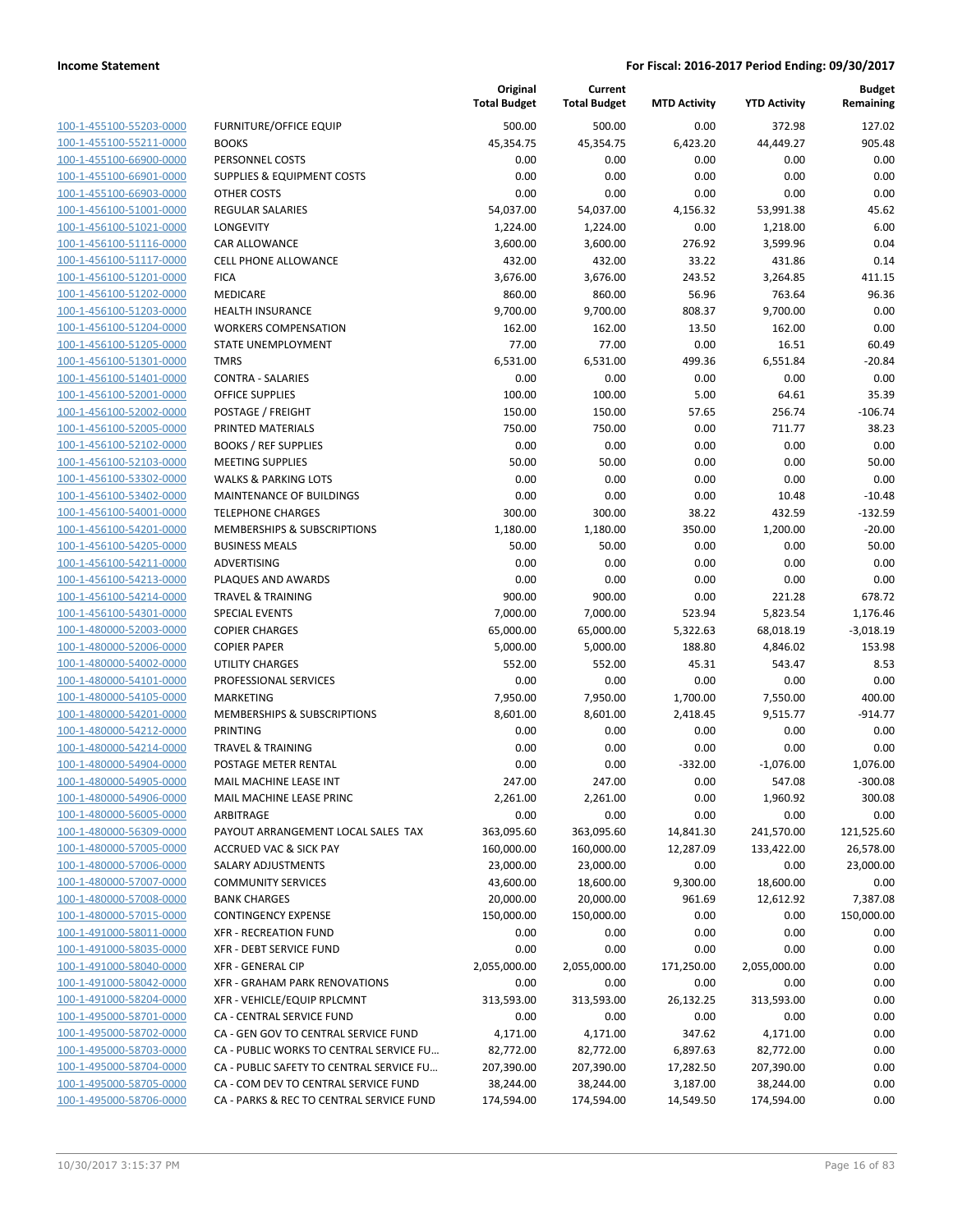|                                                    |                                                                       | Original            | Current             |                     |                     | <b>Budget</b> |
|----------------------------------------------------|-----------------------------------------------------------------------|---------------------|---------------------|---------------------|---------------------|---------------|
|                                                    |                                                                       | <b>Total Budget</b> | <b>Total Budget</b> | <b>MTD Activity</b> | <b>YTD Activity</b> | Remaining     |
| 100-1-495000-58710-0000                            | <b>CA - INSURANCE FUND</b>                                            | 0.00                | 0.00                | 0.00                | 0.00                | 0.00          |
| 100-1-495000-58712-0000                            | CA - GEN GOV TO INSURANCE FUND                                        | 2,593.00            | 2,593.00            | 216.12              | 2,593.00            | 0.00          |
| 100-1-495000-58713-0000                            | CA - PUBLIC WORKS TO INSURANCE FUND                                   | 24,239.00           | 24,239.00           | 2,019.88            | 24,239.00           | 0.00          |
| 100-1-495000-58714-0000                            | CA - PUBLIC SAFETY TO INSURANCE FUND                                  | 115,537.00          | 115,537.00          | 9,628.12            | 115,537.00          | 0.00          |
| 100-1-495000-58715-0000                            | CA - COM DEV TO INSURANCE FUND                                        | 10,387.00           | 10,387.00           | 865.62              | 10,387.00           | 0.00          |
| 100-1-495000-58716-0000                            | CA - PARKS & REC TO INSURANCE FUND                                    | 33,236.00           | 33,236.00           | 2,769.63            | 33,236.00           | 0.00          |
| 100-1-495000-58720-0000                            | CA - MIS FUN                                                          | 0.00                | 0.00                | 0.00                | 0.00                | 0.00          |
| 100-1-495000-58722-0000                            | CA - GEN GOVERNMENT TO MIS FUND                                       | 51,261.00           | 51,261.00           | 4,271.75            | 51,261.00           | 0.00          |
| 100-1-495000-58723-0000                            | CA - PUBLIC WORKS TO MIS FUND                                         | 21,038.00           | 21,038.00           | 1,753.13            | 21,038.00           | 0.00          |
| 100-1-495000-58724-0000                            | CA - PUBLIC SAFETY TO MIS FUND                                        | 232,871.00          | 232,871.00          | 19,405.88           | 232,871.00          | 0.00          |
| 100-1-495000-58725-0000                            | CA - COM DEV TO MIS FUND                                              | 73,574.00           | 73,574.00           | 6,131.13            | 73,574.00           | 0.00          |
| 100-1-495000-58726-0000                            | CA - PARKS & REC TO MIS FUND                                          | 103,144.00          | 103,144.00          | 8,595.37            | 103,144.00          | 0.00          |
|                                                    | <b>Expense Total:</b>                                                 | 23,436,084.83       | 23,436,084.83       | 1,903,717.24        | 22,152,047.03       | 1,284,037.80  |
|                                                    | Fund: 100 - GENERAL FUND Surplus (Deficit):                           | $-1,090,704.58$     | -976,704.58         | 126,223.80          | -998,243.20         | 21,538.62     |
| Fund: 101 - MUNICIPAL COURT BUILDING SECURITY FEES |                                                                       |                     |                     |                     |                     |               |
| Revenue                                            |                                                                       |                     |                     |                     |                     |               |
| 101-1-318001-44101-0000                            | MUNICIPAL COURT COST/FEES                                             | 0.00                | 0.00                | 522.34              | 8,917.82            | $-8,917.82$   |
| 101-1-319001-45401-0000                            | <b>INTEREST REVENUES</b>                                              | 0.00                | 0.00                | $-19.70$            | 83.80               | $-83.80$      |
| 101-1-323001-46001-0000                            | <b>XFR - GENERAL FUND</b>                                             | 0.00                | 0.00                | 0.00                | 0.00                | 0.00          |
|                                                    | <b>Revenue Total:</b>                                                 | 0.00                | 0.00                | 502.64              | 9,001.62            | $-9,001.62$   |
| <b>Expense</b>                                     |                                                                       |                     |                     |                     |                     |               |
| 101-1-412100-51001-0000                            | REGULAR(TMRS)                                                         | 0.00                | 0.00                | 0.00                | 0.00                | 0.00          |
| 101-1-412100-52201-0000                            | MINOR TOOLS & EQUIPMENT                                               | 0.00                | 0.00                | 0.00                | 0.00                | 0.00          |
| 101-1-412100-54214-0000                            | <b>TRAVEL &amp; TRAINING</b>                                          | 0.00                | 0.00                | 326.50              | 326.50              | $-326.50$     |
| 101-1-480000-55002-0000                            | <b>IMPROVEMENTS</b>                                                   | 0.00                | 0.00                | 0.00                | 0.00                | 0.00          |
| 101-1-480000-57008-0000                            | <b>BANK CHARGES</b>                                                   | 0.00                | 0.00                | 2.43                | 28.51               | $-28.51$      |
| 101-1-491000-58001-0000                            | <b>GENERAL FUND</b>                                                   | 0.00                | 0.00                | 0.00                | 0.00                | 0.00          |
| 101-1-491000-58040-0000                            | <b>XFR - GENERAL CIP</b>                                              | 0.00                | 0.00                | 0.00                | 0.00                | 0.00          |
|                                                    | <b>Expense Total:</b>                                                 | 0.00                | 0.00                | 328.93              | 355.01              | $-355.01$     |
|                                                    | Fund: 101 - MUNICIPAL COURT BUILDING SECURITY FEES Surplus (Deficit): | 0.00                | 0.00                | 173.71              | 8,646.61            | $-8,646.61$   |
|                                                    |                                                                       |                     |                     |                     |                     |               |
| Fund: 102 - MUNICIPAL COURT TECH FUND<br>Revenue   |                                                                       |                     |                     |                     |                     |               |
| 102-1-318001-44101-0000                            | MUNICIPAL COURT COST/FEES                                             | 0.00                | 0.00                | 696.52              | 11,891.51           | $-11,891.51$  |
| 102-1-319001-45401-0000                            | <b>INTEREST REVENUES</b>                                              | 0.00                | 0.00                | $-8.92$             | 35.73               | $-35.73$      |
| 102-1-322001-47205-0000                            | <b>EQUIPMENT LEASES / GENERAL FUND</b>                                | 0.00                | 0.00                | 0.00                | 0.00                | 0.00          |
| 102-1-323001-46001-0000                            | <b>XFR - GENERAL FUND</b>                                             | 0.00                | 0.00                | 0.00                | 0.00                | 0.00          |
|                                                    | <b>Revenue Total:</b>                                                 | 0.00                | 0.00                | 687.60              | 11,927.24           | $-11,927.24$  |
|                                                    |                                                                       |                     |                     |                     |                     |               |
| <b>Expense</b>                                     |                                                                       |                     |                     |                     |                     |               |
| 102-1-412100-52201-0000                            | MINOR TOOLS & EQUIPMENT                                               | 0.00                | 0.00                | 0.00                | 0.00                | 0.00          |
| 102-1-412100-53201-0000                            | FURNITURE & OFFICE EQUIPMENT                                          | 0.00                | 0.00                | 0.00                | 0.00                | 0.00          |
| 102-1-412100-53209-0000<br>102-1-412100-54101-0000 | HARDWARE/SOFTWARE<br>PROFESSIONAL SERVICES                            | 0.00<br>0.00        | 0.00<br>0.00        | 0.00<br>0.00        | 0.00<br>0.00        | 0.00<br>0.00  |
| 102-1-412100-54103-0000                            | <b>CONSULTING</b>                                                     | 0.00                | 0.00                | 0.00                | 0.00                | 0.00          |
| 102-1-412100-54908-0000                            | LEASE PURCHASE PAYMENTS                                               | 0.00                | 0.00                | 0.00                | 0.00                | 0.00          |
| 102-1-412100-55205-0000                            | <b>COMPUTER EQUIPMENT</b>                                             | 0.00                | 0.00                | 0.00                | 0.00                | 0.00          |
| 102-1-480000-54910-0000                            | LEASE PURCHASE / CONTRA                                               | 0.00                | 0.00                | 0.00                | 0.00                | 0.00          |
| 102-1-480000-57008-0000                            | <b>BANK CHARGES</b>                                                   | 0.00                | 0.00                | 1.08                | 10.00               | $-10.00$      |
|                                                    | <b>Expense Total:</b>                                                 | 0.00                | 0.00                | 1.08                | 10.00               | $-10.00$      |
|                                                    |                                                                       |                     |                     |                     |                     |               |
|                                                    | Fund: 102 - MUNICIPAL COURT TECH FUND Surplus (Deficit):              | 0.00                | 0.00                | 686.52              | 11,917.24           | $-11,917.24$  |
| Fund: 103 - MUNICIPAL COURT CHILD SAFETY FUND      |                                                                       |                     |                     |                     |                     |               |
| Revenue                                            |                                                                       |                     |                     |                     |                     |               |
| 103-1-318001-44101-0000                            | MUNICIPAL COURT COST/FEES                                             | 4,200.00            | 4,200.00            | 100.00              | 1,680.04            | 2,519.96      |
| 103-1-318001-44110-0000                            | OPTIONAL COUNTY FEE - CHILD SAFETY                                    | 25,500.00           | 25,500.00           | 7,539.29            | 27,177.16           | $-1,677.16$   |
| 103-1-319001-45401-0000                            | <b>INTEREST REVENUES</b>                                              | 60.00               | 60.00               | $-4.67$             | 22.06               | 37.94         |
| 103-1-323001-46001-0000                            | XFR - GENERAL FUND                                                    | 0.00                | 0.00                | 0.00                | 0.00                | 0.00          |
|                                                    | <b>Revenue Total:</b>                                                 | 29,760.00           | 29,760.00           | 7,634.62            | 28,879.26           | 880.74        |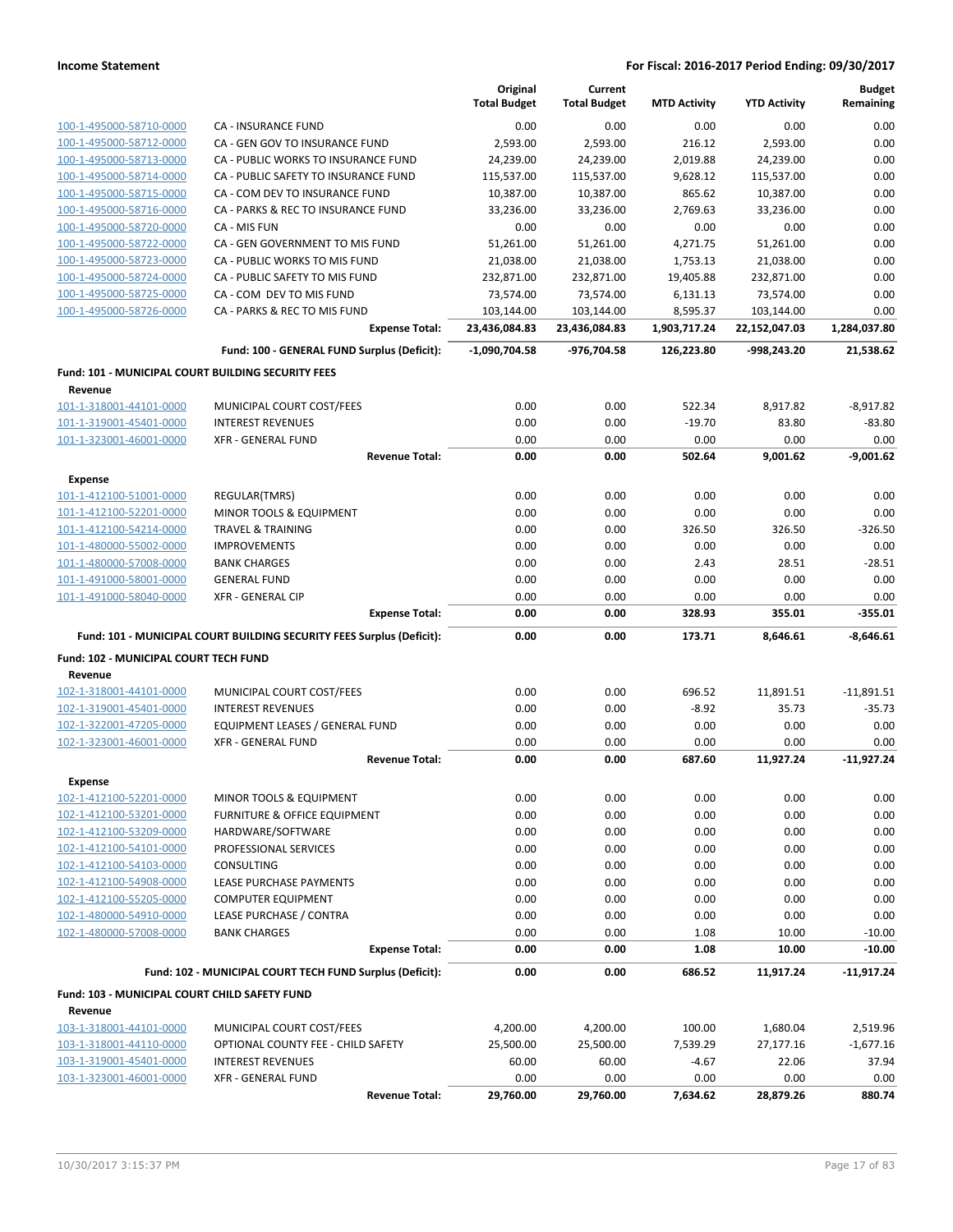|                                               |                                                                  | Original<br><b>Total Budget</b> | Current<br><b>Total Budget</b> | <b>MTD Activity</b> | <b>YTD Activity</b> | <b>Budget</b><br>Remaining |
|-----------------------------------------------|------------------------------------------------------------------|---------------------------------|--------------------------------|---------------------|---------------------|----------------------------|
| <b>Expense</b>                                |                                                                  |                                 |                                |                     |                     |                            |
| 103-1-480000-57007-0000                       | <b>COMMUNITY SERVICES</b>                                        | 27,000.00                       | 27,000.00                      | 0.00                | 19,637.87           | 7,362.13                   |
| 103-1-480000-57008-0000                       | <b>BANK CHARGES</b>                                              | 20.00                           | 20.00                          | 0.57                | 7.40                | 12.60                      |
|                                               | <b>Expense Total:</b>                                            | 27,020.00                       | 27,020.00                      | 0.57                | 19,645.27           | 7,374.73                   |
|                                               | Fund: 103 - MUNICIPAL COURT CHILD SAFETY FUND Surplus (Deficit): | 2,740.00                        | 2,740.00                       | 7,634.05            | 9,233.99            | $-6,493.99$                |
| Fund: 110 - EXCHANGE BUILDING FUND            |                                                                  |                                 |                                |                     |                     |                            |
| Revenue                                       |                                                                  |                                 |                                |                     |                     |                            |
| 110-1-319001-45401-0000                       | <b>INTEREST REVENUES</b>                                         | 0.00                            | 0.00                           | 0.00                | 12.61               | $-12.61$                   |
| 110-1-321001-45502-0000                       | <b>EXCHANGE BUILDING LEASES</b>                                  | 0.00                            | 0.00                           | 0.00                | 0.00                | 0.00                       |
|                                               | <b>Revenue Total:</b>                                            | 0.00                            | 0.00                           | 0.00                | 12.61               | $-12.61$                   |
| Expense                                       |                                                                  |                                 |                                |                     |                     |                            |
| 110-1-463100-51001-0000                       | <b>REGULAR SALARIES</b>                                          | 0.00                            | 0.00                           | 0.00                | 0.00                | 0.00                       |
| 110-1-463100-51020-0000                       | <b>OVERTIME</b>                                                  | 0.00                            | 0.00                           | 0.00                | 0.00                | 0.00                       |
| 110-1-463100-51021-0000                       | LONGEVITY                                                        | 0.00                            | 0.00                           | 0.00                | 0.00                | 0.00                       |
| 110-1-463100-51101-0000                       | <b>CERTIFICATION PAY</b>                                         | 0.00                            | 0.00                           | 0.00                | 0.00                | 0.00                       |
| 110-1-463100-51201-0000                       | <b>FICA</b>                                                      | 0.00                            | 0.00                           | 0.00                | 0.00                | 0.00                       |
| 110-1-463100-51202-0000                       | <b>MEDICARE</b>                                                  | 0.00                            | 0.00                           | 0.00                | 0.00                | 0.00                       |
| 110-1-463100-51203-0000                       | <b>HEALTH INSURANCE</b>                                          | 0.00                            | 0.00                           | 0.00                | 0.00                | 0.00                       |
| 110-1-463100-51204-0000                       | <b>WORKERS COMPENSATION</b>                                      | 0.00                            | 0.00                           | 0.00                | 0.00                | 0.00                       |
| 110-1-463100-51205-0000                       | STATE UNEMPLOYMENT                                               | 0.00                            | 0.00                           | 0.00                | 0.00                | 0.00                       |
| 110-1-463100-51301-0000                       | <b>TMRS</b>                                                      | 0.00                            | 0.00                           | 0.00                | 0.00                | 0.00                       |
| 110-1-463100-51401-0000                       | <b>CONTRA - SALARIES</b>                                         | 0.00                            | 0.00                           | 0.00                | 0.00                | 0.00                       |
| 110-1-463100-52001-0000                       | OFFICE SUPPLIES                                                  | 0.00                            | 0.00                           | 0.00                | 0.00                | 0.00                       |
| 110-1-463100-52101-0000                       | <b>JANITORIAL SUPPLIES</b>                                       | 0.00                            | 0.00                           | 0.00                | 0.00                | 0.00                       |
| 110-1-463100-52104-0000                       | <b>WEARING APPAREL</b>                                           | 0.00                            | 0.00                           | 0.00                | 0.00                | 0.00                       |
| 110-1-463100-52201-0000                       | <b>MINOR TOOLS &amp; EQUIPMENT</b>                               | 0.00                            | 0.00                           | 0.00                | 0.00                | 0.00                       |
| 110-1-463100-52203-0000                       | <b>MOTOR VEHICLE FUEL</b>                                        | 0.00                            | 0.00                           | 0.00                | 0.00                | 0.00                       |
| 110-1-463100-53205-0000                       | <b>MOTOR VEHICLES</b>                                            | 0.00                            | 0.00                           | 0.00                | 0.00                | 0.00                       |
| 110-1-463100-53302-0000                       | <b>WALKS &amp; PARKING LOTS</b>                                  | 0.00                            | 0.00                           | 0.00                | 0.00                | 0.00                       |
| 110-1-463100-53402-0000                       | <b>BUILDING MAINTENANCE</b>                                      | 0.00                            | 0.00                           | 0.00                | $-324.76$           | 324.76                     |
| 110-1-463100-53403-0000                       | <b>HEATING &amp; COOLING SYSTEMS</b>                             | 0.00                            | 0.00                           | 0.00                | 0.00                | 0.00                       |
| 110-1-463100-54001-0000                       | <b>TELEPHONE CHARGES</b>                                         | 0.00                            | 0.00                           | 0.00                | 0.00                | 0.00                       |
| 110-1-463100-54002-0000                       | <b>UTILITY CHARGES</b>                                           | 0.00                            | 0.00                           | 0.00                | 0.00                | 0.00                       |
| 110-1-463100-54101-0000                       | PROFESSIONAL SERVICES                                            | 0.00                            | 0.00                           | 0.00                | 0.00                | 0.00                       |
| 110-1-463100-54106-0000                       | <b>ATTORNEY FEES</b>                                             | 0.00                            | 0.00                           | 0.00                | 0.00                | 0.00                       |
| 110-1-463100-54112-0000                       | <b>ALARM MONITOR SERVICE</b>                                     | 0.00                            | 0.00                           | 0.00                | 0.00                | 0.00                       |
| 110-1-463100-54214-0000                       | <b>TRAVEL &amp; TRAINING</b>                                     | 0.00                            | 0.00                           | 0.00                | 0.00                | 0.00                       |
| 110-1-463100-54226-0000                       | <b>INSURANCE EXPENSE</b>                                         | 0.00                            | 0.00                           | 0.00                | 0.00                | 0.00                       |
| 110-1-463100-55003-0000                       | <b>BUILDING IMPROVEMENTS</b>                                     | 0.00                            | 0.00                           | 0.00                | 0.00                | 0.00                       |
| 110-1-480000-57006-0000                       | ADMINISTRATIVE EXPENSES / PAY PLAN                               | 0.00                            | 0.00                           | 0.00                | 0.00                | 0.00                       |
| 110-1-480000-57008-0000                       | <b>BANK CHARGES</b>                                              | 0.00                            | 0.00                           | 0.00                | 0.00                | 0.00                       |
| 110-1-491000-58036-0000                       | <b>XFR - DEBT SERVICE FUND</b>                                   | 0.00                            | 0.00                           | 0.00                | 0.00                | 0.00                       |
|                                               | <b>Expense Total:</b>                                            | 0.00                            | 0.00                           | 0.00                | $-324.76$           | 324.76                     |
|                                               | Fund: 110 - EXCHANGE BUILDING FUND Surplus (Deficit):            | 0.00                            | 0.00                           | 0.00                | 337.37              | $-337.37$                  |
| <b>Fund: 111 - RECREATION ACTIVITIES FUND</b> |                                                                  |                                 |                                |                     |                     |                            |
| Revenue                                       |                                                                  |                                 |                                |                     |                     |                            |
| 111-1-319001-45110-0000                       | <b>CONCESSIONS OVER/SHORT</b>                                    | 0.00                            | 0.00                           | 0.00                | 0.00                | 0.00                       |
| 111-1-319001-45401-0000                       | <b>INTEREST REVENUES</b>                                         | 0.00                            | 0.00                           | 0.00                | 0.00                | 0.00                       |
| 111-1-319010-45306-0000                       | PARK CONCESSIONS                                                 | 60,000.00                       | 60,000.00                      | 1,277.96            | 30,244.03           | 29,755.97                  |
| 111-1-319011-44507-0000                       | <b>ADULT RECREATION FEES</b>                                     | 42,000.00                       | 42,000.00                      | 2,085.00            | 20,412.44           | 21,587.56                  |
| 111-1-319011-44508-0000                       | YOUTH RECREATION FEES                                            | 96,855.00                       | 96,855.00                      | 8,649.50            | 82,964.10           | 13,890.90                  |
| 111-1-319012-44509-0000                       | SPECIAL EVENT FUNDING                                            | 46,410.00                       | 46,410.00                      | 2,263.52            | 55,999.10           | $-9,589.10$                |
| 111-1-319012-45503-0000                       | PAVILION RENTALS                                                 | 0.00                            | 0.00                           | 0.00                | 0.00                | 0.00                       |
| 111-1-319012-45504-0000                       | PARKS & RECREATION / FIELD RENTALS                               | 16,000.00                       | 16,000.00                      | $-560.00$           | 11,798.86           | 4,201.14                   |
| 111-1-323001-46001-0000                       | <b>XFR - GENERAL FUND</b>                                        | 0.00                            | 0.00                           | 0.00                | 0.00                | 0.00                       |
| 111-1-323001-46008-0000                       | <b>XFR - TOURISM FUND</b>                                        | 0.00                            | 0.00                           | 0.00                | 0.00                | 0.00                       |
|                                               | <b>Revenue Total:</b>                                            | 261,265.00                      | 261,265.00                     | 13,715.98           | 201,418.53          | 59,846.47                  |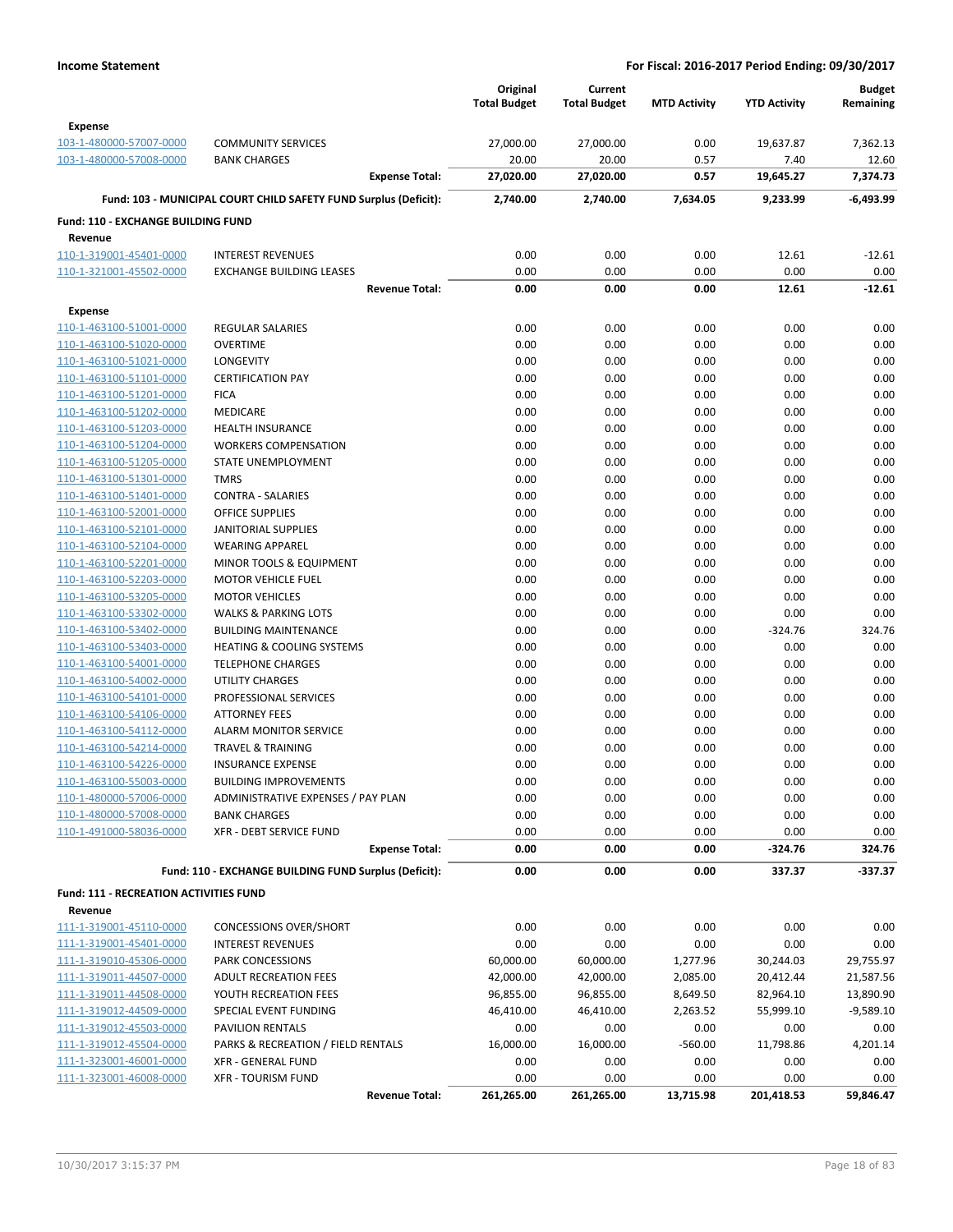|                                                    |                                                           | Original<br><b>Total Budget</b> | Current<br><b>Total Budget</b> | <b>MTD Activity</b> | <b>YTD Activity</b> | <b>Budget</b><br>Remaining |
|----------------------------------------------------|-----------------------------------------------------------|---------------------------------|--------------------------------|---------------------|---------------------|----------------------------|
| <b>Expense</b>                                     |                                                           |                                 |                                |                     |                     |                            |
| 111-1-451200-51011-0000                            | PART TIME TEMPORARY                                       | 0.00                            | 0.00                           | 0.00                | 0.00                | 0.00                       |
| 111-1-451200-51201-0000                            | <b>FICA</b>                                               | 0.00                            | 0.00                           | 0.00                | 0.00                | 0.00                       |
| 111-1-451200-51202-0000                            | <b>MEDICARE</b>                                           | 0.00                            | 0.00                           | 0.00                | 0.00                | 0.00                       |
| 111-1-451200-51204-0000                            | <b>WORKERS COMPENSATION</b>                               | 0.00                            | 0.00                           | 0.00                | 0.00                | 0.00                       |
| 111-1-451200-51205-0000                            | STATE UNEMPLOYMENT                                        | 0.00                            | 0.00                           | 0.00                | 0.00                | 0.00                       |
| 111-1-451200-51301-0000                            | <b>TMRS</b>                                               | 0.00                            | 0.00                           | 0.00                | 0.00                | 0.00                       |
| 111-1-451200-52001-0000                            | <b>OFFICE SUPPLIES</b>                                    | 500.00                          | 500.00                         | 0.00                | 376.96              | 123.04                     |
| 111-1-451200-52101-0000                            | <b>JANITORIAL SUPPLIES</b>                                | 1,500.00                        | 1,500.00                       | 0.00                | 1,214.71            | 285.29                     |
| 111-1-451200-52401-0000                            | <b>RECREATIONAL SUPPLIES</b>                              | 75,790.00                       | 75,790.00                      | 7,091.08            | 58,385.96           | 17,404.04                  |
| 111-1-451200-52403-0000                            | <b>RESALE ITEMS</b>                                       | 38,000.00                       | 37,000.00                      | 774.10              | 20,294.06           | 16,705.94                  |
| 111-1-451200-53710-0000                            | <b>MAINT PARK IMPROVEMENTS</b>                            | 0.00                            | 0.00                           | 0.00                | 0.00                | 0.00                       |
| 111-1-451200-54106-0000                            | <b>ATTORNEY FEES</b>                                      | 0.00                            | 0.00                           | 0.00                | 0.00                | 0.00                       |
| 111-1-451200-54211-0000                            | ADVERTISING                                               | 0.00                            | 0.00                           | 0.00                | 0.00                | 0.00                       |
| 111-1-451200-54301-0000                            | <b>SPECIAL EVENTS</b>                                     | 46,410.00                       | 46,410.00                      | 565.03              | 55,932.09           | $-9,522.09$                |
| 111-1-451200-54302-0000                            | <b>TEAM REGISTRATION</b>                                  | 6,000.00                        | 6,000.00                       | 0.00                | 2,499.00            | 3,501.00                   |
| 111-1-451200-54303-0000                            | OFFICALS/INSTRUCTORS                                      | 59,440.00                       | 59,440.00                      | 3,636.00            | 29,788.90           | 29,651.10                  |
| 111-1-451200-54304-0000                            | <b>CONCESSION STD WRKR CONTR</b>                          | 15,000.00                       | 15,000.00                      | 743.70              | 10,075.47           | 4,924.53                   |
| 111-1-451200-55201-0000                            | <b>EQUIPMENT PURCHASES</b>                                | 0.00                            | 0.00                           | 0.00                | 0.00                | 0.00                       |
| 111-1-480000-52003-0000                            | <b>COPIER CHARGES</b>                                     | 2,050.00                        | 2,450.00                       | 127.90              | 2,224.48            | 225.52                     |
| 111-1-480000-52006-0000                            | <b>COPIER PAPER</b>                                       | 0.00                            | 0.00                           | 0.00                | 0.00                | 0.00                       |
| 111-1-480000-57008-0000                            | <b>BANK CHARGES</b>                                       | 1,500.00                        | 2,100.00                       | 170.05              | 1,913.69            | 186.31                     |
| 111-1-495000-58501-0000                            | CA - GENERAL FUND                                         | 6,157.00                        | 6,157.00                       | 513.12              | 6,157.00            | 0.00                       |
| 111-1-495000-58701-0000                            | CA - CENTRAL SERVICE FUND                                 | 386.00                          | 386.00                         | 32.13               | 386.00              | 0.00                       |
| 111-1-495000-58710-0000                            | <b>CA - INSURANCE FUND</b>                                | 270.00                          | 270.00                         | 22.50               | 270.00              | 0.00                       |
| 111-1-495000-58720-0000                            | CA - MIS FUN                                              | 1,264.00                        | 1,264.00                       | 105.37              | 1,264.00            | 0.00                       |
|                                                    | <b>Expense Total:</b>                                     | 254,267.00                      | 254,267.00                     | 13,780.98           | 190,782.32          | 63,484.68                  |
|                                                    | Fund: 111 - RECREATION ACTIVITIES FUND Surplus (Deficit): | 6,998.00                        | 6,998.00                       | $-65.00$            | 10,636.21           | $-3,638.21$                |
| Fund: 112 - GUN RANGE FUND                         |                                                           |                                 |                                |                     |                     |                            |
| Revenue                                            |                                                           |                                 |                                |                     |                     |                            |
| 112-1-319001-45401-0000                            | <b>INTEREST REVENUES</b>                                  | 120.00                          | 120.00                         | $-11.91$            | 50.35               | 69.65                      |
| 112-1-319001-45601-0000                            | MISCELLANEOUS REVENUES                                    | 5,004.00                        | 5,004.00                       | 110.00              | 3,890.00            | 1,114.00                   |
|                                                    | <b>Revenue Total:</b>                                     | 5,124.00                        | 5,124.00                       | 98.09               | 3,940.35            | 1,183.65                   |
| <b>Expense</b>                                     |                                                           |                                 |                                |                     |                     |                            |
| 112-1-421700-52001-0000                            | OFFICE SUPPLIES                                           | 0.00                            | 0.00                           | 0.00                | 0.00                | 0.00                       |
| 112-1-421700-52201-0000                            | MINOR TOOLS & EQUIPMENT                                   | 0.00                            | 0.00                           | 0.00                | 0.00                | 0.00                       |
| 112-1-421700-53202-0000                            | MACHINE, TOOLS & IMPLMNTS                                 | 0.00                            | 0.00                           | 0.00                | 0.00                | 0.00                       |
| 112-1-421700-53707-0000                            | <b>MAINT - GROUNDS</b>                                    | 0.00                            | 0.00                           | 0.00                | 0.00                | 0.00                       |
| 112-1-421700-54106-0000                            | <b>ATTORNEY FEES</b>                                      | 0.00                            | 0.00                           | 0.00                | 0.00                | 0.00                       |
| 112-1-421700-54501-0000                            | <b>SPECIAL SERVICES</b>                                   | 1,000.00                        | 1,000.00                       | 70.00               | 690.00              | 310.00                     |
| 112-1-421700-55012-0000                            | <b>CWIP / CONSTRUCTION</b>                                | 0.00                            | 0.00                           | 0.00                | 0.00                | 0.00                       |
| 112-1-480000-57008-0000                            | <b>BANK CHARGES</b>                                       | 40.00                           | 40.00                          | 1.48                | 17.81               | 22.19                      |
| 112-1-491000-58001-0000                            | XFR - GENERAL FUND                                        | 0.00                            | 0.00                           | 0.00                | 0.00                | 0.00                       |
|                                                    | <b>Expense Total:</b>                                     | 1,040.00                        | 1,040.00                       | 71.48               | 707.81              | 332.19                     |
|                                                    | Fund: 112 - GUN RANGE FUND Surplus (Deficit):             | 4,084.00                        | 4,084.00                       | 26.61               | 3,232.54            | 851.46                     |
| Fund: 113 - HOTEL / MOTEL OCCUPANCY TAX FUND       |                                                           |                                 |                                |                     |                     |                            |
| Revenue                                            |                                                           |                                 |                                |                     |                     |                            |
| 113-1-000000-93692-0502                            | <b>ATTORNEY FEES</b>                                      | 0.00                            | 0.00                           | 0.00                | 0.00                | 0.00                       |
| 113-1-313005-41402-0000                            | HOTEL/MOTEL OCCUPANCY TAX                                 | 540,000.00                      | 540,000.00                     | 62,408.66           | 613,691.21          | $-73,691.21$               |
| 113-1-319001-45401-0000                            | <b>INTEREST REVENUES</b>                                  | 1,200.00                        | 1,200.00                       | $-242.66$           | 923.58              | 276.42                     |
|                                                    | <b>Revenue Total:</b>                                     | 541,200.00                      | 541,200.00                     | 62,166.00           | 614,614.79          | $-73,414.79$               |
|                                                    |                                                           |                                 |                                |                     |                     |                            |
| <b>Expense</b><br>113-1-458100-51001-0000          | REGULAR                                                   | 35,303.00                       | 35,303.00                      | 2,367.90            | 33,916.06           | 1,386.94                   |
|                                                    |                                                           |                                 |                                |                     |                     | 0.00                       |
| 113-1-458100-51011-0000                            | PART TIME TEMPORARY                                       | 0.00                            | 0.00                           | 0.00                | 0.00                |                            |
| 113-1-458100-51020-0000                            | <b>OVERTIME</b>                                           | 715.00                          | 715.00                         | 0.00                | 243.18              | 471.82                     |
| 113-1-458100-51021-0000<br>113-1-458100-51101-0000 | LONGEVITY                                                 | 120.00                          | 120.00                         | 0.00                | 48.00               | 72.00                      |
|                                                    | <b>CERTIFICATION PAY</b>                                  | 0.00                            | 0.00                           | 0.00                | 0.00                | 0.00                       |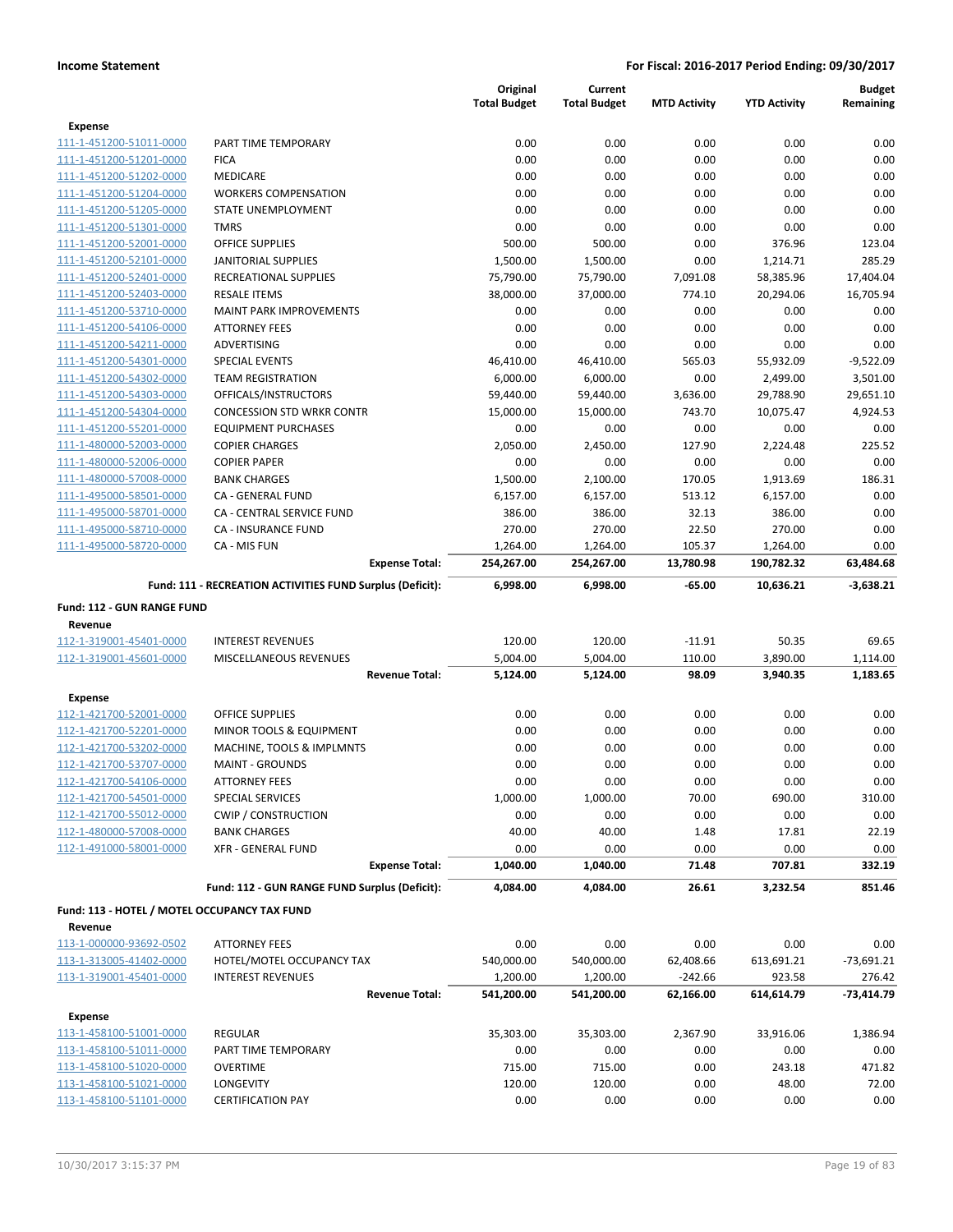|                                                    |                                                                 | Original<br><b>Total Budget</b> | Current<br><b>Total Budget</b> | <b>MTD Activity</b> | <b>YTD Activity</b> | <b>Budget</b><br>Remaining |
|----------------------------------------------------|-----------------------------------------------------------------|---------------------------------|--------------------------------|---------------------|---------------------|----------------------------|
| 113-1-458100-51116-0000                            | CAR ALLOWANCE                                                   | 1,200.00                        | 1,200.00                       | 92.30               | 1,199.96            | 0.04                       |
| 113-1-458100-51117-0000                            | <b>CELL PHONE ALLOWANCE</b>                                     | 348.00                          | 348.00                         | 16.14               | 209.82              | 138.18                     |
| 113-1-458100-51201-0000                            | <b>FICA</b>                                                     | 2,337.00                        | 2,337.00                       | 147.81              | 2,133.82            | 203.18                     |
| 113-1-458100-51202-0000                            | MEDICARE                                                        | 546.00                          | 546.00                         | 34.57               | 499.02              | 46.98                      |
| 113-1-458100-51203-0000                            | <b>HEALTH INSURANCE</b>                                         | 9,700.00                        | 9,700.00                       | 808.37              | 9,700.00            | 0.00                       |
| 113-1-458100-51204-0000                            | <b>WORKERS COMPENSATION</b>                                     | 658.00                          | 658.00                         | 54.87               | 658.00              | 0.00                       |
| 113-1-458100-51205-0000                            | <b>UNEMPLOYMENT</b>                                             | 77.00                           | 77.00                          | 0.59                | 14.09               | 62.91                      |
| 113-1-458100-51301-0000                            | <b>TMRS</b>                                                     | 4,151.00                        | 4,151.00                       | 266.52              | 3,809.07            | 341.93                     |
| 113-1-458100-52001-0000                            | <b>OFFICE SUPPLIES</b>                                          | 500.00                          | 500.00                         | 0.00                | 14.25               | 485.75                     |
| 113-1-458100-52002-0000                            | POSTAGE / FREIGHT                                               | 1,200.00                        | 1,200.00                       | 22.63               | 138.77              | 1,061.23                   |
| 113-1-458100-54101-0000                            | PROFESSIONAL SERVICES                                           | 18,000.00                       | 18,000.00                      | 1,650.00            | 6,400.00            | 11,600.00                  |
| 113-1-458100-54105-0000                            | MARKETING                                                       | 23,200.00                       | 23,200.00                      | 6,394.31            | 10,238.53           | 12,961.47                  |
| 113-1-458100-54106-0000                            | <b>ATTORNEY FEES</b>                                            | 500.00                          | 500.00                         | 0.00                | 0.00                | 500.00                     |
| 113-1-458100-54201-0000                            | MEMBERSHIPS & SUBSCRIPTIONS                                     | 1,400.00                        | 1,400.00                       | 0.00                | 225.00              | 1,175.00                   |
| 113-1-458100-54211-0000                            | ADVERTISING                                                     | 50,000.00                       | 50,000.00                      | 800.00              | 49,471.77           | 528.23                     |
| 113-1-458100-54212-0000                            | <b>PRINTING</b>                                                 | 7,200.00                        | 7,200.00                       | 0.00                | 2,943.87            | 4,256.13                   |
| 113-1-458100-54214-0000                            | TRAVEL/TRAINING EXPENSE                                         | 3,000.00                        | 3,000.00                       | 0.00                | 872.79              | 2,127.21                   |
| 113-1-458100-54301-0000                            | <b>SPECIAL EVENTS</b>                                           | 13,500.00                       | 13,500.00                      | 0.00                | 13,500.00           | 0.00                       |
| 113-1-458100-54523-0000                            | PROPOSED EVENTS                                                 | 75,000.00                       | 75,000.00                      | 1,000.00            | 69,000.00           | 6.000.00                   |
| 113-1-458100-54525-0000                            | <b>SPORTS TOURNAMENTS</b>                                       | 25,000.00                       | 25,000.00                      | 1,641.32            | 13,399.47           | 11,600.53                  |
| 113-1-458100-55203-0000                            | <b>FURNITURE/OFFICE EQUIP</b>                                   | 0.00                            | 0.00                           | 0.00                | 0.00                | 0.00                       |
| 113-1-480000-55002-0000                            | <b>IMPROVEMENTS</b>                                             | 0.00                            | 0.00                           | 0.00                | 0.00                | 0.00                       |
| 113-1-480000-57008-0000<br>113-1-491000-58001-0000 | <b>BANK CHARGES</b><br><b>XFR - GENERAL FUND</b>                | 550.00                          | 550.00                         | 29.49               | 311.91              | 238.09<br>0.00             |
| 113-1-491000-58011-0000                            | <b>XFR - RECREATION FUND</b>                                    | 90,000.00<br>0.00               | 90,000.00<br>0.00              | 7,500.00<br>0.00    | 90,000.00<br>0.00   | 0.00                       |
| 113-1-491000-58014-0000                            | <b>XFR - VENUE MGMT FUND</b>                                    | 26,000.00                       | 26,000.00                      | 2,166.67            | 26,000.04           | $-0.04$                    |
| 113-1-491000-58035-0000                            | XFR - DEBT SERVICE FUND                                         | 35,000.00                       | 35,000.00                      | 2,916.63            | 35,000.00           | 0.00                       |
| 113-1-491000-58040-0000                            | XFR - GENERAL CIP FUND                                          | 0.00                            | 0.00                           | 0.00                | 0.00                | 0.00                       |
| 113-1-491000-58101-0000                            | TRANSFER TO UTILITY FUND                                        | 45,000.00                       | 45,000.00                      | 3,750.00            | 45,000.00           | 0.00                       |
| 113-1-491000-58201-0000                            | XFR - CENTRAL SERVICES FUND                                     | 0.00                            | 0.00                           | 0.00                | 0.00                | 0.00                       |
|                                                    | <b>Expense Total:</b>                                           | 470,205.00                      | 470,205.00                     | 31,660.12           | 414,947.42          | 55,257.58                  |
|                                                    | Fund: 113 - HOTEL / MOTEL OCCUPANCY TAX FUND Surplus (Deficit): | 70,995.00                       | 70,995.00                      | 30,505.88           | 199,667.37          | $-128,672.37$              |
| Fund: 114 - VENUE MANAGEMENT FUND                  |                                                                 |                                 |                                |                     |                     |                            |
| Revenue                                            |                                                                 |                                 |                                |                     |                     |                            |
| 114-1-318001-44106-0000                            | <b>SECURITY FEES</b>                                            | 0.00                            | 0.00                           | 0.00                | 0.00                | 0.00                       |
| 114-1-319001-45401-0000                            | <b>INTEREST REVENUES</b>                                        | 0.00                            | 0.00                           | 0.00                | 0.00                | 0.00                       |
| 114-1-319001-45601-0000                            | MISCELLANEOUS REVENUES                                          | 0.00                            | 0.00                           | 0.00                | 0.00                | 0.00                       |
| 114-1-319001-45604-0000                            | OTHER REVENUE / OVER/SHORT                                      | 0.00                            | 0.00                           | 0.00                | 380.00              | $-380.00$                  |
| 114-1-319010-45306-0000                            | CONCESSIONS                                                     | 1,800.00                        | 1,800.00                       | 0.00                | 0.00                | 1,800.00                   |
| 114-1-319030-45506-0000                            | <b>AUDITORIUM RENTALS</b>                                       | 24,000.00                       | 24,000.00                      | 0.00                | 20,404.54           | 3,595.46                   |
| 114-1-319031-45505-0000                            | <b>CIVIC CENTER RENTALS</b>                                     | 40,643.00                       | 40,643.00                      | 3,091.00            | 47,532.00           | $-6,889.00$                |
| 114-1-319032-44509-0000                            | SPECIAL EVENTS/SPONSORS                                         | 60,000.00                       | 60,000.00                      | 0.00                | 17,201.50           | 42,798.50                  |
| 114-1-319033-45307-0000                            | <b>TICKET SALES</b>                                             | 100,000.00                      | 100,000.00                     | 0.00                | 39,070.00           | 60,930.00                  |
| 114-1-323001-46008-0000                            | <b>XFR - TOURISM FUND</b>                                       | 26,000.00                       | 26,000.00                      | 2,166.67            | 26,000.04           | $-0.04$                    |
|                                                    | <b>Revenue Total:</b>                                           | 252,443.00                      | 252,443.00                     | 5,257.67            | 150,588.08          | 101,854.92                 |
| <b>Expense</b>                                     |                                                                 |                                 |                                |                     |                     |                            |
| 114-1-457100-51001-0000                            | REGULAR SALARIES                                                | 22,669.00                       | 22,669.00                      | 1,778.40            | 25,380.14           | $-2,711.14$                |
| 114-1-457100-51020-0000                            | <b>OVERTIME</b>                                                 | 0.00                            | 0.00                           | 0.00                | 1,130.80            | $-1,130.80$                |
| 114-1-457100-51021-0000                            | LONGEVITY                                                       | 51.00                           | 51.00                          | 0.00                | 48.00               | 3.00                       |
| 114-1-457100-51101-0000                            | <b>CERTIFICATION PAY</b>                                        | 0.00                            | 0.00                           | 0.00                | 46.16               | $-46.16$                   |
| 114-1-457100-51116-0000                            | CAR ALLOWANCE                                                   | 1,200.00                        | 1,200.00                       | 92.32               | 1,200.10            | $-0.10$                    |
| 114-1-457100-51117-0000                            | CELL PHONE ALLOWANCE                                            | 348.00                          | 348.00                         | 16.16               | 226.23              | 121.77                     |
| 114-1-457100-51201-0000                            | <b>FICA</b>                                                     | 1,505.00                        | 1,505.00                       | 122.28              | 1,799.82            | $-294.82$                  |
| 114-1-457100-51202-0000                            | MEDICARE                                                        | 352.00                          | 352.00                         | 28.60               | 420.90              | $-68.90$                   |
| 114-1-457100-51203-0000<br>114-1-457100-51204-0000 | <b>HEALTH INSURANCE</b><br><b>WORKERS COMPENSATION</b>          | 4,850.00<br>621.00              | 4,850.00<br>621.00             | 404.13<br>51.75     | 4,850.00<br>621.00  | 0.00<br>0.00               |
| 114-1-457100-51205-0000                            | STATE UNEMPLOYMENT                                              | 39.00                           | 39.00                          | 0.00                | 9.14                | 29.86                      |
| 114-1-457100-51301-0000                            | <b>TMRS</b>                                                     | 2,673.00                        | 2,673.00                       | 221.28              | 3,216.63            | $-543.63$                  |
|                                                    |                                                                 |                                 |                                |                     |                     |                            |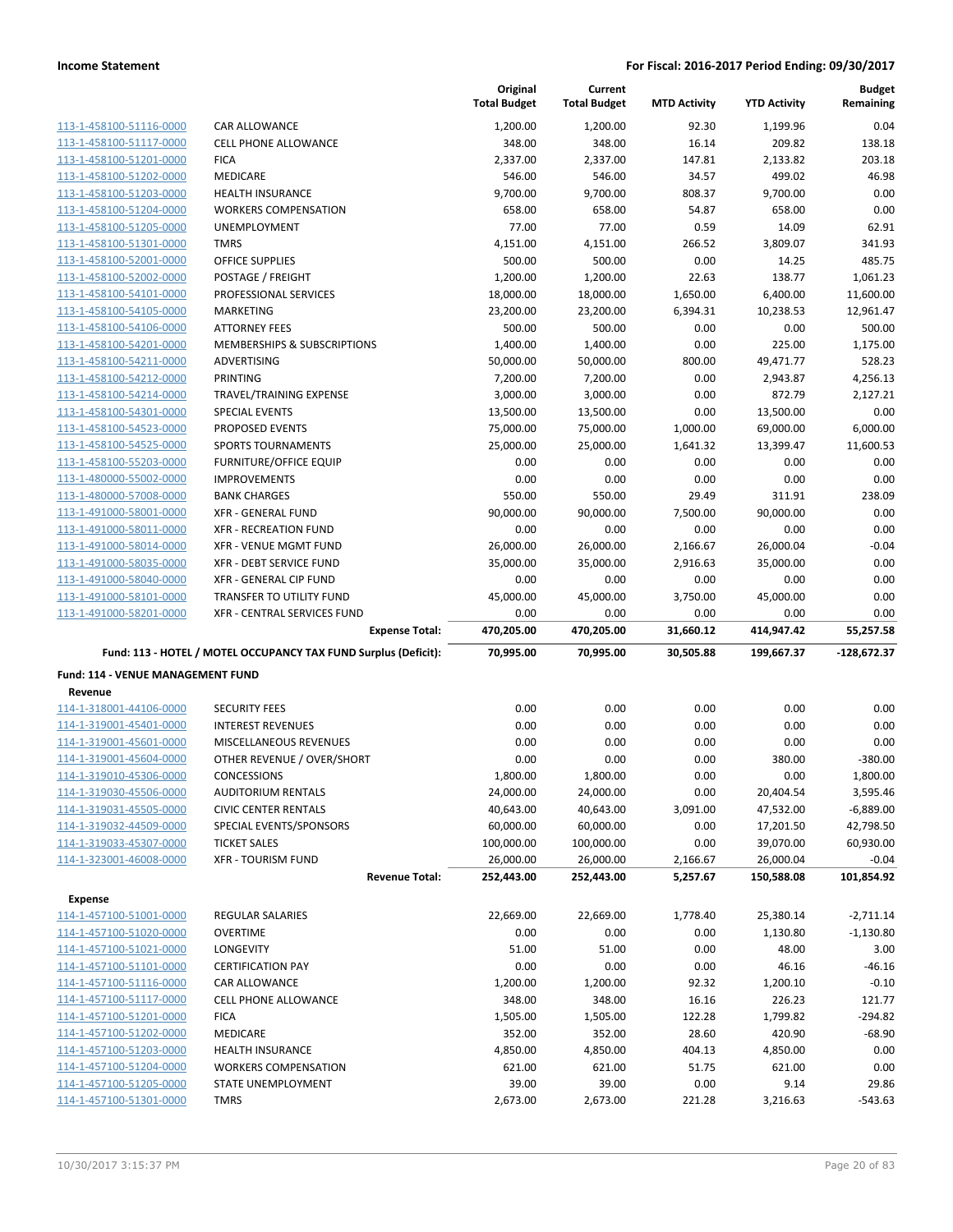|                                                    |                                                      | Original<br><b>Total Budget</b> | Current<br><b>Total Budget</b> | <b>MTD Activity</b> | <b>YTD Activity</b> | <b>Budget</b><br>Remaining |
|----------------------------------------------------|------------------------------------------------------|---------------------------------|--------------------------------|---------------------|---------------------|----------------------------|
| 114-1-457100-51401-0000                            | <b>CONTRA - SALARIES</b>                             | 0.00                            | 0.00                           | $-875.60$           | $-875.60$           | 875.60                     |
| 114-1-457100-52001-0000                            | <b>OFFICE SUPPLIES</b>                               | 500.00                          | 500.00                         | 0.00                | 126.44              | 373.56                     |
| 114-1-457100-52002-0000                            | POSTAGE / FREIGHT                                    | 150.00                          | 150.00                         | 56.65               | 569.37              | $-419.37$                  |
| 114-1-457100-52102-0000                            | <b>REFERENCE SUPPLIES</b>                            | 0.00                            | 0.00                           | 0.00                | 0.00                | 0.00                       |
| 114-1-457100-52103-0000                            | <b>MEETING SUPPLIES</b>                              | 0.00                            | 0.00                           | 0.00                | 0.00                | 0.00                       |
| 114-1-457100-52201-0000                            | MINOR TOOLS & EQUIPMENT                              | 2,500.00                        | 2,500.00                       | 0.00                | 777.43              | 1,722.57                   |
| 114-1-457100-52403-0000                            | <b>RESALE ITEMS</b>                                  | 1,500.00                        | 1,500.00                       | 0.00                | 22.70               | 1,477.30                   |
| 114-1-457100-53702-0000                            | <b>AUDTIORIUM MAINTENANCE</b>                        | 7,000.00                        | 10,676.00                      | 2,650.00            | 10,625.40           | 50.60                      |
| 114-1-457100-53704-0000                            | <b>CIVIC CENTER</b>                                  | 7,760.00                        | 7,760.00                       | 1,024.50            | 17,181.43           | $-9,421.43$                |
| 114-1-457100-54001-0000                            | <b>TELEPHONE CHARGES</b>                             | 100.00                          | 100.00                         | 0.00                | 0.00                | 100.00                     |
| 114-1-457100-54005-0000                            | <b>CIVIC CENTER UTILITY CHARGES</b>                  | 24,500.00                       | 24,500.00                      | 2,252.33            | 23,709.08           | 790.92                     |
| 114-1-457100-54105-0000                            | <b>MARKETING</b>                                     | 10,000.00                       | 6,324.00                       | 93.75               | 3,672.69            | 2,651.31                   |
| 114-1-457100-54106-0000                            | <b>ATTORNEY FEES</b>                                 | 1,000.00                        | 1,000.00                       | 0.00                | 0.00                | 1,000.00                   |
| 114-1-457100-54201-0000                            | MEMBERSHIPS & SUBSCRIPTIONS                          | 2,000.00                        | 2,000.00                       | 0.00                | 2,076.50            | $-76.50$                   |
| 114-1-457100-54205-0000                            | <b>BUSINESS MEALS</b>                                | 250.00                          | 250.00                         | 0.00                | 57.70               | 192.30                     |
| 114-1-457100-54211-0000                            | ADVERTISING                                          | 19,000.00                       | 19,000.00                      | 881.25              | 11,847.78           | 7,152.22                   |
| 114-1-457100-54214-0000                            | <b>TRAVEL &amp; TRAINING</b>                         | 1,000.00                        | 1,000.00                       | 0.00                | 0.00                | 1,000.00                   |
| 114-1-457100-54301-0000                            | <b>SPECIAL EVENTS</b>                                | 100,000.00                      | 100,000.00                     | 0.00                | 82,994.55           | 17,005.45                  |
| 114-1-457100-55203-0000                            | OFFICE FURN & EQUIPMENT                              | 0.00                            | 0.00                           | 0.00                | 0.00                | 0.00                       |
| 114-1-480000-52003-0000                            | <b>COPIER CHARGES</b>                                | 2,150.00                        | 2,150.00                       | 127.90              | 2,928.59            | $-778.59$                  |
| 114-1-480000-52006-0000                            | <b>COPIER PAPER</b>                                  | 0.00                            | 0.00                           | 0.00                | 0.00                | 0.00                       |
| 114-1-480000-57005-0000                            | <b>ACCRUED VAC &amp; SICK PAY</b>                    | 0.00                            | 0.00                           | 0.00                | 0.00                | 0.00                       |
| 114-1-480000-57008-0000                            | <b>BANK CHARGES</b>                                  | 800.00                          | 800.00                         | 538.94              | 2,317.49            | $-1,517.49$                |
| 114-1-495000-58501-0000                            | CA - GENERAL FUND                                    | 6,459.00                        | 6,459.00                       | 538.25              | 6,459.00            | 0.00                       |
| 114-1-495000-58701-0000                            | CA - CENTRAL SERVICE FUND                            | 23,621.00                       | 23,621.00                      | 1,968.38            | 23,621.00           | 0.00                       |
| 114-1-495000-58710-0000                            | <b>CA - INSURANCE FUND</b>                           | 397.00                          | 397.00                         | 33.12               | 397.00              | 0.00                       |
| 114-1-495000-58720-0000                            | CA - MIS FUN                                         | 1,582.00                        | 1,582.00                       | 131.87              | 1,582.00            | 0.00                       |
|                                                    | <b>Expense Total:</b>                                | 246,577.00                      | 246,577.00                     | 12,136.26           | 229,039.47          | 17,537.53                  |
| Fund: 115 - TIRZ FUND                              | Fund: 114 - VENUE MANAGEMENT FUND Surplus (Deficit): | 5,866.00                        | 5,866.00                       | $-6,878.59$         | -78,451.39          | 84,317.39                  |
| Revenue                                            |                                                      |                                 |                                |                     |                     |                            |
| 115-1-311001-41101-0000                            | <b>REAL PROPERTY TAXES</b>                           | 0.00                            | 0.00                           | 0.00                | 0.00                | 0.00                       |
| 115-1-311002-41102-0000                            | <b>DELINQUENT TAXES</b>                              | 0.00                            | 0.00                           | 0.00                | 0.00                | 0.00                       |
| 115-1-319001-45401-0000                            | <b>INTEREST REVENUES</b>                             | 0.00                            | 0.00                           | 0.00                | 0.00                | 0.00                       |
|                                                    | <b>Revenue Total:</b>                                | 0.00                            | 0.00                           | 0.00                | 0.00                | 0.00                       |
|                                                    |                                                      |                                 |                                |                     |                     |                            |
| Expense                                            |                                                      |                                 |                                |                     |                     |                            |
| 115-1-416100-52102-0000                            | <b>BOOKS / REF SUPPLIES</b>                          | 0.00                            | 0.00                           | 0.00                | 0.00                | 0.00                       |
| 115-1-416100-54101-0000<br>115-1-416100-54103-0000 | PROFESSIONAL SERVICES<br>CONSULTING                  | 0.00<br>0.00                    | 0.00<br>0.00                   | 0.00<br>0.00        | 0.00<br>0.00        | 0.00<br>0.00               |
| 115-1-416100-54214-0000                            | <b>TRAVEL &amp; TRAINING</b>                         | 0.00                            | 0.00                           | 0.00                | 0.00                | 0.00                       |
| 115-1-480000-57008-0000                            | <b>BANK CHARGES</b>                                  | 0.00                            | 0.00                           | 0.00                | 0.00                | 0.00                       |
|                                                    | <b>Expense Total:</b>                                | 0.00                            | 0.00                           | 0.00                | 0.00                | 0.00                       |
|                                                    |                                                      |                                 |                                |                     |                     |                            |
|                                                    | Fund: 115 - TIRZ FUND Surplus (Deficit):             | 0.00                            | 0.00                           | 0.00                | 0.00                | 0.00                       |
| Fund: 116 - ROADWAY IMPACT FEE 1                   |                                                      |                                 |                                |                     |                     |                            |
| Revenue                                            |                                                      |                                 |                                |                     |                     |                            |
| 116-1-318001-44405-0000<br>116-1-319001-45401-0000 | OTHER REVENUES / IMPACT FEE REVENU                   | 0.00                            | 0.00                           | 0.00                | 0.00                | 0.00                       |
|                                                    | <b>INTEREST REVENUES</b><br><b>Revenue Total:</b>    | 0.00<br>0.00                    | 0.00<br>0.00                   | $-5.31$<br>$-5.31$  | 23.21<br>23.21      | $-23.21$<br>$-23.21$       |
|                                                    |                                                      |                                 |                                |                     |                     |                            |
| <b>Expense</b>                                     |                                                      |                                 |                                |                     |                     |                            |
| 116-1-431200-55098-0000                            | REIMBURSMENT                                         | 0.00                            | 0.00                           | 0.00                | 0.00                | 0.00                       |
| 116-1-480000-57008-0000                            | <b>BANK CHARGES</b>                                  | 0.00                            | 0.00                           | 0.65                | 8.21                | $-8.21$                    |
| 116-1-491000-58040-0000                            | XFR - GENERAL CIP FUND                               | 0.00                            | 0.00                           | 0.00                | 0.00                | 0.00                       |
|                                                    | <b>Expense Total:</b>                                | 0.00                            | 0.00                           | 0.65                | 8.21                | $-8.21$                    |
|                                                    | Fund: 116 - ROADWAY IMPACT FEE 1 Surplus (Deficit):  | 0.00                            | 0.00                           | $-5.96$             | 15.00               | $-15.00$                   |
| Fund: 117 - ROADWAY IMPACT FEE 2<br>Revenue        |                                                      |                                 |                                |                     |                     |                            |
| 117-1-318001-44405-0000                            | OTHER REVENUES / IMPACT FEE REVENU                   | 0.00                            | 0.00                           | 0.00                | 0.00                | 0.00                       |
|                                                    |                                                      |                                 |                                |                     |                     |                            |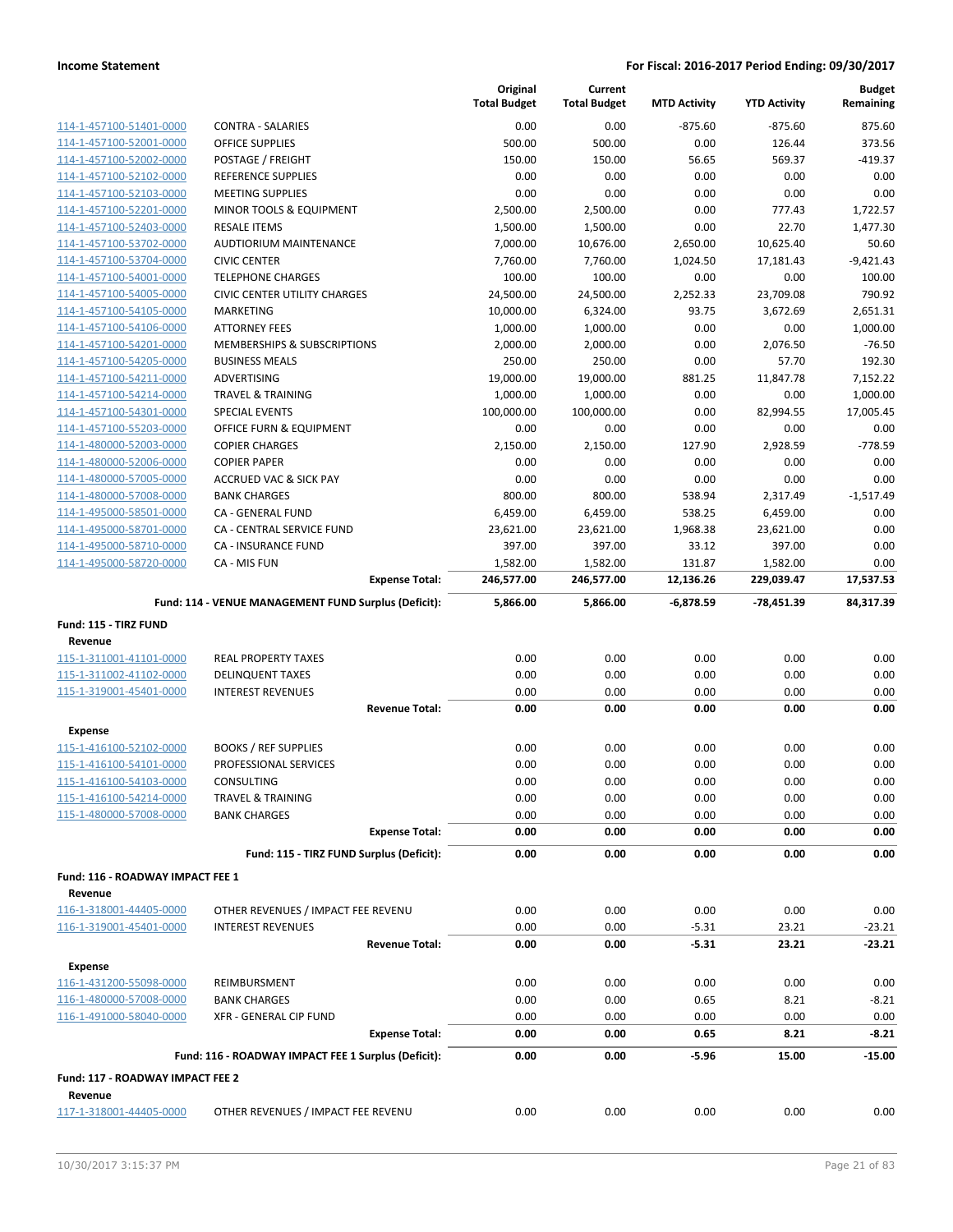|                                                    |                                                                      |                       | Original<br><b>Total Budget</b> | Current<br><b>Total Budget</b> | <b>MTD Activity</b> | <b>YTD Activity</b> | <b>Budget</b><br>Remaining |
|----------------------------------------------------|----------------------------------------------------------------------|-----------------------|---------------------------------|--------------------------------|---------------------|---------------------|----------------------------|
| 117-1-319001-45401-0000                            | <b>INTEREST REVENUES</b>                                             |                       | 0.00                            | 0.00                           | $-0.03$             | 0.11                | $-0.11$                    |
|                                                    |                                                                      | <b>Revenue Total:</b> | 0.00                            | 0.00                           | $-0.03$             | 0.11                | $-0.11$                    |
| <b>Expense</b>                                     |                                                                      |                       |                                 |                                |                     |                     |                            |
| 117-1-431200-55098-0000                            | REIMBURSMENT                                                         |                       | 0.00                            | 0.00                           | 0.00                | 0.00                | 0.00                       |
| 117-1-480000-57008-0000                            | <b>BANK CHARGES</b>                                                  |                       | 0.00                            | 0.00                           | 0.00                | 0.00                | 0.00                       |
| 117-1-491000-58040-0000                            | XFR - GENERAL CIP FUND                                               |                       | 0.00                            | 0.00                           | 0.00                | 0.00                | 0.00                       |
|                                                    |                                                                      | <b>Expense Total:</b> | 0.00                            | 0.00                           | 0.00                | 0.00                | 0.00                       |
|                                                    | Fund: 117 - ROADWAY IMPACT FEE 2 Surplus (Deficit):                  |                       | 0.00                            | 0.00                           | $-0.03$             | 0.11                | $-0.11$                    |
| Fund: 118 - ROADWAY IMPACT FEE 3                   |                                                                      |                       |                                 |                                |                     |                     |                            |
| Revenue                                            |                                                                      |                       |                                 |                                |                     |                     |                            |
| 118-1-318001-44405-0000                            | OTHER REVENUES / IMPACT FEE REVENU                                   |                       | 0.00                            | 0.00                           | 0.00                | 0.00                | 0.00                       |
| 118-1-319001-45401-0000                            | <b>INTEREST REVENUES</b>                                             |                       | 0.00                            | 0.00                           | $-0.04$             | 0.21                | $-0.21$                    |
|                                                    |                                                                      | <b>Revenue Total:</b> | 0.00                            | 0.00                           | $-0.04$             | 0.21                | $-0.21$                    |
| <b>Expense</b>                                     |                                                                      |                       |                                 |                                |                     |                     |                            |
| 118-1-431200-55098-0000                            | REIMBURSMENT                                                         |                       | 0.00                            | 0.00                           | 0.00                | 0.00                | 0.00                       |
| 118-1-480000-57008-0000                            | <b>BANK CHARGES</b>                                                  |                       | 0.00                            | 0.00                           | 0.00                | 0.03                | $-0.03$                    |
| 118-1-491000-58040-0000                            | <b>XFR - GENERAL CIP FUND</b>                                        |                       | 0.00                            | 0.00                           | 0.00                | 0.00                | 0.00                       |
|                                                    |                                                                      | <b>Expense Total:</b> | 0.00                            | 0.00                           | 0.00                | 0.03                | $-0.03$                    |
|                                                    | Fund: 118 - ROADWAY IMPACT FEE 3 Surplus (Deficit):                  |                       | 0.00                            | 0.00                           | $-0.04$             | 0.18                | $-0.18$                    |
| Fund: 119 - ROADWAY IMPACT FEE 4                   |                                                                      |                       |                                 |                                |                     |                     |                            |
| Revenue                                            |                                                                      |                       |                                 |                                |                     |                     |                            |
| 119-1-318001-44405-0000                            | OTHER REVENUES / IMPACT FEE REVENU                                   |                       | 0.00                            | 0.00                           | 0.00                | 0.00                | 0.00                       |
| 119-1-319001-45401-0000                            | <b>INTEREST REVENUES</b>                                             |                       | 0.00                            | 0.00                           | 0.00                | 0.00                | 0.00                       |
|                                                    |                                                                      | <b>Revenue Total:</b> | 0.00                            | 0.00                           | 0.00                | 0.00                | 0.00                       |
| Expense                                            |                                                                      |                       |                                 |                                |                     |                     |                            |
| 119-1-431200-55098-0000                            | REIMBURSMENT                                                         |                       | 0.00                            | 0.00                           | 0.00                | 0.00                | 0.00                       |
| 119-1-480000-57008-0000                            | <b>BANK CHARGES</b>                                                  |                       | 0.00                            | 0.00                           | 0.00                | 0.00                | 0.00                       |
| 119-1-491000-58040-0000                            | XFR - GENERAL CIP FUND                                               |                       | 0.00                            | 0.00                           | 0.00                | 0.00                | 0.00                       |
|                                                    |                                                                      | <b>Expense Total:</b> | 0.00                            | 0.00                           | 0.00                | 0.00                | 0.00                       |
|                                                    | Fund: 119 - ROADWAY IMPACT FEE 4 Surplus (Deficit):                  |                       | 0.00                            | 0.00                           | 0.00                | 0.00                | 0.00                       |
|                                                    | Fund: 120 - BROWNSFIELD HAZARDOUS WASTE EPA GRANT                    |                       |                                 |                                |                     |                     |                            |
| Revenue                                            |                                                                      |                       |                                 |                                |                     |                     |                            |
| 120-1-310001-43101-0000                            | <b>GRANT REVENUE FEDERAL</b>                                         |                       | 0.00                            | 0.00                           | 0.00                | 0.00                | 0.00                       |
| 120-1-319001-45401-0000                            | <b>INTEREST REVENUES</b>                                             | <b>Revenue Total:</b> | 0.00<br>0.00                    | 0.00<br>0.00                   | 0.00<br>0.00        | 0.00<br>0.00        | 0.00<br>0.00               |
|                                                    |                                                                      |                       |                                 |                                |                     |                     |                            |
| Expense                                            |                                                                      |                       |                                 |                                |                     |                     |                            |
| 120-1-441100-52112-0000<br>120-1-441100-52130-0000 | OTHER SUPPLIES<br><b>MISC SUPPLIES</b>                               |                       | 0.00<br>0.00                    | 0.00<br>0.00                   | 0.00<br>0.00        | 0.00<br>0.00        | 0.00<br>0.00               |
| 120-1-441100-54111-0000                            | <b>GRANT MANAGEMENT</b>                                              |                       | 0.00                            | 0.00                           | 0.00                | 0.00                | 0.00                       |
| 120-1-441100-54214-0000                            | <b>TRAVEL &amp; TRAINING</b>                                         |                       | 0.00                            | 0.00                           | 0.00                | 0.00                | 0.00                       |
| 120-1-441100-54411-0000                            | <b>ENVIRONMENTAL SERVICES</b>                                        |                       | 0.00                            | 0.00                           | 0.00                | 0.00                | 0.00                       |
| 120-1-480000-57008-0000                            | <b>BANK CHARGES</b>                                                  |                       | 0.00                            | 0.00                           | 0.00                | 0.00                | 0.00                       |
| 120-1-491000-58001-0000                            | <b>GENERAL FUND</b>                                                  |                       | 0.00                            | 0.00                           | 0.00                | 0.00                | 0.00                       |
|                                                    |                                                                      | <b>Expense Total:</b> | 0.00                            | 0.00                           | 0.00                | 0.00                | 0.00                       |
|                                                    | Fund: 120 - BROWNSFIELD HAZARDOUS WASTE EPA GRANT Surplus (Deficit): |                       | 0.00                            | 0.00                           | 0.00                | 0.00                | 0.00                       |
| Fund: 121 - BROWNSFIELD PETROLEUM EPA GRANT        |                                                                      |                       |                                 |                                |                     |                     |                            |
| Revenue                                            |                                                                      |                       |                                 |                                |                     |                     |                            |
| 121-1-310001-43101-0000                            | <b>GRANT REVENUE FEDERAL</b>                                         |                       | 0.00                            | 0.00                           | 0.00                | 0.00                | 0.00                       |
| 121-1-319001-45401-0000                            | <b>INTEREST REVENUES</b>                                             |                       | 0.00                            | 0.00                           | 0.00                | 0.00                | 0.00                       |
|                                                    |                                                                      | <b>Revenue Total:</b> | 0.00                            | 0.00                           | 0.00                | 0.00                | 0.00                       |
| <b>Expense</b>                                     |                                                                      |                       |                                 |                                |                     |                     |                            |
| 121-1-441100-52112-0000                            | <b>OTHER SUPPLIES</b>                                                |                       | 0.00                            | 0.00                           | 0.00                | 0.00                | 0.00                       |
| 121-1-441100-52130-0000                            | <b>MISC SUPPLIES</b>                                                 |                       | 0.00                            | 0.00                           | 0.00                | 0.00                | 0.00                       |
| 121-1-441100-54111-0000                            | <b>GRANT MANAGEMENT</b>                                              |                       | 0.00                            | 0.00                           | 0.00                | 0.00                | 0.00                       |
| 121-1-441100-54214-0000                            | <b>TRAVEL &amp; TRAINING</b>                                         |                       | 0.00                            | 0.00                           | 0.00                | 0.00                | 0.00                       |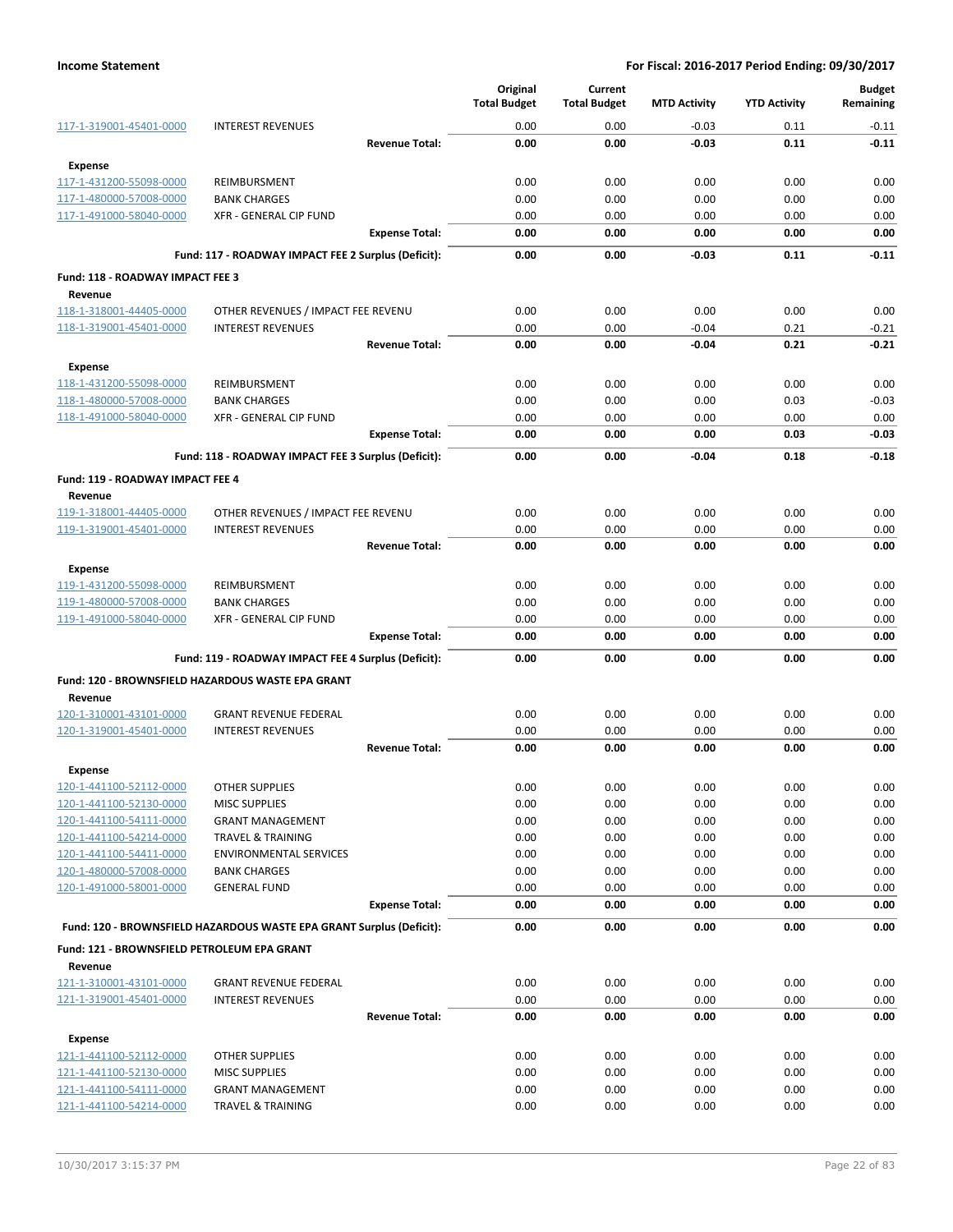|                                                           |                                                                           |                       | Original<br><b>Total Budget</b> | Current<br><b>Total Budget</b> | <b>MTD Activity</b> | <b>YTD Activity</b> | <b>Budget</b><br>Remaining |
|-----------------------------------------------------------|---------------------------------------------------------------------------|-----------------------|---------------------------------|--------------------------------|---------------------|---------------------|----------------------------|
| 121-1-441100-54411-0000                                   | <b>ENVIRONMENTAL SERVICES</b>                                             |                       | 0.00                            | 0.00                           | 0.00                | 0.00                | 0.00                       |
| 121-1-480000-57008-0000                                   | <b>BANK CHARGES</b>                                                       |                       | 0.00                            | 0.00                           | 0.00                | 0.00                | 0.00                       |
|                                                           |                                                                           | <b>Expense Total:</b> | 0.00                            | 0.00                           | 0.00                | 0.00                | 0.00                       |
|                                                           | Fund: 121 - BROWNSFIELD PETROLEUM EPA GRANT Surplus (Deficit):            |                       | 0.00                            | 0.00                           | 0.00                | 0.00                | 0.00                       |
|                                                           | Fund: 122 - COPS HIRING PROGRAM GRANT 2010UMWX0308                        |                       |                                 |                                |                     |                     |                            |
| Revenue                                                   |                                                                           |                       |                                 |                                |                     |                     |                            |
| 122-1-310001-43101-0000                                   | <b>GRANT REVENUE FEDERAL</b>                                              |                       | 0.00                            | 0.00                           | 0.00                | 0.00                | 0.00                       |
| 122-1-319001-45401-0000                                   | <b>INTEREST REVENUES</b>                                                  |                       | 0.00                            | 0.00                           | 0.00                | 0.00                | 0.00                       |
|                                                           |                                                                           | <b>Revenue Total:</b> | 0.00                            | 0.00                           | 0.00                | 0.00                | 0.00                       |
| <b>Expense</b>                                            |                                                                           |                       |                                 |                                |                     |                     |                            |
| 122-1-421230-51401-0000                                   | <b>CONTRA - SALARIES</b>                                                  |                       | 0.00                            | 0.00                           | 0.00                | 0.00                | 0.00                       |
| 122-1-480000-57008-0000                                   | <b>BANK CHARGES</b>                                                       |                       | 0.00                            | 0.00                           | 0.00                | 0.00                | 0.00                       |
|                                                           |                                                                           | <b>Expense Total:</b> | 0.00                            | 0.00                           | 0.00                | 0.00                | 0.00                       |
|                                                           | Fund: 122 - COPS HIRING PROGRAM GRANT 2010UMWX0308 Surplus (Defici        |                       | 0.00                            | 0.00                           | 0.00                | 0.00                | 0.00                       |
| Revenue                                                   | <b>Fund: 123 - PTRAIN - POLICE REIMBURSEMENT GRANTS &amp; CONT EDUCAT</b> |                       |                                 |                                |                     |                     |                            |
| 123-1-310001-43104-0000                                   | <b>GRANTS / LEOSE</b>                                                     |                       | 0.00                            | 0.00                           | 0.00                | 4,674.10            | $-4,674.10$                |
| 123-1-310001-43105-0000                                   | MISCELLANEOUS / GRANTS                                                    |                       | 0.00                            | 0.00                           | 0.00                | 0.00                | 0.00                       |
| 123-1-319001-45401-0000                                   | <b>INTEREST REVENUES</b>                                                  |                       | 0.00                            | 0.00                           | $-3.96$             | 17.92               | $-17.92$                   |
|                                                           |                                                                           | <b>Revenue Total:</b> | 0.00                            | 0.00                           | $-3.96$             | 4,692.02            | $-4,692.02$                |
| <b>Expense</b>                                            |                                                                           |                       |                                 |                                |                     |                     |                            |
| 123-1-421100-54214-0000                                   | <b>TRAVEL &amp; TRAINING</b>                                              |                       | 0.00                            | 0.00                           | 0.00                | 30.00               | $-30.00$                   |
| 123-1-421210-54214-0000                                   | TRAVEL & TRAINING                                                         |                       | 0.00                            | 0.00                           | 0.00                | 329.00              | $-329.00$                  |
| 123-1-421230-52104-0000                                   | <b>WEARING APPAREL</b>                                                    |                       | 0.00                            | 0.00                           | 0.00                | 0.00                | 0.00                       |
| 123-1-421230-54214-0000                                   | TRAVEL & TRAINING                                                         |                       | 0.00                            | 0.00                           | 0.00                | 745.00              | $-745.00$                  |
| 123-1-421230-55201-0000                                   | <b>EQUIPMENT PURCHASES</b>                                                |                       | 0.00                            | 0.00                           | 0.00                | 0.00                | 0.00                       |
| 123-1-421240-54214-0000                                   | <b>TRAVEL &amp; TRAINING</b>                                              |                       | 0.00                            | 0.00                           | 0.00                | 592.70              | $-592.70$                  |
| 123-1-480000-57008-0000                                   | <b>BANK CHARGES</b>                                                       |                       | 0.00                            | 0.00                           | 0.49                | 5.23                | $-5.23$                    |
|                                                           |                                                                           | <b>Expense Total:</b> | 0.00                            | 0.00                           | 0.49                | 1,701.93            | $-1,701.93$                |
|                                                           | Fund: 123 - PTRAIN - POLICE REIMBURSEMENT GRANTS & CONT EDUCAT Sur        |                       | 0.00                            | 0.00                           | $-4.45$             | 2,990.09            | $-2,990.09$                |
| Fund: 124 - FIRE HAZMAT GRANT                             |                                                                           |                       |                                 |                                |                     |                     |                            |
| Revenue                                                   |                                                                           |                       |                                 |                                |                     |                     |                            |
| 124-1-310002-45605-0000                                   | FSTI-HAZMAT REIMBURSEMENT                                                 |                       | 0.00                            | 0.00                           | 0.00                | 0.00                | 0.00<br>0.00               |
| 124-1-319001-45401-0000                                   | <b>INTEREST REVENUES</b>                                                  | <b>Revenue Total:</b> | 0.00<br>0.00                    | 0.00<br>0.00                   | 0.00<br>0.00        | 0.00<br>0.00        | 0.00                       |
|                                                           |                                                                           |                       |                                 |                                |                     |                     |                            |
| Expense                                                   |                                                                           |                       |                                 |                                |                     |                     |                            |
| 124-1-422200-51401-0000                                   | <b>CONTRA - SALARIES</b>                                                  |                       | 0.00                            | 0.00                           | 0.00                | 0.00                | 0.00                       |
| 124-1-422200-52303-0000<br>124-1-422200-52306-0000        | <b>TRAINING SUPPLIES</b><br><b>HAZMAT SUPPLIES</b>                        |                       | 0.00<br>0.00                    | 0.00<br>0.00                   | 0.00<br>0.00        | 0.00<br>0.00        | 0.00<br>0.00               |
| 124-1-422200-54214-0000                                   | <b>TRAVEL &amp; TRAINING</b>                                              |                       | 0.00                            | 0.00                           | 0.00                | 0.00                | 0.00                       |
| 124-1-480000-57008-0000                                   | <b>BANK CHARGES</b>                                                       |                       | 0.00                            | 0.00                           | 0.00                | 0.00                | 0.00                       |
|                                                           |                                                                           | <b>Expense Total:</b> | 0.00                            | 0.00                           | 0.00                | 0.00                | 0.00                       |
|                                                           | Fund: 124 - FIRE HAZMAT GRANT Surplus (Deficit):                          |                       | 0.00                            | 0.00                           | 0.00                | 0.00                | 0.00                       |
| <b>Fund: 125 - TRAINING &amp; HUMANITIES TEXAS GRANTS</b> |                                                                           |                       |                                 |                                |                     |                     |                            |
| Revenue                                                   |                                                                           |                       |                                 |                                |                     |                     |                            |
| 125-1-310001-43108-0000                                   | <b>GRANTS / LIBRARY GRANT</b>                                             |                       | 0.00                            | 0.00                           | 0.00                | 0.00                | 0.00                       |
| 125-1-319001-45401-0000                                   | <b>INTEREST REVENUES</b>                                                  |                       | 0.00                            | 0.00                           | 0.00                | 0.00                | 0.00                       |
| 125-1-319001-45501-0000                                   | LIBRARY MTG ROOM RENTAL                                                   |                       | 0.00                            | 0.00                           | 0.00                | 0.00                | 0.00                       |
|                                                           |                                                                           | <b>Revenue Total:</b> | 0.00                            | 0.00                           | 0.00                | 0.00                | 0.00                       |
| Expense                                                   |                                                                           |                       |                                 |                                |                     |                     |                            |
| 125-1-455100-52402-0000                                   | <b>BASIC PROGRAM EXPENSE</b>                                              |                       | 0.00                            | 0.00                           | 0.00                | 0.00                | 0.00                       |
| 125-1-455100-54214-0000                                   | TRAVEL & TRAINING                                                         |                       | 0.00                            | 0.00                           | 0.00                | 0.00                | 0.00                       |
| 125-1-455100-55009-0000                                   | CWIP / LIAISON                                                            |                       | 0.00                            | 0.00                           | 0.00                | 0.00                | 0.00                       |
| 125-1-455100-55203-0000                                   | <b>FURNITURE / OFFICE EQUIP</b>                                           |                       | 0.00                            | 0.00                           | 0.00                | 0.00                | 0.00                       |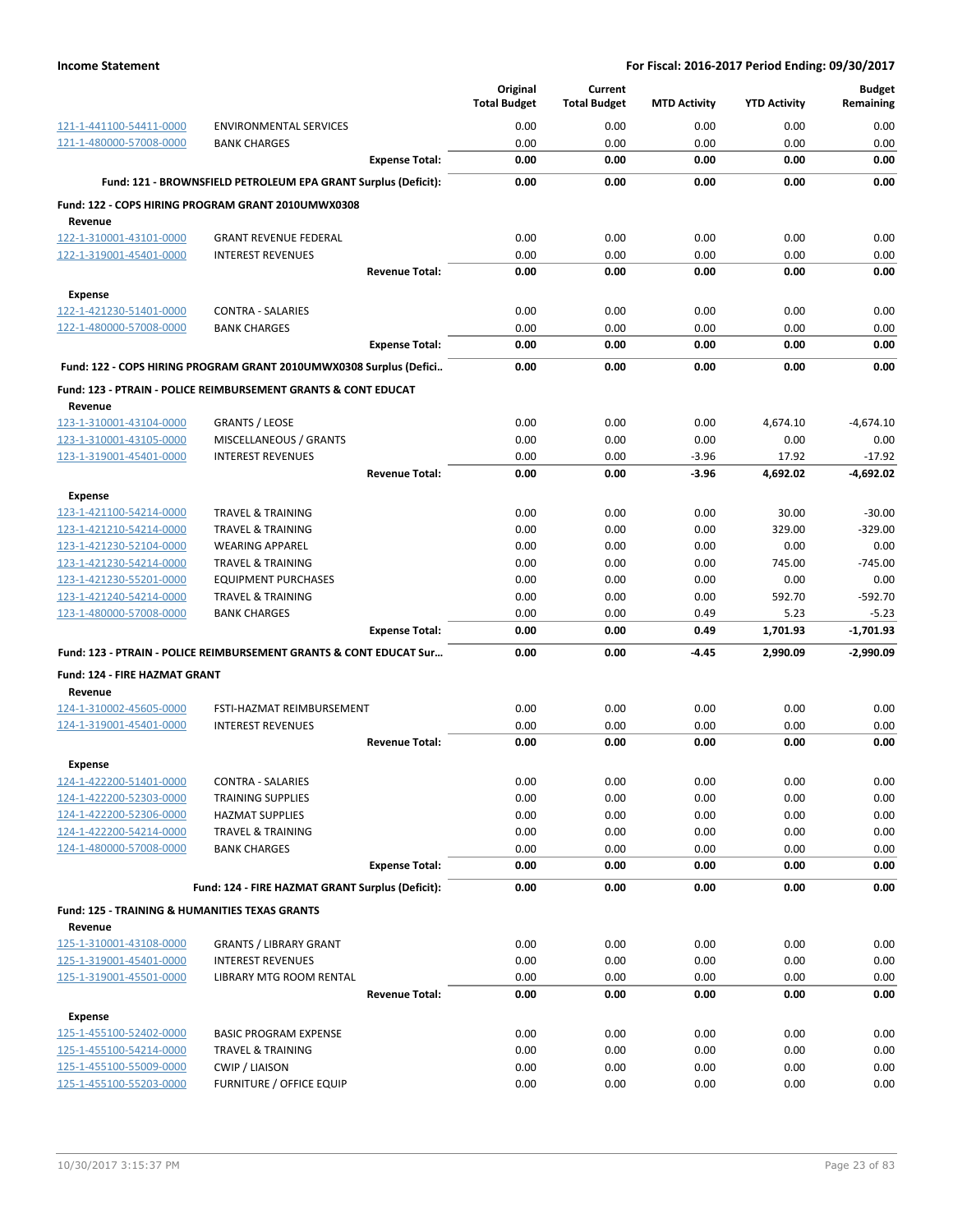|                                    |                                                                   |                       | Original<br><b>Total Budget</b> | Current<br><b>Total Budget</b> | <b>MTD Activity</b> | <b>YTD Activity</b> | <b>Budget</b><br>Remaining |
|------------------------------------|-------------------------------------------------------------------|-----------------------|---------------------------------|--------------------------------|---------------------|---------------------|----------------------------|
| 125-1-480000-57008-0000            | <b>BANK CHARGES</b>                                               |                       | 0.00                            | 0.00                           | 0.00                | 0.00                | 0.00                       |
|                                    |                                                                   | <b>Expense Total:</b> | 0.00                            | 0.00                           | 0.00                | 0.00                | 0.00                       |
|                                    | Fund: 125 - TRAINING & HUMANITIES TEXAS GRANTS Surplus (Deficit): |                       | 0.00                            | 0.00                           | 0.00                | 0.00                | 0.00                       |
| Fund: 126 - TIFMAS MOBILIZATION    |                                                                   |                       |                                 |                                |                     |                     |                            |
| Revenue<br>126-1-319001-45401-0000 | <b>INTEREST REVENUES</b>                                          |                       | 0.00                            | 0.00                           | 0.00                | 0.00                | 0.00                       |
| 126-1-319001-45605-0000            | <b>REIMB MOBILIZATION</b>                                         |                       | 0.00                            | 0.00                           | 0.00                | 0.00                | 0.00                       |
|                                    |                                                                   | <b>Revenue Total:</b> | 0.00                            | 0.00                           | 0.00                | 0.00                | 0.00                       |
| <b>Expense</b>                     |                                                                   |                       |                                 |                                |                     |                     |                            |
| 126-1-422200-51401-0000            | <b>CONTRA - SALARIES</b>                                          |                       | 0.00                            | 0.00                           | 0.00                | 0.00                | 0.00                       |
| 126-1-422200-52001-0000            | <b>OFFICE SUPPLIES</b>                                            |                       | 0.00                            | 0.00                           | 0.00                | 99.99               | $-99.99$                   |
| 126-1-422200-52104-0000            | <b>WEARING APPAREL</b>                                            |                       | 0.00                            | 0.00                           | 0.00                | 0.00                | 0.00                       |
| 126-1-422200-52203-0000            | <b>MOTOR VEHICLE FUEL</b>                                         |                       | 0.00                            | 0.00                           | 0.00                | 0.00                | 0.00                       |
| 126-1-422200-52207-0000            | <b>BUNKER GEAR</b>                                                |                       | 0.00                            | 0.00                           | 0.00                | 0.00                | 0.00                       |
| 126-1-422200-52306-0000            | <b>HAZMAT SUPPLIES</b>                                            |                       | 0.00                            | 0.00                           | 0.00                | 0.00                | 0.00                       |
| 126-1-422200-53205-0000            | <b>MOTOR VEHICLES</b>                                             |                       | 0.00                            | 0.00                           | 0.00                | 0.00                | 0.00                       |
| 126-1-422200-54214-0000            | <b>TRAVEL &amp; TRAINING</b>                                      |                       | 0.00                            | 0.00                           | 0.00                | 0.00                | 0.00                       |
| 126-1-422200-55201-0000            | <b>EQUIPMENT PURCHASES</b>                                        |                       | 0.00                            | 0.00                           | 0.00                | 0.00                | 0.00                       |
| 126-1-480000-57008-0000            | <b>BANK CHARGES</b>                                               |                       | 0.00                            | 0.00                           | 0.00                | 0.00                | 0.00                       |
|                                    |                                                                   | <b>Expense Total:</b> | 0.00                            | 0.00                           | 0.00                | 99.99               | -99.99                     |
|                                    | Fund: 126 - TIFMAS MOBILIZATION Surplus (Deficit):                |                       | 0.00                            | 0.00                           | 0.00                | -99.99              | 99.99                      |
| Fund: 127 - FIRE GRANT             |                                                                   |                       |                                 |                                |                     |                     |                            |
| Revenue                            |                                                                   |                       |                                 |                                |                     |                     |                            |
| 127-1-000000-43101-0000            | <b>GRANT REVENUE FEDERAL</b>                                      |                       | 0.00                            | 0.00                           | 0.00                | 0.00                | 0.00                       |
| 127-1-000000-45401-0000            | <b>INTEREST REVENUES</b>                                          |                       | 0.00                            | 0.00                           | 0.00                | 0.00                | 0.00                       |
|                                    |                                                                   | <b>Revenue Total:</b> | 0.00                            | 0.00                           | 0.00                | 0.00                | 0.00                       |
| <b>Expense</b>                     |                                                                   |                       |                                 |                                |                     |                     |                            |
| 127-1-422200-52104-0000            | <b>WEARING APPAREL</b>                                            |                       | 0.00                            | 0.00                           | 0.00                | 0.00                | 0.00                       |
| 127-1-422200-52303-0000            | <b>TRAINING SUPPLIES</b>                                          |                       | 0.00                            | 0.00                           | 0.00                | 0.00                | 0.00                       |
|                                    |                                                                   | <b>Expense Total:</b> | 0.00                            | 0.00                           | 0.00                | 0.00                | 0.00                       |
|                                    | Fund: 127 - FIRE GRANT Surplus (Deficit):                         |                       | 0.00                            | 0.00                           | 0.00                | 0.00                | 0.00                       |
| Fund: 128 - RENTAL INSPECTION FUND |                                                                   |                       |                                 |                                |                     |                     |                            |
| Revenue<br>128-1-000000-42405-8000 | MISC PERMIT/LICENSE FEES                                          |                       | 0.00                            | 0.00                           | 0.00                | 0.00                | 0.00                       |
|                                    |                                                                   | <b>Revenue Total:</b> | 0.00                            | 0.00                           | 0.00                | 0.00                | 0.00                       |
| <b>Expense</b>                     |                                                                   |                       |                                 |                                |                     |                     |                            |
| 128-1-441300-51000-0000            | REGULAR(TMRS)                                                     |                       | 0.00                            | 0.00                           | 0.00                | 0.00                | 0.00                       |
| 128-1-441300-51101-0000            | <b>CERTIFICATION PAY</b>                                          |                       | 0.00                            | 0.00                           | 0.00                | 0.00                | 0.00                       |
| 128-1-441300-51201-0000            | <b>FICA</b>                                                       |                       | 0.00                            | 0.00                           | 0.00                | 0.00                | 0.00                       |
| 128-1-441300-51202-0000            | M-CARE                                                            |                       | 0.00                            | 0.00                           | 0.00                | 0.00                | 0.00                       |
| 128-1-441300-51203-0000            | HEALTH INSURANCE                                                  |                       | 0.00                            | 0.00                           | 0.00                | 0.00                | 0.00                       |
| 128-1-441300-51204-0000            | <b>WORKERS COMPENSATION</b>                                       |                       | 0.00                            | 0.00                           | 0.00                | 0.00                | 0.00                       |
| 128-1-441300-51205-0000            | STATE UNEMPLOYMENT INS                                            |                       | 0.00                            | 0.00                           | 0.00                | 0.00                | 0.00                       |
| 128-1-441300-51301-0000            | <b>TMRS RETIREMENT</b>                                            |                       | 0.00                            | 0.00                           | 0.00                | 0.00                | 0.00                       |
| 128-1-441300-52001-0000            | OFFICE SUPPLIES                                                   |                       | 0.00                            | 0.00                           | 0.00                | 0.00                | 0.00                       |
| 128-1-441300-52002-0000            | POSTAGE/FREIGHT                                                   |                       | 0.00                            | 0.00                           | 0.00                | 0.00                | 0.00                       |
| 128-1-441300-52104-0000            | <b>WEARING APPAREL</b>                                            |                       | 0.00                            | 0.00                           | 0.00                | 0.00                | 0.00                       |
| 128-1-441300-52201-0000            | MINOR TOOLS & EQUIPMENT                                           |                       | 0.00                            | 0.00                           | 0.00                | 0.00                | 0.00                       |
| 128-1-441300-52203-0000            | <b>MOTOR VEHICLE FUEL</b>                                         |                       | 0.00                            | 0.00                           | 0.00                | 0.00                | 0.00                       |
| 128-1-441300-53205-0000            | <b>MOTOR VEHICLES</b>                                             |                       | 0.00                            | 0.00                           | 0.00                | 0.00                | 0.00                       |
| 128-1-441300-54001-0000            | <b>TELEPHONE CHARGES</b>                                          |                       | 0.00                            | 0.00                           | 0.00                | 0.00                | 0.00                       |
| 128-1-441300-54214-0000            | TRAVEL/TRAINING EXPENSE                                           |                       | 0.00                            | 0.00                           | 0.00                | 0.00                | 0.00                       |
|                                    |                                                                   | <b>Expense Total:</b> | 0.00                            | 0.00                           | 0.00                | 0.00                | 0.00                       |
|                                    | Fund: 128 - RENTAL INSPECTION FUND Surplus (Deficit):             |                       | 0.00                            | 0.00                           | 0.00                | 0.00                | 0.00                       |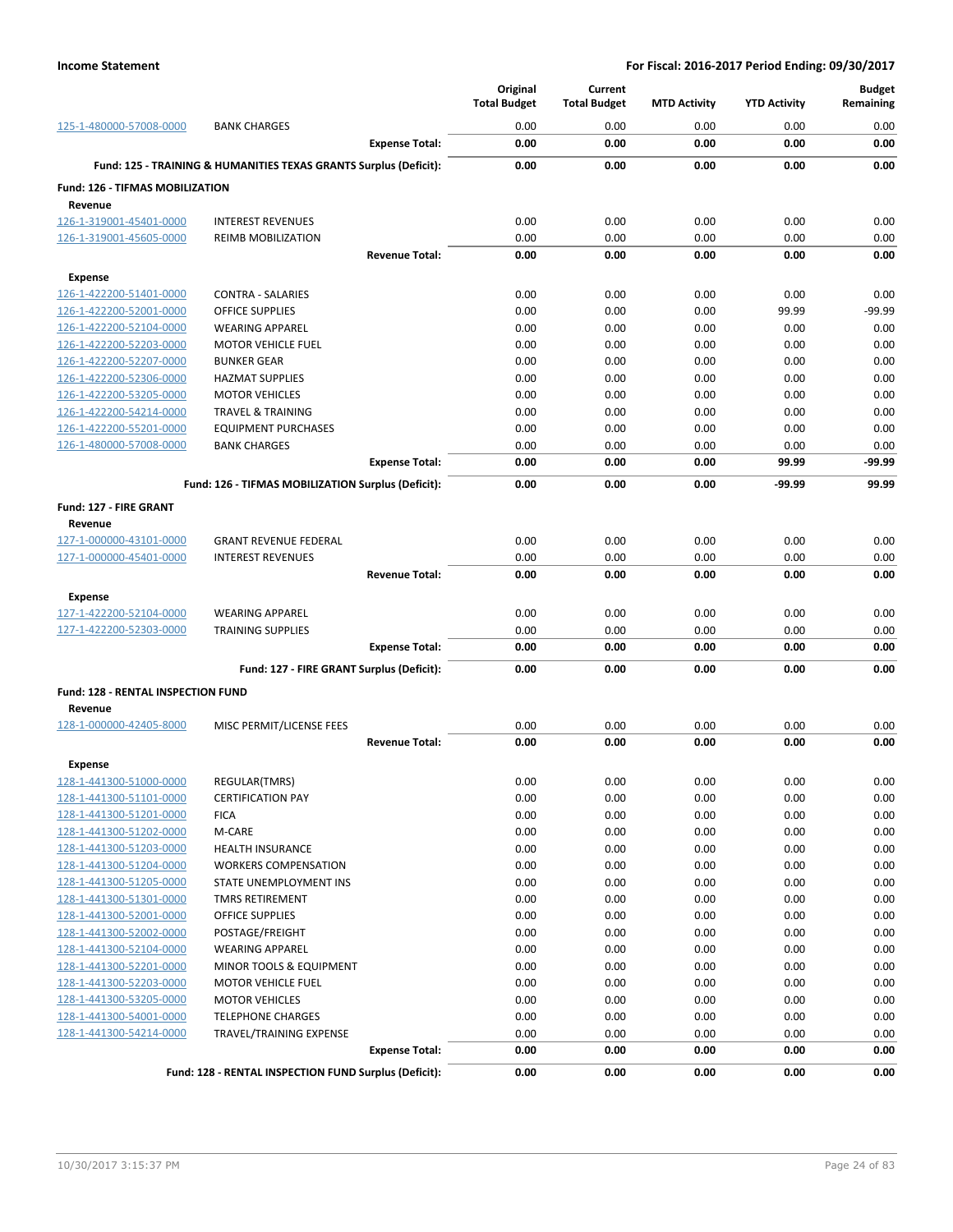|                                    |                                     | Original            | Current             |                     |                     | <b>Budget</b> |
|------------------------------------|-------------------------------------|---------------------|---------------------|---------------------|---------------------|---------------|
|                                    |                                     | <b>Total Budget</b> | <b>Total Budget</b> | <b>MTD Activity</b> | <b>YTD Activity</b> | Remaining     |
| Fund: 140 - DEBT SERVICE FUND      |                                     |                     |                     |                     |                     |               |
| Revenue<br>140-1-000000-47203-1002 | REFUNDING PROCEEDS                  | 0.00                | 0.00                | 0.00                | 0.00                | 0.00          |
| 140-1-000000-47204-1003            | PREMIUM ON ISSUE OF DEBT            | 0.00                | 0.00                | 0.00                | 0.00                | 0.00          |
| 140-1-311001-41101-0000            | <b>REAL PROPERTY TAXES</b>          | 4,398,433.00        | 4,398,433.00        | 6,245.99            | 4,414,692.16        | $-16,259.16$  |
| 140-1-311002-41102-0000            | <b>DELINQUENT TAXES</b>             | 40,000.00           | 40,000.00           | 1,856.12            | 43,440.70           | $-3,440.70$   |
| 140-1-319001-45401-0000            | <b>INTEREST REVENUES</b>            | 6,829.00            | 6,829.00            | $-270.04$           | 2,549.96            | 4,279.04      |
| 140-1-319001-45601-0000            | MISCELLANEOUS REVENUES              | 3,000.00            | 3,000.00            | 4,488.21            | 8,107.78            | $-5,107.78$   |
| 140-1-322001-47208-0000            | <b>TAN PROCEEDS</b>                 | 0.00                | 0.00                | 0.00                | 0.00                | 0.00          |
| 140-1-323001-46001-0000            | <b>XFR - GENERAL FUND</b>           | 0.00                | 0.00                | 0.00                | 0.00                | 0.00          |
| 140-1-323001-46005-0000            | <b>XFR - EXCHANGE PROP FUND</b>     | 0.00                | 0.00                | 0.00                | 0.00                | 0.00          |
| 140-1-323001-46008-0000            | <b>XFR - TOURISM FUND</b>           | 35,000.00           | 35,000.00           | 2,916.63            | 35,000.00           | 0.00          |
| 140-1-323001-46023-0000            | XFR - GENERAL CIP FUND              | 0.00                | 0.00                | 0.00                | 0.00                | 0.00          |
| 140-1-323001-46100-0000            | <b>XFR - UTILITY FUND</b>           | 1,580,613.00        | 1,580,613.00        | 131,717.75          | 1,580,613.00        | 0.00          |
| 140-1-323001-46107-0000            | <b>XFR - AIRPORT FUND</b>           | 52,000.00           | 52,000.00           | 4,333.37            | 52,000.00           | 0.00          |
| 140-1-323001-46203-0000            | XFR - MIS FUND                      | 0.00                | 0.00                | 0.00                | 0.00                | 0.00          |
|                                    | <b>Revenue Total:</b>               | 6,115,875.00        | 6,115,875.00        | 151,288.03          | 6,136,403.60        | $-20,528.60$  |
| <b>Expense</b>                     |                                     |                     |                     |                     |                     |               |
| 140-1-471100-56100-0000            | 2000 CO'S PRINCIPAL                 | 0.00                | 0.00                | 0.00                | 0.00                | 0.00          |
| 140-1-471100-56101-0000            | 2001 CO'S PRINCIPAL                 | 0.00                | 0.00                | 0.00                | 0.00                | 0.00          |
| 140-1-471100-56103-0000            | 2001A CO PRINCIPAL                  | 0.00                | 0.00                | 0.00                | 0.00                | 0.00          |
| 140-1-471100-56104-0000            | 2002 CO'S - PRINCIPAL               | 0.00                | 0.00                | 0.00                | 0.00                | 0.00          |
| 140-1-471100-56105-0000            | 2010 CO - PRINCIPAL                 | 150,000.00          | 150,000.00          | 0.00                | 150,000.00          | 0.00          |
| 140-1-471100-56106-0000            | 2013 CO PRINCIPAL                   | 230,000.00          | 230,000.00          | 0.00                | 230,000.00          | 0.00          |
| 140-1-471100-56301-0000            | 2001 GO REFUND PRINCIPAL            | 0.00                | 0.00                | 0.00                | 0.00                | 0.00          |
| 140-1-471100-56302-0000            | 2004 GO REFUND PRINCIPAL            | 0.00                | 0.00                | 0.00                | 0.00                | 0.00          |
| 140-1-471100-56303-0000            | 2006 TANS - PRINCIPAL               | 0.00                | 0.00                | 0.00                | 0.00                | 0.00          |
| 140-1-471100-56304-0000            | 2006 GO REFUNDING PRINC             | 1,595,000.00        | 1,595,000.00        | 0.00                | 1,595,000.00        | 0.00          |
| 140-1-471100-56305-0000            | 08 SIB LOAN - PRINCIPAL             | 0.00                | 0.00                | 0.00                | 0.00                | 0.00          |
| 140-1-471100-56306-0000            | 2010 GO REFUND PRINCIPAL            | 595,000.00          | 595,000.00          | 0.00                | 595,000.00          | 0.00          |
| 140-1-471100-56308-0000            | 2011 GO REFUND PRINCIPAL            | 1,045,000.00        | 1,045,000.00        | 0.00                | 1,045,000.00        | 0.00          |
| 140-1-471100-56310-0000            | 2014 GO REFUND PRINCIPAL            | 176,000.00          | 176,000.00          | 0.00                | 176,000.00          | 0.00          |
| 140-1-471100-56311-0000            | 2014 GENERAL OBLIGATIONS PRINCIPAL  | 290,000.00          | 290,000.00          | 0.00                | 290,000.00          | 0.00          |
| 140-1-471100-56312-0000            | 2015 GENERAL OBLIGATIONS PRINCIPAL  | 438,000.00          | 438,000.00          | 0.00                | 438,000.00          | 0.00          |
| 140-1-471100-56313-0000            | 2017 GO REFUND PRINCIPAL            | 0.00                | 0.00                | 0.00                | 0.00                | 0.00          |
| 140-1-471200-56102-0000            | 2001 CO'S INTEREST                  | 0.00                | 0.00                | 0.00                | 0.00                | 0.00          |
| 140-1-471200-56202-0000            | 2000 CO'S INTEREST                  | 0.00                | 0.00                | 0.00                | 0.00                | 0.00          |
| 140-1-471200-56203-0000            | 2001A CO INTEREST                   | 0.00                | 0.00                | 0.00                | 0.00                | 0.00          |
| 140-1-471200-56204-0000            | 2002 CO'S - INTEREST                | 0.00                | 0.00                | 0.00                | 0.00                | 0.00          |
| 140-1-471200-56205-0000            | 2010 CO - INTEREST                  | 191,788.00          | 191,788.00          | 0.00                | 191,787.50          | 0.50          |
| 140-1-471200-56206-0000            | 2013 CO INTEREST                    | 30,349.00           | 30,349.00           | 0.00                | 30,349.00           | 0.00          |
| 140-1-471200-56401-0000            | 2001 GO REFUND INTEREST             | 0.00                | 0.00                | 0.00                | 0.00                | 0.00          |
| 140-1-471200-56402-0000            | 2004 GO REFUND INTEREST             | 0.00                | 0.00                | 0.00                | 0.00                | 0.00          |
| 140-1-471200-56403-0000            | 2006 TANS - INTEREST                | 0.00                | 0.00                | 0.00                | 0.00                | 0.00          |
| 140-1-471200-56404-0000            | 2006 GO REFUNDING INT               | 522,375.00          | 522,375.00          | 0.00                | 281,125.00          | 241,250.00    |
| 140-1-471200-56405-0000            | 08 SIB LOAN - INTEREST              | 0.00                | 0.00                | 0.00                | 0.00                | 0.00          |
| 140-1-471200-56406-0000            | 2010 GO REFUND INTEREST             | 348,848.00          | 348,848.00          | 0.00                | 348,847.50          | 0.50          |
| 140-1-471200-56408-0000            | 2011 GO REFUND INTEREST             | 139,758.00          | 139,758.00          | 0.00                | 139,757.50          | 0.50          |
| 140-1-471200-56409-0000            | 2014 GENERAL OBLIGATIONS - INTEREST | 117,392.00          | 117,392.00          | 0.00                | 117,371.62          | 20.38         |
| 140-1-471200-56410-0000            | 2015 GO - INTEREST                  | 164,256.00          | 164,256.00          | 0.00                | 164,256.00          | 0.00          |
| 140-1-471200-56411-0000            | 2014 GO REFUND INTEREST             | 32,280.00           | 32,280.00           | 4,069.33            | 36,349.33           | $-4,069.33$   |
| 140-1-471200-56413-0000            | 2017 GO REFUND INTEREST             | 0.00                | 0.00                | 0.00                | 221,636.81          | $-221,636.81$ |
| 140-1-475100-56001-0000            | PAYMENT TO ESCROW AGENT             | 0.00                | 0.00                | 0.00                | 0.00                | 0.00          |
| 140-1-475100-56002-0000            | <b>AGENT FEE</b>                    | 1,200.00            | 1,200.00            | 0.00                | 1,650.00            | $-450.00$     |
| 140-1-475100-56003-0000            | <b>ISSUANCE COSTS</b>               | 0.00                | 0.00                | $-22,915.00$        | 0.00                | 0.00          |
| 140-1-475100-56005-0000            | ARBITRAGE                           | 12,500.00           | 12,500.00           | 0.00                | 11,750.00           | 750.00        |
| 140-1-480000-57008-0000            | <b>BANK CHARGES</b>                 | 1,900.00            | 1,900.00            | 36.62               | 761.47              | 1,138.53      |
| 140-1-491000-58040-0000            | XFR - GENERAL CIP FUND              | 0.00                | 0.00                | 0.00                | 0.00                | 0.00          |
| 140-1-491000-58204-0000            | XFR - VEHICLE/EQUIP RPLCMNT         | 0.00                | 0.00                | 0.00                | 0.00                | 0.00          |
|                                    |                                     |                     |                     |                     |                     |               |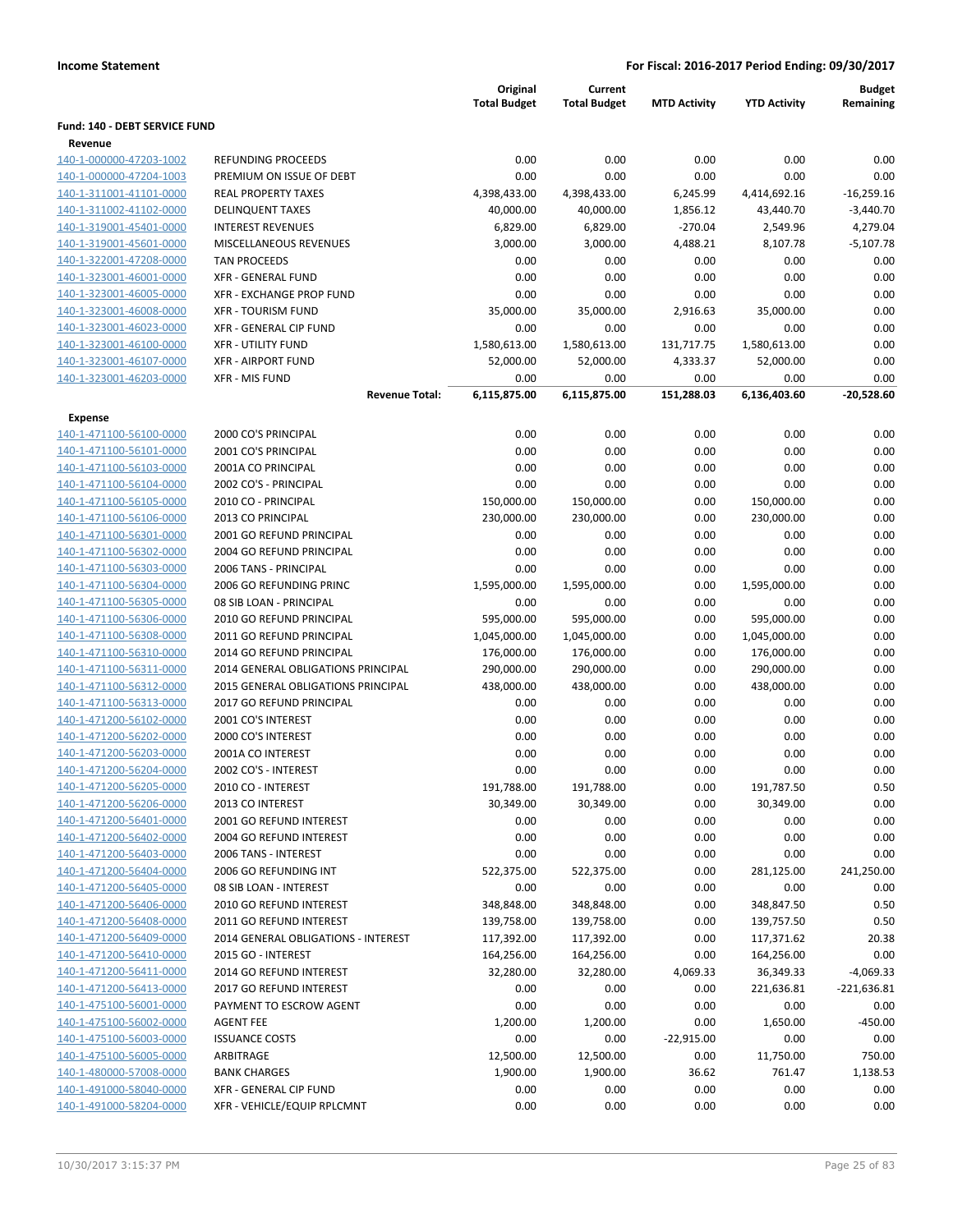|                                                    |                                                  | Original<br><b>Total Budget</b> | Current<br><b>Total Budget</b> | <b>MTD Activity</b> | <b>YTD Activity</b> | <b>Budget</b><br>Remaining |
|----------------------------------------------------|--------------------------------------------------|---------------------------------|--------------------------------|---------------------|---------------------|----------------------------|
| 140-1-491000-58220-0000                            | <b>XFR - MIS FUND</b>                            | 0.00                            | 0.00                           | 0.00                | 0.00                | 0.00                       |
|                                                    | <b>Expense Total:</b>                            | 6,081,646.00                    | 6,081,646.00                   | $-18,809.05$        | 6,064,641.73        | 17,004.27                  |
|                                                    | Fund: 140 - DEBT SERVICE FUND Surplus (Deficit): | 34,229.00                       | 34,229.00                      | 170,097.08          | 71,761.87           | $-37,532.87$               |
| Fund: 160 - GENERAL CAPITAL IMPROVEMENT FUND       |                                                  |                                 |                                |                     |                     |                            |
| Revenue                                            |                                                  |                                 |                                |                     |                     |                            |
| 160-1-000000-43102-0000                            | <b>GRANT REVENUE STATE</b>                       | 0.00                            | 0.00                           | 0.00                | 0.00                | 0.00                       |
| 160-1-000000-43102-0108                            | <b>TEXAS PARKS &amp; WILDLIFE</b>                | 0.00<br>0.00                    | 0.00<br>0.00                   | 0.00                | 0.00                | 0.00<br>0.00               |
| 160-1-000000-46000-0000<br>160-1-000000-46029-0000 | <b>GENERAL FUND</b>                              |                                 |                                | 0.00                | 0.00                |                            |
|                                                    | HOUSING INFRASTRUCTURE GT                        | 0.00                            | 0.00                           | 0.00                | 0.00                | 0.00                       |
| 160-1-000000-93912-1206                            | TEA-21 GRANT                                     | 0.00                            | 0.00                           | 0.00                | 0.00                | 0.00                       |
| 160-1-310001-43107-0000                            | <b>GRANTS / FEMA GRANT REVENUE</b>               | 0.00                            | 0.00                           | 0.00                | 0.00                | 0.00                       |
| 160-1-310002-45321-0000                            | SALE OF EXCHANGE BLDG                            | 0.00                            | 0.00                           | 0.00                | $-2,499,837.00$     | 2,499,837.00               |
| 160-1-310002-45606-0000                            | <b>WALTON DEVELOPMENT</b>                        | 0.00                            | 0.00                           | 0.00                | 0.00                | 0.00                       |
| 160-1-310002-45608-0000                            | PROJ REIMBURSEMENTS                              | 0.00                            | 0.00                           | 0.00                | 252,499.85          | -252,499.85                |
| 160-1-310002-45611-0000                            | <b>DONATIONS FOR PROJECTS</b>                    | 0.00                            | 0.00                           | 100.00              | 29,392.00           | $-29,392.00$               |
| 160-1-314004-41808-0000                            | FRANCHISE FEES/CABLE-SICFA                       | 22,400.00                       | 22,400.00                      | 0.00                | 18,481.60           | 3,918.40                   |
| 160-1-319001-43212-0000                            | <b>INSURANCE REIMBURSEMENTS</b>                  | 0.00                            | 0.00                           | 0.00                | 0.00                | 0.00                       |
| 160-1-319001-45401-0000                            | <b>INTEREST REVENUES</b>                         | 13,000.00                       | 13,000.00                      | 1,882.29            | 16,905.33           | $-3,905.33$                |
| 160-1-319001-47201-0000                            | <b>GO BOND PROCEEDS</b>                          | 0.00                            | 0.00                           | 0.00                | 0.00                | 0.00                       |
| 160-1-323001-46001-0000                            | <b>XFR - GENERAL FUND</b>                        | 2,055,000.00                    | 2,055,000.00                   | 171,250.00          | 2,055,000.00        | 0.00                       |
| 160-1-323001-46002-0000                            | <b>XFR - CITY MATCHING FUNDS</b>                 | 0.00                            | 0.00                           | 0.00                | 0.00                | 0.00                       |
| 160-1-323001-46007-0000                            | <b>XFR - GUN RANGE</b>                           | 0.00                            | 0.00                           | 0.00                | 0.00                | 0.00                       |
| 160-1-323001-46008-0000                            | <b>XFR - TOURISM FUND</b>                        | 0.00                            | 0.00                           | 0.00                | 0.00                | 0.00                       |
| 160-1-323001-46012-0000                            | XFR - 117 ROADWAY IMPACT FEES                    | 0.00                            | 0.00                           | 0.00                | 0.00                | 0.00                       |
| 160-1-323001-46013-0000                            | XFR - 118 ROADWAY IMPACT FEE                     | 0.00                            | 0.00                           | 0.00                | 0.00                | 0.00                       |
| 160-1-323001-46014-0000                            | XFR - 119 ROADWAY IMPACT FEE                     | 0.00                            | 0.00                           | 0.00                | 0.00                | 0.00                       |
| 160-1-323001-46030-0000                            | XFR - DEBT SERVICE FUND                          | 0.00                            | 0.00                           | 0.00                | 0.00                | 0.00                       |
| 160-1-323001-46100-0000                            | <b>XFR - UTILITY FUND</b>                        | 0.00                            | 0.00                           | 0.00                | 0.00                | 0.00                       |
| 160-1-323001-46109-0000                            | <b>XFR - AIRPORT CIP FUND</b>                    | 0.00                            | 0.00                           | 0.00                | 0.00                | 0.00                       |
| 160-1-323001-46204-0000                            | XFR - VEHICLE/EQUIP RPLCMNT                      | 0.00                            | 0.00                           | 0.00                | 0.00                | 0.00                       |
|                                                    | <b>Revenue Total:</b>                            | 2,090,400.00                    | 2,090,400.00                   | 173,232.29          | $-127,558.22$       | 2,217,958.22               |
| <b>Expense</b>                                     |                                                  |                                 |                                |                     |                     |                            |
| 160-1-000000-55013-0000                            | <b>CONSTRUCTION INSPECTION</b>                   | 0.00                            | 0.00                           | 0.00                | 0.00                | 0.00                       |
| 160-1-000000-55018-0000                            | DEMOLITION                                       | 0.00                            | 0.00                           | 0.00                | 0.00                | 0.00                       |
| 160-1-000000-55019-0000                            | ARTIST RENDERING/MODEL                           | 0.00                            | 0.00                           | 0.00                | 0.00                | 0.00                       |
| 160-1-000000-55020-0000                            | <b>BOTANICALS</b>                                | 0.00                            | 0.00                           | 0.00                | 0.00                | 0.00                       |
| 160-1-000000-55022-0000                            | ASBESTOS PROGRAM MGMT                            | 0.00                            | 0.00                           | 0.00                | 0.00                | 0.00                       |
| 160-1-000000-55023-0000                            | <b>ASBESTOS ABATEMENT</b>                        | 0.00                            | 0.00                           | 0.00                | 0.00                | 0.00                       |
| 160-1-000000-55098-0000                            | REIMBURSEMENT-GISD                               | 0.00                            | 0.00                           | 0.00                | 0.00                | 0.00                       |
| 160-1-000000-58034-0000                            | <b>DEBT SERVICE</b>                              | 0.00                            | 0.00                           | 0.00                | 0.00                | 0.00                       |
| 160-1-000000-58035-0000                            | <b>GO DEBT SERVICE FUND</b>                      | 0.00                            | 0.00                           | 0.00                | 0.00                | 0.00                       |
| 160-1-000000-58055-0000                            | FEMA FIRE GRANT                                  | 0.00                            | 0.00                           | 0.00                | 0.00                | 0.00                       |
| 160-1-000000-96137-9495                            | 1994-95 SIP ROLL FORWARD                         | 0.00                            | 0.00                           | 0.00                | 0.00                | 0.00                       |
| 160-1-000000-96150-5100                            | <b>CAPITAL PROJECTS</b>                          | 0.00                            | 0.00                           | 0.00                | 0.00                | 0.00                       |
| 160-1-413200-54908-0000                            | LEASE PURCHASE PAYMENTS                          | 0.00                            | 0.00                           | 0.00                | 0.00                | 0.00                       |
| 160-1-421100-55001-0000                            | LAND                                             | 0.00                            | 0.00                           | 0.00                | 0.00                | 0.00                       |
| 160-1-421210-54214-0000                            | TRAVEL/TRAINING                                  | 0.00                            | 0.00                           | 0.00                | 0.00                | 0.00                       |
| 160-1-421210-55201-0000                            | <b>EQUIPMENT PURCHASES</b>                       | 0.00                            | 0.00                           | 0.00                | 3,496.00            | $-3,496.00$                |
| 160-1-421240-55003-0000                            | <b>BUILDING IMPROVEMENTS</b>                     | 0.00                            | 0.00                           | 0.00                | 0.00                | 0.00                       |
| 160-1-421240-55207-0000                            | RADIO COMMUNICATION EQUIP                        | 0.00                            | 0.00                           | 0.00                | 0.00                | 0.00                       |
| 160-1-422100-54908-0000                            | LEASE PURCHASE PAYMENTS                          | 0.00                            | 0.00                           | 0.00                | 0.00                | 0.00                       |
| 160-1-422100-55208-0000                            | <b>EXERCISE EQUIPMENT</b>                        | 0.00                            | 0.00                           | 0.00                | 0.00                | 0.00                       |
| 160-1-422200-55003-0000                            | <b>BUILDING IMPROVEMENTS</b>                     | 0.00                            | 0.00                           | 0.00                | 0.00                | 0.00                       |
| 160-1-422200-55201-0000                            | <b>EQUIPMENT PURCHASES</b>                       | 0.00                            | 100,000.00                     | $-70.00$            | 93,509.00           | 6,491.00                   |
| 160-1-422400-55201-0000                            | <b>EQUIPMENT PURCHASES</b>                       | 0.00                            | 0.00                           | 0.00                | 0.00                | 0.00                       |
| 160-1-431200-53304-0000                            | STREET IMPROV PROGRAM                            | 1,600,000.00                    | 1,957,382.69                   | 577,579.35          | 2,163,113.50        | $-205,730.81$              |
| 160-1-431200-55002-0000                            | <b>IMPROVEMENTS</b>                              | 0.00                            | 0.00                           | 0.00                | 0.00                | 0.00                       |
| 160-1-431200-55102-0000                            | <b>STREETS</b>                                   | 0.00                            | 0.00                           | 0.00                | 0.00                | 0.00                       |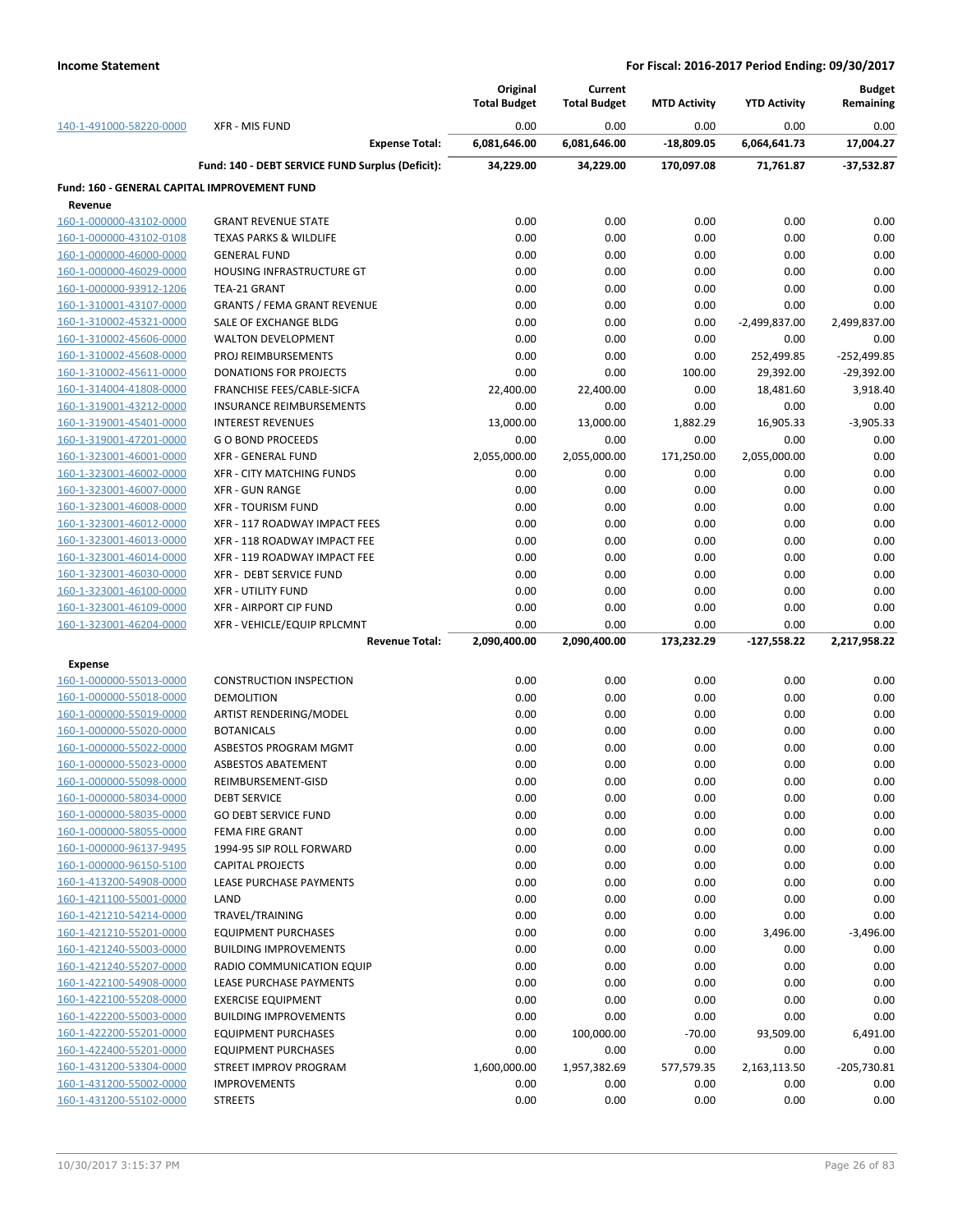|                                                    |                                                                 | Original<br><b>Total Budget</b> | Current<br><b>Total Budget</b> | <b>MTD Activity</b> | <b>YTD Activity</b> | <b>Budget</b><br>Remaining |
|----------------------------------------------------|-----------------------------------------------------------------|---------------------------------|--------------------------------|---------------------|---------------------|----------------------------|
| 160-1-431200-55103-0000                            | STREET IMPROVEMENTS                                             | 0.00                            | 0.00                           | 0.00                | 0.00                | 0.00                       |
| 160-1-431600-55102-0000                            | <b>STREETS</b>                                                  | 0.00                            | 0.00                           | 0.00                | 0.00                | 0.00                       |
| 160-1-443200-55201-0000                            | <b>EQUIPMENT PURCHASES</b>                                      | 0.00                            | 0.00                           | 0.00                | 0.00                | 0.00                       |
| 160-1-451100-55001-0000                            | LAND                                                            | 0.00                            | 0.00                           | 0.00                | 0.00                | 0.00                       |
| 160-1-451100-55012-0000                            | <b>CWIP / CONSTRUCTION</b>                                      | 140,000.00                      | 140,000.00                     | 6,614.53            | 6,614.53            | 133,385.47                 |
| 160-1-455100-55003-0000                            | <b>BUILDING IMPROVEMENTS</b>                                    | 0.00                            | 0.00                           | 49,800.00           | 60,420.00           | $-60,420.00$               |
| 160-1-456100-55204-0000                            | <b>OLD TOWN GREENVILLE</b>                                      | 15,000.00                       | 15,000.00                      | 7,448.00            | 7,448.00            | 7,552.00                   |
| 160-1-457100-54301-0000                            | <b>SPECIAL EVENTS</b>                                           | 0.00                            | 0.00                           | 0.00                | 3,367.34            | $-3,367.34$                |
| 160-1-457100-55203-0000                            | <b>FURNITURE/OFFICE EQUIP</b>                                   | 0.00                            | 0.00                           | 0.00                | 81,000.00           | $-81,000.00$               |
| 160-1-458100-55002-0000                            | <b>EQUIPMENT PURCHASES</b>                                      | 0.00                            | 0.00                           | 0.00                | 0.00                | 0.00                       |
| 160-1-461100-55201-0000                            | <b>EQUIPMENT PURCHASES</b>                                      | 0.00                            | 0.00                           | 0.00                | 0.00                | 0.00                       |
| 160-1-461200-55201-0000                            | <b>EQUIPMENT PURCHASES</b>                                      | 0.00                            | 0.00                           | 0.00                | 0.00                | 0.00                       |
| 160-1-480000-54101-0000                            | PROFESSIONAL SERVICES                                           | 0.00                            | 0.00                           | 0.00                | 0.00                | 0.00                       |
| 160-1-480000-55002-0000                            | <b>IMPROVEMENTS</b>                                             | 0.00                            | 0.00                           | 0.00                | 61,117.74           | $-61, 117.74$              |
| 160-1-480000-55006-0000                            | <b>AQUISITION</b>                                               | 0.00                            | 0.00                           | 0.00                | 0.00                | 0.00                       |
| 160-1-480000-55007-0000                            | CWIP / ENG/ARCHITECTS/MGMT                                      | 0.00                            | 146,750.00                     | 0.00                | 23,375.00           | 123,375.00                 |
| 160-1-480000-55008-0000                            | <b>CWIP / SURVEYING</b>                                         | 0.00                            | 0.00                           | 0.00                | 0.00                | 0.00                       |
| 160-1-480000-55009-0000<br>160-1-480000-55010-0000 | <b>CWIP / LIAISON</b><br>CWIP / ENVIRONMENTAL ASSESSMENT        | 0.00<br>0.00                    | 0.00<br>0.00                   | 0.00<br>0.00        | 0.00<br>0.00        | 0.00<br>0.00               |
| 160-1-480000-55011-0000                            | <b>CWIP / CONSTRUCTION TESTING</b>                              | 0.00                            | 0.00                           | 0.00                | 12,129.50           | $-12,129.50$               |
| 160-1-480000-55012-0000                            | <b>CWIP / CONSTRUCTION</b>                                      | 0.00                            | 849,991.32                     | 21,053.23           | 2,172,807.28        | $-1,322,815.96$            |
| 160-1-480000-55014-0000                            | <b>CWIP / MISCELLANEOUS</b>                                     | 0.00                            | 0.00                           | 0.00                | 0.00                | 0.00                       |
| 160-1-480000-55015-0000                            | <b>CWIP / ATTORNEYS</b>                                         | 0.00                            | 0.00                           | 0.00                | 0.00                | 0.00                       |
| 160-1-480000-55099-0000                            | CWIP / PROJ BUDGET - NO EXPENSES                                | 0.00                            | 0.00                           | 0.00                | 0.00                | 0.00                       |
| 160-1-480000-55201-0000                            | <b>EQUIPMENT PURCHASES</b>                                      | 0.00                            | 0.00                           | 0.00                | 55,922.49           | $-55,922.49$               |
| 160-1-480000-55203-0000                            | <b>FURNITURE/OFFICE EQUIP</b>                                   | 0.00                            | 0.00                           | 836.97              | 35,737.61           | $-35,737.61$               |
| 160-1-480000-55214-0000                            | <b>CWIP / SPORTS EQUIPMENT</b>                                  | 0.00                            | 0.00                           | 0.00                | 0.00                | 0.00                       |
| 160-1-480000-57008-0000                            | <b>BANK CHARGES</b>                                             | 6,300.00                        | 6,300.00                       | 0.00                | 861.09              | 5,438.91                   |
| 160-1-491000-58001-0000                            | <b>XFR - GENERAL FUND</b>                                       | 0.00                            | 114,000.00                     | 0.00                | 114,000.00          | 0.00                       |
| 160-1-491000-58035-0000                            | XFR - DEBT SERVICE FUND                                         | 0.00                            | 0.00                           | 0.00                | 0.00                | 0.00                       |
| 160-1-491000-58042-0000                            | XFR - GRAHAM PARK RENOVATIONS                                   | 0.00                            | 0.00                           | 0.00                | 0.00                | 0.00                       |
| 160-1-491000-58204-0000                            | VEHICLE/EQUIP REPLACEMENT                                       | 0.00                            | 0.00                           | 0.00                | 0.00                | 0.00                       |
|                                                    | <b>Expense Total:</b>                                           | 1,761,300.00                    | 3,329,424.01                   | 663,262.08          | 4,894,919.08        | $-1,565,495.07$            |
|                                                    | Fund: 160 - GENERAL CAPITAL IMPROVEMENT FUND Surplus (Deficit): | 329,100.00                      | -1,239,024.01                  | -490,029.79         | -5,022,477.30       | 3,783,453.29               |
| Fund: 161 - STREET CONSTRUCTION FUND               |                                                                 |                                 |                                |                     |                     |                            |
| Revenue                                            |                                                                 |                                 |                                |                     |                     |                            |
| 161-1-319001-44102-0000                            | SALE OF CITY PUBLICATIONS                                       | 0.00                            | 0.00                           | 0.00                | 0.00                | 0.00                       |
| 161-1-319001-45304-0000                            | <b>PROPERTY SALES</b>                                           | 0.00                            | 0.00                           | 0.00                | 0.00                | 0.00                       |
| 161-1-319001-45401-0000<br>161-1-319001-45601-0000 | <b>INTEREST REVENUES</b><br>MISCELLANEOUS REVENUES              | 0.00                            | 0.00                           | $-342.29$           | 1,494.05            | $-1,494.05$                |
| 161-1-322001-47201-0000                            | C OF O BOND PROCEEDS                                            | 0.00<br>0.00                    | 0.00<br>0.00                   | 0.00<br>0.00        | 0.00<br>0.00        | 0.00<br>0.00               |
|                                                    | <b>Revenue Total:</b>                                           | 0.00                            | 0.00                           | -342.29             | 1,494.05            | -1,494.05                  |
|                                                    |                                                                 |                                 |                                |                     |                     |                            |
| <b>Expense</b><br>161-1-431200-55002-0000          |                                                                 |                                 |                                | 0.00                | 0.00                | 0.00                       |
| 161-1-431200-55006-0000                            |                                                                 |                                 |                                |                     |                     |                            |
| 161-1-431200-55007-0000                            | <b>IMPROVEMENTS</b>                                             | 0.00                            | 0.00                           |                     |                     |                            |
|                                                    | <b>AQUISITION</b>                                               | 0.00                            | 0.00                           | 0.00                | 0.00                | 0.00                       |
|                                                    | ENG/ARCHITECTS/MGMT                                             | 0.00                            | 0.00                           | 0.00                | 0.00                | 0.00                       |
| 161-1-431200-55008-0000                            | <b>SURVEYING</b>                                                | 0.00                            | 0.00                           | 0.00                | 0.00                | 0.00                       |
| 161-1-431200-55009-0000                            | <b>LIAISON</b>                                                  | 0.00                            | 0.00                           | 0.00                | 0.00                | 0.00                       |
| 161-1-431200-55010-0000<br>161-1-431200-55011-0000 | ENVIRONMENTAL ASSESSMENT                                        | 0.00                            | 0.00                           | 0.00                | 0.00                | 0.00                       |
| 161-1-431200-55012-0000                            | <b>CONSTRUCTION TESTING</b><br><b>CONSTRUCTION</b>              | 0.00<br>0.00                    | 0.00<br>0.00                   | 0.00<br>0.00        | 0.00<br>0.00        | 0.00<br>0.00               |
| 161-1-431200-55013-0000                            | <b>CONSTRUCTION INSPECTION</b>                                  | 0.00                            | 0.00                           | 0.00                | 0.00                | 0.00                       |
| 161-1-431200-55014-0000                            | <b>MISCELLANEOUS</b>                                            | 0.00                            | 0.00                           | 0.00                | 0.00                | 0.00                       |
| 161-1-431200-55015-0000                            | <b>ATTORNEYS</b>                                                | 0.00                            | 0.00                           | 0.00                | 0.00                | 0.00                       |
| 161-1-431200-55018-0000                            | <b>DEMOLITION</b>                                               | 0.00                            | 0.00                           | 0.00                | 0.00                | 0.00                       |
| 161-1-431200-55019-0000                            | ARTIST RENDERING/MODEL                                          | 0.00                            | 0.00                           | 0.00                | 0.00                | 0.00                       |
| 161-1-431200-55020-0000                            | <b>BOTANICALS</b>                                               | 0.00                            | 0.00                           | 0.00                | 0.00                | 0.00                       |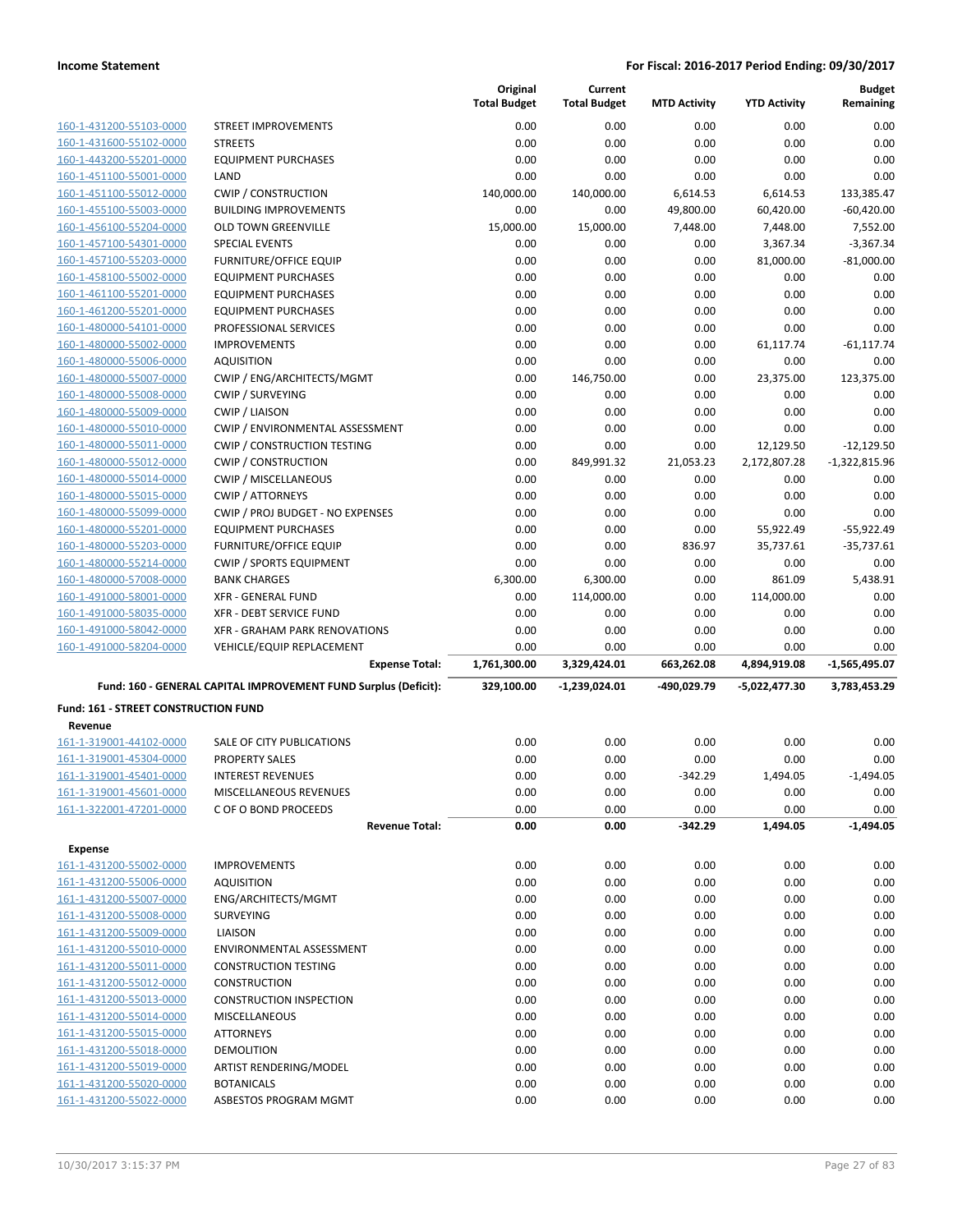|                                                            |                                                             | Original<br><b>Total Budget</b> | Current<br><b>Total Budget</b> | <b>MTD Activity</b> | <b>YTD Activity</b> | <b>Budget</b><br>Remaining |
|------------------------------------------------------------|-------------------------------------------------------------|---------------------------------|--------------------------------|---------------------|---------------------|----------------------------|
| 161-1-431200-55023-0000                                    | <b>ASBESTOS ABATEMENT</b>                                   | 0.00                            | 0.00                           | 0.00                | 0.00                | 0.00                       |
| 161-1-431200-55024-0000                                    | <b>GEOTECHNICAL</b>                                         | 0.00                            | 0.00                           | 0.00                | 0.00                | 0.00                       |
| 161-1-431200-55201-0000                                    | <b>EQUIPMENT PURCHASES</b>                                  | 0.00                            | 0.00                           | 0.00                | 0.00                | 0.00                       |
| 161-1-431200-55203-0000                                    | <b>FURNITURE/OFFICE EQUIP</b>                               | 0.00                            | 0.00                           | 0.00                | 0.00                | 0.00                       |
| 161-1-431200-55214-0000                                    | <b>SPORTS EQUIPMENT</b>                                     | 0.00                            | 0.00                           | 0.00                | 0.00                | 0.00                       |
| 161-1-475100-56003-0000                                    | <b>ISSUANCE COSTS</b>                                       | 0.00                            | 0.00                           | 0.00                | 0.00                | 0.00                       |
| 161-1-480000-57008-0000                                    | <b>BANK CHARGES</b>                                         | 0.00                            | 0.00                           | 42.44               | 378.78              | $-378.78$                  |
|                                                            | <b>Expense Total:</b>                                       | 0.00                            | 0.00                           | 42.44               | 378.78              | $-378.78$                  |
|                                                            | Fund: 161 - STREET CONSTRUCTION FUND Surplus (Deficit):     | 0.00                            | 0.00                           | -384.73             | 1,115.27            | $-1,115.27$                |
| <b>Fund: 162 - GRAHAM PARK RENOVATIONS FUND</b><br>Revenue |                                                             |                                 |                                |                     |                     |                            |
| 162-1-319001-45401-0000                                    | <b>INTEREST REVENUES</b>                                    | 0.00                            | 0.00                           | 0.00                | 0.00                | 0.00                       |
| 162-1-323001-43102-0000                                    | XFR - TEXAS PARKS & WILDLIFE                                | 0.00                            | 0.00                           | 0.00                | 0.00                | 0.00                       |
| 162-1-323001-46001-0000                                    | <b>XFR - GENERAL FUND</b>                                   | 0.00                            | 0.00                           | 0.00                | 0.00                | 0.00                       |
| 162-1-323001-46023-0000                                    | XFR - GENERAL CIP FUND                                      | 0.00                            | 0.00                           | 0.00                | 0.00                | 0.00                       |
|                                                            | <b>Revenue Total:</b>                                       | 0.00                            | 0.00                           | 0.00                | 0.00                | 0.00                       |
| <b>Expense</b>                                             |                                                             |                                 |                                |                     |                     |                            |
| 162-1-451100-54211-0000                                    | ADVERTISING                                                 | 0.00                            | 0.00                           | 0.00                | 0.00                | 0.00                       |
| 162-1-451100-55007-0000                                    | CWIP / ENG/ARCHITECTS/MGMT                                  | 0.00                            | 0.00                           | 0.00                | 0.00                | 0.00                       |
| 162-1-451100-55012-0000                                    | <b>CWIP / CONSTRUCTION</b>                                  | 0.00                            | 0.00                           | 0.00                | 0.00                | 0.00                       |
| 162-1-451100-55201-0000                                    | <b>EQUIPMENT PURCHASES</b>                                  | 0.00                            | 0.00                           | 0.00                | 0.00                | 0.00                       |
| 162-1-480000-57008-0000                                    | <b>BANK CHARGES</b>                                         | 0.00                            | 0.00                           | 0.00                | 0.00                | 0.00                       |
|                                                            | <b>Expense Total:</b>                                       | 0.00                            | 0.00                           | 0.00                | 0.00                | 0.00                       |
|                                                            | Fund: 162 - GRAHAM PARK RENOVATIONS FUND Surplus (Deficit): | 0.00                            | 0.00                           | 0.00                | 0.00                | 0.00                       |
| Fund: 163 - SECO STIMULAS BLOCK GRANT                      |                                                             |                                 |                                |                     |                     |                            |
| Revenue<br>163-1-000000-43102-0000                         | <b>GRANT REVENUE STATE</b>                                  | 0.00                            | 0.00                           | 0.00                | 0.00                | 0.00                       |
| 163-1-000000-45401-0000                                    | <b>INTEREST REVENUES</b>                                    | 0.00                            | 0.00                           | 0.00                | 0.00                | 0.00                       |
|                                                            | <b>Revenue Total:</b>                                       | 0.00                            | 0.00                           | 0.00                | 0.00                | 0.00                       |
|                                                            |                                                             |                                 |                                |                     |                     |                            |
| <b>Expense</b><br>163-1-461100-55002-0000                  | <b>CWIP / IMPROVEMENTS</b>                                  | 0.00                            | 0.00                           | 0.00                | 0.00                | 0.00                       |
| 163-1-461100-55007-0000                                    | CWIP / ENG/ARCHITECTS/MGMT                                  | 0.00                            | 0.00                           | 0.00                | 0.00                | 0.00                       |
| 163-1-461100-55099-0000                                    | CWIP / PROJ BUDGET - NO EXPENSES                            | 0.00                            | 0.00                           | 0.00                | 0.00                | 0.00                       |
| 163-1-461100-55201-0000                                    | <b>EQUIPMENT PURCHASES</b>                                  | 0.00                            | 0.00                           | 0.00                | 0.00                | 0.00                       |
| 163-1-480000-57008-0000                                    | <b>BANK CHARGES</b>                                         | 0.00                            | 0.00                           | 0.00                | 0.00                | 0.00                       |
|                                                            | <b>Expense Total:</b>                                       | 0.00                            | 0.00                           | 0.00                | 0.00                | 0.00                       |
|                                                            | Fund: 163 - SECO STIMULAS BLOCK GRANT Surplus (Deficit):    | 0.00                            | 0.00                           | 0.00                | 0.00                | 0.00                       |
| Fund: 164 - 2013 CO CAPITAL FUND                           |                                                             |                                 |                                |                     |                     |                            |
| Revenue<br>164-1-319001-44102-0000                         | SALE OF CITY PUBLICATIONS                                   | 0.00                            | 0.00                           | 0.00                | 0.00                | 0.00                       |
| 164-1-319001-45304-0000                                    | PROPERTY SALES                                              | 0.00                            | 0.00                           | 0.00                | 0.00                | 0.00                       |
| 164-1-319001-45401-0000                                    | <b>INTEREST REVENUES</b>                                    | 0.00                            | 0.00                           | $-11.14$            | 148.62              | $-148.62$                  |
| 164-1-319001-45601-0000                                    | MISCELLANEOUS REVENUES                                      | 0.00                            | 0.00                           | 0.00                | 0.00                | 0.00                       |
| 164-1-322001-47201-0000                                    | C OF O BOND PROCEEDS                                        | 0.00                            | 0.00                           | 0.00                | 0.00                | 0.00                       |
|                                                            | <b>Revenue Total:</b>                                       | 0.00                            | 0.00                           | $-11.14$            | 148.62              | $-148.62$                  |
| Expense                                                    |                                                             |                                 |                                |                     |                     |                            |
| 164-1-421210-55201-0000                                    | <b>EQUIPMENT PURCHASES</b>                                  | 0.00                            | 0.00                           | 0.00                | 0.00                | 0.00                       |
| 164-1-421210-55202-0000                                    | <b>VEHICLES</b>                                             | 0.00                            | 0.00                           | 0.00                | 0.00                | 0.00                       |
| 164-1-422200-55201-0000                                    | <b>EQUIPMENT PURCHASES</b>                                  | 0.00                            | 0.00                           | 0.00                | 0.00                | 0.00                       |
| 164-1-422400-55201-0000                                    | <b>EQUIPMENT PURCHASES</b>                                  | 0.00                            | 0.00                           | 0.00                | 0.00                | 0.00                       |
| 164-1-431200-55201-0000                                    | <b>EQUIPMENT PURCHASES</b>                                  | 0.00                            | 0.00                           | 0.00                | 0.00                | 0.00                       |
| 164-1-431200-55202-0000                                    | <b>VEHICLES</b>                                             | 0.00                            | 0.00                           | 0.00                | 0.00                | 0.00                       |
| 164-1-443200-55201-0000                                    | <b>EQUIPMENT PURCHASES</b>                                  | 0.00                            | 0.00                           | 0.00                | 0.00                | 0.00                       |
| 164-1-443200-55202-0000                                    | <b>VEHICLES</b>                                             | 0.00                            | 0.00                           | 0.00                | 0.00                | 0.00                       |
| 164-1-451100-55201-0000                                    | <b>EQUIPMENT PURCHASES</b>                                  | 0.00                            | 0.00                           | 0.00                | 0.00                | 0.00                       |
| 164-1-465100-55205-0000                                    | COMPUTER EQUIPMENT / SOFTWARE                               | 0.00                            | 0.00                           | 0.00                | 0.00                | 0.00                       |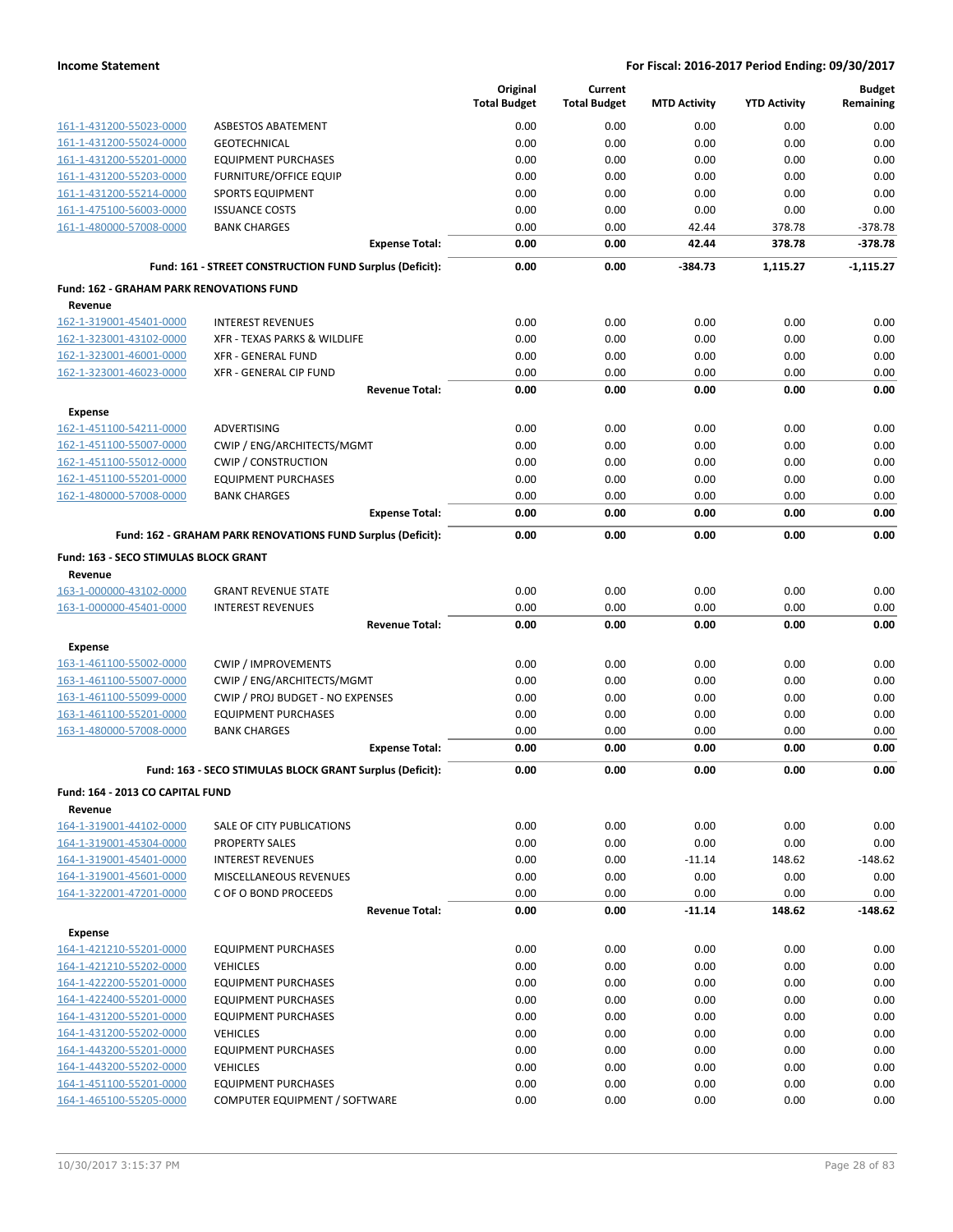|                                    |                                                              | Original<br><b>Total Budget</b> | Current<br><b>Total Budget</b> | <b>MTD Activity</b> | <b>YTD Activity</b> | <b>Budget</b><br>Remaining    |
|------------------------------------|--------------------------------------------------------------|---------------------------------|--------------------------------|---------------------|---------------------|-------------------------------|
| 164-1-475100-56003-0000            | <b>ISSUANCE COSTS</b>                                        | 0.00                            | 0.00                           | 0.00                | 0.00                | 0.00                          |
| 164-1-480000-52002-0000            | POSTAGE / FREIGHT                                            | 0.00                            | 0.00                           | 0.00                | 0.00                | 0.00                          |
| 164-1-480000-55012-0000            | <b>CWIP / CONSTRUCTION</b>                                   | 0.00                            | 0.00                           | 0.00                | 0.00                | 0.00                          |
| 164-1-480000-55205-0000            | COMPUTER EQUIPMENT / SOFTWARE                                | 0.00                            | 0.00                           | 0.00                | 0.00                | 0.00                          |
| 164-1-480000-57008-0000            | <b>BANK CHARGES</b>                                          | 0.00                            | 0.00                           | 1.59                | 7.22                | $-7.22$                       |
| 164-1-491000-58204-0000            | XFR - VEHICLE/EQUIP RPLCMNT                                  | 0.00                            | 0.00                           | 0.00                | 0.00                | 0.00                          |
|                                    | <b>Expense Total:</b>                                        | 0.00                            | 0.00                           | 1.59                | 7.22                | $-7.22$                       |
|                                    | Fund: 164 - 2013 CO CAPITAL FUND Surplus (Deficit):          | 0.00                            | 0.00                           | $-12.73$            | 141.40              | $-141.40$                     |
| Fund: 165 - 2014 GO FUND           |                                                              |                                 |                                |                     |                     |                               |
| Revenue<br>165-1-000000-47201-0000 | <b>G OF O BOND PROCEEDS</b>                                  | 0.00                            | 0.00                           | 0.00                | 0.00                | 0.00                          |
| 165-1-319001-44102-0000            | SALE OF CITY PUBLICATIONS                                    | 0.00                            | 0.00                           | 0.00                | 0.00                | 0.00                          |
| 165-1-319001-45304-0000            | PROPERTY SALES                                               | 0.00                            | 0.00                           | 0.00                | 0.00                | 0.00                          |
| 165-1-319001-45401-0000            | <b>INTEREST REVENUES</b>                                     | 0.00                            | 0.00                           | 2,321.08            | 38,999.77           | $-38,999.77$                  |
| 165-1-319001-45601-0000            | MISCELLANEOUS REVENUES                                       | 0.00                            | 0.00                           | 0.00                | 0.00                | 0.00                          |
| 165-1-319001-47201-0000            | <b>G OF O BOND PROCEEDS</b>                                  | 0.00                            | 0.00                           | 0.00                | 0.00                | 0.00                          |
|                                    | <b>Revenue Total:</b>                                        | 0.00                            | 0.00                           | 2,321.08            | 38,999.77           | -38,999.77                    |
| <b>Expense</b>                     |                                                              |                                 |                                |                     |                     |                               |
| 165-1-431200-55002-0000            | <b>IMPROVEMENTS</b>                                          | 0.00                            | 0.00                           | 0.00                | 0.00                | 0.00                          |
| 165-1-431200-55006-0000            | <b>AQUISITION</b>                                            | 0.00                            | 0.00                           | 0.00                | 0.00                | 0.00                          |
| 165-1-431200-55007-0000            | ENG/ARCHITECTS/MGMT                                          | 0.00                            | 20,000.00                      | 0.00                | 67,169.50           | $-47,169.50$                  |
| 165-1-431200-55008-0000            | <b>SURVEYING</b>                                             | 0.00                            | 0.00                           | 0.00                | 0.00                | 0.00                          |
| 165-1-431200-55009-0000            | <b>LIAISON</b>                                               | 0.00                            | 0.00                           | 0.00                | 0.00                | 0.00                          |
| 165-1-431200-55010-0000            | ENVIRONMENTAL ASSESSMENT                                     | 0.00                            | 0.00                           | 0.00                | 0.00                | 0.00                          |
| 165-1-431200-55011-0000            | <b>CONSTRUCTION TESTING</b>                                  | 0.00                            | 0.00                           | 0.00                | 13,650.00           | $-13,650.00$                  |
| 165-1-431200-55012-0000            | <b>CONSTRUCTION</b>                                          | 0.00                            | 0.00                           | 8,614.25            | 3,049,539.03        | $-3,049,539.03$               |
| 165-1-431200-55013-0000            | <b>CONSTRUCTION INSPECTION</b>                               | 0.00                            | 0.00                           | 0.00                | 0.00                | 0.00                          |
| 165-1-431200-55014-0000            | <b>MISCELLANEOUS</b>                                         | 0.00                            | 0.00                           | 0.00                | 0.00                | 0.00                          |
| 165-1-431200-55015-0000            | <b>ATTORNEYS</b>                                             | 0.00                            | 0.00                           | 0.00                | 0.00                | 0.00                          |
| 165-1-431200-55018-0000            | <b>DEMOLITION</b>                                            | 0.00                            | 0.00                           | 0.00                | 0.00                | 0.00                          |
| 165-1-431200-55019-0000            | ARTIST RENDERING/MODEL                                       | 0.00                            | 0.00                           | 0.00                | 0.00                | 0.00                          |
| 165-1-431200-55020-0000            | <b>BOTANICALS</b>                                            | 0.00                            | 0.00                           | 0.00                | 0.00                | 0.00                          |
| 165-1-431200-55214-0000            | <b>SPORTS EQUIPMENT</b>                                      | 0.00                            | 0.00                           | 0.00                | 0.00                | 0.00                          |
| 165-1-475100-56003-0000            | <b>ISSUANCE COSTS</b>                                        | 0.00                            | 0.00                           | 0.00                | 0.00                | 0.00                          |
| 165-1-480000-57008-0000            | <b>BANK CHARGES</b>                                          | 0.00                            | 0.00                           | 0.00                | 47.11               | $-47.11$                      |
|                                    | <b>Expense Total:</b>                                        | 0.00<br>0.00                    | 20,000.00                      | 8,614.25            | 3,130,405.64        | -3,110,405.64<br>3,071,405.87 |
|                                    | Fund: 165 - 2014 GO FUND Surplus (Deficit):                  |                                 | $-20,000.00$                   | $-6,293.17$         | -3,091,405.87       |                               |
|                                    | <b>Fund: 170 - LAW ENFORCEMENT GRANT - CAPITAL PURCHASES</b> |                                 |                                |                     |                     |                               |
| Revenue<br>170-1-310001-43100-0000 | <b>GRANT REVENUE</b>                                         | 0.00                            | 30,000.00                      | 0.00                | 30,000.00           | 0.00                          |
| 170-1-310001-43101-0000            | <b>GRANT REVENUE FEDERAL</b>                                 | 0.00                            | 0.00                           | 0.00                | 0.00                | 0.00                          |
| 170-1-310001-43103-0000            | <b>GRANT REVENUE FOUNDATION</b>                              | 0.00                            | 0.00                           | 0.00                | 0.00                | 0.00                          |
| 170-1-319001-45401-0000            | <b>INTEREST REVENUES</b>                                     | 0.00                            | 0.00                           | 0.00                | 0.00                | 0.00                          |
| 170-1-323001-46001-0000            | <b>XFR - GENERAL FUND</b>                                    | 0.00                            | 0.00                           | 0.00                | 0.00                | 0.00                          |
| 170-1-323001-46023-0000            | <b>XFR - GENERAL CIP FUND</b>                                | 0.00                            | 0.00                           | 0.00                | 0.00                | 0.00                          |
|                                    | <b>Revenue Total:</b>                                        | 0.00                            | 30,000.00                      | 0.00                | 30,000.00           | 0.00                          |
| <b>Expense</b>                     |                                                              |                                 |                                |                     |                     |                               |
| 170-1-000000-55011-0000            | <b>CWIP / CONSTRUCTION TESTING</b>                           | 0.00                            | 0.00                           | 0.00                | 0.00                | 0.00                          |
| 170-1-000000-55012-0000            | <b>CWIP / CONSTRUCTION</b>                                   | 0.00                            | 0.00                           | 0.00                | 0.00                | 0.00                          |
| 170-1-000000-55017-0000            | CWIP / ENG/ARCHITECTS/MGMT                                   | 0.00                            | 0.00                           | 0.00                | 0.00                | 0.00                          |
| 170-1-000000-58040-0000            | <b>GENERAL CIP</b>                                           | 0.00                            | 0.00                           | 0.00                | 0.00                | 0.00                          |
| 170-1-421230-54214-0000            | <b>TRAVEL &amp; TRAINING</b>                                 | 0.00                            | 0.00                           | 0.00                | 0.00                | 0.00                          |
| 170-1-421230-55016-0000            | SUBAWARD - HUNT COUNTY                                       | 0.00                            | 0.00                           | 0.00                | 0.00                | 0.00                          |
| 170-1-421230-55017-0000            | SUBAWARD - CITY OF CMMRC                                     | 0.00                            | 0.00                           | 0.00                | 0.00                | 0.00                          |
| 170-1-421230-55201-0000            | <b>EQUIPMENT PURCHASES</b>                                   | 0.00                            | 0.00                           | 0.00                | 0.00                | 0.00                          |
| 170-1-421230-96124-5030            | <b>FURNITURE &amp; EQUIPMENT</b>                             | 0.00                            | 0.00                           | 0.00                | 0.00                | 0.00                          |
| 170-1-421600-55201-0000            | <b>EQUIPMENT PURCHASES</b>                                   | 0.00                            | 30,000.00                      | 0.00                | 30,000.00           | 0.00                          |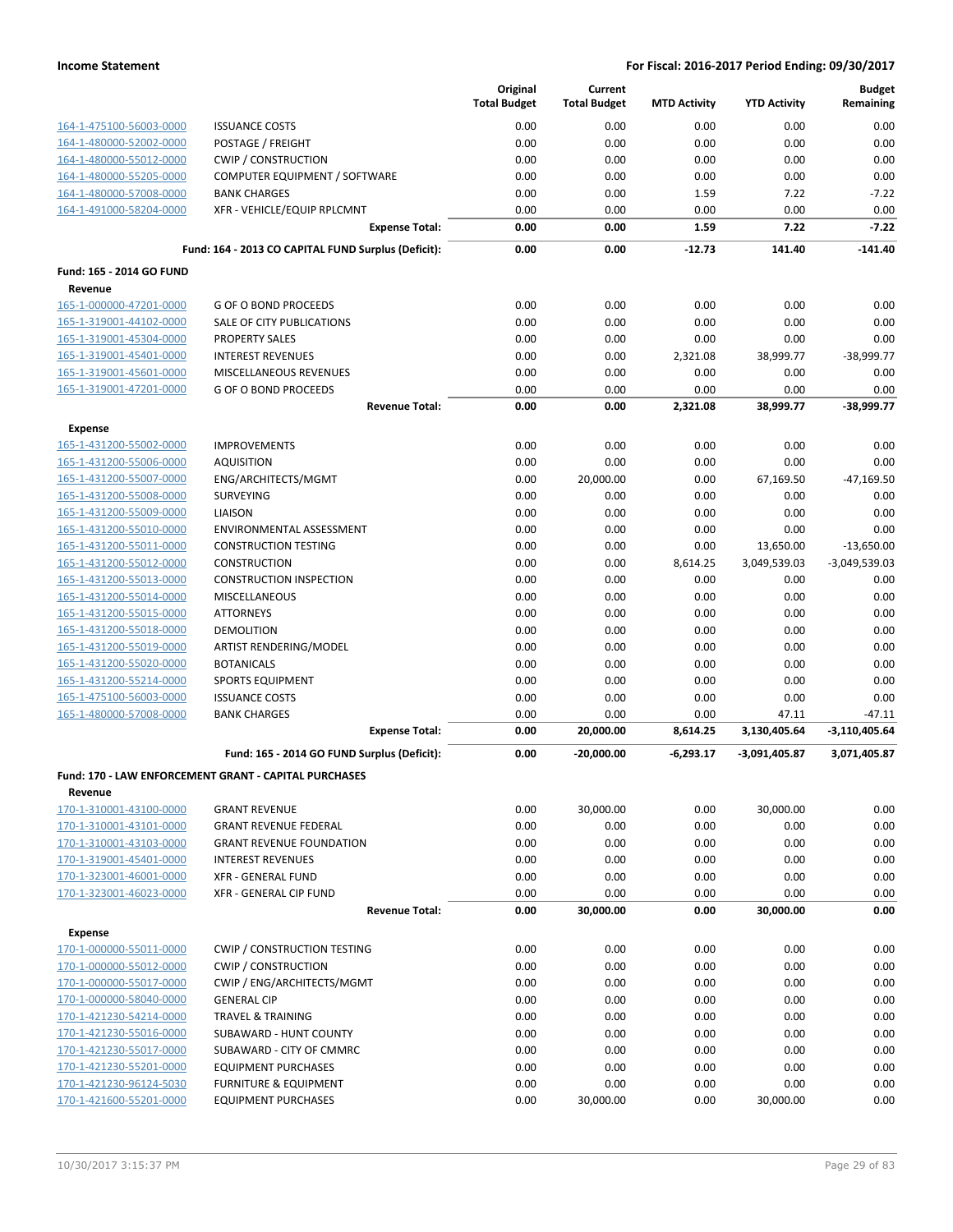|                                                    |                                                                      | Original<br><b>Total Budget</b> | Current<br><b>Total Budget</b> | <b>MTD Activity</b> | <b>YTD Activity</b> | <b>Budget</b><br>Remaining |
|----------------------------------------------------|----------------------------------------------------------------------|---------------------------------|--------------------------------|---------------------|---------------------|----------------------------|
| 170-1-480000-57008-0000                            | <b>BANK CHARGES</b>                                                  | 0.00                            | 0.00                           | 0.00                | 0.00                | 0.00                       |
|                                                    | <b>Expense Total:</b>                                                | 0.00                            | 30,000.00                      | 0.00                | 30,000.00           | 0.00                       |
|                                                    | Fund: 170 - LAW ENFORCEMENT GRANT - CAPITAL PURCHASES Surplus (Defic | 0.00                            | 0.00                           | 0.00                | 0.00                | 0.00                       |
| Fund: 171 - MAIN STREET SPECIAL REVENUE<br>Revenue |                                                                      |                                 |                                |                     |                     |                            |
| 171-1-000000-43101-0000                            | <b>GRANT REVENUE FEDERAL</b>                                         | 0.00                            | 0.00                           | 0.00                | 0.00                | 0.00                       |
| 171-1-000000-46001-0000                            | FROM GENERAL FUND / GENERAL FUND                                     | 0.00                            | 0.00                           | 0.00                | 0.00                | 0.00                       |
| 171-1-000000-46023-0000                            | <b>CAPITAL IMPROVEMENTS FUND</b>                                     | 0.00                            | 0.00                           | 0.00                | 0.00                | 0.00                       |
| 171-1-310001-43104-0000                            | <b>GRANT REVENUE - OTHER</b>                                         | 0.00                            | 25,000.00                      | 0.00                | 25,000.00           | 0.00                       |
| 171-1-319001-45401-0000                            | <b>INTEREST REVENUES</b>                                             | 0.00                            | 0.00                           | 0.00                | 0.00                | 0.00                       |
|                                                    | <b>Revenue Total:</b>                                                | 0.00                            | 25,000.00                      | 0.00                | 25,000.00           | 0.00                       |
| <b>Expense</b>                                     |                                                                      |                                 |                                |                     |                     |                            |
| 171-1-456100-54103-0000                            | CONSULTING                                                           | 0.00                            | 0.00                           | 0.00                | 0.00                | 0.00                       |
| 171-1-456100-54111-0000                            | <b>GRANT MANAGEMENT</b>                                              | 0.00                            | 0.00                           | 0.00                | 0.00                | 0.00                       |
| 171-1-456100-54211-0000                            | ADVERTISING                                                          | 0.00                            | 0.00                           | 0.00                | 0.00                | 0.00                       |
| 171-1-456100-54501-0000                            | <b>SPECIAL SERVICES</b>                                              | 0.00                            | 25,000.00                      | 12,500.00           | 26,375.00           | $-1,375.00$                |
| 171-1-456100-55006-0000                            | <b>AQUISITION</b>                                                    | 0.00                            | 0.00                           | 0.00                | 0.00                | 0.00                       |
| 171-1-456100-55007-0000                            | ENG/ARCHITECTS/MGMT                                                  | 0.00                            | 0.00                           | 0.00                | 0.00                | 0.00                       |
| 171-1-456100-55008-0000                            | <b>SURVEYING</b>                                                     | 0.00                            | 0.00                           | 0.00                | 0.00                | 0.00                       |
| 171-1-456100-55009-0000                            | LIAISON                                                              | 0.00                            | 0.00                           | 0.00                | 0.00                | 0.00                       |
| 171-1-456100-55010-0000                            | CWIP / ENVIRONMENTAL ASSESSMENT                                      | 0.00                            | 0.00                           | 0.00                | 0.00                | 0.00                       |
| 171-1-456100-55011-0000                            | <b>CWIP / CONSTRUCTION TESTING</b>                                   | 0.00                            | 0.00                           | 0.00                | 0.00                | 0.00                       |
| 171-1-456100-55012-0000                            | <b>CWIP / CONSTRUCTION</b>                                           | 0.00                            | 0.00                           | 0.00                | 0.00                | 0.00                       |
| 171-1-456100-55013-0000                            | <b>CONSTRUCTION INSPECTION</b>                                       | 0.00<br>0.00                    | 0.00<br>0.00                   | 0.00<br>0.00        | 0.00<br>0.00        | 0.00<br>0.00               |
| 171-1-456100-55014-0000<br>171-1-456100-55018-0000 | <b>MISCELLANEOUS</b><br><b>DEMOLITION</b>                            | 0.00                            | 0.00                           | 0.00                | 0.00                | 0.00                       |
| 171-1-456100-55019-0000                            | ARTIST RENDERING/MODEL                                               | 0.00                            | 0.00                           | 0.00                | 0.00                | 0.00                       |
| 171-1-456100-55099-0000                            | PROJ BUDGET - NO EXPENSES                                            | 0.00                            | 0.00                           | 0.00                | 0.00                | 0.00                       |
| 171-1-480000-57008-0000                            | <b>BANK CHARGES</b>                                                  | 0.00                            | 0.00                           | 0.00                | 0.00                | 0.00                       |
| 171-1-491000-58001-0000                            | <b>XFR - GENERAL FUND</b>                                            | 0.00                            | 0.00                           | 0.00                | 0.00                | 0.00                       |
|                                                    | <b>Expense Total:</b>                                                | 0.00                            | 25,000.00                      | 12,500.00           | 26,375.00           | $-1,375.00$                |
|                                                    | Fund: 171 - MAIN STREET SPECIAL REVENUE Surplus (Deficit):           | 0.00                            | 0.00                           | $-12,500.00$        | $-1,375.00$         | 1,375.00                   |
| <b>Fund: 172 - MINOR GRANTS FUND</b>               |                                                                      |                                 |                                |                     |                     |                            |
| Revenue                                            |                                                                      |                                 |                                |                     |                     |                            |
| 172-1-000000-43104-0000                            | <b>HUNT CO CRIME STOPPERS</b>                                        | 0.00                            | 0.00                           | 0.00                | 0.00                | 0.00                       |
| 172-1-310001-43105-0000                            | MISCELLANEOUS / GRANTS                                               | 0.00                            | 25,000.00                      | 0.00                | 24,889.67           | 110.33                     |
| 172-1-310001-43106-0000                            | <b>GRANT REVENUE FEDERAL</b>                                         | 0.00                            | 0.00                           | 0.00                | 0.00                | 0.00                       |
| 172-1-310001-43108-0000                            | <b>GRANTS / LIBRARY GRANT</b>                                        | 0.00                            | 0.00                           | 0.00                | 11,330.25           | $-11,330.25$               |
| 172-1-310001-43110-0000                            | <b>GRANTS / TEXAS FOREST SERVICE</b>                                 | 0.00                            | 0.00                           | 0.00                | 0.00                | 0.00                       |
| 172-1-310002-45611-0000                            | <b>DONATIONS</b>                                                     | 0.00                            | 0.00                           | 0.00                | 15,000.00           | $-15,000.00$               |
| 172-1-319001-45401-0000                            | <b>INTEREST REVENUES</b>                                             | 0.00                            | 0.00                           | 0.00                | 0.00                | 0.00                       |
|                                                    | <b>Revenue Total:</b>                                                | 0.00                            | 25,000.00                      | 0.00                | 51,219.92           | -26,219.92                 |
| <b>Expense</b>                                     |                                                                      |                                 |                                |                     |                     |                            |
| 172-1-421230-55201-0000                            | <b>EQUIPMENT PURCHASES</b>                                           | 0.00                            | 0.00                           | 0.00                | 0.00                | 0.00                       |
| 172-1-421240-55207-0000                            | RADIO COMMUNICATION EQUIP                                            | 0.00                            | 25,000.00                      | 0.00                | 24,889.67           | 110.33                     |
| 172-1-422100-54214-0000                            | TRAVEL & TRAINING                                                    | 0.00                            | 0.00                           | 0.00                | 0.00                | 0.00                       |
| 172-1-422200-54214-0000                            | <b>TRAVEL &amp; TRAINING</b>                                         | 0.00                            | 0.00                           | 0.00                | 0.00                | 0.00                       |
| 172-1-441100-55007-0000                            | <b>GRANT MANAGEMENT</b>                                              | 0.00                            | 0.00                           | 0.00                | 0.00                | 0.00                       |
| 172-1-441100-55012-0000                            | <b>CONSTRUCTION</b>                                                  | 0.00                            | 0.00                           | 0.00                | 0.00                | 0.00                       |
| 172-1-441100-55014-0000                            | <b>MISCELLANEOUS</b>                                                 | 0.00                            | 0.00                           | 0.00                | 0.00                | 0.00                       |
| 172-1-441100-55098-0000                            | ORCA/CDBG REIMBURSEMENT                                              | 0.00                            | 0.00                           | 0.00                | 0.00                | 0.00                       |
| 172-1-441100-55099-0000                            | PROJ BUDGET - NO EXPENSES                                            | 0.00                            | 0.00                           | 0.00                | 0.00                | 0.00                       |
| 172-1-441100-58040-0000                            | CAPITAL IMPROVEMENT FUND                                             | 0.00                            | 0.00                           | 0.00                | 0.00                | 0.00                       |
| 172-1-455100-51011-0000                            | PART TIME TEMPORARY                                                  | 0.00                            | 0.00                           | 0.00                | 2,701.18            | $-2,701.18$                |
| 172-1-455100-52402-0000                            | <b>BASIC PROGRAM EXPENSE</b>                                         | 0.00                            | 0.00                           | $-38.88$            | 22,503.08           | $-22,503.08$               |
| 172-1-455100-54101-0000<br>172-1-455100-54201-0000 | PROFESSIONAL SERVICES<br>MEMBERSHIPS & SUBSCRIPTIONS                 | 0.00<br>0.00                    | 0.00<br>0.00                   | 0.00<br>0.00        | 0.00                | 0.00                       |
|                                                    |                                                                      |                                 |                                |                     | 572.25              | $-572.25$                  |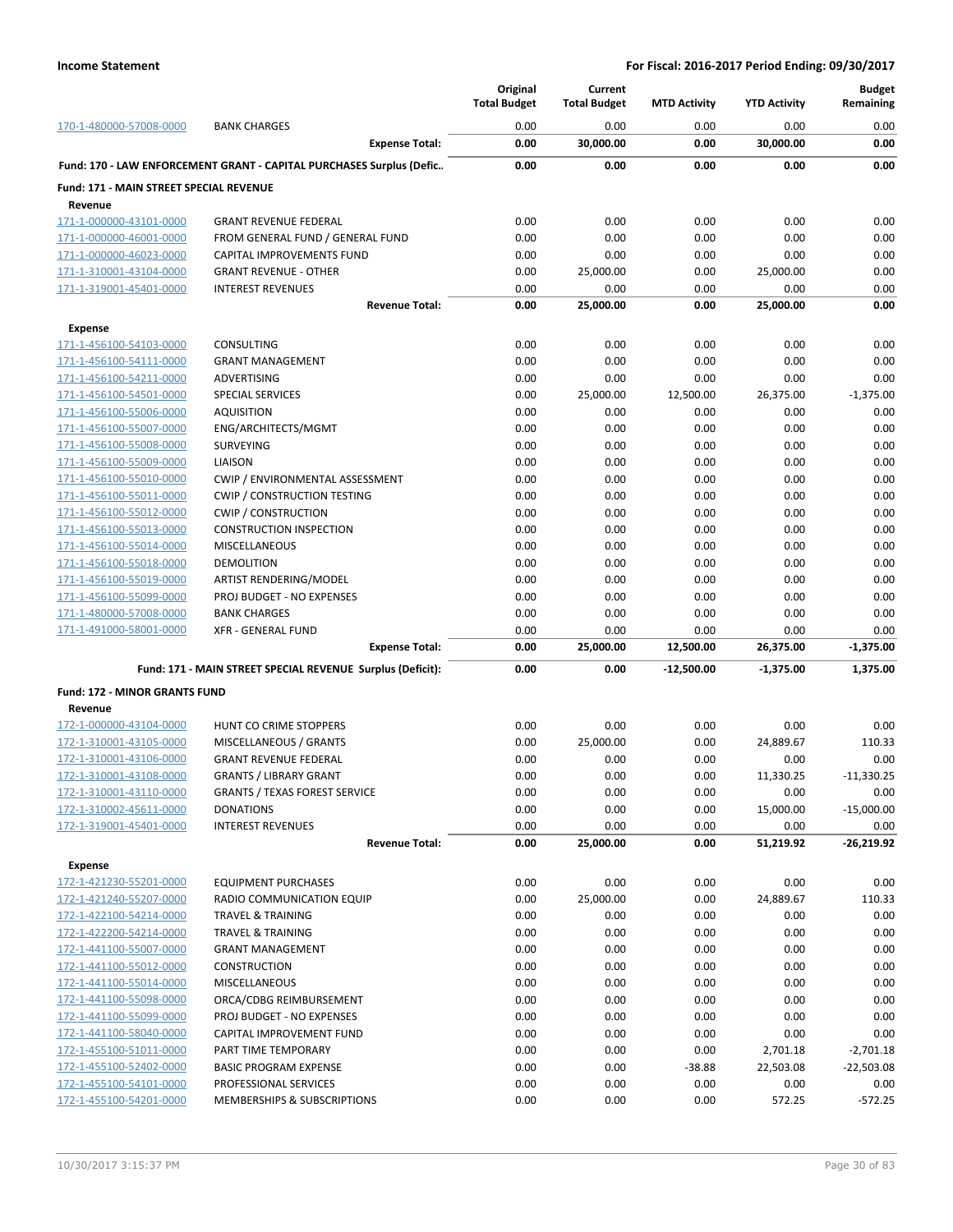|                                                    |                                                                | Original<br><b>Total Budget</b> | Current<br><b>Total Budget</b> | <b>MTD Activity</b> | <b>YTD Activity</b> | <b>Budget</b><br>Remaining |
|----------------------------------------------------|----------------------------------------------------------------|---------------------------------|--------------------------------|---------------------|---------------------|----------------------------|
| 172-1-455100-54214-0000                            | <b>TRAVEL &amp; TRAINING</b>                                   | 0.00                            | 0.00                           | 0.00                | 0.00                | 0.00                       |
| 172-1-455100-55201-0000                            | <b>EQUIPMENT PURCHASES</b>                                     | 0.00                            | 0.00                           | 0.00                | 0.00                | 0.00                       |
| 172-1-455100-55203-0000                            | <b>FURNITURE/OFFICE EQUIP</b>                                  | 0.00                            | 0.00                           | 0.00                | 0.00                | 0.00                       |
| 172-1-455100-55211-0000                            | DEPARTMENTAL CAPITAL / BOOKS                                   | 0.00                            | 0.00                           | 0.00                | 2,000.77            | $-2,000.77$                |
| 172-1-480000-57008-0000                            | <b>BANK CHARGES</b>                                            | 0.00                            | 0.00                           | 0.00                | 0.00                | 0.00                       |
|                                                    | <b>Expense Total:</b>                                          | 0.00                            | 25,000.00                      | $-38.88$            | 52,666.95           | $-27,666.95$               |
|                                                    | Fund: 172 - MINOR GRANTS FUND Surplus (Deficit):               | 0.00                            | 0.00                           | 38.88               | $-1,447.03$         | 1,447.03                   |
| Fund: 173 - FL YOUNG FOUNDATION                    |                                                                |                                 |                                |                     |                     |                            |
| Revenue<br>173-1-310001-43101-0000                 | FED GRANT REVENUE                                              | 0.00                            | 0.00                           | 0.00                | 0.00                | 0.00                       |
| 173-1-319001-45401-0000                            | <b>INTEREST REVENUES</b>                                       | 0.00                            | 0.00                           | 0.00                | 0.00                | 0.00                       |
|                                                    | <b>Revenue Total:</b>                                          | 0.00                            | 0.00                           | 0.00                | 0.00                | 0.00                       |
| <b>Expense</b>                                     |                                                                |                                 |                                |                     |                     |                            |
| 173-1-421230-55201-0000                            | <b>EQUIPMENT PURCHASES</b>                                     | 0.00                            | 0.00                           | 0.00                | 0.00                | 0.00                       |
| 173-1-491000-58001-0000                            | <b>XFR - GENERAL FUND</b>                                      | 0.00                            | 0.00                           | 0.00                | 0.00                | 0.00                       |
|                                                    | <b>Expense Total:</b>                                          | 0.00                            | 0.00                           | 0.00                | 0.00                | 0.00                       |
|                                                    | Fund: 173 - FL YOUNG FOUNDATION Surplus (Deficit):             | 0.00                            | 0.00                           | 0.00                | 0.00                | 0.00                       |
| Fund: 174 - FEMA GRANT                             |                                                                |                                 |                                |                     |                     |                            |
| Revenue                                            |                                                                |                                 |                                |                     |                     |                            |
| 174-1-310001-43107-0000                            | <b>GRANTS / FEMA GRANT REVENUE</b><br><b>INTEREST REVENUES</b> | 0.00<br>0.00                    | 0.00<br>0.00                   | 0.00<br>0.00        | 182,810.00<br>0.00  | $-182,810.00$<br>0.00      |
| 174-1-319001-45401-0000<br>174-1-323001-46023-0000 | XFR - GENERAL CIP FUND                                         | 0.00                            | 0.00                           | 0.00                | 0.00                | 0.00                       |
|                                                    | <b>Revenue Total:</b>                                          | 0.00                            | 0.00                           | 0.00                | 182,810.00          | $-182,810.00$              |
| <b>Expense</b>                                     |                                                                |                                 |                                |                     |                     |                            |
| 174-1-422100-55012-0000                            | <b>CWIP / CONSTRUCTION</b>                                     | 0.00                            | 0.00                           | 0.00                | 0.00                | 0.00                       |
| 174-1-422100-55207-0000                            | RADIO COMMUNICATION EQUIP                                      | 0.00                            | 0.00                           | 0.00                | 0.00                | 0.00                       |
| 174-1-422200-55201-0000                            | <b>EQUIPMENT PURCHASES</b>                                     | 0.00                            | 0.00                           | 70.00               | 182,810.00          | $-182,810.00$              |
| 174-1-480000-57008-0000                            | <b>BANK CHARGES</b>                                            | 0.00                            | 0.00                           | 0.00                | 0.00                | 0.00                       |
|                                                    | <b>Expense Total:</b>                                          | 0.00                            | 0.00                           | 70.00               | 182,810.00          | $-182,810.00$              |
|                                                    | Fund: 174 - FEMA GRANT Surplus (Deficit):                      | 0.00                            | 0.00                           | $-70.00$            | 0.00                | 0.00                       |
| Fund: 175 - JUSTICE ASSISTANCE GRANT - JAG         |                                                                |                                 |                                |                     |                     |                            |
| Revenue                                            |                                                                |                                 |                                |                     |                     |                            |
| 175-1-310001-43102-0000<br>175-1-319001-45401-0000 | <b>GRANTS / GRANT REVENUE</b><br><b>INTEREST REVENUES</b>      | 0.00<br>0.00                    | 0.00<br>0.00                   | 0.00<br>0.00        | 6,165.00<br>0.00    | $-6,165.00$<br>0.00        |
|                                                    | <b>Revenue Total:</b>                                          | 0.00                            | 0.00                           | 0.00                | 6,165.00            | $-6,165.00$                |
| <b>Expense</b>                                     |                                                                |                                 |                                |                     |                     |                            |
| 175-1-421230-55016-0000                            | SUBAWARD - HUNT COUNTY                                         | 0.00                            | 0.00                           | 0.00                | 0.00                | 0.00                       |
| 175-1-421230-55201-0000                            | <b>EQUIPMENT PURCHASES</b>                                     | 0.00                            | 0.00                           | 0.00                | 6,165.00            | $-6,165.00$                |
| 175-1-480000-57008-0000                            | <b>BANK CHARGES</b>                                            | 0.00                            | 0.00                           | 0.00                | 0.00                | 0.00                       |
|                                                    | <b>Expense Total:</b>                                          | 0.00                            | 0.00                           | 0.00                | 6,165.00            | $-6,165.00$                |
|                                                    | Fund: 175 - JUSTICE ASSISTANCE GRANT - JAG Surplus (Deficit):  | 0.00                            | 0.00                           | 0.00                | 0.00                | 0.00                       |
| Fund: 176 - HOME GRANT FUND                        |                                                                |                                 |                                |                     |                     |                            |
| Revenue                                            |                                                                |                                 |                                |                     |                     | 0.00                       |
| 176-1-310001-43108-0000<br>176-1-319001-45401-0000 | <b>GRANTS / LIBRARY GRANT</b><br><b>INTEREST REVENUES</b>      | 0.00<br>0.00                    | 0.00<br>0.00                   | 0.00<br>0.00        | 0.00<br>0.00        | 0.00                       |
| 176-1-323001-46001-0000                            | <b>XFR - GENERAL FUND</b>                                      | 0.00                            | 0.00                           | 0.00                | 0.00                | 0.00                       |
|                                                    | <b>Revenue Total:</b>                                          | 0.00                            | 0.00                           | 0.00                | 0.00                | 0.00                       |
| <b>Expense</b>                                     |                                                                |                                 |                                |                     |                     |                            |
| 176-1-455100-55201-0000                            | <b>EQUIPMENT PURCHASES</b>                                     | 0.00                            | 0.00                           | 0.00                | 0.00                | 0.00                       |
| 176-1-480000-54101-0000                            | PROFESSIONAL SERVICES                                          | 0.00                            | 0.00                           | 0.00                | 0.00                | 0.00                       |
| 176-1-480000-55002-0000                            | <b>IMPROVEMENTS</b>                                            | 0.00                            | 0.00                           | 0.00                | 0.00                | 0.00                       |
| 176-1-480000-55006-0000                            | <b>AQUISITION</b>                                              | 0.00                            | 0.00                           | 0.00                | 0.00                | 0.00                       |
| 176-1-480000-55007-0000                            | ENG/ARCHITECTS/MGMT                                            | 0.00                            | 0.00                           | 0.00                | 0.00                | 0.00                       |
| 176-1-480000-55008-0000                            | <b>SURVEYING</b>                                               | 0.00                            | 0.00                           | 0.00                | 0.00                | 0.00                       |
| 176-1-480000-55009-0000                            | <b>CWIP / LIAISON</b>                                          | 0.00                            | 0.00                           | 0.00                | 0.00                | 0.00                       |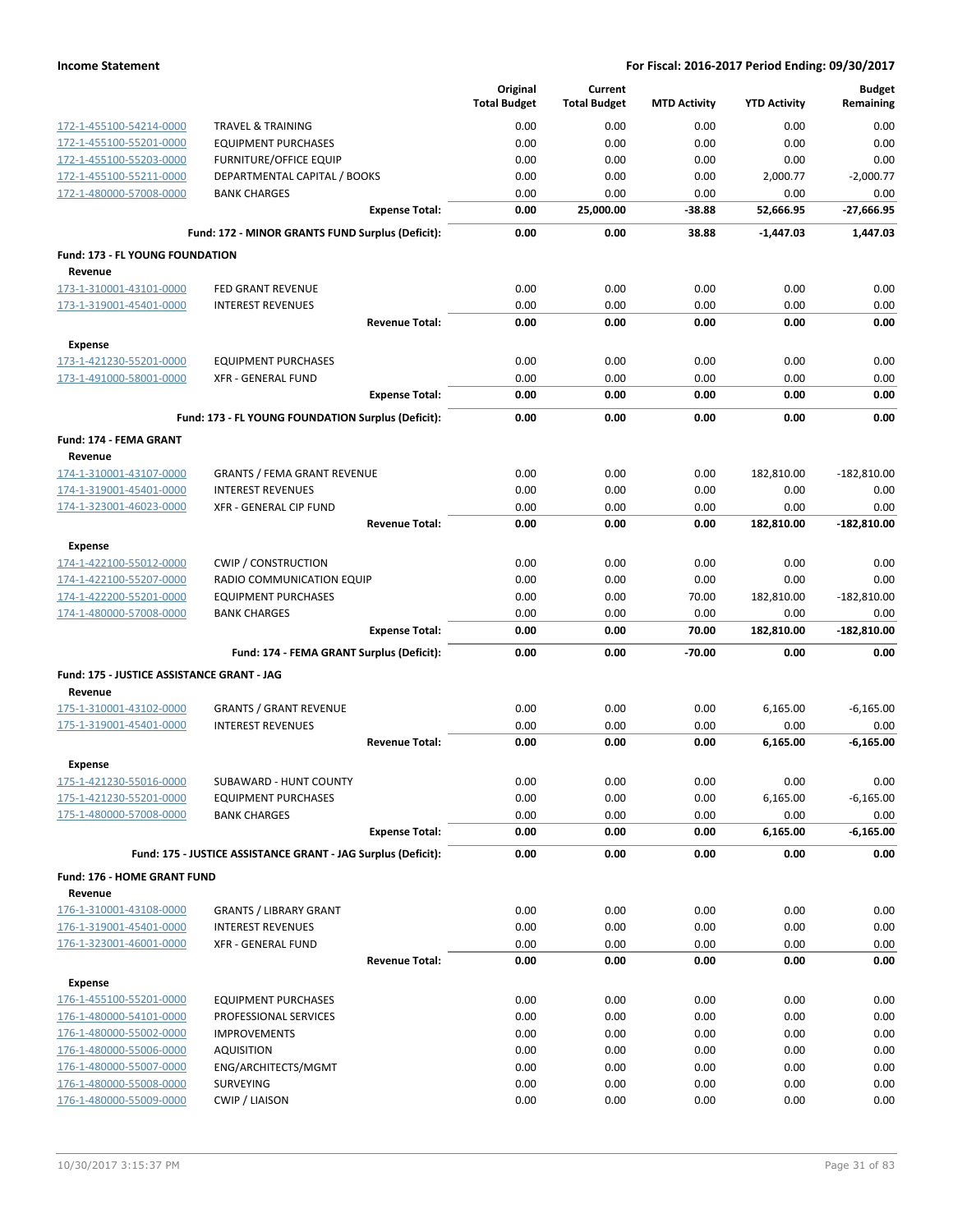|                                                |                                                            | Original<br><b>Total Budget</b> | Current<br><b>Total Budget</b> | <b>MTD Activity</b>        | <b>YTD Activity</b>        | <b>Budget</b><br>Remaining |
|------------------------------------------------|------------------------------------------------------------|---------------------------------|--------------------------------|----------------------------|----------------------------|----------------------------|
| 176-1-480000-55010-0000                        | ENVIRONMENTAL ASSESSMENT                                   | 0.00                            | 0.00                           | 0.00                       | 0.00                       | 0.00                       |
| 176-1-480000-55011-0000                        | <b>CONSTRUCTION TESTING</b>                                | 0.00                            | 0.00                           | 0.00                       | 0.00                       | 0.00                       |
| 176-1-480000-55012-0000                        | <b>CONSTRUCTION</b>                                        | 0.00                            | 0.00                           | 0.00                       | 0.00                       | 0.00                       |
| 176-1-480000-55014-0000                        | CWIP / MISCELLANEOUS                                       | 0.00                            | 0.00                           | 0.00                       | 0.00                       | 0.00                       |
| 176-1-480000-55015-0000                        | <b>ATTORNEYS</b>                                           | 0.00                            | 0.00                           | 0.00                       | 0.00                       | 0.00                       |
| 176-1-480000-55099-0000                        | PROJ BUDGET - NO EXPENSES                                  | 0.00                            | 0.00                           | 0.00                       | 0.00                       | 0.00                       |
| 176-1-480000-55201-0000                        | <b>EQUIPMENT PURCHASES</b>                                 | 0.00                            | 0.00                           | 0.00                       | 0.00                       | 0.00                       |
| 176-1-480000-55203-0000                        | <b>FURNITURE/OFFICE EQUIP</b>                              | 0.00                            | 0.00                           | 0.00                       | 0.00                       | 0.00                       |
| 176-1-480000-55214-0000                        | <b>CWIP / SPORTS EQUIPMENT</b>                             | 0.00                            | 0.00                           | 0.00                       | 0.00                       | 0.00                       |
| 176-1-480000-57008-0000                        | <b>BANK CHARGES</b>                                        | 0.00                            | 0.00                           | 0.00                       | 0.00                       | 0.00                       |
|                                                | <b>Expense Total:</b>                                      | 0.00                            | 0.00                           | 0.00                       | 0.00                       | 0.00                       |
|                                                | Fund: 176 - HOME GRANT FUND Surplus (Deficit):             | 0.00                            | 0.00                           | 0.00                       | 0.00                       | 0.00                       |
| Fund: 177 - SAFE ROUTES TO SCHOOL GRANT        |                                                            |                                 |                                |                            |                            |                            |
| Revenue                                        |                                                            |                                 |                                |                            |                            |                            |
| 177-1-310001-43102-0000                        | <b>GRANT REVENUE</b>                                       | 0.00                            | 0.00                           | 0.00                       | 0.00                       | 0.00                       |
| 177-1-319001-45401-0000                        | <b>INTEREST REVENUES</b><br><b>Revenue Total:</b>          | 0.00<br>0.00                    | 0.00<br>0.00                   | 0.00<br>0.00               | 0.00<br>0.00               | 0.00<br>0.00               |
| <b>Expense</b>                                 |                                                            |                                 |                                |                            |                            |                            |
| 177-1-431100-55006-0000                        | <b>AQUISITION</b>                                          | 0.00                            | 0.00                           | 0.00                       | 0.00                       | 0.00                       |
| 177-1-431100-55007-0000                        | ENG/ARCHITECTS/MGMT                                        | 0.00                            | 0.00                           | 0.00                       | 0.00                       | 0.00                       |
| 177-1-431100-55008-0000                        | <b>SURVEYING</b>                                           | 0.00                            | 0.00                           | 0.00                       | 0.00                       | 0.00                       |
| 177-1-431100-55009-0000                        | LIAISON                                                    | 0.00                            | 0.00                           | 0.00                       | 0.00                       | 0.00                       |
| 177-1-431100-55012-0000                        | <b>CONSTRUCTION</b>                                        | 0.00                            | 0.00                           | 0.00                       | 0.00                       | 0.00                       |
| 177-1-431100-55013-0000                        | <b>CONSTRUCTION INSPECTION</b>                             | 0.00                            | 0.00                           | 0.00                       | 0.00                       | 0.00                       |
| 177-1-431100-55014-0000                        | <b>MISCELLANEOUS</b>                                       | 0.00                            | 0.00                           | 0.00                       | 0.00                       | 0.00                       |
| 177-1-431100-55018-0000                        | <b>DEMOLITION</b>                                          | 0.00                            | 0.00                           | 0.00                       | 0.00                       | 0.00                       |
| 177-1-431100-55019-0000                        | ARTIST RENDERING/MODEL                                     | 0.00                            | 0.00                           | 0.00                       | 0.00                       | 0.00                       |
| 177-1-431100-55080-0000                        | <b>CONSTRUCTION CONTINGENCY</b>                            | 0.00                            | 0.00                           | 0.00                       | 0.00                       | 0.00                       |
| 177-1-431100-55099-0000                        | PROJ BUDGET - NO EXPENSES                                  | 0.00                            | 0.00                           | 0.00                       | 0.00                       | 0.00                       |
| 177-1-431100-57008-0000                        | <b>BANK CHARGES</b>                                        | 0.00                            | 0.00                           | 0.00                       | 0.00                       | 0.00                       |
|                                                | <b>Expense Total:</b>                                      | 0.00                            | 0.00                           | 0.00                       | 0.00                       | 0.00                       |
|                                                | Fund: 177 - SAFE ROUTES TO SCHOOL GRANT Surplus (Deficit): | 0.00                            | 0.00                           | 0.00                       | 0.00                       | 0.00                       |
| Fund: 190 - FIXED ASSETS                       |                                                            |                                 |                                |                            |                            |                            |
| <b>Expense</b>                                 |                                                            |                                 |                                |                            |                            |                            |
| 190-1-410000-57001-0000                        | <b>DEPRECIATION EXPENSE</b>                                | 0.00                            | 0.00                           | 0.00                       | 0.00                       | 0.00                       |
| 190-1-420000-57001-0000                        | <b>DEPRECIATION EXPENSE</b>                                | 0.00                            | 0.00                           | 0.00                       | 0.00                       | 0.00                       |
| 190-1-430000-57001-0000                        | <b>DEPRECIATION EXPENSE</b>                                | 0.00                            | 0.00                           | 0.00                       | 0.00                       | 0.00                       |
| 190-1-440000-57001-0000                        | <b>DEPRECIATION EXPENSE</b>                                | 0.00                            | 0.00                           | 0.00                       | 0.00                       | 0.00                       |
| 190-1-450000-57001-0000                        | <b>DEPRECIATION EXPENSE</b>                                | 0.00                            | 0.00                           | 0.00                       | 0.00                       | 0.00                       |
| 190-1-460000-57001-0000                        | DEPRECIATION EXPENSE                                       | 0.00                            | 0.00                           | 0.00                       | $-134,526.72$              | 134,526.72                 |
|                                                | <b>Expense Total:</b>                                      | 0.00                            | 0.00                           | 0.00                       | -134,526.72                | 134,526.72                 |
|                                                | Fund: 190 - FIXED ASSETS Total:                            | 0.00                            | 0.00                           | 0.00                       | $-134,526.72$              | 134,526.72                 |
| <b>Fund: 191 - DEBT</b>                        |                                                            |                                 |                                |                            |                            |                            |
| <b>Expense</b>                                 |                                                            |                                 |                                |                            |                            |                            |
| 191-1-475100-56004-0000                        | AMORTIZATION OF DBIC<br>LOSS ON REFUNDING AMORTIZ          | 0.00                            | 0.00                           | 0.00                       | 0.00                       | 0.00                       |
| 191-1-475100-56009-0000                        | AMORTIZATION BOND DISCNT                                   | 0.00                            | 0.00                           | 132,789.04                 | 132,789.04                 | $-132,789.04$              |
| 191-1-475100-59841-0000                        | <b>Expense Total:</b>                                      | 0.00<br>0.00                    | 0.00<br>0.00                   | -913,588.31<br>-780,799.27 | -913,588.31<br>-780,799.27 | 913,588.31<br>780,799.27   |
|                                                | Fund: 191 - DEBT Total:                                    | 0.00                            | 0.00                           | -780,799.27                | -780,799.27                | 780,799.27                 |
|                                                |                                                            |                                 |                                |                            |                            |                            |
| Fund: 200 - WATER / WASTEWATER FUND<br>Revenue |                                                            |                                 |                                |                            |                            |                            |
| 200-2-000000-42401-0000                        | <b>HEALTH PERMIT FEES</b>                                  | 0.00                            | 0.00                           | 0.00                       | 0.00                       | 0.00                       |
| 200-2-000000-47203-0000                        | <b>REFUNDING PROCEEDS</b>                                  | 0.00                            | 0.00                           | 0.00                       | 0.00                       | 0.00                       |
| 200-2-000000-49270-0000                        | OTHER REVENUES / OTHER GAINS/LOSSE                         | 0.00                            | 0.00                           | 0.00                       | 0.00                       | 0.00                       |
| 200-2-310002-45611-0000                        | <b>DONATED CAPITAL</b>                                     | 0.00                            | 0.00                           | 0.00                       | 0.00                       | 0.00                       |
| 200-2-318003-42301-0000                        | <b>GREASE TRAP PERMIT FEES</b>                             | 0.00                            | 0.00                           | 0.00                       | 0.00                       | 0.00                       |
|                                                |                                                            |                                 |                                |                            |                            |                            |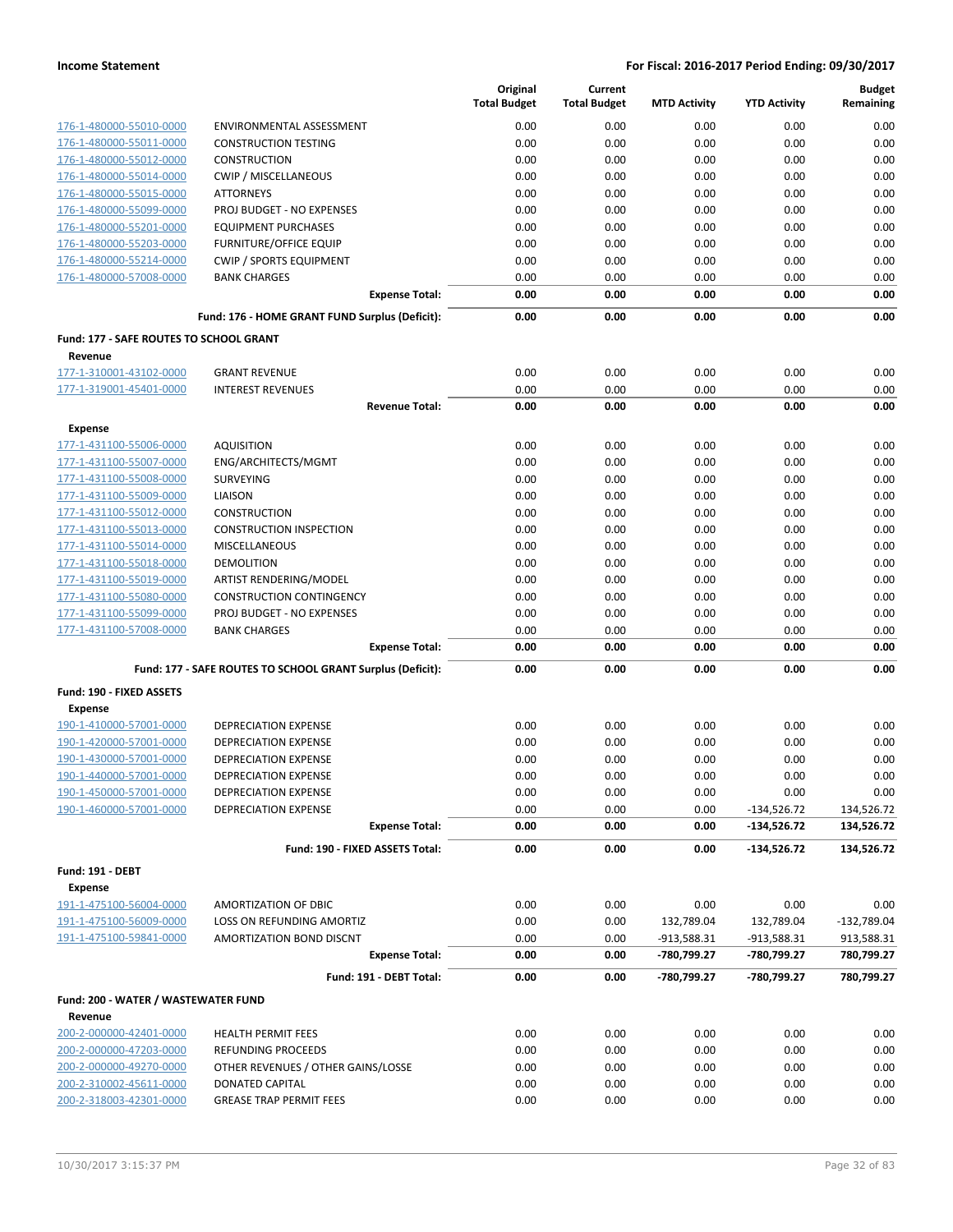|                                                    |                                                    | Original<br><b>Total Budget</b> | Current<br><b>Total Budget</b> | <b>MTD Activity</b> | <b>YTD Activity</b> | <b>Budget</b><br>Remaining |
|----------------------------------------------------|----------------------------------------------------|---------------------------------|--------------------------------|---------------------|---------------------|----------------------------|
| 200-2-318003-44302-0000                            | <b>WATER REVENUES / SERVICE CHARGES</b>            | 62,000.00                       | 62,000.00                      | 4,884.90            | 66,890.79           | $-4.890.79$                |
| 200-2-318003-44303-0000                            | <b>METER TESTING CHARGES</b>                       | 0.00                            | 0.00                           | 0.00                | 2.03                | $-2.03$                    |
| 200-2-318003-44304-0000                            | <b>NEW SERVICES - WATER</b>                        | 20,000.00                       | 20,000.00                      | 2,050.00            | 23,500.00           | $-3,500.00$                |
| 200-2-318003-44305-0000                            | LATE CHARGES - WATER                               | 50,000.00                       | 50,000.00                      | 3,305.88            | 41,530.85           | 8,469.15                   |
| 200-2-318003-44306-0000                            | WATER REVENUES / WATER REREAD                      | 0.00                            | 0.00                           | 0.00                | 10.00               | $-10.00$                   |
| 200-2-318003-44312-0000                            | <b>METER TAMPERING</b>                             | 3,000.00                        | 3,000.00                       | 1,125.00            | 7,500.00            | $-4,500.00$                |
| 200-2-318003-44317-0000                            | WATER REVENUES / METER CHANGE-OUTS                 | 0.00                            | 0.00                           | 0.00                | 0.00                | 0.00                       |
| 200-2-318003-45103-0000                            | <b>GEUS RAW WATER CONSUMPTN</b>                    | 131,216.00                      | 131,216.00                     | 0.00                | 85,115.77           | 46,100.23                  |
| 200-2-318003-45120-0000                            | OTHER RAW WATER SALES                              | 25,000.00                       | 25,000.00                      | 0.00                | 25,000.00           | 0.00                       |
| 200-2-318003-47207-0000                            | WATER REVENUES / CADDO MILLS                       | 0.00                            | 0.00                           | 0.00                | 0.00                | 0.00                       |
| 200-2-318004-42302-0000                            | <b>GREASE HAULER PERMIT FEES</b>                   | 0.00                            | 0.00                           | 0.00                | 50.00               | $-50.00$                   |
| 200-2-318004-42303-0000                            | <b>WASTE HAULER PERMITS</b>                        | 2,600.00                        | 2,600.00                       | 1,700.00            | 4,000.00            | $-1,400.00$                |
| 200-2-318004-44307-0000                            | <b>NEW SERVICES - SEWER</b>                        | 3,800.00                        | 3,800.00                       | 2,500.00            | 12,500.00           | $-8,700.00$                |
| 200-2-318004-44309-0000                            | SEWER REVENUES / SERVICE CHARGES                   | 58,404.00                       | 58,404.00                      | 4,425.71            | 53,491.12           | 4,912.88                   |
| 200-2-318004-44310-0000                            | LATE CHARGES - SEWER                               | 52,692.00                       | 52,692.00                      | 3,228.49            | 39,419.01           | 13,272.99                  |
| 200-2-318004-45106-0000                            | L-3 COMM COD DISCHARGE                             | 126,360.00                      | 126,360.00                     | 10,530.00           | 126,360.00          | 0.00                       |
| 200-2-318004-45201-0000                            | SEWER REV/ SEWER HAULER FEES                       | 437,906.00                      | 437,906.00                     | 31,743.75           | 394,415.75          | 43,490.25                  |
| 200-2-319001-45102-0000                            | NON-METERED SALES                                  | 0.00                            | 0.00                           | 0.00                | 0.00                | 0.00                       |
| 200-2-319003-45101-0000                            | WATER REVENUES / METERED SALES                     | 6,081,744.00                    | 6,081,744.00                   | 553,102.12          | 6,176,001.72        | $-94,257.72$               |
| 200-2-319004-45104-0000                            | SEWER COLLECTION FEES                              | 5,500,000.00                    | 5,500,000.00                   | 467,395.36          | 5,388,351.58        | 111,648.42                 |
| 200-2-319004-45105-0000                            | SEWER REVENUES / EPA REVENUE                       | 0.00                            | 0.00                           | 90.82               | 436.96              | $-436.96$                  |
| 200-2-320003-44311-0000                            | <b>NSF SERVICE CHARGES</b>                         | 0.00                            | 0.00                           | 0.00                | 0.00                | 0.00                       |
| 200-2-320003-45305-0000                            | <b>AUCTION PROCEEDS</b>                            | 0.00                            | 0.00                           | 0.00                | 7,346.87            | $-7,346.87$                |
| 200-2-320003-45401-0000                            | <b>INTEREST REVENUES</b>                           | 25,000.00                       | 25,000.00                      | $-1,522.60$         | 6,868.43            | 18,131.57                  |
| 200-2-320003-45601-0000                            | MISCELLANEOUS REVENUES                             | 3,500.00                        | 3,500.00                       | 217.14              | 929.60              | 2,570.40                   |
| 200-2-320003-45602-0000                            | REIMBURSEMENTS / PRIOR YEAR REIMB                  | 0.00                            | 0.00                           | 0.00                | 0.00                | 0.00                       |
| 200-2-323001-46104-0000                            | <b>XFR - UTILITY CIP FUND</b>                      | 0.00                            | 0.00                           | 0.00                | 0.00                | 0.00                       |
| 200-2-323001-46106-0000                            | <b>XFR - SEWER GRANT FUND</b>                      | 0.00                            | 0.00                           | 0.00                | 0.00                | 0.00                       |
| 200-2-323001-58013-0000                            | <b>XFR - TOURISM FUND</b>                          | 45,000.00                       | 45,000.00                      | 3,750.00            | 45,000.00           | 0.00                       |
|                                                    |                                                    |                                 |                                |                     |                     |                            |
|                                                    | <b>Revenue Total:</b>                              | 12,628,222.00                   | 12,628,222.00                  | 1,088,526.57        | 12,504,720.48       | 123,501.52                 |
| <b>Expense</b>                                     |                                                    |                                 |                                |                     |                     |                            |
| 200-2-436100-51001-0000                            | <b>REGULAR SALARIES</b>                            | 70,416.00                       | 70,416.00                      | 11,347.19           | 68,084.69           | 2,331.31                   |
| 200-2-436100-51020-0000                            | <b>OVERTIME</b>                                    | 285.00                          | 285.00                         | 0.00                | 0.00                | 285.00                     |
| 200-2-436100-51021-0000                            | <b>LONGEVITY</b>                                   | 816.00                          | 816.00                         | 0.00                | 606.00              | 210.00                     |
| 200-2-436100-51101-0000                            | <b>CERTIFICATION PAY</b>                           | 600.00                          | 600.00                         | 0.00                | 0.00                | 600.00                     |
| 200-2-436100-51117-0000                            | <b>CELL PHONE ALLOWANCE</b>                        | 432.00                          | 432.00                         | 99.66               | 415.25              | 16.75                      |
| 200-2-436100-51201-0000                            | <b>FICA</b>                                        | 4,498.00                        | 4,498.00                       | 701.49              | 4,231.89            | 266.11                     |
| 200-2-436100-51202-0000                            | MEDICARE                                           | 1,052.00                        | 1,052.00                       | 164.07              | 989.79              | 62.21                      |
| 200-2-436100-51203-0000                            | <b>HEALTH INSURANCE</b>                            | 19,400.00                       | 19,400.00                      | 1,616.74            | 19,400.00           | 0.00                       |
| 200-2-436100-51204-0000                            | <b>WORKERS COMPENSATION</b>                        | 344.00                          | 344.00                         | 28.63               | 344.00              | 0.00                       |
| 200-2-436100-51205-0000                            | STATE UNEMPLOYMENT                                 | 154.00                          | 154.00                         | $-315.25$           | 30.41               | 123.59                     |
| 200-2-436100-51301-0000                            | <b>TMRS</b>                                        | 7,991.00                        | 7,991.00                       | 1,279.74            | 5,395.15            | 2,595.85                   |
| 200-2-436100-51401-0000                            | <b>CONTRA - SALARIES</b>                           | 0.00                            | 0.00                           | 0.00                | 0.00                | 0.00                       |
| 200-2-436100-52001-0000                            | <b>OFFICE SUPPLIES</b>                             | 500.00                          | 500.00                         | 200.14              | 495.31              | 4.69                       |
| 200-2-436100-52002-0000                            | POSTAGE / FREIGHT                                  | 7,500.00                        | 7,500.00                       | 0.00                | 7,112.49            | 387.51                     |
| 200-2-436100-52102-0000                            | <b>BOOKS / REF SUPPLIES</b>                        | 0.00                            | 0.00                           | 0.00                | 0.00                | 0.00                       |
| 200-2-436100-52103-0000                            | <b>MEETING SUPPLIES</b>                            | 0.00                            | 0.00                           | 0.00                | 0.00                | 0.00                       |
| 200-2-436100-52201-0000                            | MINOR TOOLS & EQUIPMENT                            | 0.00                            | 0.00                           | 0.00                | 0.00                | 0.00                       |
| 200-2-436100-52305-0000                            | PUBLIC EDUCATION                                   | 3,400.00                        | 3,400.00                       | 0.00                | 2,619.00            | 781.00                     |
| 200-2-436100-52401-0000<br>200-2-436100-53202-0000 | RECREATIONAL SUPPLIES<br>MACHINE, TOOLS & IMPLMNTS | 0.00<br>0.00                    | 0.00<br>0.00                   | 0.00<br>0.00        | 0.00<br>0.00        | 0.00<br>0.00               |
| 200-2-436100-53402-0000                            | <b>BUILDING MAINTENANCE</b>                        | 500.00                          | 500.00                         | 173.33              | 1,665.85            | $-1,165.85$                |
| 200-2-436100-54001-0000                            | <b>TELEPHONE CHARGES</b>                           | 4,000.08                        | 4,000.08                       | 83.79               | 954.36              | 3,045.72                   |
| 200-2-436100-54002-0000                            | UTILITY CHARGES                                    | 26,821.00                       | 26,821.00                      | 1,720.27            | 21,972.80           | 4,848.20                   |
| 200-2-436100-54101-0000                            | PROFESSIONAL SERVICES                              | 2,000.00                        | 2,000.00                       | 0.00                | 0.00                | 2,000.00                   |
| 200-2-436100-54106-0000                            | <b>ATTORNEY FEES</b>                               | 3,400.00                        | 3,400.00                       | 0.00                | 0.00                | 3,400.00                   |
| 200-2-436100-54201-0000                            | MEMBERSHIPS & SUBSCRIPTIONS                        | 350.00                          | 350.00                         | 0.00                | 0.00                | 350.00                     |
| 200-2-436100-54208-0000                            | LABORATORY WORK                                    | 0.00                            | 0.00                           | 0.00                | 0.00                | 0.00                       |
| 200-2-436100-54214-0000                            | <b>TRAVEL &amp; TRAINING</b>                       | 500.00                          | 500.00                         | 0.00                | 0.00                | 500.00                     |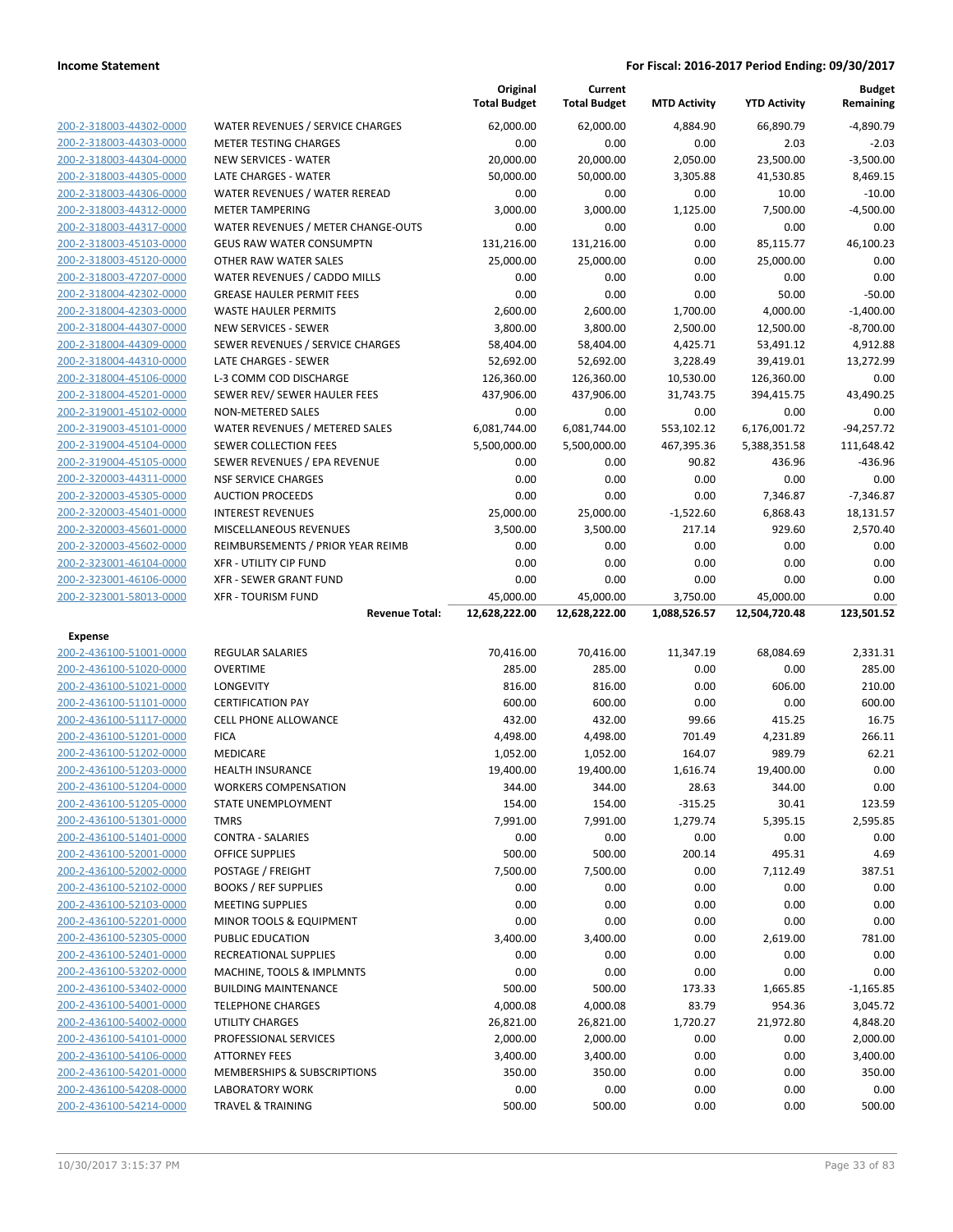|                                                    |                                        | Original<br><b>Total Budget</b> | Current<br><b>Total Budget</b> | <b>MTD Activity</b>   | <b>YTD Activity</b> | <b>Budget</b><br>Remaining |
|----------------------------------------------------|----------------------------------------|---------------------------------|--------------------------------|-----------------------|---------------------|----------------------------|
| 200-2-436100-54220-0000                            | SPECIAL SERVICES / EPA COMPLIANCE      | 0.00                            | 0.00                           | 0.00                  | 0.00                | 0.00                       |
| 200-2-436200-51001-0000                            | <b>REGULAR SALARIES</b>                | 308,221.00                      | 308,221.00                     | 23,016.33             | 301,814.56          | 6,406.44                   |
| 200-2-436200-51020-0000                            | <b>OVERTIME</b>                        | 13,500.00                       | 13,500.00                      | 1,349.38              | 19,424.38           | $-5,924.38$                |
| 200-2-436200-51021-0000                            | LONGEVITY                              | 3,678.00                        | 3,678.00                       | 0.00                  | 4,038.00            | $-360.00$                  |
| 200-2-436200-51101-0000                            | <b>CERTIFICATION PAY</b>               | 3,000.00                        | 3,000.00                       | 230.78                | 3,069.38            | $-69.38$                   |
| 200-2-436200-51115-0000                            | <b>CLOTHING ALLOWANCE</b>              | 0.00                            | 0.00                           | 0.00                  | 0.00                | 0.00                       |
| 200-2-436200-51117-0000                            | <b>CELL PHONE ALLOWANCE</b>            | 432.00                          | 432.00                         | 33.22                 | 431.86              | 0.14                       |
| 200-2-436200-51201-0000                            | <b>FICA</b>                            | 20,847.00                       | 20,847.00                      | 1,435.25              | 20,283.17           | 563.83                     |
| 200-2-436200-51202-0000                            | MEDICARE                               | 4,876.00                        | 4,876.00                       | 335.67                | 4,743.64            | 132.36                     |
| 200-2-436200-51203-0000                            | <b>HEALTH INSURANCE</b>                | 77,600.00                       | 77,600.00                      | 6,466.63              | 77,600.00           | 0.00                       |
| 200-2-436200-51204-0000                            | <b>WORKERS COMPENSATION</b>            | 11,081.00                       | 11,081.00                      | 923.38                | 11,081.00           | 0.00                       |
| 200-2-436200-51205-0000                            | STATE UNEMPLOYMENT                     | 681.00                          | 681.00                         | 2.53                  | 127.44              | 553.56                     |
| 200-2-436200-51301-0000                            | <b>TMRS</b>                            | 36,206.00                       | 36,206.00                      | 2,707.29              | 37,652.75           | $-1,446.75$                |
| 200-2-436200-51401-0000                            | <b>CONTRA - SALARIES</b>               | 0.00                            | 0.00                           | 0.00                  | 0.00                | 0.00                       |
| 200-2-436200-52001-0000                            | OFFICE SUPPLIES                        | 450.00                          | 450.00                         | 0.00                  | 516.79              | $-66.79$                   |
| 200-2-436200-52002-0000                            | POSTAGE / FREIGHT                      | 2,300.00                        | 2,300.00                       | 0.00                  | 2,280.48            | 19.52                      |
| 200-2-436200-52003-0000                            | <b>COPIER CHARGES</b>                  | 0.00                            | 0.00                           | 0.00                  | 0.00                | 0.00                       |
| 200-2-436200-52101-0000                            | <b>JANITORIAL SUPPLIES</b>             | 2,000.00                        | 2,000.00                       | 1,305.53              | 5,018.10            | $-3,018.10$                |
| 200-2-436200-52102-0000                            | <b>BOOKS / REF SUPPLIES</b>            | 0.00                            | 0.00                           | 0.00                  | 0.00                | 0.00                       |
| 200-2-436200-52103-0000                            | <b>MEETING SUPPLIES</b>                | 0.00                            | 0.00                           | 0.00                  | 0.00                | 0.00                       |
| 200-2-436200-52104-0000                            | <b>WEARING APPAREL</b>                 | 4,847.00                        | 4,847.00                       | 376.06                | 5,086.13            | $-239.13$                  |
| 200-2-436200-52105-0000                            | <b>LABORATORY</b>                      | 14,433.00                       | 14,433.00                      | 122.90                | 14,651.18           | $-218.18$                  |
| 200-2-436200-52106-0000                            | <b>CHEMICAL SUPPLIES</b>               | 296,400.00                      | 296,400.00                     | 43,039.19             | 271,138.80          | 25,261.20                  |
| 200-2-436200-52201-0000                            | MINOR TOOLS & EQUIPMENT                | 1,470.00                        | 1,470.00                       | 0.00                  | 2,015.69            | $-545.69$                  |
| 200-2-436200-52202-0000                            | MECHANICAL SUPPLIES                    | 1,486.00                        | 1,486.00                       | 0.00                  | 2,341.32            | $-855.32$                  |
| 200-2-436200-52203-0000                            | <b>MOTOR VEHICLE FUEL</b>              | 7,500.00                        | 7,500.00                       | 454.16                | 4,388.80            | 3,111.20                   |
| 200-2-436200-52301-0000                            | <b>SAFETY SUPPLIES</b>                 | 1,500.00                        | 1,500.00                       | 34.83                 | 558.31              | 941.69                     |
| 200-2-436200-53201-0000                            | FURNITURE & OFFICE EQUIPMENT           | 250.00                          | 250.00                         | 0.00                  | 233.25              | 16.75                      |
| 200-2-436200-53202-0000                            | MACHINE, TOOLS & IMPLMNTS              | 2,130.00                        | 2,130.00                       | 0.00                  | 972.82              | 1,157.18                   |
| 200-2-436200-53203-0000                            | <b>INSTRUMENTS &amp; APPARATUS</b>     | 3,725.00                        | 3,725.00                       | 0.00                  | 3,172.97            | 552.03                     |
| 200-2-436200-53205-0000                            | <b>MOTOR VEHICLES</b>                  | 3,200.00                        | 3,200.00                       | 212.76                | 1,051.46            | 2,148.54                   |
| 200-2-436200-53207-0000                            | RADIO/COMMUNICATIONS                   | 900.00                          | 900.00                         | 0.00                  | 0.00                | 900.00                     |
| 200-2-436200-53310-0000                            | RESVRS/STRG TANKS/ST PIPE              | 20,070.00                       | 20,070.00                      | 206.80                | 2,755.76            | 17,314.24                  |
| 200-2-436200-53312-0000                            | WATER LINE EASEMENTS                   | 50,000.00                       | 50,000.00                      | 0.00                  | 0.00                | 50,000.00                  |
| 200-2-436200-53402-0000                            | <b>BUILDING MAINTENANCE</b>            | 1,400.00                        | 1,400.00                       | 69.90                 | 981.03              | 418.97                     |
| 200-2-436200-53403-0000                            | HEATING & COOLING SYSTEMS              | 3,500.00                        | 3,500.00                       | 0.00                  | 0.00                | 3,500.00                   |
| 200-2-436200-53404-0000                            | STRUCTURES / EXTERIOR STRUCTURES       | 430.00                          | 430.00                         | 25.90                 | 367.11              | 62.89                      |
| 200-2-436200-53605-0000                            | STRUCTURES / FILTRATION PLANT          | 35,950.00                       | 35,950.00                      | 6,563.85              | 45,707.52           | $-9,757.52$                |
| 200-2-436200-53606-0000                            | <b>MAINT - GROUNDS</b>                 | 300.00                          | 300.00                         | 0.00                  | 0.00                | 300.00                     |
| 200-2-436200-54001-0000                            | <b>TELEPHONE CHARGES</b>               | 13,800.00                       | 13,800.00                      | 1,191.13<br>44,752.71 | 14,153.14           | $-353.14$<br>35,249.49     |
| 200-2-436200-54002-0000<br>200-2-436200-54103-0000 | UTILITY CHARGES<br><b>CONSULTING</b>   | 360,000.00<br>0.00              | 360,000.00                     | 0.00                  | 324,750.51          | 0.00                       |
| 200-2-436200-54201-0000                            | <b>MEMBERSHIPS &amp; SUBSCRIPTIONS</b> | 1,720.00                        | 0.00                           | 0.00                  | 0.00<br>495.38      |                            |
| 200-2-436200-54208-0000                            | <b>LABORATORY WORK</b>                 | 20,232.00                       | 1,720.00<br>20,232.00          | 2,046.02              | 15,718.89           | 1,224.62<br>4,513.11       |
| 200-2-436200-54212-0000                            | <b>PRINTING</b>                        | 800.00                          | 800.00                         | 0.00                  | 764.00              | 36.00                      |
| 200-2-436200-54213-0000                            | PLAQUES AND AWARDS                     | 0.00                            | 0.00                           | 0.00                  | 0.00                | 0.00                       |
| 200-2-436200-54214-0000                            | <b>TRAVEL &amp; TRAINING</b>           | 5,288.00                        | 5,288.00                       | 585.48                | 4,885.48            | 402.52                     |
| 200-2-436200-54219-0000                            | SABINE RIVER AUTHORITY                 | 1,011,606.00                    | 1,011,606.00                   | 170,700.26            | 1,011,608.91        | $-2.91$                    |
| 200-2-436200-54410-0000                            | PERMITS/FEES                           | 22,000.00                       | 22,000.00                      | 0.00                  | 23,289.70           | $-1,289.70$                |
| 200-2-436200-54901-0000                            | RENTALS / LEASES                       | 0.00                            | 0.00                           | 0.00                  | 0.00                | 0.00                       |
| 200-2-436200-55201-0000                            | <b>EQUIPMENT PURCHASES</b>             | 0.00                            | 0.00                           | 0.00                  | 0.00                | 0.00                       |
| 200-2-436200-55202-0000                            | <b>VEHICLES</b>                        | 0.00                            | 0.00                           | 0.00                  | 0.00                | 0.00                       |
| 200-2-436300-51001-0000                            | REGULAR SALARIES                       | 418,692.00                      | 418,692.00                     | 29,706.75             | 364,284.20          | 54,407.80                  |
| 200-2-436300-51020-0000                            | <b>OVERTIME</b>                        | 50,045.00                       | 50,045.00                      | 2,048.99              | 38,504.37           | 11,540.63                  |
| 200-2-436300-51021-0000                            | LONGEVITY                              | 7,806.00                        | 7,806.00                       | 0.00                  | 5,097.00            | 2,709.00                   |
| 200-2-436300-51101-0000                            | <b>CERTIFICATION PAY</b>               | 900.00                          | 900.00                         | 46.16                 | 738.56              | 161.44                     |
| 200-2-436300-51117-0000                            | <b>CELL PHONE ALLOWANCE</b>            | 216.00                          | 216.00                         | 16.62                 | 216.04              | $-0.04$                    |
| 200-2-436300-51201-0000                            | <b>FICA</b>                            | 29,615.00                       | 29,615.00                      | 1,893.97              | 24,770.04           | 4,844.96                   |
| 200-2-436300-51202-0000                            | MEDICARE                               | 6,926.00                        | 6,926.00                       | 442.94                | 5,792.98            | 1,133.02                   |
|                                                    |                                        |                                 |                                |                       |                     |                            |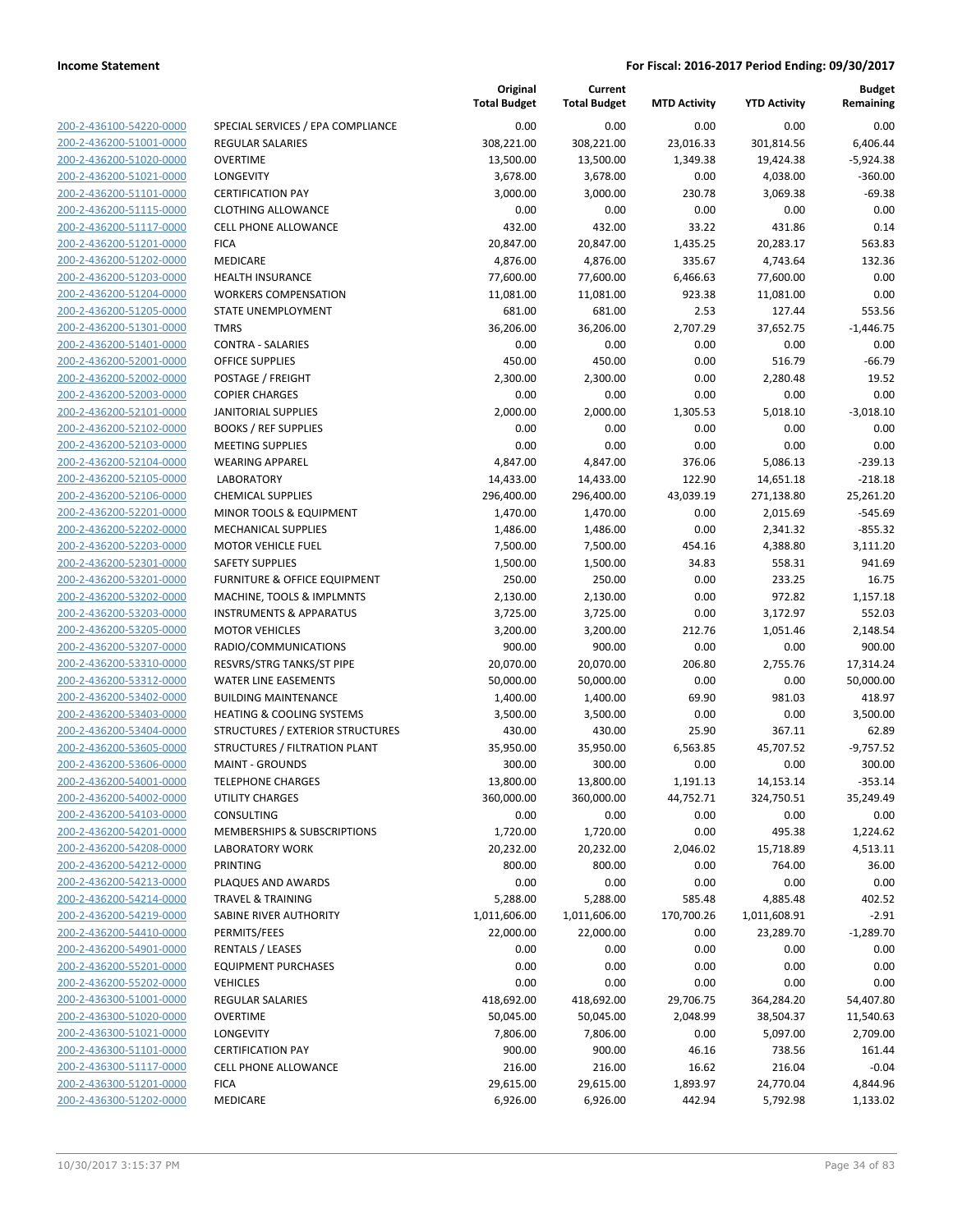| 200-2-436300-51203-0000                                   |
|-----------------------------------------------------------|
| 200-2-436300-51204-0000                                   |
| 200-2-436300-51205-0000                                   |
| <u>200-2-436300-51301-0000</u>                            |
| 200-2-436300-51401-0000                                   |
| 200-2-436300-52001-0000                                   |
| 200-2-436300-52002-0000                                   |
| 200-2-436300-52005-0000                                   |
|                                                           |
| <u>200-2-436300-52101-0000</u>                            |
| 200-2-436300-52103-0000                                   |
| 2-436300-52104-0000<br>200-                               |
| 200-2-436300-52106-0000                                   |
| 200-2-436300-52201-0000                                   |
| <u>200-2-436300-52203-0000</u>                            |
| 200-2-436300-52303-0000                                   |
| 2-436300-53201-0000<br>200-                               |
| 200-2-436300-53202-0000                                   |
| 200-2-436300-53205-0000                                   |
| <u>200-2-436300-53207-0000</u>                            |
| 200-2-436300-53210-0000                                   |
| 2-436300-53211-0000<br>200-                               |
|                                                           |
| 200-2-436300-53306-0000                                   |
| 200-2-436300-54001-0000                                   |
| <u>200-2-436300-54201-0000</u>                            |
| 200-2-436300-54214-0000                                   |
| 2-436300-55201-0000<br>200-                               |
| 200-2-436300-55202-0000                                   |
| 200-2-437200-51001-0000                                   |
| <u>200-2-437200-51020-0000</u>                            |
| 200-2-437200-51021-0000                                   |
| 2-437200-51101-0000<br>200-                               |
| 200-2-437200-51117-0000                                   |
| 200-2-437200-51201-0000                                   |
|                                                           |
| <u>200-2-437200-51202-0000</u>                            |
| 200-2-437200-51203-0000                                   |
| 200-2-437200-51204-0000                                   |
| 200-2-437200-51205-0000                                   |
| 200-2-437200-51301-0000                                   |
| <u>200-2-437200-51401-0000</u>                            |
| 200-2-437200-52001-0000                                   |
| 200-2-437200-52103-0000                                   |
| <u>200-2-437200-52104-0000</u>                            |
| 200-2-437200-52106-0000                                   |
| <u>200-2-437200-52107-0000</u>                            |
| 200-2-437200-52201-0000                                   |
| 200-2-437200-52203-0000                                   |
| 200-2-437200-52303-0000                                   |
|                                                           |
| 200-2-437200-53202-0000                                   |
| <u>200-2-437200-53205-0000</u>                            |
| 200-2-437200-53207-0000                                   |
| 200-2-437200-53309-0000                                   |
| 200-2-437200-53311-0000                                   |
| 200-2-437200-54001-0000                                   |
| <u>200-2-437200-54002-0000</u>                            |
| 200-2-437200-54201-0000                                   |
| 200-2-437200-54214-0000                                   |
| 200-2-437200-54901-0000                                   |
|                                                           |
|                                                           |
| 200-2-437200-54908-0000<br><u>200-2-437200-55002-0000</u> |

| IEALTH INSURANCE                              |
|-----------------------------------------------|
| <b>VORKERS COMPENSATION</b>                   |
| TATE UNEMPLOYMENT                             |
| <b>MRS</b>                                    |
| <b>CONTRA - SALARIES</b>                      |
| )FFICE SUPPLIES                               |
| 'OSTAGE / FREIGHT                             |
| RINTED MATERIALS                              |
| <b>ANITORIAL SUPPLIES</b>                     |
| <i><b>/IEETING SUPPLIES</b></i>               |
| VEARING APPAREL                               |
| <b>HEMICAL SUPPLIES</b>                       |
| <i><b>IINOR TOOLS &amp; EQUIPMENT</b></i>     |
| <b><i>AOTOR VEHICLE FUEL</i></b>              |
| RAINING SUPPLIES                              |
| URNITURE & OFFICE EQUIPMENT                   |
| AACHINE, TOOLS & IMPLMNTS                     |
| <b><i>AOTOR VEHICLES</i></b>                  |
| :ADIO/COMMUNICATIONS                          |
| <b>IRE HYDRANTS</b>                           |
| AETERS & SETTINGS                             |
| VATER MAINS                                   |
| <b>ELEPHONE CHARGES</b>                       |
| <b><i>MEMBERSHIPS &amp; SUBSCRIPTIONS</i></b> |
| <b>RAVEL &amp; TRAINING</b>                   |
| QUIPMENT PURCHASES                            |
| <b>EHICLES</b>                                |
| <b>EGULAR SALARIES</b>                        |
| )VERTIME                                      |
| ONGEVITY                                      |
| ERTIFICATION PAY                              |
| <b>ELL PHONE ALLOWANCE</b>                    |
| ICA                                           |
| <b>AEDICARE</b>                               |
| IEALTH INSURANCE                              |
| VORKERS COMPENSATION                          |
| <b>TATE UNEMPLOYMENT</b>                      |
| <b>MRS</b>                                    |
| <b>CONTRA - SALARIES</b>                      |
| <b>DEFICE SUPPLIES</b>                        |
| <b><i>MEETING SUPPLIES</i></b>                |
| VEARING APPAREL                               |
| <b>HEMICAL SUPPLIES</b>                       |
| <b>OTANICAL SUPPLIES</b>                      |
| AINOR TOOLS & EQUIPMENT                       |
| <i><b>IOTOR VEHICLE FUEL</b></i>              |
| RAINING SUPPLIES                              |
| <b><i>AACHINE, TOOLS &amp; IMPLMNTS</i></b>   |
| <b><i>AOTOR VEHICLES</i></b>                  |
| ADIO/COMMUNICATIONS                           |
| ANITARY SEWER & TCEQ SSO                      |
| <b>IFT STATIONS</b>                           |
| <b>ELEPHONE CHARGES</b>                       |
| <b>JTILITY CHARGES</b>                        |
| <b><i>MEMBERSHIPS &amp; SUBSCRIPTIONS</i></b> |
| <b>RAVEL &amp; TRAINING</b>                   |
| <b>ENTALS / LEASES</b>                        |
|                                               |

|                                                    |                                        | Original<br><b>Total Budget</b> | Current<br><b>Total Budget</b> | <b>MTD Activity</b> | <b>YTD Activity</b> | <b>Budget</b><br>Remaining |
|----------------------------------------------------|----------------------------------------|---------------------------------|--------------------------------|---------------------|---------------------|----------------------------|
| 200-2-436300-51203-0000                            | <b>HEALTH INSURANCE</b>                | 121,250.00                      | 121,250.00                     | 10,104.13           | 121,250.00          | 0.00                       |
| 200-2-436300-51204-0000                            | <b>WORKERS COMPENSATION</b>            | 15,548.00                       | 15,548.00                      | 1,295.63            | 15,548.00           | 0.00                       |
| 200-2-436300-51205-0000                            | STATE UNEMPLOYMENT                     | 991.00                          | 991.00                         | 0.26                | 197.06              | 793.94                     |
| 200-2-436300-51301-0000                            | <b>TMRS</b>                            | 51,914.00                       | 51,914.00                      | 3,501.54            | 45,307.06           | 6,606.94                   |
| 200-2-436300-51401-0000                            | <b>CONTRA - SALARIES</b>               | 0.00                            | 0.00                           | 11.12               | $-685.84$           | 685.84                     |
| 200-2-436300-52001-0000                            | <b>OFFICE SUPPLIES</b>                 | 300.00                          | 300.00                         | 127.44              | 262.14              | 37.86                      |
| 200-2-436300-52002-0000                            | POSTAGE / FREIGHT                      | 50.00                           | 50.00                          | 0.00                | 0.00                | 50.00                      |
| 200-2-436300-52005-0000                            | PRINTED MATERIALS                      | 100.00                          | 100.00                         | 0.00                | 0.00                | 100.00                     |
| 200-2-436300-52101-0000                            | <b>JANITORIAL SUPPLIES</b>             | 100.00                          | 100.00                         | 0.00                | 0.00                | 100.00                     |
| 200-2-436300-52103-0000                            | <b>MEETING SUPPLIES</b>                | 100.00                          | 100.00                         | 0.00                | 71.00               | 29.00                      |
| 200-2-436300-52104-0000                            | <b>WEARING APPAREL</b>                 | 11,000.00                       | 11,000.00                      | 1,368.52            | 14,117.33           | $-3,117.33$                |
| 200-2-436300-52106-0000                            | <b>CHEMICAL SUPPLIES</b>               | 500.00                          | 500.00                         | 0.00                | 0.00                | 500.00                     |
| 200-2-436300-52201-0000                            | MINOR TOOLS & EQUIPMENT                | 8,500.00                        | 8,500.00                       | 1,140.77            | 5,542.70            | 2,957.30                   |
| 200-2-436300-52203-0000                            | <b>MOTOR VEHICLE FUEL</b>              | 36,711.00                       | 36,711.00                      | 3,731.91            | 23,532.59           | 13,178.41                  |
| 200-2-436300-52303-0000                            | <b>TRAINING SUPPLIES</b>               | 200.00                          | 200.00                         | 0.00                | 0.00                | 200.00                     |
| 200-2-436300-53201-0000                            | FURNITURE & OFFICE EQUIPMENT           | 100.00                          | 100.00                         | 0.00                | 0.00                | 100.00                     |
| 200-2-436300-53202-0000                            | MACHINE, TOOLS & IMPLMNTS              | 5,000.00                        | 5,000.00                       | 181.37              | 285.73              | 4,714.27                   |
| 200-2-436300-53205-0000                            | <b>MOTOR VEHICLES</b>                  | 50,000.00                       | 50,000.00                      | 1,974.79            | 20,658.07           | 29,341.93                  |
| 200-2-436300-53207-0000                            | RADIO/COMMUNICATIONS                   | 1,500.00                        | 1,500.00                       | 210.00              | 484.59              | 1,015.41                   |
| 200-2-436300-53210-0000                            | <b>FIRE HYDRANTS</b>                   | 8,000.00                        | 8,000.00                       | 0.00                | 1,124.50            | 6,875.50                   |
| 200-2-436300-53211-0000                            | <b>METERS &amp; SETTINGS</b>           | 70,000.00                       | 70,000.00                      | 8,762.10            | 63,604.90           | 6,395.10                   |
| 200-2-436300-53306-0000                            | <b>WATER MAINS</b>                     | 165,000.00                      | 165,000.00                     | 29,974.70           | 162,982.53          | 2,017.47                   |
| 200-2-436300-54001-0000                            | <b>TELEPHONE CHARGES</b>               | 1,750.00                        | 1,750.00                       | 196.83              | 1,480.43            | 269.57                     |
| 200-2-436300-54201-0000                            | <b>MEMBERSHIPS &amp; SUBSCRIPTIONS</b> | 0.00                            | 0.00                           | 0.00                | 0.00                | 0.00                       |
| 200-2-436300-54214-0000                            | <b>TRAVEL &amp; TRAINING</b>           | 4,000.00                        | 4,000.00                       | 2,378.00            | 2,897.00            | 1,103.00                   |
| 200-2-436300-55201-0000                            | <b>EQUIPMENT PURCHASES</b>             | 4,000.00                        | 4,000.00                       | 0.00                | 0.00                | 4,000.00                   |
| 200-2-436300-55202-0000                            | <b>VEHICLES</b>                        | 0.00                            | 0.00                           | 0.00                | 0.00                | 0.00                       |
| 200-2-437200-51001-0000                            | <b>REGULAR SALARIES</b>                | 347,110.00                      | 347,110.00                     | 28,863.86           | 363,764.06          | $-16,654.06$               |
| 200-2-437200-51020-0000                            | <b>OVERTIME</b>                        | 52,145.00                       | 52,145.00                      | 2,423.66            | 50,685.85           | 1,459.15<br>$-279.00$      |
| 200-2-437200-51021-0000                            | LONGEVITY<br><b>CERTIFICATION PAY</b>  | 10,248.00                       | 10,248.00                      | 0.00<br>92.30       | 10,527.00           | 300.10                     |
| 200-2-437200-51101-0000<br>200-2-437200-51117-0000 | <b>CELL PHONE ALLOWANCE</b>            | 1,500.00<br>216.00              | 1,500.00<br>216.00             | 16.60               | 1,199.90<br>182.60  | 33.40                      |
| 200-2-437200-51201-0000                            | <b>FICA</b>                            | 25,496.00                       | 25,496.00                      | 1,898.20            | 25,854.38           | $-358.38$                  |
| 200-2-437200-51202-0000                            | MEDICARE                               | 5,963.00                        | 5,963.00                       | 443.93              | 6,046.58            | $-83.58$                   |
| 200-2-437200-51203-0000                            | <b>HEALTH INSURANCE</b>                | 97,000.00                       | 97,000.00                      | 8,083.37            | 97,000.00           | 0.00                       |
| 200-2-437200-51204-0000                            | <b>WORKERS COMPENSATION</b>            | 9,424.00                        | 9,424.00                       | 785.37              | 9,424.00            | 0.00                       |
| 200-2-437200-51205-0000                            | STATE UNEMPLOYMENT                     | 798.00                          | 798.00                         | 0.16                | 156.18              | 641.82                     |
| 200-2-437200-51301-0000                            | <b>TMRS</b>                            | 44,595.00                       | 44,595.00                      | 3,454.35            | 46,673.03           | $-2,078.03$                |
| 200-2-437200-51401-0000                            | <b>CONTRA - SALARIES</b>               | 0.00                            | 0.00                           | 0.00                | $-9,657.01$         | 9,657.01                   |
| 200-2-437200-52001-0000                            | <b>OFFICE SUPPLIES</b>                 | 300.00                          | 300.00                         | 0.00                | 220.03              | 79.97                      |
| 200-2-437200-52103-0000                            | <b>MEETING SUPPLIES</b>                | 150.00                          | 150.00                         | 0.00                | 75.15               | 74.85                      |
| 200-2-437200-52104-0000                            | <b>WEARING APPAREL</b>                 | 11,600.00                       | 11,600.00                      | 1,518.92            | 13,675.11           | $-2,075.11$                |
| 200-2-437200-52106-0000                            | <b>CHEMICAL SUPPLIES</b>               | 2,400.00                        | 2,400.00                       | 0.00                | 2,041.22            | 358.78                     |
| 200-2-437200-52107-0000                            | <b>BOTANICAL SUPPLIES</b>              | 400.00                          | 400.00                         | 0.00                | 0.00                | 400.00                     |
| 200-2-437200-52201-0000                            | MINOR TOOLS & EQUIPMENT                | 6,500.00                        | 6,500.00                       | 0.00                | 2,903.74            | 3,596.26                   |
| 200-2-437200-52203-0000                            | <b>MOTOR VEHICLE FUEL</b>              | 24,030.00                       | 24,030.00                      | 2,790.72            | 18,584.74           | 5,445.26                   |
| 200-2-437200-52303-0000                            | <b>TRAINING SUPPLIES</b>               | 150.00                          | 150.00                         | 0.00                | 69.22               | 80.78                      |
| 200-2-437200-53202-0000                            | MACHINE, TOOLS & IMPLMNTS              | 5,000.00                        | 5,000.00                       | 105.00              | 621.64              | 4,378.36                   |
| 200-2-437200-53205-0000                            | <b>MOTOR VEHICLES</b>                  | 21,000.00                       | 21,000.00                      | 988.84              | 21,168.49           | $-168.49$                  |
| 200-2-437200-53207-0000                            | RADIO/COMMUNICATIONS                   | 700.00                          | 700.00                         | 0.00                | 110.00              | 590.00                     |
| 200-2-437200-53309-0000                            | SANITARY SEWER & TCEQ SSO              | 69,000.00                       | 69,000.00                      | 5,173.33            | 58,050.79           | 10,949.21                  |
| 200-2-437200-53311-0000                            | <b>LIFT STATIONS</b>                   | 15,000.00                       | 15,000.00                      | 37.39               | 6,815.55            | 8,184.45                   |
| 200-2-437200-54001-0000                            | <b>TELEPHONE CHARGES</b>               | 9,000.00                        | 9,000.00                       | 415.17              | 1,271.44            | 7,728.56                   |
| 200-2-437200-54002-0000                            | <b>UTILITY CHARGES</b>                 | 27,000.00                       | 27,000.00                      | 2,969.88            | 26,641.52           | 358.48                     |
| 200-2-437200-54201-0000                            | MEMBERSHIPS & SUBSCRIPTIONS            | 0.00                            | 0.00                           | 0.00                | 0.00                | 0.00                       |
| 200-2-437200-54214-0000                            | <b>TRAVEL &amp; TRAINING</b>           | 3,000.00                        | 3,000.00                       | 0.00                | 3,115.00            | $-115.00$                  |
| 200-2-437200-54901-0000                            | RENTALS / LEASES                       | 0.00                            | 0.00                           | 0.00                | 0.00                | 0.00                       |
| 200-2-437200-54908-0000                            | LEASE PURCHASE PAYMENTS                | 0.00                            | 0.00                           | 0.00                | 0.00                | 0.00                       |
| 200-2-437200-55002-0000                            | <b>IMPROVEMENTS</b>                    | 0.00                            | 0.00                           | 0.00                | 0.00                | 0.00                       |
|                                                    |                                        |                                 |                                |                     |                     |                            |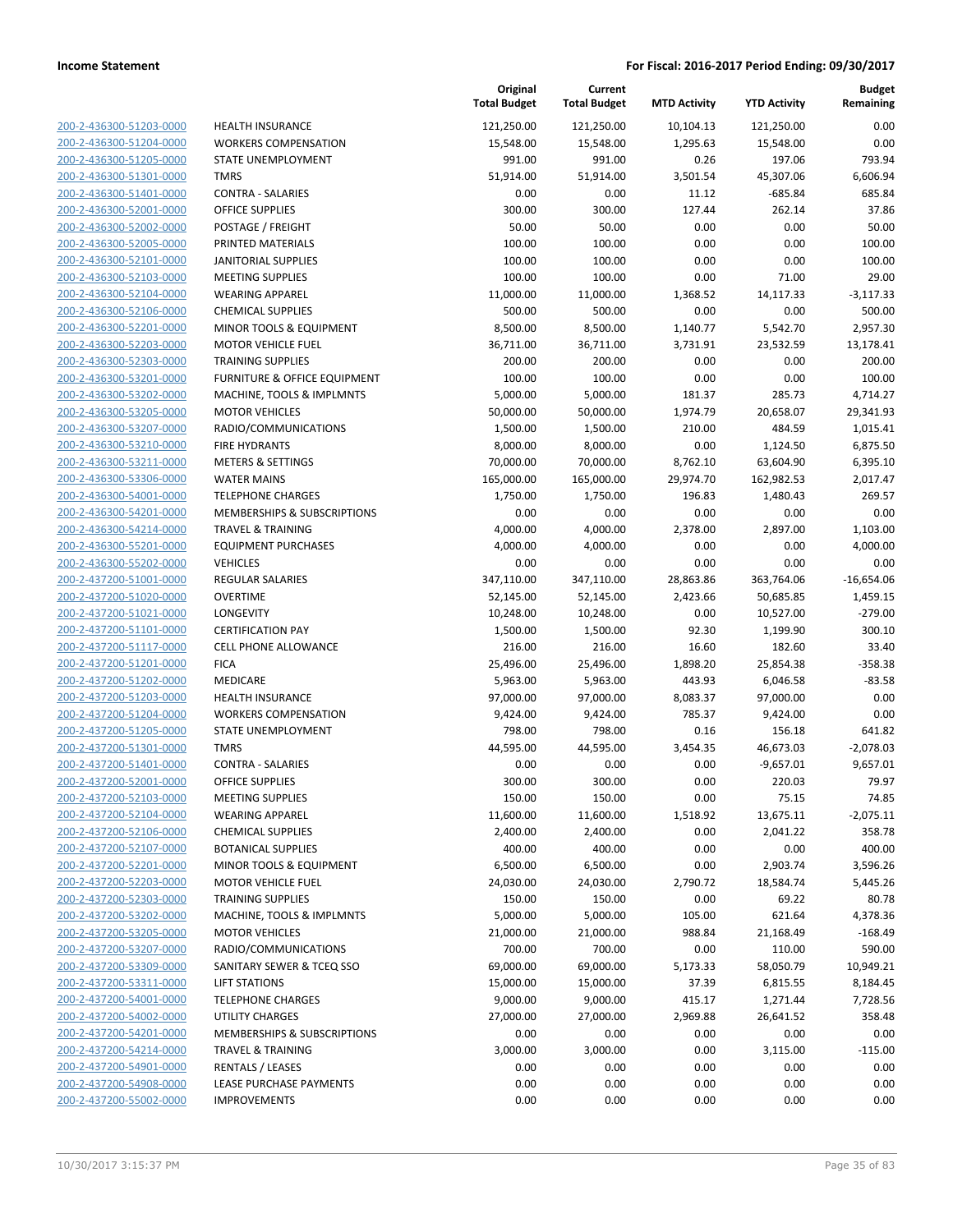| 200-2-437200-55201-0000        |
|--------------------------------|
| 200-2-437200-55202-0000        |
| 200-2-437300-51001-0000        |
| 200-2-437300-51020-0000        |
| 200-2-437300-51021-0000        |
| 200-2-437300-51101-0000        |
| 200-2-437300-51117-0000        |
| 200-2-437300-51201-0000        |
| 200-2-437300-51202-0000        |
| 200-2-437300-51203-0000        |
| 200-2-437300-51204-0000        |
| 200-2-437300-51205-0000        |
| 200-2-437300-51301-0000        |
| 200-2-437300-51401-0000        |
| <u>200-2-437300-52001-0000</u> |
| 200-2-437300-52002-0000        |
| 200-2-437300-52005-0000        |
| 200-2-437300-52101-0000        |
| 200-2-437300-52102-0000        |
| 200-2-437300-52103-0000        |
| 200-2-437300-52104-0000        |
| 200-2-437300-52105-0000        |
| 200-2-437300-52106-0000        |
| 200-2-437300-52107-0000        |
| 200-2-437300-52201-0000        |
| 200-2-437300-52202-0000        |
| 200-2-437300-52203-0000        |
| 200-2-437300-52301-0000        |
| 200-2-437300-52303-0000        |
| 200-2-437300-53201-0000        |
| 200-2-437300-53202-0000        |
| 200-2-437300-53203-0000        |
| 200-2-437300-53205-0000        |
| 200-2-437300-53207-0000        |
| <u>200-2-437300-53310-0000</u> |
| 200-2-437300-53402-0000        |
| 200-2-437300-53605-0000        |
| 200-2-437300-54001-0000        |
| 200-2-437300-54002-0000        |
| 200-2-437300-54103-0000        |
| 200-2-437300-54201-0000        |
| <u>200-2-437300-54208-0000</u> |
| 200-2-437300-54214-0000        |
| 200-2-437300-54403-0000        |
| <u>200-2-437300-54410-0000</u> |
| <u>200-2-437300-54901-0000</u> |
| 200-2-437300-55002-0000        |
| 200-2-437300-55201-0000        |
| 200-2-437300-55202-0000        |
| <u>200-2-437300-55206-0000</u> |
| <u>200-2-471100-56501-0000</u> |
| 200-2-471100-56502-0000        |
| 200-2-471100-56503-0000        |
| 200-2-471100-56504-0000        |
| <u>200-2-471100-56505-0000</u> |
| <u>200-2-471100-56506-0000</u> |
| 200-2-471100-56507-0000        |
| 200-2-471100-56508-0000        |
| 200-2-471100-56509-0000        |
|                                |

| EQUIPMENT PURCHASES                    |
|----------------------------------------|
| VEHICLES                               |
| REGULAR SALARIES                       |
| OVERTIME                               |
| LONGEVITY<br><b>CERTIFICATION PAY</b>  |
| CELL PHONE ALLOWANCE                   |
| FICA                                   |
| MEDICARE                               |
| HEALTH INSURANCE                       |
| WORKERS COMPENSATION                   |
| STATE UNEMPLOYMENT                     |
| TMRS                                   |
| CONTRA - SALARIES                      |
| OFFICE SUPPLIES                        |
| POSTAGE / FREIGHT                      |
| PRINTED MATERIALS                      |
| IANITORIAL SUPPLIES                    |
| REFERENCE SUPPLIES                     |
| MEETING SUPPLIES                       |
| WEARING APPAREL                        |
| LABORATORY                             |
| CHEMICAL SUPPLIES                      |
| BOTANICAL SUPPLIES                     |
| MINOR TOOLS & EQUIPMENT                |
| MECHANICAL SUPPLIES                    |
| MOTOR VEHICLE FUEL                     |
| SAFETY SUPPLIES                        |
| TRAINING SUPPLIES                      |
| FURNITURE & OFFICE EQUIPMENT           |
| MACHINE, TOOLS & IMPLMNTS              |
| <b>NSTRUMENTS &amp; APPARATUS</b>      |
| MOTOR VEHICLES                         |
| RADIO/COMMUNICATIONS                   |
| RESVRS/STRG TANKS/ST PIPE              |
| BUILDING MAINTENANCE                   |
| STRUCTURES / FILTRATION PLANT          |
| TELEPHONE CHARGES                      |
| UTILITY CHARGES                        |
| CONSULTING                             |
| MEMBERSHIPS & SUBSCRIPTIONS            |
| LABORATORY WORK                        |
| <b>TRAVEL &amp; TRAINING</b>           |
| DISPOSAL CHARGES                       |
| PERMITS/FEES                           |
| RENTALS / LEASES<br><b>MPROVEMENTS</b> |
|                                        |
| EQUIPMENT PURCHASES<br><b>VEHICLES</b> |
| MACHINE, TOOLS, & IMPLMNT              |
| 97 REV BONDS PRINCIPAL                 |
| 99 REV BONDS PRINCIPAL                 |
| 02 REV BONDS - PRINCIPAL               |
| 02A REV BONDS - PRINCIPAL              |
| 03 REV BONDS - PRINCIPAL               |
| 05 REV BONDS - PRINCIPAL               |
| 08 REV BONDS - PRINCIPAL               |
| 09 TWDP REV BOND - PRINC               |
| 2018 REV BOND - PRINC                  |
|                                        |

|                                                    |                                         | Original<br><b>Total Budget</b> | Current<br><b>Total Budget</b> | <b>MTD Activity</b> | <b>YTD Activity</b> | <b>Budget</b><br>Remaining |
|----------------------------------------------------|-----------------------------------------|---------------------------------|--------------------------------|---------------------|---------------------|----------------------------|
| 200-2-437200-55201-0000                            | <b>EQUIPMENT PURCHASES</b>              | 0.00                            | 0.00                           | 0.00                | 0.00                | 0.00                       |
| 200-2-437200-55202-0000                            | <b>VEHICLES</b>                         | 0.00                            | 0.00                           | 0.00                | 0.00                | 0.00                       |
| 200-2-437300-51001-0000                            | <b>REGULAR SALARIES</b>                 | 482,269.00                      | 482,269.00                     | 37,711.83           | 488,019.16          | $-5,750.16$                |
| 200-2-437300-51020-0000                            | <b>OVERTIME</b>                         | 33,684.00                       | 33,684.00                      | 2,165.74            | 30,027.38           | 3,656.62                   |
| 200-2-437300-51021-0000                            | LONGEVITY                               | 11,004.00                       | 11,004.00                      | 0.00                | 10,944.00           | 60.00                      |
| 200-2-437300-51101-0000                            | <b>CERTIFICATION PAY</b>                | 7,200.00                        | 7,200.00                       | 461.54              | 6,000.02            | 1,199.98                   |
| 200-2-437300-51117-0000                            | CELL PHONE ALLOWANCE                    | 432.00                          | 432.00                         | 33.22               | 431.86              | 0.14                       |
| 200-2-437300-51201-0000                            | <b>FICA</b>                             | 33,145.00                       | 33,145.00                      | 2,354.73            | 31,476.98           | 1,668.02                   |
| 200-2-437300-51202-0000                            | <b>MEDICARE</b>                         | 7,752.00                        | 7,752.00                       | 550.70              | 7,361.55            | 390.45                     |
| 200-2-437300-51203-0000                            | <b>HEALTH INSURANCE</b>                 | 116,400.00                      | 116,400.00                     | 9,700.00            | 116,400.00          | 0.00                       |
| 200-2-437300-51204-0000                            | <b>WORKERS COMPENSATION</b>             | 11,571.00                       | 11,571.00                      | 964.25              | 11,571.00           | 0.00                       |
| 200-2-437300-51205-0000                            | <b>STATE UNEMPLOYMENT</b>               | 925.00                          | 925.00                         | 0.00                | 181.52              | 743.48                     |
| 200-2-437300-51301-0000                            | <b>TMRS</b>                             | 58,885.00                       | 58,885.00                      | 4,513.63            | 59,222.96           | $-337.96$                  |
| 200-2-437300-51401-0000                            | <b>CONTRA - SALARIES</b>                | 0.00                            | 0.00                           | 0.00                | 0.00                | 0.00                       |
| 200-2-437300-52001-0000                            | <b>OFFICE SUPPLIES</b>                  | 600.00                          | 600.00                         | 0.00                | 298.62              | 301.38                     |
| 200-2-437300-52002-0000                            | POSTAGE / FREIGHT                       | 600.00                          | 600.00                         | 39.94               | 471.92              | 128.08                     |
| 200-2-437300-52005-0000                            | PRINTED MATERIALS                       | 1,300.00                        | 1,300.00                       | $-210.85$           | 993.65              | 306.35                     |
| 200-2-437300-52101-0000                            | <b>JANITORIAL SUPPLIES</b>              | 1,650.00                        | 1,650.00                       | 87.34               | 1,111.10            | 538.90                     |
| 200-2-437300-52102-0000                            | <b>REFERENCE SUPPLIES</b>               | 500.00                          | 500.00                         | 0.00                | 518.75              | $-18.75$                   |
| 200-2-437300-52103-0000                            | <b>MEETING SUPPLIES</b>                 | 500.00                          | 500.00                         | 0.00                | 136.33              | 363.67                     |
| 200-2-437300-52104-0000                            | <b>WEARING APPAREL</b>                  | 10,240.00                       | 10,240.00                      | 761.04              | 10,041.39           | 198.61                     |
| 200-2-437300-52105-0000                            | <b>LABORATORY</b>                       | 15,000.00                       | 15,000.00                      | 248.00              | 15,021.31           | $-21.31$                   |
| 200-2-437300-52106-0000                            | <b>CHEMICAL SUPPLIES</b>                | 52,000.00                       | 52,000.00                      | 7,488.00            | 47,130.00           | 4,870.00                   |
| 200-2-437300-52107-0000                            | <b>BOTANICAL SUPPLIES</b>               | 900.00                          | 900.00                         | 0.00                | 318.94              | 581.06                     |
| 200-2-437300-52201-0000                            | MINOR TOOLS & EQUIPMENT                 | 6,300.00                        | 6,300.00                       | 2,636.76            | 4,836.59            | 1,463.41                   |
| 200-2-437300-52202-0000                            | <b>MECHANICAL SUPPLIES</b>              | 18,400.00                       | 18,400.00                      | 0.00                | 19,986.76           | $-1,586.76$                |
| 200-2-437300-52203-0000                            | <b>MOTOR VEHICLE FUEL</b>               | 7,500.00                        | 7,500.00                       | 367.17              | 6,070.63            | 1,429.37                   |
| 200-2-437300-52301-0000                            | <b>SAFETY SUPPLIES</b>                  | 2,300.00                        | 2,300.00                       | 391.38              | 2,167.25            | 132.75                     |
| 200-2-437300-52303-0000                            | <b>TRAINING SUPPLIES</b>                | 0.00                            | 0.00                           | 0.00                | 0.00                | 0.00                       |
| 200-2-437300-53201-0000                            | <b>FURNITURE &amp; OFFICE EQUIPMENT</b> | 0.00                            | 0.00                           | 0.00                | 0.00                | 0.00                       |
| 200-2-437300-53202-0000                            | MACHINE, TOOLS & IMPLMNTS               | 60,000.00                       | 60,000.00                      | 7,874.26            | 50,255.83           | 9,744.17                   |
| 200-2-437300-53203-0000                            | <b>INSTRUMENTS &amp; APPARATUS</b>      | 6,000.00                        | 6,000.00                       | 49.99               | 5,772.65            | 227.35                     |
| 200-2-437300-53205-0000                            | <b>MOTOR VEHICLES</b>                   | 4,000.00                        | 4,000.00                       | 917.02              | 5,066.66            | $-1,066.66$                |
| 200-2-437300-53207-0000                            | RADIO/COMMUNICATIONS                    | 0.00                            | 0.00                           | 0.00                | 0.00                | 0.00                       |
| 200-2-437300-53310-0000                            | RESVRS/STRG TANKS/ST PIPE               | 0.00                            | 0.00                           | 0.00                | 0.00                | 0.00                       |
| 200-2-437300-53402-0000                            | <b>BUILDING MAINTENANCE</b>             | 6,000.00                        | 6,000.00                       | 99.00               | 5,422.48            | 577.52                     |
| 200-2-437300-53605-0000                            | STRUCTURES / FILTRATION PLANT           | 0.00                            | 0.00                           | 0.00                | 0.00                | 0.00                       |
| 200-2-437300-54001-0000                            | <b>TELEPHONE CHARGES</b>                | 6,300.00                        | 6,300.00                       | 477.20              | 5,647.56            | 652.44                     |
| 200-2-437300-54002-0000                            | <b>UTILITY CHARGES</b>                  | 420,000.00                      | 420,000.00                     | 16,026.43           | 328,291.00          | 91,709.00                  |
| 200-2-437300-54103-0000                            | CONSULTING                              | 140,000.00                      | 140,000.00                     | 0.00                | 0.00                | 140,000.00                 |
| 200-2-437300-54201-0000                            | MEMBERSHIPS & SUBSCRIPTIONS             | 11,500.00                       | 11,500.00                      | 0.00                | 9,849.03            | 1,650.97                   |
| 200-2-437300-54208-0000                            | <b>LABORATORY WORK</b>                  | 14,000.00                       | 14,000.00                      | 1,046.00            | 10,017.55           | 3,982.45                   |
| 200-2-437300-54214-0000                            | <b>TRAVEL &amp; TRAINING</b>            | 6,000.00                        | 6,000.00                       | 438.00              | 1,055.00            | 4,945.00                   |
| 200-2-437300-54403-0000                            | <b>DISPOSAL CHARGES</b>                 | 95,000.00                       | 95,000.00                      | 8,089.98            | 96,587.70           | $-1,587.70$                |
| 200-2-437300-54410-0000                            | PERMITS/FEES                            | 74,000.00                       | 74,000.00                      | 0.00                | 37,603.32           | 36,396.68                  |
| 200-2-437300-54901-0000                            | <b>RENTALS / LEASES</b>                 | 0.00                            | 0.00                           | 0.00                | 0.00                | 0.00                       |
| 200-2-437300-55002-0000                            | <b>IMPROVEMENTS</b>                     | 0.00                            | 0.00                           | 0.00                | 0.00                | 0.00                       |
| 200-2-437300-55201-0000                            | <b>EQUIPMENT PURCHASES</b>              | 0.00                            | 0.00                           | 0.00                | 0.00                | 0.00                       |
| 200-2-437300-55202-0000                            | <b>VEHICLES</b>                         | 0.00                            | 0.00                           | 0.00                | 0.00                | 0.00                       |
| 200-2-437300-55206-0000                            | MACHINE, TOOLS, & IMPLMNT               | 0.00                            | 0.00                           | 0.00                | 0.00                | 0.00                       |
| 200-2-471100-56501-0000                            | 97 REV BONDS PRINCIPAL                  | 0.00                            | 0.00                           | 0.00                | 0.00                | 0.00                       |
| 200-2-471100-56502-0000                            | 99 REV BONDS PRINCIPAL                  | 0.00                            | 0.00                           | 0.00                | 0.00                | 0.00                       |
| 200-2-471100-56503-0000                            | 02 REV BONDS - PRINCIPAL                | 0.00                            | 0.00                           | 0.00                | 0.00                | 0.00                       |
| 200-2-471100-56504-0000                            | 02A REV BONDS - PRINCIPAL               | 0.00                            | 0.00                           | 0.00                | 0.00                | 0.00                       |
| 200-2-471100-56505-0000                            | 03 REV BONDS - PRINCIPAL                | 0.00                            | 0.00                           | 0.00                | 0.00                | 0.00                       |
| 200-2-471100-56506-0000                            | 05 REV BONDS - PRINCIPAL                | 0.00                            | 0.00                           | 0.00                | 0.00                | 0.00                       |
|                                                    |                                         |                                 |                                |                     |                     |                            |
| 200-2-471100-56507-0000                            | 08 REV BONDS - PRINCIPAL                | 910,000.00                      | 910,000.00                     | 0.00                | 910,000.00          | 0.00                       |
| 200-2-471100-56508-0000<br>200-2-471100-56509-0000 | 09 TWDP REV BOND - PRINC                | 15,000.00                       | 15,000.00                      | 0.00                | 15,000.00           | 0.00                       |
|                                                    | 2018 REV BOND - PRINC                   | 0.00                            | 0.00                           | 0.00                | 0.00                | 0.00                       |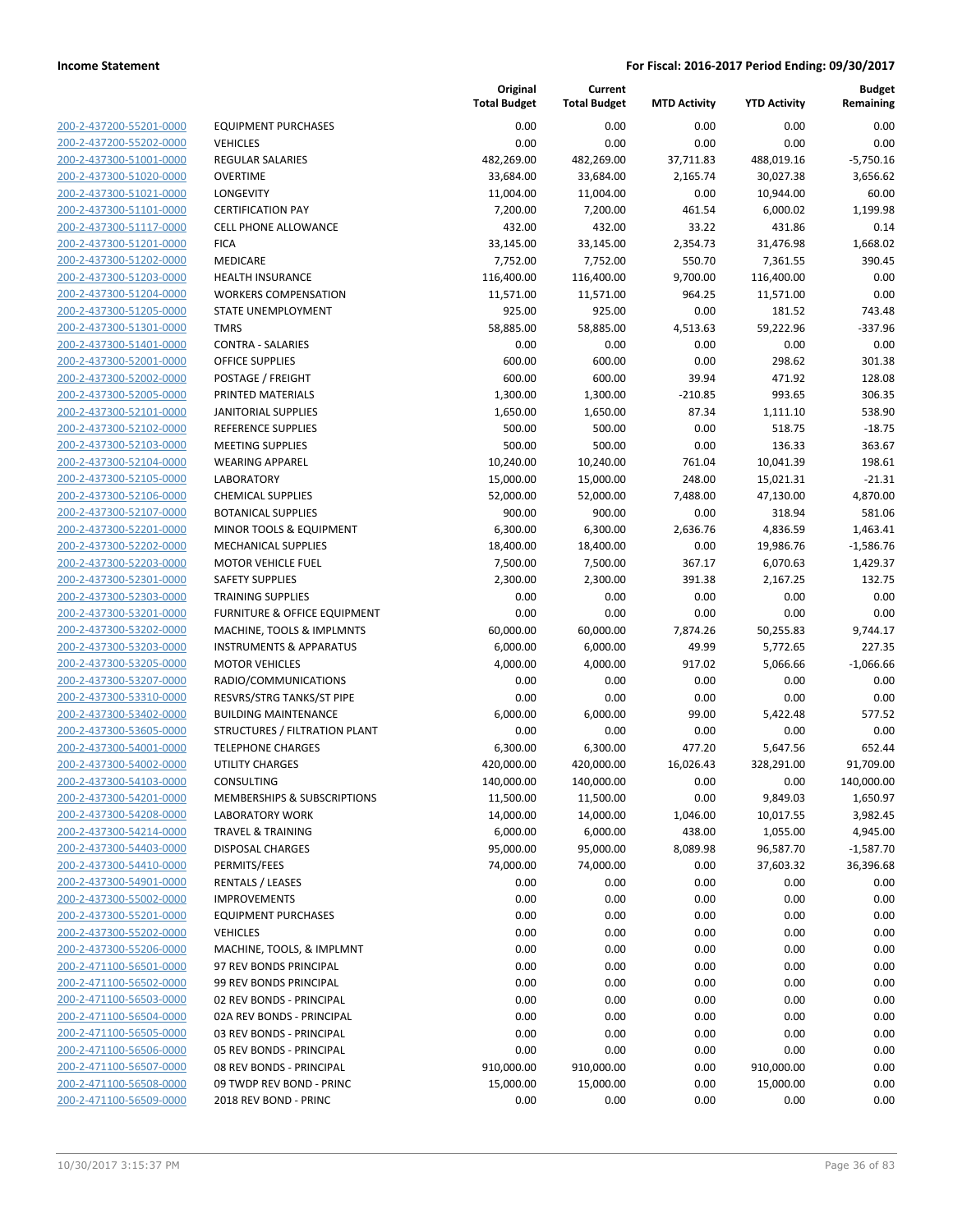|                                      |                                                                           | Original<br><b>Total Budget</b> | Current<br><b>Total Budget</b> | <b>MTD Activity</b> | <b>YTD Activity</b> | <b>Budget</b><br>Remaining |
|--------------------------------------|---------------------------------------------------------------------------|---------------------------------|--------------------------------|---------------------|---------------------|----------------------------|
| 200-2-471200-56406-0000              | SERIES 2010 GO REF INTRST                                                 | 0.00                            | 0.00                           | 5,583.33            | 5,583.33            | $-5,583.33$                |
| 200-2-471200-56408-0000              | 2011 GO REFUND INTEREST                                                   | 0.00                            | 0.00                           | 25,589.33           | 25,589.33           | $-25,589.33$               |
| 200-2-471200-56601-0000              | 97 REVENUE BONDS INTEREST                                                 | 0.00                            | 0.00                           | 0.00                | 0.00                | 0.00                       |
| 200-2-471200-56602-0000              | 99 REV BONDS INTEREST                                                     | 0.00                            | 0.00                           | 0.00                | 0.00                | 0.00                       |
| 200-2-471200-56603-0000              | 02 REV BONDS - INTEREST                                                   | 0.00                            | 0.00                           | 0.00                | 0.00                | 0.00                       |
| 200-2-471200-56604-0000              | 02A REV BONDS - INTEREST                                                  | 0.00                            | 0.00                           | 0.00                | 0.00                | 0.00                       |
| 200-2-471200-56605-0000              | 03 REV BONDS - INTEREST                                                   | 0.00                            | 0.00                           | 0.00                | 0.00                | 0.00                       |
| 200-2-471200-56606-0000              | 05 REV BONDS - INTEREST                                                   | 0.00                            | 0.00                           | 0.00                | 0.00                | 0.00                       |
| 200-2-471200-56607-0000              | 08 REV BONDS - INTEREST                                                   | 343,480.00                      | 343,480.00                     | 44,614.33           | 388,094.33          | $-44,614.33$               |
| 200-2-471200-56609-0000              | 2018 REV BONDS - INTEREST                                                 | 0.00                            | 0.00                           | 0.00                | 0.00                | 0.00                       |
| 200-2-475100-56001-0000              | PAYMENT TO ESCROW AGENT                                                   | 0.00                            | 0.00                           | 0.00                | 0.00                | 0.00                       |
| 200-2-475100-56002-0000              | MISCELLANEOUS DEBT EXP / AGENT FEE                                        | 750.00                          | 750.00                         | 0.00                | 250.00              | 500.00                     |
| 200-2-475100-56003-0000              | <b>ISSUANCE COSTS</b>                                                     | 0.00                            | 0.00                           | 0.00                | 0.00                | 0.00                       |
| 200-2-475100-56004-0000              | AMORTIZATION OF DBIC                                                      | 0.00                            | 0.00                           | 0.00                | 0.00                | 0.00                       |
| 200-2-475100-56005-0000              | ARBITRAGE                                                                 | 1,750.00                        | 1,750.00                       | 0.00                | 1,750.00            | 0.00                       |
| 200-2-475100-56007-0000              | AMORT OF DISC ON CAB                                                      | 0.00                            | 0.00                           | 45,412.85           | 45,412.85           | $-45,412.85$               |
| 200-2-475100-56010-0000              | <b>AMORTIZATION BOND DISCNT</b>                                           | 0.00                            | 0.00                           | $-5,354.17$         | $-5,354.17$         | 5,354.17                   |
| 200-2-475100-56011-0000              | <b>DEBT SERVICE CONTRA</b>                                                | 0.00                            | 0.00                           | $-2,286,000.00$     | $-2,286,000.00$     | 2,286,000.00               |
| 200-2-480000-51801-0000              | PENSION EXPENSE                                                           | 0.00                            | 0.00                           | 0.00                | 0.00                | 0.00                       |
| 200-2-480000-52003-0000              | <b>COPIER CHARGES</b>                                                     | 10,600.00                       | 10,600.00                      | 864.30              | 7,872.98            | 2,727.02                   |
| 200-2-480000-52006-0000              | <b>COPIER PAPER</b>                                                       | 500.00                          | 500.00                         | 0.00                | 187.98              | 312.02                     |
| 200-2-480000-54002-0000              | <b>UTILITY CHARGES</b>                                                    | 6,500.00                        | 6,500.00                       | 280.79              | 3,038.74            | 3,461.26                   |
| 200-2-480000-54101-0000              | PROFESSIONAL SERVICES                                                     | 0.00                            | 0.00                           | 0.00                | 0.00                | 0.00                       |
| 200-2-480000-54226-0000              | <b>INSURANCE EXPENSE</b>                                                  | 41,390.00                       | 41,390.00                      | 0.00                | 30,000.00           | 11,390.00                  |
| 200-2-480000-55499-0000              | <b>CAPITAL OUTLAY</b>                                                     | 0.00                            | 0.00                           | 0.00                | 0.00                | 0.00                       |
| 200-2-480000-57001-0000              | <b>DEPRECIATION EXPENSE</b>                                               | 0.00                            | 0.00                           | 0.00                | 0.00                | 0.00                       |
| 200-2-480000-57002-0000              | <b>BAD DEBT EXPENSE</b>                                                   | 16,450.00                       | 16,450.00                      | 0.00                | 0.00                | 16,450.00                  |
| 200-2-480000-57004-0000              | <b>INVENTORY LOSS/GAIN</b>                                                | 0.00                            | 0.00                           | 0.00                | 0.00                | 0.00                       |
| 200-2-480000-57005-0000              | <b>ACCRUED VAC &amp; SICK PAY</b>                                         | 25,000.00                       | 25,000.00                      | 0.00                | 22,456.97           | 2,543.03                   |
| 200-2-480000-57006-0000              | ADMINISTRATIVE EXPENSES / PAY PLAN                                        | 0.00                            | 0.00                           | 0.00                | 0.00                | 0.00                       |
| 200-2-480000-57008-0000              | <b>BANK CHARGES</b>                                                       | 27,000.00                       | 27,000.00                      | 2,054.33            | 24,274.10           | 2,725.90                   |
| 200-2-491000-58001-0000              | <b>XFR - GENERAL FUND</b>                                                 | 1,250,423.00                    | 1,250,423.00                   | 106,694.19          | 1,250,419.62        | 3.38                       |
| 200-2-491000-58037-0000              | <b>XFR - DEBT SERVICE FUND</b>                                            | 1,580,613.00                    | 1,580,613.00                   | 131,717.75          | 1,580,613.00        | 0.00                       |
| 200-2-491000-58040-0000              | <b>XFR - GENERAL CIP</b>                                                  | 0.00                            | 0.00                           | 0.00                | 0.00                | 0.00                       |
| 200-2-491000-58120-0000              | <b>XFR - UTILITY CIP FUND</b>                                             | 2,961,447.00                    | 2,961,447.00                   | 246,787.25          | 2,961,447.00        | 0.00                       |
| 200-2-495000-58501-0000              | CA - GENERAL FUND                                                         | 0.00                            | 0.00                           | 0.00                | 0.00                | 0.00                       |
| 200-2-495000-58580-0000              | CA - GENERAL FUND - GENERAL GOVERNMENT                                    | 369,256.00                      | 369,256.00                     | 30,771.37           | 369,256.00          | 0.00                       |
| 200-2-495000-58581-0000              | CA - GENERAL FUND - PUBLIC WORKS                                          | 172,134.00                      | 172,134.00                     | 14,344.50           | 172,134.00          | 0.00                       |
| 200-2-495000-58701-0000              | CA - CENTRAL SERVICE FUND                                                 | 180,374.00                      | 180,374.00                     | 15,031.13           | 180,374.00          | 0.00                       |
| 200-2-495000-58710-0000              | CA - INSURANCE FUND                                                       | 82,937.00                       | 82,937.00                      | 6,911.38            | 82,937.00           | 0.00                       |
| 200-2-495000-58720-0000              | CA - MIS FUN                                                              | 111,955.00                      | 111,955.00                     | 9,329.62            | 111,955.00          | 0.00                       |
| 200-2-495000-58900-0000              | <b>CA - ELECTRIC FUND</b>                                                 | 603,626.00                      | 603,626.00                     | 50,302.13           | 603,626.00          | 0.00                       |
|                                      | <b>Expense Total:</b>                                                     | 14,820,349.08                   | 14,820,349.08                  | -965,319.96         | 11,975,996.40       | 2,844,352.68               |
|                                      | Fund: 200 - WATER / WASTEWATER FUND Surplus (Deficit):                    | $-2,192,127.08$                 | $-2,192,127.08$                | 2,053,846.53        | 528,724.08          | -2,720,851.16              |
| <b>Fund: 210 - WATER IMPACT FEES</b> |                                                                           |                                 |                                |                     |                     |                            |
| Revenue                              |                                                                           |                                 |                                |                     |                     |                            |
| 210-2-318001-44405-0000              | OTHER REVENUES / IMPACT FEE REVENU                                        | 0.00                            | 0.00                           | 0.00                | 0.00                | 0.00                       |
| 210-2-319001-45401-0000              | <b>INTEREST REVENUES</b>                                                  | 0.00                            | 0.00                           | $-0.01$             | 0.08                | $-0.08$                    |
|                                      | <b>Revenue Total:</b>                                                     | 0.00                            | 0.00                           | $-0.01$             | 0.08                | -0.08                      |
| <b>Expense</b>                       |                                                                           |                                 |                                |                     |                     |                            |
| 210-2-436300-55007-0000              | CWIP / ENG/ARCHITECTS/MGMT                                                | 0.00                            | 0.00                           | 0.00                | 0.00                | 0.00                       |
| 210-2-436300-55098-0000              | REIMBURSMENT                                                              | 0.00                            | 0.00                           | 0.00                | 0.00                | 0.00                       |
| 210-2-480000-54101-0000              | PROFESSIONAL SERVICES                                                     | 0.00                            | 0.00                           | 0.00                | 0.00                | 0.00                       |
| 210-2-480000-57008-0000              | <b>BANK CHARGES</b>                                                       | 0.00                            | 0.00                           | 0.00                | 0.00                | 0.00                       |
| 210-2-491000-58120-0000              | XFR - UTILITY CIP FUND                                                    | 0.00                            | 0.00                           | 0.00                | 0.00                | 0.00                       |
|                                      | <b>Expense Total:</b><br>Fund: 210 - WATER IMPACT FEES Surplus (Deficit): | 0.00<br>0.00                    | 0.00<br>0.00                   | 0.00<br>$-0.01$     | 0.00<br>0.08        | 0.00<br>$-0.08$            |
|                                      |                                                                           |                                 |                                |                     |                     |                            |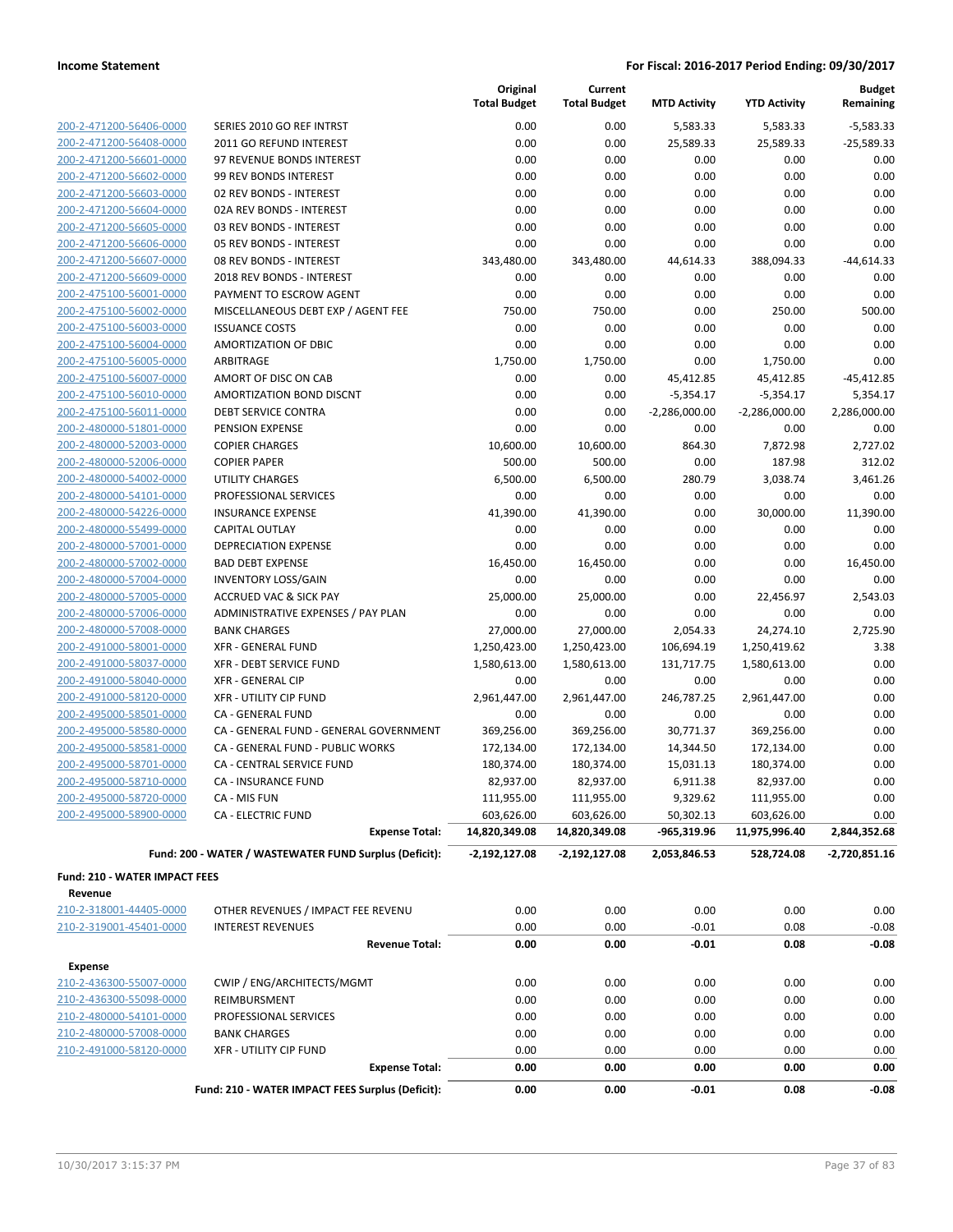|                                           |                                                                  | Original<br><b>Total Budget</b> | Current<br><b>Total Budget</b> | <b>MTD Activity</b> | <b>YTD Activity</b> | <b>Budget</b><br>Remaining |
|-------------------------------------------|------------------------------------------------------------------|---------------------------------|--------------------------------|---------------------|---------------------|----------------------------|
| <b>Fund: 211 - WASTEWATER IMPACT FEES</b> |                                                                  |                                 |                                |                     |                     |                            |
| Revenue                                   |                                                                  |                                 |                                |                     |                     |                            |
| 211-2-318001-44405-0000                   | OTHER REVENUES / IMPACT FEE REVENU                               | 0.00                            | 0.00                           | 0.00                | 0.00                | 0.00                       |
| 211-2-319001-45401-0000                   | <b>INTEREST REVENUES</b>                                         | 0.00                            | 0.00                           | $-0.75$             | 3.51                | $-3.51$                    |
|                                           | <b>Revenue Total:</b>                                            | 0.00                            | 0.00                           | $-0.75$             | 3.51                | $-3.51$                    |
| Expense                                   |                                                                  |                                 |                                |                     |                     |                            |
| 211-2-437200-55098-0000                   | REIMBURSMENT                                                     | 0.00                            | 0.00                           | 0.00                | 0.00                | 0.00                       |
| 211-2-480000-54101-0000                   | PROFESSIONAL SERVICES                                            | 0.00                            | 0.00                           | 0.00                | 0.00                | 0.00                       |
| 211-2-480000-57008-0000                   | <b>BANK CHARGES</b>                                              | 0.00                            | 0.00                           | 0.10                | 136.80              | $-136.80$                  |
| 211-2-491000-58120-0000                   | <b>XFR - UTILITY CIP FUND</b>                                    | 0.00                            | 0.00                           | 0.00                | 0.00                | 0.00                       |
|                                           | <b>Expense Total:</b>                                            | 0.00                            | 0.00                           | 0.10                | 136.80              | -136.80                    |
|                                           | Fund: 211 - WASTEWATER IMPACT FEES Surplus (Deficit):            | 0.00                            | 0.00                           | $-0.85$             | $-133.29$           | 133.29                     |
|                                           | Fund: 212 - TX COMMUNITY DEV SWR SYSTEM IMPROV PROG GRANT        |                                 |                                |                     |                     |                            |
| Revenue                                   |                                                                  |                                 |                                |                     |                     |                            |
| 212-2-310001-43105-0000                   | MISCELLANEOUS / GRANTS                                           | 0.00                            | 0.00                           | 0.00                | 0.00                | 0.00                       |
| 212-2-319001-45401-0000                   | <b>INTEREST REVENUES</b>                                         | 0.00                            | 0.00                           | 0.00                | 0.00                | 0.00                       |
| 212-2-323001-46100-0000                   | <b>XFR - UTILITY FUND</b>                                        | 0.00                            | 0.00                           | 0.00                | 0.00                | 0.00                       |
| 212-2-323001-46105-0000                   | <b>XFR - UTILITY CIP FUND</b>                                    | 0.00                            | 0.00                           | 0.00                | 0.00                | 0.00                       |
|                                           | <b>Revenue Total:</b>                                            | 0.00                            | 0.00                           | 0.00                | 0.00                | 0.00                       |
| Expense                                   |                                                                  |                                 |                                |                     |                     |                            |
| 212-2-431100-51401-0000                   | <b>CONTRA - SALARIES</b>                                         | 0.00                            | 0.00                           | 0.00                | 0.00                | 0.00                       |
| 212-2-431700-51401-0000                   | <b>CONTRA - SALARIES</b>                                         | 0.00                            | 0.00                           | 0.00                | 0.00                | 0.00                       |
| 212-2-436300-54101-0000                   | PROFESSIONAL SERVICES                                            | 0.00                            | 0.00                           | 0.00                | 0.00                | 0.00                       |
| 212-2-436300-55007-0000                   | CWIP / ENG/ARCHITECTS/MGMT                                       | 0.00                            | 0.00                           | 0.00                | 0.00                | 0.00                       |
| 212-2-436300-55008-0000                   | <b>SURVEYING</b>                                                 | 0.00                            | 0.00                           | 0.00                | 0.00                | 0.00                       |
| 212-2-436300-55009-0000                   | LIAISON                                                          | 0.00                            | 0.00                           | 0.00                | 0.00                | 0.00                       |
| 212-2-436300-55010-0000                   | ENVIRONMENTAL ASSESSMENT                                         | 0.00                            | 0.00                           | 0.00                | 0.00                | 0.00                       |
| 212-2-436300-55011-0000                   | <b>CONSTRUCTION TESTING</b>                                      | 0.00                            | 0.00                           | 0.00                | 0.00                | 0.00                       |
| 212-2-436300-55012-0000                   | <b>CWIP / CONSTRUCTION</b>                                       | 0.00                            | 0.00                           | 0.00                | 0.00                | 0.00                       |
| 212-2-436300-55013-0000                   | <b>CONSTRUCTION INSPECTION</b>                                   | 0.00                            | 0.00                           | 0.00                | 0.00                | 0.00                       |
| 212-2-436300-55099-0000                   | PROJ BUDGET - NO EXPENSES                                        | 0.00                            | 0.00                           | 0.00                | 0.00                | 0.00                       |
| 212-2-480000-55499-0000                   | <b>CAPITAL OUTLAY</b>                                            | 0.00                            | 0.00                           | 0.00                | 0.00                | 0.00                       |
| 212-2-491000-58101-0000                   | <b>XFR - UTILITY FUND</b>                                        | 0.00                            | 0.00                           | 0.00                | 0.00                | 0.00                       |
| 212-2-491000-58120-0000                   | <b>XFR - UTILITY CIP FUND</b>                                    | 0.00                            | 0.00                           | 0.00                | 0.00                | 0.00                       |
|                                           | <b>Expense Total:</b>                                            | 0.00                            | 0.00                           | 0.00                | 0.00                | 0.00                       |
|                                           | Fund: 212 - TX COMMUNITY DEV SWR SYSTEM IMPROV PROG GRANT Surplu | 0.00                            | 0.00                           | 0.00                | 0.00                | 0.00                       |
| <b>Fund: 216 - UTILIITY CIP FUND</b>      |                                                                  |                                 |                                |                     |                     |                            |
| Revenue                                   |                                                                  |                                 |                                |                     |                     |                            |
| 216-2-310002-45605-0000                   | PROJ REIMBURSEMENTS                                              | 0.00                            | 0.00                           | 0.00                | 0.00                | 0.00                       |
| 216-2-319001-43212-0000                   | <b>INSURANCE REIMBURSEMENTS</b>                                  | 0.00                            | 0.00                           | 0.00                | 0.00                | 0.00                       |
| 216-2-319001-45401-0000                   | <b>INTEREST REVENUES</b>                                         | 6,000.00                        | 6,000.00                       | $-2,418.86$         | 9,600.82            | $-3,600.82$                |
| 216-2-319001-47221-0000                   | <b>BOND PROCEEDS</b>                                             | 0.00                            | 0.00                           | 0.00                | 0.00                | 0.00                       |
| 216-2-320003-45305-0000                   | <b>AUCTION PROCEEDS</b>                                          | 0.00                            | 0.00                           | 0.00                | 0.00                | 0.00                       |
| 216-2-323001-46001-0000                   | XFR - GENERAL FUND                                               | 0.00                            | 0.00                           | 0.00                | 0.00                | 0.00                       |
| 216-2-323001-46100-0000                   | <b>XFR - UTILITY FUND</b>                                        | 2,961,447.00                    | 2,961,447.00                   | 246,787.25          | 2,961,447.00        | 0.00                       |
| 216-2-323001-46102-0000                   | XFR - 210 WATER IMPACT FEES                                      | 0.00                            | 0.00                           | 0.00                | 0.00                | 0.00                       |
| 216-2-323001-46103-0000                   | XFR - 211 WASTEWATER IMPACT FEE                                  | 0.00                            | 0.00                           | 0.00                | 0.00                | 0.00                       |
|                                           | <b>Revenue Total:</b>                                            | 2,967,447.00                    | 2,967,447.00                   | 244,368.39          | 2,971,047.82        | $-3,600.82$                |
| <b>Expense</b>                            |                                                                  |                                 |                                |                     |                     |                            |
| 216-2-436100-55006-0000                   | <b>AQUISITION</b>                                                | 0.00                            | 0.00                           | 0.00                | 0.00                | 0.00                       |
| 216-2-436100-55007-0000                   | CWIP / ENG/ARCHITECTS/MGMT                                       | 0.00                            | 0.00                           | 0.00                | 0.00                | 0.00                       |
| 216-2-436100-55008-0000                   | CWIP / SURVEYING                                                 | 0.00                            | 0.00                           | 0.00                | 0.00                | 0.00                       |
| 216-2-436100-55009-0000                   | <b>CWIP / LIAISON</b>                                            | 0.00                            | 0.00                           | 0.00                | 0.00                | 0.00                       |
| 216-2-436100-55010-0000                   | CWIP / ENVIRONMENTAL ASSESSMENT                                  | 0.00                            | 0.00                           | 0.00                | 0.00                | 0.00                       |
| 216-2-436100-55011-0000                   | <b>CWIP / CONSTRUCTION TESTING</b>                               | 0.00                            | 0.00                           | 0.00                | 0.00                | 0.00                       |
| 216-2-436100-55012-0000                   | <b>CWIP / CONSTRUCTION</b>                                       | 0.00                            | 0.00                           | 0.00                | 0.00                | 0.00                       |
| 216-2-436100-55013-0000                   | <b>CONSTRUCTION INSPECTION</b>                                   | 0.00                            | 0.00                           | 0.00                | 0.00                | 0.00                       |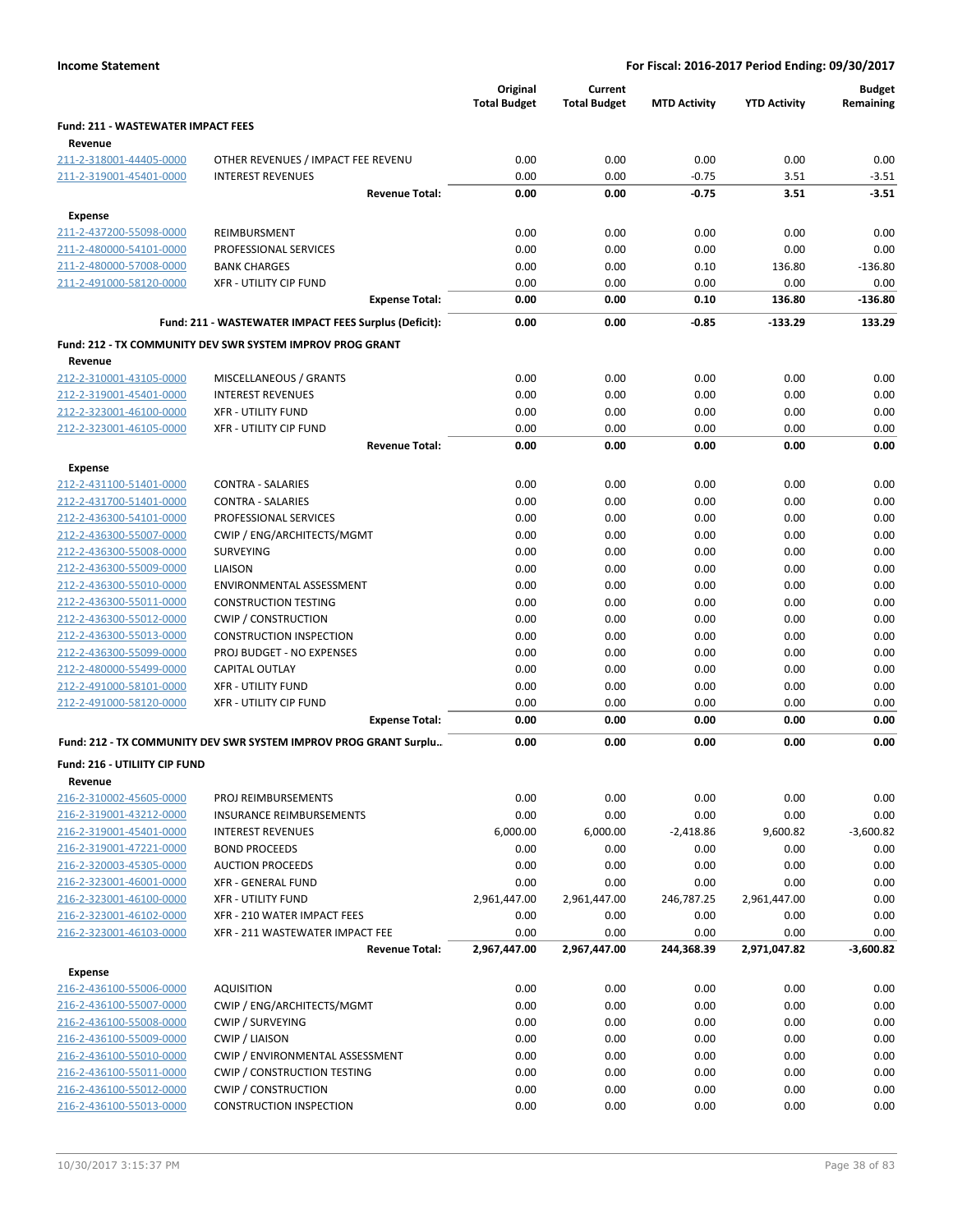|                                                |                                                  | Original<br><b>Total Budget</b> | Current<br><b>Total Budget</b> | <b>MTD Activity</b> | <b>YTD Activity</b> | <b>Budget</b><br>Remaining |
|------------------------------------------------|--------------------------------------------------|---------------------------------|--------------------------------|---------------------|---------------------|----------------------------|
| 216-2-436100-55014-0000                        | <b>MISCELLANEOUS</b>                             | 0.00                            | 0.00                           | 0.00                | 0.00                | 0.00                       |
| 216-2-436100-55015-0000                        | <b>ATTORNEYS</b>                                 | 0.00                            | 0.00                           | 0.00                | 0.00                | 0.00                       |
| 216-2-436100-55018-0000                        | <b>DEMOLITION</b>                                | 0.00                            | 0.00                           | 0.00                | 0.00                | 0.00                       |
| 216-2-436100-55019-0000                        | ARTIST RENDERING/MODEL                           | 0.00                            | 0.00                           | 0.00                | 0.00                | 0.00                       |
| 216-2-436100-55020-0000                        | <b>BOTANICALS</b>                                | 0.00                            | 0.00                           | 0.00                | 0.00                | 0.00                       |
| 216-2-436100-55021-0000                        | ADVERTISING                                      | 0.00                            | 0.00                           | 0.00                | 0.00                | 0.00                       |
| 216-2-436100-55098-0000                        | REIMBURSEMENT-GISD                               | 0.00                            | 0.00                           | 0.00                | 0.00                | 0.00                       |
| 216-2-436100-55099-0000                        | PROJ BUDGET - NO EXPENSES                        | 0.00                            | 0.00                           | 0.00                | 0.00                | 0.00                       |
| 216-2-436100-55109-0000                        | <b>RESERVOIRS / STD PIPE</b>                     | 0.00                            | 0.00                           | 0.00                | 0.00                | 0.00                       |
| 216-2-436100-55201-0000                        | <b>EQUIPMENT PURCHASES</b>                       | 0.00                            | 0.00                           | 0.00                | 0.00                | 0.00                       |
| 216-2-436100-55203-0000                        | <b>FURNITURE &amp; EQUIPMENT</b>                 | 0.00                            | 0.00                           | 0.00                | 0.00                | 0.00                       |
| 216-2-436100-55210-0000                        | <b>FIRE HYDRANTS</b>                             | 0.00                            | 0.00                           | 0.00                | 0.00                | 0.00                       |
| 216-2-436100-55212-0000                        | <b>METERS &amp; SETTINGS</b>                     | 0.00                            | 0.00                           | 0.00                | 0.00                | 0.00                       |
| 216-2-436100-55213-0000                        | SERVICE CONNECTIONS                              | 0.00                            | 0.00                           | 0.00                | 0.00                | 0.00                       |
| 216-2-436100-55214-0000                        | <b>SPORTS EQUIPMENT</b>                          | 0.00                            | 0.00                           | 0.00                | 0.00                | 0.00                       |
| 216-2-436200-53310-0000                        | RESVRS/STRG TANKS/ST PIPE                        | 0.00                            | 0.00                           | 0.00                | 0.00                | 0.00                       |
| 216-2-436200-53312-0000                        | WATER LINE EASEMENTS                             | 0.00                            | 0.00                           | 0.00                | 0.00                | 0.00                       |
| 216-2-436200-55002-0000                        | <b>IMPROVEMENTS</b>                              | 31,000.00                       | 31,000.00                      | 37,907.50           | 128,541.93          | $-97,541.93$               |
| 216-2-436200-55106-0000                        | <b>WATER PUMPS</b>                               | 0.00                            | 0.00                           | 0.00                | 0.00                | 0.00                       |
| 216-2-436200-55201-0000                        | <b>EQUIPMENT PURCHASES</b>                       | 0.00                            | 0.00                           | 0.00                | 0.00                | 0.00                       |
| 216-2-436300-55105-0000                        | <b>WATER MAINS</b>                               | 0.00                            | 0.00                           | 0.00                | 0.00                | 0.00                       |
| 216-2-436300-55201-0000                        | <b>EQUIPMENT PURCHASES</b>                       | 90,000.00                       | 90,000.00                      | 0.00                | 85,363.19           | 4,636.81                   |
| 216-2-437200-54410-0000                        | PERMITS/FEES                                     | 0.00                            | 0.00                           | 0.00                | 0.00                | 0.00                       |
| 216-2-437200-55002-0000                        | <b>IMPROVEMENTS</b>                              | 0.00                            | 0.00                           | 16,093.87           | 44,275.62           | $-44,275.62$               |
| 216-2-437200-55006-0000                        | <b>AQUISITION</b>                                | 0.00                            | 0.00                           | 0.00                | 0.00                | 0.00                       |
| 216-2-437200-55201-0000                        | <b>EQUIPMENT PURCHASES</b>                       | 0.00                            | 0.00                           | 0.00                | 0.00                | 0.00                       |
| 216-2-437300-52201-0000                        | MINOR TOOLS & EQUIPMENT                          | 0.00                            | 0.00                           | 0.00                | 0.00                | 0.00                       |
| 216-2-437300-53202-0000                        | MACHINE, TOOLS & IMPLMNTS                        | 0.00                            | 0.00                           | 0.00                | 0.00                | 0.00                       |
| 216-2-437300-53402-0000                        | <b>BUILDING MAINTENANCE</b>                      | 0.00                            | 0.00                           | 0.00                | 0.00                | 0.00                       |
| 216-2-437300-53605-0000                        | STRUCTURES / FILTRATION PLANT                    | 0.00                            | 0.00                           | 0.00                | 0.00                | 0.00                       |
| 216-2-437300-55002-0000                        | <b>IMPROVEMENTS</b>                              | 100,000.00                      | 100,000.00                     | 0.00                | 1,000.00            | 99,000.00                  |
| 216-2-437300-55006-0000                        | <b>AQUISITION</b>                                | 0.00                            | 0.00                           | 5,288.00            | 186,843.21          | $-186,843.21$              |
| 216-2-437300-55014-0000                        | MISCELLANEOUS SERVICES                           | 0.00                            | 0.00                           | 0.00                | 0.00                | 0.00                       |
| 216-2-437300-55110-0000                        | <b>LIFT STATIONS</b>                             | 0.00                            | 0.00                           | 0.00                | 29,556.67           | $-29,556.67$               |
| 216-2-437300-55201-0000                        | <b>EQUIPMENT PURCHASES</b>                       | 0.00                            | 0.00                           | 0.00                | 0.00                | 0.00                       |
| 216-2-437300-55205-0000                        | COMPUTER EQUIPMENT / SOFTWARE                    | 0.00                            | 0.00                           | 4,112.36            | 13,015.90           | $-13,015.90$               |
| 216-2-475100-56002-0000                        | <b>AGENT FEES</b>                                | 0.00                            | 0.00                           | 0.00                | 0.00                | 0.00                       |
| 216-2-480000-54101-0000                        | PROFESSIONAL SERVICES                            | 0.00                            | 0.00                           | 0.00                | 0.00                | 0.00                       |
| 216-2-480000-55499-0000                        | CAPITAL OUTLAY                                   | 0.00                            | 0.00                           | 0.00                | 0.00                | 0.00                       |
| 216-2-480000-57002-0000                        | <b>BAD DEBT EXPENSE</b>                          | 0.00                            | 0.00                           | 0.00                | 0.00                | 0.00                       |
| 216-2-480000-57008-0000                        | <b>BANK CHARGES</b>                              | 4,000.00                        | 4,000.00                       | 294.13              | 2,867.25            | 1,132.75                   |
| 216-2-491000-58112-0000                        | XFR - TX CDBG GRANT FUND                         | 0.00                            | 0.00                           | 0.00                | 0.00                | 0.00                       |
| 216-2-491000-58120-0000                        | <b>XFR - UTILITY FUND</b>                        | 0.00                            | 0.00                           | 0.00                | 0.00                | 0.00                       |
| 216-2-491000-58121-0000                        | WASTEWATER RECLAMATION                           | 0.00                            | 0.00                           | 0.00                | 0.00                | 0.00                       |
|                                                | <b>Expense Total:</b>                            | 225,000.00                      | 225,000.00                     | 63,695.86           | 491,463.77          | $-266,463.77$              |
|                                                | Fund: 216 - UTILIITY CIP FUND Surplus (Deficit): | 2,742,447.00                    | 2,742,447.00                   | 180,672.53          | 2,479,584.05        | 262,862.95                 |
| <b>Fund: 217 - WASTEWATER RECLAMATION FUND</b> |                                                  |                                 |                                |                     |                     |                            |
| Revenue                                        |                                                  |                                 |                                |                     |                     |                            |
| 217-2-319001-44102-0000                        | SALE OF CITY PUBLICATIONS                        | 0.00                            | 0.00                           | 0.00                | 0.00                | 0.00                       |
| 217-2-319001-45401-0000                        | <b>INTEREST REVENUES</b>                         | 0.00                            | 0.00                           | 625.35              | 5,285.57            | $-5,285.57$                |
| 217-2-319001-45403-0000                        | UNREALIZED GAIN/LOSS MKT                         | 0.00                            | 0.00                           | 0.00                | 0.00                | 0.00                       |
| 217-2-323001-46100-0000                        | <b>XFR - UTILITY FUND</b>                        | 0.00                            | 0.00                           | 0.00                | 0.00                | 0.00                       |
| 217-2-323001-46105-0000                        | <b>XFR - UTILITY CIP FUND</b>                    | 0.00                            | 0.00                           | 0.00                | 0.00                | 0.00                       |
|                                                | <b>Revenue Total:</b>                            | 0.00                            | 0.00                           | 625.35              | 5,285.57            | $-5,285.57$                |
| <b>Expense</b>                                 |                                                  |                                 |                                |                     |                     |                            |
| 217-2-000000-55006-0000                        | <b>AQUISITION</b>                                | 0.00                            | 0.00                           | 0.00                | 0.00                | 0.00                       |
| 217-2-000000-55008-0000                        | SURVEYING                                        | 0.00                            | 0.00                           | 0.00                | 0.00                | 0.00                       |
| 217-2-000000-55009-0000                        | LIAISON                                          | 0.00                            | 0.00                           | 0.00                | 0.00                | 0.00                       |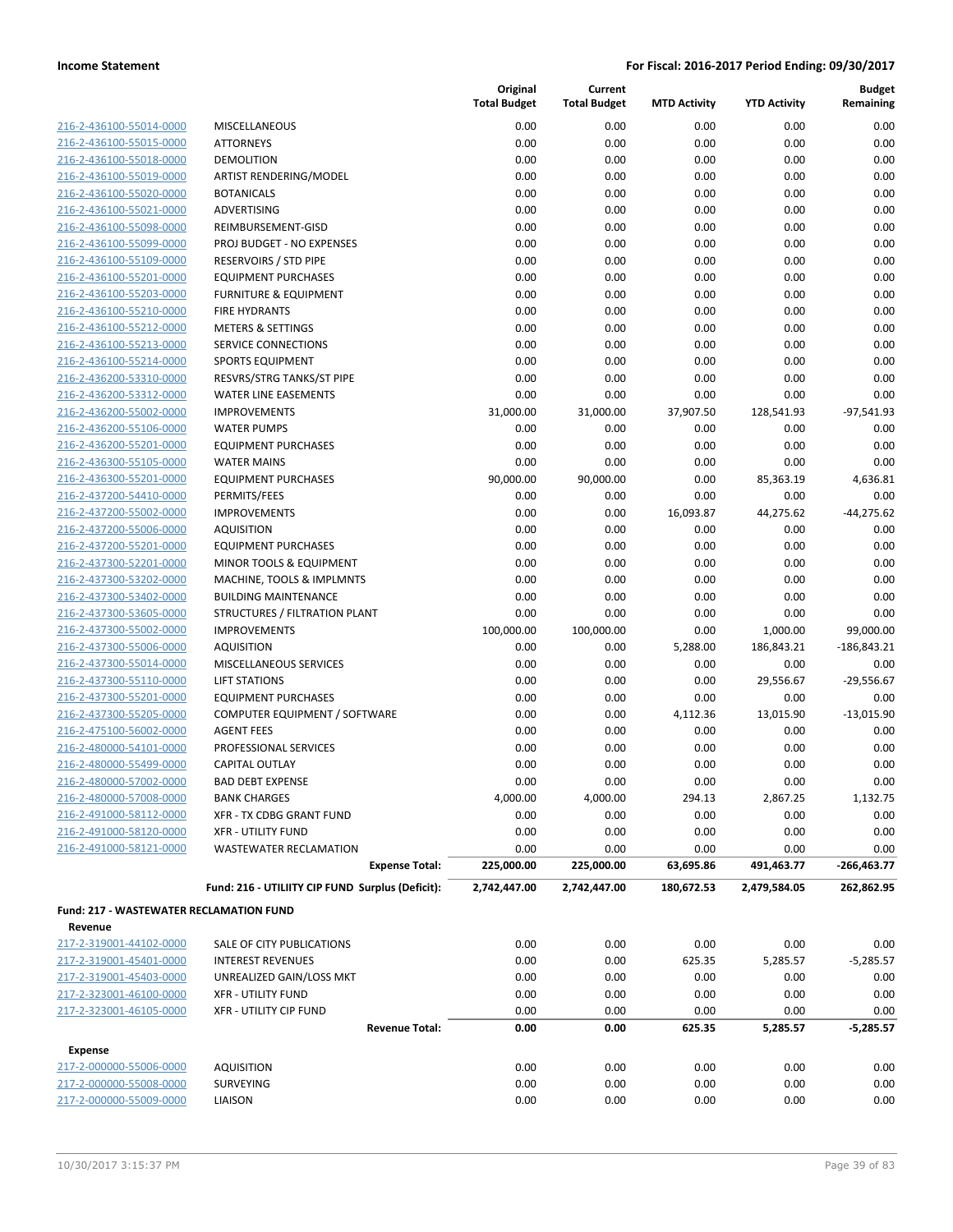|                                    |                                                            | Original<br><b>Total Budget</b> | Current<br><b>Total Budget</b> | <b>MTD Activity</b> | <b>YTD Activity</b> | <b>Budget</b><br>Remaining |
|------------------------------------|------------------------------------------------------------|---------------------------------|--------------------------------|---------------------|---------------------|----------------------------|
| 217-2-000000-55014-0000            | <b>MISCELLANEOUS</b>                                       | 0.00                            | 0.00                           | 0.00                | 0.00                | 0.00                       |
| 217-2-000000-55015-0000            | <b>ATTORNEYS</b>                                           | 0.00                            | 0.00                           | 0.00                | 0.00                | 0.00                       |
| 217-2-000000-55018-0000            | <b>DEMOLITION</b>                                          | 0.00                            | 0.00                           | 0.00                | 0.00                | 0.00                       |
| 217-2-000000-55019-0000            | ARTIST RENDERING/MODEL                                     | 0.00                            | 0.00                           | 0.00                | 0.00                | 0.00                       |
| 217-2-000000-55020-0000            | <b>BOTANICALS</b>                                          | 0.00                            | 0.00                           | 0.00                | 0.00                | 0.00                       |
| 217-2-000000-55098-0000            | REIMBURSEMENT-GISD                                         | 0.00                            | 0.00                           | 0.00                | 0.00                | 0.00                       |
| 217-2-000000-55201-0000            | <b>MACHINERY</b>                                           | 0.00                            | 0.00                           | 0.00                | 0.00                | 0.00                       |
| 217-2-000000-55203-0000            | <b>FURNITURE &amp; EQUIPMENT</b>                           | 0.00                            | 0.00                           | 0.00                | 0.00                | 0.00                       |
| 217-2-000000-55214-0000            | <b>SPORTS EQUIPMENT</b>                                    | 0.00                            | 0.00                           | 0.00                | 0.00                | 0.00                       |
| 217-2-000000-55499-0000            | <b>CAPITAL OUTLAY</b>                                      | 0.00                            | 0.00                           | 0.00                | 0.00                | 0.00                       |
| 217-2-437300-55007-0000            | CWIP / ENG/ARCHITECTS/MGMT                                 | 0.00                            | 0.00                           | 0.00                | 0.00                | 0.00                       |
| 217-2-437300-55010-0000            | CWIP / ENVIRONMENTAL ASSESSMENT                            | 0.00                            | 0.00                           | 0.00                | 0.00                | 0.00                       |
| 217-2-437300-55011-0000            | <b>CWIP / CONSTRUCTION TESTING</b>                         | 0.00                            | 0.00                           | 0.00                | 0.00                | 0.00                       |
| 217-2-437300-55012-0000            | <b>CWIP / CONSTRUCTION</b>                                 | 0.00                            | 0.00                           | 0.00                | 0.00                | 0.00                       |
| 217-2-437300-55013-0000            | <b>CWIP / CONSTRUCTION INSPECTION</b>                      | 0.00                            | 0.00                           | 0.00                | 0.00                | 0.00                       |
| 217-2-437300-55099-0000            | CWIP / PROJ BUDGET - NO EXPENSES                           | 0.00                            | 0.00                           | 0.00                | 0.00                | 0.00                       |
| 217-2-475100-56005-0000            | MISCELLANEOUS DEBT EXP / ARBITRAGE                         | 0.00                            | 0.00                           | 0.00                | 0.00                | 0.00                       |
| 217-2-480000-55499-0000            | <b>CAPITAL OUTLAY</b>                                      | 0.00                            | 0.00                           | 0.00                | 0.00                | 0.00                       |
| 217-2-480000-57008-0000            | <b>BANK CHARGES</b>                                        | 0.00                            | 0.00                           | 0.00                | 0.00                | 0.00                       |
| 217-2-491000-58101-0000            | <b>XFR - UTILITY FUND</b>                                  | 0.00                            | 0.00                           | 0.00                | 0.00                | 0.00                       |
|                                    | <b>Expense Total:</b>                                      | 0.00                            | 0.00                           | 0.00                | 0.00                | 0.00                       |
|                                    | Fund: 217 - WASTEWATER RECLAMATION FUND Surplus (Deficit): | 0.00                            | 0.00                           | 625.35              | 5,285.57            | $-5,285.57$                |
| Fund: 300 - AIRPORT FUND           |                                                            |                                 |                                |                     |                     |                            |
| Revenue                            |                                                            |                                 |                                |                     |                     |                            |
| 300-2-310001-43102-0000            | <b>AIRPORT GRANT REVENUE</b>                               | 0.00                            | 0.00                           | 50,000.00           | 50,000.00           | $-50,000.00$               |
| 300-2-319001-43212-0000            | <b>INSURANCE REIMBURSEMENTS</b>                            | 0.00                            | 0.00                           | 0.00                | 5,496.00            | $-5,496.00$                |
| 300-2-319001-44315-0000            | <b>AIRPORT FUEL FEES</b>                                   | 1,000.00                        | 1,000.00                       | 202.80              | 1,345.60            | $-345.60$                  |
| 300-2-319001-44316-0000            | PARKING & TIE DOWN/MISC.                                   | 0.00                            | 0.00                           | 510.12              | 2,481.72            | $-2,481.72$                |
| 300-2-319001-45401-0000            | <b>INTEREST REVENUES</b>                                   | 1,200.00                        | 1,200.00                       | $-7,279.84$         | 39,449.25           | $-38,249.25$               |
| 300-2-319001-45601-0000            | MISCELLANEOUS REVENUES                                     | 0.00                            | 0.00                           | 0.00                | 0.00                | 0.00                       |
| 300-2-319001-45602-0000            | REIMBURSEMENTS / PRIOR YEAR REIMB                          | 0.00                            | 0.00                           | 0.00                | 0.00                | 0.00                       |
| 300-2-321001-45507-0000            | L-3 COMM LEASE                                             | 572,500.00                      | 572,500.00                     | 53,268.08           | 588,650.95          | $-16,150.95$               |
| 300-2-321001-45508-0000            | AIR EVAC HANGAR FEES                                       | 8,776.00                        | 8,776.00                       | 0.00                | 8,327.24            | 448.76                     |
| 300-2-321001-45509-0000            | BLUE SKY T-HANGAR LEASE                                    | 4,769.00                        | 4,769.00                       | 0.00                | 4,768.50            | 0.50                       |
| 300-2-321001-45510-0000            | ARKOMA - HORIZONS AHEAD LEASE                              | 46,800.00                       | 46,800.00                      | 0.00                | 46,800.00           | 0.00                       |
| 300-2-321001-45513-0000            | MAJORS FLYING CLUB LAND LEASE                              | 1,396.00                        | 1,396.00                       | 116.33              | 1,395.96            | 0.04                       |
| 300-2-321001-45515-0000            | TEXSAN AVIATION LAND LEASE                                 | 972.00                          | 972.00                         | 0.00                | 972.00              | 0.00                       |
| 300-2-321001-45516-0000            | MFC PARTNERS LAND LEASE                                    | 1,260.00                        | 1,260.00                       | 0.00                | 0.00                | 1,260.00                   |
| 300-2-321001-45517-0000            | <b>INNOVATION FIRST MAINT HANGAR</b>                       | 16,671.00                       | 16,671.00                      | 0.00                | 16,825.00           | $-154.00$                  |
| 300-2-323001-46001-0000            | <b>XFR - GENERAL FUND</b>                                  | 0.00                            | 0.00                           | 0.00                | 0.00                | 0.00                       |
| 300-2-323001-46109-0000            | XFR - AIRPORT CIP FUND                                     | 0.00                            | 0.00                           | 0.00                | 0.00                | 0.00                       |
| 300-2-323001-46120-0000            | XFR - FROM AIRPORT FUEL FUND                               | 0.00                            | 0.00                           | 0.00                | 0.00                | 0.00                       |
| 300-2-324001-46108-0000            | XFR - AIRPORT TXDOT GRANT FUND                             | 0.00                            | 0.00                           | 0.00                | 0.00                | 0.00                       |
| 300-2-324001-46609-0000            | CA - AIRPORT CIP FUND                                      | 0.00                            | 0.00                           | 0.00                | 0.00                | 0.00                       |
| 300-2-324001-46610-0000            | CA - E-SYSTEMS CONS/DS FUND<br><b>Revenue Total:</b>       | 0.00<br>655,344.00              | 0.00<br>655,344.00             | 0.00<br>96,817.49   | 0.00<br>766,512.22  | 0.00<br>$-111,168.22$      |
|                                    |                                                            |                                 |                                |                     |                     |                            |
| Expense<br>300-2-438100-51001-0000 | <b>REGULAR SALARIES</b>                                    | 46,675.00                       | 46,675.00                      | 3,590.40            | 46,580.80           | 94.20                      |
|                                    |                                                            |                                 |                                |                     |                     |                            |
| 300-2-438100-51021-0000            | LONGEVITY                                                  | 78.00                           | 78.00                          | 0.00                | 72.00               | 6.00                       |
| 300-2-438100-51117-0000            | <b>CELL PHONE ALLOWANCE</b>                                | 432.00                          | 432.00                         | 33.24               | 432.12              | $-0.12$                    |
| 300-2-438100-51201-0000            | <b>FICA</b>                                                | 2,925.00                        | 2,925.00                       | 224.66              | 2,922.86            | 2.14                       |
| 300-2-438100-51202-0000            | MEDICARE                                                   | 684.00                          | 684.00                         | 52.54               | 683.56              | 0.44                       |
| 300-2-438100-51203-0000            | HEALTH INSURANCE                                           | 9,700.00                        | 9,700.00                       | 808.37              | 9,700.00            | 0.00                       |
| 300-2-438100-51204-0000            | <b>WORKERS COMPENSATION</b>                                | 955.00                          | 955.00                         | 79.62               | 955.00              | 0.00                       |
| 300-2-438100-51205-0000            | STATE UNEMPLOYMENT                                         | 154.00                          | 154.00                         | 0.00                | 16.51               | 137.49                     |
| 300-2-438100-51301-0000            | <b>TMRS</b>                                                | 5,197.00                        | 5,197.00                       | 405.12              | 5,218.07            | $-21.07$                   |
| 300-2-438100-52001-0000            | <b>OFFICE SUPPLIES</b>                                     | 150.00                          | 150.00                         | 308.40              | 445.65              | $-295.65$                  |
| 300-2-438100-52002-0000            | POSTAGE / FREIGHT                                          | 50.00                           | 50.00                          | 0.00                | 38.02               | 11.98                      |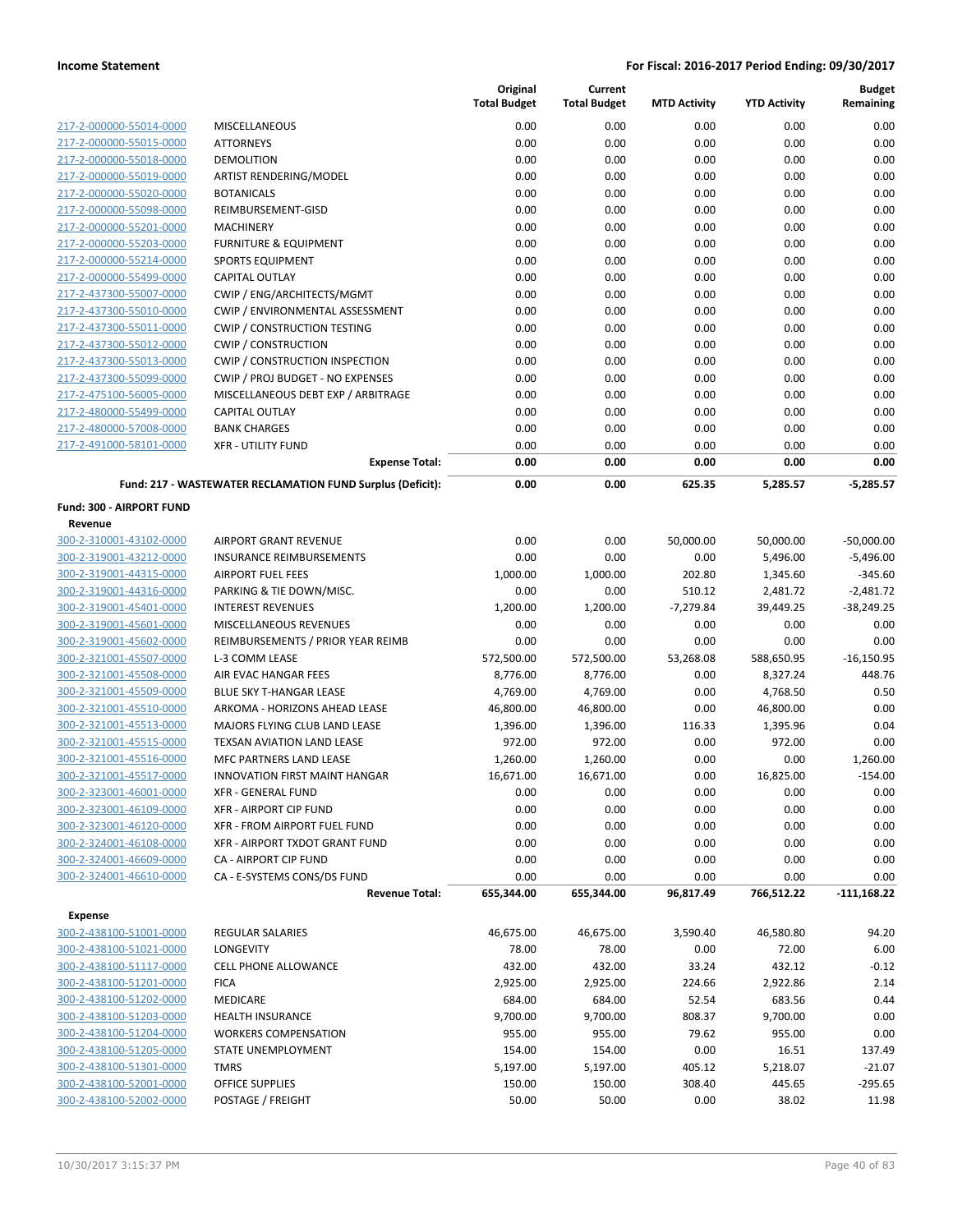|                                                    |                                                    | Original<br><b>Total Budget</b> | Current<br><b>Total Budget</b> | <b>MTD Activity</b> | <b>YTD Activity</b> | <b>Budget</b><br>Remaining |
|----------------------------------------------------|----------------------------------------------------|---------------------------------|--------------------------------|---------------------|---------------------|----------------------------|
| 300-2-438100-52101-0000                            | <b>JANITORIAL SUPPLIES</b>                         | 0.00                            | 0.00                           | 0.00                | 0.00                | 0.00                       |
| 300-2-438100-52107-0000                            | <b>BOTANICAL SUPPLIES</b>                          | 0.00                            | 0.00                           | 0.00                | 0.00                | 0.00                       |
| 300-2-438100-52201-0000                            | <b>MINOR TOOLS &amp; EQUIPMENT</b>                 | 100.00                          | 100.00                         | 0.00                | 0.00                | 100.00                     |
| 300-2-438100-52203-0000                            | <b>MOTOR VEHICLE FUEL</b>                          | 0.00                            | 0.00                           | 224.32              | 224.32              | $-224.32$                  |
| 300-2-438100-53202-0000                            | MACHINE, TOOLS & IMPLMNTS                          | 100.00                          | 100.00                         | 0.00                | 0.00                | 100.00                     |
| 300-2-438100-53205-0000                            | <b>MOTOR VEHICLES</b>                              | 1,500.00                        | 1,500.00                       | 177.67              | 444.82              | 1,055.18                   |
| 300-2-438100-53303-0000                            | MAINT - STREET /ALLEY/APRN/RNWY                    | 1,500.00                        | 1,500.00                       | 0.00                | 0.00                | 1,500.00                   |
| 300-2-438100-53402-0000                            | <b>BUILDING MAINTENANCE</b>                        | 10,000.00                       | 10,000.00                      | 317.99              | 6,298.21            | 3,701.79                   |
| 300-2-438100-54001-0000                            | <b>TELEPHONE CHARGES</b>                           | 1,400.00                        | 1,400.00                       | 134.87              | 1,145.34            | 254.66                     |
| 300-2-438100-54002-0000                            | <b>UTILITY CHARGES</b>                             | 13,000.00                       | 13,000.00                      | 1,095.78            | 12,837.76           | 162.24                     |
| 300-2-438100-54105-0000                            | <b>MARKETING</b>                                   | 200.00                          | 200.00                         | 0.00                | 0.00                | 200.00                     |
| 300-2-438100-54106-0000                            | <b>ATTORNEY FEES</b>                               | 5,000.00                        | 5,000.00                       | 0.00                | 0.00                | 5,000.00                   |
| 300-2-438100-54110-0000                            | <b>AUDIT</b>                                       | 10,000.00                       | 10,000.00                      | 0.00                | 0.00                | 10,000.00                  |
| 300-2-438100-54201-0000                            | MEMBERSHIPS & SUBSCRIPTIONS                        | 200.00                          | 200.00                         | 0.00                | 0.00                | 200.00                     |
| 300-2-438100-54214-0000                            | <b>TRAVEL &amp; TRAINING</b>                       | 1,500.00                        | 1,500.00                       | 0.00                | 760.69              | 739.31                     |
| 300-2-438100-54223-0000                            | SPEC SVCS / GRANT MATCH                            | 0.00                            | 0.00                           | 0.00                | 0.00                | 0.00                       |
| 300-2-438100-54224-0000                            | OTHER / AUTOMATIC WEATHER OBSERV                   | 0.00                            | 0.00                           | 0.00                | 0.00                | 0.00                       |
| 300-2-438100-54408-0000                            | OTHER / INSURANCE EXPENSE                          | 15,000.00                       | 15,000.00                      | 0.00                | 12,465.00           | 2,535.00                   |
| 300-2-438100-54410-0000                            | PERMITS/FEES                                       | 1,500.00                        | 1,500.00                       | 0.00                | 0.00                | 1,500.00                   |
| 300-2-438100-57001-0000                            | DEPRECIATION EXPENSE                               | 0.00                            | 0.00                           | 0.00                | 0.00                | 0.00                       |
| 300-2-480000-51801-0000                            | PENSION EXPENSE                                    | 0.00                            | 0.00                           | 0.00                | 0.00                | 0.00                       |
| 300-2-480000-52006-0000                            | <b>COPIER PAPER</b>                                | 0.00                            | 0.00                           | 0.00                | 0.00                | 0.00                       |
| 300-2-480000-57005-0000                            | <b>ACCRUED VAC &amp; SICK PAY</b>                  | 0.00                            | 0.00                           | 0.00                | 0.00                | 0.00                       |
| 300-2-480000-57008-0000                            | <b>BANK CHARGES</b>                                | 1,200.00                        | 1,200.00                       | 895.62<br>4,333.37  | 7,686.49            | $-6,486.49$                |
| 300-2-491000-58035-0000<br>300-2-491000-58127-0000 | XFR - DEBT SERVICE FUND<br><b>AIRPORT CIP FUND</b> | 52,000.00<br>0.00               | 52,000.00<br>0.00              | 0.00                | 52,000.00<br>0.00   | 0.00<br>0.00               |
|                                                    | <b>Expense Total:</b>                              | 181,200.00                      | 181,200.00                     | 12,681.97           | 160,927.22          | 20,272.78                  |
|                                                    | Fund: 300 - AIRPORT FUND Surplus (Deficit):        | 474,144.00                      | 474,144.00                     | 84,135.52           | 605,585.00          | $-131,441.00$              |
|                                                    |                                                    |                                 |                                |                     |                     |                            |
| <b>Fund: 320 - AIRPORT TXDOT GRANT</b>             |                                                    |                                 |                                |                     |                     |                            |
| Revenue                                            |                                                    |                                 |                                |                     |                     |                            |
| 320-2-310001-43102-0000                            | <b>GRANT / AIRPORT GRANT REVENUE</b>               | 0.00                            | 0.00                           | 0.00                | 0.00                | 0.00                       |
| 320-2-310001-43109-0000                            | <b>GRANT MATCH / L-3 MATCHING FUNDS</b>            | 0.00                            | 0.00                           | 0.00                | 200,000.00          | $-200,000.00$              |
| 320-2-319001-45401-0000                            | <b>INTEREST REVENUES</b>                           | 0.00                            | 0.00                           | 0.00                | 0.00                | 0.00                       |
| 320-2-323001-46107-0000                            | <b>XFR - AIRPORT FUND</b>                          | 0.00                            | 0.00                           | 0.00                | 0.00                | 0.00                       |
| 320-2-323001-46109-0000                            | <b>XFR - AIRPORT CIP FUND</b>                      | 0.00                            | 0.00                           | 0.00                | 0.00                | 0.00<br>$-200,000.00$      |
|                                                    | <b>Revenue Total:</b>                              | 0.00                            | 0.00                           | 0.00                | 200,000.00          |                            |
| <b>Expense</b>                                     |                                                    |                                 |                                |                     |                     |                            |
| 320-2-438100-53303-0000                            | MAINT - STREET /ALLEY/APRN/RNWY                    | 0.00                            | 0.00                           | 0.00                | 0.00                | 0.00                       |
| 320-2-438100-53402-0000                            | <b>BUILDING MAINTENANCE</b>                        | 0.00                            | 0.00                           | 0.00                | 0.00                | 0.00                       |
| 320-2-438100-54223-0000                            | SPEC SVCS / GRANT MATCH                            | 0.00                            | 0.00                           | 0.00                | 0.00                | 0.00                       |
| 320-2-438100-54410-0000                            | PERMITS/FEES                                       | 0.00                            | 0.00                           | 0.00                | 0.00                | 0.00                       |
| 320-2-438100-55007-0000                            | ENG/ARCHITECTS/MGMT                                | 0.00                            | 0.00                           | 0.00                | 0.00                | 0.00                       |
| 320-2-438100-55008-0000                            | <b>CWIP / SURVEYING</b>                            | 0.00                            | 0.00                           | 0.00                | 0.00                | 0.00                       |
| 320-2-438100-55012-0000                            | <b>CWIP / CONSTRUCTION</b>                         | 0.00                            | 0.00                           | 0.00                | 0.00                | 0.00                       |
| 320-2-438100-55014-0000                            | <b>MISCELLANEOUS</b>                               | 0.00                            | 0.00                           | 0.00                | 0.00                | 0.00                       |
| 320-2-438100-55099-0000                            | CWIP / PROJ BUDGET - NO EXPENSES                   | 0.00                            | 0.00                           | 0.00                | 0.00                | 0.00                       |
| 320-2-438100-55499-0000                            | CAPITAL OUTLAY                                     | 0.00                            | 0.00                           | 0.00                | 0.00                | 0.00                       |
| 320-2-491000-58125-0000                            | <b>AIRPORT FUND</b>                                | 0.00                            | 0.00                           | 0.00                | 0.00                | 0.00                       |
| 320-2-491000-58127-0000                            | <b>AIRPORT CIP FUND</b>                            | 0.00                            | 0.00                           | 0.00                | 0.00                | 0.00                       |
|                                                    | <b>Expense Total:</b>                              | 0.00                            | 0.00                           | 0.00                | 0.00                | 0.00                       |
|                                                    | Fund: 320 - AIRPORT TXDOT GRANT Surplus (Deficit): | 0.00                            | 0.00                           | 0.00                | 200,000.00          | $-200,000.00$              |
| Fund: 360 - AIRPORT CAPITAL FUND                   |                                                    |                                 |                                |                     |                     |                            |
| Revenue                                            |                                                    |                                 |                                |                     |                     |                            |
| 360-2-000000-46608-0000                            | AIRPORT TXDOT GRANT FUND                           | 0.00                            | 0.00                           | 0.00                | 0.00                | 0.00                       |
| 360-2-310001-43102-0000                            | <b>GRANT / AIRPORT GRANT REVENUE</b>               | 0.00                            | 0.00                           | 0.00                | 0.00                | 0.00                       |
| 360-2-310002-45607-0000                            | AIRPORT PARKING DONATIONS                          | 0.00                            | 0.00                           | 0.00                | 0.00                | 0.00                       |
| 360-2-310002-45611-0000                            | DONATIONS FOR AP PROJECTS                          | 300,000.00                      | 300,000.00                     | 0.00                | 300,000.00          | 0.00                       |
| 360-2-319001-43212-0000                            | <b>INSURANCE REIMBURSEMENTS</b>                    | 0.00                            | 0.00                           | 0.00                | 444,155.30          | $-444, 155.30$             |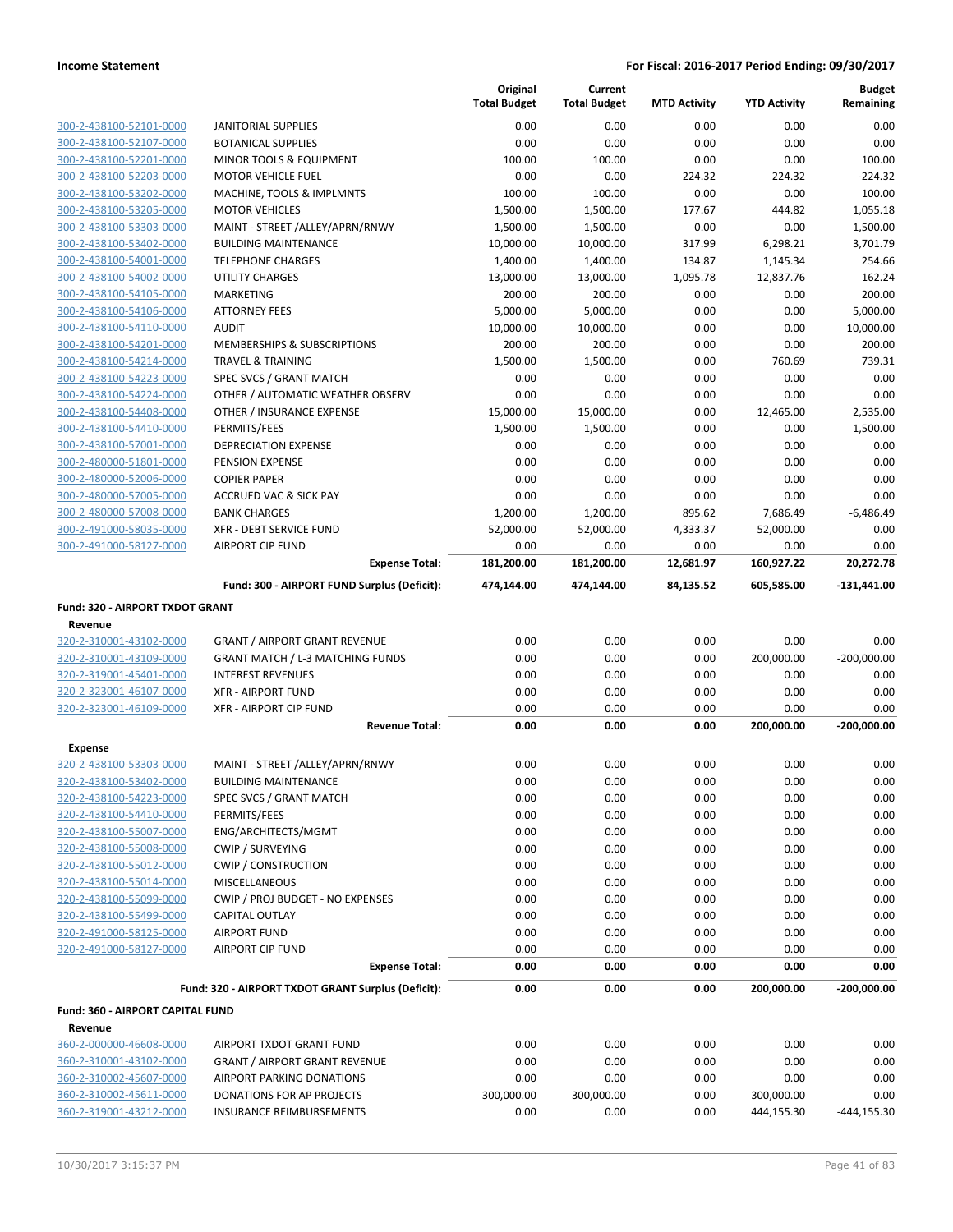|                                |                                                     | Original<br><b>Total Budget</b> | Current<br><b>Total Budget</b> | <b>MTD Activity</b> | <b>YTD Activity</b> | <b>Budget</b><br>Remaining |
|--------------------------------|-----------------------------------------------------|---------------------------------|--------------------------------|---------------------|---------------------|----------------------------|
| 360-2-319001-44102-0000        | SALE OF CITY PUBLICATIONS                           | 0.00                            | 0.00                           | 0.00                | 0.00                | 0.00                       |
| 360-2-319001-44315-0000        | <b>AIRPORT - FUEL FEES</b>                          | 0.00                            | 0.00                           | 22,939.39           | 123,982.12          | $-123,982.12$              |
| 360-2-319001-44316-0000        | AIRPORT - PARKING, TIE DOWNS, & RAMP FE             | 0.00                            | 0.00                           | 0.00                | 0.00                | 0.00                       |
| 360-2-319001-44320-0000        | AIRPORT - OIL                                       | 0.00                            | 0.00                           | 0.00                | 0.00                | 0.00                       |
| 360-2-319001-44321-0000        | <b>AIRPORT - CHARTS</b>                             | 0.00                            | 0.00                           | 0.00                | 0.00                | 0.00                       |
| 360-2-319001-44322-0000        | <b>AIRPORT - PILOT SUPPLIES</b>                     | 0.00                            | 0.00                           | 0.00                | 0.00                | 0.00                       |
| 360-2-319001-45401-0000        | <b>INTEREST REVENUES</b>                            | 1,500.00                        | 1,500.00                       | $-774.61$           | 5,393.43            | $-3,893.43$                |
| 360-2-319001-45601-0000        | MISCELLANEOUS REVENUES                              | 0.00                            | 0.00                           | 0.00                | 0.00                | 0.00                       |
| 360-2-319001-45602-0000        | <b>REIMBURSEMENTS / PRIOR YEAR REIMB</b>            | 0.00                            | 0.00                           | 0.00                | 0.00                | 0.00                       |
| 360-2-323001-46023-0000        | XFR - GENERAL CIP FUND                              | 0.00                            | 0.00                           | 0.00                | 0.00                | 0.00                       |
| 360-2-323001-46107-0000        | <b>XFR - AIRPORT FUND</b>                           | 0.00                            | 0.00                           | 0.00                | 0.00                | 0.00                       |
| 360-2-323001-46120-0000        | XFR - FROM AIRPORT FUEL FUND                        | 0.00                            | 0.00                           | 0.00                | 0.00                | 0.00                       |
|                                | <b>Revenue Total:</b>                               | 301,500.00                      | 301,500.00                     | 22,164.78           | 873,530.85          | -572,030.85                |
| <b>Expense</b>                 |                                                     |                                 |                                |                     |                     |                            |
| 360-2-438100-52130-0000        | <b>MISC SUPPLIES</b>                                | 0.00                            | 0.00                           | 0.00                | 0.00                | 0.00                       |
| 360-2-438100-52221-0000        | <b>AIRPORT - FUEL FEES</b>                          | 0.00                            | 0.00                           | 0.00                | 0.00                | 0.00                       |
| 360-2-438100-52222-0000        | AIRPORT - OIL                                       | 0.00                            | 0.00                           | 0.00                | 0.00                | 0.00                       |
| 360-2-438100-52421-0000        | <b>AIRPORT - CHARTS</b>                             | 0.00                            | 0.00                           | 0.00                | 0.00                | 0.00                       |
| 360-2-438100-52422-0000        | <b>AIRPORT - PILOT SUPPLIES</b>                     | 0.00                            | 0.00                           | 0.00                | 0.00                | 0.00                       |
| 360-2-438100-54223-0000        | SPEC SVCS / GRANT MATCH                             | 0.00                            | 0.00                           | 0.00                | 0.00                | 0.00                       |
| 360-2-438100-54410-0000        | PERMITS/FEES                                        | 0.00                            | 0.00                           | 0.00                | 0.00                | 0.00                       |
| 360-2-438100-55006-0000        | <b>AQUISITION</b>                                   | 0.00                            | 0.00                           | 0.00                | 0.00                | 0.00                       |
| 360-2-438100-55007-0000        | ENG/ARCHITECTS/MGMT                                 | 0.00                            | 0.00                           | 14,332.77           | 69,493.29           | $-69,493.29$               |
| 360-2-438100-55008-0000        | SURVEYING                                           | 0.00                            | 0.00                           | 0.00                | 0.00                | 0.00                       |
| 360-2-438100-55009-0000        | <b>LIAISON</b>                                      | 0.00                            | 0.00                           | 0.00                | 0.00                | 0.00                       |
| 360-2-438100-55010-0000        | ENVIRONMENTAL ASSESSMENT                            | 0.00                            | 0.00                           | 0.00                | 0.00                | 0.00                       |
| 360-2-438100-55011-0000        | <b>CONSTRUCTION TESTING</b>                         | 0.00                            | 0.00                           | 0.00                | 0.00                | 0.00                       |
| 360-2-438100-55012-0000        | <b>CWIP / CONSTRUCTION</b>                          | 500,000.00                      | 500,000.00                     | 0.00                | 135,210.00          | 364,790.00                 |
| 360-2-438100-55013-0000        | <b>CONSTRUCTION INSPECTION</b>                      | 0.00                            | 0.00                           | 0.00                | 0.00                | 0.00                       |
| 360-2-438100-55014-0000        | <b>MISCELLANEOUS</b>                                | 0.00                            | 0.00                           | 0.00                | 0.00                | 0.00                       |
| 360-2-438100-55017-0000        | CAP PROJETS / MAINT & REPAIRS                       | 0.00                            | 0.00                           | 0.00                | 0.00                | 0.00                       |
| 360-2-438100-55018-0000        | <b>DEMOLITION</b>                                   | 0.00                            | 0.00                           | 0.00                | 0.00                | 0.00                       |
| 360-2-438100-55019-0000        | ARTIST RENDERING/MODEL                              | 0.00                            | 0.00                           | 0.00                | 0.00                | 0.00                       |
| 360-2-438100-55020-0000        | <b>BOTANICALS</b>                                   | 0.00                            | 0.00                           | 0.00                | 0.00                | 0.00                       |
| 360-2-438100-55099-0000        | CWIP / PROJ BUDGET - NO EXPENSES                    | 0.00                            | 0.00                           | 0.00                | 0.00                | 0.00                       |
| 360-2-438100-55201-0000        | <b>MACHINERY</b>                                    | 0.00                            | 0.00                           | 0.00                | 0.00                | 0.00                       |
| 360-2-438100-55203-0000        | <b>FURNITURE &amp; EQUIPMENT</b>                    | 0.00                            | 0.00                           | 0.00                | 0.00                | 0.00                       |
| 360-2-438100-55214-0000        | <b>SPORTS EQUIPMENT</b>                             | 0.00                            | 0.00                           | 0.00                | 0.00                | 0.00                       |
| 360-2-438100-57003-0000        | <b>CREDIT CARD FEES</b>                             | 0.00                            | 0.00                           | 0.00                | 0.00                | 0.00                       |
| 360-2-480000-55499-0000        | CAPITAL OUTLAY                                      | 0.00                            | 0.00                           | 0.00                | 0.00                | 0.00                       |
| 360-2-480000-57008-0000        | <b>BANK CHARGES</b>                                 | 1,200.00                        | 1,200.00                       | 97.64               | 1,241.85            | $-41.85$                   |
| 360-2-491000-58040-0000        | <b>GENERAL CIP</b>                                  | 0.00                            | 0.00                           | 0.00                | 0.00                | 0.00                       |
| 360-2-491000-58125-0000        | <b>XFR - AIRPORT FUND</b>                           | 0.00                            | 0.00                           | 0.00                | 0.00                | 0.00                       |
|                                | <b>Expense Total:</b>                               | 501,200.00                      | 501,200.00                     | 14,430.41           | 205,945.14          | 295,254.86                 |
|                                | Fund: 360 - AIRPORT CAPITAL FUND Surplus (Deficit): | $-199,700.00$                   | $-199,700.00$                  | 7,734.37            | 667,585.71          | $-867,285.71$              |
| <b>Fund: 361 - L3-IDC FUND</b> |                                                     |                                 |                                |                     |                     |                            |
| Revenue                        |                                                     |                                 |                                |                     |                     |                            |
| 361-2-000000-45401-0000        | <b>INTEREST REVENUES</b>                            | 0.00                            | 0.00                           | 0.00                | 0.00                | 0.00                       |
| 361-2-000000-45609-0000        | INTERGOVERNMENTAL / IDC GREENVILLE                  | 0.00                            | 0.00                           | 0.00                | 0.00                | 0.00                       |
|                                | <b>Revenue Total:</b>                               | 0.00                            | 0.00                           | 0.00                | 0.00                | 0.00                       |
| <b>Expense</b>                 |                                                     |                                 |                                |                     |                     |                            |
| 361-2-438100-55301-0000        | HANGAR 102 BAY 7 RENOVATE                           | 0.00                            | 0.00                           | 0.00                | 0.00                | 0.00                       |
| 361-2-438100-55302-0000        | HANGAR 102 BAYS 5 & 6                               | 0.00                            | 0.00                           | 0.00                | 0.00                | 0.00                       |
| 361-2-438100-55303-0000        | BLDG 102, BAYS 2,3,5, & 9                           | 0.00                            | 0.00                           | 0.00                | 0.00                | 0.00                       |
| 361-2-438100-55304-0000        | BLDG 102 BAYS 3/4 4/5                               | 0.00                            | 0.00                           | 0.00                | 0.00                | 0.00                       |
| 361-2-438100-55305-0000        | HANGAR 102 BAYS 1/2 2/3                             | 0.00                            | 0.00                           | 0.00                | 0.00                | 0.00                       |
| 361-2-438100-55306-0000        | CAPITAL EXPENSE / HANGAR 102 BAY 4                  | 0.00                            | 0.00                           | 0.00                | 0.00                | 0.00                       |
| 361-2-438100-55307-0000        | FLIGHT LINE SHELTER 14-16                           | 0.00                            | 0.00                           | 0.00                | 0.00                | 0.00                       |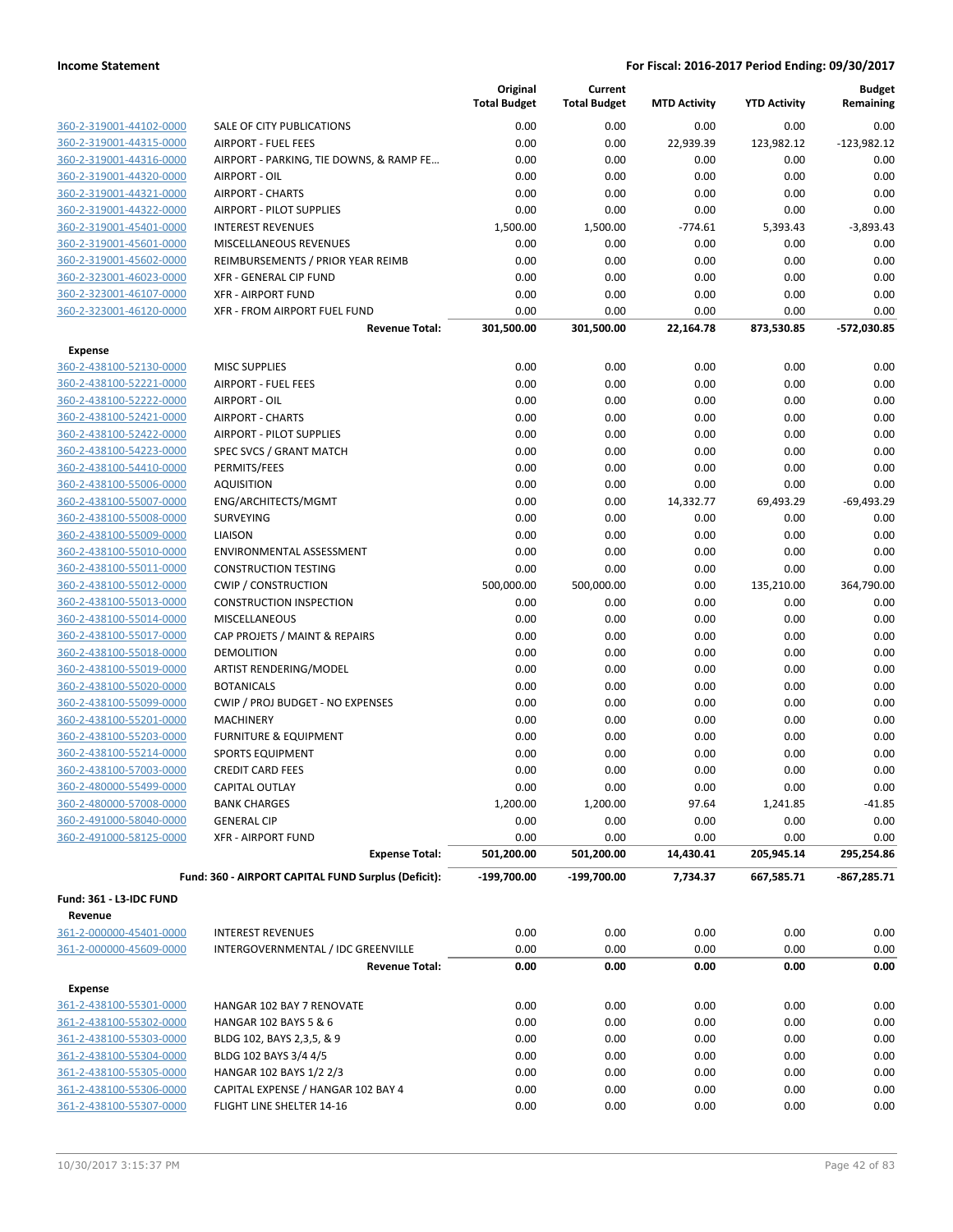|                                                    |                                                          | Original<br><b>Total Budget</b> | Current<br><b>Total Budget</b> | <b>MTD Activity</b> | <b>YTD Activity</b>  | <b>Budget</b><br>Remaining |
|----------------------------------------------------|----------------------------------------------------------|---------------------------------|--------------------------------|---------------------|----------------------|----------------------------|
| 361-2-438100-55308-0000                            | BLDG 110 NE QUAD RENOVAT                                 | 0.00                            | 0.00                           | 0.00                | 0.00                 | 0.00                       |
| 361-2-438100-55309-0000                            | BLDG 412 EXPANSION P#773                                 | 0.00                            | 0.00                           | 0.00                | 0.00                 | 0.00                       |
| 361-2-438100-55310-0000                            | <b>HANGAR 154 RENOVATIONS</b>                            | 0.00                            | 0.00                           | 0.00                | 0.00                 | 0.00                       |
| 361-2-438100-55311-0000                            | BLDG 102 HANGAR BAY 1 RENOVATION                         | 0.00                            | 0.00                           | 0.00                | 0.00                 | 0.00                       |
| 361-2-438100-55312-0000                            | FLIGHT LINE SHELTER& B 160                               | 0.00                            | 0.00                           | 0.00                | 0.00                 | 0.00                       |
| 361-2-438100-55313-0000                            | <b>BLDG 143 CONSTRUCTION</b>                             | 0.00                            | 0.00                           | 0.00                | 0.00                 | 0.00                       |
| 361-2-438100-55314-0000                            | BLDG 113-2 REMODEL                                       | 0.00                            | 0.00                           | 0.00                | 0.00                 | 0.00                       |
| 361-2-480000-55499-0000                            | <b>CAPITAL OUTLAY</b>                                    | 0.00                            | 0.00                           | 0.00                | 0.00                 | 0.00                       |
| 361-2-491000-58125-0000                            | XFR - AIRPORT OPERATING FUND                             | 0.00                            | 0.00                           | 0.00                | 0.00                 | 0.00                       |
|                                                    | <b>Expense Total:</b>                                    | 0.00                            | 0.00                           | 0.00                | 0.00                 | 0.00                       |
|                                                    | Fund: 361 - L3-IDC FUND Surplus (Deficit):               | 0.00                            | 0.00                           | 0.00                | 0.00                 | 0.00                       |
| Fund: 362 - AIRPORT FBO FUEL                       |                                                          |                                 |                                |                     |                      |                            |
| Revenue                                            |                                                          |                                 |                                |                     |                      |                            |
| 362-2-319001-44315-0000                            | <b>AIRPORT - FUEL FEES</b>                               | 0.00                            | 0.00                           | 23,400.96           | 475,932.93           | -475,932.93                |
| 362-2-319001-44316-0000<br>362-2-319001-44320-0000 | AIRPORT - PARKING, TIE DOWNS, & RAMP FE<br>AIRPORT - OIL | 0.00<br>0.00                    | 0.00<br>0.00                   | 220.00<br>287.50    | 2,480.00<br>2,842.60 | $-2,480.00$<br>$-2,842.60$ |
| 362-2-319001-44321-0000                            | <b>AIRPORT - CHARTS</b>                                  | 0.00                            | 0.00                           | 19.50               | 189.95               | $-189.95$                  |
| 362-2-319001-44322-0000                            | <b>AIRPORT - PILOT SUPPLIES</b>                          | 0.00                            | 0.00                           | 60.80               | 788.92               | $-788.92$                  |
| 362-2-319001-45401-0000                            | <b>INTEREST REVENUES</b>                                 | 0.00                            | 0.00                           | $-36.23$            | 115.02               | $-115.02$                  |
| 362-2-319001-45601-0000                            | MISCELLANEOUS REVENUES                                   | 0.00                            | 0.00                           | 0.00                | 0.00                 | 0.00                       |
| 362-2-323001-46107-0000                            | <b>XFR - AIRPORT FUND</b>                                | 0.00                            | 0.00                           | 0.00                | 0.00                 | 0.00                       |
|                                                    | <b>Revenue Total:</b>                                    | 0.00                            | 0.00                           | 23,952.53           | 482,349.42           | -482,349.42                |
| <b>Expense</b>                                     |                                                          |                                 |                                |                     |                      |                            |
| 362-2-438100-52221-0000                            | <b>AIRPORT - FUEL FEES</b>                               | 0.00                            | 0.00                           | 79,319.19           | 336,845.18           | $-336,845.18$              |
| 362-2-438100-52222-0000                            | AIRPORT - OIL                                            | 0.00                            | 0.00                           | 0.00                | 2,538.55             | $-2,538.55$                |
| 362-2-438100-52421-0000                            | <b>AIRPORT - CHARTS</b>                                  | 0.00                            | 0.00                           | 0.00                | 0.00                 | 0.00                       |
| 362-2-438100-52422-0000                            | <b>AIRPORT - PILOT SUPPLIES</b>                          | 0.00                            | 0.00                           | 195.85              | 1,223.80             | $-1,223.80$                |
| 362-2-438100-57003-0000                            | <b>CREDIT CARD FEES</b>                                  | 0.00                            | 0.00                           | 699.61              | 15,409.68            | $-15,409.68$               |
| 362-2-480000-57008-0000                            | <b>BANK CHARGES</b>                                      | 0.00                            | 0.00                           | 3.68                | 44.73                | $-44.73$                   |
| 362-2-491000-58125-0000                            | <b>XFR - AIRPORT FUND</b>                                | 0.00                            | 0.00                           | 510.12              | 2,343.80             | $-2,343.80$                |
| 362-2-491000-58127-0000                            | <b>AIRPORT CIP FUND</b>                                  | 0.00                            | 0.00                           | 22,939.39           | 123,982.12           | $-123,982.12$              |
|                                                    | <b>Expense Total:</b>                                    | 0.00                            | 0.00                           | 103,667.84          | 482,387.86           | -482,387.86                |
|                                                    | Fund: 362 - AIRPORT FBO FUEL Surplus (Deficit):          | 0.00                            | 0.00                           | -79,715.31          | -38.44               | 38.44                      |
| Fund: 400 - GOLF FUND<br>Revenue                   |                                                          |                                 |                                |                     |                      |                            |
| 400-2-319001-45401-0000                            | <b>INTEREST REVENUES</b>                                 | 0.00                            | 0.00                           | 0.00                | 0.00                 | 0.00                       |
| 400-2-319001-45601-0000                            | MISCELLANEOUS REVENUES                                   | 0.00                            | 0.00                           | 0.00                | 0.00                 | 0.00                       |
| 400-2-319001-45604-0000                            | OTHER REVENUE / OVER/SHORT                               | 50.00                           | 50.00                          | $-39.26$            | $-53.67$             | 103.67                     |
| 400-2-319005-44510-0000                            | <b>GREENS FEES</b>                                       | 120,000.00                      | 120,000.00                     | 9,239.00            | 99,225.23            | 20,774.77                  |
| 400-2-319006-45308-0000                            | PRO SHOP CONCESSIONS                                     | 8,691.00                        | 8,691.00                       | 991.96              | 8,613.30             | 77.70                      |
| 400-2-319007-45309-0000                            | <b>MERCHANDISE SALES</b>                                 | 8,787.00                        | 8,787.00                       | 445.58              | 6,391.02             | 2,395.98                   |
| 400-2-319008-45511-0000                            | <b>CART RENTALS</b>                                      | 69,000.00                       | 69,000.00                      | 5,607.38            | 59,640.34            | 9,359.66                   |
| 400-2-319009-45512-0000                            | <b>GOLF LEASES / MEMBERSHIPS</b>                         | 66,000.00                       | 66,000.00                      | 1,968.00            | 67,036.74            | $-1,036.74$                |
|                                                    | <b>Revenue Total:</b>                                    | 272,528.00                      | 272,528.00                     | 18,212.66           | 240,852.96           | 31,675.04                  |
| <b>Expense</b>                                     |                                                          |                                 |                                |                     |                      |                            |
| 400-2-451250-51001-0000                            | <b>REGULAR SALARIES</b>                                  | 103,704.00                      | 103,704.00                     | 8,453.80            | 100,322.28           | 3,381.72                   |
| 400-2-451250-51020-0000                            | <b>OVERTIME</b>                                          | 5,033.00                        | 5,033.00                       | 0.00                | 5,330.19             | $-297.19$                  |
| 400-2-451250-51021-0000                            | LONGEVITY                                                | 5,352.00                        | 5,352.00                       | 0.00                | 5,877.00             | $-525.00$                  |
| 400-2-451250-51101-0000                            | <b>CERTIFICATION PAY</b>                                 | 600.00                          | 600.00<br>0.00                 | 46.16<br>0.00       | 600.08<br>0.00       | $-0.08$<br>0.00            |
| 400-2-451250-51116-0000<br>400-2-451250-51117-0000 | CAR ALLOWANCE<br><b>CELL PHONE ALLOWANCE</b>             | 0.00<br>696.00                  | 696.00                         | 53.54               | 696.02               | $-0.02$                    |
| 400-2-451250-51201-0000                            | <b>FICA</b>                                              | 7,154.00                        | 7,154.00                       | 519.82              | 6,869.46             | 284.54                     |
| 400-2-451250-51202-0000                            | MEDICARE                                                 | 1,673.00                        | 1,673.00                       | 121.57              | 1,606.56             | 66.44                      |
| 400-2-451250-51203-0000                            | <b>HEALTH INSURANCE</b>                                  | 9,700.00                        | 9,700.00                       | 808.37              | 9,700.00             | 0.00                       |
| 400-2-451250-51204-0000                            | <b>WORKERS COMPENSATION</b>                              | 3,311.00                        | 3,311.00                       | 275.88              | 3,311.00             | 0.00                       |
| 400-2-451250-51205-0000                            | STATE UNEMPLOYMENT                                       | 449.00                          | 449.00                         | 3.85                | 70.61                | 378.39                     |
| 400-2-451250-51301-0000                            | <b>TMRS</b>                                              | 9,825.00                        | 9,825.00                       | 726.19              | 9,639.97             | 185.03                     |
|                                                    |                                                          |                                 |                                |                     |                      |                            |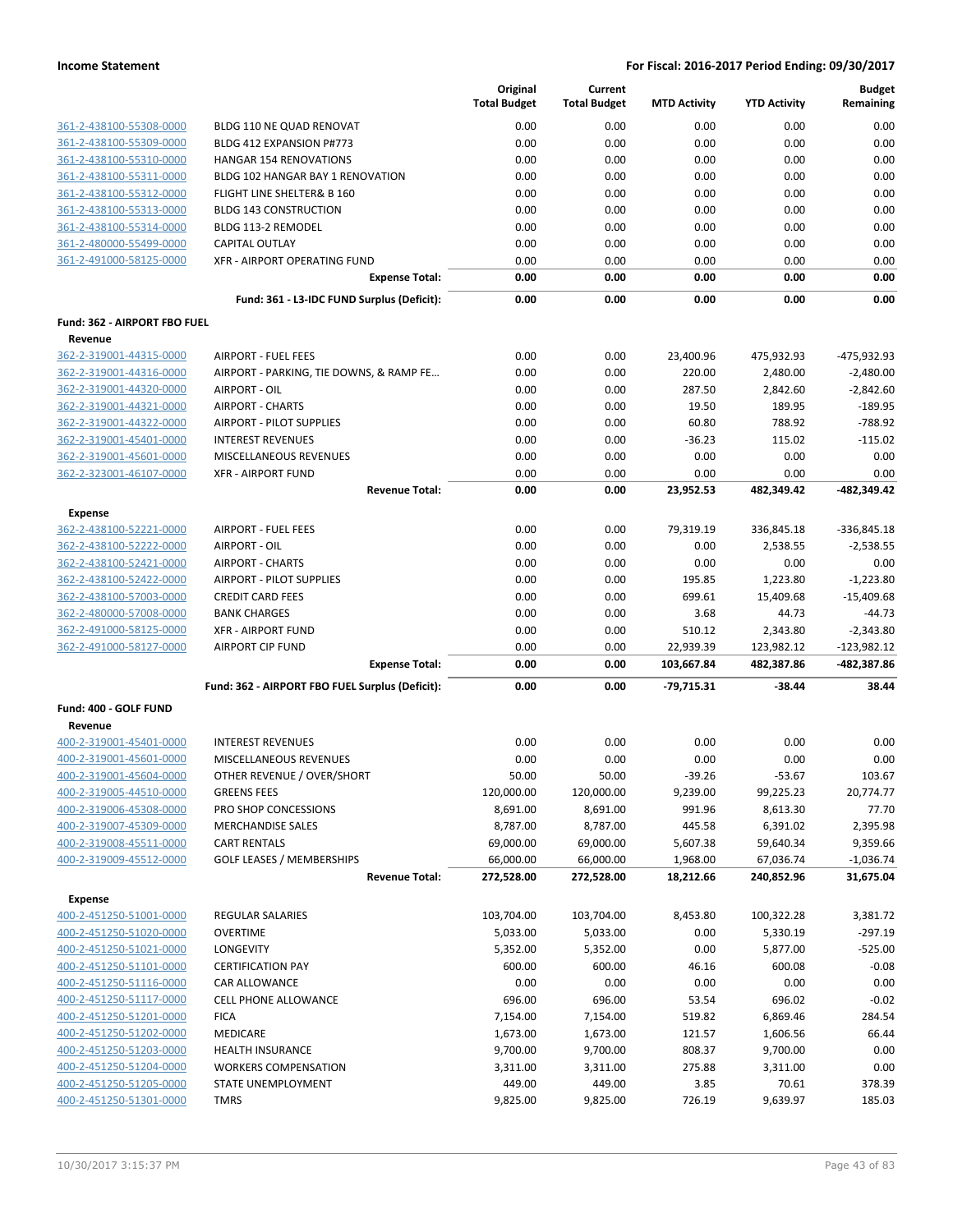| 400-2-451250-51303-0000 |
|-------------------------|
| 400-2-451250-52001-0000 |
| 400-2-451250-52101-0000 |
| 400-2-451250-52104-0000 |
| 400-2-451250-52106-0000 |
| 400-2-451250-52107-0000 |
| 400-2-451250-52201-0000 |
| 400-2-451250-52203-0000 |
| 400-2-451250-52401-0000 |
| 400-2-451250-52403-0000 |
| 400-2-451250-52404-0000 |
| 400-2-451250-53201-0000 |
| 400-2-451250-53202-0000 |
| 400-2-451250-53205-0000 |
| 400-2-451250-53302-0000 |
| 400-2-451250-53307-0000 |
| 400-2-451250-53402-0000 |
| 400-2-451250-53403-0000 |
| 400-2-451250-54001-0000 |
| 400-2-451250-54002-0000 |
| 400-2-451250-54105-0000 |
| 400-2-451250-54106-0000 |
| 400-2-451250-54201-0000 |
| 400-2-451250-54214-0000 |
| 400-2-451250-54226-0000 |
| 400-2-451250-54909-0000 |
| 400-2-451250-55002-0000 |
| 400-2-480000-51801-0000 |
| 400-2-480000-52006-0000 |
| 400-2-480000-57001-0000 |
| 400-2-480000-57005-0000 |
| 400-2-480000-57006-0000 |
| 400-2-480000-57008-0000 |
| 400-2-491000-58204-0000 |

|                                               |                                          | Original<br><b>Total Budget</b> | Current<br><b>Total Budget</b> | <b>MTD Activity</b> | <b>YTD Activity</b> | <b>Budget</b><br>Remaining |
|-----------------------------------------------|------------------------------------------|---------------------------------|--------------------------------|---------------------|---------------------|----------------------------|
| 400-2-451250-51303-0000                       | <b>ICMA</b>                              | 0.00                            | 0.00                           | 0.00                | 0.00                | 0.00                       |
| 400-2-451250-52001-0000                       | <b>OFFICE SUPPLIES</b>                   | 1,400.00                        | 80.58                          | 0.00                | 48.44               | 32.14                      |
| 400-2-451250-52101-0000                       | <b>JANITORIAL SUPPLIES</b>               | 400.00                          | 600.00                         | 0.00                | 475.19              | 124.81                     |
| 400-2-451250-52104-0000                       | <b>WEARING APPAREL</b>                   | 500.00                          | 200.00                         | 0.00                | 183.35              | 16.65                      |
| 400-2-451250-52106-0000                       | <b>CHEMICAL SUPPLIES</b>                 | 0.00                            | 0.00                           | 0.00                | 0.00                | 0.00                       |
| 400-2-451250-52107-0000                       | <b>BOTANICAL SUPPLIES</b>                | 8,600.00                        | 6,100.00                       | 615.65              | 6,037.75            | 62.25                      |
| 400-2-451250-52201-0000                       | <b>MINOR TOOLS &amp; EQUIPMENT</b>       | 800.00                          | 1,100.00                       | 450.85              | 1,013.97            | 86.03                      |
| 400-2-451250-52203-0000                       | <b>MOTOR VEHICLE FUEL</b>                | 1,100.00                        | 2,500.00                       | 499.65              | 2,065.75            | 434.25                     |
| 400-2-451250-52401-0000                       | RECREATIONAL SUPPLIES                    | 1,200.00                        | 700.00                         | 0.00                | 655.00              | 45.00                      |
| 400-2-451250-52403-0000                       | <b>RESALE ITEMS</b>                      | 15,000.00                       | 10,300.00                      | 0.00                | 10,266.84           | 33.16                      |
| 400-2-451250-52404-0000                       | <b>RESALE ITEMS - PRO SHOP</b>           | 3,500.00                        | 6,000.00                       | 0.00                | 5,873.97            | 126.03                     |
| 400-2-451250-53201-0000                       | <b>FURNITURE &amp; OFFICE EQUIPMENT</b>  | 0.00                            | 3,819.42                       | 0.00                | 0.00                | 3,819.42                   |
| 400-2-451250-53202-0000                       | MACHINE, TOOLS & IMPLMNTS                | 6,000.00                        | 6,000.00                       | 7,935.00            | 10,149.42           | $-4,149.42$                |
| 400-2-451250-53205-0000                       | <b>MOTOR VEHICLES</b>                    | 400.00                          | 400.00                         | 0.00                | 11.50               | 388.50                     |
| 400-2-451250-53302-0000                       | <b>WALKS &amp; PARKING LOTS</b>          | 0.00                            | 0.00                           | 0.00                | 0.00                | 0.00                       |
| 400-2-451250-53307-0000                       | <b>IRRIGATION</b>                        | 1,500.00                        | 800.00                         | 0.00                | 551.10              | 248.90                     |
| 400-2-451250-53402-0000                       | <b>BUILDING MAINTENANCE</b>              | 2,000.00                        | 2,000.00                       | 1,263.85            | 1,817.02            | 182.98                     |
| 400-2-451250-53403-0000                       | <b>HEATING &amp; COOLING SYSTEMS</b>     | 0.00                            | 0.00                           | 0.00                | 0.00                | 0.00                       |
| 400-2-451250-54001-0000                       | <b>TELEPHONE CHARGES</b>                 | 1.250.00                        | 1,250.00                       | 66.90               | 757.05              | 492.95                     |
| 400-2-451250-54002-0000                       | UTILITY CHARGES                          | 9,300.00                        | 10,900.00                      | 697.55              | 9,861.42            | 1,038.58                   |
| 400-2-451250-54105-0000                       | MARKETING                                | 1,000.00                        | 750.00                         | 0.00                | 750.00              | 0.00                       |
| 400-2-451250-54106-0000                       | <b>ATTORNEY FEES</b>                     | 0.00                            | 0.00                           | 0.00                | 0.00                | 0.00                       |
| 400-2-451250-54201-0000                       | <b>MEMBERSHIPS &amp; SUBSCRIPTIONS</b>   | 765.00                          | 505.00                         | 0.00                | 505.00              | 0.00                       |
| 400-2-451250-54214-0000                       | <b>TRAVEL &amp; TRAINING</b>             | 2,100.00                        | 800.00                         | 0.00                | 713.30              | 86.70                      |
| 400-2-451250-54226-0000                       | <b>INSURANCE EXPENSE</b>                 | 300.00                          | 300.00                         | 0.00                | 300.00              | 0.00                       |
| 400-2-451250-54909-0000                       | <b>GOLF CART LEASE EXPENSE</b>           | 31,000.00                       | 31,000.00                      | 2,203.59            | 26,443.08           | 4,556.92                   |
| 400-2-451250-55002-0000                       | <b>IMPROVEMENTS</b>                      | 0.00                            | 0.00                           | 0.00                | 0.00                | 0.00                       |
| 400-2-480000-51801-0000                       | PENSION EXPENSE                          | 0.00                            | 0.00                           | 0.00                | 0.00                | 0.00                       |
| 400-2-480000-52006-0000                       | <b>COPIER PAPER</b>                      | 0.00                            | 0.00                           | 0.00                | 0.00                | 0.00                       |
| 400-2-480000-57001-0000                       | <b>DEPRECIATION EXPENSE</b>              | 0.00                            | 0.00                           | 0.00                | 0.00                | 0.00                       |
| 400-2-480000-57005-0000                       | <b>ACCRUED VAC &amp; SICK PAY</b>        | 0.00                            | 0.00                           | 0.00                | 0.00                | 0.00                       |
| 400-2-480000-57006-0000                       | <b>PAY PLAN</b>                          | 0.00                            | 0.00                           | 0.00                | 0.00                | 0.00                       |
| 400-2-480000-57008-0000                       | <b>BANK CHARGES</b>                      | 3,000.00                        | 5,010.00                       | 593.24              | 4,708.04            | 301.96                     |
| 400-2-491000-58204-0000                       | <b>VEHICLE/EQUIP REPLACEMENT</b>         | 0.00                            | 0.00                           | 0.00                | 0.00                | 0.00                       |
|                                               | <b>Expense Total:</b>                    | 238,612.00                      | 238,612.00                     | 25,335.46           | 227,210.36          | 11,401.64                  |
|                                               | Fund: 400 - GOLF FUND Surplus (Deficit): | 33,916.00                       | 33,916.00                      | $-7,122.80$         | 13,642.60           | 20,273.40                  |
| <b>Fund: 500 - SANITATION FUND</b><br>Revenue |                                          |                                 |                                |                     |                     |                            |
| 500-2-318001-44311-0000                       | <b>NSF SERVICE CHARGES</b>               | 0.00                            | 0.00                           | 0.00                | 0.00                | 0.00                       |
| 500-2-318001-44314-0000                       | <b>LATE CHARGES</b>                      | 84,050.00                       | 84,050.00                      | 7,387.93            | 88,376.90           | $-4,326.90$                |
| 500-2-319001-45401-0000                       | <b>INTEREST REVENUES</b>                 | 5,000.00                        | 5,000.00                       | $-844.55$           | 3,452.00            | 1,548.00                   |
| 500-2-319001-45601-0000                       | MISCELLANEOUS REVENUES                   | 0.00                            | 0.00                           | 0.00                | 139.20              | $-139.20$                  |
| 500-2-319020-44313-0000                       | <b>FUEL SURCHARGE</b>                    | 147,160.00                      | 147,160.00                     | 12,533.84           | 147,324.15          | $-164.15$                  |
| 500-2-319020-45107-0000                       | <b>COLLECTION CHARGES</b>                | 2,149,958.00                    | 2,149,958.00                   | 188,560.16          | 2,209,637.07        | $-59,679.07$               |
| 500-2-319021-45108-0000                       | <b>DISPOSAL CHARGES</b>                  | 1,167,200.00                    | 1,167,200.00                   | 112,101.29          | 1,315,062.74        | $-147,862.74$              |
| 500-2-319021-45109-0000                       | <b>RECYCLING CHARGES</b>                 | 0.00                            | 0.00                           | 0.00                | 0.00                | 0.00                       |
| 500-2-319022-45612-0000                       | REG HH HAZ WASTE COL CTR                 | 15,636.00                       | 15,636.00                      | $-556.33$           | 11,693.67           | 3,942.33                   |
| 500-2-324001-46612-0000                       | CA - SANITATION FD COL & FUEL            | 139,700.00                      | 139,700.00                     | 12,844.42           | 137,547.58          | 2,152.42                   |
| 500-2-324001-46614-0000                       | CA - SANITATION FD-DISPOSAL              | 74,500.00                       | 74,500.00                      | 7,155.40            | 76,891.40           | $-2,391.40$                |
|                                               | <b>Revenue Total:</b>                    | 3,783,204.00                    | 3,783,204.00                   | 339,182.16          | 3,990,124.71        | -206,920.71                |
| <b>Expense</b>                                |                                          |                                 |                                |                     |                     |                            |
| 500-2-432100-54106-0000                       | <b>ATTORNEY FEES</b>                     | 0.00                            | 0.00                           | 0.00                | 0.00                | 0.00                       |
| 500-2-432100-54405-0000                       | <b>MOWING SERVICES</b>                   | 0.00                            | 0.00                           | 0.00                | 0.00                | 0.00                       |
| 500-2-432300-45109-0000                       | RECYCLING CHARGES                        | 0.00                            | 0.00                           | 0.00                | 0.00                | 0.00                       |
| 500-2-432300-54412-0000                       | <b>COLLECTION CHARGES</b>                | 1,946,422.33                    | 1,946,422.33                   | 185,554.42          | 1,802,583.55        | 143,838.78                 |
| 500-2-432400-54403-0000                       | DISPOSAL CHARGES                         | 980,448.00                      | 980,448.00                     | 161,953.51          | 957,729.33          | 22,718.67                  |
| 500-2-432500-51401-0000                       | <b>CONTRA - SALARIES</b>                 | 8,000.00                        | 8,000.00                       | 0.00                | 0.00                | 8,000.00                   |

500-2-432500-52001-0000 OFFICE SUPPLIES 0.00 0.00 0.00 0.00 0.00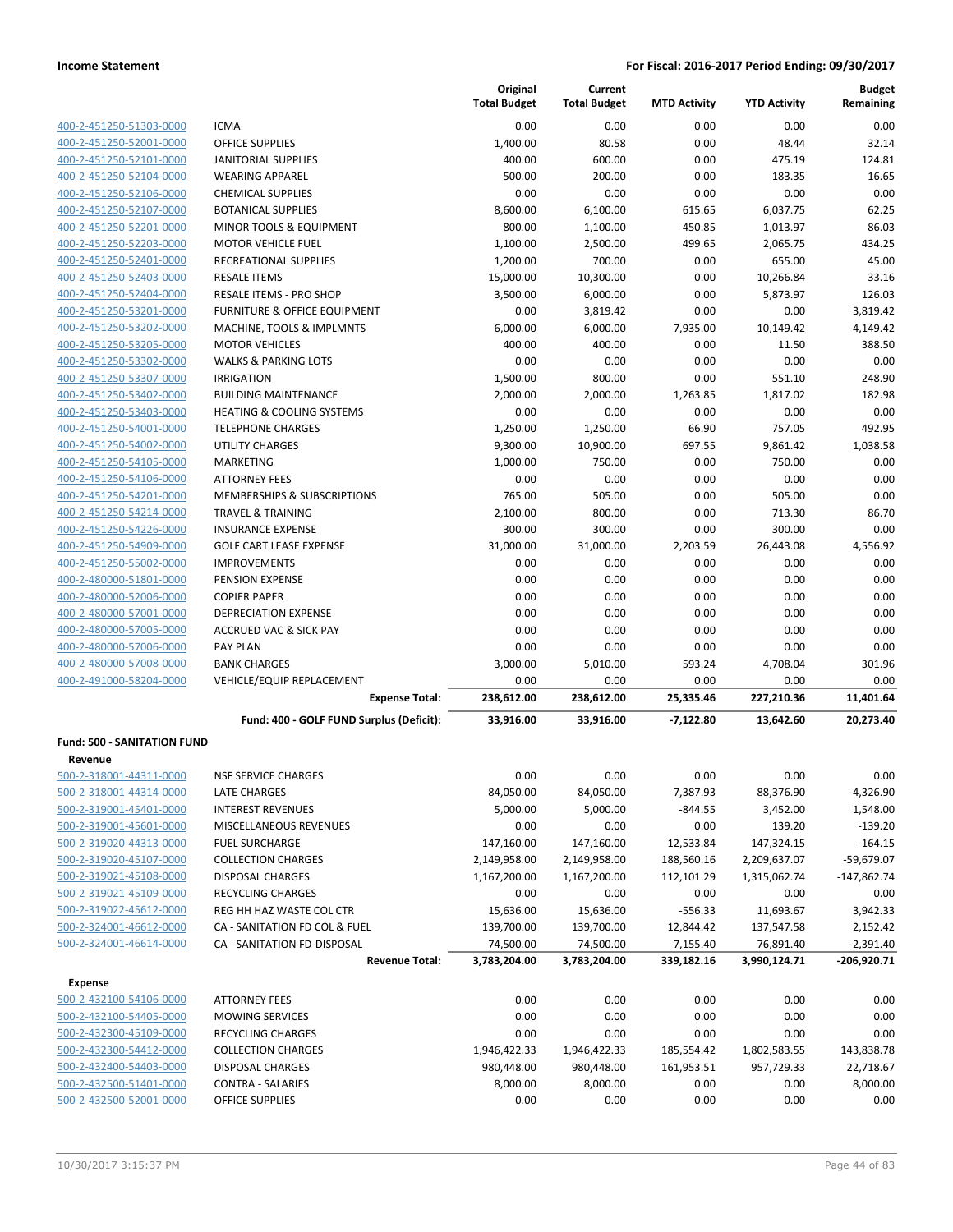| 500-2-432500-52002-0000        |
|--------------------------------|
| 500-2-432500-52112-0000        |
| 500-2-432500-52201-0000        |
| 500-2-432500-52301-0000        |
| 500-2-432500-52303-0000        |
| 500-2-432500-52305-0000        |
| 500-2-432500-54002-0000        |
| 500-2-432500-54106-0000        |
| 500-2-432500-54212-0000        |
| 500-2-432500-54214-0000        |
| 500-2-432500-54403-0000        |
| 500-2-442200-51001-0000        |
| 500-2-442200-51020-0000        |
| 500-2-442200-51021-0000        |
| 500-2-442200-51101-0000        |
| 500-2-442200-51117-0000        |
| <u>500-2-442200-51201-0000</u> |
| 500-2-442200-51202-0000        |
| 500-2-442200-51203-0000        |
| 500-2-442200-51204-0000        |
| 500-2-442200-51205-0000        |
| 500-2-442200-51301-0000        |
| 500-2-442200-51401-0000        |
| 500-2-442200-52203-0000        |
| 500-2-442200-53202-0000        |
| 500-2-442200-53205-0000        |
| 500-2-442200-55201-0000        |
| 500-2-480000-51801-0000        |
| 500-2-480000-52305-0000        |
| 500-2-480000-54413-0000        |
| 500-2-480000-54414-0000        |
| 500-2-480000-54901-0000        |
| 500-2-480000-57002-0000        |
| 500-2-480000-57005-0000        |
| <u>500-2-480000-57007-0000</u> |
| 500-2-480000-57008-0000        |
| 500-2-480000-57015-0000        |
| 500-2-480000-59702-0000        |
| <u>500-2-491000-58001-0000</u> |
| <u>500-2-491000-58204-0000</u> |
| 500-2-495000-58501-0000        |
| 500-2-495000-58701-0000        |
| 500-2-495000-58710-0000        |
| 500-2-495000-58720-0000        |
| 500-2-495000-58900-0000        |
|                                |

|                         |                                                     | Original<br><b>Total Budget</b> | Current<br><b>Total Budget</b> | <b>MTD Activity</b> | <b>YTD Activity</b> | <b>Budget</b><br>Remaining |
|-------------------------|-----------------------------------------------------|---------------------------------|--------------------------------|---------------------|---------------------|----------------------------|
| 500-2-432500-52002-0000 | POSTAGE / FREIGHT                                   | 0.00                            | 0.00                           | 0.00                | 0.00                | 0.00                       |
| 500-2-432500-52112-0000 | <b>OTHER SUPPLIES</b>                               | 0.00                            | 0.00                           | 0.00                | 0.00                | 0.00                       |
| 500-2-432500-52201-0000 | <b>MINOR TOOLS &amp; EQUIPMENT</b>                  | 0.00                            | 0.00                           | 0.00                | 0.00                | 0.00                       |
| 500-2-432500-52301-0000 | <b>SAFETY SUPPLIES</b>                              | 0.00                            | 0.00                           | 0.00                | 0.00                | 0.00                       |
| 500-2-432500-52303-0000 | <b>TRAINING SUPPLIES</b>                            | 0.00                            | 0.00                           | 0.00                | 0.00                | 0.00                       |
| 500-2-432500-52305-0000 | PUBLIC EDUCATION                                    | 0.00                            | 0.00                           | 0.00                | 0.00                | 0.00                       |
| 500-2-432500-54002-0000 | <b>UTILITY CHARGES</b>                              | 2,208.00                        | 2,208.00                       | 165.87              | 2,016.19            | 191.81                     |
| 500-2-432500-54106-0000 | <b>ATTORNEY FEES</b>                                | 0.00                            | 0.00                           | 0.00                | 0.00                | 0.00                       |
| 500-2-432500-54212-0000 | <b>PRINTING</b>                                     | 0.00                            | 0.00                           | 0.00                | 0.00                | 0.00                       |
| 500-2-432500-54214-0000 | <b>TRAVEL &amp; TRAINING</b>                        | 0.00                            | 0.00                           | 0.00                | 0.00                | 0.00                       |
| 500-2-432500-54403-0000 | <b>DISPOSAL CHARGES</b>                             | 16,000.00                       | 16,000.00                      | 969.98              | 20,131.86           | $-4,131.86$                |
| 500-2-442200-51001-0000 | <b>REGULAR SALARIES</b>                             | 107,548.00                      | 107,548.00                     | 7,518.66            | 73,248.97           | 34,299.03                  |
| 500-2-442200-51020-0000 | <b>OVERTIME</b>                                     | 2,106.00                        | 2,106.00                       | 65.06               | 518.45              | 1,587.55                   |
| 500-2-442200-51021-0000 | LONGEVITY                                           | 1,266.00                        | 1,266.00                       | 0.00                | 822.00              | 444.00                     |
| 500-2-442200-51101-0000 | <b>CERTIFICATION PAY</b>                            | 600.00                          | 600.00                         | 46.16               | 553.92              | 46.08                      |
| 500-2-442200-51117-0000 | SALARIES / CELL PHONE ALLOWANCE                     | 0.00                            | 0.00                           | 46.16               | 46.16               | $-46.16$                   |
| 500-2-442200-51201-0000 | <b>FICA</b>                                         | 6,914.00                        | 6,914.00                       | 484.79              | 4,631.59            | 2,282.41                   |
| 500-2-442200-51202-0000 | <b>MEDICARE</b>                                     | 1,617.00                        | 1,617.00                       | 113.38              | 1,083.19            | 533.81                     |
| 500-2-442200-51203-0000 | <b>HEALTH INSURANCE</b>                             | 9,700.00                        | 9,700.00                       | 808.37              | 9,700.00            | 0.00                       |
| 500-2-442200-51204-0000 | <b>WORKERS COMPENSATION</b>                         | 2,855.00                        | 2,855.00                       | 237.88              | 2,855.00            | 0.00                       |
| 500-2-442200-51205-0000 | STATE UNEMPLOYMENT                                  | 617.00                          | 617.00                         | 5.17                | 61.55               | 555.45                     |
| 500-2-442200-51301-0000 | <b>TMRS</b>                                         | 12,284.00                       | 12,284.00                      | 855.76              | 8,400.53            | 3,883.47                   |
| 500-2-442200-51401-0000 | <b>CONTRA - SALARIES</b>                            | 0.00                            | 0.00                           | 0.00                | 0.00                | 0.00                       |
| 500-2-442200-52203-0000 | <b>MOTOR VEHICLE FUEL</b>                           | 7,700.00                        | 5,090.39                       | 539.41              | 2,009.88            | 3,080.51                   |
| 500-2-442200-53202-0000 | MACHINE, TOOLS & IMPLMNTS                           | 5,400.00                        | 5,400.00                       | 208.90              | 3,778.05            | 1,621.95                   |
| 500-2-442200-53205-0000 | <b>MOTOR VEHICLES</b>                               | 2,500.00                        | 2,500.00                       | 47.64               | 432.30              | 2,067.70                   |
| 500-2-442200-55201-0000 | <b>EQUIPMENT PURCHASES</b>                          | 400.00                          | 400.00                         | 0.00                | 0.00                | 400.00                     |
| 500-2-480000-51801-0000 | PENSION EXPENSE                                     | 0.00                            | 0.00                           | 0.00                | 0.00                | 0.00                       |
| 500-2-480000-52305-0000 | PUBLIC EDUCATION                                    | 0.00                            | 0.00                           | 0.00                | 0.00                | 0.00                       |
| 500-2-480000-54413-0000 | <b>BULK WASTE PICK-UP</b>                           | 0.00                            | 0.00                           | 0.00                | 0.00                | 0.00                       |
| 500-2-480000-54414-0000 | HOUSEHOLD HAZARDOUS WASTE                           | 0.00                            | 0.00                           | 0.00                | 0.00                | 0.00                       |
| 500-2-480000-54901-0000 | <b>RENTALS / LEASES</b>                             | 30,000.00                       | 32,609.61                      | 0.00                | 32,249.19           | 360.42                     |
| 500-2-480000-57002-0000 | <b>BAD DEBT EXPENSE</b>                             | 0.00                            | 0.00                           | 0.00                | 0.00                | 0.00                       |
| 500-2-480000-57005-0000 | <b>ACCRUED VAC &amp; SICK PAY</b>                   | 0.00                            | 0.00                           | 143.21              | 1,832.42            | $-1,832.42$                |
| 500-2-480000-57007-0000 | <b>COMMUNITY SERVICES</b>                           | 30,650.00                       | 30,650.00                      | 9,000.00            | 32,735.60           | $-2,085.60$                |
| 500-2-480000-57008-0000 | <b>BANK CHARGES</b>                                 | 7,500.00                        | 7,500.00                       | 704.55              | 8,824.36            | $-1,324.36$                |
| 500-2-480000-57015-0000 | <b>CONTINGENCY EXPENSE</b>                          | 0.00                            | 0.00                           | 0.00                | 0.00                | 0.00                       |
| 500-2-480000-59702-0000 | <b>BAD DEBT EXPENSE</b>                             | 0.00                            | 0.00                           | 0.00                | 0.00                | 0.00                       |
| 500-2-491000-58001-0000 | <b>XFR - GENERAL FUND</b>                           | 208,605.00                      | 208,605.00                     | 20,488.61           | 219,850.70          | $-11,245.70$               |
| 500-2-491000-58204-0000 | XFR - VEHICLE/EQUIP REPLACEMENT                     | 0.00                            | 0.00                           | 0.00                | 0.00                | 0.00                       |
| 500-2-495000-58501-0000 | CA - GENERAL FUND                                   | 25,439.00                       | 25,439.00                      | 2,119.88            | 25,439.00           | 0.00                       |
| 500-2-495000-58701-0000 | CA - CENTRAL SERVICE FUND                           | 4,459.00                        | 4,459.00                       | 371.37              | 4,456.00            | 3.00                       |
| 500-2-495000-58710-0000 | <b>CA - INSURANCE FUND</b>                          | 2,788.00                        | 2,788.00                       | 232.37              | 2,788.00            | 0.00                       |
| 500-2-495000-58720-0000 | CA - MIS FUN                                        | 6,233.00                        | 6,233.00                       | 519.38              | 6,233.00            | 0.00                       |
| 500-2-495000-58900-0000 | <b>CA - ELECTRIC FUND</b>                           | 84,347.00                       | 84,347.00                      | 7,028.88            | 84,347.00           | 0.00                       |
|                         | <b>Expense Total:</b>                               | 3,514,606.33                    | 3,514,606.33                   | 400,229.37          | 3,309,357.79        | 205,248.54                 |
|                         | Fund: 500 - SANITATION FUND Surplus (Deficit):      | 268,597.67                      | 268,597.67                     | -61,047.21          | 680,766.92          | $-412,169.25$              |
|                         | Fund: 561 - REGINAL HOUSEHOLD HAZARDOUS WASTE GRANT |                                 |                                |                     |                     |                            |
| Revenue                 |                                                     |                                 |                                |                     |                     |                            |
| 561-2-000000-43101-0000 | FED GRANT REVENUE                                   | 0.00                            | 0.00                           | 0.00                | 0.00                | 0.00                       |
| 561-2-000000-45401-0000 | <b>INTEREST REVENUES</b>                            | 0.00                            | 0.00                           | 0.00                | 0.00                | 0.00                       |
| 561-2-000000-45601-0000 | MISCELLANEOUS REVENUES                              | 0.00                            | 0.00                           | 0.00                | 0.00                | 0.00                       |
|                         | <b>Revenue Total:</b>                               | 0.00                            | 0.00                           | 0.00                | 0.00                | 0.00                       |

| <b>Expense</b>          |
|-------------------------|
| 561-2-432500-52001-0000 |
| 561-2-432500-52002-0000 |
| 561-2-432500-52112-0000 |
| 561-2-432500-52201-0000 |

 $561-25$   $561-25$   $561-25$   $561-25$   $561-25$   $561-25$   $561-25$   $561-25$   $561-25$   $561-25$   $561-25$   $561-25$   $561-25$   $561-25$   $561-25$   $561-25$   $561-25$   $561-25$   $561-25$   $561-25$   $561-25$   $561-25$   $561-25$   $561-25$   $561-2$ 561-2-432500-52002-0000 POSTAGE / FREIGHT 0.00 0.00 0.00 0.00 0.00 561-2-432500-52112-0000 OTHER SUPPLIES 0.00 0.00 0.00 0.00 0.00 561-2-432500-52201-0000 MINOR TOOLS & EQUIPMENT 0.00 0.00 0.00 0.00 0.00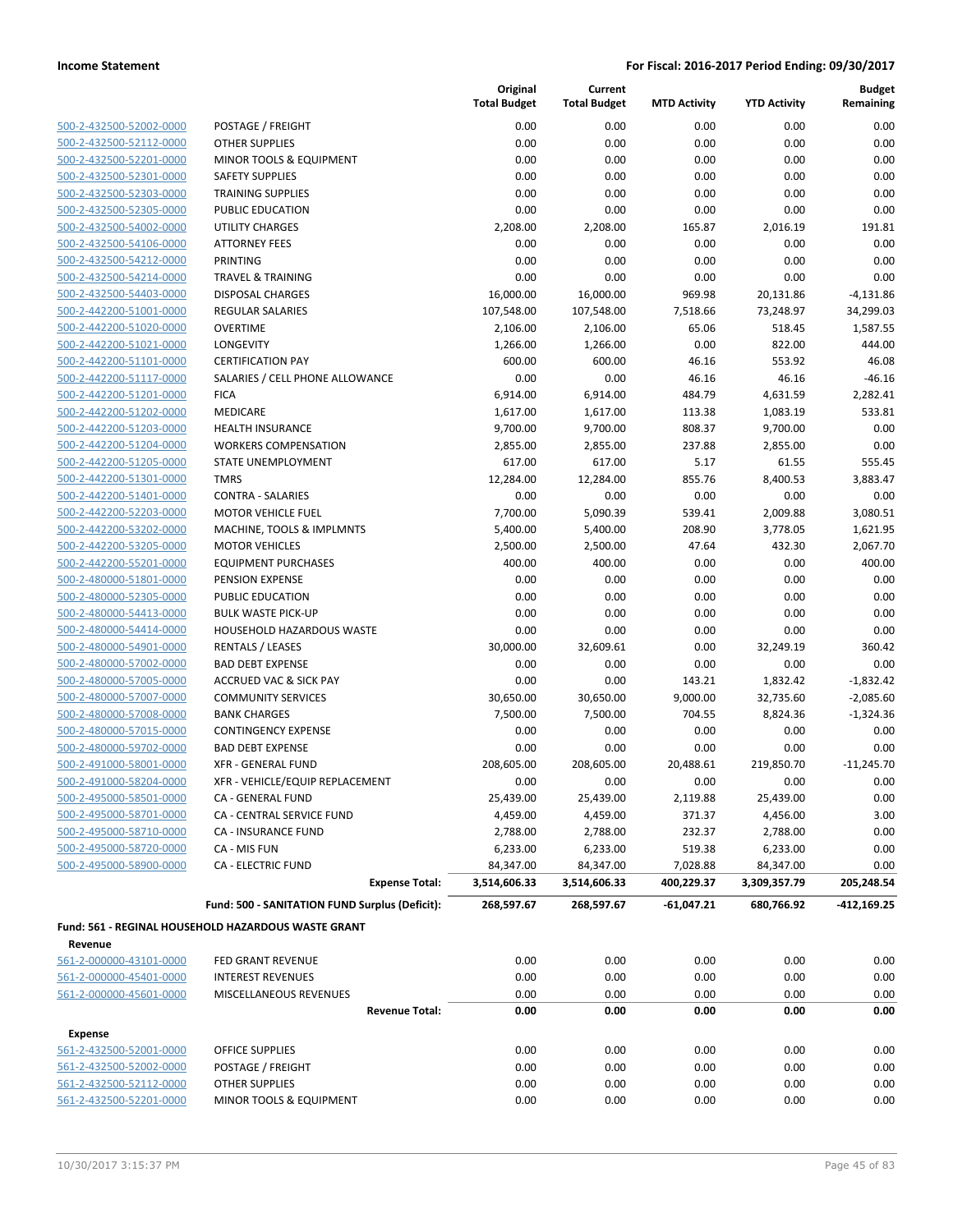|                                  |                                                                    | Original<br><b>Total Budget</b> | Current<br><b>Total Budget</b> | <b>MTD Activity</b> | <b>YTD Activity</b> | <b>Budget</b><br>Remaining |
|----------------------------------|--------------------------------------------------------------------|---------------------------------|--------------------------------|---------------------|---------------------|----------------------------|
| 561-2-432500-52301-0000          | <b>SAFETY SUPPLIES</b>                                             | 0.00                            | 0.00                           | 0.00                | 0.00                | 0.00                       |
| 561-2-432500-52303-0000          | <b>TRAINING SUPPLIES</b>                                           | 0.00                            | 0.00                           | 0.00                | 0.00                | 0.00                       |
| 561-2-432500-54002-0000          | <b>UTILITY CHARGES</b>                                             | 0.00                            | 0.00                           | 0.00                | 0.00                | 0.00                       |
| 561-2-432500-54105-0000          | MARKETING                                                          | 0.00                            | 0.00                           | 0.00                | 0.00                | 0.00                       |
| 561-2-432500-54211-0000          | <b>ADVERTISING</b>                                                 | 0.00                            | 0.00                           | 0.00                | 0.00                | 0.00                       |
| 561-2-432500-54212-0000          | PRINTING                                                           | 0.00                            | 0.00                           | 0.00                | 0.00                | 0.00                       |
| 561-2-432500-54214-0000          | <b>TRAVEL &amp; TRAINING</b>                                       | 0.00                            | 0.00                           | 0.00                | 0.00                | 0.00                       |
| 561-2-432500-54403-0000          | <b>DISPOSAL CHARGES</b>                                            | 0.00                            | 0.00                           | 0.00                | 0.00                | 0.00                       |
| 561-2-432500-55007-0000          | CWIP / ENG/ARCHITECTS/MGMT                                         | 0.00                            | 0.00                           | 0.00                | 0.00                | 0.00                       |
| 561-2-432500-55012-0000          | <b>CWIP / CONSTRUCTION</b>                                         | 0.00                            | 0.00                           | 0.00                | 0.00                | 0.00                       |
| 561-2-432500-55201-0000          | <b>EQUIPMENT PURCHASES</b>                                         | 0.00                            | 0.00                           | 0.00                | 0.00                | 0.00                       |
| 561-2-480000-57008-0000          | <b>BANK CHARGES</b>                                                | 0.00                            | 0.00                           | 0.00                | 0.00                | 0.00                       |
|                                  | <b>Expense Total:</b>                                              | 0.00                            | 0.00                           | 0.00                | 0.00                | 0.00                       |
|                                  | Fund: 561 - REGINAL HOUSEHOLD HAZARDOUS WASTE GRANT Surplus (Defic | 0.00                            | 0.00                           | 0.00                | 0.00                | 0.00                       |
| Fund: 601 - CENTRAL SERVICE FUND |                                                                    |                                 |                                |                     |                     |                            |
| Revenue                          |                                                                    |                                 |                                |                     |                     |                            |
| 601-2-000000-45506-4571          | <b>AUDITORIUM RENTALS</b>                                          | 0.00                            | 0.00                           | 0.00                | 0.00                | 0.00                       |
| 601-2-000000-46806-2703          | GBOD                                                               | 0.00                            | 0.00                           | 0.00                | 0.00                | 0.00                       |
| 601-2-000000-93691-2707          | 4A EDC                                                             | 0.00                            | 0.00                           | 0.00                | 0.00                | 0.00                       |
| 601-2-319001-43211-0000          | PRIOR YEAR INS REIMB                                               | 0.00                            | 0.00                           | 0.00                | 0.00                | 0.00                       |
| 601-2-319001-43212-0000          | <b>INSURANCE REIMBURSEMENTS</b>                                    | 0.00                            | 0.00                           | 0.00                | 0.00                | 0.00                       |
| 601-2-319001-45401-0000          | <b>INTEREST REVENUES</b>                                           | 0.00                            | 0.00                           | 0.00                | 0.00                | 0.00                       |
| 601-2-319001-45505-0000          | <b>CIVIC CENTER RENTALS</b>                                        | 0.00                            | 0.00                           | 0.00                | 0.00                | 0.00                       |
| 601-2-319001-45601-0000          | MISCELLANEOUS REVENUES                                             | 0.00                            | 0.00                           | 0.00                | 0.00                | 0.00                       |
| 601-2-319001-45610-0000          | POOL CAR REIMBURSEMENT                                             | 0.00                            | 0.00                           | 0.00                | 0.00                | 0.00                       |
| 601-2-323001-46005-0000          | XFR - EXCHANGE PROP FUND                                           | 0.00                            | 0.00                           | 0.00                | 0.00                | 0.00                       |
| 601-2-323001-46008-0000          | <b>XFR - TOURISM FUND</b>                                          | 0.00                            | 0.00                           | 0.00                | 0.00                | 0.00                       |
| 601-2-323001-46100-0000          | <b>XFR - UTILITY FUND</b>                                          | 0.00                            | 0.00                           | 0.00                | 0.00                | 0.00                       |
| 601-2-323001-46107-0000          | <b>XFR - AIRPORT FUND</b>                                          | 0.00                            | 0.00                           | 0.00                | 0.00                | 0.00                       |
| 601-2-323001-46111-0000          | <b>XFR - GOLF COURSE FUND</b>                                      | 0.00                            | 0.00                           | 0.00                | 0.00                | 0.00                       |
| 601-2-323001-46113-0000          | <b>XFR - SANITATION FUND</b>                                       | 0.00                            | 0.00                           | 0.00                | 0.00                | 0.00                       |
| 601-2-323001-46115-0000          | <b>XFR - ELECTRIC FUND</b>                                         | 0.00                            | 0.00                           | 0.00                | 0.00                | 0.00                       |
| 601-2-324001-46501-0000          | CA - GENERAL FUND                                                  | 507,171.00                      | 507,171.00                     | 42,264.25           | 507,171.00          | 0.00                       |
| 601-2-324001-46506-0000          | CA - RECREATION FUND                                               | 386.00                          | 386.00                         | 32.13               | 386.00              | 0.00                       |
| 601-2-324001-46509-0000          | CA - VENUE MGMT FUND                                               | 23,621.00                       | 23,621.00                      | 1,968.38            | 23,621.00           | 0.00                       |
| 601-2-324001-46611-0000          | <b>CA - UTILITY FUND</b>                                           | 180,374.00                      | 180,374.00                     | 15,031.13           | 180,374.00          | 0.00                       |
| 601-2-324001-46614-0000          | CA - SANITATION FUND COLLECTION                                    | 4,456.00                        | 4,456.00                       | 371.37              | 4,456.00            | 0.00                       |
| 601-2-324001-46806-0000          | CA - GBOD                                                          | 0.00                            | 0.00                           | 0.00                | 0.00                | 0.00                       |
| 601-2-324009-46901-0000          | <b>CA - ELECTRIC UTILITY</b>                                       | 80,716.00                       | 80,716.00                      | 6,726.37            | 80,716.00           | 0.00                       |
| 601-2-324009-46906-0000          | <b>CA - CABLE UTILITY</b>                                          | 16,482.00                       | 16,482.00                      | 1,373.50            | 16,482.00           | 0.00                       |
| 601-2-324009-49905-0000          | XFER FROM 905 / GEUS C/I                                           | 0.00                            | 0.00                           | 0.00                | 0.00                | 0.00                       |
|                                  | <b>Revenue Total:</b>                                              | 813,206.00                      | 813,206.00                     | 67,767.13           | 813,206.00          | 0.00                       |
| <b>Expense</b>                   |                                                                    |                                 |                                |                     |                     |                            |
| 601-2-461100-51001-0000          | REGULAR SALARIES                                                   | 228,922.00                      | 228,922.00                     | 17,024.92           | 232,489.86          | $-3,567.86$                |
| 601-2-461100-51020-0000          | <b>OVERTIME</b>                                                    | 27,919.00                       | 27,919.00                      | 527.52              | 7,183.54            | 20,735.46                  |
| 601-2-461100-51021-0000          | <b>LONGEVITY</b>                                                   | 5,334.00                        | 5,334.00                       | 0.00                | 5,010.00            | 324.00                     |
| 601-2-461100-51101-0000          | <b>CERTIFICATION PAY</b>                                           | 1,200.00                        | 1,200.00                       | 92.32               | 1,200.16            | $-0.16$                    |
| 601-2-461100-51102-0000          | <b>BILINGUAL PAY</b>                                               | 0.00                            | 0.00                           | 0.00                | 0.00                | 0.00                       |
| 601-2-461100-51117-0000          | CELL PHONE ALLOWANCE                                               | 432.00                          | 432.00                         | 33.22               | 431.86              | 0.14                       |
| 601-2-461100-51201-0000          | <b>FICA</b>                                                        | 15,674.00                       | 15,674.00                      | 1,054.42            | 14,777.81           | 896.19                     |
| 601-2-461100-51202-0000          | MEDICARE                                                           | 3,666.00                        | 3,666.00                       | 246.60              | 3,456.13            | 209.87                     |
| 601-2-461100-51203-0000          | <b>HEALTH INSURANCE</b>                                            | 58,200.00                       | 58,200.00                      | 4,850.00            | 58,200.00           | 0.00                       |
| 601-2-461100-51204-0000          | <b>WORKERS COMPENSATION</b>                                        | 7,727.00                        | 7,727.00                       | 643.88              | 7,727.00            | 0.00                       |
| 601-2-461100-51205-0000          | STATE UNEMPLOYMENT                                                 | 771.00                          | 771.00                         | 1.57                | 125.69              | 645.31                     |
| 601-2-461100-51301-0000          | <b>TMRS</b>                                                        | 26,508.00                       | 26,508.00                      | 1,786.94            | 23,658.91           | 2,849.09                   |
| 601-2-461100-51401-0000          | <b>CONTRA - SALARIES</b>                                           | 0.00                            | 0.00                           | $-2,501.70$         | $-19,372.19$        | 19,372.19                  |
| 601-2-461100-52001-0000          | <b>OFFICE SUPPLIES</b>                                             | 150.00                          | 150.00                         | 0.00                | 263.03              | $-113.03$                  |
| 601-2-461100-52002-0000          | POSTAGE / FREIGHT                                                  | 20.00                           | 20.00                          | 0.00                | 5.05                | 14.95                      |
|                                  |                                                                    |                                 |                                |                     |                     |                            |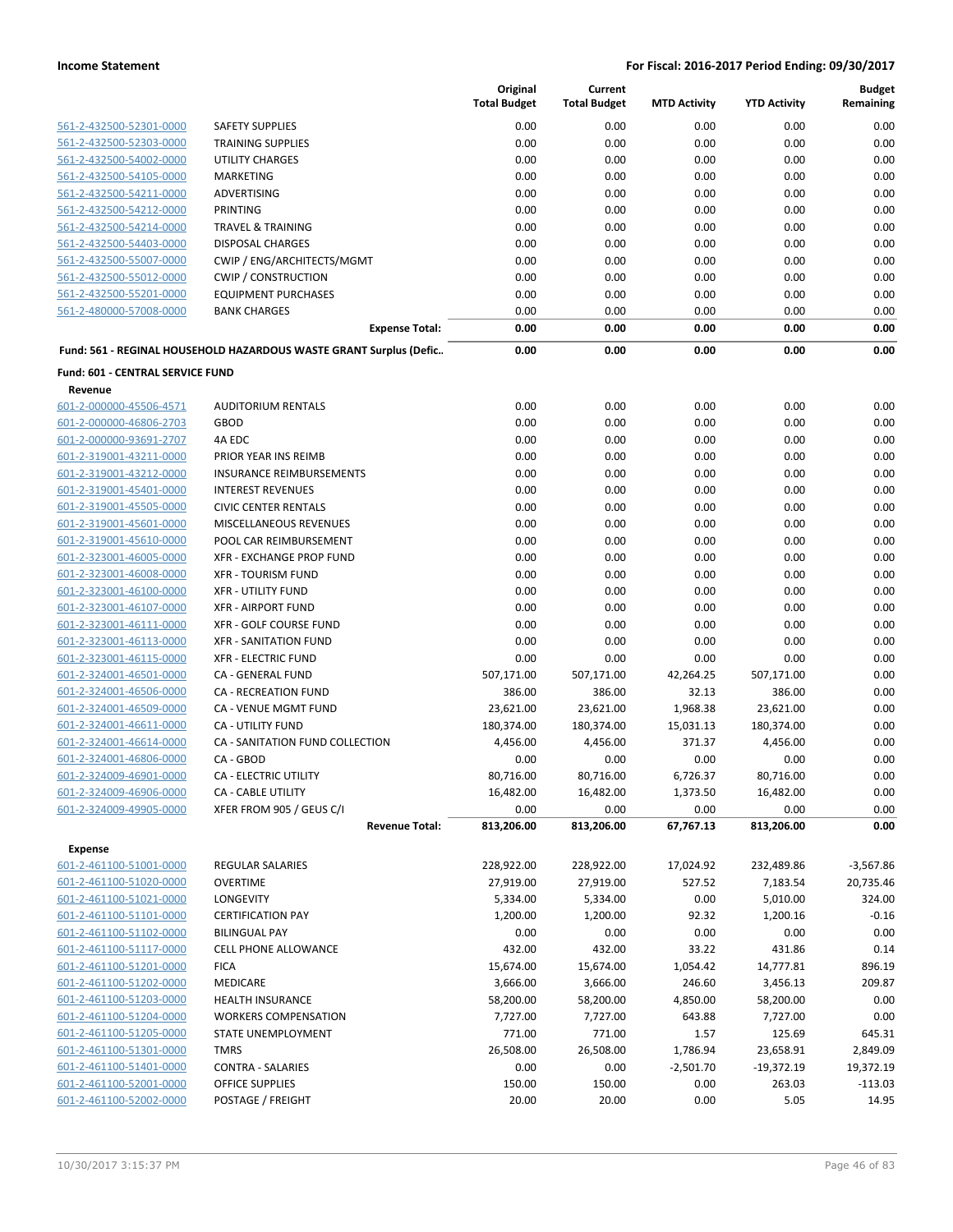|                                                    |                                                    | Original<br><b>Total Budget</b> | Current<br><b>Total Budget</b> | <b>MTD Activity</b> | <b>YTD Activity</b> | <b>Budget</b><br>Remaining |
|----------------------------------------------------|----------------------------------------------------|---------------------------------|--------------------------------|---------------------|---------------------|----------------------------|
| 601-2-461100-52101-0000                            | <b>JANITORIAL SUPPLIES</b>                         | 17,000.00                       | 17,000.00                      | 2,012.00            | 14,534.25           | 2,465.75                   |
| 601-2-461100-52104-0000                            | <b>WEARING APPAREL</b>                             | 3,282.00                        | 3,282.00                       | 328.72              | 3,927.46            | $-645.46$                  |
| 601-2-461100-52201-0000                            | MINOR TOOLS & EQUIPMENT                            | 1,908.00                        | 1,908.00                       | 247.69              | 3,699.06            | $-1,791.06$                |
| 601-2-461100-52203-0000                            | <b>MOTOR VEHICLE FUEL</b>                          | 4,434.00                        | 4,434.00                       | 406.60              | 3,046.34            | 1,387.66                   |
| 601-2-461100-53201-0000                            | FURNITURE & OFFICE EQUIPMENT                       | 500.00                          | 500.00                         | 0.00                | 0.00                | 500.00                     |
| 601-2-461100-53202-0000                            | MACHINE, TOOLS & IMPLMNTS                          | 0.00                            | 0.00                           | 0.00                | 0.00                | 0.00                       |
| 601-2-461100-53205-0000                            | <b>MOTOR VEHICLES</b>                              | 2,024.40                        | 2,024.40                       | $-15.00$            | 906.58              | 1,117.82                   |
| 601-2-461100-53302-0000                            | <b>WALKS &amp; PARKING LOTS</b>                    | 2,500.00                        | 2,500.00                       | 49.61               | 3,035.77            | $-535.77$                  |
| 601-2-461100-53403-0000                            | <b>HEATING &amp; COOLING SYSTEMS</b>               | 0.00                            | 0.00                           | 0.00                | 0.00                | 0.00                       |
| 601-2-461100-53405-0000                            | <b>ENERGY CONS-SENATE BILL 5</b>                   | 0.00                            | 0.00                           | 0.00                | 0.00                | 0.00                       |
| 601-2-461100-53406-0000                            | <b>CITY HALL</b>                                   | 30,000.00                       | 30,000.00                      | 5,446.62            | 32,495.01           | $-2,495.01$                |
| 601-2-461100-53407-0000                            | <b>ANIMAL SHELTER</b>                              | 2,500.00                        | 2,500.00                       | 69.90               | 18,233.01           | $-15,733.01$               |
| 601-2-461100-53408-0000                            | <b>FLEET MAINTENANCE</b>                           | 3,500.00                        | 3,500.00                       | 557.86              | 2,596.19            | 903.81                     |
| 601-2-461100-53501-0000                            | POLICE & COURTS BLDG                               | 20,000.00                       | 20,000.00                      | 935.16              | 26,273.93           | $-6,273.93$                |
| 601-2-461100-53502-0000                            | POLICE STORE FRONT                                 | 0.00                            | 0.00                           | 0.00                | 0.00                | 0.00                       |
| 601-2-461100-53503-0000                            | FIRE ADMINISTRATION                                | 1,000.00                        | 1,000.00                       | 149.90              | 1,033.05            | $-33.05$                   |
| 601-2-461100-53504-0000                            | <b>FIRE STATION 1</b>                              | 2,418.00                        | 2,418.00                       | 139.80              | 717.69              | 1,700.31                   |
| 601-2-461100-53505-0000                            | <b>FIRE STATION 2</b>                              | 2,418.00                        | 2,418.00                       | 69.90               | 3,448.42            | $-1,030.42$                |
| 601-2-461100-53506-0000                            | <b>FIRE STATION 3</b>                              | 3,000.00                        | 3,000.00                       | 483.80              | 2,501.34            | 498.66                     |
| 601-2-461100-53507-0000                            | <b>FIRE STATION 4</b>                              | 2,000.00                        | 2,000.00                       | 819.90              | 3,246.10            | $-1,246.10$                |
| 601-2-461100-53508-0000                            | AUSTIN SCHOOL BLDG                                 | 0.00                            | 0.00                           | 0.00                | 0.00                | 0.00                       |
| 601-2-461100-53601-0000                            | <b>ANNEX</b>                                       | 2,972.00                        | 2,972.00                       | 75.73               | 2,970.59            | 1.41                       |
| 601-2-461100-53602-0000                            | <b>SERVICE CENTER</b>                              | 5,000.00                        | 5,000.00                       | 130.36              | 6,516.21            | $-1,516.21$                |
| 601-2-461100-53603-0000                            | <b>WATER TREATMENT BLDG</b>                        | 750.00                          | 750.00                         | 0.00                | 838.48              | $-88.48$                   |
| 601-2-461100-53604-0000<br>601-2-461100-53701-0000 | WASTEWATER TRTMNT BLDG<br>LIBRARY                  | 500.00                          | 500.00                         | 0.00                | 384.00              | 116.00                     |
| 601-2-461100-53702-0000                            | <b>AUDTIORIUM</b>                                  | 10,000.00<br>0.00               | 10,000.00<br>0.00              | 368.90<br>0.00      | 14,369.17<br>0.00   | $-4,369.17$<br>0.00        |
| 601-2-461100-53703-0000                            | <b>REECY DAVIS REC CENTER</b>                      | 12,444.00                       | 12,444.00                      | 1,724.99            | 14,568.15           | $-2,124.15$                |
| 601-2-461100-53704-0000                            | <b>CIVIC CENTER</b>                                | 0.00                            | 0.00                           | 0.00                | 0.00                | 0.00                       |
| 601-2-461100-53705-0000                            | <b>GOLF COURSE</b>                                 | 898.00                          | 898.00                         | 0.00                | 0.00                | 898.00                     |
| 601-2-461100-53706-0000                            | SPORTSPARK                                         | 1,440.00                        | 1,440.00                       | 5.83                | 2,514.59            | $-1,074.59$                |
| 601-2-461100-54001-0000                            | <b>TELEPHONE CHARGES</b>                           | 3,500.00                        | 3,500.00                       | 427.62              | 3,382.08            | 117.92                     |
| 601-2-461100-54002-0000                            | <b>UTILITY CHARGES</b>                             | 99,996.00                       | 99,996.00                      | 8,420.66            | 94,224.95           | 5,771.05                   |
| 601-2-461100-54005-0000                            | <b>CIVIC CENTER UTILITY CHARGES</b>                | 0.00                            | 0.00                           | 0.00                | 0.00                | 0.00                       |
| 601-2-461100-54101-0000                            | PROFESSIONAL SERVICES                              | 0.00                            | 0.00                           | 0.00                | 0.00                | 0.00                       |
| 601-2-461100-54112-0000                            | <b>ALARM MONITOR SERVICE</b>                       | 300.00                          | 300.00                         | 0.00                | 325.02              | $-25.02$                   |
| 601-2-461100-54201-0000                            | <b>MEMBERSHIPS &amp; SUBSCRIPTIONS</b>             | 0.00                            | 0.00                           | 0.00                | 0.00                | 0.00                       |
| 601-2-461100-54212-0000                            | <b>PRINTING</b>                                    | 0.00                            | 0.00                           | 0.00                | 0.00                | 0.00                       |
| 601-2-461100-54214-0000                            | <b>TRAVEL &amp; TRAINING</b>                       | 1,500.00                        | 1,500.00                       | 0.00                | 0.00                | 1,500.00                   |
| 601-2-461100-54901-0000                            | <b>RENTALS / LEASES</b>                            | 0.00                            | 0.00                           | 0.00                | 0.00                | 0.00                       |
| 601-2-461100-55203-0000                            | <b>FURNITURE/OFFICE EQUIP</b>                      | 0.00                            | 0.00                           | 0.00                | 0.00                | 0.00                       |
| 601-2-461200-51001-0000                            | <b>REGULAR SALARIES</b>                            | 141,617.00                      | 141,617.00                     | 10,591.20           | 136,221.01          | 5,395.99                   |
| 601-2-461200-51020-0000                            | <b>OVERTIME</b>                                    | 3,246.00                        | 3,246.00                       | 10.62               | 4,818.11            | $-1,572.11$                |
| 601-2-461200-51021-0000                            | LONGEVITY                                          | 2,262.00                        | 2,262.00                       | 0.00                | 2,238.00            | 24.00                      |
| 601-2-461200-51101-0000                            | <b>CERTIFICATION PAY</b>                           | 2,400.00                        | 2,400.00                       | 184.64              | 2,354.16            | 45.84                      |
| 601-2-461200-51117-0000                            | <b>CELL PHONE ALLOWANCE</b>                        | 960.00                          | 960.00                         | 73.84               | 959.92              | 0.08                       |
| 601-2-461200-51201-0000                            | <b>FICA</b>                                        | 9,330.00                        | 9,330.00                       | 622.12              | 8,437.32            | 892.68                     |
| 601-2-461200-51202-0000                            | MEDICARE                                           | 2,182.00                        | 2,182.00                       | 145.50              | 1,973.23            | 208.77                     |
| 601-2-461200-51203-0000                            | <b>HEALTH INSURANCE</b>                            | 38,800.00                       | 38,800.00                      | 3,233.37            | 38,800.00           | 0.00                       |
| 601-2-461200-51204-0000                            | <b>WORKERS COMPENSATION</b>                        | 5,718.00                        | 5,718.00                       | 476.50              | 5,718.00            | 0.00                       |
| 601-2-461200-51205-0000                            | STATE UNEMPLOYMENT                                 | 308.00                          | 308.00                         | 0.00                | 54.81               | 253.19                     |
| 601-2-461200-51301-0000                            | <b>TMRS</b>                                        | 16,576.00                       | 16,576.00                      | 1,214.19            | 16,213.03           | 362.97                     |
| 601-2-461200-51401-0000                            | <b>CONTRA - SALARIES</b>                           | 0.00                            | 0.00                           | 0.00                | $-168.81$           | 168.81                     |
| 601-2-461200-52001-0000                            | <b>OFFICE SUPPLIES</b>                             | 100.00                          | 100.00                         | 0.00                | 113.45              | $-13.45$                   |
| 601-2-461200-52002-0000                            | POSTAGE / FREIGHT                                  | 50.00                           | 50.00                          | 0.00                | 0.00                | 50.00                      |
| 601-2-461200-52101-0000                            | <b>JANITORIAL SUPPLIES</b>                         | 0.00                            | 0.00                           | 0.00                | 0.00                | 0.00                       |
| 601-2-461200-52104-0000<br>601-2-461200-52106-0000 | <b>WEARING APPAREL</b><br><b>CHEMICAL SUPPLIES</b> | 2,900.00<br>1,000.00            | 2,900.00                       | 616.82<br>0.00      | 4,045.21<br>0.00    | $-1,145.21$<br>1,000.00    |
| 601-2-461200-52201-0000                            | MINOR TOOLS & EQUIPMENT                            | 1,950.00                        | 1,000.00<br>1,950.00           | 0.00                | 1,246.77            | 703.23                     |
|                                                    |                                                    |                                 |                                |                     |                     |                            |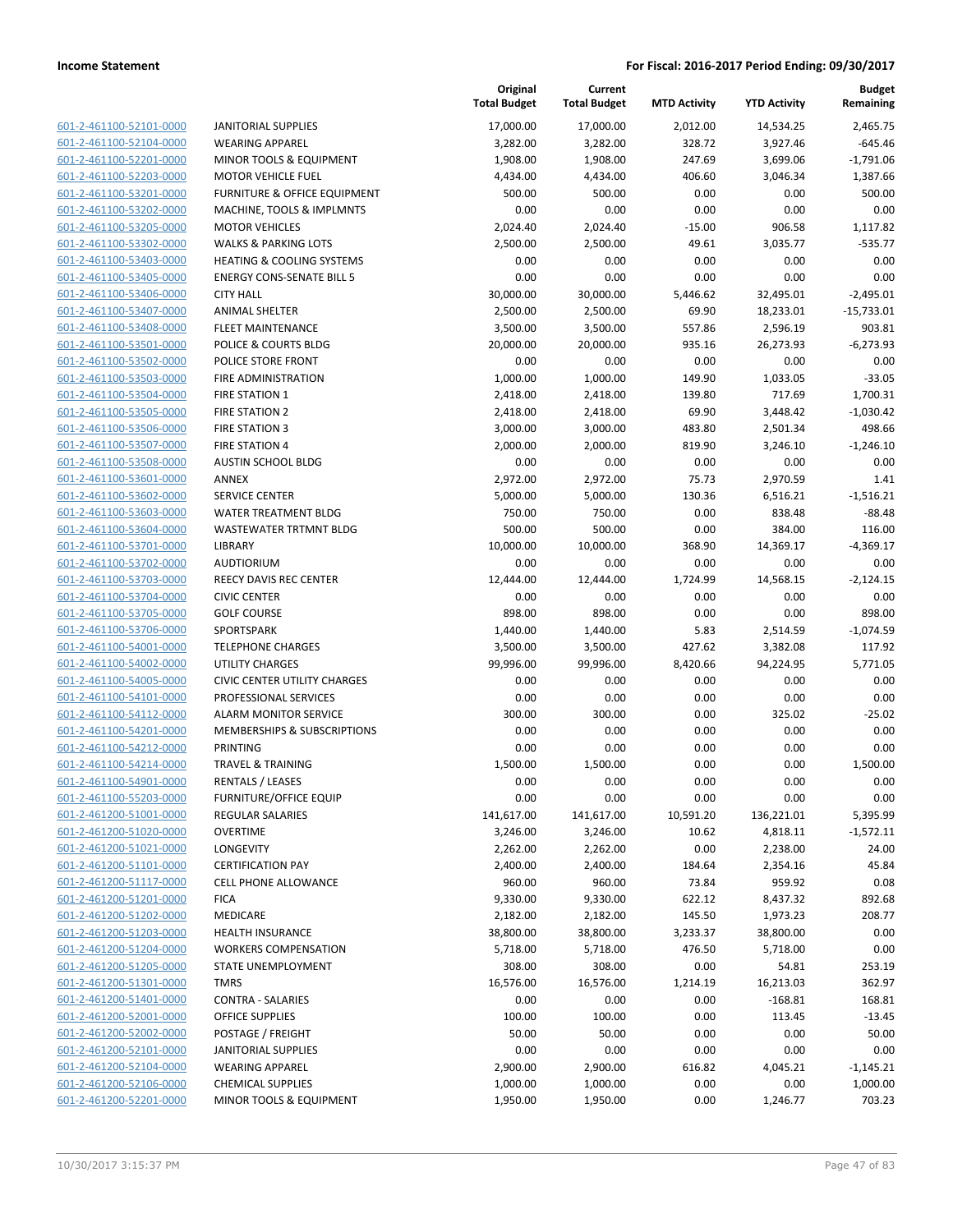|                                       |                                                     | Original<br><b>Total Budget</b> | Current<br><b>Total Budget</b> | <b>MTD Activity</b> | <b>YTD Activity</b> | <b>Budget</b><br>Remaining |
|---------------------------------------|-----------------------------------------------------|---------------------------------|--------------------------------|---------------------|---------------------|----------------------------|
| 601-2-461200-52202-0000               | <b>MECHANICAL SUPPLIES</b>                          | 10,000.00                       | 10,000.00                      | 1,216.65            | 13,247.38           | $-3,247.38$                |
| 601-2-461200-52203-0000               | <b>MOTOR VEHICLE FUEL</b>                           | 4,500.00                        | 4,500.00                       | 708.68              | 3,167.05            | 1,332.95                   |
| 601-2-461200-53202-0000               | MACHINE, TOOLS & IMPLMNTS                           | 1,650.00                        | 1,650.00                       | 506.99              | 676.98              | 973.02                     |
| 601-2-461200-53205-0000               | <b>MOTOR VEHICLES</b>                               | 1,500.00                        | 1,500.00                       | 740.55              | 2,021.63            | $-521.63$                  |
| 601-2-461200-53402-0000               | <b>BUILDING MAINTENANCE</b>                         | 500.00                          | 500.00                         | 0.00                | 0.00                | 500.00                     |
| 601-2-461200-54001-0000               | <b>TELEPHONE CHARGES</b>                            | 1,500.00                        | 1,500.00                       | 134.87              | 1,145.33            | 354.67                     |
| 601-2-461200-54002-0000               | UTILITY CHARGES                                     | 9,264.00                        | 9,264.00                       | 715.59              | 8,886.65            | 377.35                     |
| 601-2-461200-54101-0000               | PROFESSIONAL SERVICES                               | 0.00                            | 0.00                           | 0.00                | 0.00                | 0.00                       |
| 601-2-461200-54201-0000               | <b>MEMBERSHIPS &amp; SUBSCRIPTIONS</b>              | 1,500.00                        | 1,500.00                       | 0.00                | 3,000.00            | $-1,500.00$                |
| 601-2-461200-54214-0000               | <b>TRAVEL &amp; TRAINING</b>                        | 1,500.00                        | 1,500.00                       | 0.00                | 1,571.00            | $-71.00$                   |
| 601-2-461200-54403-0000               | <b>DISPOSAL CHARGES</b>                             | 0.00                            | 0.00                           | 0.00                | 0.00                | 0.00                       |
| 601-2-461200-55202-0000               | <b>VEHICLES</b>                                     | 0.00                            | 0.00                           | 0.00                | 0.00                | 0.00                       |
| 601-2-462100-54408-0000               | OTHER / INSURANCE EXPENSE                           | 0.00                            | 0.00                           | 0.00                | 0.00                | 0.00                       |
| 601-2-480000-51801-0000               | PENSION EXPENSE                                     | 0.00                            | 0.00                           | 0.00                | 0.00                | 0.00                       |
| 601-2-480000-52006-0000               | <b>COPIER PAPER</b>                                 | 0.00                            | 0.00                           | 0.00                | 31.44               | $-31.44$                   |
| 601-2-480000-52299-0000               | FLEET FUEL CLEARING                                 | 0.00                            | 0.00                           | 0.00                | 0.00                | 0.00                       |
| 601-2-480000-53299-0000               | FLEET MAINT CLEARING                                | 0.00                            | 0.00                           | 0.00                | 0.00                | 0.00                       |
| 601-2-480000-55099-0000               | CWIP / PROJ BUDGET - NO EXPENSES                    | 0.00                            | 0.00                           | 0.00                | 0.00                | 0.00                       |
| 601-2-480000-55499-0000               | CONTRA / CAPITAL OUTLAY                             | 0.00                            | 0.00                           | 0.00                | 0.00                | 0.00                       |
| 601-2-480000-57001-0000               | <b>DEPRECIATION EXPENSE</b>                         | 0.00                            | 0.00                           | 0.00                | 0.00                | 0.00                       |
| 601-2-480000-57004-0000               | <b>INVENTORY LOSS/GAIN</b>                          | 0.00                            | 0.00                           | 0.00                | 512.86              | $-512.86$                  |
| 601-2-480000-57005-0000               | ACCRD VAC/SICK PAY EXP                              | 0.00                            | 0.00                           | 0.00                | 327.96              | $-327.96$                  |
| 601-2-480000-57006-0000               | <b>PAY PLAN</b>                                     | 0.00                            | 0.00                           | 0.00                | 0.00                | 0.00                       |
| 601-2-480000-57008-0000               | <b>BANK CHARGES</b>                                 | 0.00                            | 0.00                           | 0.00                | 0.00                | 0.00                       |
| 601-2-491000-58220-0000               | <b>XFR - MIS FUND</b>                               | 0.00                            | 0.00                           | 0.00                | 0.00                | 0.00                       |
|                                       | <b>Expense Total:</b>                               | 875,620.40                      | 875,620.40                     | 67,808.37           | 852,556.78          | 23,063.62                  |
|                                       | Fund: 601 - CENTRAL SERVICE FUND Surplus (Deficit): | -62,414.40                      | -62,414.40                     | $-41.24$            | -39,350.78          | $-23,063.62$               |
| Fund: 602 - INSURANCE FUND<br>Revenue |                                                     |                                 |                                |                     |                     |                            |
| 602-2-000000-43201-2401               | AFLAC INSURANCE                                     | 0.00                            | 0.00                           | 0.00                | 0.00                | 0.00                       |
| 602-2-000000-43201-2402               | <b>VISION PLAN</b>                                  | 0.00                            | 0.00                           | 0.00                | 0.00                | 0.00                       |
| 602-2-000000-43201-2403               | AIG ACCIDENT                                        | 0.00                            | 0.00                           | 0.00                | 0.00                | 0.00                       |
| 602-2-000000-43201-2404               | <b>ALLSTATE CANCER</b>                              | 0.00                            | 0.00                           | 0.00                | 0.00                | 0.00                       |
| 602-2-000000-43201-2405               | LIFE INSURANCE                                      | 0.00                            | 0.00                           | 0.00                | 0.00                | 0.00                       |
| 602-2-000000-43201-2406               | <b>AMERICAN FIDELITY</b>                            | 0.00                            | 0.00                           | 0.00                | 0.00                | 0.00                       |
| 602-2-000000-43201-2407               | CRITICAL ILLNESS/CHARTIS                            | 0.00                            | 0.00                           | 0.00                | 0.00                | 0.00                       |
| 602-2-000000-48611-2100               | OTHER REV / CITY EMPL-HEALTH CARE-125               | 0.00                            | 0.00                           | 0.00                | 0.00                | 0.00                       |
| 602-2-000000-48612-2300               | OTHER REV / CITY EMPLOYEES-OPT OUT                  | 0.00                            | 0.00                           | 0.00                | 0.00                | 0.00                       |
| 602-2-000000-48613-4100               | OTHER REV / GEUS EMPL-HEALTH CARE 125               | 0.00                            | 0.00                           | 0.00                | 0.00                | 0.00                       |
| 602-2-000000-48614-4300               | OTHER REV / GEUS EMPLOYEES-OPT OUT                  | 0.00                            | 0.00                           | 0.00                | 0.00                | 0.00                       |
| 602-2-000000-93662-4200               | OTHER REV / GEUS EMPL-DEPENDENT CARE                | 0.00                            | 0.00                           | 0.00                | 0.00                | 0.00                       |
| 602-2-000000-Z3680-0000               | <b>REIMBURSEMENTS</b>                               | 0.00                            | 0.00                           | 0.00                | 0.00                | 0.00                       |
| 602-2-319001-43211-0000               | PRIOR YEAR INS REIMB                                | 0.00                            | 0.00                           | 0.00                | 7,527.70            | $-7,527.70$                |
| 602-2-319001-45401-0000               | <b>INTEREST REVENUES</b>                            | 2,000.00                        | 2,000.00                       | 0.00                | $-95.52$            | 2,095.52                   |
| 602-2-319001-45601-0000               | <b>MISCELLANEOUS REVENUES</b>                       | 0.00                            | 0.00                           | 0.00                | 0.00                | 0.00                       |
| 602-2-319001-45602-0000               | REIMBURSEMENTS / PRIOR YEAR REIMB                   | 0.00                            | 0.00                           | 0.00                | 0.00                | 0.00                       |
| 602-2-322001-43201-0000               | <b>EMPLOYEE PORTION</b>                             | 390,000.00                      | 390,000.00                     | 31,755.76           | 381,702.66          | 8,297.34                   |
| 602-2-322001-43202-0000               | <b>CITY PORTION-HEALTH</b>                          | 2,478,250.00                    | 2,478,250.00                   | 207,823.94          | 2,493,877.16        | $-15,627.16$               |
| 602-2-322001-43203-0000               | <b>CITY PORTION-WORK COMP</b>                       | 296,128.00                      | 296,128.00                     | 24,700.99           | 296,409.68          | $-281.68$                  |
| 602-2-322001-43204-0000               | <b>CITY PORTION-TWC FUTA</b>                        | 596.00                          | 596.00                         | 19.26               | 231.12              | 364.88                     |
| 602-2-322001-43205-0000               | <b>GEUS EMPLOYEE PORTION</b>                        | 198,000.00                      | 198,000.00                     | 16,741.86           | 199,186.51          | $-1,186.51$                |
| 602-2-322001-43206-0000               | <b>GEUS PORTION-HEALTH</b>                          | 1,193,100.00                    | 1,193,100.00                   | 100,234.37          | 1,202,801.00        | $-9,701.00$                |
| 602-2-322001-43207-0000               | <b>GEUS PORTION-WORK COMP</b>                       | 56,000.00                       | 56,000.00                      | 5,823.00            | 69,876.00           | $-13,876.00$               |
| 602-2-322001-43208-0000               | <b>GEUS PORTION-TWC FUTA</b>                        | 0.00                            | 0.00                           | 0.00                | 0.00                | 0.00                       |
| 602-2-322001-43209-0000               | <b>COBRA HEALTH CARE</b>                            | 0.00                            | 0.00                           | 0.00                | 0.00                | 0.00                       |
| 602-2-322001-43210-0000               | RETIREE HEALTH CARE                                 | 0.00                            | 0.00                           | 0.00                | 0.00                | 0.00                       |
| 602-2-322001-48610-0000               | OTHER REV / CITY EMPL-DEPENDENT CARE                | 6,538.00                        | 6,538.00                       | 1,967.26            | 23,607.12           | $-17,069.12$               |
| 602-2-323001-46001-0000               | XFR - GENERAL FUND                                  | 0.00                            | 0.00                           | 0.00                | 0.00                | 0.00                       |
| 602-2-323001-46100-0000               | <b>XFR - UTILITY FUND</b>                           | 0.00                            | 0.00                           | 0.00                | 0.00                | 0.00                       |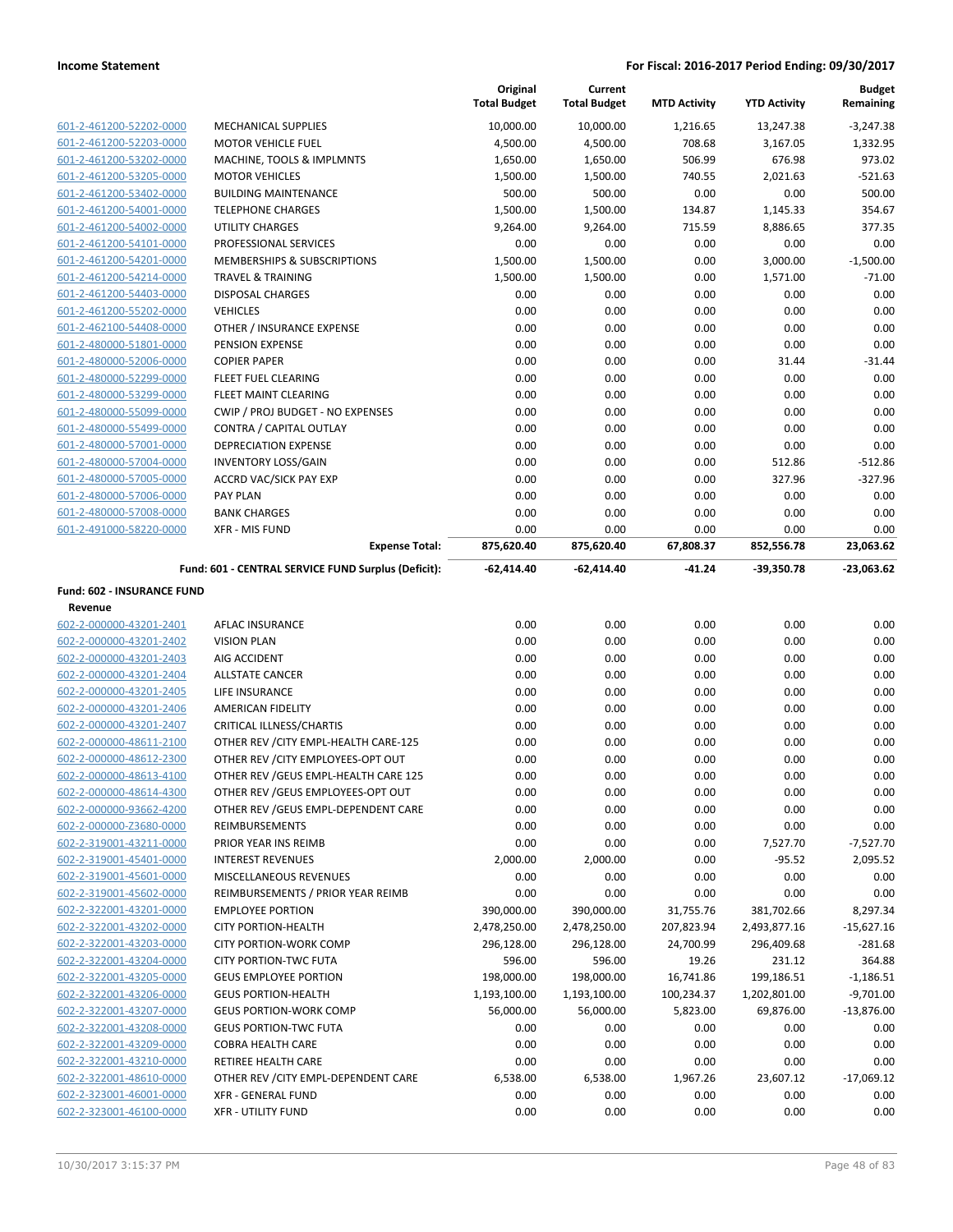| CA - GENERAL FUND<br>185,992.00<br>185,992.00<br>15,499.37<br>185,992.00<br>602-2-324001-46501-0000<br>602-2-324001-46506-0000<br><b>CA - RECREATION FUND</b><br>270.00<br>270.00<br>22.50<br>270.00<br>397.00<br>397.00<br>33.12<br>397.00<br>602-2-324001-46509-0000<br><b>CA - VENUE MGMT FUND</b><br><b>CA - UTILITY FUND</b><br>602-2-324001-46611-0000<br>82,937.00<br>82,937.00<br>6,911.38<br>82,937.00<br>CA - SANITATION FUND COLLECTION<br>2,788.00<br>2,788.00<br>232.37<br>2,788.00<br>602-2-324001-46614-0000<br>602-2-324001-46806-0000<br>CA - GBOD<br>0.00<br>0.00<br>0.00<br>0.00<br>602-2-324009-46612-0000<br><b>CA - ELECTRIC UTILITY</b><br>23,595.00<br>23,595.00<br>1,966.25<br>23,595.00<br>CA - CABLE UTILITY<br>386.63<br>602-2-324009-46613-0000<br>4,628.00<br>4,628.00<br>4,629.00<br>4,921,219.00<br>4,921,219.00<br>414,118.06<br>4,975,731.43<br><b>Revenue Total:</b><br><b>Expense</b><br>0.00<br>0.00<br>0.00<br>602-2-000000-97810-4699<br>HEALTH CLAIM CLEARING<br>0.00<br>602-2-462100-54101-0000<br>PROFESSIONAL SERVICES<br>15,000.00<br>15,000.00<br>3,308.50<br>27,389.60<br><b>WELLNESS PROGRAM</b><br>10,000.00<br>10,000.00<br>427.59<br>$-250.43$<br>602-2-462100-54801-0000<br>602-2-462100-54802-0000<br><b>MEDICAL CLAIMS</b><br>500.00<br>500.00<br>0.00<br>0.00<br>0.00<br>0.00<br>602-2-462100-54803-0000<br>PRESCRIPTION CLAIMS<br>0.00<br>0.00<br>0.00<br>0.00<br>0.00<br>0.00<br>602-2-462100-54804-0000<br><b>DENTAL CLAIMS</b><br>0.00<br>0.00<br>0.00<br>0.00<br>602-2-462100-54805-0000<br><b>RETIREE MEDICAL CLAIMS</b><br>0.00<br>0.00<br>0.00<br>RETIREE PRESCRIPTION CLMS<br>0.00<br>602-2-462100-54806-0000<br>0.00<br>0.00<br>0.00<br>602-2-462100-54807-0000<br>RETIREE DENTAL CLAIMS<br>0.00<br>602-2-462100-54808-0000<br><b>ADMINISTRATIVE FEES</b><br>6,420.00<br>6,420.00<br>715.00<br>715.00<br>602-2-462100-54809-0000<br>HEALTH AND DENTAL / PREMIUMS<br>4,627,750.00<br>4,627,750.00<br>18,154.84<br>4,905,682.17<br>100,000.00<br>100,000.00<br>602-2-462100-54810-0000<br>RETIREE INSURANCE PREMIUM<br>70,725.90<br>135,158.93<br>REINSURANCE PREMIUM<br>0.00<br>0.00<br>0.00<br>0.00<br>602-2-462100-54811-0000<br>602-2-462100-54812-0000<br>LONG TERM DISABILITY<br>53,500.00<br>53,500.00<br>3,889.96<br>47,411.41<br>602-2-462100-54813-0000<br>LIFE / AD & D INSURANCE<br>30,000.00<br>30,000.00<br>1,494.96<br>19,347.98<br>0.00<br>0.00<br>0.00<br>602-2-462100-54814-0000<br><b>AFLAC PAYMENTS</b><br>0.00<br>0.00<br>0.00<br>602-2-462100-54815-0000<br><b>VISION PLAN PAYMENTS</b><br>0.00<br>0.00<br>0.00<br>0.00<br>0.00<br>0.00<br>602-2-462100-54816-0000<br>AIG ACCIDENT PAYMENT<br>602-2-462100-54817-0000<br>ALLSTATE CANCER PAYMENT<br>0.00<br>0.00<br>0.00<br>0.00<br>602-2-462100-54818-0000<br>AMERICAN FIDELITY<br>0.00<br>0.00<br>0.00<br>0.00<br>0.00<br>0.00<br>0.00<br>602-2-462100-54819-0000<br>CRITICAL ILLNESS/CHARTIS<br>0.00<br>$-594.00$<br>602-2-462100-54820-0000<br>AIR EVAC PREMIUMS<br>18,000.00<br>18,000.00<br>40.00<br>18,594.00<br><b>WORKERS' COMPENSATION</b><br>383,124.00<br>383,124.00<br>0.00<br>375,461.52<br>7,662.48<br>602-2-462100-54821-0000<br>602-2-462100-54822-0000<br>STATE UNEMPLOYMENT INS.<br>0.00<br>0.00<br>$-0.09$<br>$-0.65$<br>12,000.00<br>-499.99<br>4,657.29<br>602-2-462100-54823-0000<br>HEALTH CARE-125 FLEX PLAN<br>12,000.00<br>0.00<br>0.00<br>0.00<br>0.00<br>602-2-462100-54824-0000<br>CONTRA--REINSURANCE<br>0.00<br>0.00<br>602-2-462100-54825-0000<br><b>CONTRA--REFUNDS</b><br>0.00<br>0.00<br>PROFESSIONAL SERVICES<br>85,000.00<br>85,000.00<br>7,624.16<br>81,780.50<br>602-2-480000-54101-0000<br>602-2-480000-54226-0000<br>PROP INSURANCE EXP<br>240,000.00<br>240,000.00<br>726.56<br>237,143.18<br>602-2-480000-57008-0000<br>1,500.00<br>1,500.00<br>0.00<br>54.32<br><b>BANK CHARGES</b><br>5,582,794.00<br>5,582,794.00<br>106,607.39<br>5,853,144.82<br><b>Expense Total:</b><br>Fund: 602 - INSURANCE FUND Surplus (Deficit):<br>$-661,575.00$<br>$-661,575.00$<br>307,510.67<br>$-877,413.39$<br>Fund: 604 - MIS FUND<br>Revenue<br>604-2-000000-47205-0000<br>EQUIPMENT LEASES / GENERAL FUND<br>0.00<br>0.00<br>0.00<br>0.00<br>604-2-000000-93691-2707<br>4A EDC<br>0.00<br>0.00<br>0.00<br>0.00<br>0.00<br>604-2-319001-43212-0000<br><b>INSURANCE REIMBURSEMENTS</b><br>0.00<br>0.00<br>0.00<br>604-2-319001-45401-0000<br>0.00<br>0.00<br>0.00<br>0.00<br><b>INTEREST REVENUES</b><br>0.00<br>0.00<br>0.00<br>0.00<br>604-2-319001-45601-0000<br>MISCELLANEOUS REVENUES<br>604-2-322001-43310-0000<br>MISC SALES / LEASES<br>0.00<br>0.00<br>0.00<br>0.00<br>604-2-322001-47205-0000<br>EQUIPMENT LEASES / GENERAL FUND<br>0.00<br>0.00<br>0.00<br>0.00<br>604-2-323001-46005-0000<br>XFR - EXCHANGE PROP FUND<br>0.00<br>0.00<br>0.00<br>0.00<br>604-2-323001-46023-0000<br>0.00<br>0.00<br>0.00<br>0.00<br>XFR - GENERAL CIP FUND<br>0.00<br>0.00<br>0.00<br>0.00<br>604-2-323001-46100-0000<br><b>XFR - UTILITY FUND</b><br>604-2-323001-46105-0000<br>XFR - UTILITY CIP FUND<br>0.00<br>0.00<br>0.00<br>0.00<br>604-2-323001-46107-0000<br><b>XFR - AIRPORT FUND</b><br>0.00<br>0.00<br>0.00<br>0.00<br>0.00<br>604-2-323001-46111-0000<br>XFR - GOLF COURSE FUND<br>0.00<br>0.00<br>0.00<br>604-2-323001-46113-0000<br><b>XFR - SANITATION FUND</b><br>0.00<br>0.00<br>0.00<br>0.00 |  | Original<br><b>Total Budget</b> | Current<br><b>Total Budget</b> | <b>MTD Activity</b> | <b>YTD Activity</b> | <b>Budget</b><br>Remaining |
|--------------------------------------------------------------------------------------------------------------------------------------------------------------------------------------------------------------------------------------------------------------------------------------------------------------------------------------------------------------------------------------------------------------------------------------------------------------------------------------------------------------------------------------------------------------------------------------------------------------------------------------------------------------------------------------------------------------------------------------------------------------------------------------------------------------------------------------------------------------------------------------------------------------------------------------------------------------------------------------------------------------------------------------------------------------------------------------------------------------------------------------------------------------------------------------------------------------------------------------------------------------------------------------------------------------------------------------------------------------------------------------------------------------------------------------------------------------------------------------------------------------------------------------------------------------------------------------------------------------------------------------------------------------------------------------------------------------------------------------------------------------------------------------------------------------------------------------------------------------------------------------------------------------------------------------------------------------------------------------------------------------------------------------------------------------------------------------------------------------------------------------------------------------------------------------------------------------------------------------------------------------------------------------------------------------------------------------------------------------------------------------------------------------------------------------------------------------------------------------------------------------------------------------------------------------------------------------------------------------------------------------------------------------------------------------------------------------------------------------------------------------------------------------------------------------------------------------------------------------------------------------------------------------------------------------------------------------------------------------------------------------------------------------------------------------------------------------------------------------------------------------------------------------------------------------------------------------------------------------------------------------------------------------------------------------------------------------------------------------------------------------------------------------------------------------------------------------------------------------------------------------------------------------------------------------------------------------------------------------------------------------------------------------------------------------------------------------------------------------------------------------------------------------------------------------------------------------------------------------------------------------------------------------------------------------------------------------------------------------------------------------------------------------------------------------------------------------------------------------------------------------------------------------------------------------------------------------------------------------------------------------------------------------------------------------------------------------------------------------------------------------------------------------------------------------------------------------------------------------------------------------------------------------------------------------------------------------------------------------------------------------------------------------------------------------------------------------------------------------------------------------------------------------------------------------------------------------------------------------------------------------------------------------------------------------------------------------------------------------------------------------------------------------------------------------------------------------------------------------------------------------------------------------------------------------------------------------------------------------------------------------------------------------------------------------------------------------------------------------------------------|--|---------------------------------|--------------------------------|---------------------|---------------------|----------------------------|
|                                                                                                                                                                                                                                                                                                                                                                                                                                                                                                                                                                                                                                                                                                                                                                                                                                                                                                                                                                                                                                                                                                                                                                                                                                                                                                                                                                                                                                                                                                                                                                                                                                                                                                                                                                                                                                                                                                                                                                                                                                                                                                                                                                                                                                                                                                                                                                                                                                                                                                                                                                                                                                                                                                                                                                                                                                                                                                                                                                                                                                                                                                                                                                                                                                                                                                                                                                                                                                                                                                                                                                                                                                                                                                                                                                                                                                                                                                                                                                                                                                                                                                                                                                                                                                                                                                                                                                                                                                                                                                                                                                                                                                                                                                                                                                                                                                                                                                                                                                                                                                                                                                                                                                                                                                                                                                                                                                                |  |                                 |                                |                     |                     |                            |
|                                                                                                                                                                                                                                                                                                                                                                                                                                                                                                                                                                                                                                                                                                                                                                                                                                                                                                                                                                                                                                                                                                                                                                                                                                                                                                                                                                                                                                                                                                                                                                                                                                                                                                                                                                                                                                                                                                                                                                                                                                                                                                                                                                                                                                                                                                                                                                                                                                                                                                                                                                                                                                                                                                                                                                                                                                                                                                                                                                                                                                                                                                                                                                                                                                                                                                                                                                                                                                                                                                                                                                                                                                                                                                                                                                                                                                                                                                                                                                                                                                                                                                                                                                                                                                                                                                                                                                                                                                                                                                                                                                                                                                                                                                                                                                                                                                                                                                                                                                                                                                                                                                                                                                                                                                                                                                                                                                                |  |                                 |                                |                     |                     | 0.00<br>0.00               |
|                                                                                                                                                                                                                                                                                                                                                                                                                                                                                                                                                                                                                                                                                                                                                                                                                                                                                                                                                                                                                                                                                                                                                                                                                                                                                                                                                                                                                                                                                                                                                                                                                                                                                                                                                                                                                                                                                                                                                                                                                                                                                                                                                                                                                                                                                                                                                                                                                                                                                                                                                                                                                                                                                                                                                                                                                                                                                                                                                                                                                                                                                                                                                                                                                                                                                                                                                                                                                                                                                                                                                                                                                                                                                                                                                                                                                                                                                                                                                                                                                                                                                                                                                                                                                                                                                                                                                                                                                                                                                                                                                                                                                                                                                                                                                                                                                                                                                                                                                                                                                                                                                                                                                                                                                                                                                                                                                                                |  |                                 |                                |                     |                     | 0.00                       |
|                                                                                                                                                                                                                                                                                                                                                                                                                                                                                                                                                                                                                                                                                                                                                                                                                                                                                                                                                                                                                                                                                                                                                                                                                                                                                                                                                                                                                                                                                                                                                                                                                                                                                                                                                                                                                                                                                                                                                                                                                                                                                                                                                                                                                                                                                                                                                                                                                                                                                                                                                                                                                                                                                                                                                                                                                                                                                                                                                                                                                                                                                                                                                                                                                                                                                                                                                                                                                                                                                                                                                                                                                                                                                                                                                                                                                                                                                                                                                                                                                                                                                                                                                                                                                                                                                                                                                                                                                                                                                                                                                                                                                                                                                                                                                                                                                                                                                                                                                                                                                                                                                                                                                                                                                                                                                                                                                                                |  |                                 |                                |                     |                     | 0.00                       |
|                                                                                                                                                                                                                                                                                                                                                                                                                                                                                                                                                                                                                                                                                                                                                                                                                                                                                                                                                                                                                                                                                                                                                                                                                                                                                                                                                                                                                                                                                                                                                                                                                                                                                                                                                                                                                                                                                                                                                                                                                                                                                                                                                                                                                                                                                                                                                                                                                                                                                                                                                                                                                                                                                                                                                                                                                                                                                                                                                                                                                                                                                                                                                                                                                                                                                                                                                                                                                                                                                                                                                                                                                                                                                                                                                                                                                                                                                                                                                                                                                                                                                                                                                                                                                                                                                                                                                                                                                                                                                                                                                                                                                                                                                                                                                                                                                                                                                                                                                                                                                                                                                                                                                                                                                                                                                                                                                                                |  |                                 |                                |                     |                     | 0.00                       |
|                                                                                                                                                                                                                                                                                                                                                                                                                                                                                                                                                                                                                                                                                                                                                                                                                                                                                                                                                                                                                                                                                                                                                                                                                                                                                                                                                                                                                                                                                                                                                                                                                                                                                                                                                                                                                                                                                                                                                                                                                                                                                                                                                                                                                                                                                                                                                                                                                                                                                                                                                                                                                                                                                                                                                                                                                                                                                                                                                                                                                                                                                                                                                                                                                                                                                                                                                                                                                                                                                                                                                                                                                                                                                                                                                                                                                                                                                                                                                                                                                                                                                                                                                                                                                                                                                                                                                                                                                                                                                                                                                                                                                                                                                                                                                                                                                                                                                                                                                                                                                                                                                                                                                                                                                                                                                                                                                                                |  |                                 |                                |                     |                     | 0.00                       |
|                                                                                                                                                                                                                                                                                                                                                                                                                                                                                                                                                                                                                                                                                                                                                                                                                                                                                                                                                                                                                                                                                                                                                                                                                                                                                                                                                                                                                                                                                                                                                                                                                                                                                                                                                                                                                                                                                                                                                                                                                                                                                                                                                                                                                                                                                                                                                                                                                                                                                                                                                                                                                                                                                                                                                                                                                                                                                                                                                                                                                                                                                                                                                                                                                                                                                                                                                                                                                                                                                                                                                                                                                                                                                                                                                                                                                                                                                                                                                                                                                                                                                                                                                                                                                                                                                                                                                                                                                                                                                                                                                                                                                                                                                                                                                                                                                                                                                                                                                                                                                                                                                                                                                                                                                                                                                                                                                                                |  |                                 |                                |                     |                     | 0.00                       |
|                                                                                                                                                                                                                                                                                                                                                                                                                                                                                                                                                                                                                                                                                                                                                                                                                                                                                                                                                                                                                                                                                                                                                                                                                                                                                                                                                                                                                                                                                                                                                                                                                                                                                                                                                                                                                                                                                                                                                                                                                                                                                                                                                                                                                                                                                                                                                                                                                                                                                                                                                                                                                                                                                                                                                                                                                                                                                                                                                                                                                                                                                                                                                                                                                                                                                                                                                                                                                                                                                                                                                                                                                                                                                                                                                                                                                                                                                                                                                                                                                                                                                                                                                                                                                                                                                                                                                                                                                                                                                                                                                                                                                                                                                                                                                                                                                                                                                                                                                                                                                                                                                                                                                                                                                                                                                                                                                                                |  |                                 |                                |                     |                     | $-1.00$                    |
|                                                                                                                                                                                                                                                                                                                                                                                                                                                                                                                                                                                                                                                                                                                                                                                                                                                                                                                                                                                                                                                                                                                                                                                                                                                                                                                                                                                                                                                                                                                                                                                                                                                                                                                                                                                                                                                                                                                                                                                                                                                                                                                                                                                                                                                                                                                                                                                                                                                                                                                                                                                                                                                                                                                                                                                                                                                                                                                                                                                                                                                                                                                                                                                                                                                                                                                                                                                                                                                                                                                                                                                                                                                                                                                                                                                                                                                                                                                                                                                                                                                                                                                                                                                                                                                                                                                                                                                                                                                                                                                                                                                                                                                                                                                                                                                                                                                                                                                                                                                                                                                                                                                                                                                                                                                                                                                                                                                |  |                                 |                                |                     |                     | $-54,512.43$               |
|                                                                                                                                                                                                                                                                                                                                                                                                                                                                                                                                                                                                                                                                                                                                                                                                                                                                                                                                                                                                                                                                                                                                                                                                                                                                                                                                                                                                                                                                                                                                                                                                                                                                                                                                                                                                                                                                                                                                                                                                                                                                                                                                                                                                                                                                                                                                                                                                                                                                                                                                                                                                                                                                                                                                                                                                                                                                                                                                                                                                                                                                                                                                                                                                                                                                                                                                                                                                                                                                                                                                                                                                                                                                                                                                                                                                                                                                                                                                                                                                                                                                                                                                                                                                                                                                                                                                                                                                                                                                                                                                                                                                                                                                                                                                                                                                                                                                                                                                                                                                                                                                                                                                                                                                                                                                                                                                                                                |  |                                 |                                |                     |                     |                            |
|                                                                                                                                                                                                                                                                                                                                                                                                                                                                                                                                                                                                                                                                                                                                                                                                                                                                                                                                                                                                                                                                                                                                                                                                                                                                                                                                                                                                                                                                                                                                                                                                                                                                                                                                                                                                                                                                                                                                                                                                                                                                                                                                                                                                                                                                                                                                                                                                                                                                                                                                                                                                                                                                                                                                                                                                                                                                                                                                                                                                                                                                                                                                                                                                                                                                                                                                                                                                                                                                                                                                                                                                                                                                                                                                                                                                                                                                                                                                                                                                                                                                                                                                                                                                                                                                                                                                                                                                                                                                                                                                                                                                                                                                                                                                                                                                                                                                                                                                                                                                                                                                                                                                                                                                                                                                                                                                                                                |  |                                 |                                |                     |                     | 0.00                       |
|                                                                                                                                                                                                                                                                                                                                                                                                                                                                                                                                                                                                                                                                                                                                                                                                                                                                                                                                                                                                                                                                                                                                                                                                                                                                                                                                                                                                                                                                                                                                                                                                                                                                                                                                                                                                                                                                                                                                                                                                                                                                                                                                                                                                                                                                                                                                                                                                                                                                                                                                                                                                                                                                                                                                                                                                                                                                                                                                                                                                                                                                                                                                                                                                                                                                                                                                                                                                                                                                                                                                                                                                                                                                                                                                                                                                                                                                                                                                                                                                                                                                                                                                                                                                                                                                                                                                                                                                                                                                                                                                                                                                                                                                                                                                                                                                                                                                                                                                                                                                                                                                                                                                                                                                                                                                                                                                                                                |  |                                 |                                |                     |                     | $-12,389.60$               |
|                                                                                                                                                                                                                                                                                                                                                                                                                                                                                                                                                                                                                                                                                                                                                                                                                                                                                                                                                                                                                                                                                                                                                                                                                                                                                                                                                                                                                                                                                                                                                                                                                                                                                                                                                                                                                                                                                                                                                                                                                                                                                                                                                                                                                                                                                                                                                                                                                                                                                                                                                                                                                                                                                                                                                                                                                                                                                                                                                                                                                                                                                                                                                                                                                                                                                                                                                                                                                                                                                                                                                                                                                                                                                                                                                                                                                                                                                                                                                                                                                                                                                                                                                                                                                                                                                                                                                                                                                                                                                                                                                                                                                                                                                                                                                                                                                                                                                                                                                                                                                                                                                                                                                                                                                                                                                                                                                                                |  |                                 |                                |                     |                     | 10,250.43                  |
|                                                                                                                                                                                                                                                                                                                                                                                                                                                                                                                                                                                                                                                                                                                                                                                                                                                                                                                                                                                                                                                                                                                                                                                                                                                                                                                                                                                                                                                                                                                                                                                                                                                                                                                                                                                                                                                                                                                                                                                                                                                                                                                                                                                                                                                                                                                                                                                                                                                                                                                                                                                                                                                                                                                                                                                                                                                                                                                                                                                                                                                                                                                                                                                                                                                                                                                                                                                                                                                                                                                                                                                                                                                                                                                                                                                                                                                                                                                                                                                                                                                                                                                                                                                                                                                                                                                                                                                                                                                                                                                                                                                                                                                                                                                                                                                                                                                                                                                                                                                                                                                                                                                                                                                                                                                                                                                                                                                |  |                                 |                                |                     |                     | 500.00                     |
|                                                                                                                                                                                                                                                                                                                                                                                                                                                                                                                                                                                                                                                                                                                                                                                                                                                                                                                                                                                                                                                                                                                                                                                                                                                                                                                                                                                                                                                                                                                                                                                                                                                                                                                                                                                                                                                                                                                                                                                                                                                                                                                                                                                                                                                                                                                                                                                                                                                                                                                                                                                                                                                                                                                                                                                                                                                                                                                                                                                                                                                                                                                                                                                                                                                                                                                                                                                                                                                                                                                                                                                                                                                                                                                                                                                                                                                                                                                                                                                                                                                                                                                                                                                                                                                                                                                                                                                                                                                                                                                                                                                                                                                                                                                                                                                                                                                                                                                                                                                                                                                                                                                                                                                                                                                                                                                                                                                |  |                                 |                                |                     |                     | 0.00                       |
|                                                                                                                                                                                                                                                                                                                                                                                                                                                                                                                                                                                                                                                                                                                                                                                                                                                                                                                                                                                                                                                                                                                                                                                                                                                                                                                                                                                                                                                                                                                                                                                                                                                                                                                                                                                                                                                                                                                                                                                                                                                                                                                                                                                                                                                                                                                                                                                                                                                                                                                                                                                                                                                                                                                                                                                                                                                                                                                                                                                                                                                                                                                                                                                                                                                                                                                                                                                                                                                                                                                                                                                                                                                                                                                                                                                                                                                                                                                                                                                                                                                                                                                                                                                                                                                                                                                                                                                                                                                                                                                                                                                                                                                                                                                                                                                                                                                                                                                                                                                                                                                                                                                                                                                                                                                                                                                                                                                |  |                                 |                                |                     |                     | 0.00                       |
|                                                                                                                                                                                                                                                                                                                                                                                                                                                                                                                                                                                                                                                                                                                                                                                                                                                                                                                                                                                                                                                                                                                                                                                                                                                                                                                                                                                                                                                                                                                                                                                                                                                                                                                                                                                                                                                                                                                                                                                                                                                                                                                                                                                                                                                                                                                                                                                                                                                                                                                                                                                                                                                                                                                                                                                                                                                                                                                                                                                                                                                                                                                                                                                                                                                                                                                                                                                                                                                                                                                                                                                                                                                                                                                                                                                                                                                                                                                                                                                                                                                                                                                                                                                                                                                                                                                                                                                                                                                                                                                                                                                                                                                                                                                                                                                                                                                                                                                                                                                                                                                                                                                                                                                                                                                                                                                                                                                |  |                                 |                                |                     |                     | 0.00                       |
|                                                                                                                                                                                                                                                                                                                                                                                                                                                                                                                                                                                                                                                                                                                                                                                                                                                                                                                                                                                                                                                                                                                                                                                                                                                                                                                                                                                                                                                                                                                                                                                                                                                                                                                                                                                                                                                                                                                                                                                                                                                                                                                                                                                                                                                                                                                                                                                                                                                                                                                                                                                                                                                                                                                                                                                                                                                                                                                                                                                                                                                                                                                                                                                                                                                                                                                                                                                                                                                                                                                                                                                                                                                                                                                                                                                                                                                                                                                                                                                                                                                                                                                                                                                                                                                                                                                                                                                                                                                                                                                                                                                                                                                                                                                                                                                                                                                                                                                                                                                                                                                                                                                                                                                                                                                                                                                                                                                |  |                                 |                                |                     |                     | 0.00                       |
|                                                                                                                                                                                                                                                                                                                                                                                                                                                                                                                                                                                                                                                                                                                                                                                                                                                                                                                                                                                                                                                                                                                                                                                                                                                                                                                                                                                                                                                                                                                                                                                                                                                                                                                                                                                                                                                                                                                                                                                                                                                                                                                                                                                                                                                                                                                                                                                                                                                                                                                                                                                                                                                                                                                                                                                                                                                                                                                                                                                                                                                                                                                                                                                                                                                                                                                                                                                                                                                                                                                                                                                                                                                                                                                                                                                                                                                                                                                                                                                                                                                                                                                                                                                                                                                                                                                                                                                                                                                                                                                                                                                                                                                                                                                                                                                                                                                                                                                                                                                                                                                                                                                                                                                                                                                                                                                                                                                |  |                                 |                                |                     |                     | 0.00                       |
|                                                                                                                                                                                                                                                                                                                                                                                                                                                                                                                                                                                                                                                                                                                                                                                                                                                                                                                                                                                                                                                                                                                                                                                                                                                                                                                                                                                                                                                                                                                                                                                                                                                                                                                                                                                                                                                                                                                                                                                                                                                                                                                                                                                                                                                                                                                                                                                                                                                                                                                                                                                                                                                                                                                                                                                                                                                                                                                                                                                                                                                                                                                                                                                                                                                                                                                                                                                                                                                                                                                                                                                                                                                                                                                                                                                                                                                                                                                                                                                                                                                                                                                                                                                                                                                                                                                                                                                                                                                                                                                                                                                                                                                                                                                                                                                                                                                                                                                                                                                                                                                                                                                                                                                                                                                                                                                                                                                |  |                                 |                                |                     |                     | 5,705.00                   |
|                                                                                                                                                                                                                                                                                                                                                                                                                                                                                                                                                                                                                                                                                                                                                                                                                                                                                                                                                                                                                                                                                                                                                                                                                                                                                                                                                                                                                                                                                                                                                                                                                                                                                                                                                                                                                                                                                                                                                                                                                                                                                                                                                                                                                                                                                                                                                                                                                                                                                                                                                                                                                                                                                                                                                                                                                                                                                                                                                                                                                                                                                                                                                                                                                                                                                                                                                                                                                                                                                                                                                                                                                                                                                                                                                                                                                                                                                                                                                                                                                                                                                                                                                                                                                                                                                                                                                                                                                                                                                                                                                                                                                                                                                                                                                                                                                                                                                                                                                                                                                                                                                                                                                                                                                                                                                                                                                                                |  |                                 |                                |                     |                     | $-277,932.17$              |
|                                                                                                                                                                                                                                                                                                                                                                                                                                                                                                                                                                                                                                                                                                                                                                                                                                                                                                                                                                                                                                                                                                                                                                                                                                                                                                                                                                                                                                                                                                                                                                                                                                                                                                                                                                                                                                                                                                                                                                                                                                                                                                                                                                                                                                                                                                                                                                                                                                                                                                                                                                                                                                                                                                                                                                                                                                                                                                                                                                                                                                                                                                                                                                                                                                                                                                                                                                                                                                                                                                                                                                                                                                                                                                                                                                                                                                                                                                                                                                                                                                                                                                                                                                                                                                                                                                                                                                                                                                                                                                                                                                                                                                                                                                                                                                                                                                                                                                                                                                                                                                                                                                                                                                                                                                                                                                                                                                                |  |                                 |                                |                     |                     | $-35.158.93$               |
|                                                                                                                                                                                                                                                                                                                                                                                                                                                                                                                                                                                                                                                                                                                                                                                                                                                                                                                                                                                                                                                                                                                                                                                                                                                                                                                                                                                                                                                                                                                                                                                                                                                                                                                                                                                                                                                                                                                                                                                                                                                                                                                                                                                                                                                                                                                                                                                                                                                                                                                                                                                                                                                                                                                                                                                                                                                                                                                                                                                                                                                                                                                                                                                                                                                                                                                                                                                                                                                                                                                                                                                                                                                                                                                                                                                                                                                                                                                                                                                                                                                                                                                                                                                                                                                                                                                                                                                                                                                                                                                                                                                                                                                                                                                                                                                                                                                                                                                                                                                                                                                                                                                                                                                                                                                                                                                                                                                |  |                                 |                                |                     |                     | 0.00                       |
|                                                                                                                                                                                                                                                                                                                                                                                                                                                                                                                                                                                                                                                                                                                                                                                                                                                                                                                                                                                                                                                                                                                                                                                                                                                                                                                                                                                                                                                                                                                                                                                                                                                                                                                                                                                                                                                                                                                                                                                                                                                                                                                                                                                                                                                                                                                                                                                                                                                                                                                                                                                                                                                                                                                                                                                                                                                                                                                                                                                                                                                                                                                                                                                                                                                                                                                                                                                                                                                                                                                                                                                                                                                                                                                                                                                                                                                                                                                                                                                                                                                                                                                                                                                                                                                                                                                                                                                                                                                                                                                                                                                                                                                                                                                                                                                                                                                                                                                                                                                                                                                                                                                                                                                                                                                                                                                                                                                |  |                                 |                                |                     |                     | 6,088.59                   |
|                                                                                                                                                                                                                                                                                                                                                                                                                                                                                                                                                                                                                                                                                                                                                                                                                                                                                                                                                                                                                                                                                                                                                                                                                                                                                                                                                                                                                                                                                                                                                                                                                                                                                                                                                                                                                                                                                                                                                                                                                                                                                                                                                                                                                                                                                                                                                                                                                                                                                                                                                                                                                                                                                                                                                                                                                                                                                                                                                                                                                                                                                                                                                                                                                                                                                                                                                                                                                                                                                                                                                                                                                                                                                                                                                                                                                                                                                                                                                                                                                                                                                                                                                                                                                                                                                                                                                                                                                                                                                                                                                                                                                                                                                                                                                                                                                                                                                                                                                                                                                                                                                                                                                                                                                                                                                                                                                                                |  |                                 |                                |                     |                     | 10,652.02                  |
|                                                                                                                                                                                                                                                                                                                                                                                                                                                                                                                                                                                                                                                                                                                                                                                                                                                                                                                                                                                                                                                                                                                                                                                                                                                                                                                                                                                                                                                                                                                                                                                                                                                                                                                                                                                                                                                                                                                                                                                                                                                                                                                                                                                                                                                                                                                                                                                                                                                                                                                                                                                                                                                                                                                                                                                                                                                                                                                                                                                                                                                                                                                                                                                                                                                                                                                                                                                                                                                                                                                                                                                                                                                                                                                                                                                                                                                                                                                                                                                                                                                                                                                                                                                                                                                                                                                                                                                                                                                                                                                                                                                                                                                                                                                                                                                                                                                                                                                                                                                                                                                                                                                                                                                                                                                                                                                                                                                |  |                                 |                                |                     |                     | 0.00                       |
|                                                                                                                                                                                                                                                                                                                                                                                                                                                                                                                                                                                                                                                                                                                                                                                                                                                                                                                                                                                                                                                                                                                                                                                                                                                                                                                                                                                                                                                                                                                                                                                                                                                                                                                                                                                                                                                                                                                                                                                                                                                                                                                                                                                                                                                                                                                                                                                                                                                                                                                                                                                                                                                                                                                                                                                                                                                                                                                                                                                                                                                                                                                                                                                                                                                                                                                                                                                                                                                                                                                                                                                                                                                                                                                                                                                                                                                                                                                                                                                                                                                                                                                                                                                                                                                                                                                                                                                                                                                                                                                                                                                                                                                                                                                                                                                                                                                                                                                                                                                                                                                                                                                                                                                                                                                                                                                                                                                |  |                                 |                                |                     |                     | 0.00                       |
|                                                                                                                                                                                                                                                                                                                                                                                                                                                                                                                                                                                                                                                                                                                                                                                                                                                                                                                                                                                                                                                                                                                                                                                                                                                                                                                                                                                                                                                                                                                                                                                                                                                                                                                                                                                                                                                                                                                                                                                                                                                                                                                                                                                                                                                                                                                                                                                                                                                                                                                                                                                                                                                                                                                                                                                                                                                                                                                                                                                                                                                                                                                                                                                                                                                                                                                                                                                                                                                                                                                                                                                                                                                                                                                                                                                                                                                                                                                                                                                                                                                                                                                                                                                                                                                                                                                                                                                                                                                                                                                                                                                                                                                                                                                                                                                                                                                                                                                                                                                                                                                                                                                                                                                                                                                                                                                                                                                |  |                                 |                                |                     |                     | 0.00                       |
|                                                                                                                                                                                                                                                                                                                                                                                                                                                                                                                                                                                                                                                                                                                                                                                                                                                                                                                                                                                                                                                                                                                                                                                                                                                                                                                                                                                                                                                                                                                                                                                                                                                                                                                                                                                                                                                                                                                                                                                                                                                                                                                                                                                                                                                                                                                                                                                                                                                                                                                                                                                                                                                                                                                                                                                                                                                                                                                                                                                                                                                                                                                                                                                                                                                                                                                                                                                                                                                                                                                                                                                                                                                                                                                                                                                                                                                                                                                                                                                                                                                                                                                                                                                                                                                                                                                                                                                                                                                                                                                                                                                                                                                                                                                                                                                                                                                                                                                                                                                                                                                                                                                                                                                                                                                                                                                                                                                |  |                                 |                                |                     |                     | 0.00                       |
|                                                                                                                                                                                                                                                                                                                                                                                                                                                                                                                                                                                                                                                                                                                                                                                                                                                                                                                                                                                                                                                                                                                                                                                                                                                                                                                                                                                                                                                                                                                                                                                                                                                                                                                                                                                                                                                                                                                                                                                                                                                                                                                                                                                                                                                                                                                                                                                                                                                                                                                                                                                                                                                                                                                                                                                                                                                                                                                                                                                                                                                                                                                                                                                                                                                                                                                                                                                                                                                                                                                                                                                                                                                                                                                                                                                                                                                                                                                                                                                                                                                                                                                                                                                                                                                                                                                                                                                                                                                                                                                                                                                                                                                                                                                                                                                                                                                                                                                                                                                                                                                                                                                                                                                                                                                                                                                                                                                |  |                                 |                                |                     |                     | 0.00                       |
|                                                                                                                                                                                                                                                                                                                                                                                                                                                                                                                                                                                                                                                                                                                                                                                                                                                                                                                                                                                                                                                                                                                                                                                                                                                                                                                                                                                                                                                                                                                                                                                                                                                                                                                                                                                                                                                                                                                                                                                                                                                                                                                                                                                                                                                                                                                                                                                                                                                                                                                                                                                                                                                                                                                                                                                                                                                                                                                                                                                                                                                                                                                                                                                                                                                                                                                                                                                                                                                                                                                                                                                                                                                                                                                                                                                                                                                                                                                                                                                                                                                                                                                                                                                                                                                                                                                                                                                                                                                                                                                                                                                                                                                                                                                                                                                                                                                                                                                                                                                                                                                                                                                                                                                                                                                                                                                                                                                |  |                                 |                                |                     |                     | 0.00                       |
|                                                                                                                                                                                                                                                                                                                                                                                                                                                                                                                                                                                                                                                                                                                                                                                                                                                                                                                                                                                                                                                                                                                                                                                                                                                                                                                                                                                                                                                                                                                                                                                                                                                                                                                                                                                                                                                                                                                                                                                                                                                                                                                                                                                                                                                                                                                                                                                                                                                                                                                                                                                                                                                                                                                                                                                                                                                                                                                                                                                                                                                                                                                                                                                                                                                                                                                                                                                                                                                                                                                                                                                                                                                                                                                                                                                                                                                                                                                                                                                                                                                                                                                                                                                                                                                                                                                                                                                                                                                                                                                                                                                                                                                                                                                                                                                                                                                                                                                                                                                                                                                                                                                                                                                                                                                                                                                                                                                |  |                                 |                                |                     |                     |                            |
|                                                                                                                                                                                                                                                                                                                                                                                                                                                                                                                                                                                                                                                                                                                                                                                                                                                                                                                                                                                                                                                                                                                                                                                                                                                                                                                                                                                                                                                                                                                                                                                                                                                                                                                                                                                                                                                                                                                                                                                                                                                                                                                                                                                                                                                                                                                                                                                                                                                                                                                                                                                                                                                                                                                                                                                                                                                                                                                                                                                                                                                                                                                                                                                                                                                                                                                                                                                                                                                                                                                                                                                                                                                                                                                                                                                                                                                                                                                                                                                                                                                                                                                                                                                                                                                                                                                                                                                                                                                                                                                                                                                                                                                                                                                                                                                                                                                                                                                                                                                                                                                                                                                                                                                                                                                                                                                                                                                |  |                                 |                                |                     |                     | 0.65                       |
|                                                                                                                                                                                                                                                                                                                                                                                                                                                                                                                                                                                                                                                                                                                                                                                                                                                                                                                                                                                                                                                                                                                                                                                                                                                                                                                                                                                                                                                                                                                                                                                                                                                                                                                                                                                                                                                                                                                                                                                                                                                                                                                                                                                                                                                                                                                                                                                                                                                                                                                                                                                                                                                                                                                                                                                                                                                                                                                                                                                                                                                                                                                                                                                                                                                                                                                                                                                                                                                                                                                                                                                                                                                                                                                                                                                                                                                                                                                                                                                                                                                                                                                                                                                                                                                                                                                                                                                                                                                                                                                                                                                                                                                                                                                                                                                                                                                                                                                                                                                                                                                                                                                                                                                                                                                                                                                                                                                |  |                                 |                                |                     |                     | 7.342.71                   |
|                                                                                                                                                                                                                                                                                                                                                                                                                                                                                                                                                                                                                                                                                                                                                                                                                                                                                                                                                                                                                                                                                                                                                                                                                                                                                                                                                                                                                                                                                                                                                                                                                                                                                                                                                                                                                                                                                                                                                                                                                                                                                                                                                                                                                                                                                                                                                                                                                                                                                                                                                                                                                                                                                                                                                                                                                                                                                                                                                                                                                                                                                                                                                                                                                                                                                                                                                                                                                                                                                                                                                                                                                                                                                                                                                                                                                                                                                                                                                                                                                                                                                                                                                                                                                                                                                                                                                                                                                                                                                                                                                                                                                                                                                                                                                                                                                                                                                                                                                                                                                                                                                                                                                                                                                                                                                                                                                                                |  |                                 |                                |                     |                     | 0.00                       |
|                                                                                                                                                                                                                                                                                                                                                                                                                                                                                                                                                                                                                                                                                                                                                                                                                                                                                                                                                                                                                                                                                                                                                                                                                                                                                                                                                                                                                                                                                                                                                                                                                                                                                                                                                                                                                                                                                                                                                                                                                                                                                                                                                                                                                                                                                                                                                                                                                                                                                                                                                                                                                                                                                                                                                                                                                                                                                                                                                                                                                                                                                                                                                                                                                                                                                                                                                                                                                                                                                                                                                                                                                                                                                                                                                                                                                                                                                                                                                                                                                                                                                                                                                                                                                                                                                                                                                                                                                                                                                                                                                                                                                                                                                                                                                                                                                                                                                                                                                                                                                                                                                                                                                                                                                                                                                                                                                                                |  |                                 |                                |                     |                     | 0.00                       |
|                                                                                                                                                                                                                                                                                                                                                                                                                                                                                                                                                                                                                                                                                                                                                                                                                                                                                                                                                                                                                                                                                                                                                                                                                                                                                                                                                                                                                                                                                                                                                                                                                                                                                                                                                                                                                                                                                                                                                                                                                                                                                                                                                                                                                                                                                                                                                                                                                                                                                                                                                                                                                                                                                                                                                                                                                                                                                                                                                                                                                                                                                                                                                                                                                                                                                                                                                                                                                                                                                                                                                                                                                                                                                                                                                                                                                                                                                                                                                                                                                                                                                                                                                                                                                                                                                                                                                                                                                                                                                                                                                                                                                                                                                                                                                                                                                                                                                                                                                                                                                                                                                                                                                                                                                                                                                                                                                                                |  |                                 |                                |                     |                     | 3,219.50                   |
|                                                                                                                                                                                                                                                                                                                                                                                                                                                                                                                                                                                                                                                                                                                                                                                                                                                                                                                                                                                                                                                                                                                                                                                                                                                                                                                                                                                                                                                                                                                                                                                                                                                                                                                                                                                                                                                                                                                                                                                                                                                                                                                                                                                                                                                                                                                                                                                                                                                                                                                                                                                                                                                                                                                                                                                                                                                                                                                                                                                                                                                                                                                                                                                                                                                                                                                                                                                                                                                                                                                                                                                                                                                                                                                                                                                                                                                                                                                                                                                                                                                                                                                                                                                                                                                                                                                                                                                                                                                                                                                                                                                                                                                                                                                                                                                                                                                                                                                                                                                                                                                                                                                                                                                                                                                                                                                                                                                |  |                                 |                                |                     |                     | 2,856.82                   |
|                                                                                                                                                                                                                                                                                                                                                                                                                                                                                                                                                                                                                                                                                                                                                                                                                                                                                                                                                                                                                                                                                                                                                                                                                                                                                                                                                                                                                                                                                                                                                                                                                                                                                                                                                                                                                                                                                                                                                                                                                                                                                                                                                                                                                                                                                                                                                                                                                                                                                                                                                                                                                                                                                                                                                                                                                                                                                                                                                                                                                                                                                                                                                                                                                                                                                                                                                                                                                                                                                                                                                                                                                                                                                                                                                                                                                                                                                                                                                                                                                                                                                                                                                                                                                                                                                                                                                                                                                                                                                                                                                                                                                                                                                                                                                                                                                                                                                                                                                                                                                                                                                                                                                                                                                                                                                                                                                                                |  |                                 |                                |                     |                     | 1,445.68                   |
|                                                                                                                                                                                                                                                                                                                                                                                                                                                                                                                                                                                                                                                                                                                                                                                                                                                                                                                                                                                                                                                                                                                                                                                                                                                                                                                                                                                                                                                                                                                                                                                                                                                                                                                                                                                                                                                                                                                                                                                                                                                                                                                                                                                                                                                                                                                                                                                                                                                                                                                                                                                                                                                                                                                                                                                                                                                                                                                                                                                                                                                                                                                                                                                                                                                                                                                                                                                                                                                                                                                                                                                                                                                                                                                                                                                                                                                                                                                                                                                                                                                                                                                                                                                                                                                                                                                                                                                                                                                                                                                                                                                                                                                                                                                                                                                                                                                                                                                                                                                                                                                                                                                                                                                                                                                                                                                                                                                |  |                                 |                                |                     |                     | -270,350.82                |
|                                                                                                                                                                                                                                                                                                                                                                                                                                                                                                                                                                                                                                                                                                                                                                                                                                                                                                                                                                                                                                                                                                                                                                                                                                                                                                                                                                                                                                                                                                                                                                                                                                                                                                                                                                                                                                                                                                                                                                                                                                                                                                                                                                                                                                                                                                                                                                                                                                                                                                                                                                                                                                                                                                                                                                                                                                                                                                                                                                                                                                                                                                                                                                                                                                                                                                                                                                                                                                                                                                                                                                                                                                                                                                                                                                                                                                                                                                                                                                                                                                                                                                                                                                                                                                                                                                                                                                                                                                                                                                                                                                                                                                                                                                                                                                                                                                                                                                                                                                                                                                                                                                                                                                                                                                                                                                                                                                                |  |                                 |                                |                     |                     | 215,838.39                 |
|                                                                                                                                                                                                                                                                                                                                                                                                                                                                                                                                                                                                                                                                                                                                                                                                                                                                                                                                                                                                                                                                                                                                                                                                                                                                                                                                                                                                                                                                                                                                                                                                                                                                                                                                                                                                                                                                                                                                                                                                                                                                                                                                                                                                                                                                                                                                                                                                                                                                                                                                                                                                                                                                                                                                                                                                                                                                                                                                                                                                                                                                                                                                                                                                                                                                                                                                                                                                                                                                                                                                                                                                                                                                                                                                                                                                                                                                                                                                                                                                                                                                                                                                                                                                                                                                                                                                                                                                                                                                                                                                                                                                                                                                                                                                                                                                                                                                                                                                                                                                                                                                                                                                                                                                                                                                                                                                                                                |  |                                 |                                |                     |                     |                            |
|                                                                                                                                                                                                                                                                                                                                                                                                                                                                                                                                                                                                                                                                                                                                                                                                                                                                                                                                                                                                                                                                                                                                                                                                                                                                                                                                                                                                                                                                                                                                                                                                                                                                                                                                                                                                                                                                                                                                                                                                                                                                                                                                                                                                                                                                                                                                                                                                                                                                                                                                                                                                                                                                                                                                                                                                                                                                                                                                                                                                                                                                                                                                                                                                                                                                                                                                                                                                                                                                                                                                                                                                                                                                                                                                                                                                                                                                                                                                                                                                                                                                                                                                                                                                                                                                                                                                                                                                                                                                                                                                                                                                                                                                                                                                                                                                                                                                                                                                                                                                                                                                                                                                                                                                                                                                                                                                                                                |  |                                 |                                |                     |                     |                            |
|                                                                                                                                                                                                                                                                                                                                                                                                                                                                                                                                                                                                                                                                                                                                                                                                                                                                                                                                                                                                                                                                                                                                                                                                                                                                                                                                                                                                                                                                                                                                                                                                                                                                                                                                                                                                                                                                                                                                                                                                                                                                                                                                                                                                                                                                                                                                                                                                                                                                                                                                                                                                                                                                                                                                                                                                                                                                                                                                                                                                                                                                                                                                                                                                                                                                                                                                                                                                                                                                                                                                                                                                                                                                                                                                                                                                                                                                                                                                                                                                                                                                                                                                                                                                                                                                                                                                                                                                                                                                                                                                                                                                                                                                                                                                                                                                                                                                                                                                                                                                                                                                                                                                                                                                                                                                                                                                                                                |  |                                 |                                |                     |                     | 0.00                       |
|                                                                                                                                                                                                                                                                                                                                                                                                                                                                                                                                                                                                                                                                                                                                                                                                                                                                                                                                                                                                                                                                                                                                                                                                                                                                                                                                                                                                                                                                                                                                                                                                                                                                                                                                                                                                                                                                                                                                                                                                                                                                                                                                                                                                                                                                                                                                                                                                                                                                                                                                                                                                                                                                                                                                                                                                                                                                                                                                                                                                                                                                                                                                                                                                                                                                                                                                                                                                                                                                                                                                                                                                                                                                                                                                                                                                                                                                                                                                                                                                                                                                                                                                                                                                                                                                                                                                                                                                                                                                                                                                                                                                                                                                                                                                                                                                                                                                                                                                                                                                                                                                                                                                                                                                                                                                                                                                                                                |  |                                 |                                |                     |                     | 0.00                       |
|                                                                                                                                                                                                                                                                                                                                                                                                                                                                                                                                                                                                                                                                                                                                                                                                                                                                                                                                                                                                                                                                                                                                                                                                                                                                                                                                                                                                                                                                                                                                                                                                                                                                                                                                                                                                                                                                                                                                                                                                                                                                                                                                                                                                                                                                                                                                                                                                                                                                                                                                                                                                                                                                                                                                                                                                                                                                                                                                                                                                                                                                                                                                                                                                                                                                                                                                                                                                                                                                                                                                                                                                                                                                                                                                                                                                                                                                                                                                                                                                                                                                                                                                                                                                                                                                                                                                                                                                                                                                                                                                                                                                                                                                                                                                                                                                                                                                                                                                                                                                                                                                                                                                                                                                                                                                                                                                                                                |  |                                 |                                |                     |                     | 0.00                       |
|                                                                                                                                                                                                                                                                                                                                                                                                                                                                                                                                                                                                                                                                                                                                                                                                                                                                                                                                                                                                                                                                                                                                                                                                                                                                                                                                                                                                                                                                                                                                                                                                                                                                                                                                                                                                                                                                                                                                                                                                                                                                                                                                                                                                                                                                                                                                                                                                                                                                                                                                                                                                                                                                                                                                                                                                                                                                                                                                                                                                                                                                                                                                                                                                                                                                                                                                                                                                                                                                                                                                                                                                                                                                                                                                                                                                                                                                                                                                                                                                                                                                                                                                                                                                                                                                                                                                                                                                                                                                                                                                                                                                                                                                                                                                                                                                                                                                                                                                                                                                                                                                                                                                                                                                                                                                                                                                                                                |  |                                 |                                |                     |                     | 0.00                       |
|                                                                                                                                                                                                                                                                                                                                                                                                                                                                                                                                                                                                                                                                                                                                                                                                                                                                                                                                                                                                                                                                                                                                                                                                                                                                                                                                                                                                                                                                                                                                                                                                                                                                                                                                                                                                                                                                                                                                                                                                                                                                                                                                                                                                                                                                                                                                                                                                                                                                                                                                                                                                                                                                                                                                                                                                                                                                                                                                                                                                                                                                                                                                                                                                                                                                                                                                                                                                                                                                                                                                                                                                                                                                                                                                                                                                                                                                                                                                                                                                                                                                                                                                                                                                                                                                                                                                                                                                                                                                                                                                                                                                                                                                                                                                                                                                                                                                                                                                                                                                                                                                                                                                                                                                                                                                                                                                                                                |  |                                 |                                |                     |                     | 0.00                       |
|                                                                                                                                                                                                                                                                                                                                                                                                                                                                                                                                                                                                                                                                                                                                                                                                                                                                                                                                                                                                                                                                                                                                                                                                                                                                                                                                                                                                                                                                                                                                                                                                                                                                                                                                                                                                                                                                                                                                                                                                                                                                                                                                                                                                                                                                                                                                                                                                                                                                                                                                                                                                                                                                                                                                                                                                                                                                                                                                                                                                                                                                                                                                                                                                                                                                                                                                                                                                                                                                                                                                                                                                                                                                                                                                                                                                                                                                                                                                                                                                                                                                                                                                                                                                                                                                                                                                                                                                                                                                                                                                                                                                                                                                                                                                                                                                                                                                                                                                                                                                                                                                                                                                                                                                                                                                                                                                                                                |  |                                 |                                |                     |                     | 0.00                       |
|                                                                                                                                                                                                                                                                                                                                                                                                                                                                                                                                                                                                                                                                                                                                                                                                                                                                                                                                                                                                                                                                                                                                                                                                                                                                                                                                                                                                                                                                                                                                                                                                                                                                                                                                                                                                                                                                                                                                                                                                                                                                                                                                                                                                                                                                                                                                                                                                                                                                                                                                                                                                                                                                                                                                                                                                                                                                                                                                                                                                                                                                                                                                                                                                                                                                                                                                                                                                                                                                                                                                                                                                                                                                                                                                                                                                                                                                                                                                                                                                                                                                                                                                                                                                                                                                                                                                                                                                                                                                                                                                                                                                                                                                                                                                                                                                                                                                                                                                                                                                                                                                                                                                                                                                                                                                                                                                                                                |  |                                 |                                |                     |                     | 0.00                       |
|                                                                                                                                                                                                                                                                                                                                                                                                                                                                                                                                                                                                                                                                                                                                                                                                                                                                                                                                                                                                                                                                                                                                                                                                                                                                                                                                                                                                                                                                                                                                                                                                                                                                                                                                                                                                                                                                                                                                                                                                                                                                                                                                                                                                                                                                                                                                                                                                                                                                                                                                                                                                                                                                                                                                                                                                                                                                                                                                                                                                                                                                                                                                                                                                                                                                                                                                                                                                                                                                                                                                                                                                                                                                                                                                                                                                                                                                                                                                                                                                                                                                                                                                                                                                                                                                                                                                                                                                                                                                                                                                                                                                                                                                                                                                                                                                                                                                                                                                                                                                                                                                                                                                                                                                                                                                                                                                                                                |  |                                 |                                |                     |                     | 0.00                       |
|                                                                                                                                                                                                                                                                                                                                                                                                                                                                                                                                                                                                                                                                                                                                                                                                                                                                                                                                                                                                                                                                                                                                                                                                                                                                                                                                                                                                                                                                                                                                                                                                                                                                                                                                                                                                                                                                                                                                                                                                                                                                                                                                                                                                                                                                                                                                                                                                                                                                                                                                                                                                                                                                                                                                                                                                                                                                                                                                                                                                                                                                                                                                                                                                                                                                                                                                                                                                                                                                                                                                                                                                                                                                                                                                                                                                                                                                                                                                                                                                                                                                                                                                                                                                                                                                                                                                                                                                                                                                                                                                                                                                                                                                                                                                                                                                                                                                                                                                                                                                                                                                                                                                                                                                                                                                                                                                                                                |  |                                 |                                |                     |                     | 0.00                       |
|                                                                                                                                                                                                                                                                                                                                                                                                                                                                                                                                                                                                                                                                                                                                                                                                                                                                                                                                                                                                                                                                                                                                                                                                                                                                                                                                                                                                                                                                                                                                                                                                                                                                                                                                                                                                                                                                                                                                                                                                                                                                                                                                                                                                                                                                                                                                                                                                                                                                                                                                                                                                                                                                                                                                                                                                                                                                                                                                                                                                                                                                                                                                                                                                                                                                                                                                                                                                                                                                                                                                                                                                                                                                                                                                                                                                                                                                                                                                                                                                                                                                                                                                                                                                                                                                                                                                                                                                                                                                                                                                                                                                                                                                                                                                                                                                                                                                                                                                                                                                                                                                                                                                                                                                                                                                                                                                                                                |  |                                 |                                |                     |                     | 0.00                       |
|                                                                                                                                                                                                                                                                                                                                                                                                                                                                                                                                                                                                                                                                                                                                                                                                                                                                                                                                                                                                                                                                                                                                                                                                                                                                                                                                                                                                                                                                                                                                                                                                                                                                                                                                                                                                                                                                                                                                                                                                                                                                                                                                                                                                                                                                                                                                                                                                                                                                                                                                                                                                                                                                                                                                                                                                                                                                                                                                                                                                                                                                                                                                                                                                                                                                                                                                                                                                                                                                                                                                                                                                                                                                                                                                                                                                                                                                                                                                                                                                                                                                                                                                                                                                                                                                                                                                                                                                                                                                                                                                                                                                                                                                                                                                                                                                                                                                                                                                                                                                                                                                                                                                                                                                                                                                                                                                                                                |  |                                 |                                |                     |                     | 0.00                       |
|                                                                                                                                                                                                                                                                                                                                                                                                                                                                                                                                                                                                                                                                                                                                                                                                                                                                                                                                                                                                                                                                                                                                                                                                                                                                                                                                                                                                                                                                                                                                                                                                                                                                                                                                                                                                                                                                                                                                                                                                                                                                                                                                                                                                                                                                                                                                                                                                                                                                                                                                                                                                                                                                                                                                                                                                                                                                                                                                                                                                                                                                                                                                                                                                                                                                                                                                                                                                                                                                                                                                                                                                                                                                                                                                                                                                                                                                                                                                                                                                                                                                                                                                                                                                                                                                                                                                                                                                                                                                                                                                                                                                                                                                                                                                                                                                                                                                                                                                                                                                                                                                                                                                                                                                                                                                                                                                                                                |  |                                 |                                |                     |                     | 0.00                       |
|                                                                                                                                                                                                                                                                                                                                                                                                                                                                                                                                                                                                                                                                                                                                                                                                                                                                                                                                                                                                                                                                                                                                                                                                                                                                                                                                                                                                                                                                                                                                                                                                                                                                                                                                                                                                                                                                                                                                                                                                                                                                                                                                                                                                                                                                                                                                                                                                                                                                                                                                                                                                                                                                                                                                                                                                                                                                                                                                                                                                                                                                                                                                                                                                                                                                                                                                                                                                                                                                                                                                                                                                                                                                                                                                                                                                                                                                                                                                                                                                                                                                                                                                                                                                                                                                                                                                                                                                                                                                                                                                                                                                                                                                                                                                                                                                                                                                                                                                                                                                                                                                                                                                                                                                                                                                                                                                                                                |  |                                 |                                |                     |                     | 0.00                       |
|                                                                                                                                                                                                                                                                                                                                                                                                                                                                                                                                                                                                                                                                                                                                                                                                                                                                                                                                                                                                                                                                                                                                                                                                                                                                                                                                                                                                                                                                                                                                                                                                                                                                                                                                                                                                                                                                                                                                                                                                                                                                                                                                                                                                                                                                                                                                                                                                                                                                                                                                                                                                                                                                                                                                                                                                                                                                                                                                                                                                                                                                                                                                                                                                                                                                                                                                                                                                                                                                                                                                                                                                                                                                                                                                                                                                                                                                                                                                                                                                                                                                                                                                                                                                                                                                                                                                                                                                                                                                                                                                                                                                                                                                                                                                                                                                                                                                                                                                                                                                                                                                                                                                                                                                                                                                                                                                                                                |  |                                 |                                |                     |                     | 0.00                       |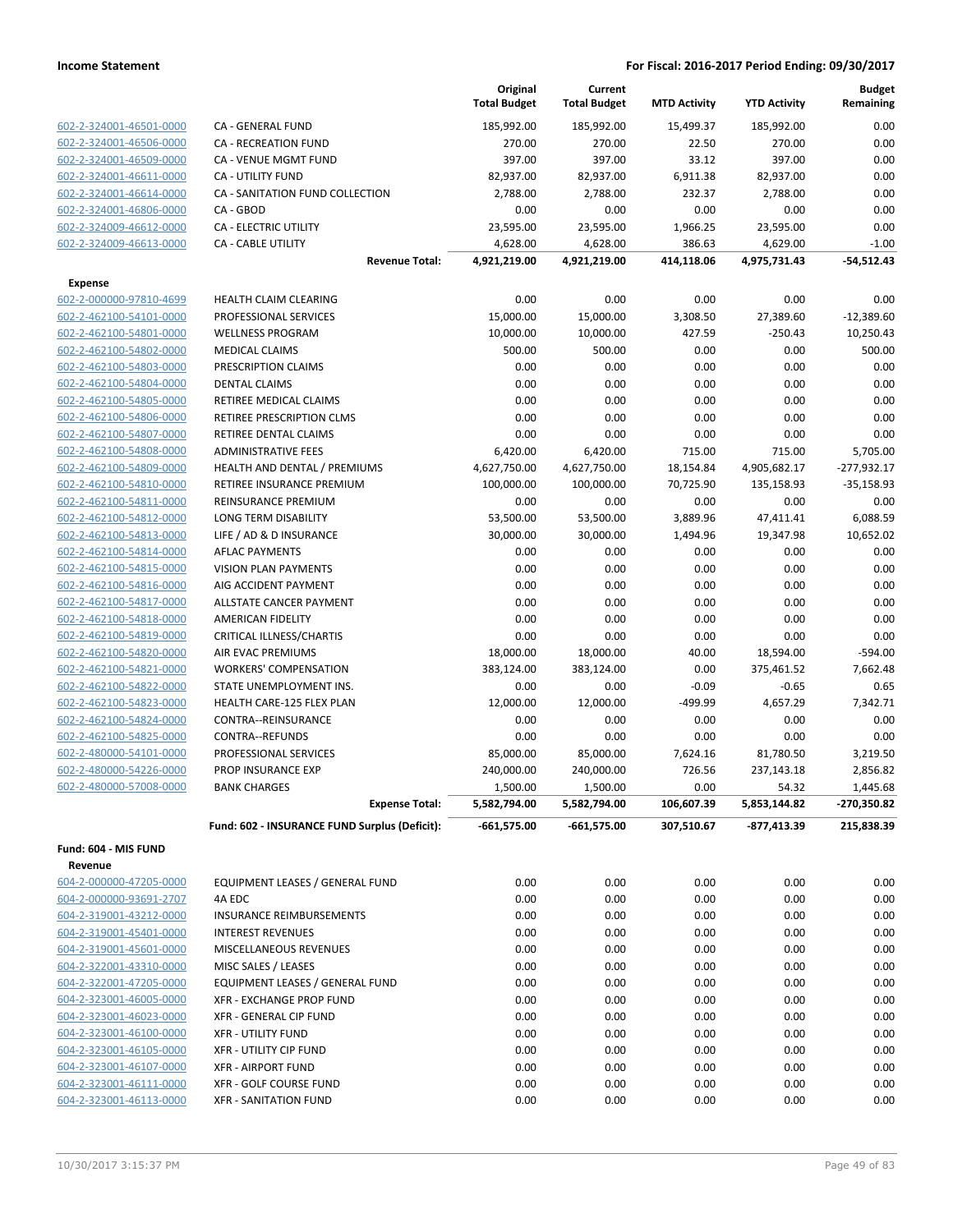|                                                    |                                                    | Original<br><b>Total Budget</b> | Current<br><b>Total Budget</b> | <b>MTD Activity</b> | <b>YTD Activity</b> | <b>Budget</b><br>Remaining |
|----------------------------------------------------|----------------------------------------------------|---------------------------------|--------------------------------|---------------------|---------------------|----------------------------|
| 604-2-323001-46201-0000                            | XFR - CENTRAL SERVICE FUNDS                        | 0.00                            | 0.00                           | 0.00                | 0.00                | 0.00                       |
| 604-2-323001-46401-0000                            | <b>XFR - ELECTRIC FUND</b>                         | 0.00                            | 0.00                           | 0.00                | 0.00                | 0.00                       |
| 604-2-324001-46501-0000                            | CA - GENERAL FUND                                  | 481,888.00                      | 481,888.00                     | 40,157.26           | 481,888.00          | 0.00                       |
| 604-2-324001-46506-0000                            | <b>CA - RECREATION FUND</b>                        | 1,264.00                        | 1,264.00                       | 105.37              | 1,264.00            | 0.00                       |
| 604-2-324001-46509-0000                            | CA - VENUE MGMT FUND                               | 1,582.00                        | 1,582.00                       | 131.87              | 1,582.00            | 0.00                       |
| 604-2-324001-46611-0000                            | CA - UTILITY FUND                                  | 111,955.00                      | 111,955.00                     | 9,329.62            | 111,955.00          | 0.00                       |
| 604-2-324001-46614-0000                            | CA - SANITATION FUND COLLECTION                    | 6,233.00                        | 6,233.00                       | 519.38              | 6,233.00            | 0.00                       |
| 604-2-324001-46806-0000                            | CA - GBOD                                          | 0.00                            | 0.00                           | 0.00                | 0.00                | 0.00                       |
| 604-2-324009-46901-0000                            | <b>CA - ELECTRIC UTILITY</b>                       | 172,869.00                      | 172,869.00                     | 14,405.75           | 172,869.00          | 0.00                       |
| 604-2-324009-46906-0000                            | <b>CA - CABLE UTILITY</b>                          | 32,360.00                       | 32,360.00                      | 2,696.63            | 32,360.00           | 0.00                       |
|                                                    | <b>Revenue Total:</b>                              | 808,151.00                      | 808,151.00                     | 67,345.88           | 808,151.00          | 0.00                       |
| Expense                                            |                                                    |                                 |                                |                     |                     |                            |
| 604-2-441400-51001-0000                            | REGULAR SALARIES                                   | 0.00                            | 0.00                           | 0.00                | 0.00                | 0.00                       |
| 604-2-441400-51020-0000                            | <b>OVERTIME</b>                                    | 0.00                            | 0.00                           | 0.00                | 0.00                | 0.00                       |
| 604-2-441400-51021-0000                            | LONGEVITY                                          | 0.00                            | 0.00                           | 0.00                | 0.00                | 0.00                       |
| 604-2-441400-51201-0000                            | <b>FICA</b>                                        | 0.00                            | 0.00                           | 0.00                | 0.00                | 0.00                       |
| 604-2-441400-51202-0000                            | MEDICARE                                           | 0.00                            | 0.00                           | 0.00                | 0.00                | 0.00                       |
| 604-2-441400-51203-0000                            | <b>HEALTH INSURANCE</b>                            | 0.00                            | 0.00                           | 0.00                | 0.00                | 0.00                       |
| 604-2-441400-51204-0000                            | <b>WORKERS COMPENSATION</b>                        | 0.00                            | 0.00                           | 0.00                | 0.00                | 0.00                       |
| 604-2-441400-51205-0000                            | STATE UNEMPLOYMENT                                 | 0.00                            | 0.00                           | 0.00                | 0.00                | 0.00                       |
| 604-2-441400-51301-0000                            | <b>TMRS</b>                                        | 0.00                            | 0.00                           | 0.00                | 0.00                | 0.00                       |
| 604-2-441400-51401-0000                            | <b>CONTRA - SALARIES</b>                           | 0.00                            | 0.00                           | 0.00                | 0.00                | 0.00                       |
| 604-2-441400-52001-0000                            | <b>OFFICE SUPPLIES</b>                             | 0.00                            | 0.00                           | 0.00                | 0.00                | 0.00                       |
| 604-2-441400-52002-0000                            | POSTAGE / FREIGHT                                  | 0.00                            | 0.00                           | 0.00                | 78.10               | $-78.10$                   |
| 604-2-441400-52102-0000                            | <b>BOOKS / REF SUPPLIES</b>                        | 0.00                            | 0.00                           | 0.00                | 0.00                | 0.00                       |
| 604-2-441400-52201-0000                            | MINOR TOOLS & EQUIPMENT                            | 0.00                            | 0.00                           | 0.00                | 0.00                | 0.00                       |
| 604-2-441400-53209-0000                            | HARDWARE/SOFTWARE                                  | 0.00                            | 0.00                           | 0.00                | 0.00                | 0.00                       |
| 604-2-441400-54001-0000                            | <b>TELEPHONE CHARGES</b><br><b>UTILITY CHARGES</b> | 0.00<br>0.00                    | 0.00<br>0.00                   | 33.44<br>16.07      | 378.53<br>639.89    | $-378.53$<br>$-639.89$     |
| 604-2-441400-54002-0000<br>604-2-441400-54101-0000 | PROFESSIONAL SERVICES                              | 20,000.00                       | 20,000.00                      | 0.00                | 0.00                | 20,000.00                  |
| 604-2-441400-54103-0000                            | CONSULTING                                         | 0.00                            | 0.00                           | 0.00                | 0.00                | 0.00                       |
| 604-2-441400-54201-0000                            | MEMBERSHIPS & SUBSCRIPTIONS                        | 0.00                            | 0.00                           | 0.00                | 0.00                | 0.00                       |
| 604-2-441400-54214-0000                            | <b>TRAVEL &amp; TRAINING</b>                       | 0.00                            | 0.00                           | 0.00                | 0.00                | 0.00                       |
| 604-2-465100-51001-0000                            | <b>REGULAR SALARIES</b>                            | 223,639.00                      | 223,639.00                     | 16,010.61           | 206,920.95          | 16,718.05                  |
| 604-2-465100-51020-0000                            | <b>OVERTIME</b>                                    | 7,833.00                        | 7,833.00                       | 413.76              | 4,958.39            | 2,874.61                   |
| 604-2-465100-51021-0000                            | LONGEVITY                                          | 2,976.00                        | 2,976.00                       | 0.00                | 3,282.00            | $-306.00$                  |
| 604-2-465100-51116-0000                            | CAR ALLOWANCE                                      | 3,600.00                        | 3,600.00                       | 276.92              | 3,599.96            | 0.04                       |
| 604-2-465100-51117-0000                            | <b>CELL PHONE ALLOWANCE</b>                        | 2,880.00                        | 2,880.00                       | 221.52              | 2,879.76            | 0.24                       |
| 604-2-465100-51201-0000                            | <b>FICA</b>                                        | 14,938.00                       | 14,938.00                      | 1,016.07            | 13,339.27           | 1,598.73                   |
| 604-2-465100-51202-0000                            | MEDICARE                                           | 3,493.00                        | 3,493.00                       | 237.63              | 3,119.66            | 373.34                     |
| 604-2-465100-51203-0000                            | <b>HEALTH INSURANCE</b>                            | 29,100.00                       | 29,100.00                      | 2,425.00            | 29,100.00           | 0.00                       |
| 604-2-465100-51204-0000                            | <b>WORKERS COMPENSATION</b>                        | 659.00                          | 659.00                         | 54.88               | 659.00              | 0.00                       |
| 604-2-465100-51205-0000                            | <b>STATE UNEMPLOYMENT</b>                          | 231.00                          | 231.00                         | 0.00                | 49.53               | 181.47                     |
| 604-2-465100-51301-0000                            | <b>TMRS</b>                                        | 26,538.00                       | 26,538.00                      | 1,891.98            | 24,519.38           | 2,018.62                   |
| 604-2-465100-51401-0000                            | <b>CONTRA - SALARIES</b>                           | 0.00                            | 0.00                           | 0.00                | 0.00                | 0.00                       |
| 604-2-465100-52001-0000                            | <b>OFFICE SUPPLIES</b>                             | 300.00                          | 300.00                         | 0.00                | 0.00                | 300.00                     |
| 604-2-465100-52002-0000                            | POSTAGE / FREIGHT                                  | 25.00                           | 25.00                          | 15.84               | 42.02               | $-17.02$                   |
| 604-2-465100-52003-0000                            | <b>COPIER CHARGES</b>                              | 0.00                            | 0.00                           | 0.00                | 0.00                | 0.00                       |
| 604-2-465100-52004-0000                            | <b>COMPUTER SUPPLIES</b>                           | 2,000.00                        | 2,000.00                       | 0.00                | 545.63              | 1,454.37                   |
| 604-2-465100-52201-0000                            | MINOR TOOLS & EQUIPMENT                            | 500.00                          | 500.00                         | 0.00                | 0.00                | 500.00                     |
| 604-2-465100-52203-0000                            | <b>MOTOR VEHICLE FUEL</b>                          | 600.00                          | 600.00                         | 39.99               | 493.71              | 106.29                     |
| 604-2-465100-52303-0000                            | <b>TRAINING SUPPLIES</b>                           | 1,100.00                        | 1,100.00                       | 0.00                | 0.00                | 1,100.00                   |
| 604-2-465100-53201-0000                            | FURNITURE & OFFICE EQUIPMENT                       | 0.00                            | 0.00                           | 0.00                | 0.00                | 0.00                       |
| 604-2-465100-53205-0000                            | <b>MOTOR VEHICLES</b>                              | 800.00                          | 800.00                         | 0.00                | 246.97              | 553.03                     |
| 604-2-465100-53209-0000                            | HARDWARE/SOFTWARE                                  | 262,180.00                      | 262,180.00                     | 9,549.10            | 215,293.89          | 46,886.11                  |
| 604-2-465100-54001-0000                            | <b>TELEPHONE CHARGES</b>                           | 8,500.00                        | 9,100.00                       | 923.60              | 9,564.05            | -464.05                    |
| 604-2-465100-54101-0000                            | PROFESSIONAL SERVICES                              | 13,000.00                       | 0.00                           | 0.00                | 0.00                | 0.00                       |
| 604-2-465100-54103-0000                            | CONSULTING                                         | 4,000.00                        | 0.00                           | 0.00                | 0.00                | 0.00                       |
| 604-2-465100-54107-0000                            | MEDICAL                                            | 0.00                            | 0.00                           | 0.00                | 0.00                | 0.00                       |
|                                                    |                                                    |                                 |                                |                     |                     |                            |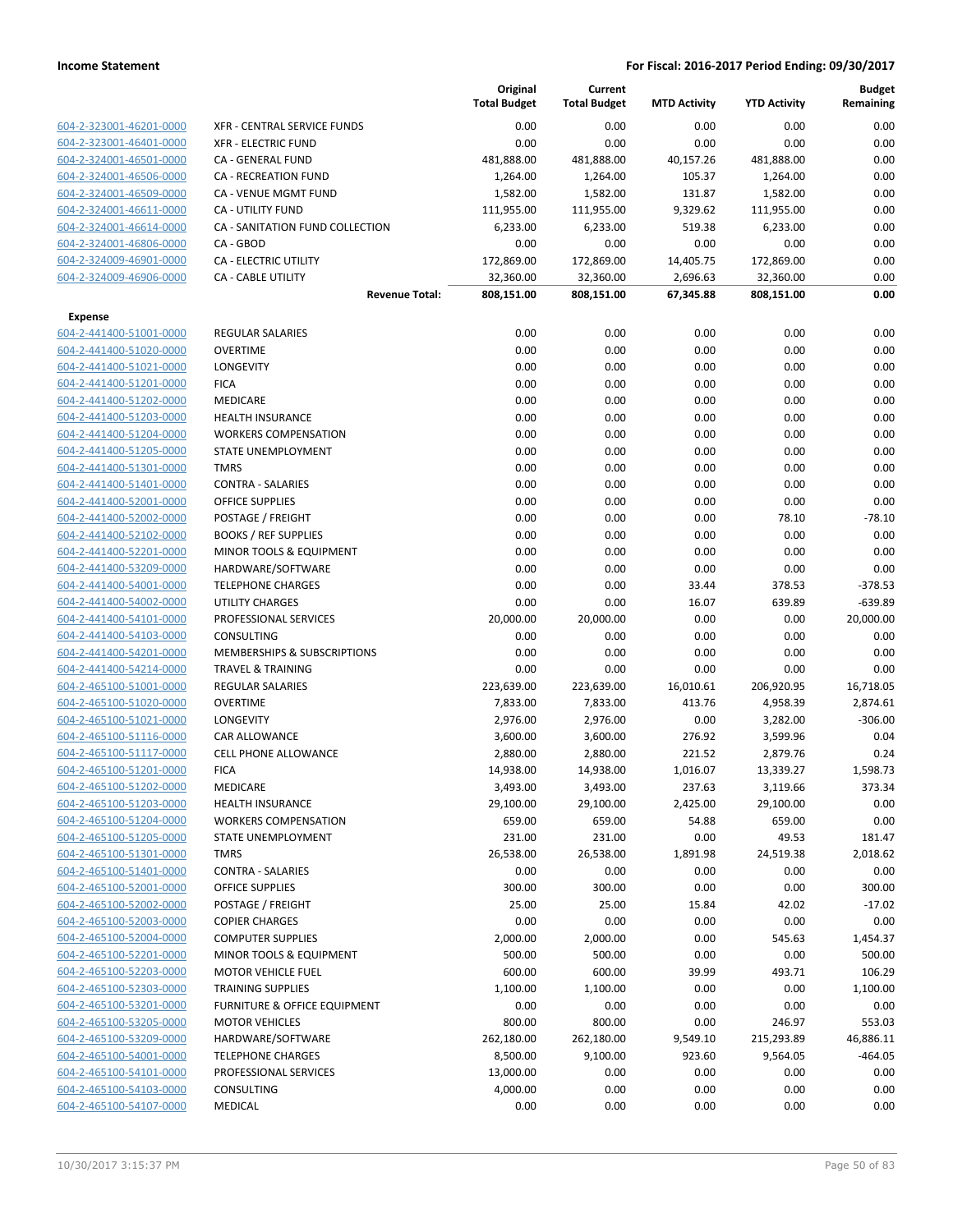|                                                 |                                         | Original<br><b>Total Budget</b> | Current<br><b>Total Budget</b> | <b>MTD Activity</b> | <b>YTD Activity</b> | <b>Budget</b><br>Remaining |
|-------------------------------------------------|-----------------------------------------|---------------------------------|--------------------------------|---------------------|---------------------|----------------------------|
| 604-2-465100-54201-0000                         | MEMBERSHIPS & SUBSCRIPTIONS             | 500.00                          | 500.00                         | 0.00                | 0.00                | 500.00                     |
| 604-2-465100-54214-0000                         | <b>TRAVEL &amp; TRAINING</b>            | 5,000.00                        | 4,400.00                       | 0.00                | 2,356.14            | 2,043.86                   |
| 604-2-465100-54410-0000                         | PERMITS/FEES                            | 0.00                            | 0.00                           | 0.00                | 0.00                | 0.00                       |
| 604-2-465100-54901-0000                         | <b>RENTALS / LEASES</b>                 | 25,000.00                       | 25,000.00                      | 4,312.83            | 24,033.96           | 966.04                     |
| 604-2-465100-54908-0000                         | <b>LEASE PURCHASE PAYMENTS</b>          | 16,280.00                       | 16,280.00                      | 0.00                | 0.00                | 16,280.00                  |
| 604-2-465100-55002-0000                         | <b>CWIP / IMPROVEMENTS</b>              | 0.00                            | 0.00                           | 0.00                | 0.00                | 0.00                       |
| 604-2-465100-55099-0000                         | CWIP / PROJ BUDGET - NO EXPENSES        | 0.00                            | 0.00                           | 0.00                | 0.00                | 0.00                       |
| 604-2-465100-55203-0000                         | <b>FURNITURE/OFFICE EQUIP</b>           | 0.00                            | 0.00                           | 0.00                | 0.00                | 0.00                       |
| 604-2-465100-55205-0000                         | COMPUTER EQUIPMENT / SOFTWARE           | 175,000.00                      | 192,000.00                     | 375.00              | 190,161.63          | 1,838.37                   |
| 604-2-465100-55207-0000                         | RADIO COMMUNICATION EQUIP               | 0.00                            | 0.00                           | 0.00                | 0.00                | 0.00                       |
| 604-2-465100-55215-0000                         | CAPITAL EXPENSE / NEW PRINTERS          | 0.00                            | 0.00                           | 0.00                | 0.00                | 0.00                       |
| 604-2-475100-56002-0000                         | MISCELLANEOUS DEBT EXP / AGENT FEE      | 0.00                            | 0.00                           | 0.00                | 0.00                | 0.00                       |
| 604-2-480000-51801-0000                         | PENSION EXPENSE                         | 0.00                            | 0.00                           | 0.00                | 0.00                | 0.00                       |
| 604-2-480000-54910-0000                         | LEASE PURCHASE / CONTRA                 | 0.00                            | 0.00                           | 0.00                | 0.00                | 0.00                       |
| 604-2-480000-55499-0000                         | CONTRA / CAPITAL OUTLAY                 | 0.00                            | 0.00                           | $-15,133.88$        | $-15,133.88$        | 15,133.88                  |
| 604-2-480000-57001-0000                         | DEPRECIATION EXPENSE                    | 0.00                            | 0.00                           | 0.00                | 0.00                | 0.00                       |
| 604-2-480000-57004-0000                         | <b>INVENTORY LOSS/GAIN</b>              | 0.00                            | 0.00                           | 0.00                | 0.00                | 0.00                       |
| 604-2-480000-57005-0000                         | <b>ACCRUED VAC &amp; SICK PAY</b>       | 0.00                            | 0.00                           | 0.00                | 0.00                | 0.00                       |
| 604-2-480000-57006-0000                         | <b>PAY PLAN</b>                         | 0.00                            | 0.00                           | 0.00                | 0.00                | 0.00                       |
| 604-2-480000-59703-0000                         | DEPRECIATION EXPENSE                    | 0.00                            | 0.00                           | 0.00                | 0.00                | 0.00                       |
| 604-2-491000-58001-0000                         | <b>XFR - GENERAL FUND</b>               | 0.00                            | 0.00                           | 0.00                | 0.00                | 0.00                       |
| 604-2-491000-58037-0000                         | <b>XFR - DEBT SERVICE FUND</b>          | 0.00                            | 0.00                           | 0.00                | 0.00                | 0.00                       |
|                                                 | <b>Expense Total:</b>                   | 850,672.00                      | 850,672.00                     | 22,680.36           | 721,128.54          | 129,543.46                 |
|                                                 | Fund: 604 - MIS FUND Surplus (Deficit): | $-42,521.00$                    | -42,521.00                     | 44,665.52           | 87,022.46           | $-129,543.46$              |
| Fund: 660 - VEHICLE REPLACEMENT FUND<br>Revenue |                                         |                                 |                                |                     |                     |                            |
| 660-2-000000-46305-1721                         | POLICE SEIZURES                         | 0.00                            | 0.00                           | 0.00                | 0.00                | 0.00                       |
| 660-2-000000-93664-1500                         | OTHER REV / CITY PORTION-EQUIP LEASE    | 0.00                            | 0.00                           | 0.00                | 0.00                | 0.00                       |
| 660-2-000000-93932-7001                         | <b>CAPITAL LEASES</b>                   | 0.00                            | 0.00                           | 0.00                | 0.00                | 0.00                       |
| 660-2-000000-93933-7099                         | <b>CONTRA CAPITAL LEASES</b>            | 0.00                            | 0.00                           | 0.00                | 0.00                | 0.00                       |
| 660-2-310002-45611-0000                         | <b>DONATIONS</b>                        | 0.00                            | 0.00                           | 0.00                | 0.00                | 0.00                       |
| 660-2-310003-45305-0000                         | <b>AUCTION PROCEEDS</b>                 | 0.00                            | 0.00                           | 0.00                | 0.00                | 0.00                       |
| 660-2-319001-43212-0000                         | <b>INSURANCE REIMBURSEMENTS</b>         | 0.00                            | 0.00                           | 0.00                | $-0.14$             | 0.14                       |
| 660-2-319001-45401-0000                         | <b>INTEREST REVENUES</b>                | 800.00                          | 800.00                         | $-19.82$            | 5,942.90            | $-5,142.90$                |
| 660-2-319001-45601-0000                         | MISCELLANEOUS REVENUES                  | 0.00                            | 0.00                           | 0.00                | 0.00                | 0.00                       |
| 660-2-322001-47205-0000                         | EQUIPMENT LEASES / GENERAL FUND         | 65,037.00                       | 65,037.00                      | 5,419.72            | 70,456.36           | $-5,419.36$                |
| 660-2-322001-47206-0000                         | <b>EQUIPMENT LEASE / UTILITY FUND</b>   | 0.00                            | 0.00                           | 0.00                | 0.00                | 0.00                       |
| 660-2-322001-49270-0000                         | OTHER REVENUES / OTHER GAINS/LOSSES     | 0.00                            | 0.00                           | 0.00                | 50,166.52           | $-50.166.52$               |
| 660-2-323001-46001-0000                         | XFR - GENERAL FUND                      | 313,593.00                      | 313,593.00                     | 26,132.25           | 313,593.00          | 0.00                       |
| 660-2-323001-46023-0000                         | XFR - GENERAL CIP FUND                  | 0.00                            | 0.00                           | 0.00                | 0.00                | 0.00                       |
| 660-2-323001-46030-0000                         | XFR - DEBT SERVICE FUND                 | 0.00                            | 0.00                           | 0.00                | 0.00                | 0.00                       |
| 660-2-323001-46037-0000                         | <b>XFR - 2013 CO FUND</b>               | 0.00                            | 0.00                           | 0.00                | 0.00                | 0.00                       |
| 660-2-323001-46100-0000                         | <b>XFR - UTILITY FUND</b>               | 0.00                            | 0.00                           | 0.00                | 0.00                | 0.00                       |
| 660-2-323001-46105-0000                         | <b>XFR - UTILITY CIP FUND</b>           | 0.00                            | 0.00                           | 0.00                | 0.00                | 0.00                       |
| 660-2-323001-46107-0000                         | <b>XFR - AIRPORT FUND</b>               | 0.00                            | 0.00                           | 0.00                | 0.00                | 0.00                       |
| 660-2-323001-46111-0000                         | XFR - GOLF COURSE FUND                  | 0.00                            | 0.00                           | 0.00                | 0.00                | 0.00                       |
| 660-2-323001-46113-0000                         | XFR - SANITATION FUND                   | 0.00                            | 0.00                           | 0.00                | 0.00                | 0.00                       |
| 660-2-323001-46201-0000                         | XFR - CENTRAL SERVICE FUNDS             | 0.00                            | 0.00                           | 0.00                | 0.00                | 0.00                       |
|                                                 | <b>Revenue Total:</b>                   | 379,430.00                      | 379,430.00                     | 31,532.15           | 440,158.64          | $-60,728.64$               |
| Expense                                         |                                         |                                 |                                |                     |                     |                            |
| 660-2-000000-96125-5301                         | <b>SPORTS EQUIPMENT</b>                 | 0.00                            | 0.00                           | 0.00                | 0.00                | 0.00                       |
| 660-2-421210-55201-0000                         | <b>EQUIPMENT PURCHASES</b>              | 0.00                            | 0.00                           | 0.00                | 0.00                | 0.00                       |
| 660-2-421210-55202-0000                         | <b>VEHICLES</b>                         | 0.00                            | 0.00                           | 0.00                | 0.00                | 0.00                       |
| 660-2-421230-55201-0000                         | <b>EQUIPMENT PURCHASES</b>              | 0.00                            | 0.00                           | 0.00                | 0.00                | 0.00                       |
| 660-2-421230-55202-0000                         | <b>VEHICLES</b>                         | 163,593.00                      | 163,593.00                     | 0.00                | 192,747.52          | $-29,154.52$               |
| 660-2-421300-55202-0000                         | <b>VEHICLES</b>                         | 0.00                            | 0.00                           | 0.00                | 0.00                | 0.00                       |
| 660-2-421600-55202-0000                         | <b>VEHICLES</b>                         | 0.00                            | 0.00                           | 0.00                | 0.00                | 0.00                       |
| 660-2-422200-54908-0000                         | LEASE PURCHASE PAYMENTS                 | 65,037.00                       | 65,037.00                      | 5,419.72            | 70,456.36           | $-5,419.36$                |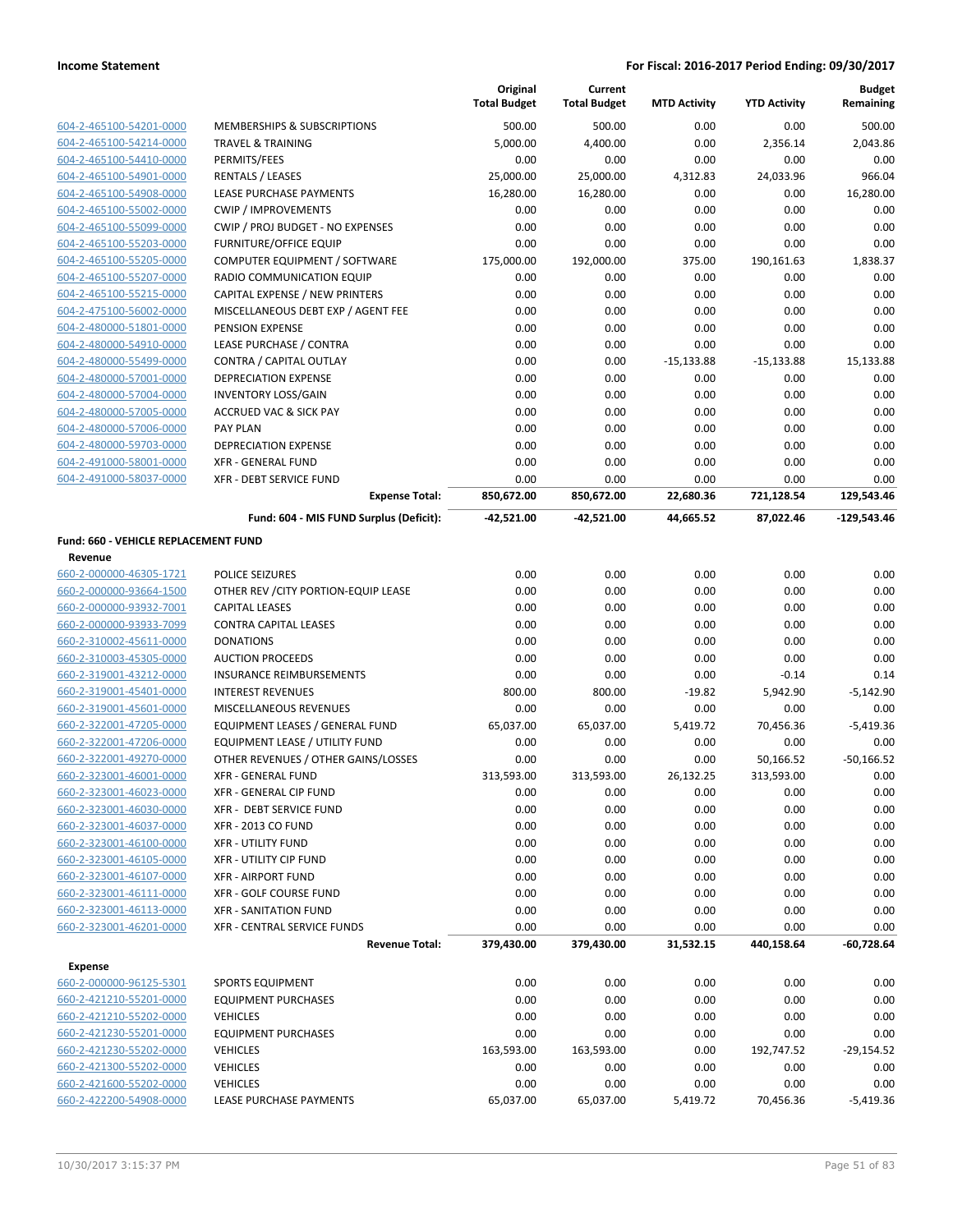|                                                    |                                                         | <b>Total Budget</b>   | Original     | Current<br><b>Total Budget</b> | <b>MTD Activity</b> | <b>YTD Activity</b> | <b>Budget</b><br>Remaining |
|----------------------------------------------------|---------------------------------------------------------|-----------------------|--------------|--------------------------------|---------------------|---------------------|----------------------------|
| 660-2-422200-55201-0000                            | <b>EQUIPMENT PURCHASES</b>                              |                       | 0.00         | 0.00                           | 0.00                | 0.00                | 0.00                       |
| 660-2-422200-55202-0000                            | <b>VEHICLES</b>                                         |                       | 0.00         | 0.00                           | 0.00                | 0.00                | 0.00                       |
| 660-2-431100-55201-0000                            | <b>EQUIPMENT PURCHASES</b>                              |                       | 0.00         | 0.00                           | 0.00                | $0.00\,$            | 0.00                       |
| 660-2-431200-54908-0000                            | LEASE PURCHASE PAYMENTS                                 |                       | 0.00         | 0.00                           | 0.00                | 0.00                | 0.00                       |
| 660-2-431200-55201-0000                            | <b>EQUIPMENT PURCHASES</b>                              |                       | 0.00         | 0.00                           | 0.00                | 0.00                | 0.00                       |
| 660-2-431200-55202-0000                            | <b>VEHICLES</b>                                         |                       | 0.00         | 0.00                           | 0.00                | 0.00                | 0.00                       |
| 660-2-431600-55201-0000                            | <b>EQUIPMENT PURCHASES</b>                              |                       | 0.00         | 0.00                           | 0.00                | 0.00                | 0.00                       |
| 660-2-431600-55202-0000                            | <b>VEHICLES</b>                                         |                       | 0.00         | 0.00                           | 0.00                | 0.00                | 0.00                       |
| 660-2-436200-55201-0000                            | <b>EQUIPMENT PURCHASES</b>                              |                       | 0.00         | 0.00                           | 0.00                | 0.00                | 0.00                       |
| 660-2-436200-55202-0000                            | <b>VEHICLES</b>                                         |                       | 0.00         | 0.00                           | 0.00                | 0.00                | 0.00                       |
| 660-2-436300-54908-0000                            | LEASE PURCHASE PAYMENTS                                 |                       | 0.00         | 0.00                           | 0.00                | 0.00                | 0.00                       |
| 660-2-436300-55201-0000                            | <b>EQUIPMENT PURCHASES</b>                              |                       | 0.00         | 0.00                           | 0.00                | 0.00                | 0.00                       |
| 660-2-436300-55202-0000                            | <b>VEHICLES</b>                                         |                       | 0.00         | 0.00                           | 0.00                | 0.00                | 0.00                       |
| 660-2-437200-54908-0000                            | LEASE PURCHASE PAYMENTS                                 |                       | 0.00         | 0.00                           | 0.00                | 0.00                | 0.00                       |
| 660-2-437200-55201-0000                            | <b>EQUIPMENT PURCHASES</b>                              |                       | 0.00         | 0.00                           | 0.00                | 0.00                | 0.00                       |
| 660-2-437200-55202-0000                            | <b>VEHICLES</b>                                         |                       | 0.00         | 0.00<br>0.00                   | 0.00                | 0.00                | 0.00<br>0.00               |
| 660-2-437300-55201-0000<br>660-2-437300-55202-0000 | <b>EQUIPMENT PURCHASES</b><br><b>VEHICLES</b>           |                       | 0.00<br>0.00 | 0.00                           | 0.00<br>0.00        | 0.00<br>0.00        | 0.00                       |
| 660-2-438100-55201-0000                            | <b>EQUIPMENT PURCHASES</b>                              |                       | 0.00         | 0.00                           | 0.00                | 0.00                | 0.00                       |
| 660-2-438100-55202-0000                            | <b>VEHICLES</b>                                         |                       | 0.00         | 0.00                           | 0.00                | 0.00                | 0.00                       |
| 660-2-441100-55201-0000                            | <b>EQUIPMENT PURCHASES</b>                              |                       | 0.00         | 0.00                           | 0.00                | 0.00                | 0.00                       |
| 660-2-441300-55201-0000                            | <b>EQUIPMENT PURCHASES</b>                              |                       | 0.00         | 0.00                           | 0.00                | 0.00                | 0.00                       |
| 660-2-441300-55202-0000                            | <b>VEHICLES</b>                                         |                       | 0.00         | 0.00                           | 0.00                | 0.00                | 0.00                       |
| 660-2-442200-55201-0000                            | <b>EQUIPMENT PURCHASES</b>                              |                       | 0.00         | 0.00                           | 0.00                | 0.00                | 0.00                       |
| 660-2-443200-54908-0000                            | LEASE PURCHASE PAYMENTS                                 |                       | 0.00         | 0.00                           | 0.00                | 0.00                | 0.00                       |
| 660-2-443200-55201-0000                            | <b>EQUIPMENT PURCHASES</b>                              |                       | 0.00         | 0.00                           | 0.00                | 0.00                | 0.00                       |
| 660-2-443200-55202-0000                            | <b>VEHICLES</b>                                         |                       | 0.00         | 0.00                           | 0.00                | 0.00                | 0.00                       |
| 660-2-451100-54908-0000                            | LEASE PURCHASE PAYMENTS                                 |                       | 0.00         | 0.00                           | 0.00                | 0.00                | 0.00                       |
| 660-2-451100-55201-0000                            | <b>EQUIPMENT PURCHASES</b>                              |                       | 0.00         | 0.00                           | 0.00                | 0.00                | 0.00                       |
| 660-2-451100-55202-0000                            | <b>VEHICLES</b>                                         |                       | 0.00         | 0.00                           | 0.00                | 0.00                | 0.00                       |
| 660-2-451250-55201-0000                            | <b>EQUIPMENT PURCHASES</b>                              |                       | 0.00         | 0.00                           | 0.00                | 0.00                | 0.00                       |
| 660-2-461100-55201-0000                            | <b>EQUIPMENT PURCHASES</b>                              |                       | 0.00         | 0.00                           | 0.00                | 0.00                | 0.00                       |
| 660-2-461200-55201-0000                            | <b>EQUIPMENT PURCHASES</b>                              |                       | 0.00         | 0.00                           | 0.00                | 0.00                | 0.00                       |
| 660-2-480000-54901-8999                            | LEASE PURCHASE CONTRA                                   |                       | 0.00         | 0.00                           | $-2,617.19$         | $-2,617.19$         | 2,617.19                   |
| 660-2-480000-55499-0000                            | CAPITAL OUTLAY                                          |                       | 0.00         | 0.00                           | 0.00                | 0.00                | 0.00                       |
| 660-2-480000-57001-0000                            | <b>DEPRECIATION EXPENSE</b>                             |                       | 0.00         | 0.00                           | 0.00                | 0.00                | 0.00                       |
| 660-2-480000-57008-0000                            | <b>BANK CHARGES</b>                                     |                       | 1,200.00     | 1,200.00                       | 7.89                | 18.13               | 1,181.87                   |
| 660-2-480000-57015-0000                            | <b>CONTINGENCY EXPENSE</b>                              |                       | 0.00         | 0.00                           | 0.00                | 0.00                | 0.00                       |
| 660-2-491000-58040-0000                            | <b>XFR - GENERAL CIP FUND</b>                           |                       | 0.00         | 0.00                           | 0.00                | 0.00                | 0.00                       |
|                                                    |                                                         | <b>Expense Total:</b> | 229,830.00   | 229,830.00                     | 2,810.42            | 260,604.82          | -30,774.82                 |
|                                                    | Fund: 660 - VEHICLE REPLACEMENT FUND Surplus (Deficit): |                       | 149,600.00   | 149,600.00                     | 28,721.73           | 179,553.82          | -29,953.82                 |
| Fund: 701 - FIREMEN'S PENSION                      |                                                         |                       |              |                                |                     |                     |                            |
| Expense                                            |                                                         |                       |              |                                |                     |                     |                            |
| 701-1-000000-52002-0000                            | POSTAGE/FREIGHT                                         | <b>Expense Total:</b> | 0.00<br>0.00 | 0.00<br>0.00                   | 0.00<br>0.00        | 0.00<br>0.00        | 0.00<br>0.00               |
|                                                    | Fund: 701 - FIREMEN'S PENSION Total:                    |                       | 0.00         | 0.00                           | 0.00                | 0.00                | 0.00                       |
| Fund: 800 - SPENCE FUND                            |                                                         |                       |              |                                |                     |                     |                            |
| Revenue                                            |                                                         |                       |              |                                |                     |                     |                            |
| 800-3-319001-45401-0000                            | <b>INTEREST REVENUES</b>                                |                       | 4,800.00     | 4,800.00                       | 484.04              | 7,551.16            | $-2,751.16$                |
|                                                    |                                                         | <b>Revenue Total:</b> | 4,800.00     | 4,800.00                       | 484.04              | 7,551.16            | $-2,751.16$                |
| <b>Expense</b>                                     |                                                         |                       |              |                                |                     |                     |                            |
| 800-3-480000-55012-0000                            | <b>CWIP / CONSTRUCTION</b>                              |                       | 0.00         | 0.00                           | 0.00                | 0.00                | 0.00                       |
| 800-3-480000-57008-0000                            | <b>BANK CHARGES</b>                                     |                       | 0.00         | 0.00                           | 0.00                | 0.00                | 0.00                       |
| 800-3-495000-58501-0000                            | CA - GENERAL FUND                                       |                       | 600.00       | 600.00                         | 50.00               | 600.00              | 0.00                       |
|                                                    |                                                         | <b>Expense Total:</b> | 600.00       | 600.00                         | 50.00               | 600.00              | 0.00                       |
|                                                    | Fund: 800 - SPENCE FUND Surplus (Deficit):              |                       | 4,200.00     | 4,200.00                       | 434.04              | 6,951.16            | $-2,751.16$                |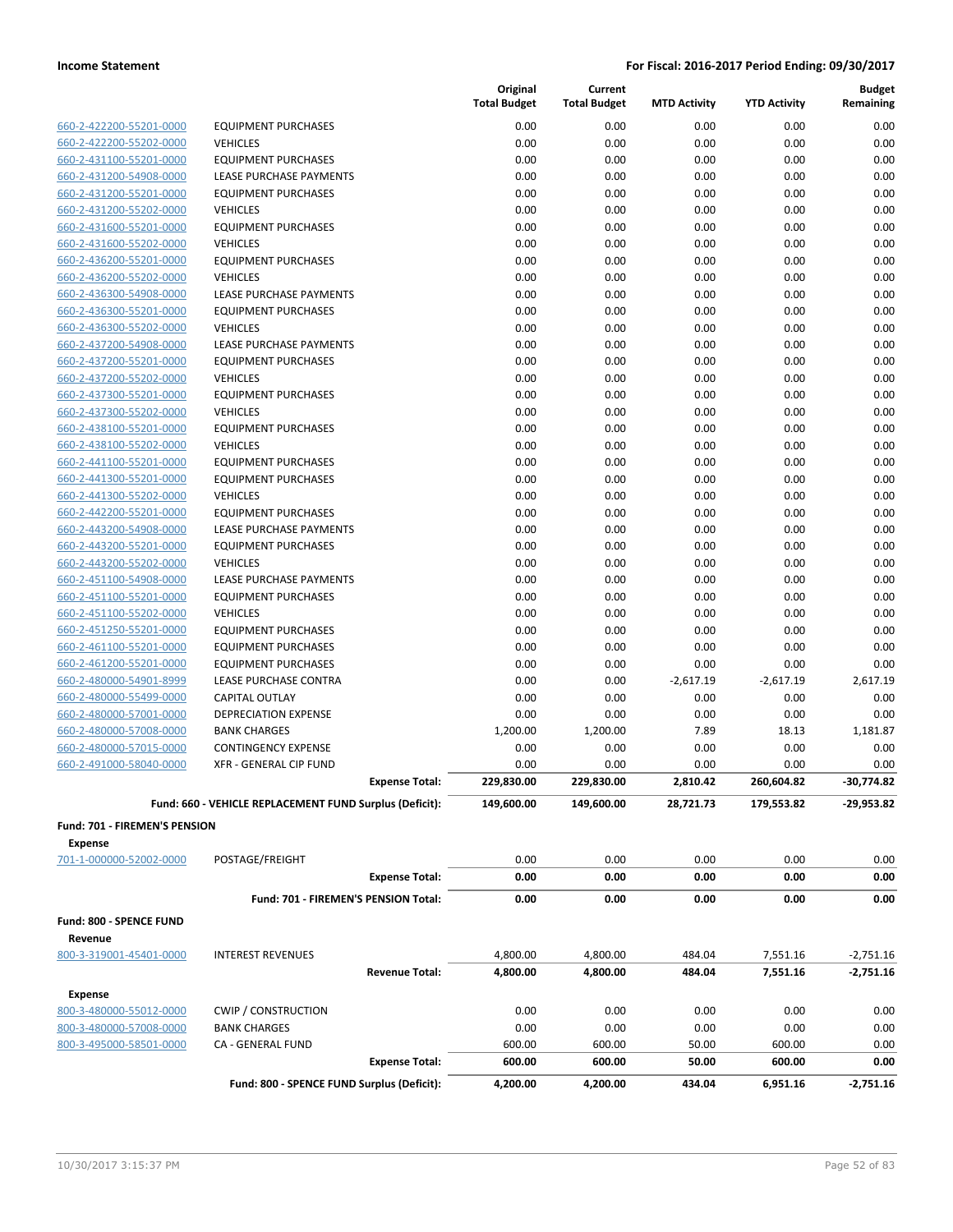|                                             |                                                    | Original<br><b>Total Budget</b> | Current<br><b>Total Budget</b> | <b>MTD Activity</b> | <b>YTD Activity</b> | <b>Budget</b><br>Remaining |
|---------------------------------------------|----------------------------------------------------|---------------------------------|--------------------------------|---------------------|---------------------|----------------------------|
| Fund: 801 - JONES LIBRARY TRUST<br>Revenue  |                                                    |                                 |                                |                     |                     |                            |
| 801-3-319001-45401-0000                     | <b>INTEREST REVENUES</b>                           | 0.00                            | 0.00                           | $-6.24$             | 27.26               | $-27.26$                   |
|                                             | <b>Revenue Total:</b>                              | 0.00                            | 0.00                           | $-6.24$             | 27.26               | $-27.26$                   |
| Expense                                     |                                                    |                                 |                                |                     |                     |                            |
| 801-3-480000-52102-0000                     | <b>BOOKS / REF SUPPLIES</b>                        | 0.00                            | 0.00                           | 0.00                | 0.00                | 0.00                       |
| 801-3-480000-57008-0000                     | <b>BANK CHARGES</b>                                | 0.00                            | 0.00                           | 0.77                | 10.45               | $-10.45$                   |
|                                             | <b>Expense Total:</b>                              | 0.00                            | 0.00                           | 0.77                | 10.45               | $-10.45$                   |
|                                             | Fund: 801 - JONES LIBRARY TRUST Surplus (Deficit): | 0.00                            | 0.00                           | $-7.01$             | 16.81               | $-16.81$                   |
| <b>Fund: 802 - PROJECT CARE</b>             |                                                    |                                 |                                |                     |                     |                            |
| Revenue                                     |                                                    |                                 |                                |                     |                     |                            |
| 802-3-319001-45401-0000                     | <b>INTEREST REVENUES</b>                           | 0.00                            | 0.00                           | 0.00                | 0.00                | 0.00                       |
| 802-3-319001-45601-0000                     | MISCELLANEOUS REVENUES                             | 0.00                            | 0.00                           | 0.00                | 0.00                | 0.00                       |
|                                             | <b>Revenue Total:</b>                              | 0.00                            | 0.00                           | 0.00                | 0.00                | 0.00                       |
| Expense                                     |                                                    |                                 |                                |                     |                     |                            |
| 802-3-480000-54204-0000                     | <b>PUBLIC RELATIONS</b>                            | 0.00                            | 0.00                           | 0.00                | 0.00                | 0.00                       |
| 802-3-480000-57008-0000                     | <b>BANK CHARGES</b>                                | 0.00                            | 0.00                           | 0.00                | 0.00                | 0.00                       |
|                                             | <b>Expense Total:</b>                              | 0.00                            | 0.00                           | 0.00                | 0.00                | 0.00                       |
|                                             | Fund: 802 - PROJECT CARE Surplus (Deficit):        | 0.00                            | 0.00                           | 0.00                | 0.00                | 0.00                       |
| Fund: 803 - GREENVILLE BOARD OF DEVELOPMENT |                                                    |                                 |                                |                     |                     |                            |
| Revenue                                     |                                                    |                                 |                                |                     |                     |                            |
| 803-3-000000-45401-0000                     | <b>INTEREST REVENUES</b>                           | 0.00                            | 0.00                           | 0.00                | 0.00                | 0.00                       |
| 803-3-000000-45620-0000                     | <b>FUND BALANCE</b>                                | 0.00                            | 0.00                           | 0.00                | 0.00                | 0.00                       |
| 803-3-000000-46401-0000                     | <b>ELECTRIC FUND</b>                               | 0.00                            | 0.00                           | 0.00                | 0.00                | 0.00                       |
| 803-3-000000-46405-0000                     | <b>GEUS CABLE INTERNET</b>                         | 0.00                            | 0.00                           | 0.00                | 0.00                | 0.00                       |
| 803-3-310002-45608-0000                     | PROJ REIMBURSEMENTS<br><b>Revenue Total:</b>       | 0.00<br>0.00                    | 0.00<br>0.00                   | 0.00<br>0.00        | 0.00<br>0.00        | 0.00<br>0.00               |
| Expense                                     |                                                    |                                 |                                |                     |                     |                            |
| 803-3-480000-51000-0000                     | <b>REGULAR</b>                                     | 0.00                            | 0.00                           | 0.00                | 0.00                | 0.00                       |
| 803-3-480000-51020-0000                     | <b>OVERTIME</b>                                    | 0.00                            | 0.00                           | 0.00                | 0.00                | 0.00                       |
| 803-3-480000-51021-0000                     | LONGEVITY                                          | 0.00                            | 0.00                           | 0.00                | 0.00                | 0.00                       |
| 803-3-480000-51116-0000                     | CAR ALLOWANCE                                      | 0.00                            | 0.00                           | 0.00                | 0.00                | 0.00                       |
| 803-3-480000-51117-0000                     | <b>CELL PHONE ALLOWANCE</b>                        | 0.00                            | 0.00                           | 0.00                | 0.00                | 0.00                       |
| 803-3-480000-51201-0000                     | <b>FICA</b>                                        | 0.00                            | 0.00                           | 0.00                | 0.00                | 0.00                       |
| 803-3-480000-51202-0000                     | MEDICARE                                           | 0.00                            | 0.00                           | 0.00                | 0.00                | 0.00                       |
| 803-3-480000-51203-0000                     | <b>HEALTH INSURANCE</b>                            | 0.00                            | 0.00                           | 0.00                | 0.00                | 0.00                       |
| 803-3-480000-51204-0000                     | <b>WORKERS COMPENSATION</b>                        | 0.00                            | 0.00                           | 0.00                | 0.00                | 0.00                       |
| 803-3-480000-51205-0000                     | UNEMPLOYMENT                                       | 0.00                            | 0.00                           | 0.00                | 0.00                | 0.00                       |
| 803-3-480000-51301-0000                     | <b>TMRS</b>                                        | 0.00                            | 0.00                           | 0.00                | 0.00                | 0.00                       |
| 803-3-480000-52001-0000                     | <b>OFFICE SUPPLIES</b>                             | 0.00                            | 0.00                           | 0.00                | 0.00                | 0.00                       |
| 803-3-480000-52002-0000                     | POSTAGE / FREIGHT                                  | 0.00                            | 0.00                           | 0.00                | 0.00                | 0.00                       |
| 803-3-480000-52003-0000                     | <b>COPIER CHARGES</b>                              | 0.00                            | 0.00                           | 0.00                | 0.00                | 0.00                       |
| 803-3-480000-52005-0000                     | PRINTED MATERIALS                                  | 0.00                            | 0.00                           | 0.00                | 0.00                | 0.00                       |
| 803-3-480000-52102-0000                     | <b>BOOKS / REF SUPPLIES</b>                        | 0.00                            | 0.00                           | 0.00                | 0.00                | 0.00                       |
| 803-3-480000-52103-0000                     | <b>MEETING SUPPLIES</b>                            | 0.00                            | 0.00                           | 0.00                | 0.00                | 0.00                       |
| 803-3-480000-52112-0000                     | <b>OTHER SUPPLIES</b>                              | 0.00                            | 0.00                           | 0.00                | 0.00                | 0.00                       |
| 803-3-480000-54001-0000                     | <b>TELEPHONE CHARGES</b>                           | 0.00                            | 0.00                           | 0.00                | 0.00                | 0.00                       |
| 803-3-480000-54002-0000                     |                                                    |                                 |                                |                     |                     |                            |
|                                             | UTILITY CHARGES                                    | 0.00                            | 0.00                           | 0.00                | 0.00                | 0.00                       |
| 803-3-480000-54101-0000                     | PROFESSIONAL SERVICES                              | 0.00                            | 0.00                           | 0.00                | 0.00                | 0.00                       |
| 803-3-480000-54103-0000                     | CONSULTING                                         | 0.00                            | 0.00                           | 0.00                | 0.00                | 0.00                       |
| 803-3-480000-54105-0000                     | MARKETING                                          | 0.00                            | 0.00                           | 0.00                | 0.00                | 0.00                       |
| 803-3-480000-54106-0000                     | <b>ATTORNEY FEES</b>                               | 0.00                            | 0.00                           | 0.00                | 0.00                | 0.00                       |
| 803-3-480000-54201-0000                     | MEMBERSHIPS & SUBSCRIPTIONS                        | 0.00                            | 0.00                           | 0.00                | 0.00                | 0.00                       |
| 803-3-480000-54204-0000                     | <b>PUBLIC RELATIONS</b>                            | 0.00                            | 0.00                           | 0.00                | 0.00                | 0.00                       |
| 803-3-480000-54205-0000                     | <b>BUSINESS MEALS</b>                              | 0.00                            | 0.00                           | 0.00                | 0.00                | 0.00                       |
| 803-3-480000-54211-0000                     | ADVERTISING                                        | 0.00                            | 0.00                           | 0.00                | 0.00                | 0.00                       |
| 803-3-480000-54214-0000                     | <b>TRAVEL &amp; TRAINING</b>                       | 0.00                            | 0.00                           | 0.00                | 0.00                | 0.00                       |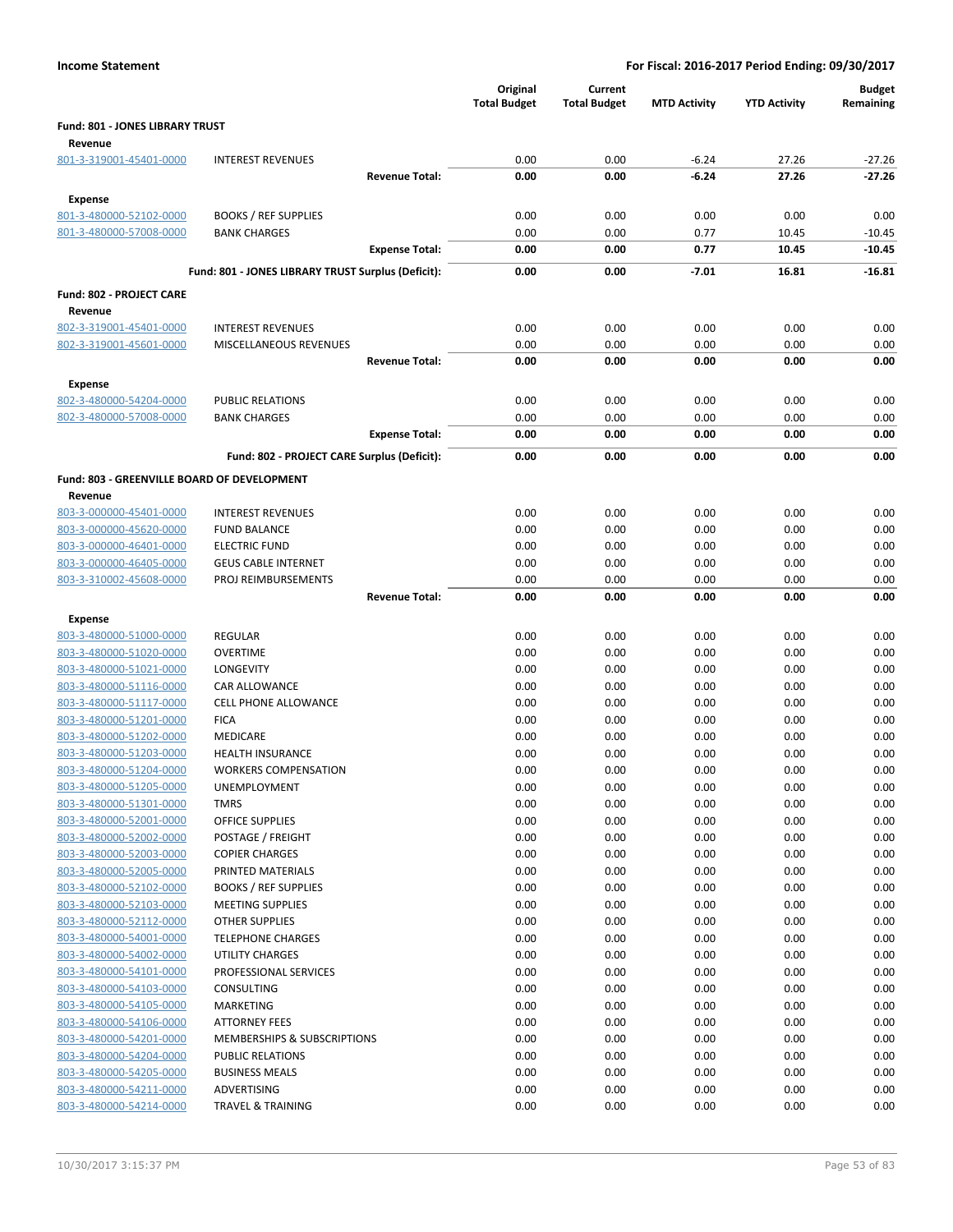|                                           |                                                                | Original<br><b>Total Budget</b> | Current<br><b>Total Budget</b> | <b>MTD Activity</b>          | <b>YTD Activity</b> | <b>Budget</b><br>Remaining         |
|-------------------------------------------|----------------------------------------------------------------|---------------------------------|--------------------------------|------------------------------|---------------------|------------------------------------|
| 803-3-480000-54405-0000                   | <b>MOWING SERVICES</b>                                         | 0.00                            | 0.00                           | 0.00                         | 0.00                | 0.00                               |
| 803-3-480000-54901-0000                   | <b>RENTALS / LEASES</b>                                        | 0.00                            | 0.00                           | 0.00                         | 0.00                | 0.00                               |
| 803-3-480000-55001-0000                   | LAND                                                           | 0.00                            | 0.00                           | 0.00                         | 0.00                | 0.00                               |
| 803-3-480000-55105-0000                   | <b>WATER MAINS</b>                                             | 0.00                            | 0.00                           | 0.00                         | 0.00                | 0.00                               |
| 803-3-480000-57005-0000                   | <b>OTHER</b>                                                   | 0.00                            | 0.00                           | 0.00                         | 0.00                | 0.00                               |
| 803-3-480000-58501-0000                   | <b>GENERAL FUND</b>                                            | 0.00                            | 0.00                           | 0.00                         | 0.00                | 0.00                               |
| 803-3-480000-58701-0000                   | <b>CENTRAL SERVICE FUND</b>                                    | 0.00                            | 0.00                           | 0.00                         | 0.00                | 0.00                               |
| 803-3-480000-58720-0000                   | NON DEPT COST ALLOCATION / MIS FUN                             | 0.00                            | 0.00                           | 0.00                         | 0.00                | 0.00                               |
|                                           | <b>Expense Total:</b>                                          | 0.00                            | 0.00                           | 0.00                         | 0.00                | 0.00                               |
|                                           | Fund: 803 - GREENVILLE BOARD OF DEVELOPMENT Surplus (Deficit): | 0.00                            | 0.00                           | 0.00                         | 0.00                | 0.00                               |
| <b>Fund: 807 - 4A-EDC</b>                 |                                                                |                                 |                                |                              |                     |                                    |
| Revenue                                   |                                                                |                                 |                                |                              |                     |                                    |
| 807-3-000000-41102-0000                   | <b>DELINQUENT TAXES</b>                                        | 0.00                            | 0.00                           | 0.00                         | 0.00                | 0.00                               |
| 807-3-000000-45401-0000                   | <b>INTEREST REVENUES</b>                                       | 0.00                            | 0.00                           | 0.00                         | 0.00                | 0.00                               |
| 807-3-000000-45602-0000                   | REIMBURSEMENTS / PRIOR YEAR REIMB                              | 0.00                            | 0.00                           | 0.00                         | 0.00                | 0.00                               |
| 807-3-000000-45620-0000                   | <b>FUND BALANCE</b>                                            | 0.00                            | 0.00                           | 0.00                         | 0.00                | 0.00                               |
| 807-3-310002-45608-0000                   | PROJ REIMBURSEMENTS                                            | 0.00                            | 0.00                           | 0.00                         | 0.00                | 0.00                               |
| 807-3-319001-45601-0000                   | MISCELLANEOUS REVENUES<br><b>Revenue Total:</b>                | 0.00<br>0.00                    | 0.00<br>0.00                   | 0.00<br>0.00                 | 0.00<br>0.00        | 0.00<br>0.00                       |
| <b>Expense</b>                            |                                                                |                                 |                                |                              |                     |                                    |
| 807-3-471100-56307-0000                   | TEXAS LEVERAGE FUND PRINC                                      | 0.00                            | 0.00                           | 0.00                         | 0.00                | 0.00                               |
| 807-3-471200-56407-0000                   | TEXAS LEVERAGE FUND INT                                        | 0.00                            | 0.00                           | 0.00                         | 0.00                | 0.00                               |
| 807-3-480000-54103-0000                   | <b>CONSULTING</b>                                              | 0.00                            | 0.00                           | 0.00                         | 0.00                | 0.00                               |
| 807-3-480000-54211-0000                   | <b>ADVERTISING</b>                                             | 0.00                            | 0.00                           | 0.00                         | 0.00                | 0.00                               |
| 807-3-480000-55006-0000                   | <b>CWIP / AQUISITION</b>                                       | 0.00                            | 0.00                           | 0.00                         | 0.00                | 0.00                               |
| 807-3-480000-55007-0000                   | CWIP / ENG/ARCHITECTS/MGMT                                     | 0.00                            | 0.00                           | 0.00                         | 0.00                | 0.00                               |
| 807-3-480000-55008-0000                   | <b>CWIP / SURVEYING</b>                                        | 0.00                            | 0.00                           | 0.00                         | 0.00                | 0.00                               |
| 807-3-480000-55009-0000                   | <b>CWIP / LIAISON</b>                                          | 0.00                            | 0.00                           | 0.00                         | 0.00                | 0.00                               |
| 807-3-480000-55010-0000                   | CWIP / ENVIRONMENTAL ASSESSMENT                                | 0.00                            | 0.00                           | 0.00                         | 0.00                | 0.00                               |
| 807-3-480000-55011-0000                   | <b>CWIP / CONSTRUCTION TESTING</b>                             | 0.00                            | 0.00                           | 0.00                         | 0.00                | 0.00                               |
| 807-3-480000-55012-0000                   | <b>CWIP / CONSTRUCTION</b>                                     | 0.00                            | 0.00                           | 0.00                         | 0.00                | 0.00                               |
| 807-3-480000-55013-0000                   | <b>CWIP / CONSTRUCTION INSPECTION</b>                          | 0.00                            | 0.00                           | 0.00                         | 0.00                | 0.00                               |
| 807-3-480000-55014-0000                   | <b>CWIP / MISCELLANEOUS</b>                                    | 0.00                            | 0.00                           | 0.00                         | 0.00                | 0.00                               |
| 807-3-480000-55099-0000                   | CWIP / PROJ BUDGET - NO EXPENSES                               | 0.00                            | 0.00                           | 0.00                         | 0.00                | 0.00                               |
| 807-3-480000-55102-0000                   | <b>STREETS</b>                                                 | 0.00                            | 0.00                           | 0.00                         | 0.00                | 0.00                               |
| 807-3-480000-55110-0000                   | <b>LIFT STATIONS</b>                                           | 0.00                            | 0.00                           | 0.00                         | 0.00                | 0.00                               |
| 807-3-480000-55203-0000                   | FURNITURE/OFFICE EQUIP                                         | 0.00                            | 0.00                           | 0.00                         | 0.00                | 0.00                               |
| 807-3-480000-55206-0000                   | MACHINE, TOOLS, & IMPLMNT                                      | 0.00                            | 0.00                           | 0.00                         | 0.00                | 0.00                               |
| 807-3-480000-55214-0000                   | <b>CWIP / SPORTS EQUIPMENT</b>                                 | 0.00                            | 0.00                           | 0.00                         | 0.00                | 0.00                               |
| 807-3-495000-58501-0000                   | <b>GENERAL FUND</b>                                            | 0.00                            | 0.00                           | 0.00                         | 0.00                | 0.00                               |
| 807-3-495000-58701-0000                   | <b>CENTRAL SERVICE FUND</b>                                    | 0.00                            | 0.00                           | 0.00                         | 0.00                | 0.00                               |
| 807-3-495000-58720-0000                   | NON DEPT COST ALLOCATION / MIS FUN                             | 0.00                            | 0.00                           | 0.00                         | 0.00                | 0.00                               |
|                                           | <b>Expense Total:</b>                                          | 0.00                            | 0.00                           | 0.00                         | 0.00                | 0.00                               |
|                                           | Fund: 807 - 4A-EDC Surplus (Deficit):                          | 0.00                            | 0.00                           | 0.00                         | 0.00                | 0.00                               |
| Fund: 809 - GREENVILLE IDC (L-3)          |                                                                |                                 |                                |                              |                     |                                    |
| Revenue<br>809-3-319001-45609-0000        | INTERGOVERNMENTAL / IDC GREENVILLE                             | 0.00                            | 0.00                           |                              | 5,602,869.52        |                                    |
|                                           | <b>Revenue Total:</b>                                          | 0.00                            | 0.00                           | 1,069,622.09<br>1,069,622.09 | 5,602,869.52        | $-5,602,869.52$<br>$-5,602,869.52$ |
|                                           |                                                                |                                 |                                |                              |                     |                                    |
| <b>Expense</b><br>809-3-438100-55307-0000 | FLIGHT LINE SHELTER 14-16                                      | 0.00                            | 0.00                           | 0.00                         | 0.00                | 0.00                               |
| 809-3-438100-55308-0000                   | BLDG 110 NE QUAD RENOVAT                                       | 0.00                            | 0.00                           | 0.00                         | 0.00                | 0.00                               |
| 809-3-438100-55309-0000                   | BLDG 412 EXPANSION P#773                                       | 0.00                            | 0.00                           | 0.00                         | 0.00                | 0.00                               |
| 809-3-438100-55310-0000                   | <b>HANGAR 154 RENOVATIONS</b>                                  | 0.00                            | 0.00                           | 0.00                         | 0.00                | 0.00                               |
| 809-3-438100-55311-0000                   | BLDG 102 HANGAR BAY 1 RENOVATION                               | 0.00                            | 0.00                           | 0.00                         | 0.00                | 0.00                               |
| 809-3-438100-55312-0000                   | FLIGHT LINE SHELTER& B 160                                     | 0.00                            | 0.00                           | 0.00                         | 0.00                | 0.00                               |
| 809-3-438100-55313-0000                   | <b>BLDG 143 CONSTRUCTION</b>                                   | 0.00                            | 0.00                           | 0.00                         | 0.00                | 0.00                               |
| 809-3-438100-55314-0000                   | BLDG 113-2 REMODEL                                             | 0.00                            | 0.00                           | 0.00                         | 0.00                | 0.00                               |
|                                           |                                                                |                                 |                                |                              |                     |                                    |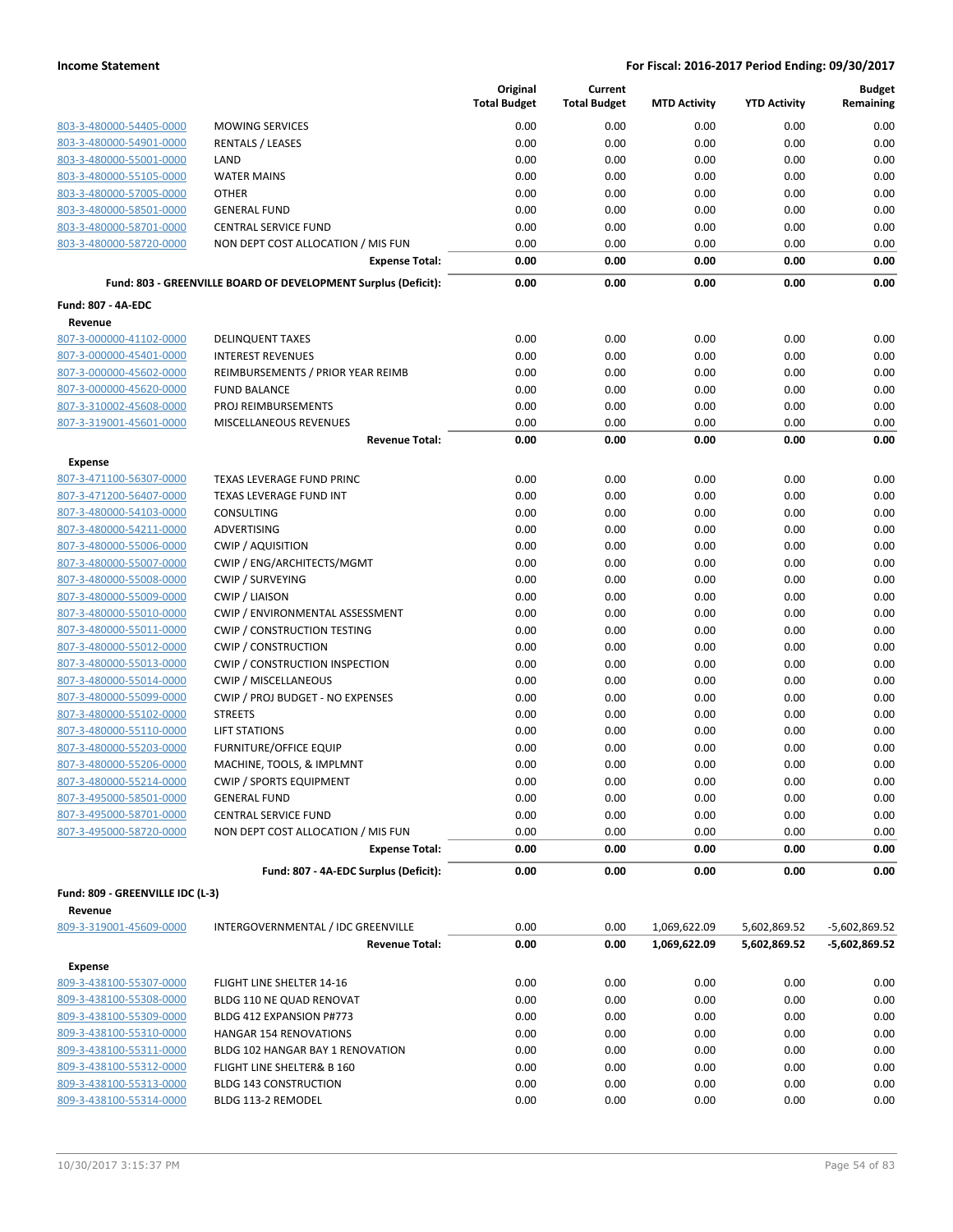|                                                    |                                                            | Original<br><b>Total Budget</b> | Current<br><b>Total Budget</b> | <b>MTD Activity</b> | <b>YTD Activity</b> | <b>Budget</b><br>Remaining |
|----------------------------------------------------|------------------------------------------------------------|---------------------------------|--------------------------------|---------------------|---------------------|----------------------------|
| 809-3-438100-55315-0000                            | <b>BLDG 110 REMODEL</b>                                    | 0.00                            | 0.00                           | 0.00                | 0.00                | 0.00                       |
| 809-3-438100-55320-0000                            | <b>CONSTRUCTION PROJECTS</b>                               | 0.00                            | 0.00                           | 1,069,622.09        | 5,602,869.52        | $-5,602,869.52$            |
| 809-3-480000-55499-0000                            | <b>CAPITAL OUTLAY</b>                                      | 0.00                            | 0.00                           | 0.00                | 0.00                | 0.00                       |
| 809-3-491000-58125-0000                            | <b>XFR - AIRPORT FUND</b>                                  | 0.00                            | 0.00                           | 0.00                | 0.00                | 0.00                       |
|                                                    | <b>Expense Total:</b>                                      | 0.00                            | 0.00                           | 1,069,622.09        | 5,602,869.52        | $-5,602,869.52$            |
|                                                    | Fund: 809 - GREENVILLE IDC (L-3) Surplus (Deficit):        | 0.00                            | 0.00                           | 0.00                | 0.00                | 0.00                       |
| Fund: 810 - SEIZURE FUNDS - STATE RULES            |                                                            |                                 |                                |                     |                     |                            |
| Revenue                                            |                                                            |                                 |                                |                     |                     |                            |
| 810-3-319001-45401-0000                            | <b>INTEREST REVENUES</b>                                   | 806.00                          | 806.00                         | $-106.24$           | 467.92              | 338.08                     |
| 810-3-319001-45402-0000                            | HB65 SEIZURES-INTEREST                                     | 0.00                            | 0.00                           | 0.00                | 0.00                | 0.00                       |
| 810-3-322001-46802-0000                            | HB65 SEIZURES-CONTRIBUTNS                                  | 0.00                            | 0.00                           | 0.00                | 9,363.78            | $-9,363.78$                |
|                                                    | <b>Revenue Total:</b>                                      | 806.00                          | 806.00                         | $-106.24$           | 9,831.70            | $-9,025.70$                |
| <b>Expense</b>                                     |                                                            |                                 |                                |                     |                     |                            |
| 810-3-421210-54214-0000                            | <b>TRAVEL &amp; TRAINING</b>                               | 0.00                            | 0.00                           | 0.00                | 0.00                | 0.00                       |
| 810-3-421210-55205-0000                            | COMPUTER EQUIPMENT / SOFTWARE                              | 0.00                            | 0.00                           | 0.00                | 0.00                | 0.00                       |
| 810-3-421230-52111-0000                            | AMMUNITION                                                 | 0.00                            | 0.00                           | 0.00                | 0.00                | 0.00                       |
| 810-3-421230-52201-0000                            | MINOR TOOLS & EQUIPMENT                                    | 0.00                            | 0.00                           | 0.00                | 0.00                | 0.00                       |
| 810-3-421230-53205-0000                            | <b>MOTOR VEHICLES</b>                                      | 0.00                            | 0.00                           | 0.00                | 94.19               | $-94.19$                   |
| 810-3-421230-54101-0000                            | PROFESSIONAL SERVICES                                      | 0.00                            | 0.00                           | 0.00                | 0.00                | 0.00                       |
| 810-3-421230-54108-0000                            | <b>VETERINARY SERVICES</b>                                 | 0.00                            | 0.00                           | 0.00                | 0.00                | 0.00                       |
| 810-3-421230-54201-0000                            | <b>MEMBERSHIPS &amp; SUBSCRIPTIONS</b>                     | 0.00                            | 0.00                           | 0.00                | 0.00                | 0.00                       |
| 810-3-421230-54211-0000                            | <b>ADVERTISING</b>                                         | 0.00                            | 0.00                           | 0.00                | 0.00                | 0.00                       |
| 810-3-421230-54214-0000                            | <b>TRAVEL &amp; TRAINING</b>                               | 0.00                            | 0.00                           | 0.00                | 0.00                | 0.00                       |
| 810-3-421230-54215-0000                            | <b>EVIDENCE PURCHASES</b>                                  | 0.00                            | 0.00                           | 0.00                | 0.00                | 0.00                       |
| 810-3-421230-54216-0000                            | <b>INFORMANT EXPENSES</b>                                  | 0.00                            | 0.00                           | 0.00                | 0.00                | 0.00                       |
| 810-3-421230-55201-0000                            | <b>EQUIPMENT PURCHASES</b>                                 | 0.00                            | 0.00                           | 0.00                | 58,678.21           | $-58,678.21$               |
| 810-3-421230-55501-0000                            | SERVICE ANIMALS                                            | 0.00                            | 0.00                           | 0.00                | 0.00                | 0.00                       |
| 810-3-421240-55207-0000                            | RADIO COMMUNICATION EQUIP                                  | 0.00                            | 0.00                           | 0.00                | 0.00                | 0.00                       |
| 810-3-421600-55201-0000                            | <b>EQUIPMENT PURCHASES</b>                                 | 0.00                            | 0.00                           | 0.00                | 16,976.50           | $-16,976.50$               |
| 810-3-480000-55499-0000                            | <b>CAPITAL OUTLAY</b>                                      | 0.00                            | 0.00                           | 0.00                | 0.00                | 0.00                       |
| 810-3-480000-57001-0000                            | <b>DEPRECIATION EXPENSE</b>                                | 0.00                            | 0.00                           | 0.00                | 0.00                | 0.00                       |
| 810-3-480000-57008-0000                            | <b>BANK CHARGES</b>                                        | 600.00                          | 600.00                         | 13.17               | 197.74              | 402.26                     |
| 810-3-491000-58204-0000                            | VEHICLE/EQUIP REPLACEMENT<br><b>Expense Total:</b>         | 0.00<br>600.00                  | 0.00<br>600.00                 | 0.00<br>13.17       | 0.00<br>75,946.64   | 0.00<br>$-75,346.64$       |
|                                                    |                                                            |                                 |                                |                     |                     |                            |
|                                                    | Fund: 810 - SEIZURE FUNDS - STATE RULES Surplus (Deficit): | 206.00                          | 206.00                         | $-119.41$           | -66,114.94          | 66,320.94                  |
| Fund: 811 - SEIZURE FUNDS - FED RULES<br>Revenue   |                                                            |                                 |                                |                     |                     |                            |
| 811-3-319001-45401-0000                            | <b>INTEREST REVENUES</b>                                   | 709.00                          | 709.00                         | $-62.60$            | 258.55              | 450.45                     |
| 811-3-319001-45404-0000                            | FED SEIZURES-INTEREST                                      | 0.00                            | 0.00                           | 0.00                | 0.00                | 0.00                       |
| 811-3-322001-46803-0000                            | FED SEIZURES-CONTRIBUTION                                  | 0.00                            | 0.00                           | 4,399.64            | 19,865.10           | $-19,865.10$               |
|                                                    | <b>Revenue Total:</b>                                      | 709.00                          | 709.00                         | 4,337.04            | 20,123.65           | $-19,414.65$               |
|                                                    |                                                            |                                 |                                |                     |                     |                            |
| <b>Expense</b>                                     |                                                            |                                 |                                |                     |                     |                            |
| 811-3-421100-54214-0000                            | TRAVEL/TRAINING EXPENSE                                    | 0.00                            | 0.00                           | 0.00                | 2,523.85            | $-2,523.85$                |
| 811-3-421210-52201-0000                            | MINOR TOOLS & EQUIPMENT                                    | 0.00                            | 0.00                           | 0.00                | 0.00                | 0.00                       |
| 811-3-421210-54215-0000<br>811-3-421210-54216-0000 | <b>EVIDENCE PURCHASES</b>                                  | 0.00<br>0.00                    | 0.00<br>0.00                   | 0.00<br>0.00        | 0.00<br>0.00        | 0.00<br>0.00               |
| 811-3-421210-55201-0000                            | <b>INFORMANT EXPENSES</b><br><b>EQUIPMENT PURCHASES</b>    | 0.00                            | 0.00                           | 0.00                | 0.00                | 0.00                       |
| 811-3-421230-52111-0000                            | AMMUNITION                                                 | 0.00                            | 0.00                           | 0.00                | 0.00                | 0.00                       |
| 811-3-421230-52201-0000                            | MINOR TOOLS & EQUIPMENT                                    | 0.00                            | 0.00                           | 0.00                | 0.00                | 0.00                       |
| 811-3-421230-54214-0000                            | <b>TRAVEL &amp; TRAINING</b>                               | 0.00                            | 0.00                           | 0.00                | 700.00              | $-700.00$                  |
| 811-3-421230-55201-0000                            | <b>EQUIPMENT PURCHASES</b>                                 | 0.00                            | 0.00                           | 0.00                | 0.00                | 0.00                       |
| 811-3-421600-55201-0000                            | <b>EQUIPMENT PURCHASES</b>                                 | 0.00                            | 0.00                           | 0.00                | 0.00                | 0.00                       |
| 811-3-480000-55499-0000                            | <b>CAPITAL OUTLAY</b>                                      | 0.00                            | 0.00                           | 0.00                | 0.00                | 0.00                       |
| 811-3-480000-57001-0000                            | DEPRECIATION EXPENSE                                       | 0.00                            | 0.00                           | 0.00                | 0.00                | 0.00                       |
| 811-3-480000-57008-0000                            | <b>BANK CHARGES</b>                                        | 300.00                          | 300.00                         | 7.68                | 95.56               | 204.44                     |
|                                                    | <b>Expense Total:</b>                                      | 300.00                          | 300.00                         | 7.68                | 3,319.41            | $-3,019.41$                |
|                                                    | Fund: 811 - SEIZURE FUNDS - FED RULES Surplus (Deficit):   | 409.00                          | 409.00                         | 4,329.36            | 16,804.24           | $-16,395.24$               |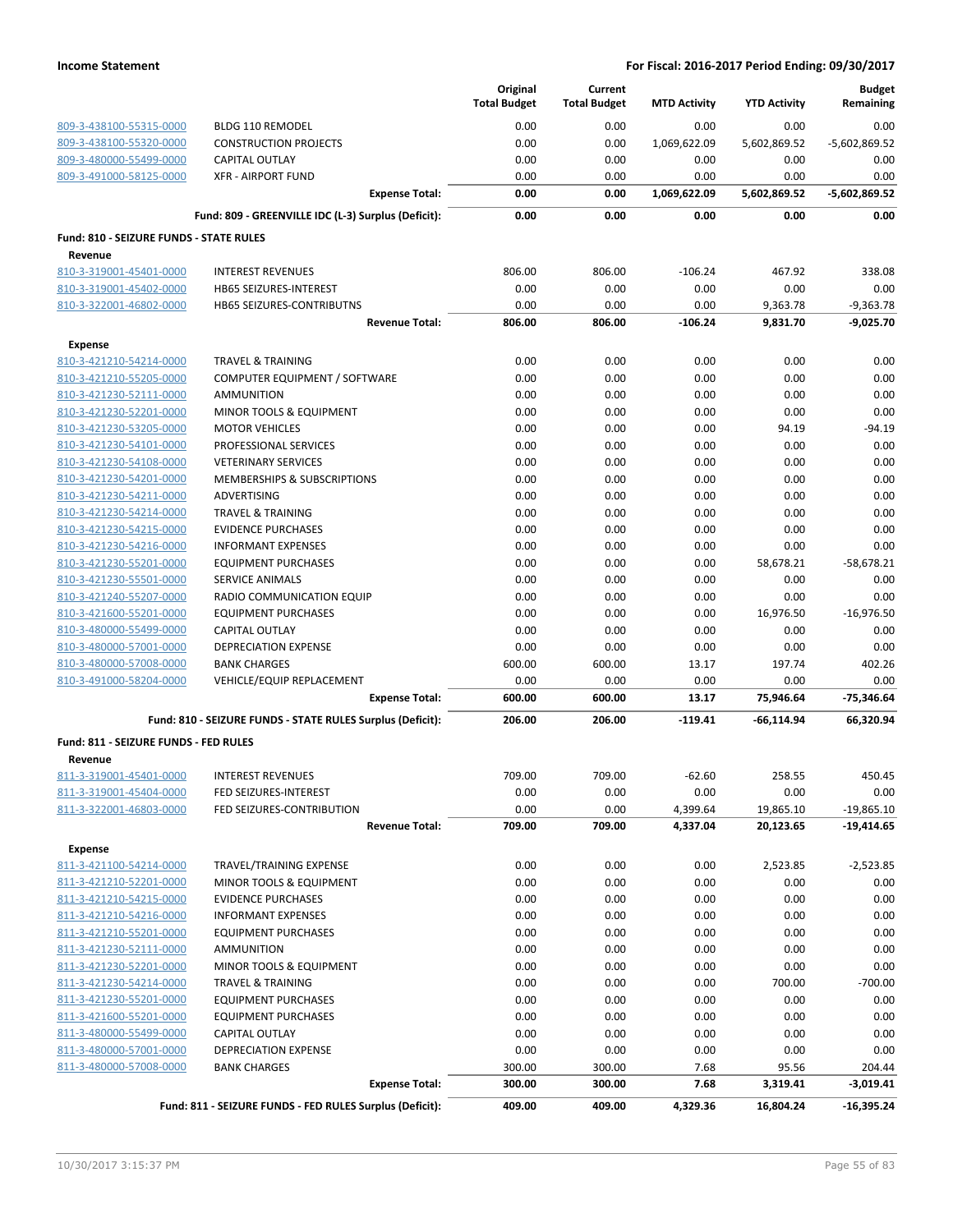|                                                            |                                                                            | Original<br><b>Total Budget</b> | Current<br><b>Total Budget</b> | <b>MTD Activity</b> | <b>YTD Activity</b> | <b>Budget</b><br>Remaining |
|------------------------------------------------------------|----------------------------------------------------------------------------|---------------------------------|--------------------------------|---------------------|---------------------|----------------------------|
| Revenue                                                    | Fund: 820 - TIRZ FUND (Tax Increment Reinvestment Zone)                    |                                 |                                |                     |                     |                            |
| 820-3-311001-41101-0000                                    | REAL PROPERTY TAXES - CITY                                                 | 335,373.00                      | 335,373.00                     | $-33.62$            | 295,546.23          | 39,826.77                  |
| 820-3-311001-41111-0000                                    | REAL PROPERTY TAXES - COUNTY                                               | 255,473.00                      | 255,473.00                     | 0.00                | 122,731.84          | 132,741.16                 |
| 820-3-311001-41112-0000                                    | <b>REAL PROPERTY TAXES - HOSPITAL</b>                                      | 0.00                            | 0.00                           | 37,983.83           | 37,983.83           | $-37,983.83$               |
| 820-3-311002-41102-0000                                    | <b>DELINQUENT TAXES</b>                                                    | 1,500.00                        | 1,500.00                       | 29.04               | 362.70              | 1,137.30                   |
| 820-3-319001-45401-0000                                    | <b>INTEREST REVENUES</b>                                                   | 3,302.00                        | 3,302.00                       | $-499.80$           | 2,082.33            | 1,219.67                   |
| 820-3-319001-45601-0000                                    | MISCELLANEOUS REVENUES                                                     | 0.00                            | 0.00                           | 0.00                | 0.00                | 0.00                       |
|                                                            | <b>Revenue Total:</b>                                                      | 595,648.00                      | 595,648.00                     | 37,479.45           | 458,706.93          | 136,941.07                 |
| <b>Expense</b>                                             |                                                                            |                                 |                                |                     |                     |                            |
| 820-3-416100-52102-0000                                    | <b>BOOKS / REF SUPPLIES</b>                                                | 0.00                            | 0.00                           | 0.00                | 0.00                | 0.00                       |
| 820-3-416100-54101-0000                                    | PROFESSIONAL SERVICES                                                      | 6,000.00                        | 6,000.00                       | 0.00                | 1,750.00            | 4,250.00                   |
| 820-3-416100-54103-0000                                    | <b>CONSULTING</b>                                                          | 0.00                            | 0.00                           | 0.00                | 0.00                | 0.00                       |
| 820-3-416100-54214-0000                                    | TRAVEL/TRAINING EXPENSE                                                    | 0.00                            | 0.00                           | 0.00                | 0.00                | 0.00                       |
| 820-3-416100-55002-0000                                    | <b>IMPROVEMENTS</b>                                                        | 0.00                            | 0.00                           | 0.00                | 258,816.58          | $-258,816.58$              |
| 820-3-480000-57008-0000                                    | <b>BANK CHARGES</b>                                                        | 1,100.00                        | 1,100.00                       | 61.87               | 718.74              | 381.26                     |
|                                                            | <b>Expense Total:</b>                                                      | 7,100.00                        | 7,100.00                       | 61.87               | 261,285.32          | $-254,185.32$              |
|                                                            | Fund: 820 - TIRZ FUND (Tax Increment Reinvestment Zone) Surplus (Deficit): | 588,548.00                      | 588,548.00                     | 37,417.58           | 197,421.61          | 391,126.39                 |
| Fund: 890 - GRNVL IDC (L-3) FIXED ASSETS<br><b>Expense</b> |                                                                            |                                 |                                |                     |                     |                            |
| 890-3-430000-57001-0000                                    | DEPRECIATION EXPENSE                                                       | 0.00                            | 0.00                           | 0.00                | 0.00                | 0.00                       |
|                                                            | <b>Expense Total:</b>                                                      | 0.00                            | 0.00                           | 0.00                | 0.00                | 0.00                       |
|                                                            | Fund: 890 - GRNVL IDC (L-3) FIXED ASSETS Total:                            | 0.00                            | 0.00                           | 0.00                | 0.00                | 0.00                       |
| Fund: 899 - POOLED CASH                                    |                                                                            |                                 |                                |                     |                     |                            |
| Revenue                                                    |                                                                            |                                 |                                |                     |                     |                            |
| 899-8-319001-45401-0000                                    | <b>INTEREST REVENUES</b>                                                   | 0.00                            | 0.00                           | 0.00                | $-0.02$             | 0.02                       |
|                                                            | <b>Revenue Total:</b>                                                      | 0.00                            | 0.00                           | 0.00                | $-0.02$             | 0.02                       |
|                                                            | Fund: 899 - POOLED CASH Total:                                             | 0.00                            | 0.00                           | 0.00                | $-0.02$             | 0.02                       |
| Fund: 910 - ELECTRIC OPERATING FUND                        |                                                                            |                                 |                                |                     |                     |                            |
| Revenue                                                    |                                                                            |                                 |                                |                     |                     |                            |
| 910-9-000000-49001-4400                                    | METERED SALES - RESIDENTIAL                                                | 11,938,640.00                   | 11,938,640.00                  | 1,286,564.05        | 11,375,529.42       | 563,110.58                 |
| 910-9-000000-49010-4421                                    | METERED SALES - GS-NO DEMAND                                               | 798,475.00                      | 798,475.00                     | 79,525.33           | 800,022.64          | $-1,547.64$                |
| 910-9-000000-49020-4422                                    | METERED SALES - GS-DEMAND                                                  | 18,112,510.00                   | 18,112,510.00                  | 1,593,103.34        | 17,573,699.33       | 538,810.67                 |
| 910-9-000000-49030-4424                                    | METERED SALES - GS-PRIMARY                                                 | 469,494.00                      | 469,494.00                     | 35,334.32           | 375,807.73          | 93,686.27                  |
| 910-9-000000-49040-4440                                    | METERED SALES - STREET LIGHTS                                              | 227,998.00                      | 227,998.00                     | 19,357.34           | 227,861.67          | 136.33                     |
| 910-9-000000-49050-4400                                    | <b>FUEL ADJUSTMENT</b>                                                     | 15,624,616.00                   | 15,624,616.00                  | 1,343,759.65        | 12,538,897.62       | 3,085,718.38               |
| 910-9-000000-49057-4490                                    | POWER COST RECOVERY                                                        | 0.00                            | 0.00                           | 0.00                | 78.57               | $-78.57$                   |
| 910-9-000000-49058-4400                                    | REGULATORY CHARGE                                                          | 414,863.00                      | 414,863.00                     | 43,141.64           | 434,558.66          | $-19,695.66$               |
| 910-9-000000-49140-4490                                    | <b>VAPOR LIGHT REVENUES</b>                                                | 170,000.00                      | 170,000.00                     | 12,975.62           | 155,798.77          | 14,201.23                  |
| 910-9-000000-49160-4490                                    | OTHER UNMETERED SALES                                                      | 0.00                            | 0.00                           | 0.00                | 0.00                | 0.00                       |
| 910-9-000000-49170-4490                                    | <b>SURGE PROTECTION REVENUES</b>                                           | 0.00                            | 0.00                           | 0.00                | 0.00                | 0.00                       |
| 910-9-000000-49201-4510                                    | LATE CHARGES                                                               | 280,000.00                      | 280,000.00                     | 19,352.19           | 198,557.64          | 81,442.36                  |
| 910-9-000000-49209-4511                                    | SERVICE CHARGES - CLEARING                                                 | 0.00                            | 0.00                           | 0.00                | 0.00                | 0.00                       |
| 910-9-000000-49210-4511                                    | <b>ELECTRIC SERVICE CHARGES</b>                                            | 75,000.00                       | 75,000.00                      | 7,142.05            | 81,411.36           | $-6,411.36$                |
| 910-9-000000-49211-4511                                    | VAPOR LIGHT SERVICE CHARGES                                                | 500.00                          | 500.00                         | 375.00              | 525.00              | $-25.00$                   |
| 910-9-000000-49212-4511                                    | SAW POLES SERVICE CHARGES                                                  | 700.00                          | 700.00                         | 480.00              | 1,960.00            | $-1,260.00$                |
| 910-9-000000-49213-4511                                    | AMPY SERVICE CHARGES                                                       | 45,850.00                       | 45,850.00                      | 2,456.53            | 34,369.58           | 11,480.42                  |
| 910-9-000000-49220-4512                                    | <b>RE-READ CHARGES</b>                                                     | 10.00                           | 10.00                          | 0.00                | 10.00               | 0.00                       |
| 910-9-000000-49230-4512                                    | <b>METER TESTING CHARGES</b>                                               | 10.00                           | 10.00                          | 0.00                | 0.00                | 10.00                      |
| 910-9-000000-49240-4490                                    | <b>BAD DEBT PAYMENTS</b>                                                   | 0.00                            | 0.00                           | 0.00                | 0.00                | 0.00                       |
| 910-9-000000-49301-4490                                    | METERED SALES - 5% XFER to GENERAL FUND                                    | 2,332,420.00                    | 2,332,420.00                   | 220,617.21          | 2,173,167.74        | 159,252.26                 |
| 910-9-000000-49307-4490                                    |                                                                            | 466,484.00                      | 466,484.00                     | 44,125.98           | 434,660.36          | 31,823.64                  |
| 910-9-000000-49410-4564                                    | METERED SALES - 1% XFER to GBOD                                            |                                 |                                |                     |                     |                            |
|                                                            | <b>CUSTOMER AID TO CONSTRUCTION</b>                                        | 510,000.00                      | 510,000.00                     | 0.00                | $-47,520.85$        | 557,520.85                 |
|                                                            |                                                                            |                                 |                                |                     |                     |                            |
| 910-9-000000-49420-4564<br>910-9-000000-49430-4564         | UNDERGROUND SERVICE<br>RELOCATION OF SERVICE                               | 10,000.00                       | 10,000.00                      | 5,547.85            | 18,903.10           | $-8,903.10$<br>100.00      |
| 910-9-000000-49440-4564                                    | <b>OVERTIME SERVICES</b>                                                   | 100.00<br>100.00                | 100.00<br>100.00               | 0.00<br>0.00        | 0.00<br>0.00        | 100.00                     |
| 910-9-000000-49450-4564                                    | <b>ACCIDENTS</b>                                                           | 1,000.00                        | 1,000.00                       | 100.00              | -4,786.89           | 5,786.89                   |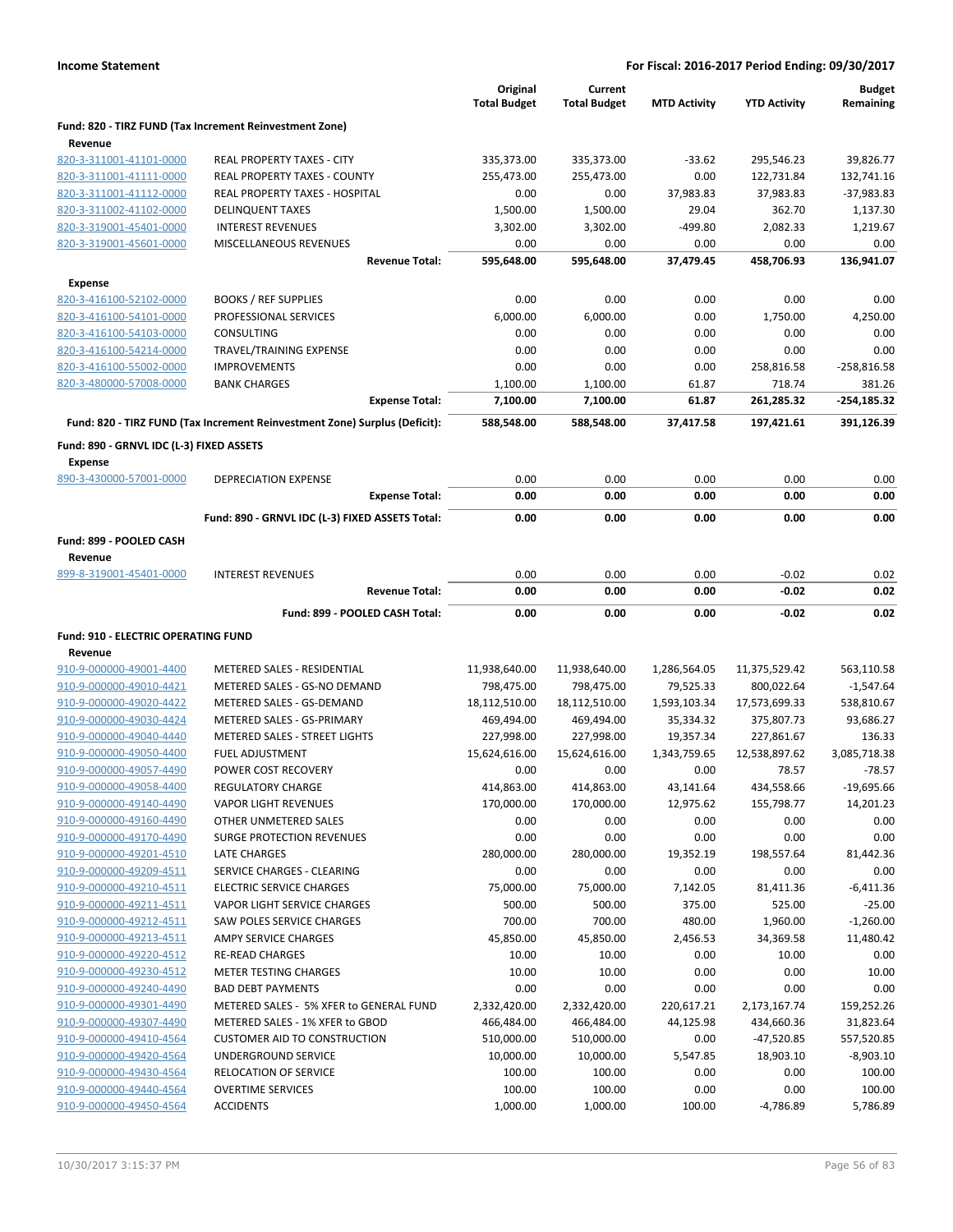|                                                    |                                                 | Original<br><b>Total Budget</b> | Current<br><b>Total Budget</b> | <b>MTD Activity</b> | <b>YTD Activity</b>   | <b>Budget</b><br>Remaining |
|----------------------------------------------------|-------------------------------------------------|---------------------------------|--------------------------------|---------------------|-----------------------|----------------------------|
| 910-9-000000-49455-4564                            | <b>INSURANCE REIMBURSEMENTS</b>                 | 0.00                            | 0.00                           | 0.00                | 0.00                  | 0.00                       |
| 910-9-000000-49460-4564                            | <b>METER DAMAGE</b>                             | 100.00                          | 100.00                         | 35.00               | 140.00                | $-40.00$                   |
| 910-9-000000-49470-4564                            | OTHER REIMBURSEMENTS                            | 100.00                          | 100.00                         | 0.00                | 10,049.41             | $-9,949.41$                |
| 910-9-000000-49480-4564                            | <b>METER BASES</b>                              | 7,000.00                        | 7,000.00                       | 177.29              | 4,033.88              | 2,966.12                   |
| 910-9-000000-49490-4564                            | <b>MATERIAL SALES</b>                           | 20,000.00                       | 20,000.00                      | 0.00                | 23,557.52             | $-3,557.52$                |
| 910-9-000000-49520-4470                            | <b>ENERGY SALES</b>                             | 5,085,000.00                    | 5,085,000.00                   | 189,897.97          | 2,138,147.58          | 2,946,852.42               |
| 910-9-000000-49521-4470                            | <b>RUC REVENUES</b>                             | 3,500.00                        | 3,500.00                       | 0.24                | 867.51                | 2,632.49                   |
| 910-9-000000-49522-4470                            | <b>ANCILLARY SERVICES</b>                       | 0.00                            | 0.00                           | 0.00                | 0.00                  | 0.00                       |
| 910-9-000000-49530-4572                            | TCR AUCTION PROCEEDS                            | 360,000.00                      | 360,000.00                     | 74,729.53           | 511,905.51            | $-151,905.51$              |
| 910-9-000000-49540-4572                            | <b>BLACK START REVENUES</b>                     | 510,000.00                      | 510,000.00                     | 39,340.69           | 212,164.14            | 297,835.86                 |
| 910-9-000000-49560-4571                            | <b>TCOS REVENUES</b>                            | 550,000.00                      | 550,000.00                     | 44,190.72           | 453,317.06            | 96,682.94                  |
| 910-9-000000-49601-4540                            | POLE USE REVENUES                               | 27,035.00                       | 27,035.00                      | 0.00                | 68,053.57             | $-41,018.57$               |
| 910-9-000000-49602-4118                            | EPA ALLOWANCE SALES                             | 1.00                            | 1.00                           | 0.00                | 0.58                  | 0.42                       |
| 910-9-000000-49603-8009                            | 2008 BOND ISSUE REFUND                          | 0.00                            | 0.00                           | 0.00                | 0.00                  | 0.00                       |
| 910-9-000000-49604-8001                            | <b>AMPY CLEARING</b>                            | 0.00                            | 0.00                           | 0.00                | 0.00                  | 0.00                       |
| 910-9-000000-49605-9000<br>910-9-000000-49669-4116 | <b>OVER/SHORT</b>                               | 0.00<br>0.00                    | 0.00                           | 0.00                | 0.00                  | 0.00<br>0.00               |
| 910-9-000000-49699-4116                            | <b>AMPY DEPOSIT ERROR</b><br>OTHER GAINS/LOSSES | 0.00                            | 0.00<br>0.00                   | 0.00<br>0.00        | 0.00<br>0.00          | 0.00                       |
| 910-9-000000-49700-4990                            | REDEMPTION OF LONG TERM DEBT                    | 475,000.00                      | 475,000.00                     | 0.00                | 0.00                  | 475,000.00                 |
| 910-9-000000-49701-4567                            | XFER FROM COG - GEN FUND                        | 687,973.00                      | 687,973.00                     | 57,331.01           | 687,973.00            | 0.00                       |
| 910-9-000000-49711-4991                            | XFER FROM 911                                   | 0.00                            | 0.00                           | 0.00                | 0.00                  | 0.00                       |
| 910-9-000000-49713-4993                            | XFER FROM 913                                   | 0.00                            | 0.00                           | 0.00                | 0.00                  | 0.00                       |
| 910-9-000000-49716-4996                            | XFER FROM 916                                   | 0.00                            | 0.00                           | 0.00                | 0.00                  | 0.00                       |
| 910-9-000000-49731-4993                            | XFER FROM 913 - NOT CAPITAL                     | 0.00                            | 0.00                           | 0.00                | 0.00                  | 0.00                       |
| 910-9-000000-49754-4994                            | XFER FROM 950 - BILLING                         | 76,544.00                       | 76,544.00                      | 6,378.69            | 76,544.00             | 0.00                       |
| 910-9-000000-49755-4995                            | XFER FROM 950 - CASHIERS                        | 56,882.00                       | 56,882.00                      | 4,740.18            | 56,882.00             | 0.00                       |
| 910-9-000000-49759-4545                            | XFER FROM 950 FOR POLE USE                      | 18,800.00                       | 18,800.00                      | 0.00                | 18,800.00             | 0.00                       |
| 910-9-000000-49801-4190                            | <b>INTEREST INCOME</b>                          | 58,500.00                       | 58,500.00                      | $-5,792.86$         | 23,836.79             | 34,663.21                  |
|                                                    |                                                 | 0.00                            | 0.00                           | 0.00                | 175.75                | $-175.75$                  |
| 910-9-000000-49809-4190                            | INTEREST ON ERCOT COLLATERAL                    |                                 |                                |                     |                       |                            |
|                                                    | <b>Revenue Total:</b>                           | 59,415,205.00                   | 59,415,205.00                  | 5,124,986.56        | 50,659,959.75         | 8,755,245.25               |
|                                                    |                                                 |                                 |                                |                     |                       |                            |
| Expense<br>910-9-901000-51001-5000                 | <b>REGULAR SALARIES</b>                         |                                 |                                |                     |                       |                            |
| 910-9-901000-51010-5000                            | PART TIME REGULAR                               | 488,954.00<br>0.00              | 488,954.00<br>0.00             | 38,447.19<br>0.00   | 492,143.47<br>0.00    | $-3,189.47$<br>0.00        |
| 910-9-901000-51011-5000                            | PART TIME TEMPORARY                             | 18,153.00                       | 18,153.00                      | 0.00                | 0.00                  | 18,153.00                  |
| 910-9-901000-51020-5000                            | <b>OVERTIME</b>                                 | 70,000.00                       | 70,000.00                      | 5,756.31            | 68,053.47             | 1,946.53                   |
| 910-9-901000-51115-5000                            | <b>CLOTHING ALLOWANCE</b>                       | 2,000.00                        | 2,000.00                       | 0.00                | 1,905.16              | 94.84                      |
| 910-9-901000-51116-5000                            | <b>CAR ALLOWANCE</b>                            | 1,950.00                        | 1,950.00                       | 300.00              | 2,400.00              | $-450.00$                  |
| 910-9-901000-51117-5000                            | <b>CELL PHONE ALLOWANCE</b>                     | 623.00                          | 623.00                         | 47.92               | 615.61                | 7.39                       |
| 910-9-901000-51201-5000                            | <b>FICA</b>                                     | 35,902.00                       | 35,902.00                      | 2,544.86            | 32,354.88             | 3,547.12                   |
| 910-9-901000-51202-5000                            | MEDICARE                                        | 8,434.00                        | 8,434.00                       | 595.16              | 7,590.13              | 843.87                     |
| 910-9-901000-51203-5000                            | <b>HEALTH INSURANCE</b>                         | 70,810.00                       | 70,810.00                      | 5,900.87            | 70,810.00             | 0.00                       |
| 910-9-901000-51204-5000                            | <b>WORKERS COMPENSATION</b>                     | 6,934.00                        | 6,934.00                       | 577.87              | 6,934.00              | 0.00                       |
| 910-9-901000-51205-5000                            | UNEMPLOYMENT                                    | 657.00                          | 657.00                         | 0.00                | 136.75                | 520.25                     |
| 910-9-901000-51301-5000                            | <b>TMRS</b>                                     | 62,073.00                       | 62,073.00                      | 4,889.91            | 61,450.74             | 622.26                     |
| 910-9-901000-51401-5000                            | <b>CONTRA - SALARIES</b>                        | 0.00                            | 0.00                           | 0.00                | $-1,718.46$           | 1,718.46                   |
| 910-9-901001-59020-5010                            | <b>NATURAL GAS</b>                              | 750,000.00                      | 750,000.00                     | 23,404.43           | 353,399.15            | 396,600.85                 |
| 910-9-901001-59021-5010                            | <b>FUEL OIL</b>                                 | 50,000.00                       | 50,000.00                      | 0.00                | 0.00                  | 50,000.00                  |
| 910-9-901008-59110-5030                            | <b>GEUS OPERATIONS</b>                          | 0.00                            | 0.00                           | 0.00                | 0.00                  | 0.00                       |
| 910-9-901008-59110-5080                            | <b>GEUS OPERATIONS</b>                          | 25,000.00                       | 25,000.00                      | 4,283.30            | 25,822.34             | $-822.34$                  |
| 910-9-901008-59112-5080                            | SAFETY                                          | 10,500.00                       | 10,500.00                      | 55.04               | 3,184.62              | 7,315.38                   |
| 910-9-901008-59121-5080                            | <b>MECHANICAL SUPPLIES</b>                      | 20,500.00                       | 20,500.00                      | 3,361.51            | 15,357.75             | 5,142.25                   |
| 910-9-901008-59125-5080                            | <b>CHEMICAL &amp; LABORATORY SUPPLIES</b>       | 65,500.00                       | 65,500.00                      | 15,380.30           | 56,461.86             | 9,038.14                   |
| 910-9-901008-59141-5080                            | <b>UTILITY BILLS</b>                            | 300,000.00                      | 300,000.00                     | 7,141.05            | 209,727.19            | 90,272.81                  |
| 910-9-901008-59144-5080                            | MISCELLANEOUS SERVICES                          | 175,000.00                      | 175,000.00                     | 51,861.60           | 122,336.54            | 52,663.46                  |
| 910-9-901008-59146-5080                            | TRAINING AND/OR TRAVEL                          | 10,000.00                       | 10,000.00                      | 0.00                | 1,000.00              | 9,000.00                   |
| 910-9-901015-51001-5150                            | <b>REGULAR SALARIES</b>                         | 356,034.00                      | 356,034.00                     | 27,379.72           | 354,355.70            | 1,678.30                   |
| 910-9-901015-51011-5150                            | PART TIME TEMPORARY                             | 0.00                            | 0.00                           | 0.00                | 0.00                  | 0.00                       |
| 910-9-901015-51020-5150<br>910-9-901015-51115-5150 | <b>OVERTIME</b><br><b>CLOTHING ALLOWANCE</b>    | 32,500.00<br>2,400.00           | 32,500.00<br>2,400.00          | 1,991.49<br>0.00    | 29,311.67<br>2,176.33 | 3,188.33<br>223.67         |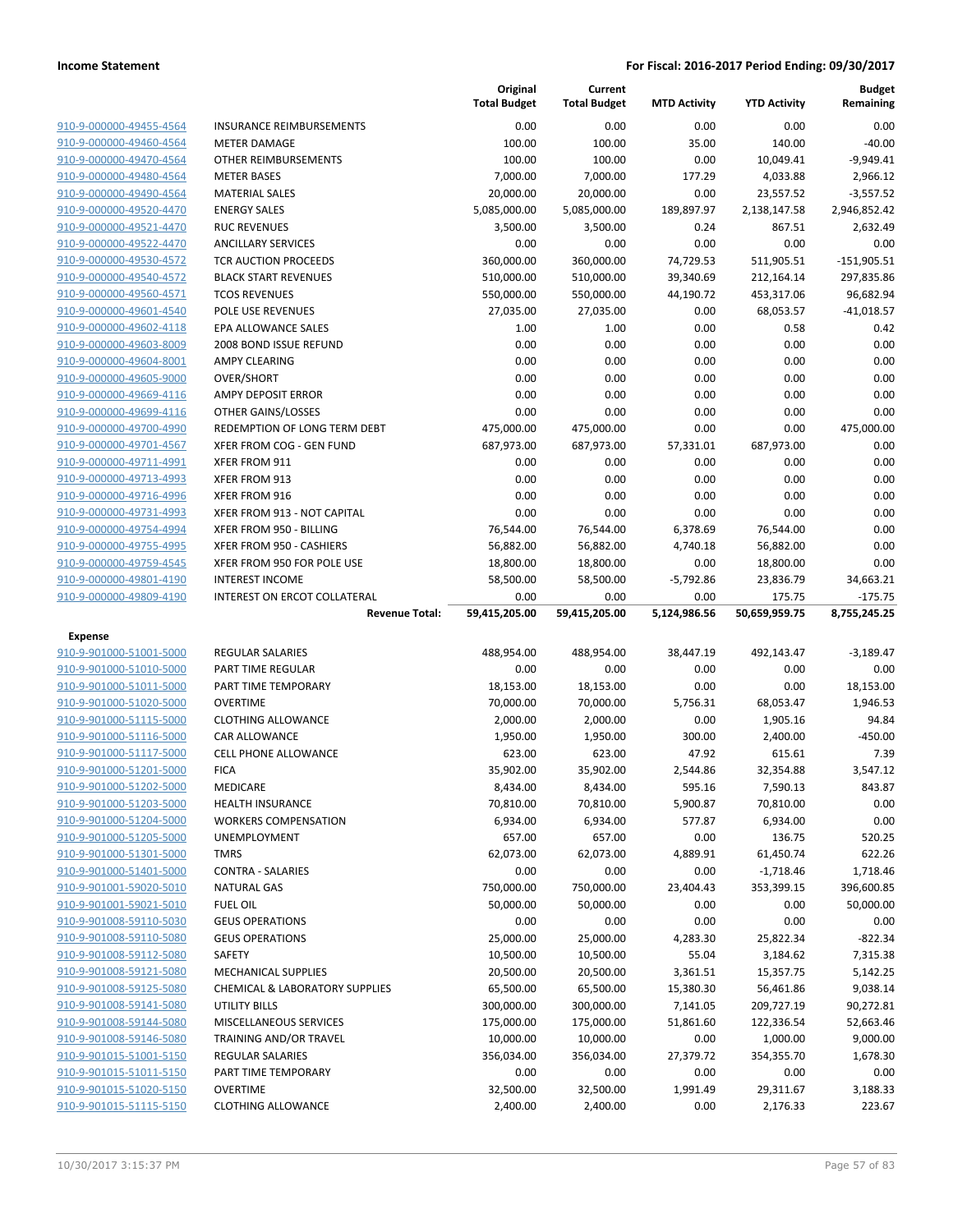|                                                    |                                       | Original<br><b>Total Budget</b> | Current<br><b>Total Budget</b> | <b>MTD Activity</b> | <b>YTD Activity</b> | <b>Budget</b><br>Remaining |
|----------------------------------------------------|---------------------------------------|---------------------------------|--------------------------------|---------------------|---------------------|----------------------------|
| 910-9-901015-51116-5150                            | CAR ALLOWANCE                         | 1,950.00                        | 1,950.00                       | 300.00              | 2,400.00            | $-450.00$                  |
| 910-9-901015-51201-5150                            | <b>FICA</b>                           | 24,359.00                       | 24,359.00                      | 1,695.60            | 22,332.04           | 2,026.96                   |
| 910-9-901015-51202-5150                            | MEDICARE                              | 5,697.00                        | 5,697.00                       | 396.55              | 5,222.83            | 474.17                     |
| 910-9-901015-51203-5150                            | <b>HEALTH INSURANCE</b>               | 67,900.00                       | 67,900.00                      | 5,658.37            | 67,900.00           | 0.00                       |
| 910-9-901015-51204-5150                            | <b>WORKERS COMPENSATION</b>           | 5,260.00                        | 5,260.00                       | 438.37              | 5,260.00            | 0.00                       |
| 910-9-901015-51205-5150                            | UNEMPLOYMENT                          | 630.00                          | 630.00                         | 0.00                | 114.11              | 515.89                     |
| 910-9-901015-51301-5150                            | <b>TMRS</b>                           | 43,276.00                       | 43,276.00                      | 3,317.26            | 42,994.12           | 281.88                     |
| 910-9-901015-51401-5150                            | <b>CONTRA - SALARIES</b>              | 0.00                            | 0.00                           | 0.00                | $-9,436.53$         | 9,436.53                   |
| 910-9-901015-59201-5150                            | <b>BUILDING MAINTENANCE</b>           | 15,000.00                       | 15,000.00                      | 780.89              | 8,726.38            | 6,273.62                   |
| 910-9-901015-59205-5150                            | <b>EQUIPMENT MAINTENANCE</b>          | 4,500.00                        | 4,500.00                       | 457.37              | 2,614.53            | 1,885.47                   |
| 910-9-901015-59290-5150                            | GENERAL PLANT EQUIPMENT MAINTENANCE   | 30,000.00                       | 30,000.00                      | 5,167.30            | 11,281.62           | 18,718.38                  |
| 910-9-901015-59291-5150                            | UNIT 1 MAINTENANCE                    | 90,000.00                       | 90,000.00                      | 10,493.06           | 86,902.80           | 3,097.20                   |
| 910-9-901015-59292-5150                            | UNIT 2 MAINTENANCE                    | 155,000.00                      | 145,000.00                     | 10,395.30           | 63,775.48           | 81,224.52                  |
| 910-9-901015-59293-5150                            | <b>UNIT 3 MAINTENANCE</b>             | 147,000.00                      | 147,000.00                     | 25,106.33           | 124,326.56          | 22,673.44                  |
| 910-9-901090-59311-9900                            | STEAM PLANT STRUCTURES                | 0.00                            | 0.00                           | 0.00                | 0.00                | 0.00                       |
| 910-9-901090-59312-9900                            | <b>BOILER PLANT EQUIPMENT</b>         | 0.00                            | 0.00                           | 0.00                | 21,047.43           | $-21,047.43$               |
| 910-9-901090-59314-9900                            | <b>GENERATORS</b>                     | 0.00                            | 0.00                           | 0.00                | 0.00                | 0.00                       |
| 910-9-901090-59315-9900                            | <b>ACCESSORY ELECTRIC EQUIPMENT</b>   | 0.00                            | 0.00                           | 0.00                | 0.00                | 0.00                       |
| 910-9-901090-59316-9900                            | MISC POWER PLANT EQUIP                | 0.00                            | 0.00                           | 0.00                | 0.00                | 0.00                       |
| 910-9-901090-59391-9900                            | <b>FURNITURE &amp; OFFICE EQUIP</b>   | 0.00                            | 0.00                           | 0.00                | 0.00                | 0.00                       |
| 910-9-901090-59396-9900                            | POWER OPERATED EQUIPMENT              | 0.00                            | 0.00                           | 0.00                | 0.00                | 0.00                       |
| 910-9-901146-51001-5460                            | REGULAR SALARIES                      | 488,954.00                      | 488,954.00                     | 38,447.19           | 486,210.74          | 2,743.26                   |
| 910-9-901146-51010-5460                            | PART TIME REGULAR                     | 0.00                            | 0.00                           | 0.00                | 0.00                | 0.00                       |
| 910-9-901146-51011-5460                            | PART TIME TEMPORARY                   | 18,153.00                       | 18,153.00                      | 0.00                | 0.00                | 18,153.00                  |
| 910-9-901146-51020-5460                            | <b>OVERTIME</b>                       | 65,000.00                       | 65,000.00                      | 5,756.31            | 66,497.97           | $-1,497.97$                |
| 910-9-901146-51115-5460                            | <b>CLOTHING ALLOWANCE</b>             | 2,000.00                        | 2,000.00                       | 0.00                | 1,905.15            | 94.85                      |
| 910-9-901146-51116-5460                            | CAR ALLOWANCE                         | 1,950.00                        | 1,950.00                       | 0.00                | 1,500.00            | 450.00                     |
| 910-9-901146-51117-5460                            | <b>CELL PHONE ALLOWANCE</b>           | 623.00                          | 623.00                         | 47.88               | 615.11              | 7.89                       |
| 910-9-901146-51201-5460                            | <b>FICA</b>                           | 35,592.00                       | 35,592.00                      | 2,743.59            | 34,215.87           | 1,376.13                   |
| 910-9-901146-51202-5460                            | <b>MEDICARE</b>                       | 8,362.00                        | 8,362.00                       | 641.65              | 8,037.69            | 324.31                     |
| 910-9-901146-51203-5460                            | <b>HEALTH INSURANCE</b>               | 70,810.00                       | 70,810.00                      | 5,900.87            | 70,810.00           | 0.00                       |
| 910-9-901146-51204-5460                            | <b>WORKERS COMPENSATION</b>           | 6,934.00                        | 6,934.00                       | 577.87              | 6,934.00            | 0.00                       |
| 910-9-901146-51205-5460                            | UNEMPLOYMENT                          | 657.00                          | 657.00                         | 0.00                | 115.50              | 541.50                     |
| 910-9-901146-51301-5460                            | <b>TMRS</b>                           | 61,522.00                       | 61,522.00                      | 4,856.37            | 60,212.84           | 1,309.16                   |
| 910-9-901146-51401-5460                            | <b>CONTRA - SALARIES</b>              | 0.00                            | 0.00                           | 0.00                | 0.00                | 0.00                       |
| 910-9-901146-51501-5460                            | <b>ENGINE OPERATIONS</b>              | 0.00                            | 0.00                           | 0.00                | 0.00                | 0.00                       |
| 910-9-901147-59020-5470                            | <b>NATURAL GAS</b>                    | 300,000.00                      | 300,000.00                     | 108,858.08          | 315,356.94          | $-15,356.94$               |
| 910-9-901151-59110-5501<br>910-9-901151-59112-5501 | <b>GEUS OPERATIONS</b>                | 2,000.00<br>950.00              | 2,000.00<br>950.00             | 115.00              | 2,116.26            | $-116.26$<br>702.79        |
| 910-9-901151-59121-5501                            | SAFETY PROGRAM<br>MECHANICAL SUPPLIES | 4,000.00                        |                                | 0.00<br>0.00        | 247.21<br>3,780.87  | 219.13                     |
| 910-9-901151-59125-5501                            | <b>CHEMICAL &amp; LABORATORY</b>      | 6,000.00                        | 4,000.00<br>6,000.00           | 0.00                | 3,881.42            | 2,118.58                   |
| 910-9-901151-59127-5501                            | <b>DEDICATION</b>                     | 0.00                            | 0.00                           | 0.00                | 0.00                | 0.00                       |
| 910-9-901151-59141-5501                            | <b>UTILITY BILLS</b>                  | 2,500.00                        | 2,500.00                       | 16.60               | 70.60               | 2,429.40                   |
| 910-9-901151-59144-5501                            | MISCELLANEOUS SERVICES                | 25,000.00                       | 25,000.00                      | 5,052.92            | 8,665.45            | 16,334.55                  |
| 910-9-901151-59146-5501                            | <b>TRAINING AND/OR TRAVEL</b>         | 6,000.00                        | 6,000.00                       | 0.00                | 0.00                | 6,000.00                   |
| 910-9-901151-59148-5501                            | <b>SECURITY</b>                       | 0.00                            | 0.00                           | 0.00                | 0.00                | 0.00                       |
| 910-9-901154-51001-5541                            | REGULAR SALARIES                      | 356,034.00                      | 356,034.00                     | 27,379.72           | 353,347.58          | 2,686.42                   |
| 910-9-901154-51011-5541                            | PART TIME TEMPORARY                   | 0.00                            | 0.00                           | 0.00                | 0.00                | 0.00                       |
| 910-9-901154-51020-5541                            | <b>OVERTIME</b>                       | 40,000.00                       | 40,000.00                      | 1,991.49            | 29,536.05           | 10,463.95                  |
| 910-9-901154-51115-5541                            | <b>CLOTHING ALLOWANCE</b>             | 2,500.00                        | 2,500.00                       | 0.00                | 2,176.32            | 323.68                     |
| 910-9-901154-51116-5541                            | <b>CAR ALLOWANCE</b>                  | 1,950.00                        | 1,950.00                       | 0.00                | 1,500.00            | 450.00                     |
| 910-9-901154-51201-5541                            | <b>FICA</b>                           | 24,830.00                       | 24,830.00                      | 1,821.02            | 23,789.96           | 1,040.04                   |
| 910-9-901154-51202-5541                            | MEDICARE                              | 5,807.00                        | 5,807.00                       | 425.88              | 5,563.78            | 243.22                     |
| 910-9-901154-51203-5541                            | <b>HEALTH INSURANCE</b>               | 67,900.00                       | 67,900.00                      | 5,658.37            | 67,900.00           | 0.00                       |
| 910-9-901154-51204-5541                            | <b>WORKERS COMPENSATION</b>           | 5,260.00                        | 5,260.00                       | 438.37              | 5,260.00            | 0.00                       |
| 910-9-901154-51205-5541                            | UNEMPLOYMENT                          | 630.00                          | 630.00                         | 0.00                | 105.83              | 524.17                     |
| 910-9-901154-51301-5541                            | <b>TMRS</b>                           | 44,113.00                       | 44,113.00                      | 3,283.70            | 42,443.67           | 1,669.33                   |
| 910-9-901154-59201-5541                            | <b>BUILDINGS MAINTENANCE</b>          | 15,000.00                       | 15,000.00                      | 1,492.62            | 5,406.57            | 9,593.43                   |
| 910-9-901154-59205-5541                            | <b>EQUIPMENT MAINTENANCE</b>          | 1,500.00                        | 1,500.00                       | 0.00                | 459.34              | 1,040.66                   |
|                                                    |                                       |                                 |                                |                     |                     |                            |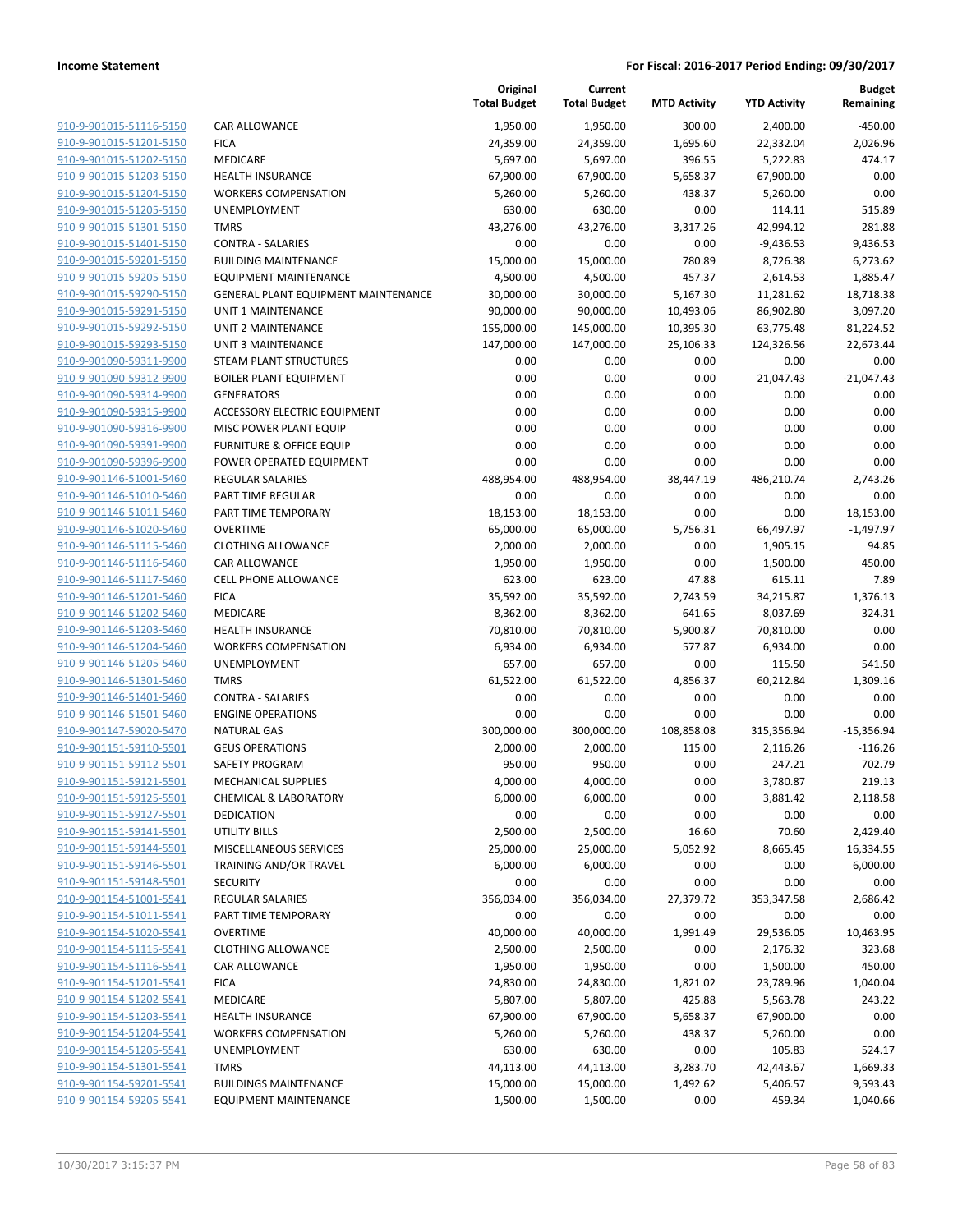|                                                    |                                               | Original<br><b>Total Budget</b> | Current<br><b>Total Budget</b> | <b>MTD Activity</b>    | <b>YTD Activity</b> | <b>Budget</b><br>Remaining |
|----------------------------------------------------|-----------------------------------------------|---------------------------------|--------------------------------|------------------------|---------------------|----------------------------|
| 910-9-901154-59290-5541                            | GENERAL PLANT EQUIPMENT MAINTENANCE           | 8,000.00                        | 8,000.00                       | 3,786.98               | 14,641.34           | $-6,641.34$                |
| 910-9-901154-59291-5541                            | UNIT 1 MAINTENANCE                            | 41,700.00                       | 41,700.00                      | 3,735.41               | 48,217.56           | $-6,517.56$                |
| 910-9-901154-59292-5541                            | <b>UNIT 2 MAINTENANCE</b>                     | 41,700.00                       | 51,700.00                      | 1,027.19               | 67,757.11           | $-16,057.11$               |
| 910-9-901154-59293-5541                            | <b>UNIT 3 MAINTENANCE</b>                     | 41,700.00                       | 41,700.00                      | 1,494.20               | 34,835.86           | 6,864.14                   |
| 910-9-901190-59341-9900                            | <b>ENGINE PLANT STRUCTURES</b>                | 0.00                            | 0.00                           | 0.00                   | 0.00                | 0.00                       |
| 910-9-901190-59344-9900                            | <b>ENGINE PLANT GENERATORS</b>                | 0.00                            | 0.00                           | 0.00                   | 0.00                | 0.00                       |
| 910-9-901190-59345-9900                            | EP ACCESSORY ELEC EQUIPMENT                   | 60,000.00                       | 60,000.00                      | 0.00                   | 18,194.50           | 41,805.50                  |
| 910-9-901190-59346-9900                            | EP MISCELLANEOUS POWER PLANT EQUIPM           | 0.00                            | 0.00                           | 0.00                   | 0.00                | 0.00                       |
| 910-9-901190-59394-9900                            | <b>TOOLS</b>                                  | 0.00                            | 0.00                           | 0.00                   | 0.00                | 0.00                       |
| 910-9-901200-59110-5502                            | <b>GEUS OPERATIONS</b>                        | 5,000.00                        | 5,000.00                       | 0.00                   | 0.00                | 5,000.00                   |
| 910-9-901500-59040-5550                            | TMPA FIXED COST                               | 12,153,858.00                   | 12,153,858.00                  | 1,221,155.00           | 14,956,292.00       | $-2,802,434.00$            |
| 910-9-901500-59041-5550                            | AMORTIZE PREPAID SCRUBBER                     | 317,742.00                      | 317,742.00                     | 26,478.50              | 317,742.00          | 0.00                       |
| 910-9-901500-59043-5550                            | AMORTIZE PREPAID TMPA FIXED                   | 1,336,320.00                    | 1,232,153.00                   | 102,679.42             | 1,232,153.00        | 0.00                       |
| 910-9-901500-59045-5550                            | <b>GCSES ENERGY</b>                           | 5,225,000.00                    | 5,225,000.00                   | 952,666.49             | 4,868,856.80        | 356,143.20                 |
| 910-9-901500-59050-5550                            | DUKE WIND ENERGY                              | 2,261,250.00                    | 2,261,250.00                   | 545,297.60             | 3,285,740.22        | $-1,024,490.22$            |
| 910-9-901500-59051-5550                            | <b>SOLAR ENERGY</b>                           | 1,210,000.00                    | 1,210,000.00                   | 171,131.33             | 523,173.92          | 686,826.08                 |
| 910-9-901500-59052-5550                            | OFF-SYSTEM NET PURCHASES                      | 3,500.00                        | 2,735,765.00                   | 1,090,728.80           | 2,734,488.53        | 1,276.47                   |
| 910-9-901500-59053-5550                            | <b>ERCOT BALANCING ENERGY</b>                 | 10,120,000.00                   | 7,387,735.00                   | 501,002.78             | 3,822,671.34        | 3,565,063.66               |
| 910-9-901500-59054-5550                            | <b>ANCILLARY SERVICES</b>                     | 245,000.00                      | 245,000.00                     | 10,622.61              | 57,962.04           | 187,037.96                 |
| 910-9-901500-59055-5550                            | <b>CONTROL CENTER COSTS</b>                   | 222,000.00                      | 222,000.00                     | 37,000.00              | 222,000.00          | 0.00                       |
| 910-9-901500-59057-5550                            | <b>ERCOT UPLIFT</b>                           | 320,000.00                      | 320,000.00                     | 31,209.64              | 153,111.03          | 166,888.97                 |
| 910-9-901500-59058-5550<br>910-9-901500-59059-5550 | UPLIFT OF DEFAULT COSTS                       | 0.00                            | 0.00                           | 0.00                   | 0.00                | 0.00<br>34,445.07          |
| 910-9-901500-59063-5550                            | <b>EILS</b><br><b>ERCOT CONGESTION RIGHTS</b> | 80,500.00<br>$-100,000.00$      | 80,500.00                      | 24,913.74<br>$-114.26$ | 46,054.93           |                            |
| 910-9-901500-59080-5550                            | DEMAND SIDE RESPONSE                          | 1,000.00                        | $-100,000.00$<br>1,000.00      | 0.00                   | -584,061.66<br>0.00 | 484,061.66<br>1,000.00     |
| 910-9-901500-59099-5550                            | GARLAND CLEARING ACCOUNT                      | 0.00                            | 0.00                           | -437,275.53            | $-521,114.34$       | 521,114.34                 |
| 910-9-901500-59405-5550                            | <b>GCSES ENERGY</b>                           | 0.00                            | 0.00                           | 0.00                   | 0.00                | 0.00                       |
| 910-9-901600-51001-5750                            | REGULAR SALARIES                              | 154,274.00                      | 154,274.00                     | 12,136.00              | 156,236.80          | $-1,962.80$                |
| 910-9-901600-51020-5750                            | <b>OVERTIME</b>                               | 10,500.00                       | 10,500.00                      | 477.31                 | 3,350.63            | 7,149.37                   |
| 910-9-901600-51103-5750                            | <b>CLOTHING ALLOWANCE</b>                     | 0.00                            | 0.00                           | 0.00                   | 0.00                | 0.00                       |
| 910-9-901600-51115-5750                            | <b>CLOTHING ALLOWANCE</b>                     | 0.00                            | 0.00                           | 0.00                   | 0.00                | 0.00                       |
| 910-9-901600-51116-5750                            | CAR ALLOWANCE                                 | 3,000.00                        | 3,000.00                       | 230.76                 | 2,999.88            | 0.12                       |
| 910-9-901600-51117-5750                            | <b>CELL PHONE ALLOWANCE</b>                   | 864.00                          | 864.00                         | 66.46                  | 863.98              | 0.02                       |
| 910-9-901600-51201-5750                            | <b>FICA</b>                                   | 10,456.00                       | 10,456.00                      | 730.23                 | 9,271.78            | 1,184.22                   |
| 910-9-901600-51202-5750                            | MEDICARE                                      | 2,445.00                        | 2,445.00                       | 170.78                 | 2,168.45            | 276.55                     |
| 910-9-901600-51203-5750                            | <b>HEALTH INSURANCE</b>                       | 19,400.00                       | 19,400.00                      | 1,616.74               | 19,400.00           | 0.00                       |
| 910-9-901600-51204-5750                            | <b>WORKERS COMPENSATION</b>                   | 422.00                          | 422.00                         | 35.13                  | 422.00              | 0.00                       |
| 910-9-901600-51205-5750                            | UNEMPLOYMENT                                  | 180.00                          | 180.00                         | 0.00                   | 33.01               | 146.99                     |
| 910-9-901600-51301-5750                            | <b>TMRS</b>                                   | 18,575.00                       | 18,575.00                      | 1,443.40               | 18,103.98           | 471.02                     |
| 910-9-901600-59110-5750                            | <b>GEUS OPERATIONS</b>                        | 49,500.00                       | 49,500.00                      | 645.61                 | 26,331.73           | 23,168.27                  |
| 910-9-901600-59146-5750                            | <b>TRAINING AND/OR TRAVEL</b>                 | 3,000.00                        | 3,000.00                       | 0.00                   | 3,305.30            | $-305.30$                  |
| 910-9-910120-51001-9200                            | REGULAR SALARIES                              | 329,210.00                      | 329,210.00                     | 27,376.08              | 353,115.33          | $-23,905.33$               |
| 910-9-910120-51011-9200                            | PART TIME TEMPORARY                           | 0.00                            | 0.00                           | 0.00                   | 0.00                | 0.00                       |
| 910-9-910120-51020-9200                            | <b>OVERTIME</b>                               | 200.00                          | 200.00                         | 0.00                   | 0.00                | 200.00                     |
| 910-9-910120-51115-9200                            | <b>CLOTHING ALLOWANCE</b>                     | 250.00                          | 250.00                         | 0.00                   | 218.75              | 31.25                      |
| 910-9-910120-51116-9200                            | CAR ALLOWANCE                                 | 8,950.00                        | 8,950.00                       | 688.46                 | 8,949.98            | 0.02                       |
| 910-9-910120-51117-9200                            | <b>CELL PHONE ALLOWANCE</b>                   | 1,544.00                        | 1,544.00                       | 118.74                 | 1,549.78            | $-5.78$                    |
| 910-9-910120-51201-9200                            | <b>FICA</b>                                   | 18,013.00                       | 18,013.00                      | 1,704.84               | 20,237.92           | $-2,224.92$                |
| 910-9-910120-51202-9200                            | MEDICARE                                      | 4,933.00                        | 4,933.00                       | 398.72                 | 5,158.63            | $-225.63$                  |
| 910-9-910120-51203-9200                            | <b>HEALTH INSURANCE</b>                       | 32,980.00                       | 32,980.00                      | 2,748.37               | 32,980.00           | 0.00                       |
| 910-9-910120-51204-9200                            | <b>WORKERS COMPENSATION</b>                   | 1,627.00                        | 1,627.00                       | 135.62                 | 1,627.00            | 0.00                       |
| 910-9-910120-51205-9200                            | UNEMPLOYMENT                                  | 306.00                          | 306.00                         | 0.00                   | 58.46               | 247.54                     |
| 910-9-910120-51301-9200                            | <b>TMRS</b>                                   | 37,468.00                       | 37,468.00                      | 3,150.90               | 40,277.60           | $-2,809.60$                |
| 910-9-910121-59110-9210                            | <b>GEUS OPERATIONS</b>                        | 12,000.00                       | 11,966.00                      | 310.37                 | 2,755.84            | 9,210.16                   |
| 910-9-910121-59116-9210                            | <b>BUILDING OPERATIONS</b>                    | 6,000.00                        | 6,000.00                       | 520.48                 | 4,376.81            | 1,623.19                   |
| 910-9-910121-59141-9210                            | UTILITY BILLS                                 | 81,000.00                       | 81,000.00                      | 6,927.85               | 80,548.65           | 451.35                     |
| 910-9-910121-59143-9210                            | PROFESSIONAL SERVICES                         | 35,000.00                       | 35,000.00                      | 2,310.00               | 7,536.26            | 27,463.74                  |
| 910-9-910121-59144-9210                            | MISCELLANEOUS SERVICES                        | 14,000.00                       | 14,034.00                      | 614.78                 | 14,033.16           | 0.84                       |
| 910-9-910121-59145-9210                            | <b>ENGINE PROJECT</b>                         | 0.00                            | 0.00                           | 0.00                   | 0.00                | 0.00                       |
|                                                    |                                               |                                 |                                |                        |                     |                            |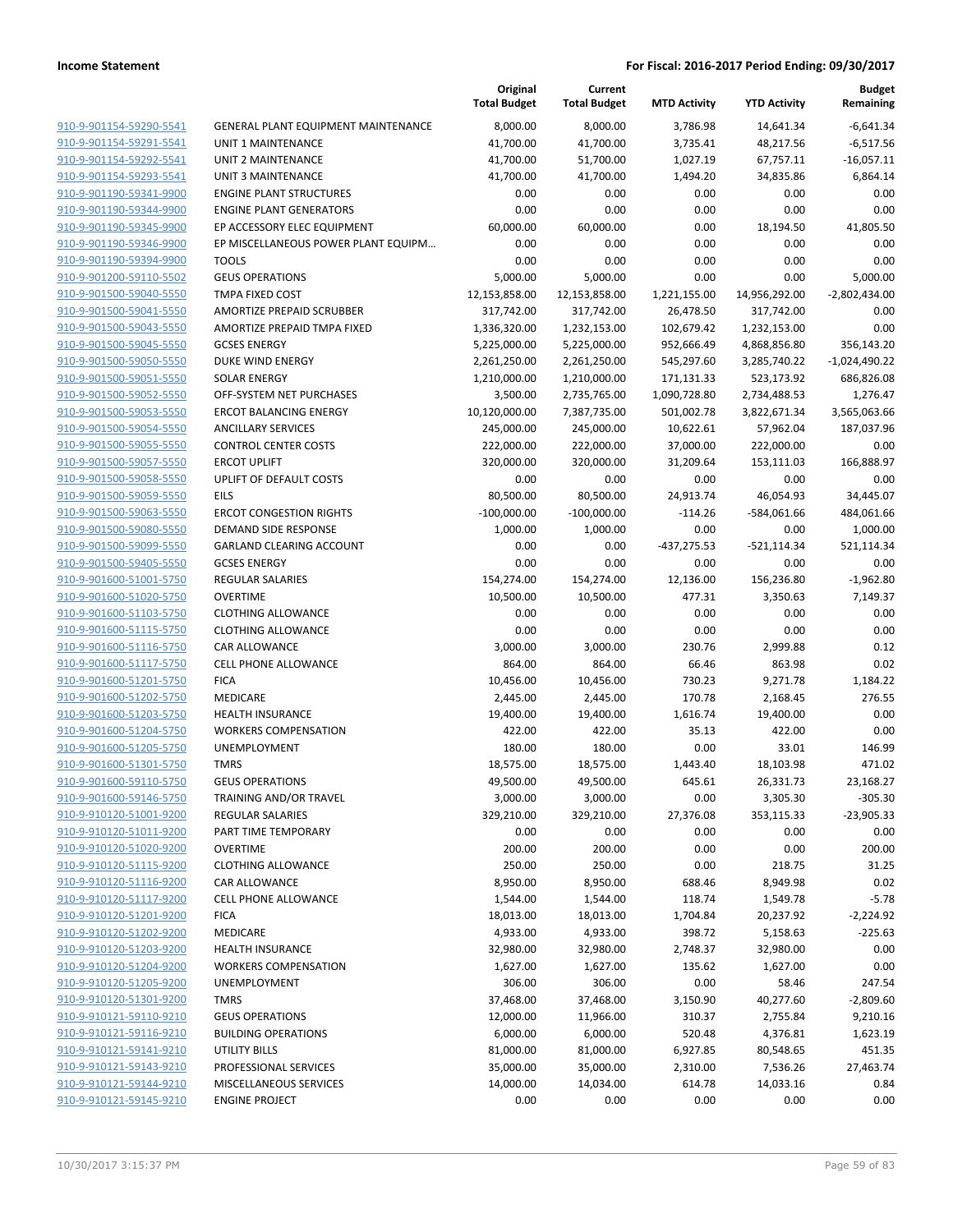|                                                    |                                                           | Original<br><b>Total Budget</b> | Current<br><b>Total Budget</b> | <b>MTD Activity</b> | <b>YTD Activity</b>   | <b>Budget</b><br>Remaining |
|----------------------------------------------------|-----------------------------------------------------------|---------------------------------|--------------------------------|---------------------|-----------------------|----------------------------|
| 910-9-910121-59193-9210                            | <b>GEUS INTERNET SERVICE</b>                              | 38,000.00                       | 38,000.00                      | 0.00                | 38.000.00             | 0.00                       |
| 910-9-910121-59198-9210                            | <b>COLOCATION CHARGES</b>                                 | 9,979.00                        | 9,979.00                       | 0.00                | 9,979.00              | 0.00                       |
| 910-9-910132-59110-9302                            | <b>GEUS OPERATIONS</b>                                    | 11,000.00                       | 11,000.00                      | 1,837.20            | 8,666.62              | 2,333.38                   |
| 910-9-910132-59142-9302                            | <b>MEMBERSHIP FEES</b>                                    | 56,000.00                       | 56,000.00                      | 0.00                | 54,470.48             | 1,529.52                   |
| 910-9-910132-59146-9302                            | TRAINING AND/OR TRAVEL                                    | 5,000.00                        | 5,000.00                       | 0.00                | 2,040.28              | 2,959.72                   |
| 910-9-910135-59200-9350                            | LANDSCAPING MAINTENANCE                                   | 18,500.00                       | 18,500.00                      | 2,081.38            | 12,587.57             | 5,912.43                   |
| 910-9-910135-59201-9350                            | <b>BUILDING MAINTENANCE</b>                               | 35,700.00                       | 35,700.00                      | 2,820.69            | 23,151.65             | 12,548.35                  |
| 910-9-910135-59205-9350                            | <b>EQUIPMENT MAINTENANCE</b>                              | 1,000.00                        | 1,000.00                       | 0.00                | 1,007.98              | $-7.98$                    |
| 910-9-910190-59389-9900                            | LAND                                                      | 0.00                            | 0.00                           | 0.00                | 0.00                  | 0.00                       |
| 910-9-910190-59390-9900                            | <b>STRUCTURES &amp; IMPROVEMENTS</b>                      | 10,000.00                       | 10,000.00                      | 0.00                | 0.00                  | 10,000.00                  |
| 910-9-910190-59391-9900                            | <b>FURNITURE &amp; OFFICE EQUIPMENT</b>                   | 0.00                            | 0.00                           | 0.00                | 0.00                  | 0.00                       |
| 910-9-910190-59392-9900                            | <b>TRANSPORTATION EQUIPMENT</b>                           | 0.00                            | 0.00                           | 0.00                | 0.00                  | 0.00                       |
| 910-9-910190-59398-9900                            | MISCELLANEOUS EQUIPMENT                                   | 0.00                            | 0.00                           | 0.00                | 0.00                  | 0.00                       |
| 910-9-911120-51001-9201                            | <b>REGULAR SALARIES</b>                                   | 346,058.00                      | 346,058.00                     | 26,732.61           | 340,567.28            | 5,490.72                   |
| 910-9-911120-51011-9201                            | PART TIME TEMPORARY                                       | 0.00                            | 0.00                           | 0.00                | 0.00                  | 0.00                       |
| 910-9-911120-51020-9201                            | <b>OVERTIME</b>                                           | 750.00                          | 750.00                         | 352.72              | 840.21                | $-90.21$                   |
| 910-9-911120-51115-9201                            | <b>CLOTHING ALLOWANCE</b>                                 | 400.00                          | 400.00                         | 0.00                | 367.95                | 32.05                      |
| 910-9-911120-51117-9201                            | <b>CELL PHONE ALLOWANCE</b>                               | 1,639.00                        | 1,639.00                       | 93.77               | 1,141.18              | 497.82                     |
| 910-9-911120-51201-9201                            | <b>FICA</b>                                               | 21,629.00                       | 21,629.00                      | 1,602.91            | 20,262.51             | 1,366.49                   |
| 910-9-911120-51202-9201                            | <b>MEDICARE</b>                                           | 5,058.00                        | 5,058.00                       | 374.88              | 4,738.85              | 319.15                     |
| 910-9-911120-51203-9201                            | <b>HEALTH INSURANCE</b>                                   | 61,110.00                       | 61,110.00                      | 5,092.50            | 61,110.00             | 0.00                       |
| 910-9-911120-51204-9201                            | <b>WORKERS COMPENSATION</b>                               | 3,970.00                        | 3,970.00                       | 330.87              | 3,970.00              | 0.00                       |
| 910-9-911120-51205-9201                            | UNEMPLOYMENT                                              | 567.00                          | 567.00                         | 0.00                | 97.08                 | 469.92                     |
| 910-9-911120-51301-9201                            | <b>TMRS</b>                                               | 38,425.00                       | 38,425.00                      | 3,038.62            | 37,955.89             | 469.11                     |
| 910-9-911120-51401-9201                            | <b>CONTRA - SALARIES</b>                                  | 0.00                            | 0.00                           | 0.00                | 0.00                  | 0.00                       |
| 910-9-911121-59110-9211                            | <b>GEUS OPERATIONS</b>                                    | 36,800.00                       | 36,800.00                      | 1,511.97            | 32,531.15             | 4,268.85                   |
| 910-9-911121-59111-9211                            | MISCELLANEOUS OFFICE EXPENSES                             | 0.00                            | 0.00                           | $-229.42$           | 402.83                | $-402.83$                  |
| 910-9-911121-59117-9211                            | TO OUTSIDE ENTITIES                                       | 0.00                            | 0.00                           | $-58.14$            | $-58.14$              | 58.14                      |
| 910-9-911121-59187-9211<br>910-9-911135-59205-9351 | <b>EMPLOYEE RELATIONS</b><br><b>EQUIPMENT MAINTENANCE</b> | 20,000.00<br>8,450.00           | 20,000.00<br>8,450.00          | 634.42<br>0.00      | 18,813.38<br>3,920.71 | 1,186.62<br>4,529.29       |
| 910-9-911190-59391-9900                            | <b>FURNITURE &amp; OFFICE EQUIPMENT</b>                   | 0.00                            | 0.00                           | 0.00                | 0.00                  | 0.00                       |
| 910-9-911190-59393-9900                            | <b>WAREHOUSE EQUIPMENT</b>                                | 0.00                            | 0.00                           | 0.00                | 0.00                  | 0.00                       |
| 910-9-913101-51001-9301                            | <b>REGULAR SALARIES</b>                                   | 194,126.00                      | 194,126.00                     | 15,272.00           | 194,603.25            | $-477.25$                  |
| 910-9-913101-51010-9301                            | PART TIME REGULAR                                         | 0.00                            | 0.00                           | 0.00                | 0.00                  | 0.00                       |
| 910-9-913101-51011-9301                            | PART TIME SEASONAL                                        | 0.00                            | 0.00                           | 0.00                | 0.00                  | 0.00                       |
| 910-9-913101-51020-9301                            | <b>OVERTIME</b>                                           | 0.00                            | 0.00                           | 0.00                | 0.00                  | 0.00                       |
| 910-9-913101-51115-9301                            | <b>CLOTHING ALLOWANCE</b>                                 | 400.00                          | 400.00                         | 0.00                | 0.00                  | 400.00                     |
| 910-9-913101-51117-9301                            | CELL PHONE ALLOWANCE                                      | 1,272.00                        | 1,272.00                       | 97.84               | 1,271.92              | 0.08                       |
| 910-9-913101-51201-9301                            | <b>FICA</b>                                               | 12,140.00                       | 12,140.00                      | 890.86              | 11,395.68             | 744.32                     |
| 910-9-913101-51202-9301                            | MEDICARE                                                  | 2,839.00                        | 2,839.00                       | 208.34              | 2,665.08              | 173.92                     |
| 910-9-913101-51203-9301                            | <b>HEALTH INSURANCE</b>                                   | 29,100.00                       | 29,100.00                      | 2,425.00            | 29,100.00             | 0.00                       |
| 910-9-913101-51204-9301                            | <b>WORKERS COMPENSATION</b>                               | 531.00                          | 531.00                         | 44.25               | 531.00                | 0.00                       |
| 910-9-913101-51205-9301                            | <b>UNEMPLOYMENT</b>                                       | 270.00                          | 270.00                         | 0.00                | 46.55                 | 223.45                     |
| 910-9-913101-51301-9301                            | <b>TMRS</b>                                               | 21,567.00                       | 21,567.00                      | 1,718.34            | 21,686.65             | $-119.65$                  |
| 910-9-913101-59110-9301                            | <b>GEUS OPERATIONS</b>                                    | 33,200.00                       | 21,923.00                      | 1,338.98            | 16,379.03             | 5,543.97                   |
| 910-9-913101-59112-9301                            | SAFETY                                                    | 1,500.00                        | 1,500.00                       | 198.87              | 198.87                | 1,301.13                   |
| 910-9-913101-59131-9301                            | NON-BAD DEBT WRITE OFFS                                   | 4,000.00                        | 4,000.00                       | 0.00                | 2,980.96              | 1,019.04                   |
| 910-9-913101-59160-9301                            | ADVERTISING                                               | 34,500.00                       | 34,500.00                      | 1,814.81            | 24,608.15             | 9,891.85                   |
| 910-9-913101-59164-9301                            | <b>CONSUMER INFORMATION</b>                               | 6,000.00                        | 6,000.00                       | 0.00                | 0.00                  | 6,000.00                   |
| 910-9-913101-59167-9301                            | <b>ENERGY EFFICIENCY OPERATIONS</b>                       | 15,000.00                       | 15,000.00                      | 2,124.00            | 7,090.26              | 7,909.74                   |
| 910-9-913101-59168-9301                            | <b>AUDIT/SURGE PROTECTION</b>                             | 0.00                            | 0.00                           | 0.00                | 0.00                  | 0.00                       |
| 910-9-913101-59180-9301                            | APPLIANCE REBATE PROGRAM                                  | 0.00                            | 0.00                           | 0.00                | 0.00                  | 0.00                       |
| 910-9-913101-59195-9301                            | PUBLIC SERVICE BY GEUS C/I                                | 15,000.00                       | 15,000.00                      | 0.00                | 15,000.00             | 0.00                       |
| 910-9-913102-51001-9020                            | <b>REGULAR SALARIES</b>                                   | 283,650.00                      | 283,650.00                     | 22,006.73           | 284,421.26            | $-771.26$                  |
| 910-9-913102-51020-9020                            | <b>OVERTIME</b>                                           | 20,500.00                       | 20,500.00                      | 1,500.90            | 20,220.73             | 279.27                     |
| 910-9-913102-51102-9020                            | <b>BILINGUAL PAY</b>                                      | 0.00                            | 0.00                           | 0.00                | 0.00                  | 0.00                       |
| 910-9-913102-51103-9020                            | <b>CLOTHING ALLOWANCE</b>                                 | 0.00                            | 0.00                           | 0.00                | 0.00                  | 0.00                       |
| 910-9-913102-51115-9020                            | <b>CLOTHING ALLOWANCE</b>                                 | 3,100.00                        | 3,100.00                       | 0.00                | 3,774.72              | $-674.72$                  |
| 910-9-913102-51117-9020                            | <b>CELL PHONE ALLOWANCE</b>                               | 0.00                            | 0.00                           | 99.66               | 498.30                | $-498.30$                  |
|                                                    |                                                           |                                 |                                |                     |                       |                            |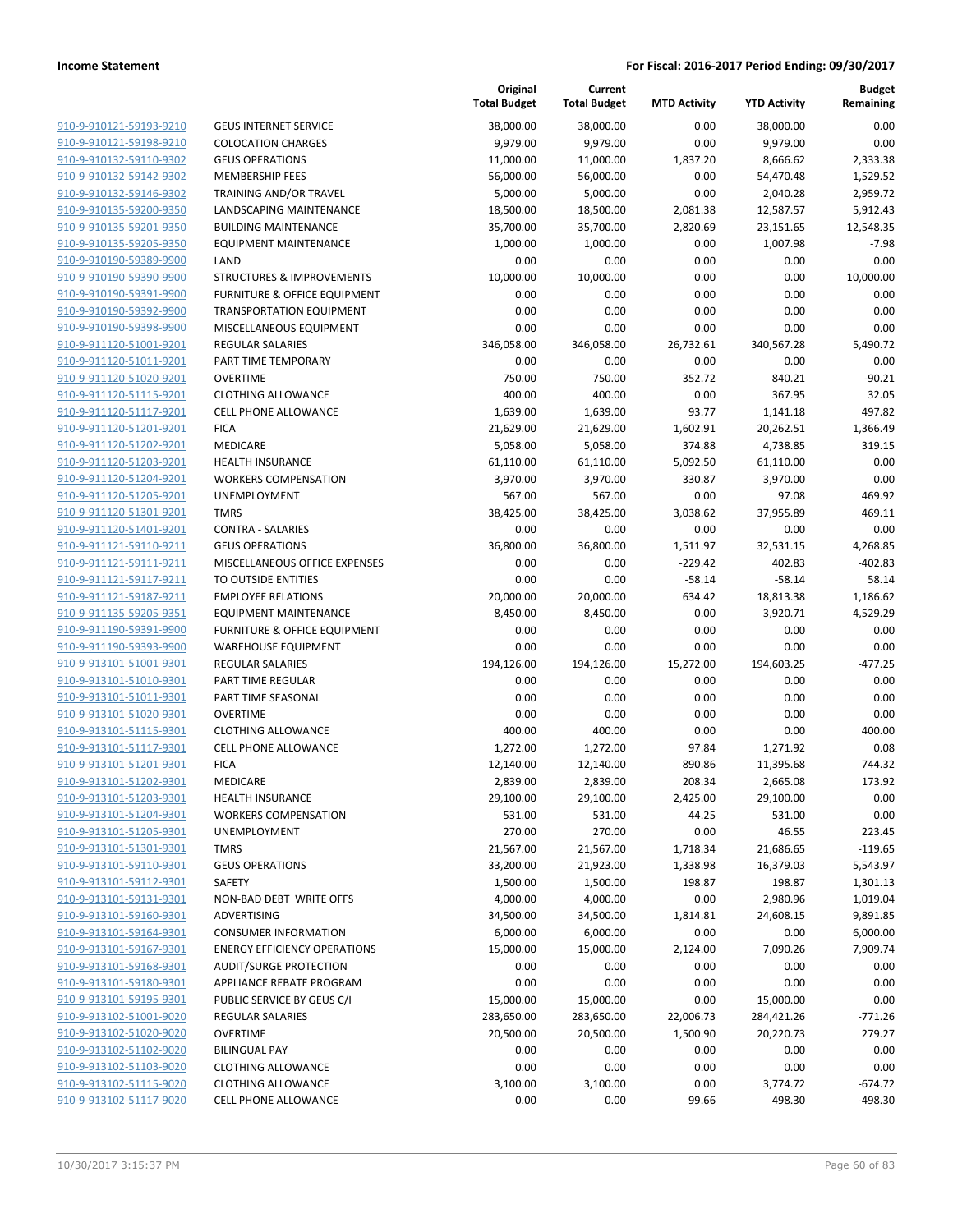|                                                    |                                                        | Original<br><b>Total Budget</b> | Current<br><b>Total Budget</b> | <b>MTD Activity</b> | <b>YTD Activity</b> | <b>Budget</b><br>Remaining |
|----------------------------------------------------|--------------------------------------------------------|---------------------------------|--------------------------------|---------------------|---------------------|----------------------------|
| 910-9-913102-51201-9020                            | <b>FICA</b>                                            | 19,049.00                       | 19,049.00                      | 1,355.08            | 18,500.86           | 548.14                     |
| 910-9-913102-51202-9020                            | MEDICARE                                               | 4,455.00                        | 4,455.00                       | 316.91              | 4,326.81            | 128.19                     |
| 910-9-913102-51203-9020                            | <b>HEALTH INSURANCE</b>                                | 77,600.00                       | 77,600.00                      | 6,466.63            | 77,600.00           | 0.00                       |
| 910-9-913102-51204-9020                            | <b>WORKERS COMPENSATION</b>                            | 3,722.00                        | 3,722.00                       | 310.13              | 3,722.00            | 0.00                       |
| 910-9-913102-51205-9020                            | UNEMPLOYMENT                                           | 720.00                          | 720.00                         | 1.44                | 134.88              | 585.12                     |
| 910-9-913102-51301-9020                            | <b>TMRS</b>                                            | 33,844.00                       | 33,844.00                      | 2,639.30            | 35,409.94           | $-1,565.94$                |
| 910-9-913102-51401-9020                            | <b>CONTRA - SALARIES</b>                               | 0.00                            | 0.00                           | 0.00                | 0.00                | 0.00                       |
| 910-9-913102-59110-9020                            | <b>GEUS OPERATIONS</b>                                 | 39,150.00                       | 39,150.00                      | 3,982.34            | 35,354.75           | 3,795.25                   |
| 910-9-913102-59169-9020                            | PRE PAID METER COSTS                                   | 13,850.00                       | 13,850.00                      | 226.58              | 12,833.80           | 1,016.20                   |
| 910-9-913102-59196-4350                            | <b>AMPY Losses</b>                                     | 0.00                            | 0.00                           | 0.00                | 0.00                | 0.00                       |
| 910-9-913130-51001-9030                            | <b>REGULAR SALARIES</b>                                | 235,414.00                      | 235,414.00                     | 19,839.00           | 263,623.77          | $-28,209.77$               |
| 910-9-913130-51003-9030                            | <b>CLOTHING ALLOWANCE</b>                              | 0.00                            | 0.00                           | 0.00                | 0.00                | 0.00                       |
| 910-9-913130-51010-9030                            | PART TIME REGULAR                                      | 28,881.00                       | 28,881.00                      | 0.00                | 0.00                | 28,881.00                  |
| 910-9-913130-51011-9030                            | PART TIME TEMPORARY                                    | 0.00                            | 0.00                           | 0.00                | 0.00                | 0.00                       |
| 910-9-913130-51020-9030                            | <b>OVERTIME</b>                                        | 3,200.00                        | 3,200.00                       | 87.26               | 1,077.04            | 2,122.96                   |
| 910-9-913130-51102-9030                            | <b>BILINGUAL PAY</b>                                   | 3,400.00                        | 3,400.00                       | 276.96              | 3,600.48            | $-200.48$                  |
| 910-9-913130-51115-9030                            | <b>CLOTHING ALLOWANCE</b>                              | 0.00                            | 0.00                           | 0.00                | 0.00                | 0.00                       |
| 910-9-913130-51201-9030                            | <b>FICA</b>                                            | 16,796.00                       | 16,796.00                      | 1,193.13            | 15,841.55           | 954.45                     |
| 910-9-913130-51202-9030                            | MEDICARE                                               | 3,929.00                        | 3,929.00                       | 279.04              | 3,704.89            | 224.11                     |
| 910-9-913130-51203-9030                            | <b>HEALTH INSURANCE</b>                                | 67,900.00                       | 67,900.00                      | 5,658.37            | 67,900.00           | 0.00                       |
| 910-9-913130-51204-9030                            | <b>WORKERS COMPENSATION</b>                            | 644.00                          | 644.00                         | 53.63               | 644.00              | 0.00                       |
| 910-9-913130-51205-9030                            | <b>UNEMPLOYMENT</b>                                    | 630.00                          | 630.00                         | 0.00                | 122.10              | 507.90                     |
| 910-9-913130-51301-9030                            | <b>TMRS</b>                                            | 26,658.00                       | 26,658.00                      | 2,258.70            | 29,704.21           | $-3,046.21$                |
| 910-9-913130-59110-9030                            | <b>GEUS OPERATIONS</b>                                 | 39,500.00                       | 27,702.00                      | 3,117.02            | 22,646.21           | 5,055.79                   |
| 910-9-913130-59166-9030                            | LOW INCOME ASSISTANCE                                  | 15,000.00                       | 15,000.00                      | 4,550.00            | 14,825.00           | 175.00                     |
| 910-9-913131-51001-9031                            | REGULAR SALARIES                                       | 42,307.00                       | 42,307.00                      | 3,336.00            | 42,360.00           | $-53.00$                   |
| 910-9-913131-51020-9031                            | <b>OVERTIME</b>                                        | 500.00                          | 500.00                         | 0.00                | 7.70                | 492.30                     |
| 910-9-913131-51102-9031<br>910-9-913131-51103-9031 | <b>BILINGUAL PAY</b>                                   | 600.00<br>0.00                  | 600.00                         | 46.14               | 599.82              | 0.18<br>0.00               |
| 910-9-913131-51115-9031                            | <b>CLOTHING ALLOWANCE</b><br><b>CLOTHING ALLOWANCE</b> | 0.00                            | 0.00<br>0.00                   | 0.00<br>0.00        | 0.00<br>0.00        | 0.00                       |
| 910-9-913131-51201-9031                            | <b>FICA</b>                                            | 2,691.00                        | 2,691.00                       | 209.70              | 2,664.00            | 27.00                      |
| 910-9-913131-51202-9031                            | MEDICARE                                               | 629.00                          | 629.00                         | 49.04               | 622.94              | 6.06                       |
| 910-9-913131-51203-9031                            | <b>HEALTH INSURANCE</b>                                | 9,700.00                        | 9,700.00                       | 808.37              | 9,700.00            | 0.00                       |
| 910-9-913131-51204-9031                            | <b>WORKERS COMPENSATION</b>                            | 116.00                          | 116.00                         | 9.63                | 116.00              | 0.00                       |
| 910-9-913131-51205-9031                            | <b>UNEMPLOYMENT</b>                                    | 90.00                           | 90.00                          | 0.00                | 15.16               | 74.84                      |
| 910-9-913131-51301-9031                            | <b>TMRS</b>                                            | 4,781.00                        | 4,781.00                       | 378.12              | 4,757.03            | 23.97                      |
| 910-9-913131-59110-9031                            | <b>GEUS OPERATIONS</b>                                 | 11,200.00                       | 22,477.00                      | 4,184.80            | 19,046.57           | 3,430.43                   |
| 910-9-913134-51001-9034                            | <b>REGULAR SALARIES</b>                                | 127,691.00                      | 127,691.00                     | 7,220.53            | 112,859.67          | 14,831.33                  |
| 910-9-913134-51020-9034                            | <b>OVERTIME</b>                                        | 700.00                          | 700.00                         | 790.79              | 819.63              | $-119.63$                  |
| 910-9-913134-51102-9034                            | <b>BILINGUAL PAY</b>                                   | 0.00                            | 0.00                           | 0.00                | 0.00                | 0.00                       |
| 910-9-913134-51103-9034                            | <b>CLOTHING ALLOWANCE</b>                              | 0.00                            | 0.00                           | 0.00                | 0.00                | 0.00                       |
| 910-9-913134-51115-9034                            | <b>CLOTHING ALLOWANCE</b>                              | 0.00                            | 0.00                           | 0.00                | 0.00                | 0.00                       |
| 910-9-913134-51201-9034                            | <b>FICA</b>                                            | 7,960.00                        | 7,960.00                       | 442.14              | 6,604.94            | 1,355.06                   |
| 910-9-913134-51202-9034                            | MEDICARE                                               | 1,862.00                        | 1,862.00                       | 103.40              | 1,544.68            | 317.32                     |
| 910-9-913134-51203-9034                            | <b>HEALTH INSURANCE</b>                                | 29,100.00                       | 29,100.00                      | 2,425.00            | 29,100.00           | 0.00                       |
| 910-9-913134-51204-9034                            | <b>WORKERS COMPENSATION</b>                            | 349.00                          | 349.00                         | 29.12               | 349.00              | 0.00                       |
| 910-9-913134-51205-9034                            | <b>UNEMPLOYMENT</b>                                    | 270.00                          | 270.00                         | 0.00                | 49.20               | 220.80                     |
| 910-9-913134-51301-9034                            | <b>TMRS</b>                                            | 14,142.00                       | 14,142.00                      | 895.66              | 12,776.32           | 1,365.68                   |
| 910-9-913134-51401-9034                            | <b>CONTRA - SALARIES</b>                               | 0.00                            | 0.00                           | 0.00                | 0.00                | 0.00                       |
| 910-9-913134-59110-9034                            | <b>GEUS OPERATIONS</b>                                 | 97,395.00                       | 97,395.00                      | 17,149.20           | 95,369.96           | 2,025.04                   |
| 910-9-913135-51001-9035                            | REGULAR SALARIES                                       | 144,560.00                      | 144,560.00                     | 10,434.05           | 139,947.10          | 4,612.90                   |
| 910-9-913135-51010-9035                            | PART TIME REGULAR                                      | 0.00                            | 0.00                           | 0.00                | 0.00                | 0.00                       |
| 910-9-913135-51020-9035                            | <b>OVERTIME</b>                                        | 2,100.00                        | 2,100.00                       | 569.38              | 3,255.38            | $-1,155.38$                |
| 910-9-913135-51102-9035                            | <b>BILINGUAL PAY</b>                                   | 500.00                          | 500.00                         | 46.16               | 600.08              | $-100.08$                  |
| 910-9-913135-51103-9035                            | <b>CLOTHING ALLOWANCE</b>                              | 0.00                            | 0.00                           | 0.00                | 0.00                | 0.00                       |
| 910-9-913135-51115-9035                            | <b>CLOTHING ALLOWANCE</b>                              | 0.00                            | 0.00                           | 0.00                | 0.00                | 0.00                       |
| 910-9-913135-51201-9035                            | <b>FICA</b>                                            | 9,124.00                        | 9,124.00                       | 623.96              | 8,197.37            | 926.63                     |
| 910-9-913135-51202-9035                            | MEDICARE                                               | 2,134.00                        | 2,134.00                       | 145.92              | 1,917.12            | 216.88                     |
| 910-9-913135-51203-9035                            | <b>HEALTH INSURANCE</b>                                | 38,800.00                       | 38,800.00                      | 3,233.37            | 38,800.00           | 0.00                       |
|                                                    |                                                        |                                 |                                |                     |                     |                            |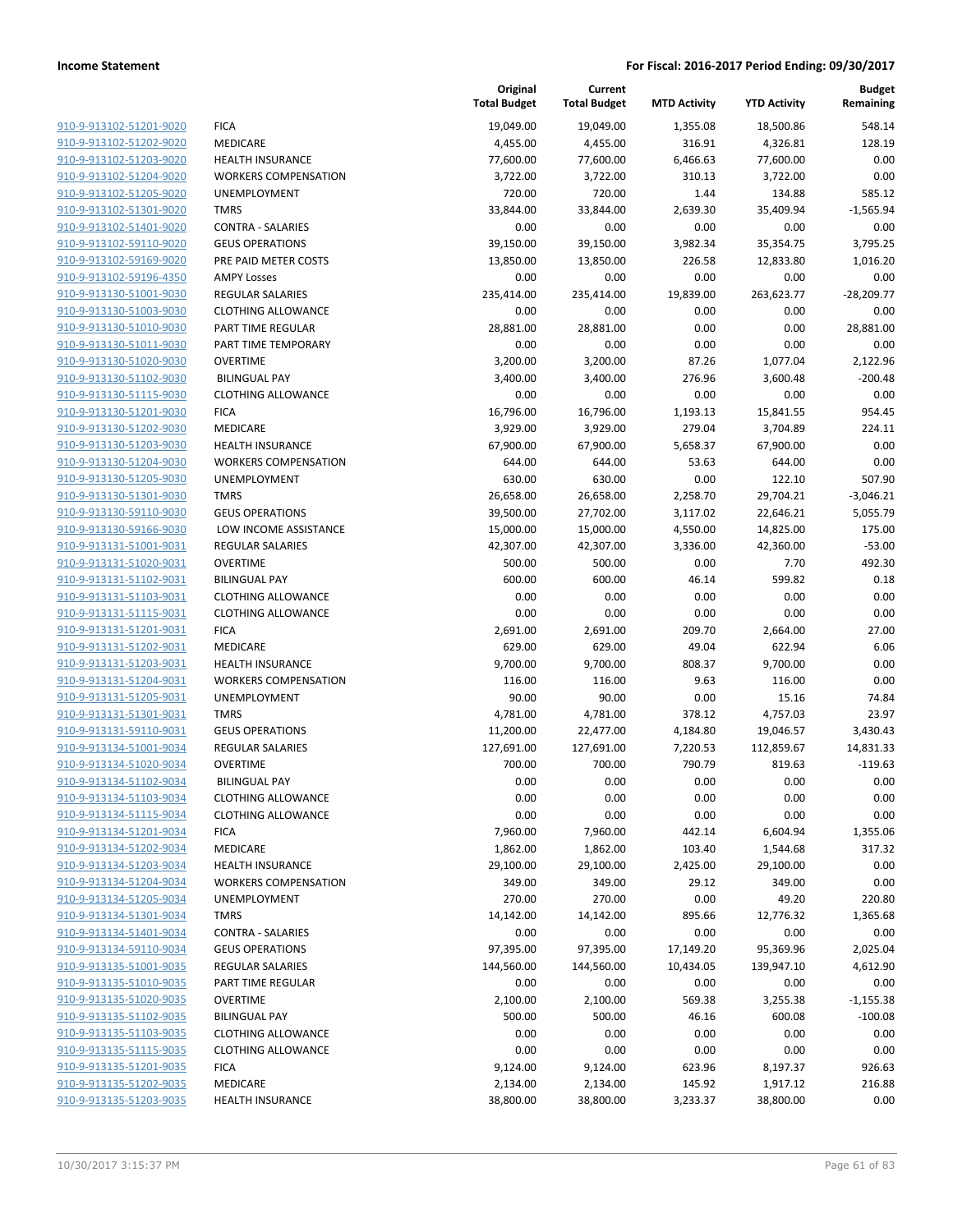| 910-9-913135-51204-9035                                   |
|-----------------------------------------------------------|
| 910-9-913135-51205-9035                                   |
| 910-9-913135-51301-9035                                   |
| <u>910-9-913135-51401-9035</u>                            |
| 910-9-913135-59110-9034                                   |
| 910-9-913135-59110-9035                                   |
| 910-9-913135-59170-9035                                   |
| <u>910-9-913135-59171-9035</u>                            |
| <u>910-9-913135-59172-9035</u>                            |
| 910-9-913135-59173-9035                                   |
| 910-9-913135-59174-9035                                   |
| 910-9-913135-59175-9035                                   |
| <u>910-9-913135-59179-9035</u>                            |
| 910-9-913136-51001-9036                                   |
| 910-9-913136-51020-9036                                   |
| 910-9-913136-51103-9036                                   |
| 910-9-913136-51115-9036                                   |
| <u>910-9-913136-51201-9036</u>                            |
| <u>910-9-913136-51202-9036</u>                            |
| 910-9-913136-51203-9036                                   |
| 910-9-913136-51204-9036                                   |
| 910-9-913136-51205-9036                                   |
| <u>910-9-913136-51301-9036</u>                            |
| <u>910-9-913136-59110-9036</u>                            |
| 910-9-913136-59141-9036                                   |
| 910-9-913139-59780-9240                                   |
| 910-9-913139-59781-9250                                   |
| <u>910-9-913139-59902-9301</u>                            |
| 910-9-913139-59904-9301                                   |
| 910-9-913139-59911-9999                                   |
| 910-9-913139-59926-9301                                   |
| 910-9-913139-59927-9301                                   |
| <u>910-9-913139-59928-9301</u>                            |
| 910-9-913139-59929-9301                                   |
| 910-9-913159-59200-9353                                   |
| 910-9-913159-59201-9353                                   |
| 910-9-913159-59205-9353                                   |
| <u>910-9-913159-59269-9353</u>                            |
| 910-9-913159-59395-9353                                   |
| 910-9-913159-59914-9301                                   |
| 910-9-913159-59915-9301                                   |
| 910-9-913159-59928-9301                                   |
| 910-9-913190-59390-9301                                   |
| 910-9-913190-59390-9900                                   |
| 910-9-913190-59391-9301                                   |
| 910-9-913190-59391-9900                                   |
| 910-9-913190-59392-9301                                   |
| 910-9-913190-59392-9900                                   |
| <u>910-9-913190-59395-9900</u>                            |
| 910-9-930000-59060-5650                                   |
| 910-9-930000-59110-5600                                   |
| 910-9-930161-51001-5610                                   |
| 910-9-930161-51008-5610                                   |
| <u>910-9-930161-51011-5610</u><br>910-9-930161-51020-5610 |
| 910-9-930161-51103-5610                                   |
| 910-9-930161-51104-5610                                   |
| 910-9-930161-51115-5610                                   |
| 910-9-930161-51116-5610                                   |
|                                                           |

|                         |                                           | Original<br><b>Total Budget</b> | Current<br><b>Total Budget</b> | <b>MTD Activity</b> | <b>YTD Activity</b> | <b>Budget</b><br>Remaining |
|-------------------------|-------------------------------------------|---------------------------------|--------------------------------|---------------------|---------------------|----------------------------|
| 910-9-913135-51204-9035 | <b>WORKERS COMPENSATION</b>               | 396.00                          | 396.00                         | 33.00               | 396.00              | 0.00                       |
| 910-9-913135-51205-9035 | UNEMPLOYMENT                              | 360.00                          | 360.00                         | 2.75                | 63.91               | 296.09                     |
| 910-9-913135-51301-9035 | <b>TMRS</b>                               | 16,209.00                       | 16,209.00                      | 1,235.34            | 15,956.47           | 252.53                     |
| 910-9-913135-51401-9035 | <b>CONTRA - SALARIES</b>                  | 0.00                            | 0.00                           | $-1,058.36$         | $-1,058.36$         | 1,058.36                   |
| 910-9-913135-59110-9034 | <b>GEUS OPERATIONS</b>                    | 0.00                            | 0.00                           | 0.00                | 0.00                | 0.00                       |
| 910-9-913135-59110-9035 | <b>GEUS OPERATIONS</b>                    | 30,700.00                       | 30,700.00                      | 2,606.34            | 28,889.90           | 1,810.10                   |
| 910-9-913135-59170-9035 | <b>CREDIT CARD FEES</b>                   | 72,000.00                       | 83,798.00                      | 8,174.82            | 84,800.64           | $-1,002.64$                |
| 910-9-913135-59171-9035 | <b>LOCKBOX FEES</b>                       | 0.00                            | 0.00                           | 0.00                | 0.00                | 0.00                       |
| 910-9-913135-59172-9035 | LOCKBOX OVER/SHORT                        | 500.00                          | 500.00                         | 0.00                | 0.00                | 500.00                     |
| 910-9-913135-59173-9035 | <b>ONLINE PAYMENT OVER/SHORT</b>          | 500.00                          | 500.00                         | 0.00                | 0.00                | 500.00                     |
| 910-9-913135-59174-9035 | <b>BANK RECS OVER/SHORT</b>               | 100.00                          | 100.00                         | 0.00                | $-841.36$           | 941.36                     |
| 910-9-913135-59175-9035 | <b>CASHIERS OVER/SHORT</b>                | 500.00                          | 500.00                         | 50.76               | 20.47               | 479.53                     |
| 910-9-913135-59179-9035 | <b>AMPY OVER/SHORT</b>                    | 100.00                          | 100.00                         | 0.00                | 0.00                | 100.00                     |
| 910-9-913136-51001-9036 | <b>REGULAR SALARIES</b>                   | 30,243.00                       | 30,243.00                      | 2,332.80            | 30,096.20           | 146.80                     |
| 910-9-913136-51020-9036 | <b>OVERTIME</b>                           | 100.00                          | 100.00                         | 0.00                | 231.30              | $-131.30$                  |
| 910-9-913136-51103-9036 | <b>CLOTHING ALLOWANCE</b>                 | 0.00                            | 0.00                           | 0.00                | 0.00                | 0.00                       |
| 910-9-913136-51115-9036 | <b>CLOTHING ALLOWANCE</b>                 | 250.00                          | 250.00                         | 0.00                | 214.11              | 35.89                      |
| 910-9-913136-51201-9036 | <b>FICA</b>                               | 1,897.00                        | 1,897.00                       | 122.16              | 1,619.15            | 277.85                     |
| 910-9-913136-51202-9036 | <b>MEDICARE</b>                           | 444.00                          | 444.00                         | 28.58               | 378.75              | 65.25                      |
| 910-9-913136-51203-9036 | <b>HEALTH INSURANCE</b>                   | 9,700.00                        | 9,700.00                       | 808.37              | 9,700.00            | 0.00                       |
| 910-9-913136-51204-9036 | <b>WORKERS COMPENSATION</b>               | 1,015.00                        | 1,015.00                       | 84.62               | 1,015.00            | 0.00                       |
| 910-9-913136-51205-9036 | UNEMPLOYMENT                              | 90.00                           | 90.00                          | 0.00                | 12.88               | 77.12                      |
| 910-9-913136-51301-9036 | <b>TMRS</b>                               | 3,370.00                        | 3,370.00                       | 260.80              | 3,372.23            | $-2.23$                    |
| 910-9-913136-59110-9036 | <b>GEUS OPERATIONS</b>                    | 22,000.00                       | 20,000.00                      | 2,769.83            | 10,822.38           | 9,177.62                   |
| 910-9-913136-59141-9036 | <b>UTILITY BILLS</b>                      | 53,000.00                       | 53,000.00                      | 2,221.58            | 40,860.84           | 12,139.16                  |
| 910-9-913139-59780-9240 | PROPERTY INSURANCE                        | 12,400.00                       | 8,825.00                       | 0.00                | 8,823.73            | 1.27                       |
| 910-9-913139-59781-9250 | <b>LIABILITY INSURANCE</b>                | 7,700.00                        | 3,305.00                       | 0.00                | 3,302.57            | 2.43                       |
| 910-9-913139-59902-9301 | XFER to COG - ADMIN EXPENSES              | 86,942.00                       | 90,387.00                      | 7,531.37            | 90,387.00           | 0.00                       |
| 910-9-913139-59904-9301 | XFER TO COG - POLICE                      | 0.00                            | 0.00                           | 0.00                | 0.00                | 0.00                       |
| 910-9-913139-59911-9999 | XFER TO GEUS 911 - SAVINGS                | 0.00                            | 0.00                           | 0.00                | 0.00                | 0.00                       |
| 910-9-913139-59926-9301 | XFER to COG - GARAGE                      | 7,949.00                        | 8,026.00                       | 669.75              | 8,026.00            | 0.00                       |
| 910-9-913139-59927-9301 | XFER to COG - INSURANCE                   | 6,461.00                        | 5,997.00                       | 500.63              | 5,997.00            | 0.00                       |
| 910-9-913139-59928-9301 | XFER to COG - IT                          | 125,282.00                      | 136,407.00                     | 11,367.25           | 136,407.00          | 0.00                       |
| 910-9-913139-59929-9301 | XFER TO COG - CITY HALL                   | 0.00                            | 0.00                           | 0.00                | 0.00                | 0.00                       |
| 910-9-913159-59200-9353 | LANDSCAPING MAINTENANCE                   | 3,000.00                        | 3,000.00                       | 430.00              | 2,370.02            | 629.98                     |
| 910-9-913159-59201-9353 | <b>BUILDINGS MAINTNANCE</b>               | 23,000.00                       | 25,000.00                      | 920.00              | 22,686.42           | 2,313.58                   |
| 910-9-913159-59205-9353 | <b>EQUIPMENT MAINTENANCE</b>              | 37,000.00                       | 37,000.00                      | 811.73              | 29,312.56           | 7,687.44                   |
| 910-9-913159-59269-9353 | PREPAID METERS MAINTENANCE                | 0.00                            | 0.00                           | 0.00                | 0.00                | 0.00                       |
| 910-9-913159-59395-9353 | <b>LABORATORY EQUIPMENT</b>               | 0.00                            | 0.00                           | 0.00                | 0.00                | 0.00                       |
| 910-9-913159-59914-9301 | <b>GENERAL FUND / GENERAL FUND/POLICE</b> | 0.00                            | 0.00                           | 0.00                | 0.00                | 0.00                       |
| 910-9-913159-59915-9301 | INSURANCE/CITY HALL RENT                  | 0.00                            | 0.00                           | 0.00                | 0.00                | 0.00                       |
| 910-9-913159-59928-9301 | <b>MIS</b>                                | 0.00                            | 0.00                           | 0.00                | 0.00                | 0.00                       |
| 910-9-913190-59390-9301 | <b>STRUCTURES &amp; IMPROVEMENTS</b>      | 0.00                            | 0.00                           | 0.00                | 0.00                | 0.00                       |
| 910-9-913190-59390-9900 | <b>STRUCTURES &amp; IMPROVEMENTS</b>      | 0.00                            | 0.00                           | 0.00                | 0.00                | 0.00                       |
| 910-9-913190-59391-9301 | FURNITURE & OFFICE EQUIPMENT              | 0.00                            | 0.00                           | 0.00                | 0.00                | 0.00                       |
| 910-9-913190-59391-9900 | FURNITURE & OFFICE EQUIPMENT              | 8,000.00                        | 8,000.00                       | 0.00                | 0.00                | 8,000.00                   |
| 910-9-913190-59392-9301 | <b>TRANSPORTATION EQUIPMENT</b>           | 0.00                            | 0.00                           | 0.00                | 0.00                | 0.00                       |
| 910-9-913190-59392-9900 | <b>TRANSPORTATION EQUIPMENT</b>           | 40,000.00                       | 40,000.00                      | 0.00                | 39,838.00           | 162.00                     |
| 910-9-913190-59395-9900 | LABORATORY EQUIPMENT                      | 0.00                            | 0.00                           | 0.00                | 0.00                | 0.00                       |
| 910-9-930000-59060-5650 | <b>TRANSMISSION COSTS</b>                 | 1,250,000.00                    | 1,250,000.00                   | 205,995.30          | 1,283,546.03        | $-33,546.03$               |
| 910-9-930000-59110-5600 | <b>GEUS OPERATIONS</b>                    | 91,000.00                       | 91,000.00                      | 10,906.64           | 99,579.34           | $-8,579.34$                |
| 910-9-930161-51001-5610 | REGULAR SALARIES                          | 234,047.00                      | 234,047.00                     | 20,472.38           | 233,364.95          | 682.05                     |
| 910-9-930161-51008-5610 | <b>OVERTIME</b>                           | 0.00                            | 0.00                           | 0.00                | 0.00                | 0.00                       |
| 910-9-930161-51011-5610 | PART TIME TEMPORARY                       | 0.00                            | 0.00                           | 0.00                | 0.00                | 0.00                       |
| 910-9-930161-51020-5610 | <b>OVERTIME</b>                           | 32,000.00                       | 32,000.00                      | 4,229.46            | 30,240.41           | 1,759.59                   |
| 910-9-930161-51103-5610 | <b>CLOTHING ALLOWANCE</b>                 | 0.00                            | 0.00                           | 0.00                | 0.00                | 0.00                       |
| 910-9-930161-51104-5610 | CAR ALLOWANCE                             | 0.00                            | 0.00                           | 0.00                | 0.00                | 0.00                       |
| 910-9-930161-51115-5610 | <b>CLOTHING ALLOWANCE</b>                 | 0.00                            | 0.00                           | 0.00                | 0.00                | 0.00                       |
| 910-9-930161-51116-5610 | CAR ALLOWANCE                             | 3,000.00                        | 3,000.00                       | 230.76              | 2,999.88            | 0.12                       |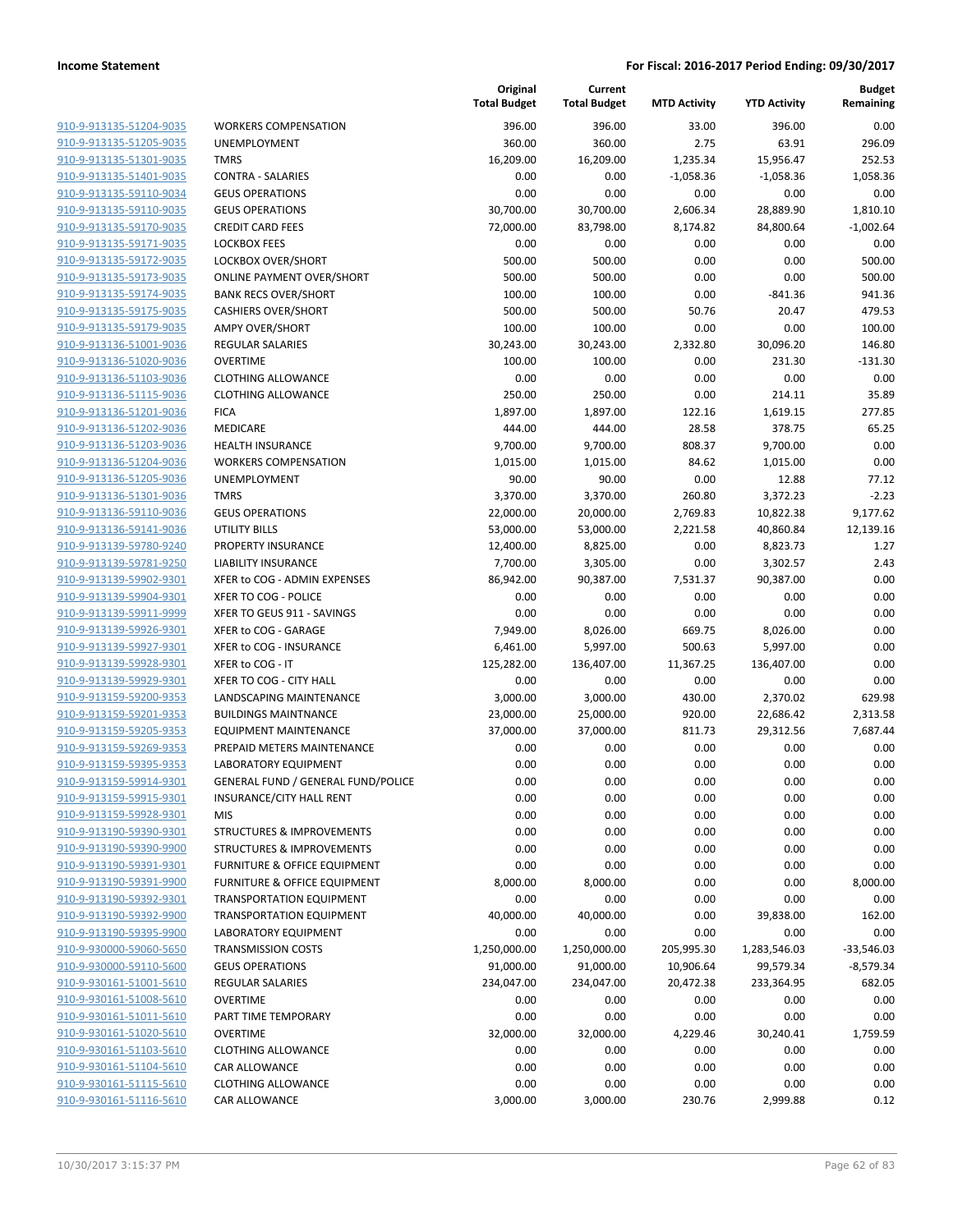|                                                    |                                                   | Original<br><b>Total Budget</b> | Current<br><b>Total Budget</b> | <b>MTD Activity</b> | <b>YTD Activity</b> | <b>Budget</b><br>Remaining |
|----------------------------------------------------|---------------------------------------------------|---------------------------------|--------------------------------|---------------------|---------------------|----------------------------|
| 910-9-930161-51117-5610                            | <b>CELL PHONE ALLOWANCE</b>                       | 648.00                          | 648.00                         | 49.84               | 656.22              | $-8.22$                    |
| 910-9-930161-51201-5610                            | <b>FICA</b>                                       | 16,721.00                       | 16,721.00                      | 1,511.12            | 16,061.75           | 659.25                     |
| 910-9-930161-51202-5610                            | <b>MEDICARE</b>                                   | 3,911.00                        | 3,911.00                       | 353.40              | 3,756.39            | 154.61                     |
| 910-9-930161-51203-5610                            | <b>HEALTH INSURANCE</b>                           | 32,738.00                       | 32,738.00                      | 2,728.13            | 32,738.00           | 0.00                       |
| 910-9-930161-51204-5610                            | <b>WORKERS COMPENSATION</b>                       | 640.00                          | 640.00                         | 53.37               | 640.00              | 0.00                       |
| 910-9-930161-51205-5610                            | UNEMPLOYMENT                                      | 304.00                          | 304.00                         | 1.03                | 68.28               | 235.72                     |
| 910-9-930161-51301-5610                            | <b>TMRS</b>                                       | 29,707.00                       | 29,707.00                      | 2,793.03            | 29,695.75           | 11.25                      |
| 910-9-930161-59110-5610                            | <b>GEUS OPERATIONS</b>                            | 17,500.00                       | 17,500.00                      | 504.13              | 10,409.19           | 7,090.81                   |
| 910-9-930161-59129-5610                            | <b>COBISA</b>                                     | 0.00                            | 0.00                           | 0.00                | 0.00                | 0.00                       |
| 910-9-930161-59146-5610                            | TRAINING AND/OR TRAVEL                            | 32,000.00                       | 32,000.00                      | 1,517.73            | 22,226.50           | 9,773.50                   |
| 910-9-930161-59205-5730                            | <b>EQUIPMENT MAINTENANCE</b>                      | 0.00                            | 0.00                           | 0.00                | 0.00                | 0.00                       |
| 910-9-930181-51001-5810                            | <b>REGULAR SALARIES</b>                           | 142,964.00                      | 142,964.00                     | 9,210.32            | 134,816.84          | 8,147.16                   |
| 910-9-930181-51008-5810                            | <b>OVERTIME</b>                                   | 0.00                            | 0.00                           | 0.00                | 0.00                | 0.00                       |
| 910-9-930181-51011-5810                            | PART TIME TEMPORARY                               | 0.00                            | 0.00                           | 0.00                | 0.00                | 0.00                       |
| 910-9-930181-51015-5810                            | PART TIME AGENCY                                  | 0.00                            | 0.00                           | 0.00                | 0.00                | 0.00                       |
| 910-9-930181-51020-5810                            | <b>OVERTIME</b>                                   | 32,100.00                       | 32,100.00                      | 3,298.80            | 28,846.95           | 3,253.05                   |
| 910-9-930181-51103-5810                            | <b>CLOTHING ALLOWANCE</b>                         | 0.00                            | 0.00                           | 0.00                | 0.00                | 0.00                       |
| 910-9-930181-51115-5810                            | <b>CLOTHING ALLOWANCE</b>                         | 0.00                            | 0.00                           | 0.00                | 0.00                | 0.00                       |
| 910-9-930181-51116-5810                            | <b>CAR ALLOWANCE</b>                              | 0.00                            | 0.00                           | 0.00                | 0.00                | 0.00                       |
| 910-9-930181-51117-5810                            | <b>CELL PHONE ALLOWANCE</b>                       | 216.00                          | 216.00                         | 16.60               | 207.50              | 8.50                       |
| 910-9-930181-51201-5810                            | <b>FICA</b>                                       | 10,868.00                       | 10,868.00                      | 776.59              | 10,160.50           | 707.50                     |
| 910-9-930181-51202-5810                            | MEDICARE                                          | 2,542.00                        | 2,542.00                       | 181.62              | 2,376.25            | 165.75                     |
| 910-9-930181-51203-5810                            | <b>HEALTH INSURANCE</b>                           | 23,038.00                       | 23,038.00                      | 1,919.87            | 23,038.00           | 0.00                       |
| 910-9-930181-51204-5810                            | <b>WORKERS COMPENSATION</b>                       | 391.00                          | 391.00                         | 32.62               | 391.00              | 0.00                       |
| 910-9-930181-51205-5810                            | UNEMPLOYMENT                                      | 214.00                          | 214.00                         | 0.00                | 36.74               | 177.26                     |
| 910-9-930181-51301-5810                            | <b>TMRS</b>                                       | 19,307.00                       | 19,307.00                      | 1,400.37            | 18,160.67           | 1,146.33                   |
| 910-9-930181-59110-5810                            | <b>GEUS OPERATIONS</b>                            | 12,500.00                       | 12,500.00                      | 167.91              | 10,786.26           | 1,713.74                   |
| 910-9-930181-95819-2061                            | <b>MISCELLANEOUS</b>                              | 0.00                            | 0.00                           | 0.00                | 0.00                | 0.00                       |
| 910-9-930190-59391-9900                            | <b>FURNITURE &amp; OFFICE EQUIP</b>               | 0.00                            | 0.00                           | 0.00                | 0.00                | 0.00                       |
| 910-9-931080-51001-5800                            | <b>REGULAR SALARIES</b>                           | 485,140.00                      | 485,140.00                     | 37,842.74           | 491,876.50          | $-6,736.50$                |
| 910-9-931080-51011-5800                            | PART TIME TEMPORARY                               | 35,120.00                       | 35,120.00                      | 0.00                | 0.00                | 35,120.00                  |
| 910-9-931080-51020-5800                            | <b>OVERTIME</b>                                   | 0.00                            | 0.00                           | 0.00                | 851.52              | $-851.52$                  |
| 910-9-931080-51115-5800                            | <b>CLOTHING ALLOWANCE</b>                         | 500.00                          | 500.00                         | 0.00                | 423.75              | 76.25                      |
| 910-9-931080-51116-5800                            | CAR ALLOWANCE                                     | 7,900.00                        | 3,900.00                       | 300.00              | 3,900.00            | 0.00                       |
| 910-9-931080-51117-5800                            | <b>CELL PHONE ALLOWANCE</b>                       | 3,434.00                        | 3,434.00                       | 264.16              | 3,422.92            | 11.08                      |
| 910-9-931080-51201-5800                            | <b>FICA</b>                                       | 31,031.00                       | 31,031.00                      | 2,270.54            | 28,554.72           | 2,476.28                   |
| 910-9-931080-51202-5800                            | MEDICARE                                          | 7,703.00                        | 7,703.00                       | 531.01              | 6,922.21            | 780.79                     |
| 910-9-931080-51203-5800                            | <b>HEALTH INSURANCE</b>                           | 52,380.00                       | 52,380.00                      | 4,365.00            | 52,380.00           | 0.00                       |
| 910-9-931080-51204-5800                            | <b>WORKERS COMPENSATION</b>                       | 1,700.00                        | 1,700.00                       | 141.63              | 1,700.00            | 0.00                       |
| 910-9-931080-51205-5800                            | UNEMPLOYMENT                                      | 486.00                          | 486.00                         | 0.00                | 93.83               | 392.17                     |
| 910-9-931080-51301-5800                            | <b>TMRS</b>                                       | 54,649.00                       | 54,649.00                      | 3,940.18            | 51,372.12           | 3,276.88                   |
| 910-9-931080-51401-5800                            | <b>CONTRA - SALARIES</b>                          | 0.00                            | 0.00                           | 0.00                | 0.00                | 0.00                       |
| 910-9-931080-59110-5800                            | <b>GEUS OPERATIONS</b>                            | 26,000.00                       | 26,000.00                      | 5,180.86            | 21,236.28           | 4,763.72                   |
| 910-9-931080-59205-5800                            | <b>EQUIPMENT MAINTENANCE</b>                      | 5,350.00                        | 5,350.00                       | 1,479.00            | 3,200.05            | 2,149.95                   |
| 910-9-931088-51001-5880                            | <b>REGULAR SALARIES</b>                           | 82,118.00                       | 82,118.00                      | 6,080.00            | 72,895.66           | 9,222.34                   |
| 910-9-931088-51011-5880                            | PART TIME TEMPORARY                               | 0.00                            | 0.00                           | 0.00                | 0.00                | 0.00                       |
| 910-9-931088-51015-5880                            | <b>PART TIME AGENCY</b>                           | 0.00                            | 0.00                           | 0.00                | 0.00                | 0.00                       |
| 910-9-931088-51020-5880                            | <b>OVERTIME</b>                                   | 0.00                            | 0.00                           | 0.00                | 0.00                | 0.00                       |
| 910-9-931088-51115-5880<br>910-9-931088-51117-5880 | <b>CLOTHING ALLOWANCE</b><br>CELL PHONE ALLOWANCE | 0.00<br>0.00                    | 0.00<br>0.00                   | 0.00<br>0.00        | 0.00<br>0.00        | 0.00<br>0.00               |
| 910-9-931088-51201-5880                            | <b>FICA</b>                                       | 5,091.00                        |                                | 337.88              |                     | 943.50                     |
| 910-9-931088-51202-5880                            | MEDICARE                                          |                                 | 5,091.00                       | 79.02               | 4,147.50<br>969.97  | 221.03                     |
| 910-9-931088-51203-5880                            | <b>HEALTH INSURANCE</b>                           | 1,191.00<br>19,400.00           | 1,191.00                       |                     |                     | 0.00                       |
| 910-9-931088-51204-5880                            | <b>WORKERS COMPENSATION</b>                       | 225.00                          | 19,400.00<br>225.00            | 1,616.74<br>18.75   | 19,400.00<br>225.00 | 0.00                       |
| 910-9-931088-51205-5880                            | UNEMPLOYMENT                                      | 180.00                          | 180.00                         | 0.00                | 33.45               | 146.55                     |
| 910-9-931088-51301-5880                            | <b>TMRS</b>                                       | 9,045.00                        | 9,045.00                       | 679.74              | 8,175.37            | 869.63                     |
| 910-9-931088-59110-5880                            | <b>GEUS OPERATIONS</b>                            | 4,360.00                        | 4,360.00                       | 36.96               | 1,850.97            | 2,509.03                   |
| 910-9-931092-51001-9202                            | <b>REGULAR SALARIES</b>                           | 97,885.00                       | 97,885.00                      | 7,691.20            | 98,954.88           | $-1,069.88$                |
| 910-9-931092-51115-9202                            | <b>CLOTHING ALLOWANCE</b>                         | 0.00                            | 0.00                           | 0.00                | 0.00                | 0.00                       |
|                                                    |                                                   |                                 |                                |                     |                     |                            |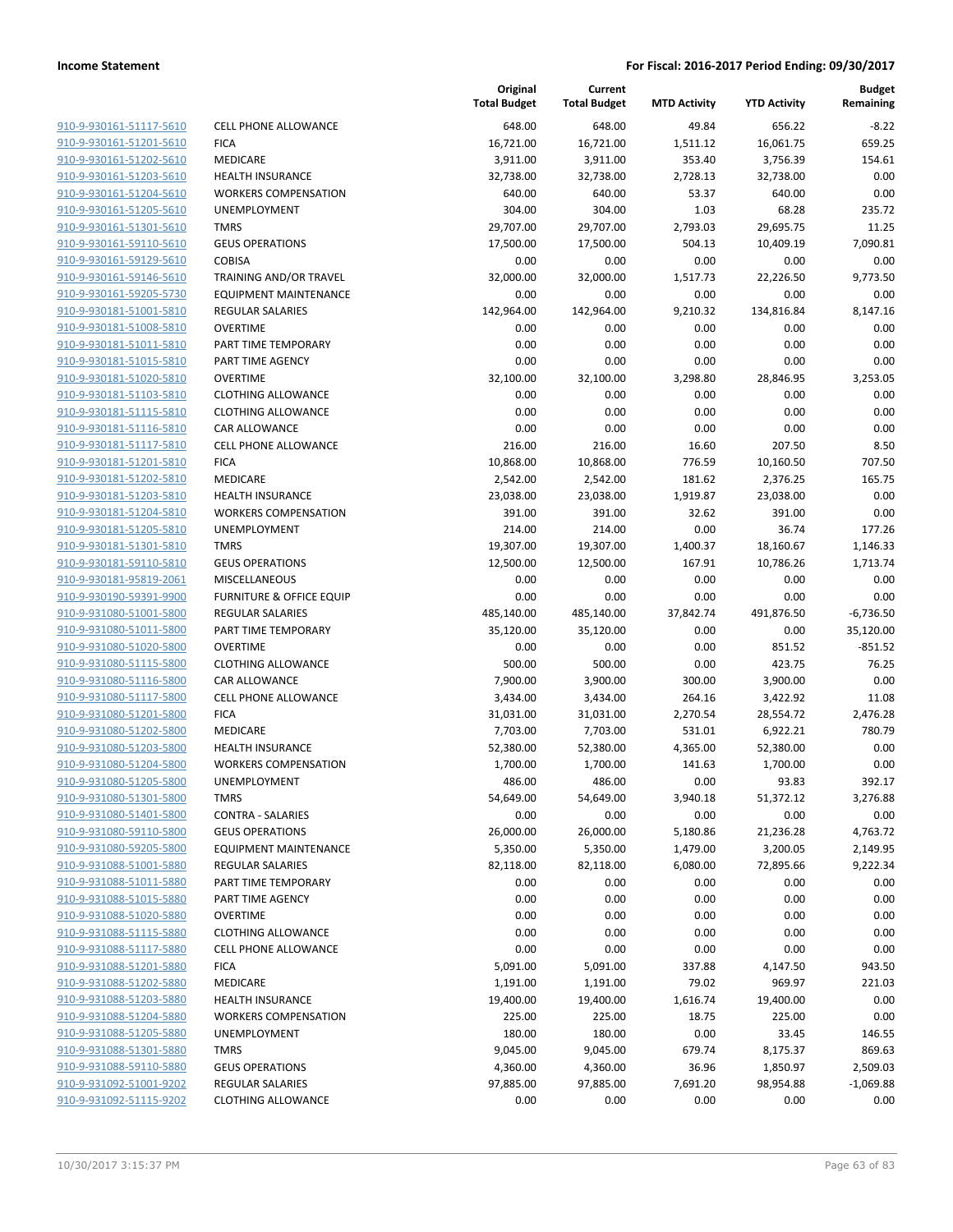|                                                    |                                                                            | Original<br><b>Total Budget</b> | Current<br><b>Total Budget</b> | <b>MTD Activity</b> | <b>YTD Activity</b> | <b>Budget</b><br>Remaining |
|----------------------------------------------------|----------------------------------------------------------------------------|---------------------------------|--------------------------------|---------------------|---------------------|----------------------------|
| 910-9-931092-51117-9202                            | <b>CELL PHONE ALLOWANCE</b>                                                | 1,632.00                        | 1,632.00                       | 125.54              | 1,643.09            | $-11.09$                   |
| 910-9-931092-51201-9202                            | <b>FICA</b>                                                                | 6,170.00                        | 6,170.00                       | 454.06              | 5,865.08            | 304.92                     |
| 910-9-931092-51202-9202                            | MEDICARE                                                                   | 1,443.00                        | 1,443.00                       | 106.20              | 1,371.68            | 71.32                      |
| 910-9-931092-51203-9202                            | <b>HEALTH INSURANCE</b>                                                    | 16,490.00                       | 16,490.00                      | 1,374.13            | 16,490.00           | 0.00                       |
| 910-9-931092-51204-9202                            | <b>WORKERS COMPENSATION</b>                                                | 268.00                          | 268.00                         | 22.37               | 268.00              | 0.00                       |
| 910-9-931092-51205-9202                            | UNEMPLOYMENT                                                               | 153.00                          | 153.00                         | 0.00                | 27.45               | 125.55                     |
| 910-9-931092-51301-9202                            | <b>TMRS</b>                                                                | 10,962.00                       | 10,962.00                      | 873.90              | 11,136.17           | $-174.17$                  |
| 910-9-931092-59110-9210                            | <b>GEUS OPERATIONS</b>                                                     | 0.00                            | 0.00                           | 0.00                | 0.00                | 0.00                       |
| 910-9-931092-59110-9212                            | <b>GEUS OPERATIONS</b>                                                     | 15,500.00                       | 15,500.00                      | 1,353.68            | 8,347.96            | 7,152.04                   |
| 910-9-931092-59130-9212                            | PHONE MANAGEMENT SERVICE                                                   | 66,900.00                       | 66,900.00                      | 16,680.00           | 66,720.00           | 180.00                     |
| 910-9-931092-59133-9212                            | REDUNDANT EXCHANGE SERVICES                                                | 0.00                            | 0.00                           | 0.00                | 0.00                | 0.00                       |
| 910-9-931092-59198-9212                            | <b>COLOCATION CHARGES</b>                                                  | 0.00                            | 0.00                           | 0.00                | 0.00                | 0.00                       |
| 910-9-931093-59205-9352                            | <b>EQUIPMENT MAINTENANCE - IT</b>                                          | 10,000.00                       | 10,000.00                      | 4,772.00            | 6,882.18            | 3,117.82                   |
| 910-9-931099-59391-9900                            | FURNITURE & OFFICE EQUIPMENT                                               | 15,000.00                       | 35,200.00                      | 9,647.22            | 30,099.14           | 5,100.86                   |
| 910-9-931099-59392-9900                            | <b>TRANSPORTATION EQUIPMENT</b>                                            | 0.00                            | 0.00                           | 0.00                | 0.00                | 0.00                       |
| 910-9-931099-59395-9900                            | <b>LABORATORY EQUIPMENT</b>                                                | 0.00                            | 0.00                           | 0.00                | 0.00                | 0.00                       |
| 910-9-931099-59398-9900                            | MISCELLANEOUS EQUIPMENT                                                    | 0.00                            | 0.00                           | 0.00                | 0.00                | 0.00                       |
| 910-9-931462-51001-5620                            | <b>REGULAR SALARIES</b>                                                    | 59,851.00                       | 59,851.00                      | 4,761.60            | 60,793.60           | $-942.60$                  |
| 910-9-931462-51003-5620                            | <b>CLOTHING ALLOWANCE</b>                                                  | 0.00                            | 0.00                           | 0.00                | 0.00                | 0.00                       |
| 910-9-931462-51115-5620                            | <b>CLOTHING ALLOWANCE</b>                                                  | 150.00                          | 150.00                         | 0.00                | 68.75               | 81.25                      |
| 910-9-931462-51117-5620                            | <b>CELL PHONE ALLOWANCE</b>                                                | 480.00                          | 480.00                         | 36.92               | 498.42              | $-18.42$                   |
| 910-9-931462-51201-5620                            | <b>FICA</b>                                                                | 3,651.00                        | 3,651.00                       | 262.26              | 3,379.26            | 271.74                     |
| 910-9-931462-51202-5620                            | MEDICARE                                                                   | 877.00                          | 877.00                         | 61.34               | 790.31              | 86.69                      |
| 910-9-931462-51203-5620                            | <b>HEALTH INSURANCE</b>                                                    | 4,850.00                        | 4,850.00                       | 404.13              | 4,850.00            | 0.00                       |
| 910-9-931462-51204-5620                            | <b>WORKERS COMPENSATION</b>                                                | 899.00                          | 899.00                         | 74.88               | 899.00              | 0.00                       |
| 910-9-931462-51205-5620                            | UNEMPLOYMENT                                                               | 45.00                           | 45.00                          | 0.00                | 8.55                | 36.45                      |
| 910-9-931462-51301-5620                            | <b>TMRS</b>                                                                | 6,662.00                        | 6,662.00                       | 536.48              | 6,791.68            | $-129.68$                  |
| 910-9-931462-59110-5620                            | <b>GEUS OPERATIONS</b>                                                     | 19,420.00                       | 19,420.00                      | 5,720.65            | 20,415.19           | $-995.19$                  |
| 910-9-931462-59198-5620                            | <b>COLOCATION CHARGES</b>                                                  | 9,979.00                        | 9,979.00                       | 0.00                | 9,979.00            | 0.00                       |
| 910-9-931462-59199-5620                            | LEASE OF DARK FIBER                                                        | 206,520.00                      | 206,520.00                     | 0.00                | 206,520.00          | 0.00                       |
| 910-9-931470-51001-5700                            | <b>REGULAR SALARIES</b>                                                    | 70,708.00                       | 70,708.00                      | 5,640.80            | 71,585.21           | $-877.21$                  |
| 910-9-931470-51003-5700                            | <b>CLOTHING ALLOWANCE</b>                                                  | 0.00                            | 0.00                           | 0.00                | 0.00                | 0.00                       |
| 910-9-931470-51020-5700                            | <b>OVERTIME</b>                                                            | 2,600.00                        | 2,600.00                       | 106.10              | 3,907.12            | $-1,307.12$                |
| 910-9-931470-51115-5700                            | <b>CLOTHING ALLOWANCE</b>                                                  | 500.00                          | 500.00                         | 0.00                | 495.53              | 4.47                       |
| 910-9-931470-51117-5700                            | <b>CELL PHONE ALLOWANCE</b>                                                | 432.00                          | 432.00                         | 33.24               | 448.72              | $-16.72$                   |
| 910-9-931470-51201-5700                            | <b>FICA</b>                                                                | 4,603.00                        | 4,603.00                       | 313.30              | 4,183.71            | 419.29                     |
| 910-9-931470-51202-5700                            | MEDICARE                                                                   | 1,077.00                        | 1,077.00                       | 73.28               | 978.45              | 98.55                      |
| 910-9-931470-51203-5700                            | <b>HEALTH INSURANCE</b>                                                    | 9,700.00                        | 9,700.00                       | 808.37              | 9,700.00            | 0.00                       |
| 910-9-931470-51204-5700                            | <b>WORKERS COMPENSATION</b>                                                | 1,060.00                        | 1,060.00                       | 88.37               | 1,060.00            | 0.00                       |
| 910-9-931470-51205-5700                            | UNEMPLOYMENT                                                               | 90.00                           | 90.00                          | 0.00                | 18.21               | 71.79                      |
| 910-9-931470-51301-5700                            | <b>TMRS</b>                                                                | 8,177.00                        | 8,177.00                       | 646.22              | 8,409.17            | $-232.17$                  |
| 910-9-931470-59205-5700<br>910-9-931470-59253-5700 | <b>EQUIPMENT MAINTENANCE</b>                                               | 5,400.00                        | 5,400.00                       | 0.00                | 3,251.93            | 2,148.07                   |
| 910-9-931470-59254-5700                            | TRANSMISSION SUBSTATION MAINT                                              | 43,400.00                       | 43,400.00                      | 23,312.36           | 56,353.22           | $-12,953.22$               |
|                                                    | <b>TRANSMISSION SUBSTATION MAINT</b>                                       | 0.00<br>36,250.00               | 0.00<br>36,250.00              | 0.00                | 0.00<br>14,670.55   | 0.00                       |
| 910-9-931490-59353-9900<br>910-9-931490-59391-9900 | <b>TRANSMISSION SUBSTATIONS</b><br><b>FURNITURE &amp; OFFICE EQUIPMENT</b> | 0.00                            | 0.00                           | 0.00<br>0.00        | 0.00                | 21,579.45<br>0.00          |
| 910-9-931490-59392-9900                            | <b>TRANSPORTATION EQUIPMENT</b>                                            | 0.00                            |                                | 0.00                | 0.00                | 0.00                       |
| 910-9-931490-59395-9900                            | LABORATORY EQUIPMENT                                                       | 0.00                            | 0.00                           |                     |                     | 0.00                       |
| 910-9-931491-51001-9911                            | <b>REGULAR SALARIES</b>                                                    |                                 | 0.00                           | 0.00                | 0.00                |                            |
| 910-9-931491-51020-9911                            | <b>OVERTIME</b>                                                            | 5,000.00<br>0.00                | 5,000.00<br>0.00               | 0.00<br>0.00        | 0.00<br>0.00        | 5,000.00<br>0.00           |
| 910-9-931491-51201-9911                            | <b>FICA</b>                                                                | 310.00                          | 310.00                         | 0.00                | 0.00                | 310.00                     |
| 910-9-931491-51202-9911                            | MEDICARE                                                                   | 73.00                           | 73.00                          | 0.00                | 0.00                | 73.00                      |
| 910-9-931491-51205-9911                            | UNEMPLOYMENT                                                               | 0.00                            | 0.00                           | 0.00                | 0.00                | 0.00                       |
| 910-9-931491-51301-9911                            |                                                                            |                                 |                                |                     |                     |                            |
| 910-9-931528-51001-5820                            | <b>TMRS</b><br><b>REGULAR SALARIES</b>                                     | 551.00<br>59,851.00             | 551.00<br>59,851.00            | 0.00<br>4,761.60    | 0.00<br>60,793.60   | 551.00<br>$-942.60$        |
| 910-9-931528-51115-5820                            | <b>CLOTHING ALLOWANCE</b>                                                  | 150.00                          | 150.00                         | 0.00                | 68.75               | 81.25                      |
| 910-9-931528-51117-5820                            | <b>CELL PHONE ALLOWANCE</b>                                                | 480.00                          | 480.00                         | 36.92               | 461.50              | 18.50                      |
| 910-9-931528-51201-5820                            | <b>FICA</b>                                                                | 3,651.00                        | 3,651.00                       | 297.50              | 3,803.13            | $-152.13$                  |
| 910-9-931528-51202-5820                            | MEDICARE                                                                   | 877.00                          | 877.00                         | 69.58               | 889.53              | $-12.53$                   |
|                                                    |                                                                            |                                 |                                |                     |                     |                            |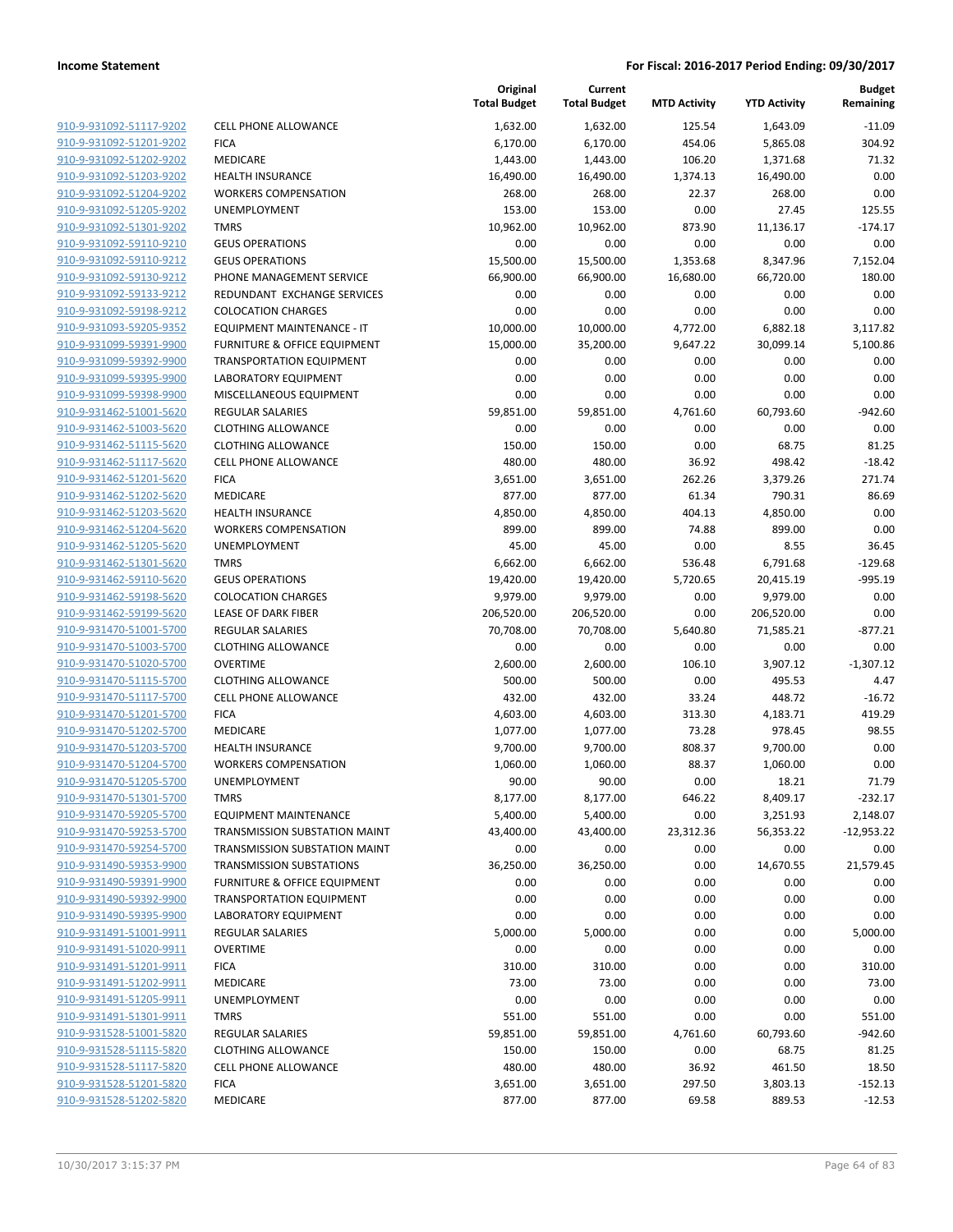| 910-9-931528-51203-5820                            | HEALT                       |
|----------------------------------------------------|-----------------------------|
| 910-9-931528-51204-5820                            | <b>WORK</b>                 |
| 910-9-931528-51205-5820                            | <b>UNEM</b>                 |
| 910-9-931528-51301-5820                            | <b>TMRS</b>                 |
| 910-9-931528-59110-5820                            | GEUS (                      |
| 910-9-931529-51001-5920                            | REGUL                       |
| 910-9-931529-51020-5920                            | <b>OVERT</b>                |
| 910-9-931529-51115-5920                            | <b>CLOTH</b>                |
| 910-9-931529-51117-5920                            | CELL P                      |
| 910-9-931529-51201-5920                            | <b>FICA</b>                 |
| 910-9-931529-51202-5920                            | MEDIC                       |
| 910-9-931529-51203-5920                            | HEALT                       |
| 910-9-931529-51204-5920                            | <b>WORK</b>                 |
| 910-9-931529-51205-5920                            | <b>UNEM</b>                 |
| 910-9-931529-51301-5920                            | TMRS                        |
| 910-9-931529-59205-5920                            | <b>EQUIP</b>                |
| 910-9-931529-59262-5920                            | <b>DISTRI</b>               |
| 910-9-931590-59360-9900                            | LAND-                       |
| 910-9-931590-59362-9900                            | <b>DISTRI</b>               |
| 910-9-931590-59391-9900                            | <b>FURNI</b>                |
| 910-9-931590-59392-9900                            | <b>TRANS</b>                |
| 910-9-931590-59395-9900                            | LABOR                       |
| 910-9-931590-59396-9900                            | <b>POWE</b>                 |
| 910-9-931590-59398-9900                            | <b>MISCE</b>                |
| 910-9-931591-51001-9912                            | REGUL                       |
| 910-9-931591-51020-9912<br>910-9-931591-51201-9912 | <b>OVERT</b><br><b>FICA</b> |
| 910-9-931591-51202-9912                            | MEDIC                       |
| 910-9-931591-51205-9912                            | <b>UNEM</b>                 |
| 910-9-931591-51301-9912                            | TMRS                        |
| 910-9-932467-51001-5671                            | REGUL                       |
| 910-9-932467-51003-5671                            | CLOTH                       |
| 910-9-932467-51011-5671                            | PART <sub>1</sub>           |
| 910-9-932467-51020-5671                            | OVERT                       |
| 910-9-932467-51115-5671                            | CLOTH                       |
| 910-9-932467-51201-5671                            | FICA                        |
| 910-9-932467-51202-5671                            | MEDIC                       |
| 910-9-932467-51203-5671                            | <b>HEALT</b>                |
| 910-9-932467-51204-5671                            | <b>WORK</b>                 |
| 910-9-932467-51205-5671                            | <b>UNEM</b>                 |
| 910-9-932467-51301-5671                            | TMRS                        |
| 910-9-932467-59110-5670                            | GEUS (                      |
| 910-9-932467-59110-5671                            | GEUS (                      |
| 910-9-932474-51001-5740                            | REGUL                       |
| 910-9-932474-51003-5740                            | CLOTH                       |
| 910-9-932474-51020-5740                            | OVERT                       |
| 910-9-932474-51115-5740                            | CLOTH                       |
| 910-9-932474-51201-5740<br>910-9-932474-51202-5740 | <b>FICA</b><br><b>MEDIC</b> |
| 910-9-932474-51203-5740                            | HEALT                       |
| 910-9-932474-51204-5740                            | <b>WORK</b>                 |
| 910-9-932474-51205-5740                            | <b>UNEM</b>                 |
| 910-9-932474-51301-5740                            | TMRS                        |
| 910-9-932474-59205-5740                            | <b>EQUIP</b>                |
| 910-9-932474-59257-5740                            | <b>TRANS</b>                |
| 910-9-932490-51103-9900                            | CLOTH                       |
| 910-9-932490-59356-9900                            | GEUS 1                      |
| 910-9-932490-59392-9900                            | <b>TRANS</b>                |
| 910-9-932490-59394-9900                            | <b>TOOLS</b>                |
|                                                    |                             |

|                                                    |                                                  | Original<br><b>Total Budget</b> | Current<br><b>Total Budget</b> | <b>MTD Activity</b> | <b>YTD Activity</b> | <b>Budget</b><br>Remaining |
|----------------------------------------------------|--------------------------------------------------|---------------------------------|--------------------------------|---------------------|---------------------|----------------------------|
| 910-9-931528-51203-5820                            | <b>HEALTH INSURANCE</b>                          | 4,850.00                        | 4,850.00                       | 404.13              | 4,850.00            | 0.00                       |
| 910-9-931528-51204-5820                            | <b>WORKERS COMPENSATION</b>                      | 899.00                          | 899.00                         | 74.88               | 899.00              | 0.00                       |
| 910-9-931528-51205-5820                            | UNEMPLOYMENT                                     | 45.00                           | 45.00                          | 0.00                | 7.96                | 37.04                      |
| 910-9-931528-51301-5820                            | <b>TMRS</b>                                      | 6,662.00                        | 6,662.00                       | 536.48              | 6,791.68            | $-129.68$                  |
| 910-9-931528-59110-5820                            | <b>GEUS OPERATIONS</b>                           | 22,200.00                       | 22,200.00                      | 547.02              | 9,050.41            | 13,149.59                  |
| 910-9-931529-51001-5920                            | <b>REGULAR SALARIES</b>                          | 70,708.00                       | 70,708.00                      | 5,640.80            | 71,585.21           | $-877.21$                  |
| 910-9-931529-51020-5920                            | <b>OVERTIME</b>                                  | 3,200.00                        | 3,200.00                       | 106.10              | 3,907.12            | $-707.12$                  |
| 910-9-931529-51115-5920                            | <b>CLOTHING ALLOWANCE</b>                        | 500.00                          | 500.00                         | 0.00                | 497.03              | 2.97                       |
| 910-9-931529-51117-5920                            | <b>CELL PHONE ALLOWANCE</b>                      | 432.00                          | 432.00                         | 33.20               | 415.00              | 17.00                      |
| 910-9-931529-51201-5920                            | <b>FICA</b>                                      | 4,640.00                        | 4,640.00                       | 358.36              | 4,707.25            | $-67.25$                   |
| 910-9-931529-51202-5920                            | MEDICARE                                         | 1,085.00                        | 1,085.00                       | 83.81               | 1,100.91            | $-15.91$                   |
| 910-9-931529-51203-5920                            | <b>HEALTH INSURANCE</b>                          | 9,700.00                        | 9,700.00                       | 808.37              | 9,700.00            | 0.00                       |
| 910-9-931529-51204-5920                            | <b>WORKERS COMPENSATION</b>                      | 1,060.00                        | 1,060.00                       | 88.37               | 1,060.00            | 0.00                       |
| 910-9-931529-51205-5920                            | UNEMPLOYMENT                                     | 90.00                           | 90.00                          | 0.00                | 14.81               | 75.19                      |
| 910-9-931529-51301-5920                            | <b>TMRS</b>                                      | 8,243.00                        | 8,243.00                       | 646.22              | 8,409.07            | $-166.07$                  |
| 910-9-931529-59205-5920                            | <b>EQUIPMENT MAINTENANCE</b>                     | 7,300.00                        | 7,300.00                       | 705.26              | 4,031.36            | 3,268.64                   |
| 910-9-931529-59262-5920                            | DISTRIBUTION SUBSTATION MAINTENANCE              | 34,000.00                       | 34,000.00                      | 1,987.88            | 20,332.13           | 13,667.87                  |
| 910-9-931590-59360-9900                            | LAND-DISTRIBUTION                                | 0.00                            | 0.00                           | 0.00                | 0.00                | 0.00                       |
| 910-9-931590-59362-9900                            | <b>DISTRIBUTION SUBSTATIONS</b>                  | 79,750.00                       | 154,750.00                     | 124,425.15          | 160,476.20          | $-5,726.20$                |
| 910-9-931590-59391-9900                            | FURNITURE & OFFICE EQUIPMENT                     | 0.00                            | 0.00                           | 0.00                | 0.00                | 0.00                       |
| 910-9-931590-59392-9900                            | <b>TRANSPORTATION EQUIPMENT</b>                  | 0.00                            | 0.00                           | 0.00                | 0.00                | 0.00                       |
| 910-9-931590-59395-9900                            | <b>LABORATORY EQUIPMENT</b>                      | 0.00                            | 0.00                           | 0.00                | 0.00                | 0.00                       |
| 910-9-931590-59396-9900                            | POWER OPERATED EQUIPMENT                         | 0.00                            | 0.00                           | 0.00                | 0.00                | 0.00                       |
| 910-9-931590-59398-9900                            | MISCELLANEOUS EQUIPMENT                          | 0.00                            | 0.00                           | 0.00                | 0.00                | 0.00                       |
| 910-9-931591-51001-9912                            | <b>REGULAR SALARIES</b>                          | 10,000.00                       | 10,000.00                      | 0.00                | 0.00                | 10,000.00                  |
| 910-9-931591-51020-9912                            | <b>OVERTIME</b>                                  | 0.00                            | 0.00                           | 0.00                | 0.00                | 0.00                       |
| 910-9-931591-51201-9912                            | <b>FICA</b>                                      | 620.00                          | 620.00                         | 0.00                | 0.00                | 620.00                     |
| 910-9-931591-51202-9912                            | MEDICARE                                         | 145.00                          | 145.00                         | 0.00                | 0.00                | 145.00                     |
| 910-9-931591-51205-9912                            | <b>UNEMPLOYMENT</b>                              | 0.00                            | 0.00                           | 0.00                | 0.00                | 0.00                       |
| 910-9-931591-51301-9912                            | <b>TMRS</b>                                      | 1,102.00                        | 1,102.00                       | 0.00                | 0.00                | 1,102.00                   |
| 910-9-932467-51001-5671                            | <b>REGULAR SALARIES</b>                          | 65,058.00                       | 65,058.00                      | 5,075.84            | 89,866.36           | $-24,808.36$               |
| 910-9-932467-51003-5671                            | <b>CLOTHING ALLOWANCE</b>                        | 0.00                            | 0.00                           | 0.00                | 0.00                | 0.00                       |
| 910-9-932467-51011-5671                            | PART TIME TEMPORARY                              | 35,050.00                       | 35,050.00                      | 0.00                | 0.00                | 35,050.00                  |
| 910-9-932467-51020-5671                            | <b>OVERTIME</b>                                  | 10,000.00                       | 10,000.00                      | 791.04              | 6,758.40            | 3,241.60                   |
| 910-9-932467-51115-5671                            | <b>CLOTHING ALLOWANCE</b>                        | 550.00                          | 550.00                         | 0.00                | 523.68              | 26.32                      |
| 910-9-932467-51201-5671                            | <b>FICA</b>                                      | 6,861.00                        | 6,861.00                       | 338.51              | 5,684.99            | 1,176.01                   |
| 910-9-932467-51202-5671                            | MEDICARE                                         | 1,605.00                        | 1,605.00                       | 79.17               | 1,329.57            | 275.43                     |
| 910-9-932467-51203-5671                            | <b>HEALTH INSURANCE</b>                          | 9,700.00                        | 9,700.00                       | 808.37              | 9,700.00            | 0.00                       |
| 910-9-932467-51204-5671<br>910-9-932467-51205-5671 | <b>WORKERS COMPENSATION</b>                      | 998.00                          | 998.00                         | 83.13               | 998.00              | 0.00                       |
|                                                    | <b>UNEMPLOYMENT</b>                              | 90.00<br>8,329.00               | 90.00                          | 0.00                | 30.94               | 59.06                      |
| 910-9-932467-51301-5671<br>910-9-932467-59110-5670 | <b>TMRS</b>                                      |                                 | 8,329.00                       | 655.92              | 8,139.16            | 189.84                     |
| 910-9-932467-59110-5671                            | <b>GEUS OPERATIONS</b><br><b>GEUS OPERATIONS</b> | 0.00<br>26,000.00               | 0.00<br>26,000.00              | 0.00<br>917.97      | 0.00<br>12,864.63   | 0.00<br>13,135.37          |
| 910-9-932474-51001-5740                            | <b>REGULAR SALARIES</b>                          |                                 | 65,058.00                      |                     |                     | 15,852.56                  |
| 910-9-932474-51003-5740                            | <b>CLOTHING ALLOWANCE</b>                        | 65,058.00<br>0.00               | 0.00                           | 3,642.08<br>0.00    | 49,205.44<br>0.00   | 0.00                       |
| 910-9-932474-51020-5740                            | <b>OVERTIME</b>                                  | 9,700.00                        | 9,700.00                       | 0.00                | 6,825.60            | 2,874.40                   |
| 910-9-932474-51115-5740                            | <b>CLOTHING ALLOWANCE</b>                        | 550.00                          | 550.00                         | 0.00                | 503.03              | 46.97                      |
| 910-9-932474-51201-5740                            | <b>FICA</b>                                      | 4,670.00                        | 4,670.00                       | 202.28              | 3,191.53            | 1,478.47                   |
| 910-9-932474-51202-5740                            | MEDICARE                                         | 1,092.00                        | 1,092.00                       | 47.31               | 746.39              | 345.61                     |
| 910-9-932474-51203-5740                            | <b>HEALTH INSURANCE</b>                          | 9,700.00                        | 9,700.00                       | 808.37              | 9,700.00            | 0.00                       |
| 910-9-932474-51204-5740                            | <b>WORKERS COMPENSATION</b>                      | 998.00                          | 998.00                         | 83.13               | 998.00              | 0.00                       |
| 910-9-932474-51205-5740                            | UNEMPLOYMENT                                     | 90.00                           | 90.00                          | 0.00                | 12.27               | 77.73                      |
| 910-9-932474-51301-5740                            | <b>TMRS</b>                                      | 8,296.00                        | 8,296.00                       | 407.18              | 6,205.19            | 2,090.81                   |
| 910-9-932474-59205-5740                            | <b>EQUIPMENT MAINTENANCE</b>                     | 0.00                            | 0.00                           | 15.90               | 207.50              | $-207.50$                  |
| 910-9-932474-59257-5740                            | TRANSMISSION LINE MAINTENANCE                    | 41,700.00                       | 41,700.00                      | 3,661.11            | 29,901.75           | 11,798.25                  |
| 910-9-932490-51103-9900                            | <b>CLOTHING ALLOWANCE</b>                        | 0.00                            | 0.00                           | 0.00                | 0.00                | 0.00                       |
| 910-9-932490-59356-9900                            | <b>GEUS TRANSMISSION LINES</b>                   | 675,000.00                      | 486,800.00                     | 58,282.15           | 140,120.79          | 346,679.21                 |
| 910-9-932490-59392-9900                            | <b>TRANSPORTATION EQUIPMENT</b>                  | 0.00                            | 0.00                           | 0.00                | 0.00                | 0.00                       |
| 910-9-932490-59394-9900                            | <b>TOOLS</b>                                     | 0.00                            | 0.00                           | 0.00                | 0.00                | 0.00                       |
|                                                    |                                                  |                                 |                                |                     |                     |                            |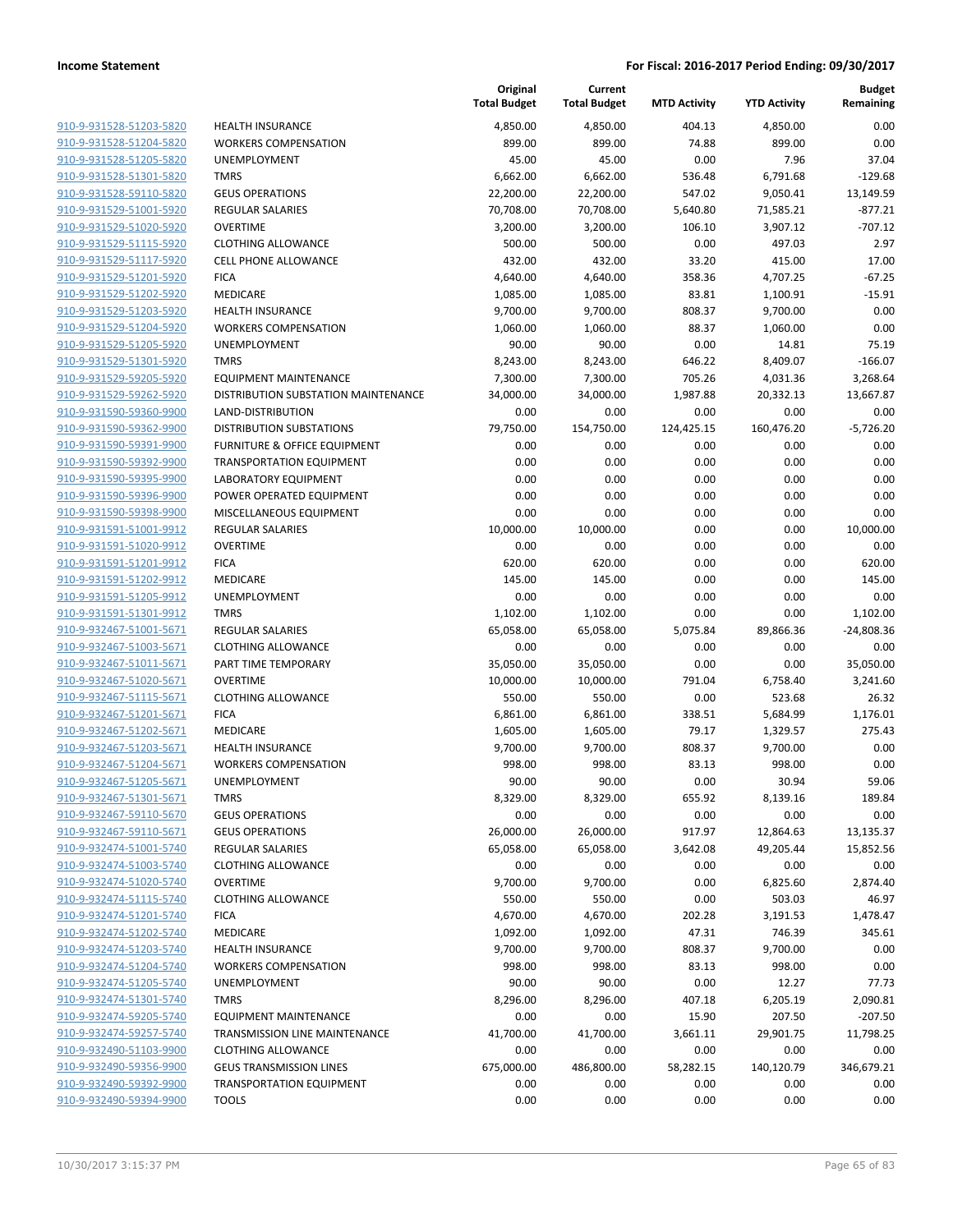| 910-9-932490-59396-9900        |
|--------------------------------|
| 910-9-932490-59398-9900        |
| 910-9-932491-51001-9913        |
| 910-9-932491-51011-9913        |
| 910-9-932491-51020-9913        |
| 910-9-932491-51201-9913        |
| 910-9-932491-51202-9913        |
| 910-9-932491-51205-9913        |
| 910-9-932491-51301-9913        |
| 910-9-932500-51001-5801        |
| 910-9-932500-51115-5801        |
| 910-9-932500-51117-5801        |
| 910-9-932500-51201-5801        |
| 910-9-932500-51202-5801        |
|                                |
| <u>910-9-932500-51203-5801</u> |
| 910-9-932500-51204-5801        |
| 910-9-932500-51205-5801        |
| 910-9-932500-51301-5801        |
| 910-9-932500-59110-5801        |
| 910-9-932500-59112-5801        |
| 910-9-932500-59146-5801        |
| 910-9-932503-51001-5830        |
| 910-9-932503-51020-5830        |
| 910-9-932503-51115-5830        |
| <u>910-9-932503-51117-5830</u> |
| 910-9-932503-51201-5830        |
| 910-9-932503-51202-5830        |
| 910-9-932503-51203-5830        |
| 910-9-932503-51204-5830        |
| 910-9-932503-51205-5830        |
| 910-9-932503-51301-5830        |
| 910-9-932503-59110-5830        |
| 910-9-932504-51001-5840        |
| 910-9-932504-51020-5840        |
|                                |
| 910-9-932504-51115-5840        |
| 910-9-932504-51117-5840        |
| 910-9-932504-51201-5840        |
| 910-9-932504-51202-5840        |
| 910-9-932504-51203-5840        |
| 910-9-932504-51204-5840        |
| 910-9-932504-51205-5840        |
| 910-9-932504-51301-5840        |
| 910-9-932504-59110-5840        |
| 910-9-932505-51001-5850        |
| <u>910-9-932505-51020-5850</u> |
| 910-9-932505-51201-5850        |
| 910-9-932505-51202-5850        |
| <u>910-9-932505-51205-5850</u> |
| 910-9-932505-51301-5850        |
| 910-9-932505-59110-5850        |
| 910-9-932506-51001-5860        |
|                                |
| 910-9-932506-51020-5860        |
| 910-9-932506-51115-5860        |
| 910-9-932506-51117-5860        |
| <u>910-9-932506-51201-5860</u> |
| 910-9-932506-51202-5860        |
| 910-9-932506-51203-5860        |
| 910-9-932506-51204-5860        |
| 910-9-932506-51205-5860        |
|                                |

|                         |                             | Original<br><b>Total Budget</b> | Current<br><b>Total Budget</b> | <b>MTD Activity</b> | <b>YTD Activity</b> | <b>Budget</b><br>Remaining |
|-------------------------|-----------------------------|---------------------------------|--------------------------------|---------------------|---------------------|----------------------------|
| 910-9-932490-59396-9900 | POWER OPERATED EQUIPMENT    | 0.00                            | 0.00                           | 0.00                | 0.00                | 0.00                       |
| 910-9-932490-59398-9900 | MISCELLANEOUS EQUIPMENT     | 0.00                            | 0.00                           | 0.00                | 0.00                | 0.00                       |
| 910-9-932491-51001-9913 | <b>REGULAR SALARIES</b>     | 5,000.00                        | 5,000.00                       | 424.82              | 10,886.07           | $-5,886.07$                |
| 910-9-932491-51011-9913 | PART TIME TEMPORARY         | 0.00                            | 0.00                           | 0.00                | 0.00                | 0.00                       |
| 910-9-932491-51020-9913 | <b>OVERTIME</b>             | 0.00                            | 0.00                           | 0.00                | 1,006.73            | $-1,006.73$                |
| 910-9-932491-51201-9913 | <b>FICA</b>                 | 310.00                          | 310.00                         | 20.80               | 695.22              | $-385.22$                  |
| 910-9-932491-51202-9913 | MEDICARE                    | 73.00                           | 73.00                          | 4.87                | 162.59              | -89.59                     |
| 910-9-932491-51205-9913 | <b>UNEMPLOYMENT</b>         | 0.00                            | 0.00                           | 0.00                | 7.18                | $-7.18$                    |
| 910-9-932491-51301-9913 | <b>TMRS</b>                 | 551.00                          | 551.00                         | 47.49               | 1,354.70            | $-803.70$                  |
| 910-9-932500-51001-5801 | <b>REGULAR SALARIES</b>     | 115,232.00                      | 115,232.00                     | 9,083.20            | 115,045.60          | 186.40                     |
| 910-9-932500-51115-5801 | <b>CLOTHING ALLOWANCE</b>   | 300.00                          | 300.00                         | 0.00                | 232.16              | 67.84                      |
| 910-9-932500-51117-5801 | CELL PHONE ALLOWANCE        | 636.00                          | 636.00                         | 48.92               | 635.96              | 0.04                       |
| 910-9-932500-51201-5801 | <b>FICA</b>                 | 7,202.00                        | 7,202.00                       | 541.82              | 6,886.49            | 315.51                     |
| 910-9-932500-51202-5801 | MEDICARE                    | 1,685.00                        | 1,685.00                       | 126.72              | 1,610.55            | 74.45                      |
| 910-9-932500-51203-5801 | <b>HEALTH INSURANCE</b>     | 9,700.00                        | 9,700.00                       | 808.37              | 9,700.00            | 0.00                       |
| 910-9-932500-51204-5801 | <b>WORKERS COMPENSATION</b> | 1,702.00                        | 1,702.00                       | 141.87              | 1,702.00            | 0.00                       |
| 910-9-932500-51205-5801 | <b>UNEMPLOYMENT</b>         | 90.00                           | 90.00                          | 0.00                | 16.51               | 73.49                      |
| 910-9-932500-51301-5801 | <b>TMRS</b>                 | 12,796.00                       | 12,796.00                      | 1,020.98            | 12,822.22           | -26.22                     |
| 910-9-932500-59110-5801 | <b>GEUS OPERATIONS</b>      | 8,900.00                        | 8,900.00                       | $-482.13$           | 7,614.69            | 1,285.31                   |
| 910-9-932500-59112-5801 | SAFETY                      | 48,200.00                       | 48,200.00                      | 7,017.62            | 48,853.09           | $-653.09$                  |
| 910-9-932500-59146-5801 | TRAINING AND/OR TRAVEL      | 19,500.00                       | 19,500.00                      | 2,512.63            | 18,670.67           | 829.33                     |
| 910-9-932503-51001-5830 | <b>REGULAR SALARIES</b>     | 194,386.00                      | 194,816.00                     | 10,663.12           | 144,068.38          | 50,747.62                  |
| 910-9-932503-51020-5830 | <b>OVERTIME</b>             | 6,600.00                        | 6,600.00                       | 419.52              | 11,341.10           | $-4,741.10$                |
| 910-9-932503-51115-5830 | <b>CLOTHING ALLOWANCE</b>   | 700.00                          | 700.00                         | 0.00                | 1,127.26            | -427.26                    |
| 910-9-932503-51117-5830 | <b>CELL PHONE ALLOWANCE</b> | 318.00                          | 318.00                         | 24.46               | 354.67              | $-36.67$                   |
| 910-9-932503-51201-5830 | <b>FICA</b>                 | 12,524.00                       | 12,524.00                      | 611.93              | 8,703.66            | 3,820.34                   |
| 910-9-932503-51202-5830 | MEDICARE                    | 2,929.00                        | 2,929.00                       | 143.12              | 2,035.56            | 893.44                     |
| 910-9-932503-51203-5830 | <b>HEALTH INSURANCE</b>     | 24,250.00                       | 24,250.00                      | 2,020.87            | 24,250.00           | 0.00                       |
| 910-9-932503-51204-5830 | <b>WORKERS COMPENSATION</b> | 2,976.00                        | 2,976.00                       | 248.00              | 2,976.00            | 0.00                       |
| 910-9-932503-51205-5830 | UNEMPLOYMENT                | 225.00                          | 225.00                         | 0.00                | 32.45               | 192.55                     |
| 910-9-932503-51301-5830 | <b>TMRS</b>                 | 22,251.00                       | 22,251.00                      | 1,241.78            | 17,241.73           | 5,009.27                   |
| 910-9-932503-59110-5830 | <b>GEUS OPERATIONS</b>      | 74,000.00                       | 74,000.00                      | 26,837.64           | 85,885.10           | $-11,885.10$               |
| 910-9-932504-51001-5840 | <b>REGULAR SALARIES</b>     | 194,386.00                      | 194,386.00                     | 10,663.12           | 144,068.38          | 50,317.62                  |
| 910-9-932504-51020-5840 | <b>OVERTIME</b>             | 6,600.00                        | 6,600.00                       | 419.52              | 11,341.10           | $-4,741.10$                |
| 910-9-932504-51115-5840 | <b>CLOTHING ALLOWANCE</b>   | 700.00                          | 1,130.00                       | 0.00                | 1,127.26            | 2.74                       |
| 910-9-932504-51117-5840 | <b>CELL PHONE ALLOWANCE</b> | 318.00                          | 318.00                         | 24.46               | 330.21              | $-12.21$                   |
| 910-9-932504-51201-5840 | <b>FICA</b>                 | 12,524.00                       | 12,524.00                      | 688.64              | 9,659.36            | 2,864.64                   |
| 910-9-932504-51202-5840 | MEDICARE                    | 2,929.00                        | 2,929.00                       | 161.05              | 2,259.06            | 669.94                     |
| 910-9-932504-51203-5840 | <b>HEALTH INSURANCE</b>     | 24,250.00                       | 24,250.00                      | 2,020.87            | 24,250.00           | 0.00                       |
| 910-9-932504-51204-5840 | <b>WORKERS COMPENSATION</b> | 2,976.00                        | 2,976.00                       | 248.00              | 2,976.00            | 0.00                       |
| 910-9-932504-51205-5840 | UNEMPLOYMENT                | 225.00                          | 225.00                         | 0.00                | 25.91               | 199.09                     |
| 910-9-932504-51301-5840 | <b>TMRS</b>                 | 22,251.00                       | 22,251.00                      | 1,241.78            | 17,241.73           | 5,009.27                   |
| 910-9-932504-59110-5840 | <b>GEUS OPERATIONS</b>      | 72,000.00                       | 72,000.00                      | 12,376.48           | 69,054.79           | 2,945.21                   |
| 910-9-932505-51001-5850 | REGULAR SALARIES            | 1,500.00                        | 1,500.00                       | 0.00                | 47.59               | 1,452.41                   |
| 910-9-932505-51020-5850 | <b>OVERTIME</b>             | 0.00                            | 0.00                           | 0.00                | 0.00                | 0.00                       |
| 910-9-932505-51201-5850 | <b>FICA</b>                 | 93.00                           | 93.00                          | 0.00                | 2.95                | 90.05                      |
| 910-9-932505-51202-5850 | MEDICARE                    | 22.00                           | 22.00                          | 0.00                | 0.69                | 21.31                      |
| 910-9-932505-51205-5850 | UNEMPLOYMENT                | 0.00                            | 0.00                           | 0.00                | 0.00                | 0.00                       |
| 910-9-932505-51301-5850 | <b>TMRS</b>                 | 165.00                          | 165.00                         | 0.00                | 5.32                | 159.68                     |
| 910-9-932505-59110-5850 | <b>GEUS OPERATIONS</b>      | 500.00                          | 500.00                         | 0.00                | 0.00                | 500.00                     |
| 910-9-932506-51001-5860 | REGULAR SALARIES            | 72,126.00                       | 72,126.00                      | 6,064.00            | 74,933.20           | $-2,807.20$                |
| 910-9-932506-51020-5860 | <b>OVERTIME</b>             | 1,350.00                        | 1,350.00                       | 110.99              | 1,054.29            | 295.71                     |
| 910-9-932506-51115-5860 | <b>CLOTHING ALLOWANCE</b>   | 550.00                          | 550.00                         | 0.00                | 4.91                | 545.09                     |
| 910-9-932506-51117-5860 | <b>CELL PHONE ALLOWANCE</b> | 432.00                          | 432.00                         | 33.22               | 431.86              | 0.14                       |
| 910-9-932506-51201-5860 | <b>FICA</b>                 | 4,617.00                        | 4,617.00                       | 387.02              | 4,758.83            | $-141.83$                  |
| 910-9-932506-51202-5860 | MEDICARE                    | 1,079.00                        | 1,079.00                       | 90.51               | 1,112.94            | $-33.94$                   |
| 910-9-932506-51203-5860 | <b>HEALTH INSURANCE</b>     | 9,700.00                        | 9,700.00                       | 808.37              | 9,700.00            | 0.00                       |
| 910-9-932506-51204-5860 | <b>WORKERS COMPENSATION</b> | 1,139.00                        | 1,139.00                       | 94.88               | 1,139.00            | 0.00                       |
| 910-9-932506-51205-5860 | UNEMPLOYMENT                | 90.00                           | 90.00                          | 0.00                | 16.21               | 73.79                      |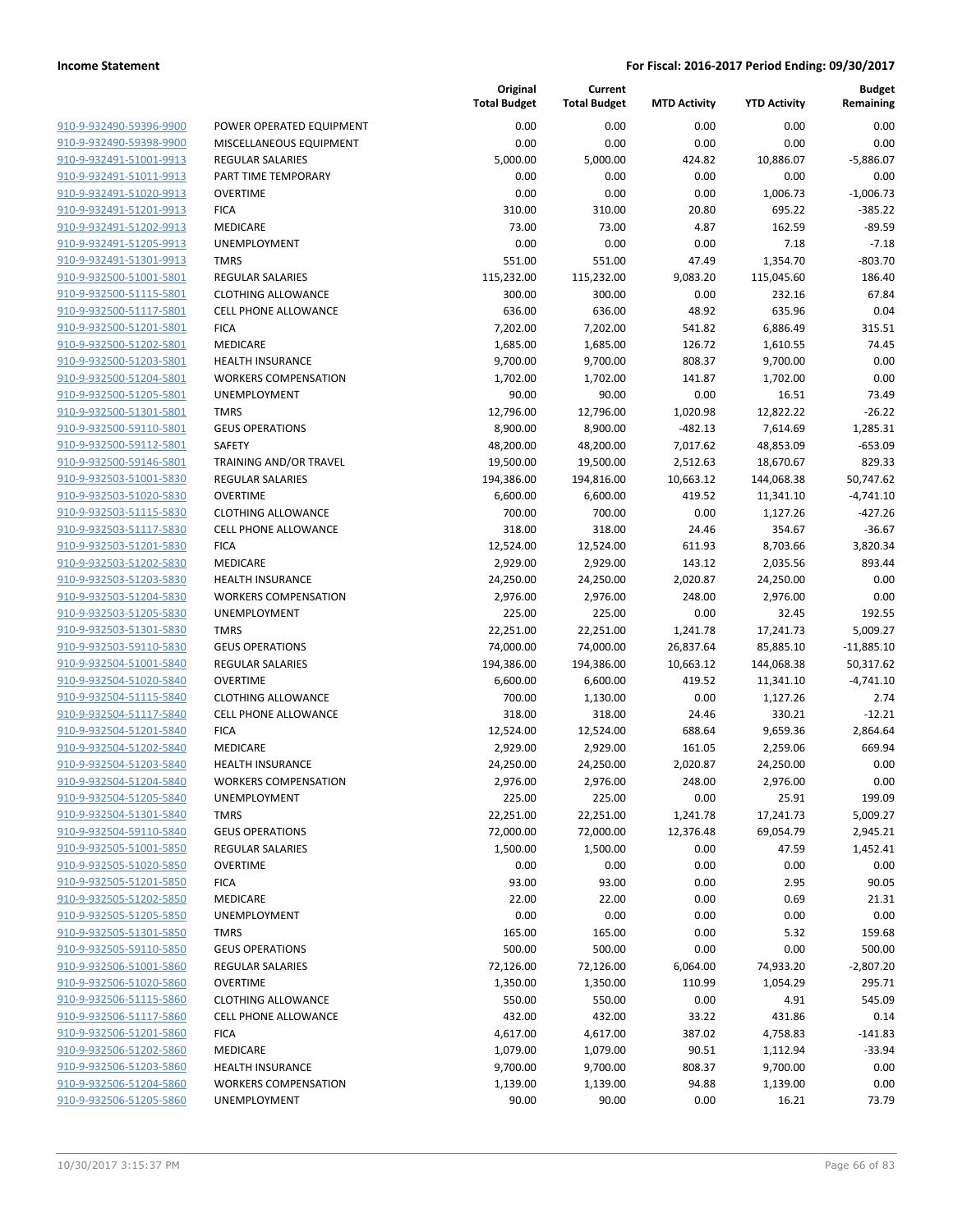| 910-9-932506-51301-5860        |
|--------------------------------|
| 910-9-932506-59110-5860        |
| 910-9-932507-51001-5870        |
| 910-9-932507-51020-5870        |
| 910-9-932507-51201-5870        |
| 910-9-932507-51202-5870        |
| 910-9-932507-51205-5870        |
| 910-9-932507-51301-5870        |
| 910-9-932507-59110-5870        |
| 910-9-932509-59147-5890        |
| 910-9-932510-51001-5900        |
| 910-9-932510-51020-5900        |
| 910-9-932510-51102-5900        |
| 910-9-932510-51115-5900        |
| 910-9-932510-51201-5900        |
| 910-9-932510-51202-5900        |
| 910-9-932510-51203-5900        |
| 910-9-932510-51204-5900        |
| 910-9-932510-51205-5900        |
| 910-9-932510-51301-5900        |
| 910-9-932510-59205-5900        |
|                                |
| 910-9-932514-51001-5941        |
| 910-9-932514-51011-5941        |
| 910-9-932514-51020-5941        |
| 910-9-932514-51102-5941        |
| 910-9-932514-51102-5980        |
| 910-9-932514-51115-5941        |
| 910-9-932514-51201-5941        |
| 910-9-932514-51202-5941        |
| 910-9-932514-51203-5941        |
| 910-9-932514-51204-5941        |
| 910-9-932514-51205-5941        |
| 910-9-932514-51301-5941        |
| 910-9-932514-51401-5941        |
| 910-9-932514-59275-5941        |
| 910-9-932515-51001-5950        |
| 910-9-932515-51020-5950        |
| 910-9-932515-51201-5950        |
| 910-9-932515-51202-5950        |
| 910-9-932515-51205-5950        |
| 910-9-932515-51301-5950        |
| <u>910-9-932515-59282-5950</u> |
| 910-9-932516-51001-5960        |
| 910-9-932516-51020-5960        |
| 910-9-932516-51115-5960        |
| <u>910-9-932516-51201-5960</u> |
| 910-9-932516-51202-5960        |
| 910-9-932516-51205-5960        |
| 910-9-932516-51301-5960        |
| 910-9-932516-59284-5960        |
| 910-9-932517-51001-5970        |
| 910-9-932517-51020-5970        |
| 910-9-932517-51115-5970        |
| 910-9-932517-51201-5970        |
| 910-9-932517-51202-5970        |
| <u>910-9-932517-51203-5970</u> |
| 910-9-932517-51204-5970        |
| 910-9-932517-51205-5970        |
| 910-9-932517-51301-5970        |
|                                |

|                                                    |                                      | Original<br><b>Total Budget</b> | Current<br><b>Total Budget</b> | <b>MTD Activity</b> | <b>YTD Activity</b>   | <b>Budget</b><br>Remaining |
|----------------------------------------------------|--------------------------------------|---------------------------------|--------------------------------|---------------------|-----------------------|----------------------------|
| 910-9-932506-51301-5860                            | <b>TMRS</b>                          | 8,201.00                        | 8,201.00                       | 694.07              | 8,450.60              | $-249.60$                  |
| 910-9-932506-59110-5860                            | <b>GEUS OPERATIONS</b>               | 11,600.00                       | 11,600.00                      | 3,588.83            | 9,089.09              | 2,510.91                   |
| 910-9-932507-51001-5870                            | <b>REGULAR SALARIES</b>              | 1,500.00                        | 1,500.00                       | 0.00                | 47.59                 | 1,452.41                   |
| 910-9-932507-51020-5870                            | <b>OVERTIME</b>                      | 0.00                            | 0.00                           | 0.00                | 0.00                  | 0.00                       |
| 910-9-932507-51201-5870                            | <b>FICA</b>                          | 93.00                           | 93.00                          | 0.00                | 2.95                  | 90.05                      |
| 910-9-932507-51202-5870                            | MEDICARE                             | 22.00                           | 22.00                          | 0.00                | 0.69                  | 21.31                      |
| 910-9-932507-51205-5870                            | UNEMPLOYMENT                         | 0.00                            | 0.00                           | 0.00                | 0.00                  | 0.00                       |
| 910-9-932507-51301-5870                            | <b>TMRS</b>                          | 165.00                          | 165.00                         | 0.00                | 5.32                  | 159.68                     |
| 910-9-932507-59110-5870                            | <b>GEUS OPERATIONS</b>               | 400.00                          | 400.00                         | 0.00                | 0.00                  | 400.00                     |
| 910-9-932509-59147-5890                            | <b>RENT</b>                          | 500.00                          | 500.00                         | 0.00                | 160.91                | 339.09                     |
| 910-9-932510-51001-5900                            | <b>REGULAR SALARIES</b>              | 55,557.00                       | 55,557.00                      | 4,337.60            | 55,019.68             | 537.32                     |
| 910-9-932510-51020-5900                            | <b>OVERTIME</b>                      | 10,000.00                       | 10,000.00                      | 820.96              | 8,608.17              | 1,391.83                   |
| 910-9-932510-51102-5900                            | <b>BILINGUAL PAY</b>                 | 600.00                          | 600.00                         | 46.16               | 600.08                | $-0.08$                    |
| 910-9-932510-51115-5900                            | <b>CLOTHING ALLOWANCE</b>            | 500.00                          | 500.00                         | 0.00                | 495.53                | 4.47                       |
| 910-9-932510-51201-5900                            | <b>FICA</b>                          | 4,133.00                        | 4,133.00                       | 280.04              | 3,462.89              | 670.11                     |
| 910-9-932510-51202-5900                            | MEDICARE                             | 967.00                          | 967.00                         | 65.50               | 809.91                | 157.09                     |
| 910-9-932510-51203-5900                            | <b>HEALTH INSURANCE</b>              | 9,700.00                        | 9,700.00                       | 808.37              | 9,700.00              | 0.00                       |
| 910-9-932510-51204-5900                            | <b>WORKERS COMPENSATION</b>          | 821.00                          | 821.00                         | 68.38               | 821.00                | 0.00                       |
| 910-9-932510-51205-5900                            | UNEMPLOYMENT                         | 90.00                           | 90.00                          | 0.00                | 16.51                 | 73.49                      |
| 910-9-932510-51301-5900                            | <b>TMRS</b>                          | 7,343.00                        | 7,343.00                       | 581.88              | 7,111.03              | 231.97                     |
| 910-9-932510-59205-5900                            | <b>EQUIPMENT MAINTENANCE</b>         | 60,000.00                       | 60,000.00                      | 24,306.95           | 65,618.52             | $-5,618.52$                |
| 910-9-932514-51001-5941                            | <b>REGULAR SALARIES</b>              | 277,834.00                      | 277,834.00                     | 33,457.16           | 421,885.53            | $-144,051.53$              |
| 910-9-932514-51011-5941                            | PART TIME TEMPORARY                  | 0.00                            | 0.00                           | 0.00                | 0.00                  | 0.00                       |
| 910-9-932514-51020-5941                            | <b>OVERTIME</b>                      | 70,000.00                       | 70,000.00                      | 4,746.64            | 47,841.40             | 22,158.60                  |
| 910-9-932514-51102-5941                            | <b>BILINGUAL PAY</b>                 | 1,200.00                        | 1,200.00                       | 92.32               | 1,177.08              | 22.92                      |
| 910-9-932514-51102-5980                            | <b>BILINGUAL PAY</b>                 | 0.00                            | 0.00                           | 0.00                | 0.00                  | 0.00                       |
| 910-9-932514-51115-5941                            | <b>CLOTHING ALLOWANCE</b>            | 5,600.00                        | 5,600.00                       | 0.00                | 5,367.92              | 232.08                     |
| 910-9-932514-51201-5941                            | <b>FICA</b>                          | 21,988.00                       | 21,988.00                      | 2,240.23            | 27,561.47             | $-5,573.47$                |
| 910-9-932514-51202-5941<br>910-9-932514-51203-5941 | MEDICARE<br><b>HEALTH INSURANCE</b>  | 5,143.00                        | 5,143.00                       | 523.92              | 6,445.84              | $-1,302.84$                |
| 910-9-932514-51204-5941                            | <b>WORKERS COMPENSATION</b>          | 87,300.00<br>5,759.00           | 87,300.00<br>5,759.00          | 7,275.00<br>479.88  | 87,300.00<br>5,759.00 | 0.00<br>0.00               |
| 910-9-932514-51205-5941                            | UNEMPLOYMENT                         | 810.00                          | 810.00                         | 0.00                | 184.24                | 625.76                     |
| 910-9-932514-51301-5941                            | <b>TMRS</b>                          | 39,063.00                       | 39,063.00                      | 4,281.49            | 52,061.76             | $-12,998.76$               |
| 910-9-932514-51401-5941                            | <b>CONTRA - SALARIES</b>             | 0.00                            | 0.00                           | 0.00                | 0.00                  | 0.00                       |
| 910-9-932514-59275-5941                            | POLES, OH, UG & SERVICES MAINTENANCE | 188,500.00                      | 188,500.00                     | 24,759.37           | 189,505.55            | $-1,005.55$                |
| 910-9-932515-51001-5950                            | <b>REGULAR SALARIES</b>              | 5,500.00                        | 5,500.00                       | 95.18               | 234.50                | 5,265.50                   |
| 910-9-932515-51020-5950                            | <b>OVERTIME</b>                      | 0.00                            | 0.00                           | 0.00                | 0.00                  | 0.00                       |
| 910-9-932515-51201-5950                            | <b>FICA</b>                          | 341.00                          | 341.00                         | 5.90                | 14.54                 | 326.46                     |
| 910-9-932515-51202-5950                            | MEDICARE                             | 80.00                           | 80.00                          | 1.38                | 3.40                  | 76.60                      |
| 910-9-932515-51205-5950                            | UNEMPLOYMENT                         | 0.00                            | 0.00                           | 0.00                | 0.00                  | 0.00                       |
| 910-9-932515-51301-5950                            | <b>TMRS</b>                          | 606.00                          | 606.00                         | 10.64               | 26.21                 | 579.79                     |
| 910-9-932515-59282-5950                            | <b>TRANSFORMERS MAINTENANCE</b>      | 20,000.00                       | 20,000.00                      | 4,290.87            | 11,422.47             | 8,577.53                   |
| 910-9-932516-51001-5960                            | <b>REGULAR SALARIES</b>              | 17,500.00                       | 17,500.00                      | 739.61              | 6,924.41              | 10,575.59                  |
| 910-9-932516-51020-5960                            | <b>OVERTIME</b>                      | 500.00                          | 500.00                         | 94.44               | 1,329.44              | $-829.44$                  |
| 910-9-932516-51115-5960                            | <b>CLOTHING ALLOWANCE</b>            | 0.00                            | 0.00                           | 0.00                | 0.00                  | 0.00                       |
| 910-9-932516-51201-5960                            | <b>FICA</b>                          | 1,085.00                        | 1,085.00                       | 51.71               | 511.75                | 573.25                     |
| 910-9-932516-51202-5960                            | MEDICARE                             | 254.00                          | 254.00                         | 12.10               | 119.68                | 134.32                     |
| 910-9-932516-51205-5960                            | <b>UNEMPLOYMENT</b>                  | 0.00                            | 0.00                           | 0.00                | 1.89                  | $-1.89$                    |
| 910-9-932516-51301-5960                            | <b>TMRS</b>                          | 1,928.00                        | 1,928.00                       | 93.24               | 920.18                | 1,007.82                   |
| 910-9-932516-59284-5960                            | ST LIGHTING & SIGNALS MAINTENANCE    | 5,000.00                        | 5,000.00                       | 882.88              | 5,463.42              | $-463.42$                  |
| 910-9-932517-51001-5970                            | <b>REGULAR SALARIES</b>              | 52,762.00                       | 52,762.00                      | 4,412.80            | 56,952.70             | $-4,190.70$                |
| 910-9-932517-51020-5970                            | <b>OVERTIME</b>                      | 500.00                          | 500.00                         | 0.00                | 0.00                  | 500.00                     |
| 910-9-932517-51115-5970                            | <b>CLOTHING ALLOWANCE</b>            | 500.00                          | 500.00                         | 0.00                | 495.53                | 4.47                       |
| 910-9-932517-51201-5970                            | <b>FICA</b>                          | 3,333.00                        | 3,333.00                       | 253.36              | 3,288.31              | 44.69                      |
| 910-9-932517-51202-5970                            | MEDICARE                             | 780.00                          | 780.00                         | 59.26               | 769.12                | 10.88                      |
| 910-9-932517-51203-5970                            | <b>HEALTH INSURANCE</b>              | 9,700.00                        | 9,700.00                       | 808.37              | 9,700.00              | 0.00                       |
| 910-9-932517-51204-5970                            | <b>WORKERS COMPENSATION</b>          | 853.00                          | 853.00                         | 71.12               | 853.00                | 0.00                       |
| 910-9-932517-51205-5970                            | UNEMPLOYMENT                         | 90.00                           | 90.00                          | 0.00                | 16.41                 | 73.59                      |
| 910-9-932517-51301-5970                            | <b>TMRS</b>                          | 5,921.00                        | 5,921.00                       | 493.36              | 6,305.92              | $-384.92$                  |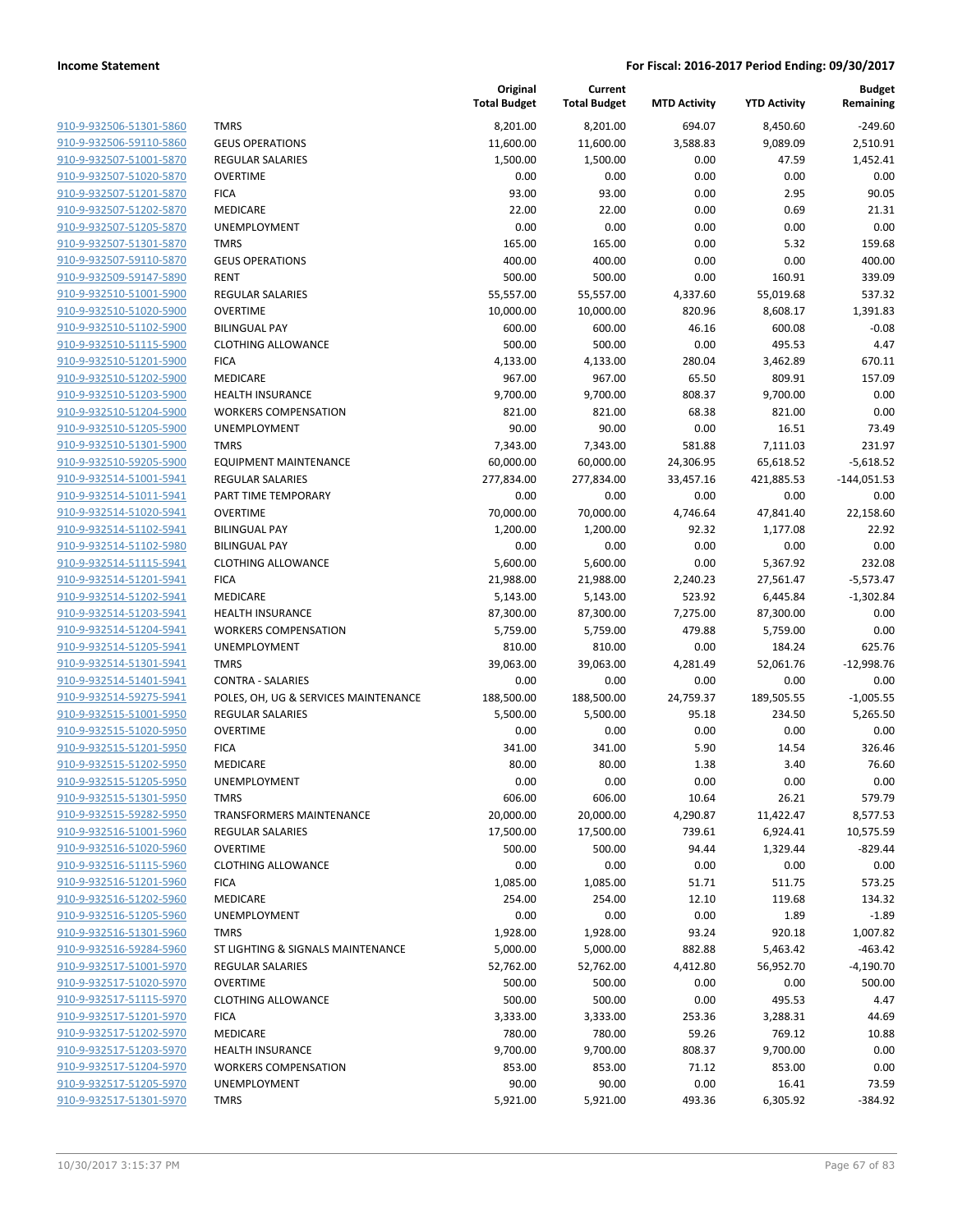| 910-9-932517-59270-5970        |
|--------------------------------|
| 910-9-932518-51001-5980        |
| 910-9-932518-51020-5980        |
| 910-9-932518-51201-5980        |
| <u>910-9-932518-51202-5980</u> |
| 910-9-932518-51205-5980        |
| 910-9-932518-51301-5980        |
| 910-9-932518-59288-5980        |
| 910-9-932519-51001-5990        |
| 910-9-932519-51117-5990        |
| 910-9-932519-51201-5990        |
| 910-9-932519-51202-5990        |
| 910-9-932519-51205-5990        |
| 910-9-932519-51301-5990        |
| <u>910-9-932590-59360-9900</u> |
| 910-9-932590-59364-9900        |
| 910-9-932590-59365-9900        |
| 910-9-932590-59366-9900        |
| 910-9-932590-59367-9900        |
| <u>910-9-932590-59368-9900</u> |
| 910-9-932590-59369-9900        |
| 910-9-932590-59370-9900        |
| 910-9-932590-59371-9900        |
| 910-9-932590-59375-9900        |
| <u>910-9-932590-59391-9900</u> |
| 910-9-932590-59392-9900        |
| 910-9-932590-59395-9900        |
| 910-9-932590-59396-9900        |
| <u>910-9-932590-59398-9900</u> |
| <u>910-9-932591-51001-9914</u> |
| 910-9-932591-51011-9914        |
| 910-9-932591-51020-9914        |
| 910-9-932591-51201-9914        |
| 910-9-932591-51202-9914        |
|                                |
| <u>910-9-932591-51205-9914</u> |
| 910-9-932591-51301-9914        |
| 910-9-932592-51001-9915        |
| 910-9-932592-51011-9915        |
| 910-9-932592-51020-9915        |
| 910-9-932592-51201-9915        |
| 910-9-932592-51202-9915        |
| 910-9-932592-51205-9915        |
| 910-9-932592-51301-9915        |
| 910-9-932593-51001-9916        |
| 910-9-932593-51020-9916        |
| 910-9-932593-51201-9916        |
| 910-9-932593-51202-9916        |
| 910-9-932593-51205-9916        |
| 910-9-932593-51301-9916        |
| 910-9-932594-51001-9917        |
| <u>910-9-932594-51020-9917</u> |
| 910-9-932594-51201-9917        |
| 910-9-932594-51202-9917        |
| <u>910-9-932594-51205-9917</u> |
| 910-9-932594-51301-9917        |
| 910-9-932595-51001-9918        |
| 910-9-932595-51020-9918        |
| 910-9-932595-51201-9918        |
| 910-9-932595-51202-9918        |
|                                |

|                                                    |                                         | Original<br><b>Total Budget</b> | Current<br><b>Total Budget</b> | <b>MTD Activity</b> | <b>YTD Activity</b>   | <b>Budget</b><br>Remaining  |
|----------------------------------------------------|-----------------------------------------|---------------------------------|--------------------------------|---------------------|-----------------------|-----------------------------|
| 910-9-932517-59270-5970                            | <b>METERS MAINTENANCE</b>               | 1,000.00                        | 1,000.00                       | 0.00                | 495.00                | 505.00                      |
| 910-9-932518-51001-5980                            | <b>REGULAR SALARIES</b>                 | 2,500.00                        | 2,500.00                       | 444.41              | 2,889.78              | $-389.78$                   |
| 910-9-932518-51020-5980                            | <b>OVERTIME</b>                         | 200.00                          | 200.00                         | 0.00                | 329.74                | $-129.74$                   |
| 910-9-932518-51201-5980                            | <b>FICA</b>                             | 155.00                          | 155.00                         | 27.55               | 201.05                | $-46.05$                    |
| 910-9-932518-51202-5980                            | <b>MEDICARE</b>                         | 36.00                           | 36.00                          | 6.44                | 47.01                 | $-11.01$                    |
| 910-9-932518-51205-5980                            | UNEMPLOYMENT                            | 0.00                            | 0.00                           | 0.00                | 0.61                  | $-0.61$                     |
| 910-9-932518-51301-5980                            | <b>TMRS</b>                             | 275.00                          | 275.00                         | 49.69               | 360.15                | $-85.15$                    |
| 910-9-932518-59288-5980                            | <b>VAPOR LIGHTS MAINTENANCE</b>         | 200.00                          | 200.00                         | 37.57               | 284.46                | $-84.46$                    |
| 910-9-932519-51001-5990                            | <b>REGULAR SALARIES</b>                 | 2,500.00                        | 2,500.00                       | 0.00                | 772.56                | 1,727.44                    |
| 910-9-932519-51117-5990                            | <b>CELL PHONE ALLOWANCE</b>             | 0.00                            | 0.00                           | 0.00                | 0.00                  | 0.00                        |
| 910-9-932519-51201-5990                            | <b>FICA</b>                             | 155.00                          | 155.00                         | 0.00                | 48.92                 | 106.08                      |
| 910-9-932519-51202-5990                            | MEDICARE                                | 36.00                           | 36.00                          | 0.00                | 11.45                 | 24.55                       |
| 910-9-932519-51205-5990                            | UNEMPLOYMENT                            | 0.00                            | 0.00                           | 0.00                | 0.10                  | $-0.10$                     |
| 910-9-932519-51301-5990                            | <b>TMRS</b>                             | 275.00                          | 275.00                         | 0.00                | 84.84                 | 190.16                      |
| 910-9-932590-59360-9900                            | LAND-DISTRIBUTION                       | 0.00                            | 0.00                           | 0.00                | 0.00                  | 0.00                        |
| 910-9-932590-59364-9900                            | <b>POLES</b>                            | 298,350.00                      | 297,350.00                     | 45,058.77           | 168,703.77            | 128,646.23                  |
| 910-9-932590-59365-9900                            | OH CONDUCTOR & DEVICES                  | 87,650.00                       | 87,650.00                      | 57,288.68           | 133,832.15            | $-46,182.15$                |
| 910-9-932590-59366-9900                            | <b>UG CONDUIT</b>                       | 46,870.00                       | 46,870.00                      | 25,595.59           | 62,116.91             | $-15,246.91$                |
| 910-9-932590-59367-9900                            | <b>UG CONDUCTOR &amp; DEVICES</b>       | 55,641.00                       | 148,641.00                     | 72,996.68           | 155,022.37            | $-6,381.37$                 |
| 910-9-932590-59368-9900                            | <b>TRANSFORMERS &amp; CAPACITORS</b>    | 170,000.00                      | 170,000.00                     | 74,938.15           | 215,102.65            | $-45,102.65$                |
| 910-9-932590-59369-9900                            | SERVICE CONNECTIONS                     | 20,000.00                       | 20,000.00                      | 0.00                | 15,067.35             | 4,932.65                    |
| 910-9-932590-59370-9900                            | <b>METERS</b>                           | 125,000.00                      | 125,000.00                     | 8,818.21            | 87,546.11             | 37,453.89                   |
| 910-9-932590-59371-9900                            | <b>VAPOR LIGHTS</b>                     | 5,000.00                        | 5,000.00                       | 315.75              | 2,211.06              | 2,788.94                    |
| 910-9-932590-59375-9900                            | <b>STREET LIGHTING &amp; SIGNALS</b>    | 5,000.00                        | 5,000.00                       | 665.10              | 4,603.96              | 396.04                      |
| 910-9-932590-59391-9900                            | <b>FURNITURE &amp; OFFICE EQUIPMENT</b> | 0.00                            | 0.00                           | 0.00                | 0.00                  | 0.00                        |
| 910-9-932590-59392-9900                            | <b>TRANSPORTATION EQUIPMENT</b>         | 348,500.00                      | 349,500.00                     | 0.00                | 96,294.05             | 253,205.95                  |
| 910-9-932590-59395-9900                            | LABORATORY EQUIPMENT                    | 0.00                            | 0.00                           | 0.00                | 0.00                  | 0.00                        |
| 910-9-932590-59396-9900                            | POWER OPERATED EQUIPMENT                | 0.00                            | 0.00                           | 0.00                | 15,527.50             | $-15,527.50$                |
| 910-9-932590-59398-9900                            | MISCELLANEOUS EQUIPMENT                 | 0.00                            | 0.00                           | 0.00                | 0.00                  | 0.00                        |
| 910-9-932591-51001-9914                            | <b>REGULAR SALARIES</b>                 | 20,000.00                       | 20,000.00                      | 2,994.36            | 39,377.40             | $-19,377.40$                |
| 910-9-932591-51011-9914                            | PART TIME TEMPORARY                     | 0.00                            | 0.00                           | 0.00                | 0.00                  | 0.00                        |
| 910-9-932591-51020-9914                            | <b>OVERTIME</b>                         | 0.00                            | 0.00                           | 0.00                | 901.95                | $-901.95$                   |
| 910-9-932591-51201-9914                            | <b>FICA</b>                             | 1,240.00                        | 1,240.00                       | 185.65              | 2,507.94              | $-1,267.94$                 |
| 910-9-932591-51202-9914                            | <b>MEDICARE</b>                         | 290.00                          | 290.00                         | 43.41               | 586.52                | $-296.52$                   |
| 910-9-932591-51205-9914                            | UNEMPLOYMENT                            | 0.00                            | 0.00                           | 0.00                | 6.37                  | $-6.37$                     |
| 910-9-932591-51301-9914                            | <b>TMRS</b>                             | 2,203.00                        | 2,203.00                       | 334.76              | 4,474.55              | $-2,271.55$                 |
| 910-9-932592-51001-9915                            | REGULAR SALARIES                        | 20,000.00                       | 20,000.00                      | 2,443.44            | 50,436.71             | $-30,436.71$                |
| 910-9-932592-51011-9915<br>910-9-932592-51020-9915 | PART TIME TEMPORARY                     | 0.00                            | 0.00                           | 0.00                | 0.00                  | 0.00                        |
|                                                    | <b>OVERTIME</b>                         | 0.00                            | 0.00                           | 223.74              | 4,186.42              | $-4,186.42$                 |
| 910-9-932592-51201-9915                            | <b>FICA</b>                             | 1,240.00                        | 1,240.00                       | 166.89              | 3,406.10              | $-2,166.10$<br>$-506.57$    |
| 910-9-932592-51202-9915                            | MEDICARE                                | 290.00                          | 290.00                         | 39.03               | 796.57                |                             |
| 910-9-932592-51205-9915<br>910-9-932592-51301-9915 | UNEMPLOYMENT<br><b>TMRS</b>             | 0.00                            | 0.00                           | 0.00                | 7.01                  | $-7.01$                     |
| 910-9-932593-51001-9916                            | <b>REGULAR SALARIES</b>                 | 2,203.00<br>20,000.00           | 2,203.00<br>20,000.00          | 300.93<br>8,499.08  | 6,096.94              | $-3,893.94$<br>$-37,108.30$ |
| 910-9-932593-51020-9916                            | <b>OVERTIME</b>                         | 0.00                            | 0.00                           | 1,701.55            | 57,108.30<br>6,622.22 | $-6,622.22$                 |
| 910-9-932593-51201-9916                            | <b>FICA</b>                             | 1,240.00                        | 1,240.00                       | 633.95              | 3,962.93              | $-2,722.93$                 |
| 910-9-932593-51202-9916                            | MEDICARE                                | 290.00                          | 290.00                         | 148.26              | 926.81                | $-636.81$                   |
| 910-9-932593-51205-9916                            | UNEMPLOYMENT                            | 0.00                            | 0.00                           | 0.00                | 8.15                  | $-8.15$                     |
| 910-9-932593-51301-9916                            | <b>TMRS</b>                             | 2,203.00                        | 2,203.00                       | 1,143.16            | 7,095.00              | $-4,892.00$                 |
| 910-9-932594-51001-9917                            | <b>REGULAR SALARIES</b>                 | 15,000.00                       | 15,000.00                      | 686.05              | 26,074.73             | $-11,074.73$                |
| 910-9-932594-51020-9917                            | <b>OVERTIME</b>                         | 0.00                            | 0.00                           | 157.58              | 2,811.51              | $-2,811.51$                 |
| 910-9-932594-51201-9917                            | <b>FICA</b>                             | 930.00                          | 930.00                         | 52.31               | 1,795.30              | $-865.30$                   |
| 910-9-932594-51202-9917                            | MEDICARE                                | 218.00                          | 218.00                         | 12.23               | 419.87                | $-201.87$                   |
| 910-9-932594-51205-9917                            | UNEMPLOYMENT                            | 0.00                            | 0.00                           | 0.00                | 3.21                  | $-3.21$                     |
| 910-9-932594-51301-9917                            | <b>TMRS</b>                             | 1,652.00                        | 1,652.00                       | 94.32               | 3,208.60              | $-1,556.60$                 |
| 910-9-932595-51001-9918                            | <b>REGULAR SALARIES</b>                 | 15,000.00                       | 15,000.00                      | 181.48              |                       | 12,517.35                   |
| 910-9-932595-51020-9918                            | <b>OVERTIME</b>                         |                                 |                                | 0.00                | 2,482.65              |                             |
| 910-9-932595-51201-9918                            | <b>FICA</b>                             | 0.00<br>930.00                  | 0.00<br>930.00                 | 11.25               | 1,016.84<br>220.06    | $-1,016.84$<br>709.94       |
| 910-9-932595-51202-9918                            |                                         | 218.00                          |                                |                     |                       |                             |
|                                                    | MEDICARE                                |                                 | 218.00                         | 2.63                | 51.48                 | 166.52                      |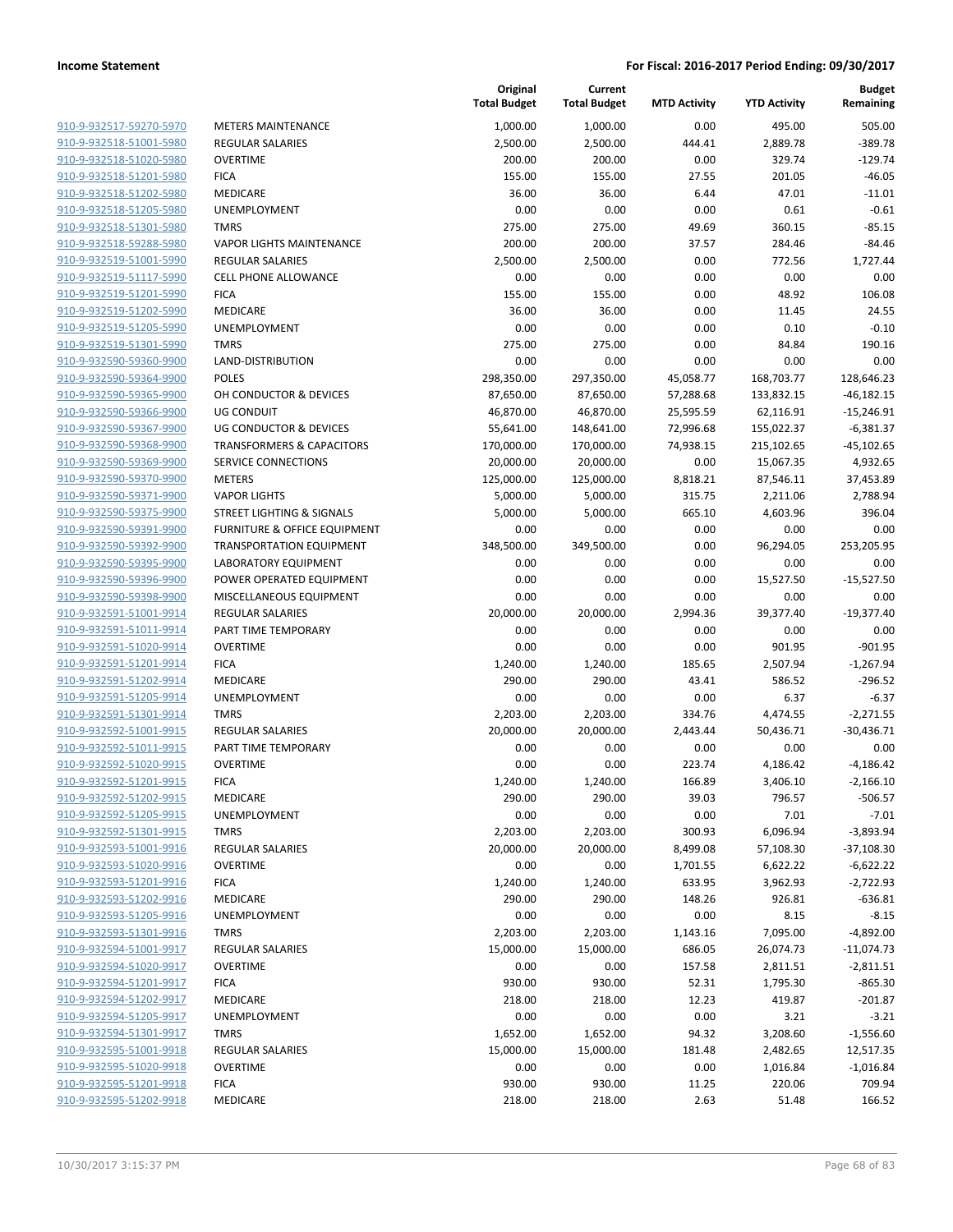| 910-9-932595-51205-9918        |
|--------------------------------|
| 910-9-932595-51301-9918        |
| 910-9-932596-51001-9919        |
| 910-9-932596-51020-9919        |
| <u>910-9-932596-51201-9919</u> |
| <u>910-9-932596-51202-9919</u> |
| 910-9-932596-51205-9919        |
| 910-9-932596-51301-9919        |
|                                |
| 910-9-932597-51001-9920        |
| 910-9-932597-51020-9920        |
| 910-9-932597-51201-9920        |
| 910-9-932597-51202-9920        |
| 910-9-932597-51205-9920        |
| 910-9-932597-51301-9920        |
| <u>910-9-932598-51001-9921</u> |
| 910-9-932598-51020-9921        |
| 910-9-932598-51201-9921        |
| 910-9-932598-51202-9921        |
| 910-9-932598-51205-9921        |
| <u>910-9-932598-51301-9921</u> |
| 910-9-932599-51001-9922        |
| 910-9-932599-51020-9922        |
| 910-9-932599-51201-9922        |
| 910-9-932599-51202-9922        |
| <u>910-9-932599-51205-9922</u> |
| 910-9-932599-51301-9922        |
| 910-9-970000-51801-9260        |
|                                |
| 910-9-970000-59041-5550        |
| 910-9-970000-59043-5550        |
| 910-9-970000-59701-9040        |
| 910-9-970000-59703-4030        |
| 910-9-970000-59720-9705        |
| 910-9-970000-59730-9250        |
| 910-9-970000-59731-9250        |
| 910-9-970000-59732-9250        |
| 910-9-970000-59733-9250        |
| 910-9-970000-59734-4210        |
| 910-9-970000-59740-9250        |
| 910-9-970000-59750-9260        |
| 910-9-970000-59760-4390        |
| 910-9-970000-59770-9997        |
| 910-9-970000-59771-9997        |
| 910-9-970000-59780-9240        |
| 910-9-970000-59781-9250        |
| 910-9-970000-59790-9970        |
| 910-9-980000-59830-9998        |
| 910-9-980000-59840-4280        |
|                                |
| 910-9-980000-59841-4280        |
| 910-9-990000-59901-9270        |
| <u>910-9-990000-59902-9200</u> |
| 910-9-990000-59903-4082        |
| 910-9-990000-59905-9999        |
| 910-9-990000-59906-4261        |
| 910-9-990000-59911-9999        |
| 910-9-990000-59912-9999        |
| 910-9-990000-59913-9999        |
| <u>910-9-990000-59916-9999</u> |
| 910-9-990000-59926-9330        |
| 910-9-990000-59927-9200        |
|                                |

|                                                    |                                    | Original<br><b>Total Budget</b> | Current<br><b>Total Budget</b> | <b>MTD Activity</b> | <b>YTD Activity</b> | <b>Budget</b><br>Remaining |
|----------------------------------------------------|------------------------------------|---------------------------------|--------------------------------|---------------------|---------------------|----------------------------|
| 910-9-932595-51205-9918                            | UNEMPLOYMENT                       | 0.00                            | 0.00                           | 0.00                | 0.41                | $-0.41$                    |
| 910-9-932595-51301-9918                            | <b>TMRS</b>                        | 1,652.00                        | 1,652.00                       | 20.29               | 395.58              | 1,256.42                   |
| 910-9-932596-51001-9919                            | <b>REGULAR SALARIES</b>            | 10,000.00                       | 10,000.00                      | 403.48              | 1,265.78            | 8,734.22                   |
| 910-9-932596-51020-9919                            | <b>OVERTIME</b>                    | 0.00                            | 0.00                           | 141.66              | 233.34              | $-233.34$                  |
| 910-9-932596-51201-9919                            | <b>FICA</b>                        | 620.00                          | 620.00                         | 35.32               | 94.46               | 525.54                     |
| 910-9-932596-51202-9919                            | MEDICARE                           | 145.00                          | 145.00                         | 8.26                | 22.08               | 122.92                     |
| 910-9-932596-51205-9919                            | <b>UNEMPLOYMENT</b>                | 0.00                            | 0.00                           | 0.00                | 0.34                | $-0.34$                    |
| 910-9-932596-51301-9919                            | <b>TMRS</b>                        | 1,102.00                        | 1,102.00                       | 63.68               | 171.41              | 930.59                     |
| 910-9-932597-51001-9920                            | REGULAR SALARIES                   | 10,000.00                       | 10,000.00                      | 438.70              | 3,970.70            | 6,029.30                   |
| 910-9-932597-51020-9920                            | <b>OVERTIME</b>                    | 0.00                            | 0.00                           | 0.00                | 529.54              | $-529.54$                  |
| 910-9-932597-51201-9920                            | <b>FICA</b>                        | 620.00                          | 620.00                         | 27.20               | 280.06              | 339.94                     |
| 910-9-932597-51202-9920                            | MEDICARE                           | 145.00                          | 145.00                         | 6.36                | 65.50               | 79.50                      |
| 910-9-932597-51205-9920                            | UNEMPLOYMENT                       | 0.00                            | 0.00                           | 0.00                | 0.94                | $-0.94$                    |
| 910-9-932597-51301-9920                            | <b>TMRS</b>                        | 1,102.00                        | 1,102.00                       | 49.05               | 504.56              | 597.44                     |
| 910-9-932598-51001-9921                            | REGULAR SALARIES                   | 2,500.00                        | 2,500.00                       | 0.00                | 293.71              | 2,206.29                   |
| 910-9-932598-51020-9921                            | <b>OVERTIME</b>                    | 0.00                            | 0.00                           | 0.00                | 24.17               | $-24.17$                   |
| 910-9-932598-51201-9921                            | <b>FICA</b>                        | 155.00                          | 155.00                         | 0.00                | 19.71               | 135.29                     |
| 910-9-932598-51202-9921                            | MEDICARE                           | 36.00                           | 36.00                          | 0.00                | 4.61                | 31.39                      |
| 910-9-932598-51205-9921                            | UNEMPLOYMENT                       | 0.00                            | 0.00                           | 0.00                | 0.04                | $-0.04$                    |
| 910-9-932598-51301-9921                            | <b>TMRS</b>                        | 275.00                          | 275.00                         | 0.00                | 34.17               | 240.83                     |
| 910-9-932599-51001-9922                            | <b>REGULAR SALARIES</b>            | 2,500.00                        | 2,500.00                       | 0.00                | 550.89              | 1,949.11                   |
| 910-9-932599-51020-9922                            | <b>OVERTIME</b>                    | 0.00                            | 0.00                           | 0.00                | 202.14              | $-202.14$                  |
| 910-9-932599-51201-9922                            | <b>FICA</b>                        | 155.00                          | 155.00                         | 0.00                | 46.69               | 108.31                     |
| 910-9-932599-51202-9922<br>910-9-932599-51205-9922 | MEDICARE                           | 36.00                           | 36.00                          | 0.00                | 10.91               | 25.09                      |
| 910-9-932599-51301-9922                            | UNEMPLOYMENT<br><b>TMRS</b>        | 0.00<br>275.00                  | 0.00<br>275.00                 | 0.00<br>0.00        | 0.33<br>84.19       | $-0.33$<br>190.81          |
| 910-9-970000-51801-9260                            | PENSION EXPENSE                    | 20,000.00                       | 20,000.00                      | 0.00                | 0.00                | 20,000.00                  |
| 910-9-970000-59041-5550                            | AMORTIZE PREPAID SCRUBBER          | 0.00                            | 0.00                           | 0.00                | 0.00                | 0.00                       |
| 910-9-970000-59043-5550                            | AMORTIZE PREPD TMPA FIXED          | 0.00                            | 0.00                           | 0.00                | 0.00                | 0.00                       |
| 910-9-970000-59701-9040                            | <b>BAD DEBT</b>                    | 125,000.00                      | 125,000.00                     | 0.00                | 0.00                | 125,000.00                 |
| 910-9-970000-59703-4030                            | <b>DEPRECIATION EXPENSE</b>        | 2,850,000.00                    | 2,850,000.00                   | 0.00                | 43,075.84           | 2,806,924.16               |
| 910-9-970000-59720-9705                            | <b>BANK FEES</b>                   | 25,000.00                       | 25,000.00                      | 728.43              | 10,391.77           | 14,608.23                  |
| 910-9-970000-59730-9250                            | <b>INVENTORY LOSS/GAIN</b>         | 5,000.00                        | 5,000.00                       | $-21,178.16$        | $-21,178.16$        | 26,178.16                  |
| 910-9-970000-59731-9250                            | <b>GASOLINE LOSSES/GAINS</b>       | 500.00                          | 500.00                         | 40.05               | 245.75              | 254.25                     |
| 910-9-970000-59732-9250                            | FUEL OIL LOSSES/GAINS              | 3,500.00                        | 3,500.00                       | 0.00                | 1,027.45            | 2,472.55                   |
| 910-9-970000-59733-9250                            | <b>SUBSTATION INV LOSSES</b>       | 0.00                            | 0.00                           | 0.00                | 0.00                | 0.00                       |
| 910-9-970000-59734-4210                            | ASSET DISPOSAL LOSSES/GAINS        | 1,000.00                        | 1,000.00                       | 0.00                | 0.00                | 1,000.00                   |
| 910-9-970000-59740-9250                            | LOSSES DUE TO THEFT                | 0.00                            | 0.00                           | 0.00                | 0.00                | 0.00                       |
| 910-9-970000-59750-9260                            | <b>ACCRUED PTO PAY</b>             | 75,000.00                       | 75,000.00                      | 0.00                | 18,326.82           | 56,673.18                  |
| 910-9-970000-59760-4390                            | PRIOR YEAR ADJUSTMENT              | 0.00                            | 0.00                           | 0.00                | 0.00                | 0.00                       |
| 910-9-970000-59770-9997                            | <b>CONTINGENCY</b>                 | 250,000.00                      | 352,644.00                     | 0.00                | 0.00                | 352,644.00                 |
| 910-9-970000-59771-9997                            | PAYROLL CONTINGENCY                | 0.00                            | 0.00                           | 0.00                | 0.00                | 0.00                       |
| 910-9-970000-59780-9240                            | <b>PROPERTY INSURANCE</b>          | 175,000.00                      | 147,770.00                     | 0.00                | 147,765.63          | 4.37                       |
| 910-9-970000-59781-9250                            | <b>LIABILITY INSURANCE</b>         | 45,000.00                       | 59,085.00                      | 0.00                | 59,083.72           | 1.28                       |
| 910-9-970000-59790-9970                            | CAPITALIZED                        | $-2,246,209.00$                 | -2,246,209.00                  | 0.00                | 0.00                | $-2,246,209.00$            |
| 910-9-980000-59830-9998                            | <b>ISSUANCE COSTS</b>              | 0.00                            | 0.00                           | 0.00                | 0.00                | 0.00                       |
| 910-9-980000-59840-4280                            | AMORTIZATION OF D B I C            | 0.00                            | 0.00                           | 0.00                | 0.00                | 0.00                       |
| 910-9-980000-59841-4280                            | AMORTIZATION OF DISCOUNT           | $-41,665.00$                    | $-41,665.00$                   | 0.00                | 0.00                | $-41,665.00$               |
| 910-9-990000-59901-9270                            | XFER to COG - FRANCHISE FEES       | 2,485,358.00                    | 2,485,358.00                   | 0.00                | 1,491,400.86        | 993,957.14                 |
| 910-9-990000-59902-9200                            | XFER to COG- ADMIN EXPENSES        | 234,797.00                      | 234,797.00                     | 19,567.38           | 234,798.00          | $-1.00$                    |
| 910-9-990000-59903-4082                            | XFER to COG - PILOT                | 312,011.00                      | 312,011.00                     | 0.00                | 312,011.09          | $-0.09$                    |
| 910-9-990000-59905-9999                            | XFER TO COG - PRIOR YEAR           | 0.00                            | 0.00                           | 0.00                | 0.00                | 0.00                       |
| 910-9-990000-59906-4261                            | <b>GENERAL FUND - CONTRIBUTION</b> | 0.00                            | 0.00                           | 0.00                | 0.00                | 0.00                       |
| 910-9-990000-59911-9999                            | XFER TO GEUS 911 - SAVINGS         | 0.00                            | 0.00                           | 0.00                | 0.00                | 0.00                       |
| 910-9-990000-59912-9999                            | XFER TO 912 - DEBT SERVICE         | 3,840,000.00                    | 3,840,000.00                   | 320,000.00          | 3,840,000.00        | 0.00                       |
| 910-9-990000-59913-9999                            | XFER TO GEUS 913 - CIP             | 0.00                            | 0.00                           | 0.00                | 0.00                | 0.00                       |
| 910-9-990000-59916-9999                            | XFER TO 916 - ENGINE BOND          | 0.00                            | 0.00                           | 0.00                | 0.00                | 0.00                       |
| 910-9-990000-59926-9330                            | XFER to COG - GARAGE               | 71,946.00                       | 71,946.00                      | 5,995.50            | 71,946.00           | 0.00                       |
| 910-9-990000-59927-9200                            | XFER to COG - INSURANCE            | 17,781.00                       | 17,781.00                      | 1,481.75            | 17,781.00           | 0.00                       |
|                                                    |                                    |                                 |                                |                     |                     |                            |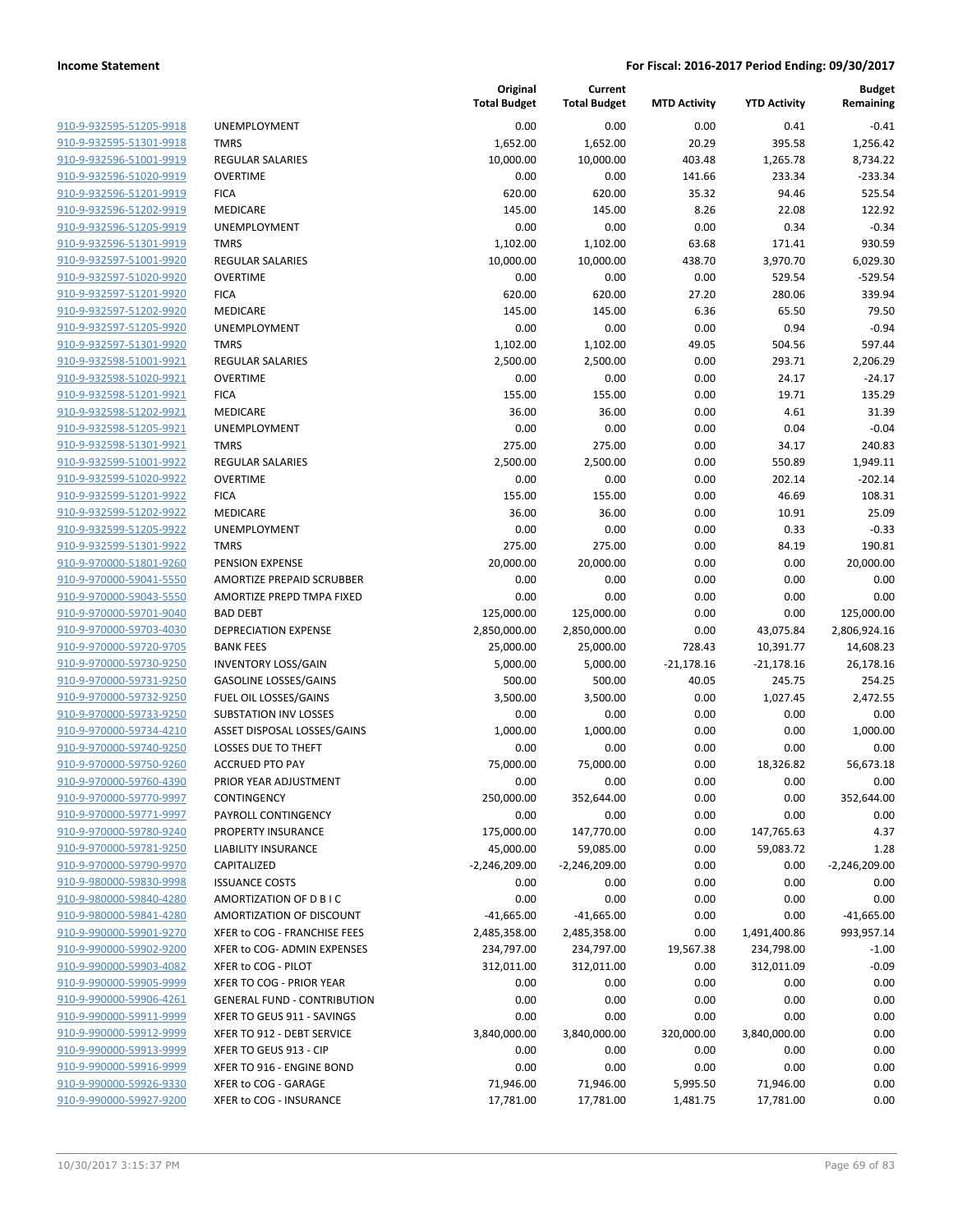|                                                    |                                                                  |                       | Original<br><b>Total Budget</b> | Current<br><b>Total Budget</b> | <b>MTD Activity</b>      | <b>YTD Activity</b>          | <b>Budget</b><br>Remaining |
|----------------------------------------------------|------------------------------------------------------------------|-----------------------|---------------------------------|--------------------------------|--------------------------|------------------------------|----------------------------|
| 910-9-990000-59928-9200                            | XFER to COG - IT                                                 |                       | 53,568.00                       | 53,568.00                      | 4,464.00                 | 53,568.00                    | 0.00                       |
| 910-9-990000-59930-9270                            | XFER to GBOD                                                     |                       | 497,072.00                      | 497,072.00                     | 0.00                     | 298,280.30                   | 198,791.70                 |
| 910-9-990000-59950-9999                            | <b>TRANSFER TO GEUS CI</b>                                       |                       | 0.00                            | 0.00                           | 0.00                     | 0.00                         | 0.00                       |
|                                                    |                                                                  | <b>Expense Total:</b> | 59,465,034.00                   | 59,453,439.00                  | 6,569,722.46             | 53,196,010.91                | 6,257,428.09               |
|                                                    | Fund: 910 - ELECTRIC OPERATING FUND Surplus (Deficit):           |                       | -49,829.00                      | -38,234.00                     | -1,444,735.90            | -2,536,051.16                | 2,497,817.16               |
| Fund: 911 - ELECTRIC DEBT REDUCTION                |                                                                  |                       |                                 |                                |                          |                              |                            |
| Revenue                                            |                                                                  |                       |                                 |                                |                          |                              |                            |
| 911-9-000000-49710-4990                            | TRANSFER FROM 910 - GEUS ELECTRIC OP                             |                       | 0.00                            | 0.00                           | 0.00                     | 0.00                         | 0.00                       |
| 911-9-000000-49750-4990                            | TRANSFER FROM 950 - GEUS C/I                                     |                       | 0.00                            | 0.00                           | 0.00                     | 0.00                         | 0.00                       |
| 911-9-000000-49801-4190                            | <b>INTEREST INCOME</b>                                           |                       | 850.00                          | 850.00                         | $-1,376.84$              | 3,373.82                     | $-2,523.82$                |
|                                                    |                                                                  | <b>Revenue Total:</b> | 850.00                          | 850.00                         | $-1,376.84$              | 3,373.82                     | $-2,523.82$                |
| <b>Expense</b>                                     |                                                                  |                       |                                 |                                |                          |                              |                            |
| 911-9-901190-59344-9900                            | <b>ENGINE PLANT GENERATORS</b>                                   |                       | 0.00                            | 0.00                           | 0.00                     | 0.00                         | 0.00                       |
| 911-9-980000-59850-9800                            | 01 GO BONDS - PRINCIPAL                                          |                       | 0.00                            | 0.00                           | 0.00                     | 0.00                         | 0.00                       |
| 911-9-980000-59851-4270                            | 01 GO BONDS - INTEREST                                           |                       | 0.00                            | 0.00                           | 0.00                     | 0.00                         | 0.00                       |
| 911-9-990000-59913-9999                            | TRANSFER TO 913 - CIP                                            |                       | 0.00                            | 0.00                           | 0.00                     | 0.00                         | 0.00                       |
| 911-9-990000-59930-4350                            | <b>TRANSFER TO GBOD</b>                                          |                       | 0.00                            | 0.00                           | 0.00                     | 0.00                         | 0.00                       |
| 911-9-990000-59950-9999                            | TRANSFER TO 950 - GEUS C/I                                       |                       | 0.00                            | 0.00                           | 0.00                     | 0.00                         | 0.00                       |
|                                                    |                                                                  | <b>Expense Total:</b> | 0.00                            | 0.00                           | 0.00                     | 0.00                         | 0.00                       |
|                                                    | Fund: 911 - ELECTRIC DEBT REDUCTION Surplus (Deficit):           |                       | 850.00                          | 850.00                         | $-1,376.84$              | 3,373.82                     | $-2,523.82$                |
| <b>Fund: 912 - ELECTRIC DEBT SERVICE</b>           |                                                                  |                       |                                 |                                |                          |                              |                            |
| Revenue                                            |                                                                  |                       |                                 |                                |                          |                              |                            |
| 912-9-000000-49710-4999                            | TRANFSER FROM GEUS 910 - ELECTRIC OP                             | <b>Revenue Total:</b> | 3,840,000.00<br>3,840,000.00    | 3,840,000.00<br>3,840,000.00   | 320,000.00<br>320,000.00 | 3,840,000.00<br>3,840,000.00 | 0.00<br>0.00               |
|                                                    |                                                                  |                       |                                 |                                |                          |                              |                            |
| <b>Expense</b>                                     |                                                                  |                       |                                 |                                |                          |                              |                            |
| 912-9-980000-59801-9800                            | PAYING AGENT FEES                                                |                       | 1,000.00                        | 1,000.00                       | 500.00                   | 900.00                       | 100.00                     |
| 912-9-980000-59810-9800<br>912-9-980000-59811-9800 | <b>ARBITRAGE</b><br>CONTINUING DISCLOSURE                        |                       | 3,000.00<br>1,000.00            | 3,000.00<br>1,000.00           | 0.00<br>0.00             | 4,830.00<br>1,000.00         | $-1,830.00$<br>0.00        |
| 912-9-980000-59820-9800                            | <b>SURETY BOND</b>                                               |                       | 700.00                          | 700.00                         | 0.00                     | 700.00                       | 0.00                       |
| 912-9-980000-59850-9800                            | PRINCIPAL 2001 ISSUE                                             |                       | 0.00                            | 0.00                           | 0.00                     | 0.00                         | 0.00                       |
| 912-9-980000-59851-4270                            | INTEREST 2001 ISSUE                                              |                       | 0.00                            | 0.00                           | 0.00                     | 0.00                         | 0.00                       |
| 912-9-980000-59852-9800                            | PRINCIPAL 2008 ISSUE                                             |                       | 475,000.00                      | 475,000.00                     | 0.00                     | 475,000.00                   | 0.00                       |
| 912-9-980000-59853-4270                            | INTEREST 2008 ISSUE                                              |                       | 688,213.00                      | 688,213.00                     | 0.00                     | 688,212.52                   | 0.48                       |
| 912-9-980000-59854-9800                            | PRINCIPAL BOA 2009-10                                            |                       | 0.00                            | 0.00                           | 0.00                     | 0.00                         | 0.00                       |
| 912-9-980000-59855-4270                            | INTEREST BOA 2009-10                                             |                       | 0.00                            | 0.00                           | 0.00                     | 0.00                         | 0.00                       |
| 912-9-980000-59856-9800                            | PRINCIPAL 2010 ISSUE                                             |                       | 0.00                            | 0.00                           | 0.00                     | 0.00                         | 0.00                       |
| 912-9-980000-59857-4270                            | <b>INTEREST 2010 ISSUE</b>                                       |                       | 2,585,790.00                    | 2,585,790.00                   | 0.00                     | 2,585,790.00                 | 0.00                       |
| 912-9-980000-59858-9800                            | Principal on 2015 Tax-Exempt                                     |                       | 0.00                            | 0.00                           | 0.00                     | 0.00                         | 0.00                       |
| 912-9-980000-59859-4270                            | Interest on 2015 Tax Exempt                                      |                       | 41,844.00                       | 41,844.00                      | 0.00                     | 41,843.72                    | 0.28                       |
| 912-9-980000-59860-9800                            | Principal on 2015 Taxable                                        |                       | 0.00                            | 0.00                           | 0.00                     | 0.00                         | 0.00                       |
| 912-9-980000-59861-4270                            | Interest on 2015 Taxable                                         |                       | 21,333.00                       | 21,333.00                      | 0.00                     | 21,332.80                    | 0.20                       |
| 912-9-980000-Z9870-0103                            | <b>INTEREST ON DEBT</b>                                          |                       | 0.00                            | 0.00                           | 0.00                     | 0.00                         | 0.00                       |
|                                                    |                                                                  | <b>Expense Total:</b> | 3,817,880.00                    | 3,817,880.00                   | 500.00                   | 3,819,609.04                 | -1,729.04                  |
|                                                    | Fund: 912 - ELECTRIC DEBT SERVICE Surplus (Deficit):             |                       | 22,120.00                       | 22,120.00                      | 319,500.00               | 20,390.96                    | 1,729.04                   |
| Fund: 913 - ELECTRIC CONSTRUCTION FUND             |                                                                  |                       |                                 |                                |                          |                              |                            |
| Revenue                                            |                                                                  |                       |                                 |                                |                          |                              |                            |
| 913-9-000000-49499-4572                            | USDA - DMB                                                       |                       | 0.00                            | 0.00                           | 0.00                     | 0.00                         | 0.00                       |
| 913-9-000000-49710-4990                            | FROM ELEC OPERATING FUND                                         |                       | 0.00                            | 0.00                           | 0.00                     | 0.00                         | 0.00                       |
| 913-9-000000-49711-4993                            | DEBT REDUCTION FUND                                              |                       | 0.00                            | 0.00                           | 0.00                     | 0.00                         | 0.00                       |
| 913-9-000000-49801-4190                            | <b>INTEREST INCOME</b>                                           |                       | 125.00                          | 125.00                         | $-45.94$                 | 112.57                       | 12.43                      |
| 913-9-000000-49910-4999                            | XFER FROM GEUS 910 - ELEC OP                                     |                       | 0.00                            | 0.00                           | 0.00                     | 0.00                         | 0.00                       |
| 913-9-000000-49911-4991                            | XFER FROM GEUS FUND 911 - SAVINGS                                |                       | 0.00                            | 0.00                           | 0.00                     | 0.00                         | 0.00                       |
|                                                    |                                                                  | <b>Revenue Total:</b> | 125.00                          | 125.00                         | -45.94                   | 112.57                       | 12.43                      |
| <b>Expense</b><br>913-9-901090-59311-9900          |                                                                  |                       |                                 |                                |                          |                              |                            |
| 913-9-901090-59312-9900                            | <b>STEAM PLANT - STRUCTURES</b><br><b>BOILER PLANT EQUIPMENT</b> |                       | 0.00<br>0.00                    | 0.00<br>0.00                   | 0.00<br>0.00             | 0.00<br>0.00                 | 0.00<br>0.00               |
|                                                    |                                                                  |                       |                                 |                                |                          |                              |                            |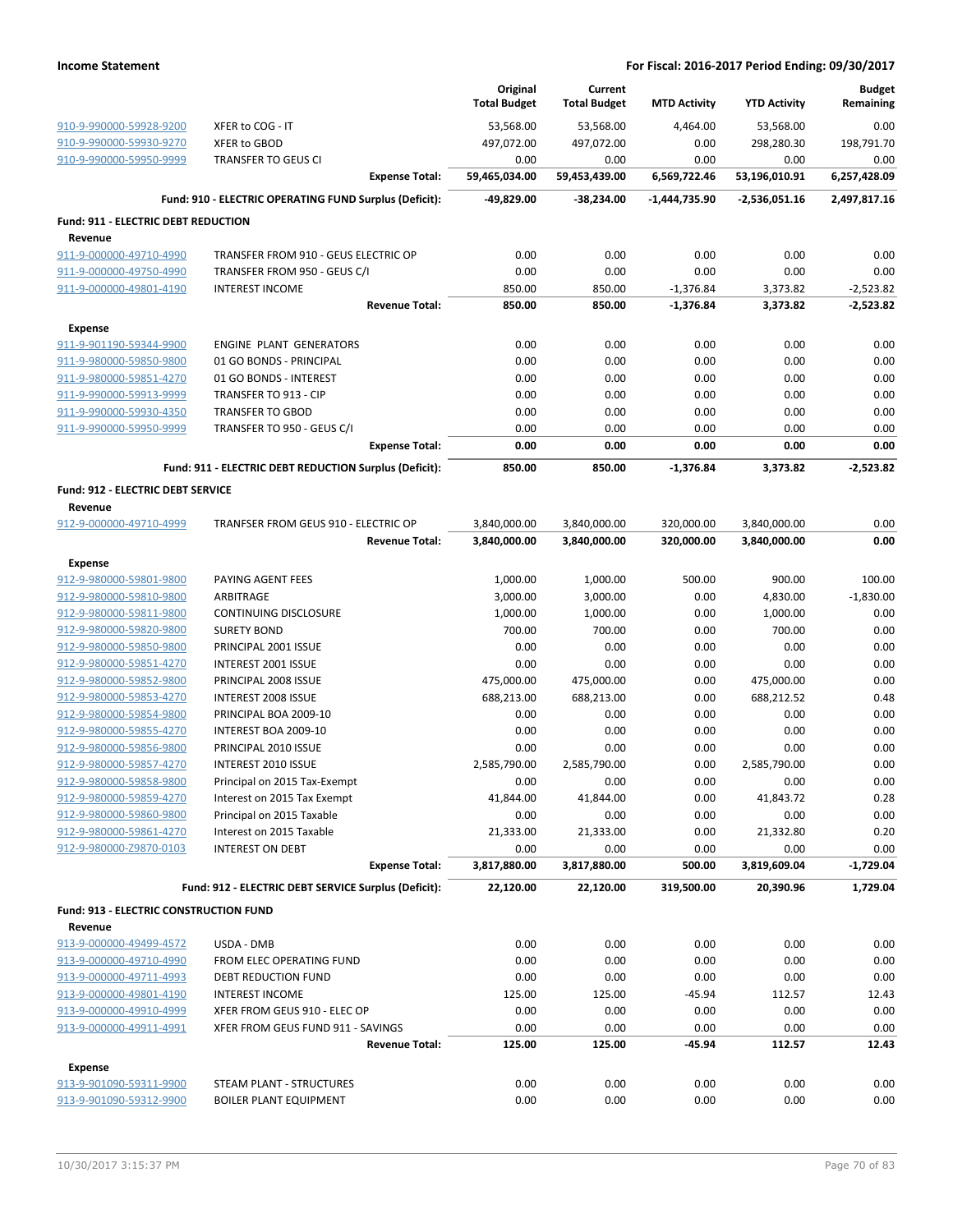|                                            |                                                           | Original<br><b>Total Budget</b> | Current<br><b>Total Budget</b> | <b>MTD Activity</b> | <b>YTD Activity</b> | <b>Budget</b><br>Remaining |
|--------------------------------------------|-----------------------------------------------------------|---------------------------------|--------------------------------|---------------------|---------------------|----------------------------|
| 913-9-901090-59314-9900                    | STEAM PLANT GENERATORS                                    | 0.00                            | 0.00                           | 0.00                | 0.00                | 0.00                       |
| 913-9-901090-59315-9900                    | STEAM PLANT - ACCESSORY PLANT EQUIPME                     | 0.00                            | 0.00                           | 0.00                | 0.00                | 0.00                       |
| 913-9-901290-59344-9900                    | <b>RENEWABLES - GENERATORS</b>                            | 0.00                            | 0.00                           | 0.00                | 0.00                | 0.00                       |
| 913-9-910190-59390-9900                    | <b>ADMIN - STRUCTURES &amp; IMPROVEMENTS</b>              | 0.00                            | 0.00                           | 0.00                | 0.00                | 0.00                       |
| 913-9-910190-59391-9900                    | <b>FURNITURE &amp; OFFICE EQUIPMENT</b>                   | 0.00                            | 0.00                           | 0.00                | 0.00                | 0.00                       |
| 913-9-913190-59390-9900                    | ADMIN - STRUCTURES & IMPROVEMENTS                         | 0.00                            | 0.00                           | 0.00                | 0.00                | 0.00                       |
| 913-9-913190-59391-9900                    | <b>FURNITURE &amp; OFFICE EQUIPMENT</b>                   | 0.00                            | 0.00                           | 0.00                | 0.00                | 0.00                       |
| 913-9-931490-59353-9900                    | <b>TRANSMISSION SUBSTATIONS</b>                           | 0.00                            | 0.00                           | 0.00                | 0.00                | 0.00                       |
| 913-9-931590-59362-9900                    | <b>DISTRIBUTION SUBSTATIONS</b>                           | 0.00                            | 0.00                           | 0.00                | 0.00                | 0.00                       |
| 913-9-932490-59350-9900                    | <b>TRANSMISSION LAND</b>                                  | 0.00                            | 0.00                           | 0.00                | 0.00                | 0.00                       |
| 913-9-932490-59356-9900                    | <b>TRANSMISSION LINES</b>                                 | 0.00                            | 0.00                           | 0.00                | 0.00                | 0.00                       |
| 913-9-932490-59358-9900                    | <b>HIGHWAY 380 PROJECT</b>                                | 0.00                            | 0.00                           | 0.00                | 0.00                | 0.00                       |
| 913-9-932490-59395-9900                    | <b>LABORATORY EQUIPMENT</b>                               | 0.00                            | 0.00                           | 0.00                | 0.00                | 0.00                       |
| 913-9-932590-59364-9900                    | <b>DISTRIBUTION - POLES</b>                               | 0.00                            | 0.00                           | 0.00                | 0.00                | 0.00                       |
| 913-9-932590-59365-9900                    | DISTRIBUTION - OH CONDUCTOR & DEVICES                     | 0.00                            | 0.00                           | 0.00                | 0.00                | 0.00                       |
| 913-9-932590-59366-9900                    | DISTRIBUTION - UG CONDUIT                                 | 0.00                            | 0.00                           | 0.00                | 0.00                | 0.00                       |
| 913-9-932590-59367-9900                    | DISTRIBUTION - UG CONDUCTOR & DEVICES                     | 0.00                            | 0.00                           | 0.00                | 0.00                | 0.00                       |
| 913-9-932590-59368-9900                    | <b>TRANSFORMERS &amp; CAPACITORS</b>                      | 0.00                            | 0.00                           | 0.00                | 0.00                | 0.00                       |
| 913-9-932590-59369-9900                    | DISTRIBUTION - SERVICE CONNECTIONS                        | 0.00                            | 0.00                           | 0.00                | 0.00                | 0.00                       |
| 913-9-932590-59370-9900                    | <b>DISTRIBUTION - METERS</b>                              | 0.00                            | 0.00                           | 0.00                | 0.00                | 0.00                       |
| 913-9-932590-59371-9900                    | DISTRIBUTION - VAPOR LIGHTS                               | 0.00                            | 0.00                           | 0.00                | 0.00                | 0.00                       |
| 913-9-932590-59375-9900                    | DISTRIBUTION - ST LIGHTING & SIGNALS                      | 0.00                            | 0.00                           | 0.00                | 0.00                | 0.00                       |
| 913-9-932590-59380-9900                    | <b>HIGHWAY 380 PROJECT</b>                                | 0.00                            | 0.00                           | 0.00                | 0.00                | 0.00                       |
| 913-9-932590-59381-9900                    | <b>HIGHWAY 380 POLES</b>                                  | 0.00                            | 0.00                           | 0.00                | 0.00                | 0.00                       |
| 913-9-970000-59790-9970                    | CAPITALIZED                                               | 0.00                            | 0.00                           | 0.00                | 0.00                | 0.00                       |
| 913-9-990000-59910-9999                    | XFER TO GEUS 910 - ELECTRIC OPERATING                     | 0.00                            | 0.00                           | 0.00                | 0.00                | 0.00                       |
| 913-9-990000-59916-9999                    | XFER TO GEUS 916 - ENGINE BOND FUND                       | 0.00                            | 0.00                           | 0.00                | 0.00                | 0.00                       |
|                                            | <b>Expense Total:</b>                                     | 0.00                            | 0.00                           | 0.00                | 0.00                | 0.00                       |
|                                            | Fund: 913 - ELECTRIC CONSTRUCTION FUND Surplus (Deficit): | 125.00                          | 125.00                         | $-45.94$            | 112.57              | 12.43                      |
| <b>Fund: 916 - 08 ENGINE BOND PROCEEDS</b> |                                                           |                                 |                                |                     |                     |                            |
| Revenue                                    |                                                           |                                 |                                |                     |                     |                            |
| 916-9-000000-49710-4990                    | XFER FROM GEUS 910 - ELECTRIC OPERATING                   | 0.00                            | 0.00                           | 0.00                | 0.00                | 0.00                       |
| 916-9-000000-49713-4993                    | XFER FROM GEUS 913 - CIP                                  | 0.00                            | 0.00                           | 0.00                | 0.00                | 0.00                       |
| 916-9-000000-49801-0000                    | <b>INTEREST REVENUE</b>                                   | 0.00                            | 0.00                           | 0.00                | 0.00                | 0.00                       |
|                                            | <b>Revenue Total:</b>                                     | 0.00                            | 0.00                           | 0.00                | 0.00                | 0.00                       |
| <b>Expense</b>                             |                                                           |                                 |                                |                     |                     |                            |
| 916-9-901190-59341-9900                    | <b>ENGINE PLANT STRUCTURES</b>                            | 0.00                            | 0.00                           | 0.00                | 0.00                | 0.00                       |
| 916-9-901190-59344-9900                    | <b>ENGINE PLANT GENERATORS</b>                            | 0.00                            | 0.00                           | 0.00                | 0.00                | 0.00                       |
| 916-9-901190-59345-9900                    | ENGINE PLANT ACCESSORY ELEC EQUIPMENT                     | 0.00                            | 0.00                           | 0.00                | 0.00                | 0.00                       |
| 916-9-910190-59390-9900                    | STRUCTURES & IMPROVEMENTS                                 | 0.00                            | 0.00                           | 0.00                | 0.00                | 0.00                       |
| 916-9-913190-59390-9900                    | STRUCTURES & IMPROVEMENTS                                 | 0.00                            | 0.00                           | 0.00                | 0.00                | 0.00                       |
| 916-9-931490-59353-9900                    | <b>TRANSMISSION SUBSTATIONS</b>                           | 0.00                            | 0.00                           | 0.00                | 0.00                | 0.00                       |
| 916-9-932490-59356-9900                    | <b>GEUS TRANSMISSION LINES</b>                            | 0.00                            | 0.00                           | 0.00                | 0.00                | 0.00                       |
| 916-9-970000-59790-9970                    | CAPITALIZED                                               | 0.00                            | 0.00                           | 0.00                | 0.00                | 0.00                       |
| 916-9-980000-59830-9800                    | <b>ISSUANCE COSTS</b>                                     | 0.00                            | 0.00                           | 0.00                | 0.00                | 0.00                       |
| 916-9-990000-59901-9999                    | TRANSFER TO COG - GEN FUND                                | 0.00                            | 0.00                           | 0.00                | 0.00                | 0.00                       |
| 916-9-990000-59910-9999                    | TRANSFER TO GEUS 910 - ELECTRIC OPERATI                   | 0.00                            | 0.00                           | 0.00                | 0.00                | 0.00                       |
| 916-9-990000-59912-9999                    | TRANSFER TO GEUS 912 - DEBT SERVICE                       | 0.00                            | 0.00                           | 0.00                | 0.00                | 0.00                       |
| 916-9-990000-59913-9999                    | TRANSFER TO GEUS 913 - CIP                                | 0.00                            | 0.00                           | 0.00                | 0.00                | 0.00                       |
|                                            | <b>Expense Total:</b>                                     | 0.00                            | 0.00                           | 0.00                | 0.00                | 0.00                       |
|                                            | Fund: 916 - 08 ENGINE BOND PROCEEDS Surplus (Deficit):    | 0.00                            | 0.00                           | 0.00                | 0.00                | 0.00                       |
| Fund: 950 - CABLE / INTERNET               |                                                           |                                 |                                |                     |                     |                            |
| Revenue                                    |                                                           |                                 |                                |                     |                     |                            |
| 950-9-000000-48001-3950                    | <b>CABLE REVENUES</b>                                     | 3,140,636.00                    | 3,140,636.00                   | 228,962.44          | 2,860,375.42        | 280,260.58                 |
| 950-9-000000-48002-3950                    | MOVIE PAY-PER-VIEW                                        | 0.00                            | 0.00                           | 0.00                | 3.21                | $-3.21$                    |
| 950-9-000000-48003-3950                    | SET-TOP                                                   | 170,053.00                      | 170,053.00                     | 14,032.72           | 171,389.51          | $-1,336.51$                |
| 950-9-000000-48030-3950                    | <b>CONTRACT CHANNELS</b>                                  | 9,600.00                        | 9,600.00                       | 800.00              | 9,600.00            | 0.00                       |
| 950-9-000000-48040-3950                    | <b>BROADCASTS</b>                                         | 0.00                            | 0.00                           | 100.00              | 450.00              | $-450.00$                  |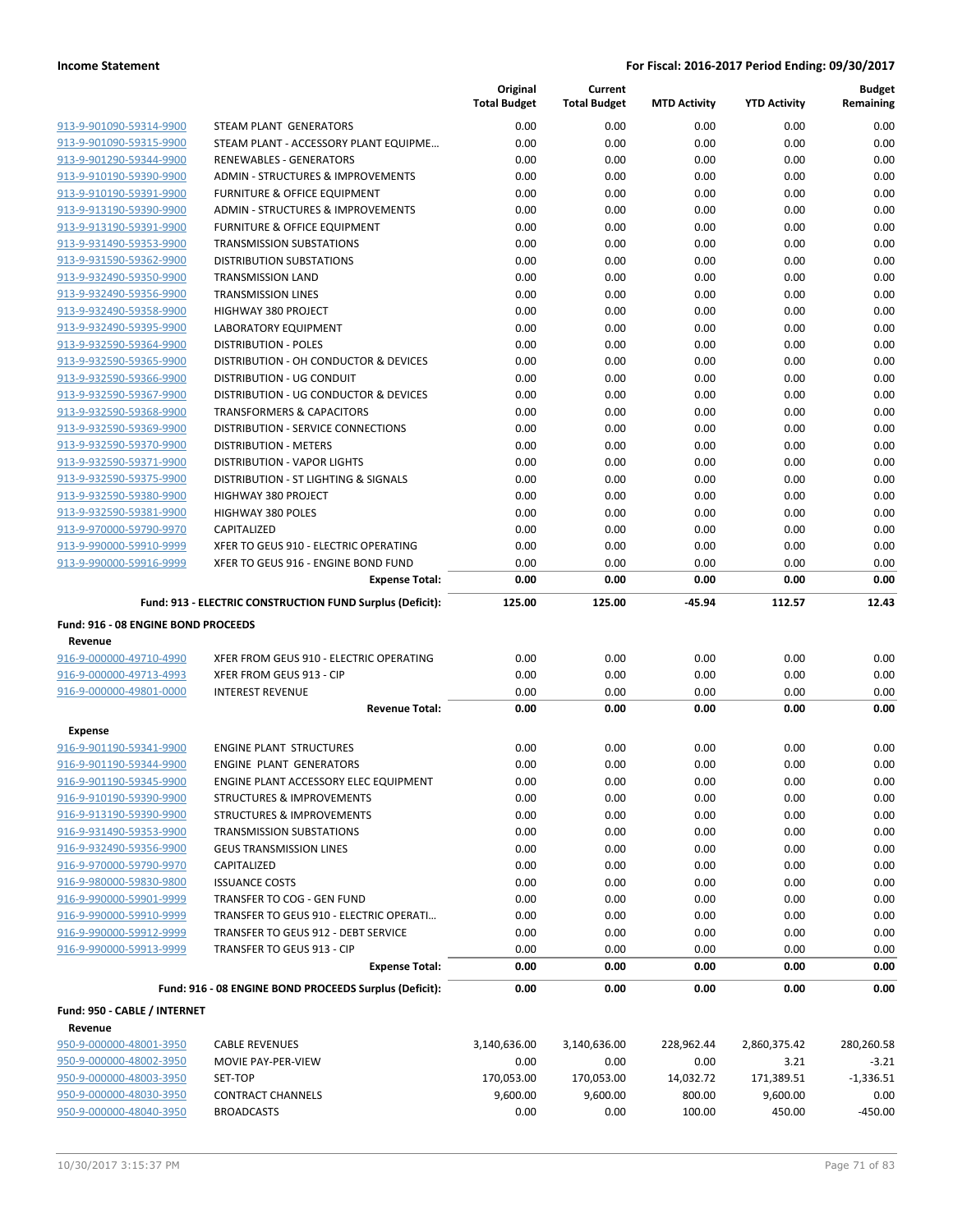**Current**

**Original**

**Budget Remaining**

|                                                    |                                                        | <b>Total Budget</b> | <b>Total Budget</b> | <b>MTD Activity</b> | <b>YTD Activity</b> | Remaining          |
|----------------------------------------------------|--------------------------------------------------------|---------------------|---------------------|---------------------|---------------------|--------------------|
| 950-9-000000-48101-3950                            | <b>INTERNET REVENUES</b>                               | 2,759,676.00        | 2,759,676.00        | 208,783.46          | 2,454,688.50        | 304,987.50         |
| 950-9-000000-48102-3950                            | COLOCATION                                             | 0.00                | 0.00                | 0.00                | 0.00                | 0.00               |
| 950-9-000000-48111-3950                            | <b>WIFI REVENUES</b>                                   | 0.00                | 0.00                | 0.00                | 0.00                | 0.00               |
| 950-9-000000-48201-3950                            | <b>LATE CHARGES</b>                                    | 72,000.00           | 72,000.00           | 5,440.86            | 75,393.16           | $-3,393.16$        |
| 950-9-000000-48202-3950                            | <b>SERVICE CHARGES</b>                                 | 54,000.00           | 54,000.00           | 5,467.47            | 63,571.34           | $-9,571.34$        |
| 950-9-000000-48203-3950                            | LOST/DAMAGED EQUIPMENT                                 | 30,000.00           | 30,000.00           | 3,750.00            | 31,021.84           | $-1,021.84$        |
| 950-9-000000-48301-3950                            | <b>TRANSFER TO COG</b>                                 | 311,798.00          | 311,798.00          | 22,986.26           | 273,771.78          | 38,026.22          |
| 950-9-000000-48307-3950                            | <b>TRANSFER TO GBOD</b>                                | 62,360.00           | 62,360.00           | 4,598.44            | 54,756.12           | 7,603.88           |
| 950-9-000000-48403-3950                            | <b>CHANNEL 3</b>                                       | 0.00                | 0.00                | 0.00                | 0.00                | 0.00               |
| 950-9-000000-48419-3950                            | <b>CHANNEL 19</b>                                      | 300.00              | 300.00              | 0.00                | 0.00                | 300.00             |
| 950-9-000000-48434-3950                            | <b>CHANNEL 34</b>                                      | 2,700.00            | 2,700.00            | 400.00              | 1,900.00            | 800.00             |
| 950-9-000000-48488-3950                            | <b>AD INSERTIONS</b>                                   | 55,000.00           | 55,000.00           | 7,473.20            | 47,468.13           | 7,531.87           |
| 950-9-000000-48498-3950                            | PRODUCTION REVENUES                                    | 50.00               | 50.00               | 0.00                | 0.00                | 50.00              |
| 950-9-000000-48501-3950                            | <b>CUSTOMER AID TO CONSTRUCTION</b>                    | 50.00               | 50.00               | 0.00                | 0.00                | 50.00              |
| 950-9-000000-48502-3950                            | OTHER REIMBURSEMENTS                                   | 500.00              | 500.00              | 0.00                | 2,029.35            | $-1,529.35$        |
| 950-9-000000-48503-3950                            | FIBER MAINTENANCE FEES                                 | 2,772.00            | 2,772.00            | 2,772.00            | 2,772.00            | 0.00               |
| 950-9-000000-48801-4190                            | <b>INTEREST INCOME</b>                                 | 3,000.00            | 3,000.00            | $-430.97$           | 2,182.51            | 817.49             |
| 950-9-000000-48991-3950                            | <b>GEUS ELECTRIC PAYMENT FOR INTERNET</b>              | 37,980.00           | 37,980.00           | 0.00                | 38,000.00           | $-20.00$           |
| 950-9-000000-48993-3950                            | GEUS ELECTRIC PAYMENT FOR PUBLIC SVC                   | 15,000.00           | 15,000.00           | 0.00                | 15,000.00           | 0.00               |
| 950-9-000000-48994-3950                            | <b>LEASE OF DARK FIBER</b>                             | 206,520.00          | 206,520.00          | 0.00                | 206,520.00          | 0.00               |
| 950-9-000000-48995-3950                            | <b>COLOCATION FOR SCADA &amp; PHONE SYSTEM</b>         | 19,958.00           | 19,958.00           | 0.00                | 19,958.00           | 0.00               |
| 950-9-000000-49270-0000                            | OTHER GAINS/LOSSES                                     | 0.00                | 0.00                | 0.00                | 0.00                | 0.00               |
| 950-9-000000-49699-4116                            | OTHER GAINS/LOSSES                                     | 0.00                | 0.00                | 0.00                | 0.00                | 0.00               |
|                                                    | <b>Revenue Total:</b>                                  | 6,953,953.00        | 6,953,953.00        | 505,135.88          | 6,330,850.87        | 623,102.13         |
| Expense                                            |                                                        |                     |                     |                     |                     |                    |
| 950-9-951050-51001-8500                            | <b>REGULAR SALARIES</b>                                | 58,552.00           | 58,552.00           | 4,592.96            | 58,695.76           | $-143.76$          |
| 950-9-951050-51003-8500                            | <b>CLOTHING ALLOWANCE</b>                              | 0.00                | 0.00                | 0.00                | 0.00                | 0.00               |
| 950-9-951050-51102-8500                            | <b>BILINGUAL PAY</b>                                   | 0.00                | 0.00                | 0.00                | 0.00                | 0.00               |
| 950-9-951050-51115-8500                            | <b>CLOTHING ALLOWANCE</b>                              | 130.00              | 130.00              | 0.00                | 114.13              | 15.87              |
| 950-9-951050-51116-8500                            | CAR ALLOWANCE                                          | 975.00              | 975.00              | 150.00              | 1,200.00            | $-225.00$          |
| 950-9-951050-51117-8500                            | <b>CELL PHONE ALLOWANCE</b>                            | 312.00              | 312.00              | 24.00               | 308.30              | 3.70               |
| 950-9-951050-51201-8500                            | <b>FICA</b>                                            | 3,718.00            | 3,718.00            | 262.30              | 3,383.98            | 334.02             |
| 950-9-951050-51202-8500                            | MEDICARE                                               | 870.00              | 870.00              | 61.34               | 791.42              | 78.58              |
| 950-9-951050-51203-8500                            | <b>HEALTH INSURANCE</b><br><b>WORKERS COMPENSATION</b> | 5,820.00            | 5,820.00            | 485.00              | 5,820.00            | 0.00               |
| 950-9-951050-51204-8500<br>950-9-951050-51205-8500 |                                                        | 530.00              | 530.00              | 44.13<br>0.00       | 530.00<br>10.82     | 0.00               |
| 950-9-951050-51301-8500                            | UNEMPLOYMENT<br><b>TMRS</b>                            | 54.00<br>6,606.00   | 54.00<br>6,606.00   | 532.94              | 6,756.58            | 43.18<br>$-150.58$ |
| 950-9-951050-59110-8500                            | <b>GEUS OPERATIONS</b>                                 | 100,200.00          | 100,200.00          | 8,954.03            | 68,797.49           | 31,402.51          |
| 950-9-951050-59141-8500                            | <b>UTILITY BILLS</b>                                   | 72,500.00           | 72,500.00           | 6,226.65            | 69,514.37           | 2,985.63           |
| 950-9-951050-59191-8500                            | POLE USE                                               | 18,800.00           | 18,800.00           | 0.00                | 18,800.00           | 0.00               |
| 950-9-951051-51001-8510                            | <b>REGULAR SALARIES</b>                                | 65,021.00           | 65,021.00           | 5,044.80            | 64,494.46           | 526.54             |
| 950-9-951051-51003-8510                            | <b>CLOTHING ALLOWANCE</b>                              | 0.00                | 0.00                | 0.00                | 0.00                | 0.00               |
| 950-9-951051-51010-0102                            | PART TIME REGULAR                                      | 0.00                | 0.00                | 0.00                | 0.00                | 0.00               |
| 950-9-951051-51011-0103                            | PART TIME TEMPORARY                                    | 0.00                | 0.00                | 0.00                | 0.00                | 0.00               |
| 950-9-951051-51020-8510                            | <b>OVERTIME</b>                                        | 5,700.00            | 5,700.00            | 649.17              | 5,101.35            | 598.65             |
| 950-9-951051-51115-8510                            | <b>CLOTHING ALLOWANCE</b>                              | 0.00                | 0.00                | 0.00                | 0.00                | 0.00               |
| 950-9-951051-51117-8510                            | <b>CELL PHONE ALLOWANCE</b>                            | 432.00              | 432.00              | 33.22               | 431.86              | 0.14               |
| 950-9-951051-51201-8510                            | <b>FICA</b>                                            | 4,411.00            | 4,411.00            | 351.62              | 4,297.53            | 113.47             |
| 950-9-951051-51202-8510                            | MEDICARE                                               | 1,032.00            | 1,032.00            | 82.24               | 1,005.07            | 26.93              |
| 950-9-951051-51203-8510                            | <b>HEALTH INSURANCE</b>                                | 19,400.00           | 19,400.00           | 1,616.74            | 19,400.00           | 0.00               |
| 950-9-951051-51204-8510                            | <b>WORKERS COMPENSATION</b>                            | 644.00              | 644.00              | 53.63               | 644.00              | 0.00               |
| 950-9-951051-51205-8510                            | <b>UNEMPLOYMENT</b>                                    | 180.00              | 180.00              | 0.00                | 27.76               | 152.24             |
| 950-9-951051-51301-8510                            | <b>TMRS</b>                                            | 7,837.00            | 7,837.00            | 640.31              | 7,759.74            | 77.26              |
| 950-9-951051-59110-8510                            | <b>GEUS OPERATIONS</b>                                 | 14,150.00           | 14,150.00           | 952.62              | 12,222.68           | 1,927.32           |
| 950-9-951051-59151-8510                            | <b>BASIC PROGRAM EXPENSE</b>                           | 2,750,331.00        | 2,750,331.00        | 434,439.59          | 2,623,509.04        | 126,821.96         |
| 950-9-951051-59152-8510                            | PREMIUM PROGRAM EXPENSE                                | 118,126.00          | 118,126.00          | 15,836.83           | 103,405.35          | 14,720.65          |
| 950-9-951051-59153-8510                            | MOVIE PAY-PER-VIEW EXPENSE                             | 0.00                | 0.00                | 0.00                | 0.00                | 0.00               |
| 950-9-951051-59154-8510                            | <b>TIVO Fees</b>                                       | 39,127.00           | 39,127.00           | 6,157.20            | 40,769.53           | $-1,642.53$        |
| 950-9-951051-59155-8510                            | OTHER PROGRAM EXPENSE                                  | 7,500.00            | 7,500.00            | 0.00                | 5,581.83            | 1,918.17           |
|                                                    |                                                        |                     |                     |                     |                     |                    |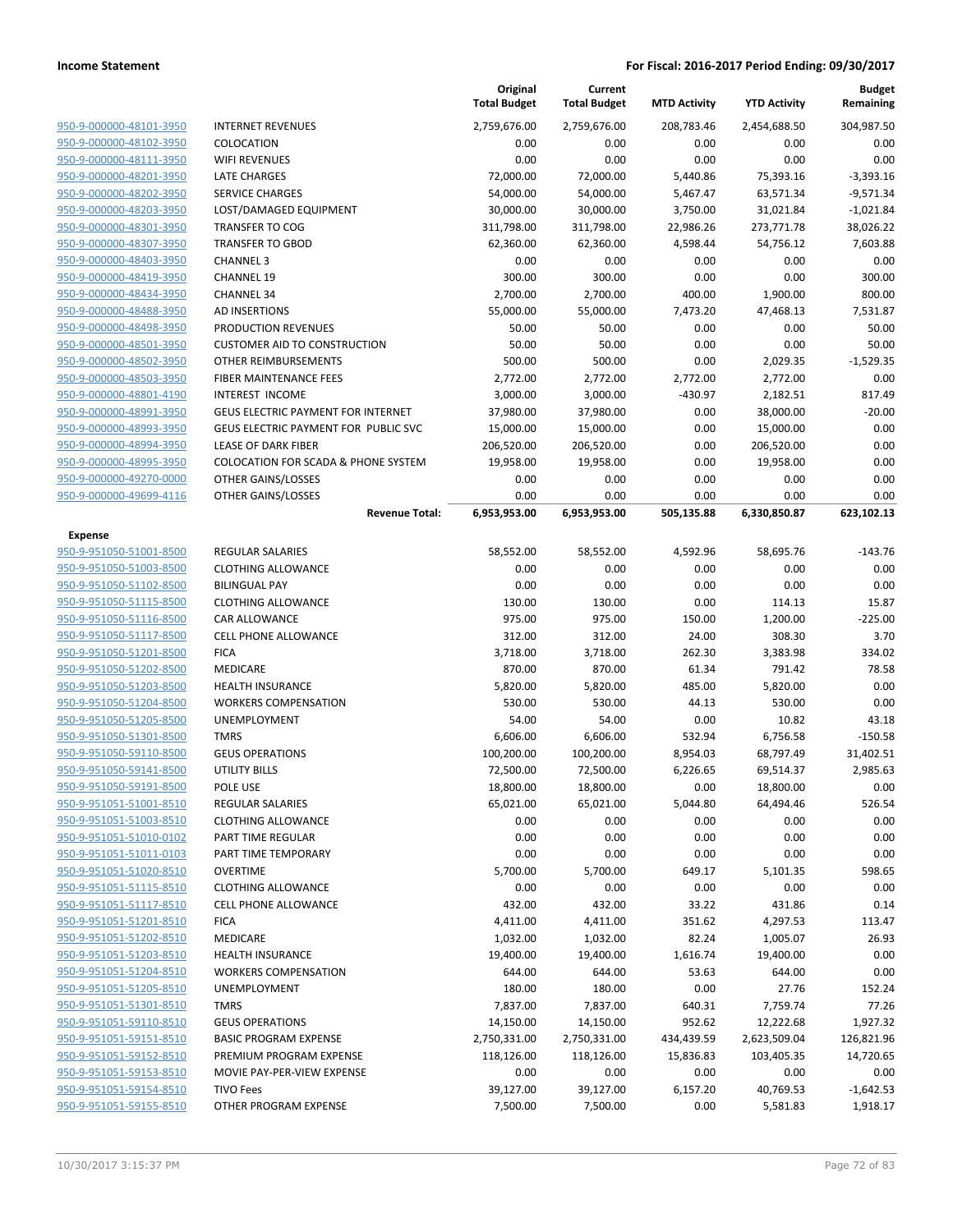| 950-9-951052-51001-8520                                   |
|-----------------------------------------------------------|
| 950-9-951052-51003-8520                                   |
| <u>950-9-951052-51115-8520</u>                            |
| 950-9-951052-51116-8520                                   |
| 950-9-951052-51117-8520                                   |
| 950-9-951052-51201-8520                                   |
| 950-9-951052-51202-8520                                   |
| 950-9-951052-51203-8520                                   |
| 950-9-951052-51204-8520                                   |
| 950-9-951052-51205-8520                                   |
| 950-9-951052-51301-8520                                   |
| 950-9-951052-59110-8520                                   |
| <u>950-9-951052-59150-8520</u>                            |
| 950-9-951053-51001-8530                                   |
| 950-9-951053-51003-8530                                   |
| 950-9-951053-51020-8530                                   |
| <u>950-9-951053-51115-8530</u>                            |
|                                                           |
| 950-9-951053-51117-8530<br>950-9-951053-51201-8530        |
|                                                           |
| 950-9-951053-51202-8530                                   |
| 950-9-951053-51203-8530                                   |
| 950-9-951053-51204-8530                                   |
| <u>950-9-951053-51205-8530</u>                            |
| 950-9-951053-51301-8530                                   |
| 950-9-951053-59110-8530                                   |
| 950-9-951053-59160-8530                                   |
| <u>950-9-951053-59164-8530</u>                            |
| <u>950-9-951054-51001-8540</u>                            |
| 950-9-951054-51003-8540                                   |
| 950-9-951054-51011-8540                                   |
| 950-9-951054-51020-8540                                   |
| 950-9-951054-51102-8540                                   |
| <u>950-9-951054-51115-8540</u>                            |
| 950-9-951054-51117-8540                                   |
| 950-9-951054-51201-8540                                   |
| 950-9-951054-51202-8540                                   |
| 950-9-951054-51203-8540                                   |
| 950-9-951054-51204-8540                                   |
| 950-9-951054-51205-8540                                   |
|                                                           |
| 950-9-951054-51301-8540                                   |
| 950-9-951054-59110-8540                                   |
| 950-9-951054-59156-8550                                   |
| <u>950-9-951055-51001-8550</u>                            |
| 950-9-951055-51003-8550                                   |
| 950-9-951055-51020-8550                                   |
| 950-9-951055-51102-8550                                   |
| 950-9-951055-51115-8550                                   |
| <u>950-9-951055-51117-8550</u>                            |
| 950-9-951055-51201-8550                                   |
| 950-9-951055-51202-8550                                   |
| 950-9-951055-51203-8550                                   |
| 950-9-951055-51204-8550                                   |
| <u>950-9-951055-51205-8550</u>                            |
|                                                           |
| <u>950-9-951055-51301-8550</u>                            |
| <u>950-9-951055-59110-8550</u>                            |
| 950-9-951055-59112-8550                                   |
|                                                           |
| 950-9-951055-59156-8550                                   |
| <u>950-9-951055-59158-8550</u><br>950-9-951060-51001-8600 |

|                                                    |                                     | Original<br><b>Total Budget</b> | Current<br><b>Total Budget</b> | <b>MTD Activity</b> | <b>YTD Activity</b> | <b>Budget</b><br>Remaining |
|----------------------------------------------------|-------------------------------------|---------------------------------|--------------------------------|---------------------|---------------------|----------------------------|
| 950-9-951052-51001-8520                            | <b>REGULAR SALARIES</b>             | 60,174.00                       | 60,174.00                      | 4,723.84            | 60,182.16           | $-8.16$                    |
| 950-9-951052-51003-8520                            | <b>CLOTHING ALLOWANCE</b>           | 0.00                            | 0.00                           | 0.00                | 0.00                | 0.00                       |
| 950-9-951052-51115-8520                            | <b>CLOTHING ALLOWANCE</b>           | 130.00                          | 130.00                         | 0.00                | 119.03              | 10.97                      |
| 950-9-951052-51116-8520                            | CAR ALLOWANCE                       | 975.00                          | 975.00                         | 0.00                | 750.00              | 225.00                     |
| 950-9-951052-51117-8520                            | <b>CELL PHONE ALLOWANCE</b>         | 408.00                          | 408.00                         | 31.36               | 400.31              | 7.69                       |
| 950-9-951052-51201-8520                            | <b>FICA</b>                         | 3,825.00                        | 3,825.00                       | 294.82              | 3,760.84            | 64.16                      |
| 950-9-951052-51202-8520                            | MEDICARE                            | 895.00                          | 895.00                         | 68.96               | 879.58              | 15.42                      |
| 950-9-951052-51203-8520                            | <b>HEALTH INSURANCE</b>             | 6,790.00                        | 6,790.00                       | 565.87              | 6,790.00            | 0.00                       |
| 950-9-951052-51204-8520                            | <b>WORKERS COMPENSATION</b>         | 534.00                          | 534.00                         | 44.50               | 534.00              | 0.00                       |
| 950-9-951052-51205-8520                            | <b>UNEMPLOYMENT</b>                 | 63.00                           | 63.00                          | 0.00                | 10.33               | 52.67                      |
| 950-9-951052-51301-8520                            | <b>TMRS</b>                         | 6,795.00                        | 6,795.00                       | 531.62              | 6,715.78            | 79.22                      |
| 950-9-951052-59110-8520                            | <b>GEUS OPERATIONS</b>              | 104,700.00                      | 104,700.00                     | 10,428.27           | 76,552.27           | 28,147.73                  |
| 950-9-951052-59150-8520                            | ISP SERVICE EXPENSE                 | 710,640.00                      | 710,640.00                     | 46,969.60           | 693,886.10          | 16,753.90                  |
| 950-9-951053-51001-8530                            | <b>REGULAR SALARIES</b>             | 45,282.00                       | 45,282.00                      | 3,492.80            | 45,333.37           | $-51.37$                   |
| 950-9-951053-51003-8530                            | <b>CLOTHING ALLOWANCE</b>           | 0.00                            | 0.00                           | 0.00                | 0.00                | 0.00                       |
| 950-9-951053-51020-8530                            | <b>OVERTIME</b>                     | 1,800.00                        | 1,800.00                       | 223.04              | 2,221.09            | $-421.09$                  |
| 950-9-951053-51115-8530                            | <b>CLOTHING ALLOWANCE</b>           | 0.00                            | 0.00                           | 0.00                | 0.00                | 0.00                       |
| 950-9-951053-51117-8530                            | <b>CELL PHONE ALLOWANCE</b>         | 432.00                          | 432.00                         | 33.22               | 431.86              | 0.14                       |
| 950-9-951053-51201-8530                            | <b>FICA</b>                         | 2,945.00                        | 2,945.00                       | 232.01              | 2,969.99            | $-24.99$                   |
| 950-9-951053-51202-8530                            | MEDICARE                            | 689.00                          | 689.00                         | 54.26               | 694.57              | $-5.57$                    |
| 950-9-951053-51203-8530                            | <b>HEALTH INSURANCE</b>             | 9,700.00                        | 9,700.00                       | 808.37              | 9,700.00            | 0.00                       |
| 950-9-951053-51204-8530                            | <b>WORKERS COMPENSATION</b>         | 449.00                          | 449.00                         | 37.38               | 449.00              | 0.00                       |
| 950-9-951053-51205-8530                            | UNEMPLOYMENT                        | 90.00                           | 90.00                          | 0.00                | 16.51               | 73.49                      |
| 950-9-951053-51301-8530                            | <b>TMRS</b>                         | 5,234.00                        | 5,234.00                       | 419.14              | 5,313.32            | $-79.32$                   |
| 950-9-951053-59110-8530                            | <b>GEUS OPERATIONS</b>              | 4,000.00                        | 4,000.00                       | 1,641.90            | 3,518.56            | 481.44                     |
| 950-9-951053-59160-8530                            | ADVERTISING                         | 32,800.00                       | 32,800.00                      | 1,361.33            | 22,473.12           | 10,326.88                  |
| 950-9-951053-59164-8530                            | <b>CONSUMER INFORMATION</b>         | 7,500.00                        | 7,500.00                       | 0.00                | 0.00                | 7,500.00                   |
| 950-9-951054-51001-8540                            | REGULAR SALARIES                    | 158,850.00                      | 158,850.00                     | 12,343.20           | 158,604.77          | 245.23                     |
| 950-9-951054-51003-8540                            | <b>CLOTHING ALLOWANCE</b>           | 0.00                            | 0.00                           | 0.00                | 0.00                | 0.00                       |
| 950-9-951054-51011-8540                            | PART TIME TEMPORARY                 | 0.00                            | 0.00                           | 0.00                | 0.00                | 0.00                       |
| 950-9-951054-51020-8540                            | <b>OVERTIME</b>                     | 3,800.00                        | 3,800.00                       | 363.64              | 3,540.65            | 259.35                     |
| 950-9-951054-51102-8540                            | <b>BILINGUAL PAY</b>                | 0.00                            | 0.00                           | 0.00                | 0.00                | 0.00                       |
| 950-9-951054-51115-8540                            | <b>CLOTHING ALLOWANCE</b>           | 0.00                            | 0.00                           | 0.00                | 0.00                | 0.00                       |
| 950-9-951054-51117-8540                            | <b>CELL PHONE ALLOWANCE</b>         | 216.00                          | 216.00                         | 16.62               | 216.06              | $-0.06$                    |
| 950-9-951054-51201-8540                            | <b>FICA</b>                         | 10,098.00                       | 10,098.00                      | 754.96              | 9,655.46            | 442.54                     |
| 950-9-951054-51202-8540                            | MEDICARE                            | 2,361.00                        | 2,361.00                       | 176.56              | 2,258.13            | 102.87                     |
| 950-9-951054-51203-8540                            | <b>HEALTH INSURANCE</b>             | 43,650.00                       | 43,650.00                      | 3,637.50            | 43,650.00           | 0.00                       |
| 950-9-951054-51204-8540                            | <b>WORKERS COMPENSATION</b>         | 435.00                          | 435.00                         | 36.25               | 435.00              | 0.00                       |
| 950-9-951054-51205-8540                            | <b>UNEMPLOYMENT</b>                 | 405.00                          | 405.00                         | 0.00                | 61.29               | 343.71                     |
| 950-9-951054-51301-8540                            | <b>TMRS</b>                         | 17,939.00                       | 17,939.00                      | 1,422.48            | 17,977.05           | $-38.05$                   |
| 950-9-951054-59110-8540                            | <b>GEUS OPERATIONS</b>              | 16,600.00                       | 16,600.00                      | 1,163.78            | 12,097.49           | 4,502.51                   |
| 950-9-951054-59156-8550                            | <b>APARTMENT C&amp;I FACILITIES</b> | 0.00                            | 0.00                           | 0.00                | 0.00                | 0.00                       |
| 950-9-951055-51001-8550                            | REGULAR SALARIES                    | 139,717.00                      | 139,717.00                     | 8,586.18            | 114,484.46          | 25,232.54                  |
| 950-9-951055-51003-8550                            | <b>CLOTHING ALLOWANCE</b>           | 0.00                            | 0.00                           | 0.00                | 0.00                | 0.00                       |
| 950-9-951055-51020-8550                            | <b>OVERTIME</b>                     | 2,700.00                        | 2,700.00                       | 321.47              | 2,950.96            | $-250.96$                  |
| 950-9-951055-51102-8550                            | <b>BILINGUAL PAY</b>                | 0.00                            | 0.00                           | 0.00                | 0.00                | 0.00                       |
| 950-9-951055-51115-8550                            | <b>CLOTHING ALLOWANCE</b>           | 50.00                           | 50.00                          | 0.00                | 41.24               | 8.76                       |
| 950-9-951055-51117-8550                            | <b>CELL PHONE ALLOWANCE</b>         | 657.00                          | 657.00                         | 50.51               | 728.30              | $-71.30$                   |
| 950-9-951055-51201-8550                            | <b>FICA</b>                         | 8,330.00                        | 8,330.00                       | 555.41              | 7,001.02            | 1,328.98                   |
| 950-9-951055-51202-8550                            | MEDICARE                            | 2,075.00                        | 2,075.00                       | 129.89              | 1,714.69            | 360.31                     |
| 950-9-951055-51203-8550                            | HEALTH INSURANCE                    | 19,885.00                       | 19,885.00                      | 1,657.12            | 19,885.00           | 0.00                       |
| 950-9-951055-51204-8550                            | <b>WORKERS COMPENSATION</b>         | 846.00                          | 846.00                         | 70.50               | 846.00              | 0.00                       |
| 950-9-951055-51205-8550                            | <b>UNEMPLOYMENT</b>                 | 185.00                          | 185.00                         | 0.00                | 25.63               | 159.37                     |
| 950-9-951055-51301-8550                            | <b>TMRS</b>                         | 15,765.00                       | 15,765.00                      | 1,001.50            | 13,083.55           | 2,681.45                   |
| 950-9-951055-59110-8550                            | <b>GEUS OPERATIONS</b>              | 18,300.00                       | 18,300.00                      | 704.82              | 5,711.47            | 12,588.53                  |
| 950-9-951055-59112-8550                            | SAFETY                              | 3,000.00                        | 3,000.00                       | 0.00                | 1,368.49            | 1,631.51                   |
| 950-9-951055-59156-8550                            | APARTMENT C/I FACILITIES            | 1,000.00                        | 1,000.00                       | 0.00                | 0.00                | 1,000.00                   |
| 950-9-951055-59158-8550<br>950-9-951060-51001-8600 | C/I BILLING                         | 54,000.00                       | 54,000.00                      | 0.00                | 40,843.50           | 13,156.50                  |
|                                                    | REGULAR SALARIES                    | 182,236.00                      | 182,236.00                     | 15,236.76           | 191,008.38          | $-8,772.38$                |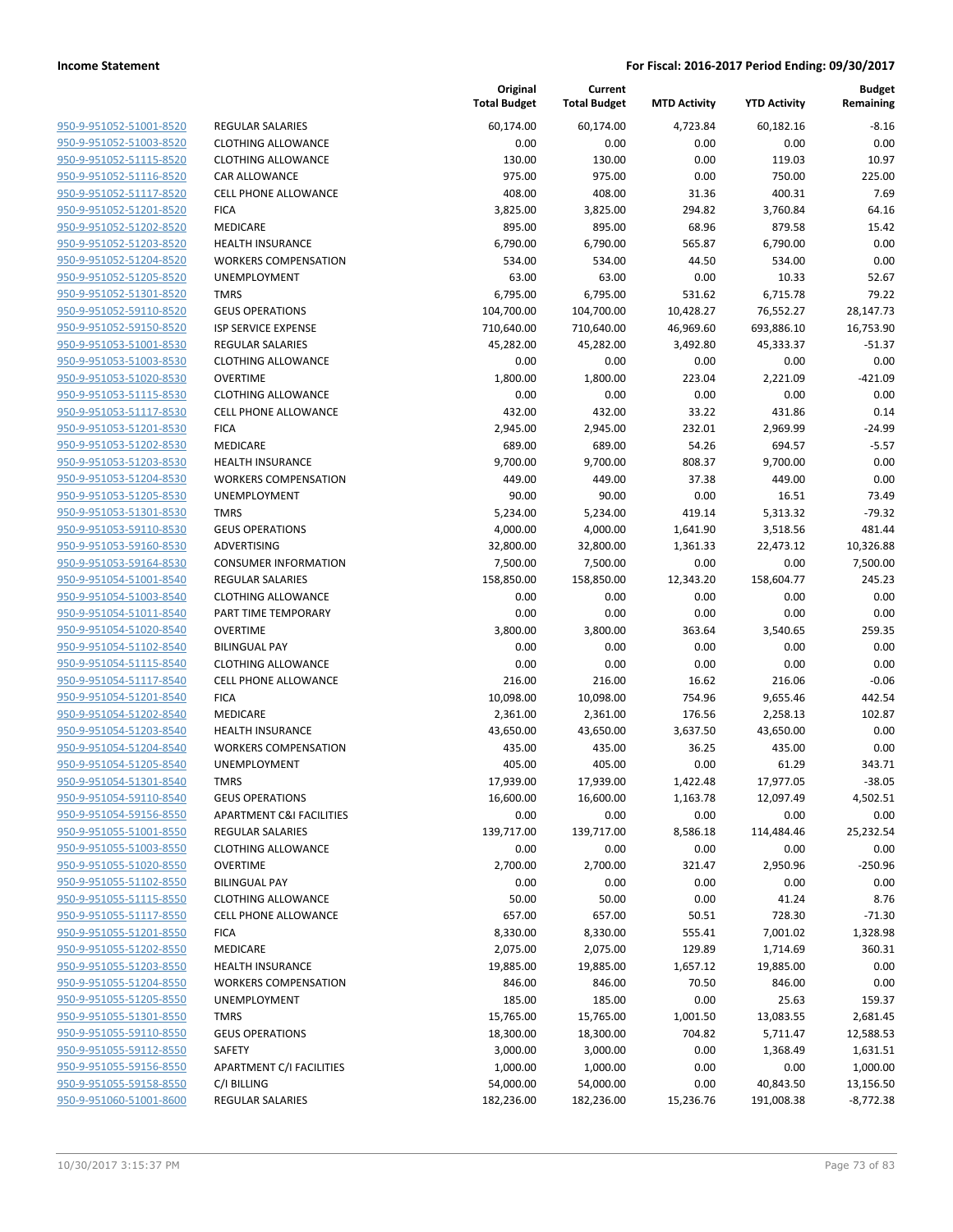| 950-9-951060-51003-8600        |
|--------------------------------|
| 950-9-951060-51011-8600        |
| 950-9-951060-51020-8600        |
| 950-9-951060-51102-8600        |
| <u>950-9-951060-51115-8600</u> |
| 950-9-951060-51116-8600        |
| 950-9-951060-51117-8600        |
| 950-9-951060-51201-8600        |
| 950-9-951060-51202-8600        |
| 950-9-951060-51203-8600        |
| 950-9-951060-51204-8600        |
| 950-9-951060-51205-8600        |
| 950-9-951060-51301-8600        |
| 950-9-951060-51401-8600        |
| <u>950-9-951060-59201-8600</u> |
| 950-9-951060-59205-8600        |
| 950-9-951060-59231-8600        |
|                                |
| 950-9-951060-59235-8600        |
| 950-9-951061-51001-8610        |
| <u>950-9-951061-51003-8610</u> |
| 950-9-951061-51011-8610        |
| 950-9-951061-51020-8610        |
| 950-9-951061-51102-8610        |
| 950-9-951061-51115-8610        |
| <u>950-9-951061-51116-8610</u> |
| 950-9-951061-51117-8610        |
| 950-9-951061-51201-8610        |
| 950-9-951061-51202-8610        |
| 950-9-951061-51203-8610        |
| 950-9-951061-51204-8610        |
| 950-9-951061-51205-8610        |
| 950-9-951061-51301-8610        |
| 950-9-951061-59205-8610        |
| 950-9-951061-59233-8610        |
| <u>950-9-951090-59510-9900</u> |
| 950-9-951090-59511-9900        |
| 950-9-951090-59512-9900        |
| 950-9-951090-59513-9900        |
| 950-9-951090-59514-9900        |
| 950-9-951090-59521-9900        |
| 950-9-951090-59522-9900        |
| 950-9-951090-59550-9900        |
| 950-9-951090-59555-9900        |
| 950-9-951090-59590-0000        |
| 950-9-951090-59590-9900        |
| 950-9-951090-59591-9900        |
| 950-9-951090-59592-9900        |
| 950-9-951090-59595-9900        |
|                                |
| 950-9-951090-59596-9900        |
| <u>950-9-951090-59598-9900</u> |
| 950-9-951091-51001-9958        |
| 950-9-951091-51020-9958        |
| 950-9-951091-51102-9958        |
| 950-9-951091-51201-9958        |
| <u>950-9-951091-51202-9958</u> |
| 950-9-951091-51205-9958        |
| 950-9-951091-51301-9958        |
| 950-9-970000-51801-9260        |
| 950-9-970000-59701-9040        |
|                                |

|                         |                                              | Original<br><b>Total Budget</b> | Current<br><b>Total Budget</b> | <b>MTD Activity</b> | <b>YTD Activity</b> | <b>Budget</b><br>Remaining |
|-------------------------|----------------------------------------------|---------------------------------|--------------------------------|---------------------|---------------------|----------------------------|
| 950-9-951060-51003-8600 | <b>CLOTHING ALLOWANCE</b>                    | 0.00                            | 0.00                           | 0.00                | 0.00                | 0.00                       |
| 950-9-951060-51011-8600 | PART TIME TEMPORARY                          | 16,276.00                       | 16,276.00                      | 0.00                | 0.00                | 16,276.00                  |
| 950-9-951060-51020-8600 | <b>OVERTIME</b>                              | 8,600.00                        | 8,600.00                       | 1,437.90            | 10,874.16           | $-2,274.16$                |
| 950-9-951060-51102-8600 | <b>BILINGUAL PAY</b>                         | 550.00                          | 550.00                         | 0.00                | 0.00                | 550.00                     |
| 950-9-951060-51115-8600 | <b>CLOTHING ALLOWANCE</b>                    | 1,500.00                        | 1,500.00                       | 0.00                | 1,914.17            | $-414.17$                  |
| 950-9-951060-51116-8600 | CAR ALLOWANCE                                | 975.00                          | 1,950.00                       | 300.00              | 2,400.00            | $-450.00$                  |
| 950-9-951060-51117-8600 | <b>CELL PHONE ALLOWANCE</b>                  | 1,728.00                        | 1,728.00                       | 132.92              | 1,686.25            | 41.75                      |
| 950-9-951060-51201-8600 | <b>FICA</b>                                  | 13,136.00                       | 13,136.00                      | 962.32              | 11,974.96           | 1,161.04                   |
| 950-9-951060-51202-8600 | MEDICARE                                     | 3,072.00                        | 3,072.00                       | 225.06              | 2,803.08            | 268.92                     |
| 950-9-951060-51203-8600 | <b>HEALTH INSURANCE</b>                      | 38,800.00                       | 38,800.00                      | 3,233.37            | 38,800.00           | 0.00                       |
| 950-9-951060-51204-8600 | <b>WORKERS COMPENSATION</b>                  | 1,947.00                        | 1,947.00                       | 162.25              | 1,947.00            | 0.00                       |
| 950-9-951060-51205-8600 | UNEMPLOYMENT                                 | 360.00                          | 360.00                         | 0.80                | 68.11               | 291.89                     |
| 950-9-951060-51301-8600 | <b>TMRS</b>                                  | 21,544.00                       | 21,544.00                      | 1,849.08            | 22,279.11           | $-735.11$                  |
| 950-9-951060-51401-8600 | <b>CONTRA - SALARIES</b>                     | 0.00                            | 0.00                           | $-1,746.75$         | $-17,467.50$        | 17,467.50                  |
| 950-9-951060-59201-8600 | <b>BUILDINGS MAINTNANCE</b>                  | 29,500.00                       | 29,500.00                      | 1,818.00            | 16,272.30           | 13,227.70                  |
| 950-9-951060-59205-8600 | EQUIPMENT MAINTENANCE                        | 31,250.00                       | 31,250.00                      | 672.94              | 8,140.76            | 23,109.24                  |
| 950-9-951060-59231-8600 | <b>CABLE PLANT MAINTENANCE</b>               | 75,000.00                       | 75,000.00                      | 518.74              | 22,494.42           | 52,505.58                  |
| 950-9-951060-59235-8600 | FIBER OPTICS PLANT MAINTENANCE               | 45,000.00                       | 45,000.00                      | 0.00                | 10,500.00           | 34,500.00                  |
| 950-9-951061-51001-8610 | <b>REGULAR SALARIES</b>                      | 182,236.00                      | 182,236.00                     | 15,236.76           | 190,791.29          | $-8,555.29$                |
| 950-9-951061-51003-8610 | <b>CLOTHING ALLOWANCE</b>                    | 0.00                            | 0.00                           | 0.00                | 0.00                | 0.00                       |
| 950-9-951061-51011-8610 | PART TIME TEMPORARY                          | 16,276.00                       | 16,276.00                      | 0.00                | 0.00                | 16,276.00                  |
| 950-9-951061-51020-8610 | <b>OVERTIME</b>                              | 12,000.00                       | 12,000.00                      | 1,436.85            | 11,502.07           | 497.93                     |
| 950-9-951061-51102-8610 | <b>BILINGUAL PAY</b>                         | 0.00                            | 0.00                           | 0.00                | 0.00                | 0.00                       |
| 950-9-951061-51115-8610 | <b>CLOTHING ALLOWANCE</b>                    | 1,900.00                        | 1,900.00                       | 0.00                | 1,923.08            | $-23.08$                   |
| 950-9-951061-51116-8610 | <b>CAR ALLOWANCE</b>                         | 975.00                          | 1,950.00                       | 0.00                | 1,500.00            | 450.00                     |
| 950-9-951061-51117-8610 | <b>CELL PHONE ALLOWANCE</b>                  | 1,728.00                        | 1,728.00                       | 132.86              | 1,685.66            | 42.34                      |
| 950-9-951061-51201-8610 | <b>FICA</b>                                  | 13,337.00                       | 13,337.00                      | 1,027.34            | 12,421.97           | 915.03                     |
| 950-9-951061-51202-8610 | MEDICARE                                     | 3,119.00                        | 3,119.00                       | 240.26              | 2,902.66            | 216.34                     |
| 950-9-951061-51203-8610 | <b>HEALTH INSURANCE</b>                      | 38,800.00                       | 38,800.00                      | 3,233.37            | 38,800.00           | 0.00                       |
| 950-9-951061-51204-8610 | <b>WORKERS COMPENSATION</b>                  | 1,947.00                        | 1,947.00                       | 162.25              | 1,947.00            | 0.00                       |
| 950-9-951061-51205-8610 | UNEMPLOYMENT                                 | 360.00                          | 360.00                         | 0.63                | 65.34               | 294.66                     |
| 950-9-951061-51301-8610 | <b>TMRS</b>                                  | 21,902.00                       | 21,902.00                      | 1,815.44            | 21,877.14           | 24.86                      |
| 950-9-951061-59205-8610 | <b>EQUIPMENT MAINTENANCE</b>                 | 2,500.00                        | 2,500.00                       | 0.00                | 0.00                | 2,500.00                   |
| 950-9-951061-59233-8610 | <b>INTERNET PLANT MAINTENANCE</b>            | 9,000.00                        | 9,000.00                       | 0.00                | 550.00              | 8,450.00                   |
| 950-9-951090-59510-9900 | HEADEND, TRUNK & DISTRIBUTION SYSTEM         | 100,000.00                      | 100,000.00                     | 3,183.17            | 84,855.75           | 15,144.25                  |
| 950-9-951090-59511-9900 | <b>HEADEND EQUIPMENT</b>                     | 100,000.00                      | 100,000.00                     | 14,133.65           | 77,472.41           | 22,527.59                  |
| 950-9-951090-59512-9900 | <b>DROPS</b>                                 | 100,000.00                      | 100,000.00                     | 34,570.75           | 109,701.69          | $-9,701.69$                |
| 950-9-951090-59513-9900 | <b>CUSTOMER PREMISES EQUIPMENT</b>           | 50,000.00                       | 50,000.00                      | 0.00                | 33,230.00           | 16,770.00                  |
| 950-9-951090-59514-9900 | PRODUCTION EQUIPMENT                         | 0.00                            | 0.00                           | 0.00                | 0.00                | 0.00                       |
| 950-9-951090-59521-9900 | CENTRAL INTERNET EQUIPMENT                   | 0.00                            | 0.00                           | 0.00                | 0.00                | 0.00                       |
| 950-9-951090-59522-9900 | <b>INTERNET CUSTOMER INTERFACE EQUIPMENT</b> | 40,000.00                       | 40,000.00                      | 0.00                | 25,993.20           | 14,006.80                  |
| 950-9-951090-59550-9900 | <b>BROADBAND POWER LINE EQ</b>               | 0.00                            | 0.00                           | 0.00                | 0.00                | 0.00                       |
| 950-9-951090-59555-9900 | <b>FIBER OPTICS</b>                          | 0.00                            | 0.00                           | 0.00                | 0.00                | 0.00                       |
| 950-9-951090-59590-0000 | CAPITAL PLANT / STRUCTURES                   | 0.00                            | 0.00                           | 0.00                | 0.00                | 0.00                       |
| 950-9-951090-59590-9900 | <b>STRUCTURES &amp; IMPROVEMENTS</b>         | 0.00                            | 0.00                           | 0.00                | 0.00                | 0.00                       |
| 950-9-951090-59591-9900 | <b>FURNITURE &amp; OFFICE EQUIPMENT</b>      | 0.00                            | 0.00                           | 0.00                | 0.00                | 0.00                       |
| 950-9-951090-59592-9900 | <b>TRANSPORTATION EQUIPMENT</b>              | 0.00                            | 0.00                           | 0.00                | 0.00                | 0.00                       |
| 950-9-951090-59595-9900 | LABORATORY EQUIPMENT                         | 0.00                            | 0.00                           | 0.00                | 0.00                | 0.00                       |
| 950-9-951090-59596-9900 | POWER OPERATED EQUIPMENT                     | 0.00                            | 0.00                           | 0.00                | 0.00                | 0.00                       |
| 950-9-951090-59598-9900 | MISCELLANEOUS EQUIPMENT                      | 0.00                            | 0.00                           | 0.00                | 0.00                | 0.00                       |
| 950-9-951091-51001-9958 | <b>REGULAR SALARIES</b>                      | 28,482.00                       | 28,482.00                      | 2,312.94            | 28,589.91           | $-107.91$                  |
| 950-9-951091-51020-9958 | <b>OVERTIME</b>                              | 3,000.00                        | 3,000.00                       | 330.81              | 2,749.71            | 250.29                     |
| 950-9-951091-51102-9958 | <b>BILINGUAL PAY</b>                         | 100.00                          | 100.00                         | 0.00                | 0.00                | 100.00                     |
| 950-9-951091-51201-9958 | <b>FICA</b>                                  | 1,958.00                        | 1,958.00                       | 165.46              | 1,968.75            | $-10.75$                   |
| 950-9-951091-51202-9958 | MEDICARE                                     | 458.00                          | 458.00                         | 38.70               | 460.44              | $-2.44$                    |
| 950-9-951091-51205-9958 | UNEMPLOYMENT                                 | 0.00                            | 0.00                           | 0.22                | 12.59               | $-12.59$                   |
| 950-9-951091-51301-9958 | <b>TMRS</b>                                  | 3,478.00                        | 3,478.00                       | 298.35              | 3,514.11            | $-36.11$                   |
| 950-9-970000-51801-9260 | PENSION EXPENSE                              | 10,000.00                       | 10,000.00                      | 0.00                | 0.00                | 10,000.00                  |
| 950-9-970000-59701-9040 | <b>BAD DEBT</b>                              | 70,000.00                       | 70,000.00                      | 0.00                | 0.00                | 70,000.00                  |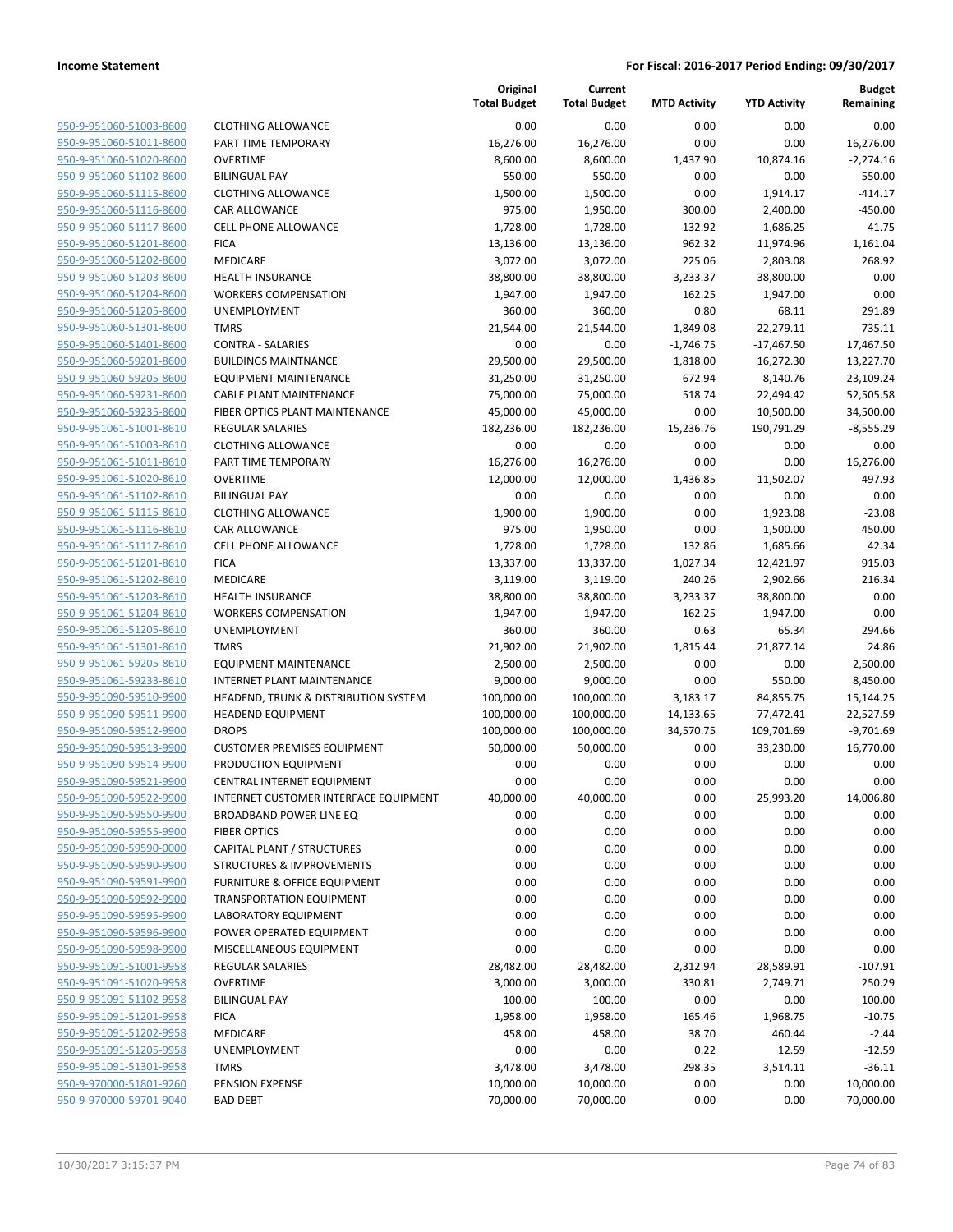|                                  |                                                 | Original<br><b>Total Budget</b> | Current<br><b>Total Budget</b> | <b>MTD Activity</b> | <b>YTD Activity</b> | <b>Budget</b><br>Remaining |
|----------------------------------|-------------------------------------------------|---------------------------------|--------------------------------|---------------------|---------------------|----------------------------|
| 950-9-970000-59703-4030          | <b>DEPRECIATION EXPENSE</b>                     | 1,200,000.00                    | 1,200,000.00                   | 0.00                | 128,727.83          | 1,071,272.17               |
| 950-9-970000-59720-9705          | <b>CREDIT CARD &amp; BANK FEES</b>              | 15,000.00                       | 15,000.00                      | 956.79              | 12,267.87           | 2,732.13                   |
| 950-9-970000-59730-9250          | <b>INVENTORY LOSS/GAIN</b>                      | 1,000.00                        | 1,000.00                       | 6,287.96            | 6,287.96            | $-5,287.96$                |
| 950-9-970000-59734-4210          | ASSET DISPOSAL LOSSES/GAINS                     | 1,000.00                        | 1,000.00                       | 0.00                | 0.00                | 1,000.00                   |
| 950-9-970000-59750-9260          | <b>ACCRUED PTO PAY</b>                          | 5,000.00                        | 5,000.00                       | 0.00                | 745.17              | 4,254.83                   |
| 950-9-970000-59760-4390          | PRIOR YEAR ADJUSTMENT                           | 0.00                            | 0.00                           | 0.00                | 0.00                | 0.00                       |
| 950-9-970000-59770-9970          | CONTINGENCY                                     | 100,000.00                      | 98,050.00                      | 0.00                | 0.00                | 98,050.00                  |
| 950-9-970000-59771-9970          | PAYROLL CONTINGENCY                             | 0.00                            | 0.00                           | 0.00                | 0.00                | 0.00                       |
| 950-9-970000-59780-9240          | <b>PROPERTY INSURANCE</b>                       | 4,000.00                        | 13,045.00                      | 0.00                | 13,044.75           | 0.25                       |
| 950-9-970000-59781-9250          | <b>LIABILITY INSURANCE</b>                      | 7,000.00                        | 9,550.00                       | 0.00                | 9,546.70            | 3.30                       |
| 950-9-970000-59790-9970          | CAPITALIZED                                     | $-427,477.00$                   | $-427,477.00$                  | 0.00                | 0.00                | $-427,477.00$              |
| 950-9-990000-59901-9270          | TRANSFER to COG - FRANCHISE FEES                | 311,798.00                      | 311,798.00                     | 0.00                | 204,025.42          | 107,772.58                 |
| 950-9-990000-59902-9200          | TRANSFER to COG - ADMIN EXPENSES                | 39,785.00                       | 39,785.00                      | 3,314.38            | 39,784.00           | 1.00                       |
| 950-9-990000-59903-4082          | TRANSFER to COG - PILOT                         | 44,089.00                       | 44,089.00                      | 0.00                | 44,089.09           | $-0.09$                    |
| 950-9-990000-59905-4390          | TRANSFER TO COG - PRIOR YEAR                    | 0.00                            | 0.00                           | 0.00                | 0.00                | 0.00                       |
| 950-9-990000-59910-9999          | <b>GEUS ELEC OPER FUND</b>                      | 0.00                            | 0.00                           | 0.00                | 0.00                | 0.00                       |
| 950-9-990000-59911-9999          | TRANSFER TO 911 - SAVINGS                       | 0.00                            | 0.00                           | 0.00                | 0.00                | 0.00                       |
| 950-9-990000-59926-9330          | TRANSFER to COG - GARAGE                        | 17,227.00                       | 17,227.00                      | 1,435.62            | 17,227.00           | 0.00                       |
| 950-9-990000-59927-9200          | TRANSFER to COG - INSURANCE                     | 4,446.00                        | 4,446.00                       | 370.50              | 4,446.00            | 0.00                       |
| 950-9-990000-59928-9200          | XFER to COG - IT                                | 15,254.00                       | 15,254.00                      | 1,271.13            | 15,254.00           | 0.00                       |
| 950-9-990000-59930-9270          | <b>TRANSFER to GBOD</b>                         | 62,360.00                       | 62,360.00                      | 0.00                | 40,805.07           | 21,554.93                  |
| 950-9-990000-59954-8559          | TRANSFER TO 910 - BILLING                       | 76,544.00                       | 76,544.00                      | 6,378.69            | 76,544.00           | 0.00                       |
| 950-9-990000-59955-8559          | TRANSFER TO 910 - CASHIERING                    | 56,882.00                       | 56,882.00                      | 4,740.18            | 56,882.00           | 0.00                       |
|                                  | <b>Expense Total:</b>                           | 7,649,610.00                    | 7,661,205.00                   | 720,024.45          | 6,174,141.88        | 1,487,063.12               |
|                                  | Fund: 950 - CABLE / INTERNET Surplus (Deficit): | -695,657.00                     | -707,252.00                    | $-214,888.57$       | 156,708.99          | -863,960.99                |
| Fund: 960 - WEATHERIZATION GRANT |                                                 |                                 |                                |                     |                     |                            |
| Expense                          |                                                 |                                 |                                |                     |                     |                            |
| 960-9-000000-39130-0000          | <b>RESERVED - FUND BALANCE</b>                  | 0.00                            | 0.00                           | 0.00                | 0.00                | 0.00                       |
| 960-9-000000-51010-0202          | <b>PART TIME REGULAR</b>                        | 0.00                            | 0.00                           | 0.00                | 0.00                | 0.00                       |
| 960-9-000000-51201-0201          | <b>BENEFITS / FICA</b>                          | 0.00                            | 0.00                           | 0.00                | 0.00                | 0.00                       |
| 960-9-000000-51202-0102          | <b>BENEFITS / MEDICARE</b>                      | 0.00                            | 0.00                           | 0.00                | 0.00                | 0.00                       |
|                                  | <b>Expense Total:</b>                           | 0.00                            | 0.00                           | 0.00                | 0.00                | 0.00                       |
|                                  | <b>Fund: 960 - WEATHERIZATION GRANT Total:</b>  | 0.00                            | 0.00                           | 0.00                | 0.00                | 0.00                       |
|                                  | <b>Total Surplus (Deficit):</b>                 | $-255,353.39$                   | $-1,729,477.40$                | 1,860,433.42        | $-5,628,050.11$     | 3,898,572.71               |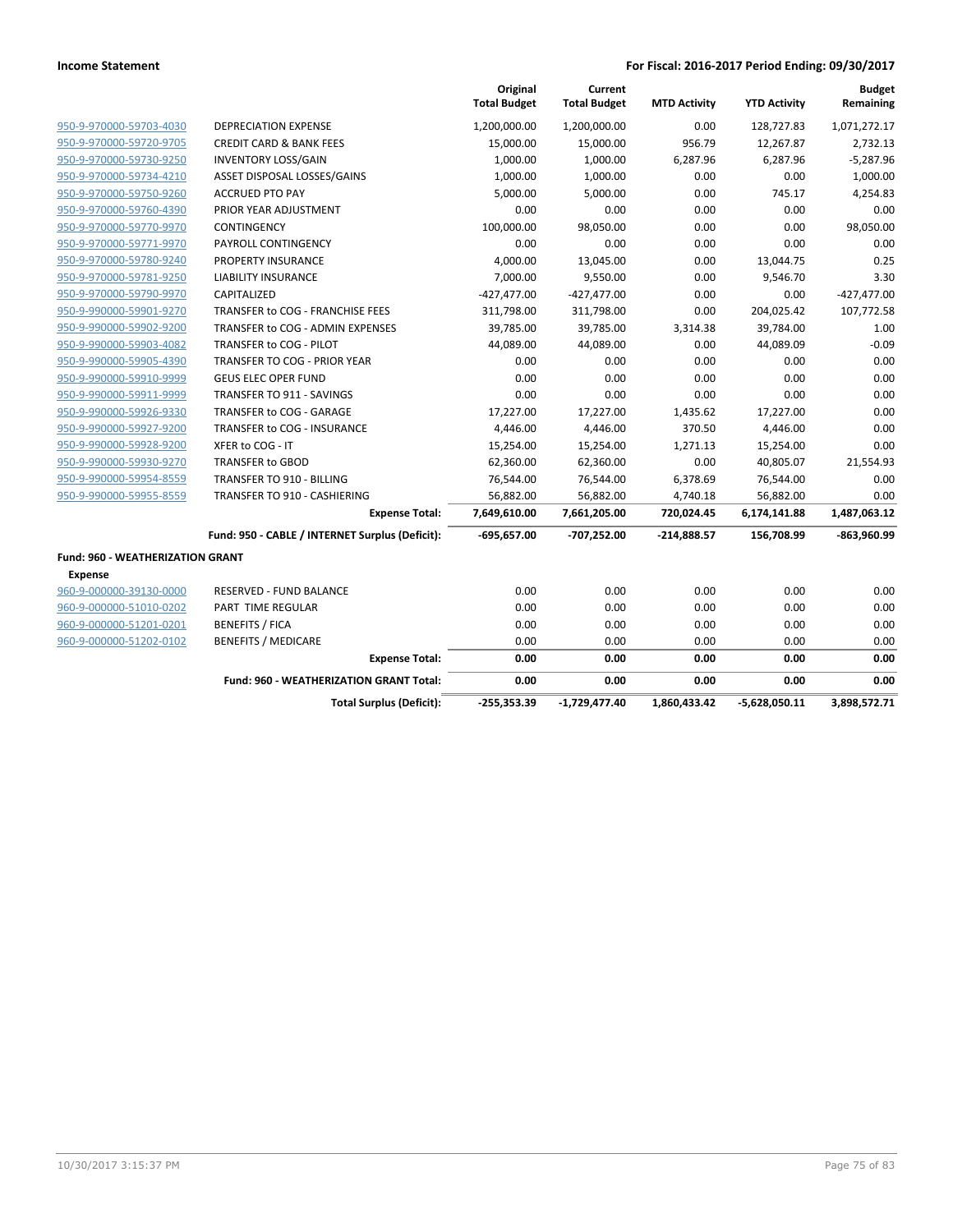## **Group Summary**

| <b>Account Type</b>                                                   |                                             | Original<br><b>Total Budget</b> | Current<br><b>Total Budget</b> | <b>MTD Activity</b> | <b>YTD Activity</b> | <b>Budget</b><br>Remaining |
|-----------------------------------------------------------------------|---------------------------------------------|---------------------------------|--------------------------------|---------------------|---------------------|----------------------------|
| Fund: 100 - GENERAL FUND                                              |                                             |                                 |                                |                     |                     |                            |
| Revenue                                                               |                                             | 22,345,380.25                   | 22,459,380.25                  | 2,029,941.04        | 21,153,803.83       | 1,305,576.42               |
| Expense                                                               |                                             | 23,436,084.83                   | 23,436,084.83                  | 1,903,717.24        | 22,152,047.03       | 1,284,037.80               |
|                                                                       | Fund: 100 - GENERAL FUND Surplus (Deficit): | $-1,090,704.58$                 | -976,704.58                    | 126,223.80          | -998,243.20         | 21,538.62                  |
| Fund: 101 - MUNICIPAL COURT BUILDING SECURITY FEES                    |                                             |                                 |                                |                     |                     |                            |
| Revenue                                                               |                                             | 0.00                            | 0.00                           | 502.64              | 9,001.62            | $-9,001.62$                |
| Expense                                                               |                                             | 0.00                            | 0.00                           | 328.93              | 355.01              | $-355.01$                  |
| Fund: 101 - MUNICIPAL COURT BUILDING SECURITY FEES Surplus (Deficit): |                                             | 0.00                            | 0.00                           | 173.71              | 8,646.61            | $-8,646.61$                |
| Fund: 102 - MUNICIPAL COURT TECH FUND                                 |                                             |                                 |                                |                     |                     |                            |
| Revenue                                                               |                                             | 0.00                            | 0.00                           | 687.60              | 11,927.24           | $-11,927.24$               |
| Expense                                                               |                                             | 0.00                            | 0.00                           | 1.08                | 10.00               | $-10.00$                   |
| Fund: 102 - MUNICIPAL COURT TECH FUND Surplus (Deficit):              |                                             | 0.00                            | 0.00                           | 686.52              | 11,917.24           | $-11,917.24$               |
| Fund: 103 - MUNICIPAL COURT CHILD SAFETY FUND                         |                                             |                                 |                                |                     |                     |                            |
| Revenue                                                               |                                             | 29,760.00                       | 29,760.00                      | 7,634.62            | 28,879.26           | 880.74                     |
| Expense                                                               |                                             | 27,020.00                       | 27,020.00                      | 0.57                | 19,645.27           | 7,374.73                   |
| Fund: 103 - MUNICIPAL COURT CHILD SAFETY FUND Surplus (Deficit):      |                                             | 2,740.00                        | 2,740.00                       | 7,634.05            | 9,233.99            | $-6,493.99$                |
| Fund: 110 - EXCHANGE BUILDING FUND                                    |                                             |                                 |                                |                     |                     |                            |
| Revenue                                                               |                                             | 0.00                            | 0.00                           | 0.00                | 12.61               | $-12.61$                   |
| Expense                                                               |                                             | 0.00                            | 0.00                           | 0.00                | $-324.76$           | 324.76                     |
| Fund: 110 - EXCHANGE BUILDING FUND Surplus (Deficit):                 |                                             | 0.00                            | 0.00                           | 0.00                | 337.37              | $-337.37$                  |
| <b>Fund: 111 - RECREATION ACTIVITIES FUND</b>                         |                                             |                                 |                                |                     |                     |                            |
| Revenue                                                               |                                             | 261,265.00                      | 261,265.00                     | 13,715.98           | 201,418.53          | 59,846.47                  |
| Expense                                                               |                                             | 254,267.00                      | 254,267.00                     | 13,780.98           | 190,782.32          | 63,484.68                  |
| Fund: 111 - RECREATION ACTIVITIES FUND Surplus (Deficit):             |                                             | 6,998.00                        | 6,998.00                       | $-65.00$            | 10,636.21           | $-3,638.21$                |
| <b>Fund: 112 - GUN RANGE FUND</b>                                     |                                             |                                 |                                |                     |                     |                            |
| Revenue                                                               |                                             | 5,124.00                        | 5,124.00                       | 98.09               | 3,940.35            | 1,183.65                   |
| Expense                                                               |                                             | 1,040.00                        | 1,040.00                       | 71.48               | 707.81              | 332.19                     |
| Fund: 112 - GUN RANGE FUND Surplus (Deficit):                         |                                             | 4,084.00                        | 4,084.00                       | 26.61               | 3,232.54            | 851.46                     |
| Fund: 113 - HOTEL / MOTEL OCCUPANCY TAX FUND                          |                                             |                                 |                                |                     |                     |                            |
| Revenue                                                               |                                             | 541,200.00                      | 541,200.00                     | 62,166.00           | 614,614.79          | $-73,414.79$               |
| Expense                                                               |                                             | 470,205.00                      | 470,205.00                     | 31,660.12           | 414,947.42          | 55,257.58                  |
| Fund: 113 - HOTEL / MOTEL OCCUPANCY TAX FUND Surplus (Deficit):       |                                             | 70,995.00                       | 70,995.00                      | 30,505.88           | 199,667.37          | -128,672.37                |
| Fund: 114 - VENUE MANAGEMENT FUND                                     |                                             |                                 |                                |                     |                     |                            |
| Revenue                                                               |                                             | 252,443.00                      | 252,443.00                     | 5,257.67            | 150,588.08          | 101,854.92                 |
| Expense                                                               |                                             | 246,577.00                      | 246,577.00                     | 12,136.26           | 229,039.47          | 17,537.53                  |
| Fund: 114 - VENUE MANAGEMENT FUND Surplus (Deficit):                  |                                             | 5,866.00                        | 5,866.00                       | $-6,878.59$         | -78,451.39          | 84,317.39                  |
| Fund: 115 - TIRZ FUND                                                 |                                             |                                 |                                |                     |                     |                            |
| Revenue                                                               |                                             | 0.00                            | 0.00                           | 0.00                | 0.00                | 0.00                       |
| Expense                                                               |                                             | 0.00                            | 0.00                           | 0.00                | 0.00                | 0.00                       |
|                                                                       | Fund: 115 - TIRZ FUND Surplus (Deficit):    | 0.00                            | 0.00                           | 0.00                | 0.00                | 0.00                       |
| Fund: 116 - ROADWAY IMPACT FEE 1                                      |                                             |                                 |                                |                     |                     |                            |
| Revenue                                                               |                                             | 0.00                            | 0.00                           | $-5.31$             | 23.21               | $-23.21$                   |
| Expense                                                               |                                             | 0.00                            | 0.00                           | 0.65                | 8.21                | $-8.21$                    |
| Fund: 116 - ROADWAY IMPACT FEE 1 Surplus (Deficit):                   |                                             | 0.00                            | 0.00                           | $-5.96$             | 15.00               | $-15.00$                   |
| Fund: 117 - ROADWAY IMPACT FEE 2                                      |                                             |                                 |                                |                     |                     |                            |
| Revenue                                                               |                                             | 0.00                            | 0.00                           | $-0.03$             | 0.11                | $-0.11$                    |
| Expense                                                               |                                             | 0.00                            | 0.00                           | 0.00                | 0.00                | 0.00                       |
| Fund: 117 - ROADWAY IMPACT FEE 2 Surplus (Deficit):                   |                                             | 0.00                            | 0.00                           | $-0.03$             | 0.11                | $-0.11$                    |
| Fund: 118 - ROADWAY IMPACT FEE 3                                      |                                             |                                 |                                |                     |                     |                            |
| Revenue                                                               |                                             | 0.00                            | 0.00                           | $-0.04$             | 0.21                | $-0.21$                    |
| Expense<br>Fund: 118 - ROADWAY IMPACT FEE 3 Surplus (Deficit):        |                                             | 0.00<br>0.00                    | 0.00<br>0.00                   | 0.00<br>$-0.04$     | 0.03<br>0.18        | $-0.03$<br>$-0.18$         |
|                                                                       |                                             |                                 |                                |                     |                     |                            |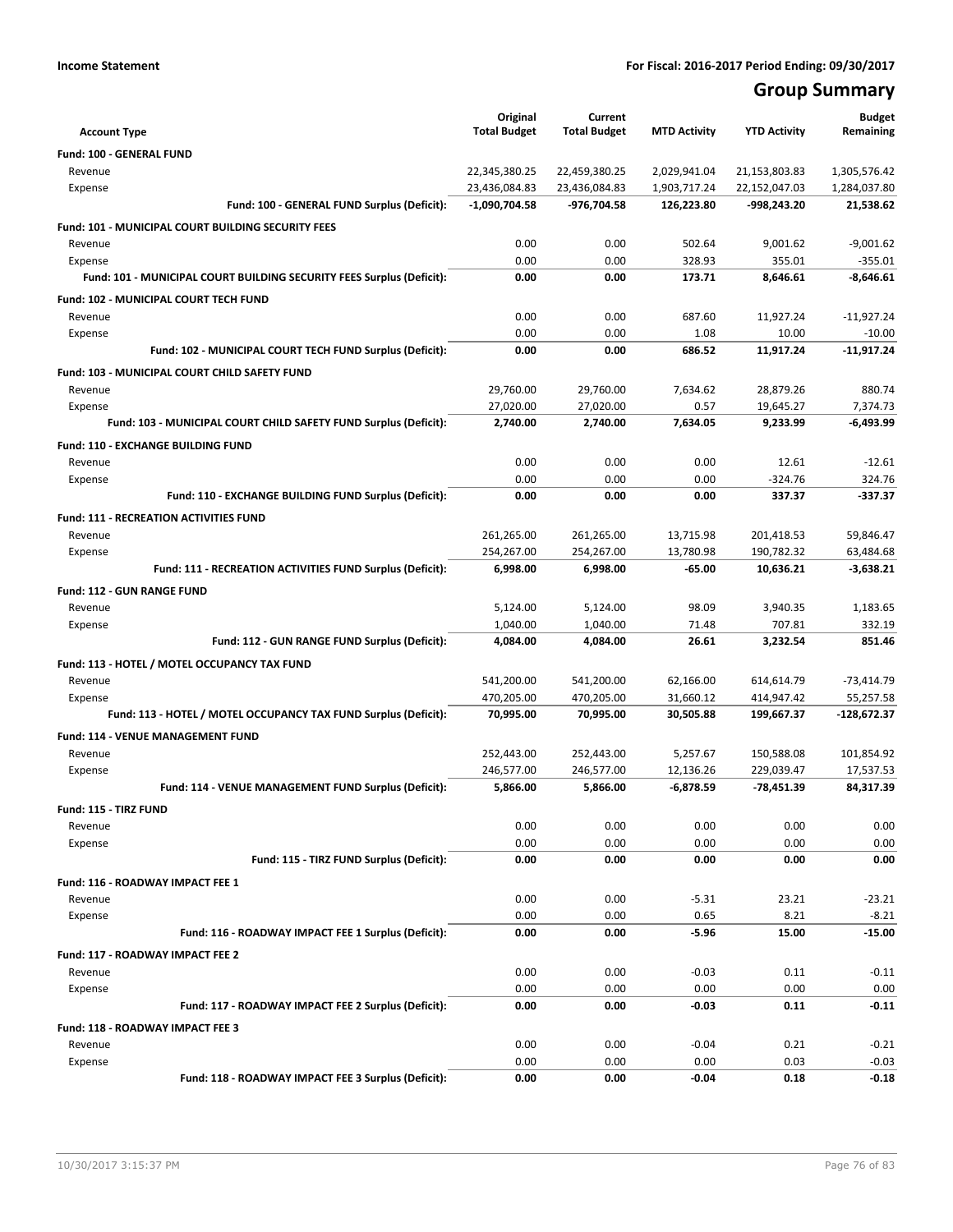|                                                                                 | Original                     | Current                      |                            |                              | <b>Budget</b>             |
|---------------------------------------------------------------------------------|------------------------------|------------------------------|----------------------------|------------------------------|---------------------------|
| <b>Account Type</b>                                                             | <b>Total Budget</b>          | <b>Total Budget</b>          | <b>MTD Activity</b>        | <b>YTD Activity</b>          | Remaining                 |
| <b>Fund: 119 - ROADWAY IMPACT FEE 4</b>                                         |                              |                              |                            |                              |                           |
| Revenue                                                                         | 0.00                         | 0.00                         | 0.00                       | 0.00                         | 0.00                      |
| Expense                                                                         | 0.00                         | 0.00                         | 0.00                       | 0.00                         | 0.00                      |
| Fund: 119 - ROADWAY IMPACT FEE 4 Surplus (Deficit):                             | 0.00                         | 0.00                         | 0.00                       | 0.00                         | 0.00                      |
| <b>Fund: 120 - BROWNSFIELD HAZARDOUS WASTE EPA GRANT</b>                        |                              |                              |                            |                              |                           |
| Revenue                                                                         | 0.00<br>0.00                 | 0.00<br>0.00                 | 0.00<br>0.00               | 0.00<br>0.00                 | 0.00<br>0.00              |
| Expense<br>Fund: 120 - BROWNSFIELD HAZARDOUS WASTE EPA GRANT Surplus (Deficit): | 0.00                         | 0.00                         | 0.00                       | 0.00                         | 0.00                      |
| Fund: 121 - BROWNSFIELD PETROLEUM EPA GRANT                                     |                              |                              |                            |                              |                           |
| Revenue                                                                         | 0.00                         | 0.00                         | 0.00                       | 0.00                         | 0.00                      |
| Expense                                                                         | 0.00                         | 0.00                         | 0.00                       | 0.00                         | 0.00                      |
| Fund: 121 - BROWNSFIELD PETROLEUM EPA GRANT Surplus (Deficit):                  | 0.00                         | 0.00                         | 0.00                       | 0.00                         | 0.00                      |
| Fund: 122 - COPS HIRING PROGRAM GRANT 2010UMWX0308                              |                              |                              |                            |                              |                           |
| Revenue                                                                         | 0.00                         | 0.00                         | 0.00                       | 0.00                         | 0.00                      |
| Expense                                                                         | 0.00                         | 0.00                         | 0.00                       | 0.00                         | 0.00                      |
| Fund: 122 - COPS HIRING PROGRAM GRANT 2010UMWX0308 Surplus (Deficit):           | 0.00                         | 0.00                         | 0.00                       | 0.00                         | 0.00                      |
| <b>Fund: 123 - PTRAIN - POLICE REIMBURSEMENT GRANTS &amp; CONT EDUCAT</b>       |                              |                              |                            |                              |                           |
| Revenue                                                                         | 0.00                         | 0.00                         | $-3.96$                    | 4,692.02                     | $-4,692.02$               |
| Expense                                                                         | 0.00                         | 0.00                         | 0.49                       | 1.701.93                     | $-1,701.93$               |
| Fund: 123 - PTRAIN - POLICE REIMBURSEMENT GRANTS & CONT EDUCAT Surp             | 0.00                         | 0.00                         | $-4.45$                    | 2.990.09                     | $-2.990.09$               |
| <b>Fund: 124 - FIRE HAZMAT GRANT</b>                                            |                              |                              |                            |                              |                           |
| Revenue                                                                         | 0.00                         | 0.00                         | 0.00                       | 0.00                         | 0.00                      |
| Expense<br>Fund: 124 - FIRE HAZMAT GRANT Surplus (Deficit):                     | 0.00<br>0.00                 | 0.00<br>0.00                 | 0.00<br>0.00               | 0.00<br>0.00                 | 0.00<br>0.00              |
|                                                                                 |                              |                              |                            |                              |                           |
| <b>Fund: 125 - TRAINING &amp; HUMANITIES TEXAS GRANTS</b><br>Revenue            | 0.00                         | 0.00                         | 0.00                       | 0.00                         | 0.00                      |
| Expense                                                                         | 0.00                         | 0.00                         | 0.00                       | 0.00                         | 0.00                      |
| Fund: 125 - TRAINING & HUMANITIES TEXAS GRANTS Surplus (Deficit):               | 0.00                         | 0.00                         | 0.00                       | 0.00                         | 0.00                      |
| Fund: 126 - TIFMAS MOBILIZATION                                                 |                              |                              |                            |                              |                           |
| Revenue                                                                         | 0.00                         | 0.00                         | 0.00                       | 0.00                         | 0.00                      |
| Expense                                                                         | 0.00                         | 0.00                         | 0.00                       | 99.99                        | $-99.99$                  |
| Fund: 126 - TIFMAS MOBILIZATION Surplus (Deficit):                              | 0.00                         | 0.00                         | 0.00                       | -99.99                       | 99.99                     |
| Fund: 127 - FIRE GRANT                                                          |                              |                              |                            |                              |                           |
| Revenue                                                                         | 0.00                         | 0.00                         | 0.00                       | 0.00                         | 0.00                      |
| Expense                                                                         | 0.00                         | 0.00                         | 0.00                       | 0.00                         | 0.00                      |
| Fund: 127 - FIRE GRANT Surplus (Deficit):                                       | 0.00                         | 0.00                         | 0.00                       | 0.00                         | 0.00                      |
| Fund: 128 - RENTAL INSPECTION FUND                                              |                              |                              |                            |                              |                           |
| Revenue                                                                         | 0.00                         | 0.00                         | 0.00                       | 0.00                         | 0.00                      |
| Expense                                                                         | 0.00                         | 0.00                         | 0.00                       | 0.00                         | 0.00                      |
| Fund: 128 - RENTAL INSPECTION FUND Surplus (Deficit):                           | 0.00                         | 0.00                         | 0.00                       | 0.00                         | 0.00                      |
| Fund: 140 - DEBT SERVICE FUND                                                   |                              |                              |                            |                              |                           |
| Revenue<br>Expense                                                              | 6,115,875.00<br>6,081,646.00 | 6,115,875.00<br>6,081,646.00 | 151,288.03<br>$-18,809.05$ | 6,136,403.60<br>6,064,641.73 | $-20,528.60$<br>17,004.27 |
| Fund: 140 - DEBT SERVICE FUND Surplus (Deficit):                                | 34,229.00                    | 34,229.00                    | 170,097.08                 | 71,761.87                    | $-37,532.87$              |
| Fund: 160 - GENERAL CAPITAL IMPROVEMENT FUND                                    |                              |                              |                            |                              |                           |
| Revenue                                                                         | 2,090,400.00                 | 2,090,400.00                 | 173,232.29                 | $-127,558.22$                | 2,217,958.22              |
| Expense                                                                         | 1,761,300.00                 | 3,329,424.01                 | 663,262.08                 | 4,894,919.08                 | $-1,565,495.07$           |
| Fund: 160 - GENERAL CAPITAL IMPROVEMENT FUND Surplus (Deficit):                 | 329,100.00                   | $-1,239,024.01$              | -490,029.79                | -5,022,477.30                | 3,783,453.29              |
| Fund: 161 - STREET CONSTRUCTION FUND                                            |                              |                              |                            |                              |                           |
| Revenue                                                                         | 0.00                         | 0.00                         | $-342.29$                  | 1,494.05                     | $-1,494.05$               |
| Expense                                                                         | 0.00                         | 0.00                         | 42.44                      | 378.78                       | $-378.78$                 |
| Fund: 161 - STREET CONSTRUCTION FUND Surplus (Deficit):                         | 0.00                         | 0.00                         | -384.73                    | 1,115.27                     | -1,115.27                 |
| <b>Fund: 162 - GRAHAM PARK RENOVATIONS FUND</b>                                 |                              |                              |                            |                              |                           |
| Revenue                                                                         | 0.00                         | 0.00                         | 0.00                       | 0.00                         | 0.00                      |
| Expense                                                                         | 0.00                         | 0.00                         | 0.00                       | 0.00                         | 0.00                      |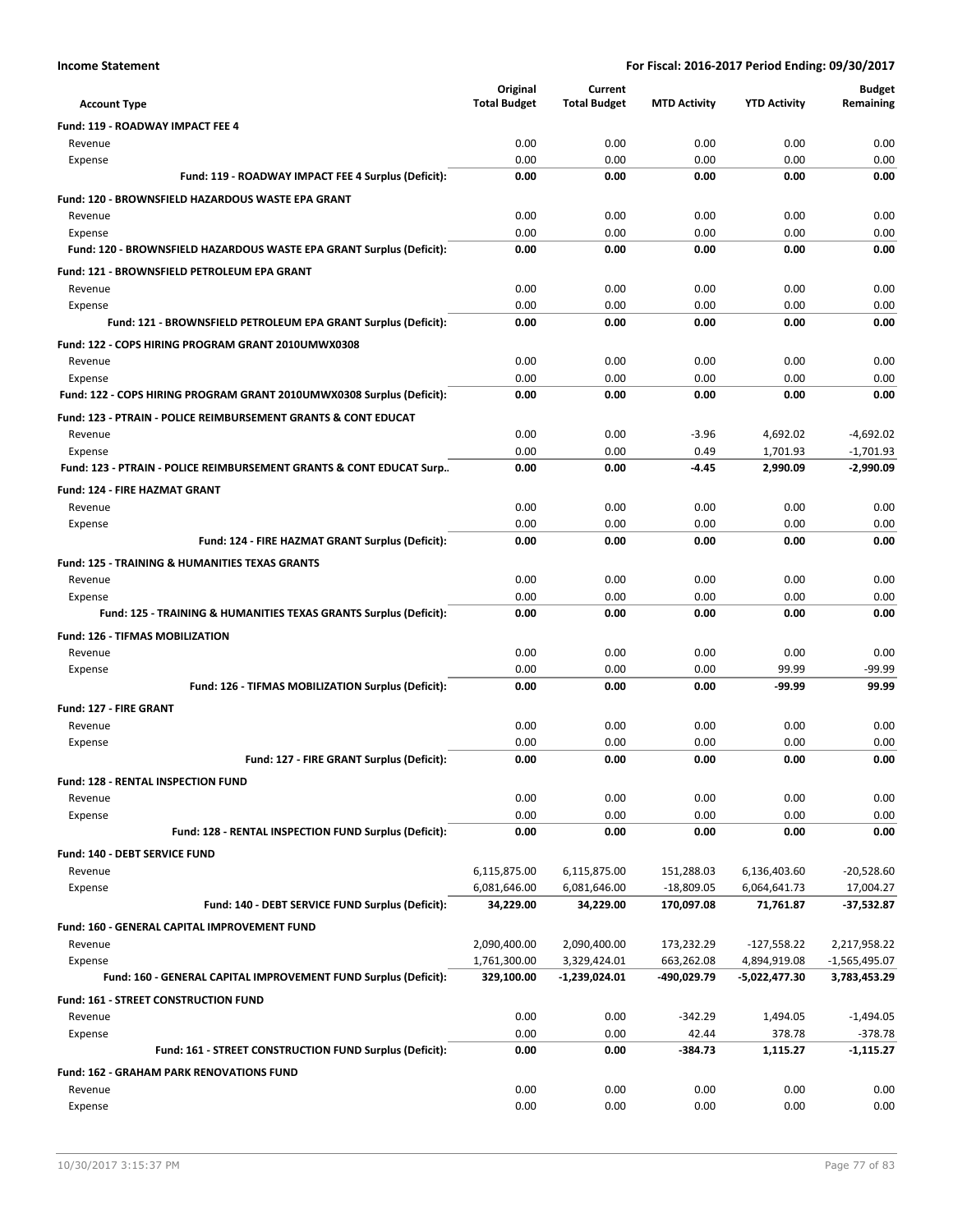| <b>Account Type</b>                                                              | Original<br><b>Total Budget</b> | Current<br><b>Total Budget</b> | <b>MTD Activity</b> | <b>YTD Activity</b>    | <b>Budget</b><br>Remaining |
|----------------------------------------------------------------------------------|---------------------------------|--------------------------------|---------------------|------------------------|----------------------------|
| Fund: 162 - GRAHAM PARK RENOVATIONS FUND Surplus (Deficit):                      | 0.00                            | 0.00                           | 0.00                | 0.00                   | 0.00                       |
| Fund: 163 - SECO STIMULAS BLOCK GRANT                                            |                                 |                                |                     |                        |                            |
| Revenue                                                                          | 0.00                            | 0.00                           | 0.00                | 0.00                   | 0.00                       |
| Expense                                                                          | 0.00                            | 0.00                           | 0.00                | 0.00                   | 0.00                       |
| Fund: 163 - SECO STIMULAS BLOCK GRANT Surplus (Deficit):                         | 0.00                            | 0.00                           | 0.00                | 0.00                   | 0.00                       |
| Fund: 164 - 2013 CO CAPITAL FUND                                                 |                                 |                                |                     |                        |                            |
| Revenue                                                                          | 0.00                            | 0.00                           | $-11.14$            | 148.62                 | $-148.62$                  |
| Expense                                                                          | 0.00                            | 0.00                           | 1.59                | 7.22                   | $-7.22$                    |
| Fund: 164 - 2013 CO CAPITAL FUND Surplus (Deficit):                              | 0.00                            | 0.00                           | $-12.73$            | 141.40                 | $-141.40$                  |
| Fund: 165 - 2014 GO FUND                                                         |                                 |                                |                     |                        |                            |
| Revenue                                                                          | 0.00                            | 0.00                           | 2,321.08            | 38,999.77              | $-38,999.77$               |
| Expense                                                                          | 0.00                            | 20,000.00                      | 8,614.25            | 3,130,405.64           | $-3,110,405.64$            |
| Fund: 165 - 2014 GO FUND Surplus (Deficit):                                      | 0.00                            | $-20,000.00$                   | $-6,293.17$         | -3,091,405.87          | 3,071,405.87               |
| Fund: 170 - LAW ENFORCEMENT GRANT - CAPITAL PURCHASES                            |                                 |                                |                     |                        |                            |
| Revenue                                                                          | 0.00<br>0.00                    | 30,000.00<br>30,000.00         | 0.00<br>0.00        | 30,000.00<br>30.000.00 | 0.00<br>0.00               |
| Expense<br>Fund: 170 - LAW ENFORCEMENT GRANT - CAPITAL PURCHASES Surplus (Defici | 0.00                            | 0.00                           | 0.00                | 0.00                   | 0.00                       |
|                                                                                  |                                 |                                |                     |                        |                            |
| Fund: 171 - MAIN STREET SPECIAL REVENUE<br>Revenue                               | 0.00                            | 25,000.00                      | 0.00                | 25,000.00              | 0.00                       |
| Expense                                                                          | 0.00                            | 25,000.00                      | 12,500.00           | 26,375.00              | $-1,375.00$                |
| Fund: 171 - MAIN STREET SPECIAL REVENUE Surplus (Deficit):                       | 0.00                            | 0.00                           | $-12,500.00$        | $-1,375.00$            | 1,375.00                   |
| <b>Fund: 172 - MINOR GRANTS FUND</b>                                             |                                 |                                |                     |                        |                            |
| Revenue                                                                          | 0.00                            | 25,000.00                      | 0.00                | 51,219.92              | $-26,219.92$               |
| Expense                                                                          | 0.00                            | 25,000.00                      | $-38.88$            | 52,666.95              | $-27,666.95$               |
| Fund: 172 - MINOR GRANTS FUND Surplus (Deficit):                                 | 0.00                            | 0.00                           | 38.88               | $-1,447.03$            | 1,447.03                   |
| <b>Fund: 173 - FL YOUNG FOUNDATION</b>                                           |                                 |                                |                     |                        |                            |
| Revenue                                                                          | 0.00                            | 0.00                           | 0.00                | 0.00                   | 0.00                       |
| Expense                                                                          | 0.00                            | 0.00                           | 0.00                | 0.00                   | 0.00                       |
| Fund: 173 - FL YOUNG FOUNDATION Surplus (Deficit):                               | 0.00                            | 0.00                           | 0.00                | 0.00                   | 0.00                       |
| Fund: 174 - FEMA GRANT                                                           |                                 |                                |                     |                        |                            |
| Revenue                                                                          | 0.00                            | 0.00                           | 0.00                | 182,810.00             | $-182,810.00$              |
| Expense                                                                          | 0.00                            | 0.00                           | 70.00               | 182.810.00             | $-182,810.00$              |
| Fund: 174 - FEMA GRANT Surplus (Deficit):                                        | 0.00                            | 0.00                           | -70.00              | 0.00                   | 0.00                       |
| Fund: 175 - JUSTICE ASSISTANCE GRANT - JAG                                       |                                 |                                |                     |                        |                            |
| Revenue                                                                          | 0.00                            | 0.00                           | 0.00                | 6,165.00               | $-6,165.00$                |
| Expense                                                                          | 0.00                            | 0.00                           | 0.00                | 6,165.00               | $-6,165.00$                |
| Fund: 175 - JUSTICE ASSISTANCE GRANT - JAG Surplus (Deficit):                    | 0.00                            | 0.00                           | 0.00                | 0.00                   | 0.00                       |
| Fund: 176 - HOME GRANT FUND                                                      |                                 |                                |                     |                        |                            |
| Revenue<br>Expense                                                               | 0.00<br>0.00                    | 0.00<br>0.00                   | 0.00<br>0.00        | 0.00<br>0.00           | 0.00<br>0.00               |
| Fund: 176 - HOME GRANT FUND Surplus (Deficit):                                   | 0.00                            | 0.00                           | 0.00                | 0.00                   | 0.00                       |
| Fund: 177 - SAFE ROUTES TO SCHOOL GRANT                                          |                                 |                                |                     |                        |                            |
| Revenue                                                                          | 0.00                            | 0.00                           | 0.00                | 0.00                   | 0.00                       |
| Expense                                                                          | 0.00                            | 0.00                           | 0.00                | 0.00                   | 0.00                       |
| Fund: 177 - SAFE ROUTES TO SCHOOL GRANT Surplus (Deficit):                       | 0.00                            | 0.00                           | 0.00                | 0.00                   | 0.00                       |
| Fund: 190 - FIXED ASSETS                                                         |                                 |                                |                     |                        |                            |
| Expense                                                                          | 0.00                            | 0.00                           | 0.00                | $-134,526.72$          | 134,526.72                 |
| Fund: 190 - FIXED ASSETS Total:                                                  | 0.00                            | 0.00                           | 0.00                | -134,526.72            | 134,526.72                 |
| <b>Fund: 191 - DEBT</b>                                                          |                                 |                                |                     |                        |                            |
| Expense                                                                          | 0.00                            | 0.00                           | -780,799.27         | -780,799.27            | 780,799.27                 |
| Fund: 191 - DEBT Total:                                                          | 0.00                            | 0.00                           | -780,799.27         | -780,799.27            | 780,799.27                 |
| Fund: 200 - WATER / WASTEWATER FUND                                              |                                 |                                |                     |                        |                            |
| Revenue                                                                          | 12,628,222.00                   | 12,628,222.00                  | 1,088,526.57        | 12,504,720.48          | 123,501.52                 |
| Expense                                                                          | 14,820,349.08                   | 14,820,349.08                  | -965,319.96         | 11,975,996.40          | 2,844,352.68               |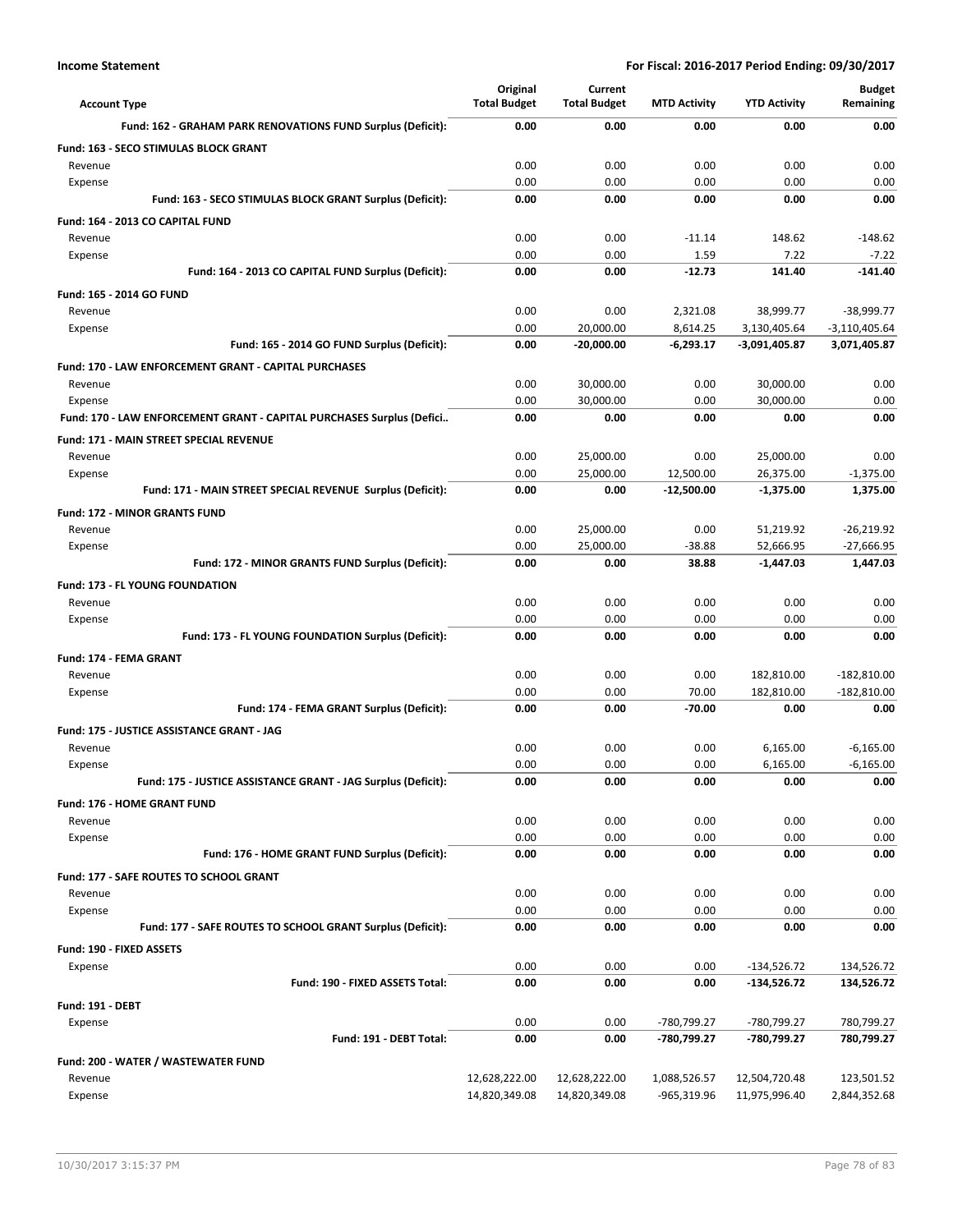| <b>Account Type</b>                                                 | Original<br><b>Total Budget</b> | Current<br><b>Total Budget</b> | <b>MTD Activity</b> | <b>YTD Activity</b> | <b>Budget</b><br>Remaining |
|---------------------------------------------------------------------|---------------------------------|--------------------------------|---------------------|---------------------|----------------------------|
| Fund: 200 - WATER / WASTEWATER FUND Surplus (Deficit):              | $-2,192,127.08$                 | $-2,192,127.08$                | 2,053,846.53        | 528,724.08          | $-2,720,851.16$            |
| <b>Fund: 210 - WATER IMPACT FEES</b>                                |                                 |                                |                     |                     |                            |
| Revenue                                                             | 0.00                            | 0.00                           | $-0.01$             | 0.08                | $-0.08$                    |
| Expense                                                             | 0.00                            | 0.00                           | 0.00                | 0.00                | 0.00                       |
| Fund: 210 - WATER IMPACT FEES Surplus (Deficit):                    | 0.00                            | 0.00                           | $-0.01$             | 0.08                | $-0.08$                    |
| <b>Fund: 211 - WASTEWATER IMPACT FEES</b>                           |                                 |                                |                     |                     |                            |
| Revenue                                                             | 0.00                            | 0.00                           | $-0.75$             | 3.51                | $-3.51$                    |
| Expense                                                             | 0.00                            | 0.00                           | 0.10                | 136.80              | $-136.80$                  |
| Fund: 211 - WASTEWATER IMPACT FEES Surplus (Deficit):               | 0.00                            | 0.00                           | $-0.85$             | $-133.29$           | 133.29                     |
| Fund: 212 - TX COMMUNITY DEV SWR SYSTEM IMPROV PROG GRANT           |                                 |                                |                     |                     |                            |
| Revenue                                                             | 0.00                            | 0.00                           | 0.00                | 0.00                | 0.00                       |
| Expense                                                             | 0.00                            | 0.00                           | 0.00                | 0.00                | 0.00                       |
| Fund: 212 - TX COMMUNITY DEV SWR SYSTEM IMPROV PROG GRANT Surplus   | 0.00                            | 0.00                           | 0.00                | 0.00                | 0.00                       |
| Fund: 216 - UTILIITY CIP FUND                                       |                                 |                                |                     |                     |                            |
| Revenue                                                             | 2,967,447.00                    | 2,967,447.00                   | 244,368.39          | 2,971,047.82        | $-3,600.82$                |
| Expense                                                             | 225,000.00                      | 225,000.00                     | 63,695.86           | 491,463.77          | $-266,463.77$              |
| Fund: 216 - UTILIITY CIP FUND Surplus (Deficit):                    | 2,742,447.00                    | 2,742,447.00                   | 180,672.53          | 2,479,584.05        | 262,862.95                 |
| <b>Fund: 217 - WASTEWATER RECLAMATION FUND</b>                      |                                 |                                |                     |                     |                            |
| Revenue                                                             | 0.00                            | 0.00                           | 625.35              | 5,285.57            | $-5,285.57$                |
| Expense                                                             | 0.00                            | 0.00                           | 0.00                | 0.00                | 0.00                       |
| Fund: 217 - WASTEWATER RECLAMATION FUND Surplus (Deficit):          | 0.00                            | 0.00                           | 625.35              | 5,285.57            | $-5.285.57$                |
| <b>Fund: 300 - AIRPORT FUND</b>                                     |                                 |                                |                     |                     |                            |
| Revenue                                                             | 655,344.00                      | 655,344.00                     | 96,817.49           | 766,512.22          | $-111,168.22$              |
| Expense                                                             | 181,200.00                      | 181,200.00                     | 12,681.97           | 160,927.22          | 20,272.78                  |
| Fund: 300 - AIRPORT FUND Surplus (Deficit):                         | 474,144.00                      | 474,144.00                     | 84,135.52           | 605,585.00          | -131,441.00                |
| Fund: 320 - AIRPORT TXDOT GRANT                                     |                                 |                                |                     |                     |                            |
| Revenue                                                             | 0.00                            | 0.00                           | 0.00                | 200,000.00          | $-200,000.00$              |
| Expense                                                             | 0.00                            | 0.00                           | 0.00                | 0.00                | 0.00                       |
| Fund: 320 - AIRPORT TXDOT GRANT Surplus (Deficit):                  | 0.00                            | 0.00                           | 0.00                | 200,000.00          | -200,000.00                |
| Fund: 360 - AIRPORT CAPITAL FUND                                    |                                 |                                |                     |                     |                            |
| Revenue                                                             | 301,500.00                      | 301,500.00                     | 22,164.78           | 873,530.85          | -572,030.85                |
| Expense                                                             | 501,200.00                      | 501,200.00                     | 14,430.41           | 205,945.14          | 295,254.86                 |
| Fund: 360 - AIRPORT CAPITAL FUND Surplus (Deficit):                 | -199,700.00                     | -199,700.00                    | 7,734.37            | 667,585.71          | -867,285.71                |
| Fund: 361 - L3-IDC FUND                                             |                                 |                                |                     |                     |                            |
| Revenue                                                             | 0.00                            | 0.00                           | 0.00                | 0.00                | 0.00                       |
| Expense                                                             | 0.00                            | 0.00                           | 0.00                | 0.00                | 0.00                       |
| Fund: 361 - L3-IDC FUND Surplus (Deficit):                          | 0.00                            | 0.00                           | 0.00                | 0.00                | 0.00                       |
| Fund: 362 - AIRPORT FBO FUEL                                        |                                 |                                |                     |                     |                            |
| Revenue                                                             | 0.00                            | 0.00                           | 23,952.53           | 482,349.42          | -482,349.42                |
| Expense                                                             | 0.00                            | 0.00                           | 103,667.84          | 482,387.86          | -482,387.86                |
| Fund: 362 - AIRPORT FBO FUEL Surplus (Deficit):                     | 0.00                            | 0.00                           | $-79,715.31$        | -38.44              | 38.44                      |
| Fund: 400 - GOLF FUND                                               |                                 |                                |                     |                     |                            |
| Revenue                                                             | 272,528.00                      | 272,528.00                     | 18,212.66           | 240,852.96          | 31,675.04                  |
| Expense                                                             | 238,612.00                      | 238,612.00                     | 25,335.46           | 227,210.36          | 11,401.64                  |
| Fund: 400 - GOLF FUND Surplus (Deficit):                            | 33,916.00                       | 33,916.00                      | $-7,122.80$         | 13,642.60           | 20,273.40                  |
| <b>Fund: 500 - SANITATION FUND</b>                                  |                                 |                                |                     |                     |                            |
| Revenue                                                             | 3,783,204.00                    | 3,783,204.00                   | 339,182.16          | 3,990,124.71        | -206,920.71                |
| Expense                                                             | 3,514,606.33                    | 3,514,606.33                   | 400,229.37          | 3,309,357.79        | 205,248.54                 |
| Fund: 500 - SANITATION FUND Surplus (Deficit):                      | 268,597.67                      | 268,597.67                     | $-61,047.21$        | 680,766.92          | -412,169.25                |
| Fund: 561 - REGINAL HOUSEHOLD HAZARDOUS WASTE GRANT                 |                                 |                                |                     |                     |                            |
| Revenue                                                             | 0.00                            | 0.00                           | 0.00                | 0.00                | 0.00                       |
| Expense                                                             | 0.00                            | 0.00                           | 0.00                | 0.00                | 0.00                       |
| Fund: 561 - REGINAL HOUSEHOLD HAZARDOUS WASTE GRANT Surplus (Defici | 0.00                            | 0.00                           | 0.00                | 0.00                | 0.00                       |
| Fund: 601 - CENTRAL SERVICE FUND                                    |                                 |                                |                     |                     |                            |
|                                                                     |                                 |                                |                     |                     |                            |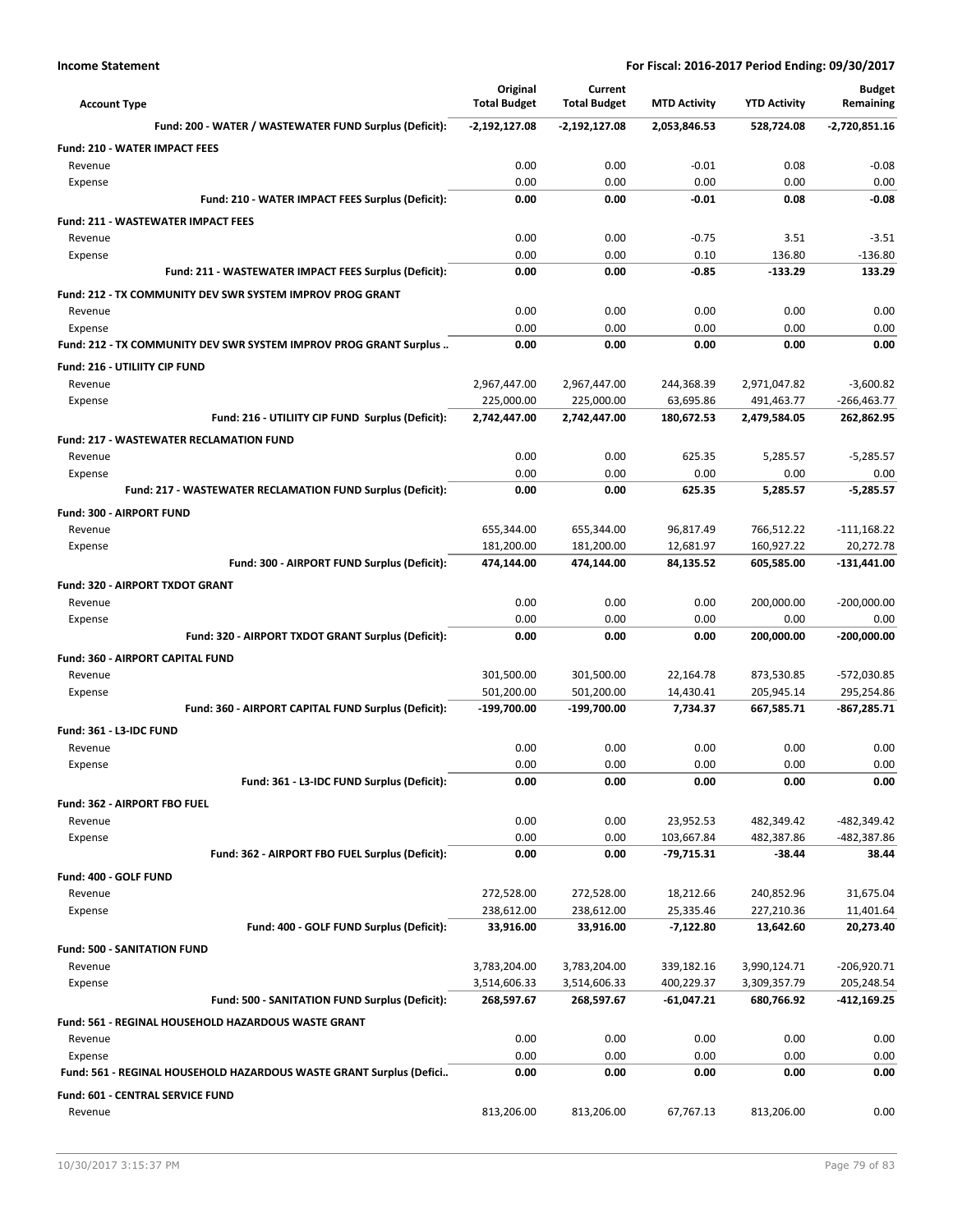| <b>Account Type</b>                                                                   | Original<br><b>Total Budget</b> | Current<br><b>Total Budget</b> | <b>MTD Activity</b> | <b>YTD Activity</b>      | <b>Budget</b><br>Remaining |
|---------------------------------------------------------------------------------------|---------------------------------|--------------------------------|---------------------|--------------------------|----------------------------|
| Expense                                                                               | 875,620.40                      | 875,620.40                     | 67,808.37           | 852,556.78               | 23,063.62                  |
| Fund: 601 - CENTRAL SERVICE FUND Surplus (Deficit):                                   | -62,414.40                      | -62,414.40                     | -41.24              | -39,350.78               | $-23,063.62$               |
| <b>Fund: 602 - INSURANCE FUND</b>                                                     |                                 |                                |                     |                          |                            |
| Revenue                                                                               | 4,921,219.00                    | 4,921,219.00                   | 414,118.06          | 4,975,731.43             | $-54,512.43$               |
| Expense                                                                               | 5,582,794.00                    | 5,582,794.00                   | 106,607.39          | 5,853,144.82             | -270,350.82                |
| Fund: 602 - INSURANCE FUND Surplus (Deficit):                                         | $-661,575.00$                   | $-661,575.00$                  | 307,510.67          | -877,413.39              | 215,838.39                 |
| Fund: 604 - MIS FUND                                                                  |                                 |                                |                     |                          |                            |
| Revenue                                                                               | 808,151.00                      | 808,151.00                     | 67,345.88           | 808,151.00               | 0.00                       |
| Expense                                                                               | 850,672.00                      | 850,672.00                     | 22,680.36           | 721,128.54               | 129,543.46                 |
| Fund: 604 - MIS FUND Surplus (Deficit):                                               | -42,521.00                      | $-42,521.00$                   | 44,665.52           | 87,022.46                | $-129,543.46$              |
| Fund: 660 - VEHICLE REPLACEMENT FUND                                                  |                                 |                                |                     |                          |                            |
| Revenue                                                                               | 379,430.00                      | 379,430.00                     | 31,532.15           | 440,158.64               | $-60,728.64$               |
| Expense                                                                               | 229,830.00                      | 229,830.00                     | 2,810.42            | 260,604.82               | $-30,774.82$               |
| Fund: 660 - VEHICLE REPLACEMENT FUND Surplus (Deficit):                               | 149,600.00                      | 149,600.00                     | 28,721.73           | 179,553.82               | -29,953.82                 |
| Fund: 701 - FIREMEN'S PENSION                                                         |                                 |                                |                     |                          |                            |
| Expense                                                                               | 0.00                            | 0.00                           | 0.00                | 0.00                     | 0.00                       |
| Fund: 701 - FIREMEN'S PENSION Total:                                                  | 0.00                            | 0.00                           | 0.00                | 0.00                     | 0.00                       |
| Fund: 800 - SPENCE FUND                                                               |                                 |                                |                     |                          |                            |
| Revenue                                                                               | 4,800.00                        | 4,800.00                       | 484.04              | 7,551.16                 | $-2.751.16$                |
| Expense                                                                               | 600.00                          | 600.00                         | 50.00               | 600.00                   | 0.00                       |
| Fund: 800 - SPENCE FUND Surplus (Deficit):                                            | 4,200.00                        | 4,200.00                       | 434.04              | 6,951.16                 | $-2,751.16$                |
| <b>Fund: 801 - JONES LIBRARY TRUST</b>                                                |                                 |                                |                     |                          |                            |
| Revenue                                                                               | 0.00                            | 0.00                           | $-6.24$             | 27.26                    | $-27.26$                   |
| Expense                                                                               | 0.00                            | 0.00                           | 0.77                | 10.45                    | $-10.45$                   |
| Fund: 801 - JONES LIBRARY TRUST Surplus (Deficit):                                    | 0.00                            | 0.00                           | $-7.01$             | 16.81                    | $-16.81$                   |
| <b>Fund: 802 - PROJECT CARE</b>                                                       |                                 |                                |                     |                          |                            |
| Revenue                                                                               | 0.00                            | 0.00                           | 0.00                | 0.00                     | 0.00                       |
| Expense                                                                               | 0.00                            | 0.00                           | 0.00                | 0.00                     | 0.00                       |
| Fund: 802 - PROJECT CARE Surplus (Deficit):                                           | 0.00                            | 0.00                           | 0.00                | 0.00                     | 0.00                       |
| Fund: 803 - GREENVILLE BOARD OF DEVELOPMENT                                           |                                 |                                |                     |                          |                            |
| Revenue                                                                               | 0.00                            | 0.00                           | 0.00                | 0.00                     | 0.00                       |
| Expense                                                                               | 0.00                            | 0.00                           | 0.00                | 0.00                     | 0.00                       |
| Fund: 803 - GREENVILLE BOARD OF DEVELOPMENT Surplus (Deficit):                        | 0.00                            | 0.00                           | 0.00                | 0.00                     | 0.00                       |
|                                                                                       |                                 |                                |                     |                          |                            |
| Fund: 807 - 4A-EDC<br>Revenue                                                         | 0.00                            | 0.00                           | 0.00                | 0.00                     | 0.00                       |
| Expense                                                                               | 0.00                            | 0.00                           | 0.00                | 0.00                     | 0.00                       |
| Fund: 807 - 4A-EDC Surplus (Deficit):                                                 | 0.00                            | 0.00                           | 0.00                | 0.00                     | 0.00                       |
|                                                                                       |                                 |                                |                     |                          |                            |
| Fund: 809 - GREENVILLE IDC (L-3)<br>Revenue                                           | 0.00                            | 0.00                           | 1,069,622.09        | 5,602,869.52             | $-5,602,869.52$            |
| Expense                                                                               | 0.00                            | 0.00                           | 1,069,622.09        | 5,602,869.52             | -5,602,869.52              |
| Fund: 809 - GREENVILLE IDC (L-3) Surplus (Deficit):                                   | 0.00                            | 0.00                           | 0.00                | 0.00                     | 0.00                       |
|                                                                                       |                                 |                                |                     |                          |                            |
| Fund: 810 - SEIZURE FUNDS - STATE RULES<br>Revenue                                    | 806.00                          | 806.00                         | $-106.24$           | 9,831.70                 | $-9,025.70$                |
| Expense                                                                               | 600.00                          | 600.00                         | 13.17               | 75,946.64                | $-75,346.64$               |
| Fund: 810 - SEIZURE FUNDS - STATE RULES Surplus (Deficit):                            | 206.00                          | 206.00                         | $-119.41$           | $-66,114.94$             | 66,320.94                  |
|                                                                                       |                                 |                                |                     |                          |                            |
| Fund: 811 - SEIZURE FUNDS - FED RULES                                                 |                                 |                                |                     |                          |                            |
| Revenue                                                                               | 709.00<br>300.00                | 709.00<br>300.00               | 4,337.04<br>7.68    | 20,123.65<br>3,319.41    | $-19,414.65$               |
| Expense<br>Fund: 811 - SEIZURE FUNDS - FED RULES Surplus (Deficit):                   | 409.00                          | 409.00                         | 4,329.36            | 16,804.24                | $-3,019.41$<br>-16,395.24  |
|                                                                                       |                                 |                                |                     |                          |                            |
| Fund: 820 - TIRZ FUND (Tax Increment Reinvestment Zone)                               |                                 |                                |                     |                          |                            |
| Revenue                                                                               | 595,648.00                      | 595,648.00                     | 37,479.45           | 458,706.93               | 136,941.07                 |
| Expense<br>Fund: 820 - TIRZ FUND (Tax Increment Reinvestment Zone) Surplus (Deficit): | 7,100.00<br>588,548.00          | 7,100.00<br>588,548.00         | 61.87<br>37,417.58  | 261,285.32<br>197,421.61 | -254,185.32<br>391,126.39  |
|                                                                                       |                                 |                                |                     |                          |                            |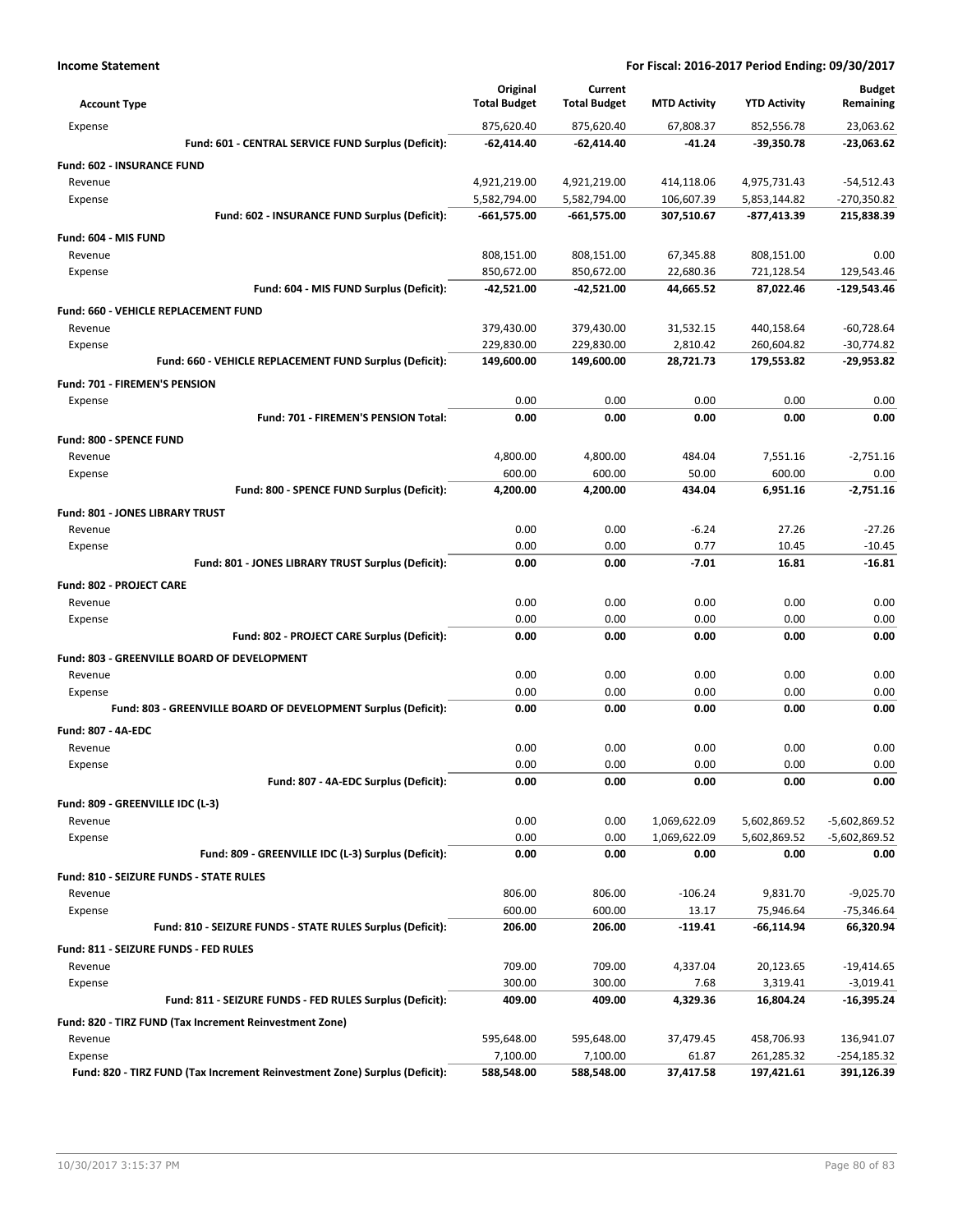| <b>Account Type</b>                                       | Original<br><b>Total Budget</b> | Current<br><b>Total Budget</b> | <b>MTD Activity</b> | <b>YTD Activity</b> | <b>Budget</b><br>Remaining |
|-----------------------------------------------------------|---------------------------------|--------------------------------|---------------------|---------------------|----------------------------|
| Fund: 890 - GRNVL IDC (L-3) FIXED ASSETS                  |                                 |                                |                     |                     |                            |
| Expense                                                   | 0.00                            | 0.00                           | 0.00                | 0.00                | 0.00                       |
| Fund: 890 - GRNVL IDC (L-3) FIXED ASSETS Total:           | 0.00                            | 0.00                           | 0.00                | 0.00                | 0.00                       |
|                                                           |                                 |                                |                     |                     |                            |
| Fund: 899 - POOLED CASH                                   |                                 |                                |                     |                     |                            |
| Revenue<br>Fund: 899 - POOLED CASH Total:                 | 0.00<br>0.00                    | 0.00<br>0.00                   | 0.00<br>0.00        | $-0.02$<br>$-0.02$  | 0.02<br>0.02               |
|                                                           |                                 |                                |                     |                     |                            |
| <b>Fund: 910 - ELECTRIC OPERATING FUND</b>                |                                 |                                |                     |                     |                            |
| Revenue                                                   | 59,415,205.00                   | 59,415,205.00                  | 5,124,986.56        | 50,659,959.75       | 8,755,245.25               |
| Expense                                                   | 59,465,034.00                   | 59,453,439.00                  | 6,569,722.46        | 53,196,010.91       | 6,257,428.09               |
| Fund: 910 - ELECTRIC OPERATING FUND Surplus (Deficit):    | $-49,829.00$                    | $-38,234.00$                   | -1,444,735.90       | $-2,536,051.16$     | 2,497,817.16               |
| <b>Fund: 911 - ELECTRIC DEBT REDUCTION</b>                |                                 |                                |                     |                     |                            |
| Revenue                                                   | 850.00                          | 850.00                         | $-1.376.84$         | 3.373.82            | $-2.523.82$                |
| Expense                                                   | 0.00                            | 0.00                           | 0.00                | 0.00                | 0.00                       |
| Fund: 911 - ELECTRIC DEBT REDUCTION Surplus (Deficit):    | 850.00                          | 850.00                         | $-1,376.84$         | 3,373.82            | $-2,523.82$                |
| <b>Fund: 912 - ELECTRIC DEBT SERVICE</b>                  |                                 |                                |                     |                     |                            |
| Revenue                                                   | 3,840,000.00                    | 3,840,000.00                   | 320,000.00          | 3,840,000.00        | 0.00                       |
| Expense                                                   | 3,817,880.00                    | 3,817,880.00                   | 500.00              | 3,819,609.04        | $-1,729.04$                |
| Fund: 912 - ELECTRIC DEBT SERVICE Surplus (Deficit):      | 22,120.00                       | 22,120.00                      | 319,500.00          | 20,390.96           | 1,729.04                   |
| <b>Fund: 913 - ELECTRIC CONSTRUCTION FUND</b>             |                                 |                                |                     |                     |                            |
| Revenue                                                   | 125.00                          | 125.00                         | $-45.94$            | 112.57              | 12.43                      |
| Expense                                                   | 0.00                            | 0.00                           | 0.00                | 0.00                | 0.00                       |
| Fund: 913 - ELECTRIC CONSTRUCTION FUND Surplus (Deficit): | 125.00                          | 125.00                         | $-45.94$            | 112.57              | 12.43                      |
| Fund: 916 - 08 ENGINE BOND PROCEEDS                       |                                 |                                |                     |                     |                            |
| Revenue                                                   | 0.00                            | 0.00                           | 0.00                | 0.00                | 0.00                       |
| Expense                                                   | 0.00                            | 0.00                           | 0.00                | 0.00                | 0.00                       |
| Fund: 916 - 08 ENGINE BOND PROCEEDS Surplus (Deficit):    | 0.00                            | 0.00                           | 0.00                | 0.00                | 0.00                       |
| Fund: 950 - CABLE / INTERNET                              |                                 |                                |                     |                     |                            |
| Revenue                                                   | 6,953,953.00                    | 6,953,953.00                   | 505,135.88          | 6,330,850.87        | 623,102.13                 |
| Expense                                                   | 7,649,610.00                    | 7,661,205.00                   | 720,024.45          | 6,174,141.88        | 1,487,063.12               |
| Fund: 950 - CABLE / INTERNET Surplus (Deficit):           | $-695,657.00$                   | -707,252.00                    | $-214,888.57$       | 156,708.99          | $-863,960.99$              |
| <b>Fund: 960 - WEATHERIZATION GRANT</b>                   |                                 |                                |                     |                     |                            |
| Expense                                                   | 0.00                            | 0.00                           | 0.00                | 0.00                | 0.00                       |
| <b>Fund: 960 - WEATHERIZATION GRANT Total:</b>            | 0.00                            | 0.00                           | 0.00                | 0.00                | 0.00                       |
| <b>Total Surplus (Deficit):</b>                           | $-255,353.39$                   | -1,729,477.40                  | 1.860.433.42        | $-5.628.050.11$     | 3,898,572.71               |

**Income Statement**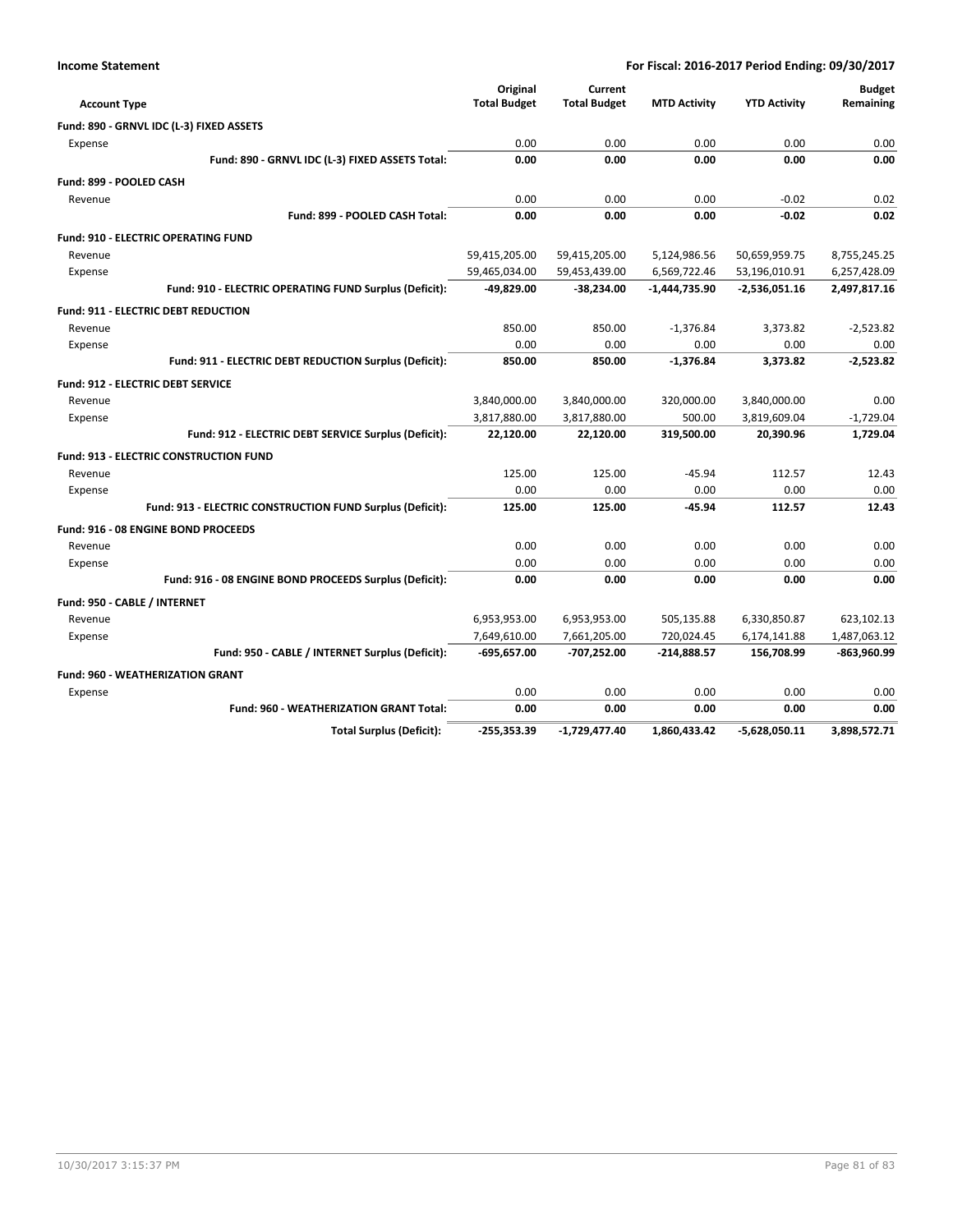# **Fund Summary**

|                                                          | Original              | Current               |                          |                            | <b>Budget</b>              |
|----------------------------------------------------------|-----------------------|-----------------------|--------------------------|----------------------------|----------------------------|
| Fund                                                     | <b>Total Budget</b>   | <b>Total Budget</b>   | <b>MTD Activity</b>      | <b>YTD Activity</b>        | Remaining                  |
| 100 - GENERAL FUND                                       | $-1.090.704.58$       | $-976,704.58$         | 126,223.80               | $-998.243.20$              | 21,538.62                  |
| 101 - MUNICIPAL COURT BUIL                               | 0.00                  | 0.00                  | 173.71                   | 8,646.61                   | $-8,646.61$                |
| 102 - MUNICIPAL COURT TECH                               | 0.00                  | 0.00                  | 686.52                   | 11,917.24                  | $-11,917.24$               |
| 103 - MUNICIPAL COURT CHILD<br>110 - EXCHANGE BUILDING F | 2,740.00              | 2,740.00              | 7,634.05                 | 9,233.99                   | $-6,493.99$                |
|                                                          | 0.00                  | 0.00                  | 0.00                     | 337.37                     | $-337.37$                  |
| 111 - RECREATION ACTIVITIES                              | 6,998.00              | 6,998.00              | $-65.00$                 | 10,636.21                  | $-3,638.21$                |
| 112 - GUN RANGE FUND                                     | 4,084.00              | 4,084.00              | 26.61                    | 3,232.54                   | 851.46                     |
| 113 - HOTEL / MOTEL OCCUP<br>114 - VENUE MANAGEMENT F    | 70,995.00<br>5,866.00 | 70,995.00<br>5,866.00 | 30,505.88<br>$-6,878.59$ | 199,667.37<br>$-78,451.39$ | $-128,672.37$<br>84,317.39 |
| 115 - TIRZ FUND                                          | 0.00                  | 0.00                  | 0.00                     | 0.00                       | 0.00                       |
| 116 - ROADWAY IMPACT FEE 1                               | 0.00                  | 0.00                  | $-5.96$                  | 15.00                      | $-15.00$                   |
| 117 - ROADWAY IMPACT FEE 2                               | 0.00                  | 0.00                  | $-0.03$                  | 0.11                       | $-0.11$                    |
| 118 - ROADWAY IMPACT FEE 3                               | 0.00                  | 0.00                  | $-0.04$                  | 0.18                       | $-0.18$                    |
| 119 - ROADWAY IMPACT FEE 4                               | 0.00                  | 0.00                  | 0.00                     | 0.00                       | 0.00                       |
| 120 - BROWNSFIELD HAZARD                                 | 0.00                  | 0.00                  | 0.00                     | 0.00                       | 0.00                       |
| 121 - BROWNSFIELD PETROLE                                | 0.00                  | 0.00                  | 0.00                     | 0.00                       | 0.00                       |
| 122 - COPS HIRING PROGRAM                                | 0.00                  | 0.00                  | 0.00                     | 0.00                       | 0.00                       |
| 123 - PTRAIN - POLICE REIMB                              | 0.00                  | 0.00                  | $-4.45$                  | 2,990.09                   | $-2,990.09$                |
| 124 - FIRE HAZMAT GRANT                                  | 0.00                  | 0.00                  | 0.00                     | 0.00                       | 0.00                       |
| 125 - TRAINING & HUMANITIES                              | 0.00                  | 0.00                  | 0.00                     | 0.00                       | 0.00                       |
| 126 - TIFMAS MOBILIZATION                                | 0.00                  | 0.00                  | 0.00                     | $-99.99$                   | 99.99                      |
| 127 - FIRE GRANT                                         | 0.00                  | 0.00                  | 0.00                     | 0.00                       | 0.00                       |
| 128 - RENTAL INSPECTION FU                               | 0.00                  | 0.00                  | 0.00                     | 0.00                       | 0.00                       |
| 140 - DEBT SERVICE FUND                                  | 34,229.00             | 34,229.00             | 170,097.08               | 71,761.87                  | $-37,532.87$               |
| 160 - GENERAL CAPITAL IMPR                               | 329,100.00            | $-1,239,024.01$       | -490,029.79              | $-5,022,477.30$            | 3,783,453.29               |
| 161 - STREET CONSTRUCTION                                | 0.00                  | 0.00                  | $-384.73$                | 1,115.27                   | $-1,115.27$                |
| 162 - GRAHAM PARK RENOVAT                                | 0.00                  | 0.00                  | 0.00                     | 0.00                       | 0.00                       |
| 163 - SECO STIMULAS BLOCK                                | 0.00                  | 0.00                  | 0.00                     | 0.00                       | 0.00                       |
| 164 - 2013 CO CAPITAL FUND                               | 0.00                  | 0.00                  | $-12.73$                 | 141.40                     | $-141.40$                  |
| 165 - 2014 GO FUND                                       | 0.00                  | $-20,000.00$          | $-6,293.17$              | $-3,091,405.87$            | 3,071,405.87               |
| 170 - LAW ENFORCEMENT GR                                 | 0.00                  | 0.00                  | 0.00                     | 0.00                       | 0.00                       |
| 171 - MAIN STREET SPECIAL R                              | 0.00                  | 0.00                  | $-12,500.00$             | $-1,375.00$                | 1,375.00                   |
| 172 - MINOR GRANTS FUND                                  | 0.00                  | 0.00                  | 38.88                    | $-1,447.03$                | 1,447.03                   |
| 173 - FL YOUNG FOUNDATION                                | 0.00                  | 0.00                  | 0.00                     | 0.00                       | 0.00                       |
| 174 - FEMA GRANT                                         | 0.00                  | 0.00                  | $-70.00$                 | 0.00                       | 0.00                       |
| 175 - JUSTICE ASSISTANCE GR                              | 0.00                  | 0.00                  | 0.00                     | 0.00                       | 0.00                       |
| 176 - HOME GRANT FUND                                    | 0.00                  | 0.00                  | 0.00                     | 0.00                       | 0.00                       |
| 177 - SAFE ROUTES TO SCHOOL                              | 0.00                  | 0.00                  | 0.00                     | 0.00                       | 0.00                       |
| 190 - FIXED ASSETS                                       | 0.00                  | 0.00                  | 0.00                     | 134,526.72                 | $-134,526.72$              |
| 191 - DEBT                                               | 0.00                  | 0.00                  | 780,799.27               | 780,799.27                 | -780,799.27                |
| 200 - WATER / WASTEWATER                                 | $-2,192,127.08$       | $-2,192,127.08$       | 2,053,846.53             | 528,724.08                 | $-2,720,851.16$            |
| 210 - WATER IMPACT FEES                                  | 0.00                  | 0.00                  | $-0.01$                  | 0.08                       | $-0.08$                    |
| 211 - WASTEWATER IMPACT F                                | 0.00                  | 0.00                  | $-0.85$                  | $-133.29$                  | 133.29                     |
| 212 - TX COMMUNITY DEV SW                                | 0.00                  | 0.00                  | 0.00                     | 0.00                       | 0.00                       |
| 216 - UTILIITY CIP FUND                                  | 2,742,447.00          | 2,742,447.00          | 180,672.53               | 2,479,584.05               | 262,862.95                 |
| 217 - WASTEWATER RECLAMA                                 | 0.00                  | 0.00                  | 625.35                   | 5,285.57                   | $-5,285.57$                |
| 300 - AIRPORT FUND                                       | 474,144.00            | 474,144.00            | 84,135.52                | 605,585.00                 | $-131,441.00$              |
| 320 - AIRPORT TXDOT GRANT                                | 0.00                  | 0.00                  | 0.00                     | 200,000.00                 | $-200,000.00$              |
| 360 - AIRPORT CAPITAL FUND                               | $-199,700.00$         | $-199,700.00$         | 7,734.37                 | 667,585.71                 | $-867,285.71$              |
| 361 - L3-IDC FUND                                        | 0.00                  | 0.00                  | 0.00                     | 0.00                       | 0.00                       |
| 362 - AIRPORT FBO FUEL                                   | 0.00                  | 0.00                  | $-79,715.31$             | $-38.44$                   | 38.44                      |
| 400 - GOLF FUND                                          | 33,916.00             | 33,916.00             | $-7,122.80$              | 13,642.60                  | 20,273.40                  |
| 500 - SANITATION FUND                                    | 268,597.67            | 268,597.67            | $-61,047.21$             | 680,766.92                 | -412,169.25                |
| 561 - REGINAL HOUSEHOLD H                                | 0.00                  | 0.00                  | 0.00                     | 0.00                       | 0.00                       |
| 601 - CENTRAL SERVICE FUND                               | $-62,414.40$          | $-62,414.40$          | $-41.24$                 | $-39,350.78$               | $-23,063.62$               |
| 602 - INSURANCE FUND                                     | $-661,575.00$         | $-661,575.00$         | 307,510.67               | -877,413.39                | 215,838.39                 |
| 604 - MIS FUND                                           | $-42,521.00$          | $-42,521.00$          | 44,665.52                | 87,022.46                  | $-129,543.46$              |
| 660 - VEHICLE REPLACEMENT                                | 149,600.00            | 149,600.00            | 28,721.73                | 179,553.82                 | -29,953.82                 |